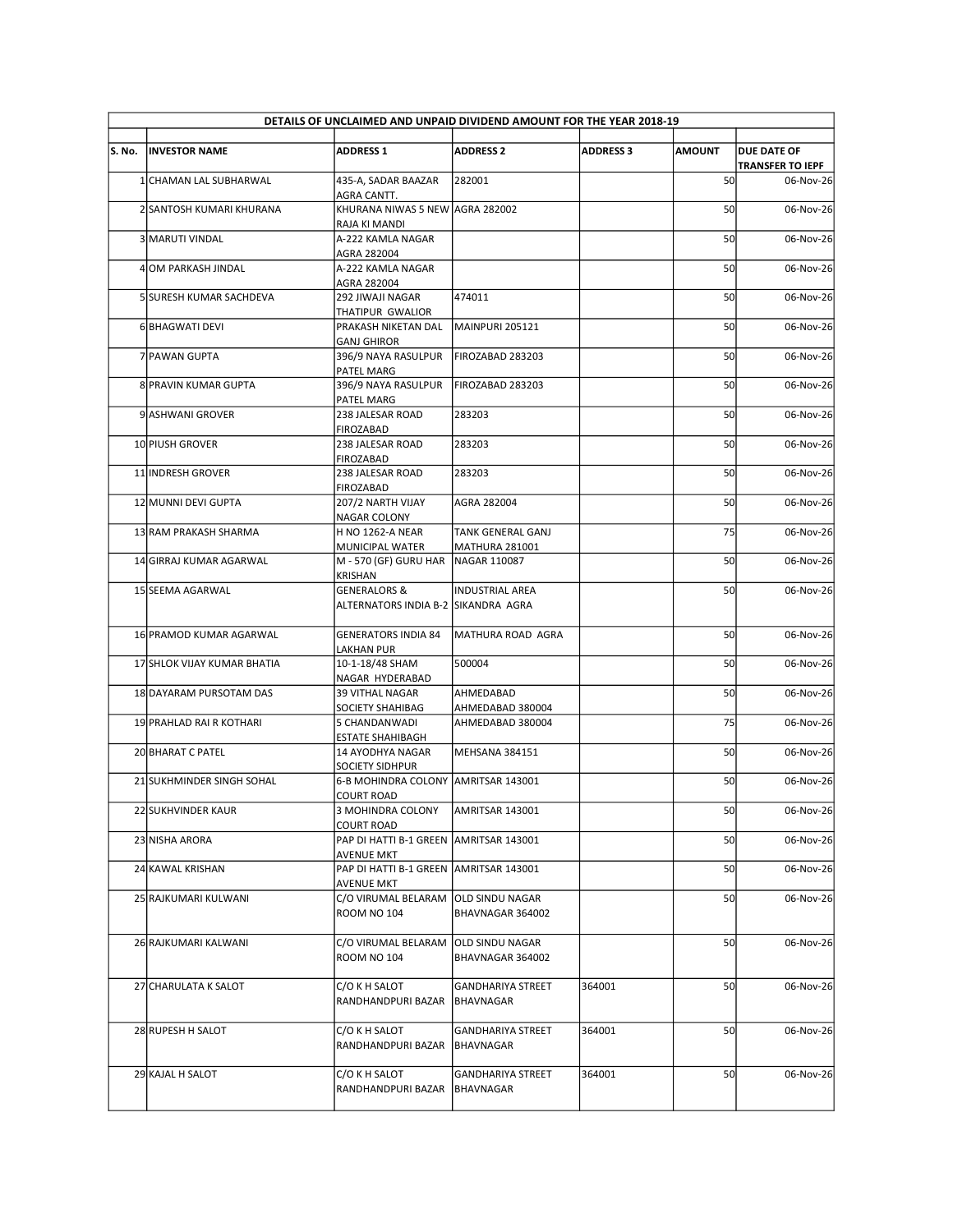| 30 BIPINCHANDRA S SANGHAVI   | A-4 ANKUR APARTMENT DAWN BHAVNAGAR<br><b>GEETA CHOWK</b>              | 364001                                     |        | 50  | 06-Nov-26 |
|------------------------------|-----------------------------------------------------------------------|--------------------------------------------|--------|-----|-----------|
| 31 BHUPESH M SHAH            | A-4 ANKUR APARTMENT DAWN BHAVNAGAR<br><b>GEETA CHOWK</b>              | 364001                                     |        | 50  | 06-Nov-26 |
| 32 LATEBEN M SHAH            | 118/A KETUKUNJ                                                        | BHAVNAGAR 364002                           |        | 50  | 06-Nov-26 |
| 33 BRINKI M SHAH             | VIDYANAGAR<br>118/A KETUKUNJ                                          | BHAVNAGAR 364002                           |        | 50  | 06-Nov-26 |
| 34 MAHENDRABHAI H SHAH       | VIDYANAGAR<br>118/A KETUKUNJ                                          | BHAVNAGAR 364002                           |        | 50  | 06-Nov-26 |
| 35 DIMPLE M SHAH             | VIDYANAGAR<br>118/A KETUKUNJ                                          | BHAVNAGAR 364002                           |        | 50  | 06-Nov-26 |
| 36 MOHINIBEN DEVRANI         | VIDYANAGAR<br><b>PLOT NO 2001-A</b>                                   | BHAVNAGAR 364002                           |        | 50  | 06-Nov-26 |
| 37 REKHA K AGICHA            | SINDHUNAGAR<br><b>GURU NANAK NIVAS</b>                                | <b>GHOGA CIRCLE</b>                        |        | 100 | 06-Nov-26 |
|                              | <b>PLOT NO 1291-A</b>                                                 | BHAVNAGAR 364001                           |        |     |           |
| 38 RAMCHANDRA AGJCHA         | DILHI CUTLERY STORE<br>SARAF BAZAR M                                  | G ROAD BHAVNAGAR<br>364001                 |        | 100 | 06-Nov-26 |
| 39 SEEMA R AGICHA            | <b>GURU NANAK NIVAS</b><br>PLOT 1291-A GHOGA                          | CIRCLE BHAVNAGAR<br>364001                 |        | 100 | 06-Nov-26 |
| 40 KAMLESH AGICHA            | DILHI CUTLERI STORE<br>SARAF BAZAR M                                  | G ROAD BHAVNAGAR<br>364001                 |        | 100 | 06-Nov-26 |
| 41 DOLARBEN SHAH             | <b>VARABUZAR ZAVER</b><br><b>BHAICH AND ATREET</b>                    | BHAVNAGAR 364001                           |        | 100 | 06-Nov-26 |
| 42 BHARAT B ADHVARYU         | C-2256 BHAGAVATI<br>PARK KALIABID                                     | BHAVNAGAR 364002                           |        | 50  | 06-Nov-26 |
| 43 SHAITAN SINGH K BHATI     | C/O BHANDARI & CO 325 BHIWANDI 421302<br>KASARALI                     |                                            |        | 50  | 06-Nov-26 |
| 44 DIPAK B PATEL             | 304 SATYAM APT<br>BHANUNAGAR KALYAN                                   | 421301                                     |        | 50  | 06-Nov-26 |
| 45 ARWIND P JAIN             | LALIT STORES MEENA                                                    | RAISAD RAISAD 402109                       |        | 50  | 06-Nov-26 |
| 46 PREM GIDWANI              | <b>BAZAR POST ROHA</b><br>ZFBA VILLA 30 SHERLEY                       | BANDRA BOMBAY 400050                       |        | 50  | 06-Nov-26 |
| 47 VRAJLAL MANJI THAKKER     | RAJAN ROAD<br>222-C SAGAR AULHALE                                     | OPORA (E) THANE 401209                     |        | 50  | 06-Nov-26 |
| 48 MANOJ P JAIN              | ROAD NAYAS<br>LALIT STORES MEENA                                      | RAIGAD 402109                              |        | 50  | 06-Nov-26 |
|                              | <b>BAZAR POST ROHA</b>                                                |                                            |        |     |           |
| 49 VAIBHAV MANEK             | 302/402 SHREENIWAS<br>52 PRARTHANA                                    | SAMAJ ROAD VILE<br>PARLE(EAST) BOMBAY      | 400057 | 100 | 06-Nov-26 |
| 50 DAYARAM V JESWANI         | 46 SAMARTH                                                            | 504 GALACTICA PLOT NO NAGAR BOMBAY 400058  |        | 50  | 06-Nov-26 |
| 51 PARIBAI V JESWANI         | 504 GALACTICA PLOT NO NAGAR BOMBAY 400058<br><b>46 SAMARTH</b>        |                                            |        | 50  | 06-Nov-26 |
| 52 MEENA PATEL               | R C F COLONY TYPE B-6- BOMBAY 400074<br>42 CHEMBUR                    |                                            |        | 50  | 06-Nov-26 |
| 53 XARXES S BHARUCHA         | 30 KHETWADI 7TH LANE 400004<br>BOMBAY                                 |                                            |        | 100 | 06-Nov-26 |
| 54 GANGJI H GALA             | 4 BHAVANI COMPLEX<br><b>BHAVANI SHANKAR</b>                           | ROAD DADAR BOMBAY<br>400028                |        | 50  | 06-Nov-26 |
| 55 RANJANBEN G GALA          | 4 BHAVANI COMPLEX                                                     | ROAD DADAR BOMBAY                          |        | 50  | 06-Nov-26 |
| 56 SHEELA V GALA             | <b>BHAVANI SHANKAR</b><br>4 BHAVANI COMPLEX<br><b>BHAVANI SHANKAR</b> | 400028<br>ROAD DADAR BOMBAY<br>400028      |        | 50  | 06-Nov-26 |
| 57 RANJAN D BUSA             | 64 RAMWADI CAVEL X<br>LANE 3                                          | KALBADEVI ROAD                             |        | 50  | 06-Nov-26 |
| 58 HETAL D BUSA              | 64 RAMWADI CAVEL X                                                    | <b>BOMBAY 400002</b><br>KALBADEVI ROAD     |        | 50  | 06-Nov-26 |
| 59 RAMNIKLAL GIRDHARLAL SHAH | LANE 3<br>D/7 GARDENVIEW APTS                                         | <b>BOMBAY 400002</b><br>GHATKOPAR W BOMBAY |        | 225 | 06-Nov-26 |
| 60 SUREKHALALIT KUMAR JAIN   | <b>GOLIBAR ROAD</b><br><b>30A ALIPUR TRUST</b>                        | 400086<br><b>BOMBAY 400005</b>             |        | 50  | 06-Nov-26 |
| 61 RAJARAM K AMBURE          | <b>BUILDINGS COLABA</b><br>403 RAMNIK TERAW                           | MARG BORIVALI W                            |        | 50  | 06-Nov-26 |
|                              | <b>SUNANNA HOSPITAL</b>                                               | <b>BOMBAY 400092</b>                       |        |     |           |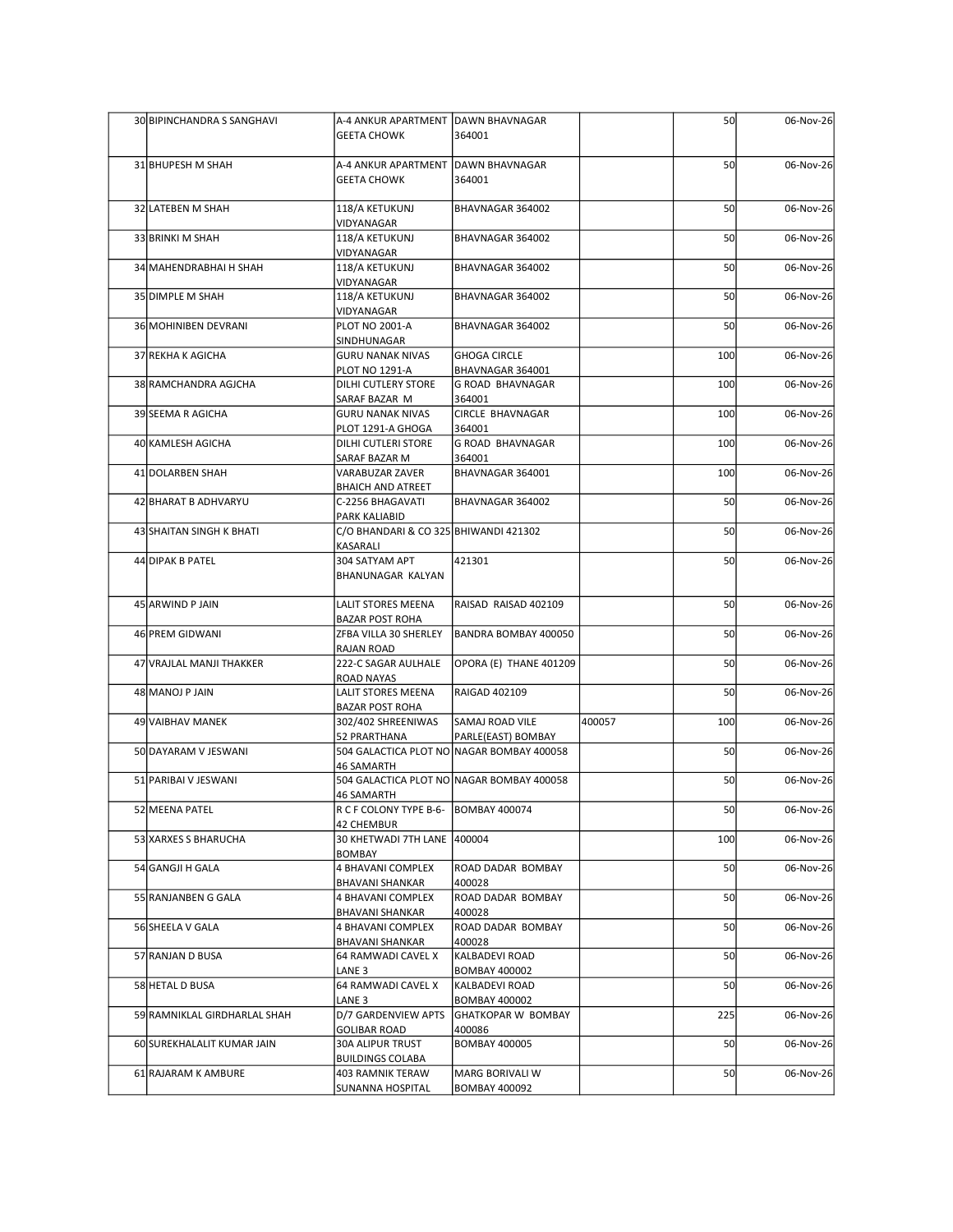|  | 62 ASHA SANTOSH INGLE         | C/O N.D. MAHAJAN 206                                           | APTT. GANDHARNAGAR                                              | HIGHWAY KALYAN                       | 100 | 06-Nov-26 |
|--|-------------------------------|----------------------------------------------------------------|-----------------------------------------------------------------|--------------------------------------|-----|-----------|
|  |                               | SHRIVINAYAK                                                    | KHADAKPADA                                                      | (W) 421301                           |     |           |
|  | 63 KIRTI NANDKUMAR KULKARNI   | PO TAPKARI SHETPHAL<br>TAL PANDHARPUR                          | SOLAPUR 413317                                                  |                                      | 100 | 06-Nov-26 |
|  | 64 PREM PANJANANI             | 223, SHIVALIK<br><b>APPARTMENTS IST</b>                        | FLOOR, FLAT NO. 103<br><b>INDRAPURI</b>                         | <b>COLONY INDORE</b>                 | 50  | 06-Nov-26 |
|  | 65 SEETA DASH                 | C/O P K DASH C-3/22                                            | <b>THAKUR COMPLEX</b>                                           | 400101                               | 50  | 06-Nov-26 |
|  | 66 DIPAKBHAI PANCHAAL         | NABARD NGR<br>C7 GIRGAUM TERRACE                               | KANDIVALI E BOMBAY<br><b>BOMBAY 400004</b>                      |                                      | 50  | 06-Nov-26 |
|  | 67 NIRANJAN PUNAMCHAND SHAH   | <b>BENAM LANE</b><br><b>BAZAR STREET</b>                       | 370001                                                          |                                      | 50  | 06-Nov-26 |
|  |                               | WAMAWAD BHUJ<br>KUTCH                                          |                                                                 |                                      |     |           |
|  | 68 RAJUL P JAIN               | 78/2 AMARWADI<br><b>KHATTAR GALI C P</b>                       | TANK BOMBAY 400004                                              |                                      | 100 | 06-Nov-26 |
|  | 69 PAVANRAJ S JAIN            | 78/2 AMARWADI<br><b>KHATTAR GALI C P</b>                       | TANK BOMBAY 400004                                              |                                      | 100 | 06-Nov-26 |
|  | 70 MANISHA POOJ               | 2 DATTA SIDDHI<br>SAINATH NAGAR                                | <b>GHATKOPAR W BOMBAY</b><br>400086                             |                                      | 100 | 06-Nov-26 |
|  | 71 VIJAY SAWANT               | C/O MR D P RANE                                                | HANUMAN ROAD EAST                                               |                                      | 50  | 06-Nov-26 |
|  | 72 MAXIM ARANHA               | PITALA HOUSE<br>A6/17/30 YASHADAYINI<br>JEEVAN BIMA            | <b>BOMBAY 400057</b><br>NAGAR BORIVLI W<br><b>BOMBAY 400103</b> |                                      | 50  | 06-Nov-26 |
|  | 73 RAMCHANDRA YASHWANT BHOSLE | <b>GANGESHWAR COOP</b><br>HSG SOCY R NO 3                      | SAI NAGAR KATEMANVALI EAST KALYAN<br>VITHALWADI                 |                                      | 75  | 06-Nov-26 |
|  | 74 RAMVRIJ SATIRAM PASI       |                                                                | C/O K K SHAH & CO 23 K CHAWL T J ROAD SEWRI                     |                                      | 50  | 06-Nov-26 |
|  | 75 SHUBHANGI GAWANKAR         | K MODI<br><b>BLOCK NO 12</b><br>MAHALAXMI BLDG NO 3 ROAD HINDU | <b>BOMBAY 400015</b><br>175 SIR BHALCHANDRA                     | <b>COLONY DADAR</b><br>MUMBAI 400014 | 150 | 06-Nov-26 |
|  | 76 AVINASH SHETYE             | <b>BLOCK NO 12</b><br>MAHALAXMI BLDG NO 3 ROAD HINDU           | 175 SIR BHALCHANDRA                                             | <b>COLONY DADAR</b><br>MUMBAI 400014 | 150 | 06-Nov-26 |
|  | 77 DEODATTA GAWANKAR          | <b>BLOCK NO 12</b><br>MAHALAXMI BLDG NO 3 ROAD HINDU           | 175 SIR BHALCHANDRA                                             | <b>COLONY DADAR</b><br>MUMBAI 400014 | 150 | 06-Nov-26 |
|  | 78 NEEL GAWANKAR              | <b>BLOCK NO 12</b><br>MAHALAXMI BLDG NO 3 ROAD HINDU           | 175 SIR BHALCHANDRA                                             | <b>COLONY DADAR</b><br>MUMBAI 400014 | 150 | 06-Nov-26 |
|  | 79 DEEAK N P                  |                                                                | GIRGAUM TERRACE C-IST MARG BOMBAY 400004                        |                                      | 50  | 06-Nov-26 |
|  | 80 HARILAL PANCHAL            | FL SATHE                                                       | GIRGAUM TERRACE C-IST MARG BOMBAY 400004                        |                                      | 50  | 06-Nov-26 |
|  | 81 HARSHA SHIVDAS KESARIA     | FL SATHE<br>SRADHHA 2ND FLOOR                                  | <b>ROAD KANDIVALI W</b>                                         |                                      | 100 | 06-Nov-26 |
|  |                               | 395 KASTURBA                                                   | <b>BOMBAY 400067</b>                                            |                                      |     |           |
|  | 82 SHIVDAS PRADHAN KESARIA    | SRADHHA 2ND FLOOR<br>395 KASTURBA                              | <b>ROAD KANDIVALI W</b><br><b>BOMBAY 400067</b>                 |                                      | 100 | 06-Nov-26 |
|  | 83 JYOTI NAVNITLAL            | 37 IST FL C BLK DR D D<br>SATHE MARG                           | <b>BOMBAY 400004</b>                                            |                                      | 50  | 06-Nov-26 |
|  | 84 KIRAN N P                  | 1ST FL GIRGAUM<br><b>TERRACE C BLK</b>                         | <b>BOMBAY 400004</b>                                            |                                      | 50  | 06-Nov-26 |
|  | 85 REENA NITIN THAKKER        | 222/C SAGAR AACHOLE<br>ROAD                                    | NALASOPARA EAST<br><b>BOMBAY 401209</b>                         |                                      | 50  | 06-Nov-26 |
|  | 86 BHAVITA NITIN THAKKER      | 222/C SAGAR AACHOLE<br>ROAD                                    | NALASOPARA EAST<br><b>BOMBAY 401209</b>                         |                                      | 50  | 06-Nov-26 |
|  | 87 MANISH SHUKLA              | 155 G H BOARD SECTOR GANDHINAGAR 382030                        |                                                                 |                                      | 50  | 06-Nov-26 |
|  | 88 GOPINATH PANIGRAHI         | 30<br><b>B-20 GOVINDPURI</b>                                   | <b>GWALIOR 474011</b>                                           |                                      | 50  | 06-Nov-26 |
|  | 89 SURESH CHANDRA BISOYI      | UNIVERSITY ROAD<br>2 GWTI A.F. AIR FORCE                       | 110038                                                          |                                      | 50  | 06-Nov-26 |
|  | 90 NARESH KUMAR JHARIA        | STN. RAJOKRI<br><b>BANK OF INDIA</b>                           | 482005                                                          |                                      | 50  | 06-Nov-26 |
|  | 91 SUNITA JHARIA              | KHAMARIA, JABALPUR<br><b>BANK OF INDIA</b>                     | 482005                                                          |                                      |     |           |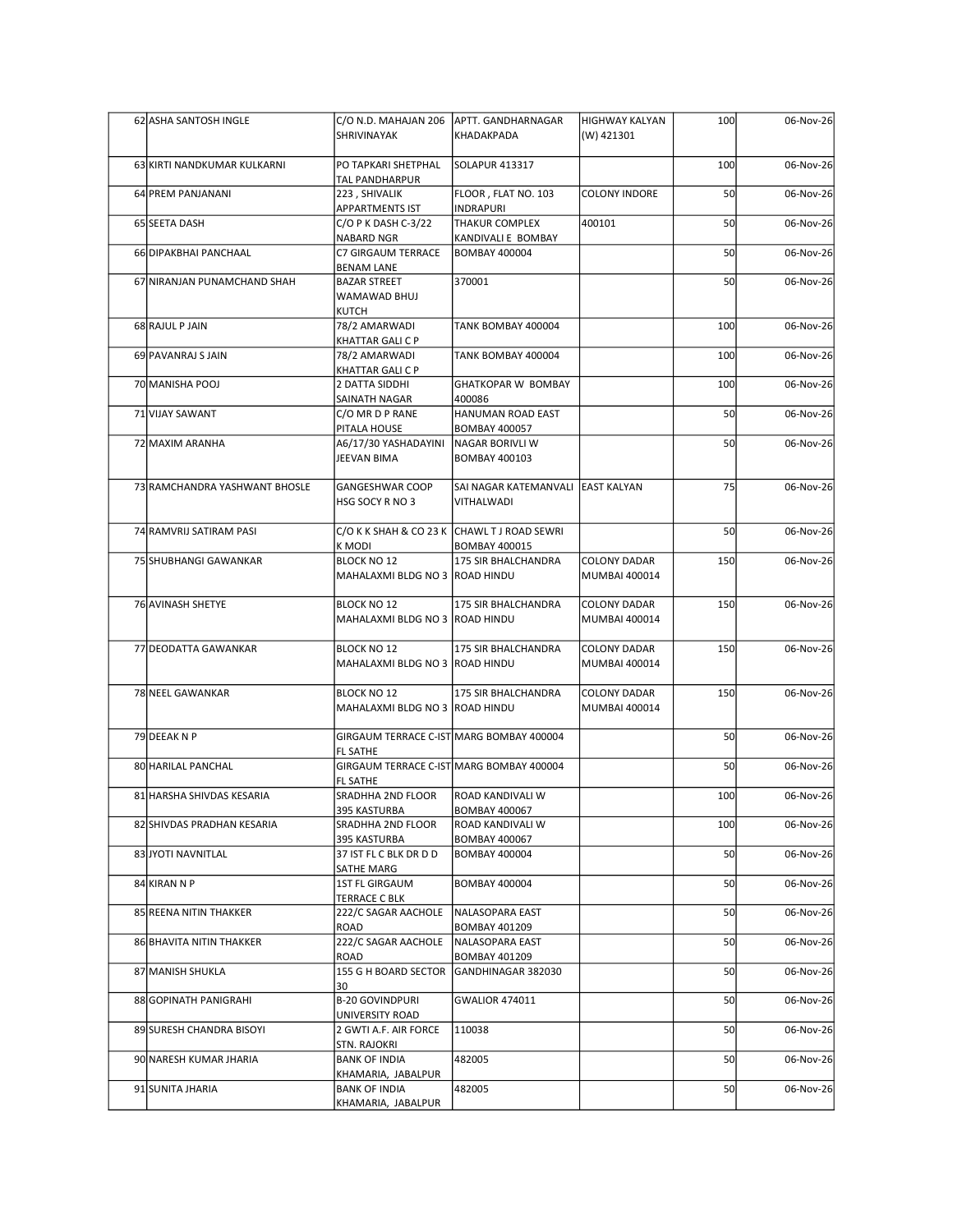| 92 RAMA GARG                                  | <b>COLONY NEAR</b>                                  | GAURAV C-1 SARASWATI CENTRAL SCHOOL TONK<br>ROAD JAIPUR | 302015 | 50        | 06-Nov-26              |
|-----------------------------------------------|-----------------------------------------------------|---------------------------------------------------------|--------|-----------|------------------------|
| 93 DHARAM PAL RUSTAGI                         | NEAR CHOPRA FARM                                    | KOTA 324002                                             |        | 50        | 06-Nov-26              |
| 94 ALKA GUPTA                                 | DADWARA MOHALLA<br>3/6, KESRI CHAND                 | AJMER ROAD, P.O.                                        | 303011 | 50        | 06-Nov-26              |
| 95 CHHAGAN LAL JI SHARMA                      | <b>CHOUDHARY NAGAR</b><br>C/O TEJKARAN BHOJAK       | <b>BHANKROTA JAIPUR</b><br>PO LADNUN 341306             |        | 50        | 06-Nov-26              |
|                                               | <b>BHOJAK COLONY</b>                                |                                                         |        |           |                        |
| 96 ANIL KUMAR SHARMA                          | C/O TEJKARAN JI BHOJAK COLONY PO LANDUN<br>BHOJAK   | 341306                                                  |        | 50        | 06-Nov-26              |
| 97 AMAR LAL LALWANI                           | PLOT NO 8 SINDHI<br><b>COLONY RANI PARK</b>         | JAIPUR 302016                                           |        | 50        | 06-Nov-26              |
| 98 MAHESH BHARADWAJ                           | KDISHNA POULTRY<br>FARM CHHOTA AKHARA 302002        | <b>BRHAM PURI JAIPUR</b>                                |        | 50        | 06-Nov-26              |
| 99 ANANT MOHAN MISHRA                         | RAJENDRA KUTEER NEAR OLD GINNI BIKANER              |                                                         |        | 50        | 06-Nov-26              |
| 100 SHASHI GOGIA                              | MATAJI TEMPLE<br>172 FRONTIER COLONY                | 334001<br>JAIPUR 302004                                 |        | 50        | 06-Nov-26              |
| 101 ARVIND KUMAR SHARMA                       | ADRASH NAGAR<br>KESAR KUNJ A-32 SETHI JAIPUR 302004 |                                                         |        | 50        | 06-Nov-26              |
| 102 SANJAY KUMAR SONI                         | COLONY<br>C/O ALL RAJASTHAN                         | <b>INDUSTRIES AMER ROAD</b>                             | 302002 | 50        | 06-Nov-26              |
| 103 PRAMOD KUMAR DOKWAL                       | COTTAGE<br>NEAR LAL R 49 PO                         | <b>JAIPUR</b><br>SIKAR 332311                           |        | 50        | 06-Nov-26              |
| 104 SUBHASH CANDRA KAUSHIK                    | LACHHMAN GARH<br>CHANDRADHA 14 C S                  | GANGAPOLE JAIPUR                                        |        | 50        | 06-Nov-26              |
| 105 TARLOK SINGH SEKHON                       | COLONY 4 OUTSIDE<br>674 DAYAL NAGAR                 | 302002<br>LUDHIANA 141001                               |        | 75        | 06-Nov-26              |
| 106 JEET SINGH                                | <b>GHUMAR MANDI</b><br><b>GURCHARAN ENGS</b>        | LUDHIANA 141001                                         |        | 50        | 06-Nov-26              |
| 107 IKWINDER SINGH DHATT                      | <b>GAUSHALA ROAD</b><br>DHATT PUR HIRAN             |                                                         |        | 50        | 06-Nov-26              |
| 108 PREET PAL SINGH                           | HOSIARPUR 146111<br>776 A GURDEV NAGAR              | 141001                                                  |        | 50        | 06-Nov-26              |
| 109 HARMIT SINGH THIND                        | LUDHIANA<br>VPO NAWAN THATTA                        | 144628                                                  |        | 50        | 06-Nov-26              |
| 110 HARI KRISHAN MENDIRATTA                   | KAPURTHALA<br>B/J/31 SHALIMAR BAGH                  |                                                         |        | 100       | 06-Nov-26              |
| 111 JAGDISH CHAND JUNEJA                      | 110052<br>G/9 MUKH RAM                              | 110018                                                  |        | 50        | 06-Nov-26              |
| 112JYTOSNA SOOD                               | GARDEN TILAK NAGAR<br>3D D A S FLATS KARKAR         |                                                         |        | 50        | 06-Nov-26              |
|                                               | DOOMA 110092                                        |                                                         |        |           |                        |
| 113 SANJAY JAIN                               | 10/76 DESU COLONY<br>JANAK PURI                     | 110058                                                  |        | 50        | 06-Nov-26              |
| 114 PREETAM KAUR CHAWLA<br>115 CHAKREESH JAIN | M/95 SAKET 110017<br>C/O AARTI STEEL                | PADMA PALACE 86 NEHRU                                   |        | 50<br>100 | 06-Nov-26<br>06-Nov-26 |
| 116 VED PARKASH CHACHRA                       | ROLLING MILLS 101                                   | PLACE 110019                                            |        | 50        |                        |
|                                               | B/91/1 DDA FLATS EAST<br><b>OF KAILASH</b>          | 110065                                                  |        |           | 06-Nov-26              |
| $117$ RUPA                                    | SU/4 VISHAKHA<br><b>ENCLAVE PITAMPURA</b>           | 110034                                                  |        | 300       | 06-Nov-26              |
| 118 AJAY JAIN                                 | 97/12 NEW RAILWAY<br>ROAD GURGAON                   | 122001                                                  |        | 50        | 06-Nov-26              |
| 119 SHAILENDRA KUMAR AGRAWAL                  | A/177/1 ASHOK VIHAR<br>PHASE I DDA                  | FLATS 110052                                            |        | 100       | 06-Nov-26              |
| 120 RUCHI BANSAL                              | 18 A SUNDER<br>APARTMENTS GH/10                     | PASCHIM VIHAR 110041                                    |        | 100       | 06-Nov-26              |
| 121 RAMNEEK KUMAR KHOSLA                      | E/79 D T C COLONY HARI 110064<br>NAGAR              |                                                         |        | 50        | 06-Nov-26              |
| 122 B NALINI                                  | S 12/206 R K PURAM<br>110022                        |                                                         |        | 50        | 06-Nov-26              |
| 123 B DEEPA                                   | S 12/206 R K PURAM<br>110022                        |                                                         |        | 50        | 06-Nov-26              |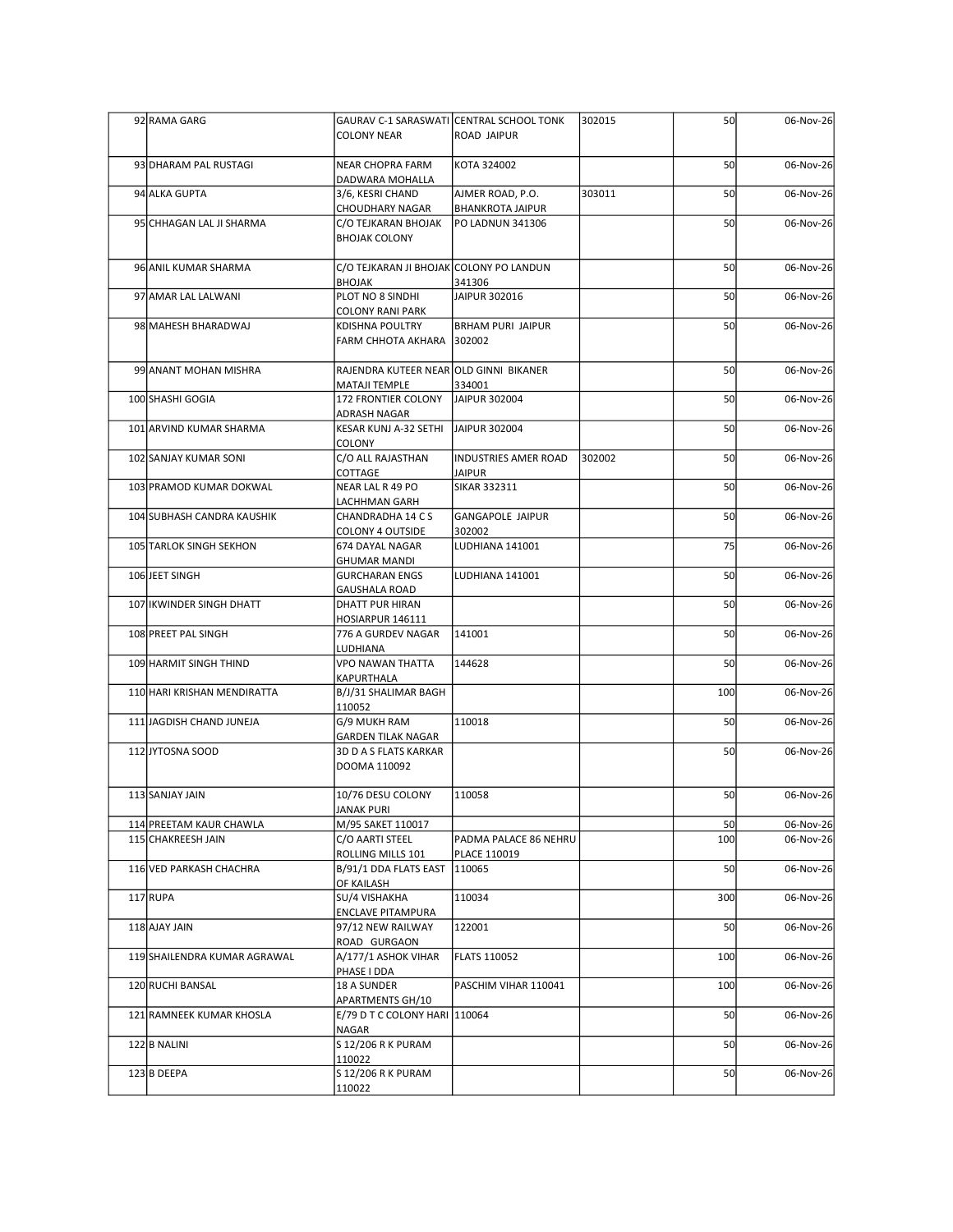| 124 KAMNI BHATIA     |                          | G-II/61 LAJPAT NAGAR                                 |                                               |        | 250 | 06-Nov-26               |
|----------------------|--------------------------|------------------------------------------------------|-----------------------------------------------|--------|-----|-------------------------|
|                      | 125 GHANSHYAM MOHAN      | 110024<br>H-181 VIKAS PURI                           |                                               |        | 50  | 06-Nov-26               |
| $126$ ROZY           |                          | 110018<br>H-181 VIKAS PURI                           |                                               |        | 50  | 06-Nov-26               |
| 127 SARITA JAIN      |                          | 110018<br>RADAR SECTION O/O                          | 110003                                        |        | 50  | 06-Nov-26               |
|                      |                          | DDGM VI IMD                                          |                                               |        |     |                         |
| 128 PREM MALHOTRA    |                          | 8 AREA                                               | JA/13D 696 LIG FLATS G- RAJOURI GARDEN 110064 |        | 100 | 06-Nov-26               |
| 129 RUCHI RAI        |                          | RAJSHRI 23-C<br><b>THORNMILL ROAD</b>                | ALLAHABAD 211002                              |        | 50  | 06-Nov-26               |
| 130 PARMOD KUMAR     |                          | H NO 1419 ST MOHAN<br><b>LAL KUKAR</b>               | FAZILKA 152123                                |        | 50  | 06-Nov-26               |
| 131J P GUPTA         |                          | H NO IX 15857 SUBASH<br>MOHALLA 2                    | GANDHI NAGAR 110031                           |        | 50  | 06-Nov-26               |
| 132 ARUN KUMAR       |                          | 730 SECTOR A POCKET C 110070                         |                                               |        | 50  | 06-Nov-26               |
|                      | 133 MADAN LAL ARORA      | <b>VASANT KUNJ</b><br>A-154 SHANKAR                  |                                               |        | 50  | 06-Nov-26               |
| 134 DESRAJ           |                          | GARDEN 110018<br>11 MAIN MARKET LODHI                |                                               |        | 50  | 06-Nov-26               |
| 135 VIKAS CHAND JAIN |                          | COLONY 110003<br>KH-65 KAVI NAGAR                    |                                               |        | 100 | 06-Nov-26               |
|                      |                          | GHAZIABAD                                            |                                               |        |     |                         |
| 136 CHITRA SINGH     |                          | SH JAGJIT SINGH 241<br><b>BAGH KARE KHAN</b>         | 110007                                        |        | 50  | 06-Nov-26               |
| 137 RAM KISHORE      |                          | 1212-A CHIRANJIV<br>TOWER 43 NEHRU                   | PLACE 110019                                  |        | 50  | 06-Nov-26               |
| 138 TR TEWARI        |                          | E 2/12 VASANT VIHAR<br>110057                        |                                               |        | 150 | 06-Nov-26               |
|                      | 139 KAMAL NAYAN NAITHANI | 69/II N W MOTI BAGH<br>110021                        |                                               |        | 50  | 06-Nov-26               |
| 140 INDU NAITHANI    |                          | 69/II N W MOTI BAGH                                  |                                               |        | 50  | 06-Nov-26               |
|                      | 141 SOM NATH GUGNANI     | 110021<br>16/87 SUBHASH NAGAR                        |                                               |        | 50  | 06-Nov-26               |
| 142 ABHAY KUMAR      |                          | 110027<br>P - 10, PROOF PARK O.T. BALASORE 756001    |                                               |        | 500 | 06-Nov-26               |
|                      | 143 RAM NATH CHITKARA    | ROAD<br>B-D-10-G DDA FLAT                            |                                               |        | 150 | 06-Nov-26               |
|                      |                          | <b>MUNIRKA 110067</b>                                |                                               |        |     |                         |
| 144 VED PARKASH      |                          | 95 ARAVALI APARTMENT 110019<br>ALAKNANDA             |                                               |        | 50  | 06-Nov-26               |
| 145 HARIOM GARG      |                          | D-34 PREET VIHAR VIKAS                               |                                               |        | 50  | 06-Nov-26               |
|                      | 146 SACHIDA NANDA NAYAK  | MARG 110092<br>C/O COSMO FILEM LTD                   | CENTER SAKET 110017                           |        | 100 | 06-Nov-26               |
|                      |                          | <b>30 COMMUNITY</b>                                  |                                               |        | 100 |                         |
| 147 PRAVEEN KUMARI   |                          | EC-301 G-8 AREA MAYA<br><b>ENCLAVE HARI</b>          | NAGAR 110064                                  |        |     | 06-Nov-26               |
| 148 PALARAM          |                          | EC-301 G-8 AREA MAYA<br><b>ENCLAVE HARI</b>          | NAGAR 110064                                  |        | 150 | 06-Nov-26               |
| 149 SUKHMANGAL       |                          | SECOND FLOOR G-5<br>MODEL TOWN III                   | 110009                                        |        | 50  | 06-Nov-26               |
|                      | 150 PUSHPENDRA PAL SINGH | <b>OPPOSITE TO PUNJABI</b><br>COLONY                 | KALAGARH ROAD<br>DHAMPUR BIJNAUR              | 246761 | 100 | 06-Nov-26               |
|                      | 151 DILIP KUMAR NEOGI    | QR NO 783 R K PURAM                                  | 110022                                        |        | 100 | $\overline{06}$ -Nov-26 |
| 152 AMITA GUPTA      |                          | <b>SECTOR 4</b><br>U-9 GREEN PARK                    |                                               |        | 50  | 06-Nov-26               |
| 153 GITA RAJAN       |                          | EXTENTION 110016<br>12 MAITRI APARTMENTS PH I 110091 |                                               |        | 50  | 06-Nov-26               |
|                      |                          | <b>MAYUR VIHAR</b>                                   |                                               |        |     |                         |
|                      | 154 CHARANDAS CHANANA    | R 601 NEW RAJINDER                                   |                                               |        | 50  | 06-Nov-26               |
| 155 S MINHAS         |                          | NAGAR 110060<br>136 FIELD REGIMENT                   |                                               |        | 100 | 06-Nov-26               |
|                      | 156 JATINDER PAL SINGH   | C/O 56 APO<br>K-225-C SAINIK FARM                    |                                               |        |     |                         |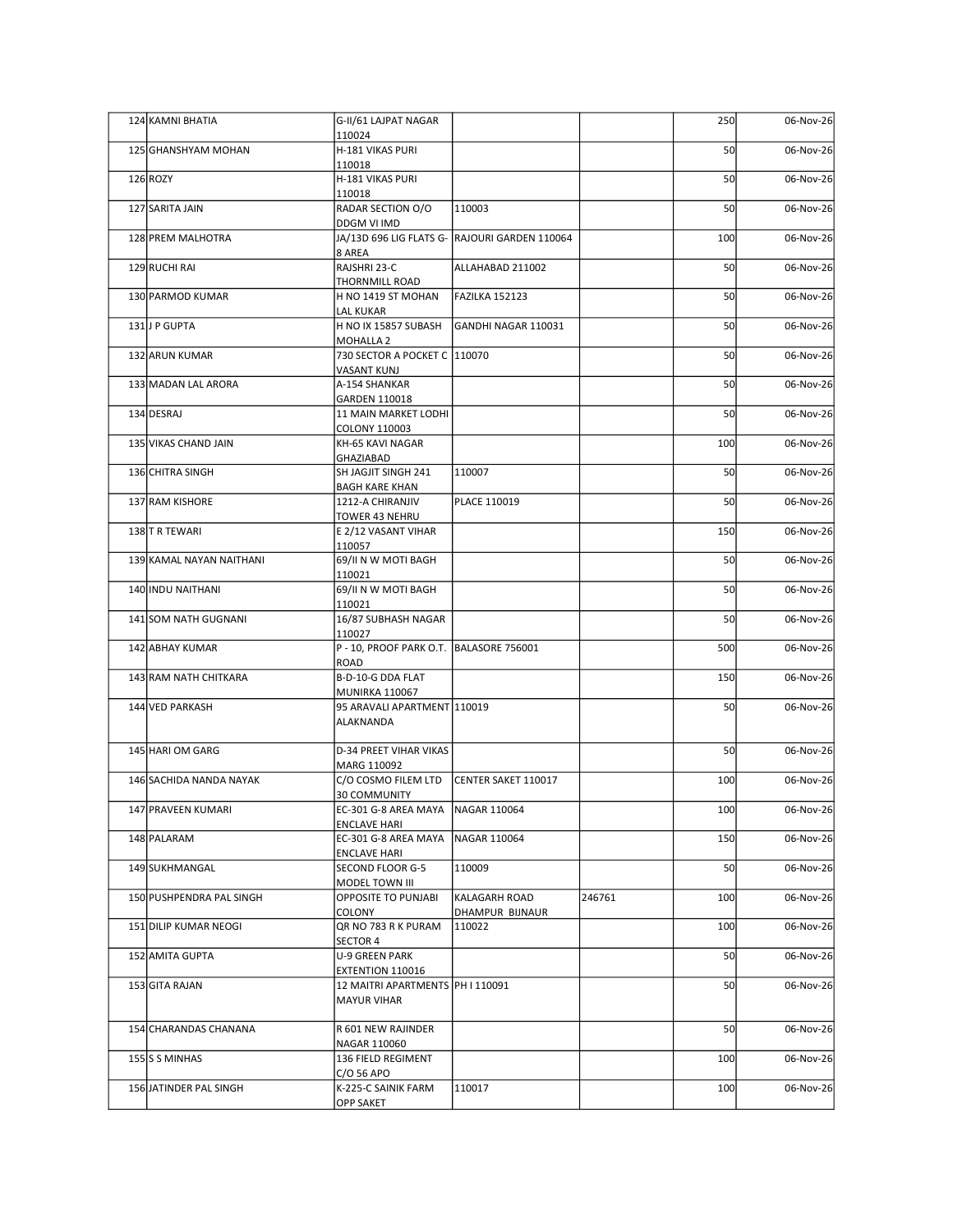| 157 SHYAM SUNDER                  | 4246 GALI BAHUJI<br>PAHARI DHIRAJ                              | 110006                                   |        | 100 | 06-Nov-26 |
|-----------------------------------|----------------------------------------------------------------|------------------------------------------|--------|-----|-----------|
| 158 SHYAM SINGH                   | 103 DDA CSP SJ ENCLAVE<br>N D 110029                           |                                          |        | 50  | 06-Nov-26 |
| 159 SEEMA CHUGH                   | VISHNU SOAP & CH<br><b>WORKS CHAUDHARI</b>                     | SARAI BUDHAUN DISTRICT 243601<br>BADAYUN |        | 50  | 06-Nov-26 |
| 160 ANSU GUPTA                    | C/O KIRTI KUMAR<br><b>GUPTA KATYATOLA</b>                      | NEAR CHOWRASIA TEMPLE SHAHJAHANPUR       | 242001 | 50  | 06-Nov-26 |
| 161 ADARSH CHAUDHARY              | DII/97 EAST KIDWAI<br>NAGAR N DELHI                            | 110023                                   |        | 50  | 06-Nov-26 |
| 162 ROSHAN KANSAL                 | C-41 NEHRU ROAD                                                | 110033                                   |        | 50  | 06-Nov-26 |
| 163 LEENA LAD                     | ADARSH NAGAR<br>2579 DALVI WADA NEAR A/P ISLAMPUR SANGLI       |                                          |        | 75  | 06-Nov-26 |
| 164 RAJEEV GANDHI                 | <b>MANTRI TANK</b><br>20 NAVJEEVAN COL                         | 415409<br>AHMADNAGAR 414001              |        | 100 | 06-Nov-26 |
| 165 DILIP MULTAN CHAND GANDHI     | PUNAMMOTI NAGAR<br>GANDHI BLOCK NO 61/5- AHMEDNAGAR 414001     |                                          |        | 50  | 06-Nov-26 |
|                                   | 6 MUKUNDNAGAR                                                  |                                          |        |     |           |
| 166 PRAMILA S BAFNA               | 143 SADASHIV PETH<br>SATARA 415002                             |                                          |        | 50  | 06-Nov-26 |
| 167 TILOTAMA BARCHHA              | SHANTILAL PITAMBER 57 PARA BAZAR RAJKOT<br>KAPAD MARKET        | 360001                                   |        | 50  | 06-Nov-26 |
| 168 SHAILESH KARIA                | SHANTILAL PITAMBER 57 PARA BAZAR RAJKOT<br><b>KAPAD MARKET</b> | 360001                                   |        | 50  | 06-Nov-26 |
| 169 SUNDERDAS BARCHHA             | SHANTILAL PITAMBER 57 PARA BAZAR RAJKOT<br>KAPAD MARKET        | 360001                                   |        | 50  | 06-Nov-26 |
| 170 BIMAL BARCHHA                 | SHANTILAL PITAMBER 57 PARA BAZAR RAJKOT<br><b>KAPAD MARKET</b> | 360001                                   |        | 50  | 06-Nov-26 |
| 171 JAGDISH LIMBASIA              | 20 GUNDAWADI RAM<br>NIVAS RAJKOT                               | 360002                                   |        | 50  | 06-Nov-26 |
| 172 HANSA LIMBASIA                | 20 GUNDAWADI RAM<br>NIVAS RAJKOT                               | 360002                                   |        | 50  | 06-Nov-26 |
| 173 JAYENDRA C PARIKH             | C-1 JAGDISH C PARIKH<br><b>HAVELI STREET</b>                   | DHARANGADHRA 363310                      |        | 50  | 06-Nov-26 |
| 174 ANIL KOYANI                   | 19GUNDAWADI<br>KHOYANI MANTION                                 | <b>RAJKOT 360002</b>                     |        | 50  | 06-Nov-26 |
| 175 HARSHA KHOYANI                | 19GUNDAWADI<br><b>KHOYANI MANTION</b>                          | <b>RAJKOT 360002</b>                     |        | 50  | 06-Nov-26 |
| 176 MADHVI ODHAVJI THACKER        | <b>JOSHI FALIA</b><br>NAKHATRANA KUTCH                         | NAKHATRANA 370615                        |        | 50  | 06-Nov-26 |
| 177 REKHA DASANI                  | KARIA NIVAS IST FLOOR<br>2 RAJPUT                              | PARA RAJKOT 360001                       |        | 50  | 06-Nov-26 |
| 178 GIRISH GAJERA                 | <b>GULABVATIKA PLOT</b><br>AMRUT AMIN MARG                     | <b>RAJKOT 360001</b>                     |        | 50  | 06-Nov-26 |
| 179 NARADGIRI L                   | 136/A-1 KOTHI<br>COMPOUND RAJKOT                               | 360001                                   |        | 50  | 06-Nov-26 |
| 180 DINESH BHAGWANJI BHAI BHAYANI | TRANS PORT DEPT                                                | JAMANAGAR 361345                         |        | 50  | 06-Nov-26 |
| 181 AFZALNISHA SAIYAD             | MITHAPUR DIS<br>2 NAHRU NAGAR                                  | TALKIES YASHMIN RAJKOT                   |        | 50  | 06-Nov-26 |
| 182 ARJANBHAI LAKHA               | BEHIND AMRAPALI<br>TA TALALA GIR DIST                          | 360001<br>GHUSIYA GIR JUNAGADH           |        | 50  | 06-Nov-26 |
| 183 NARANBHAI M RAM               | <b>JUNAGADH</b><br>TA TALALA GIR DIST                          | 362150<br>GHUSIYA GIR JUNAGADH           |        | 50  | 06-Nov-26 |
| 184 HEREN KUMAR J PATAT           | JUNAGADH<br>TA TALALA GIR DIST                                 | 362150<br>GHUSIYA GIR JUNAGADH           |        | 50  | 06-Nov-26 |
| 185 SARITA BEN J PATAT            | JUNAGADH<br>TA TALALA GIR DIST                                 | 362150<br>GHUSIYA GIR JUNAGADH           |        | 50  | 06-Nov-26 |
| 186 VARSHABEN P PATAT             | JUNAGADH<br>TA TALALA GIR DIST                                 | 362150<br>GHUSIYA GIR JUNAGADH           |        | 50  | 06-Nov-26 |
| 187 BHAGVANBHAI A PATAT           | <b>JUNAGADH</b><br>TA TALALA GIR DIST                          | 362150<br><b>GHUSIYA GIR JUNAGADH</b>    |        | 50  | 06-Nov-26 |
| 188 JIVABHAI L PATAT              | JUNAGADH<br>TA TALALA GIR DIST                                 | 362150<br>GHUSIYA GIR JUNAGADH           |        | 50  | 06-Nov-26 |
| 189 LAXMANBHAI A PATAT            | JUNAGADH<br>TA TALALA GIR DIST                                 | 362150<br>GHUSIYA GIR JUNAGADH           |        | 50  | 06-Nov-26 |
|                                   | <b>JUNAGADH</b>                                                | 362150                                   |        |     |           |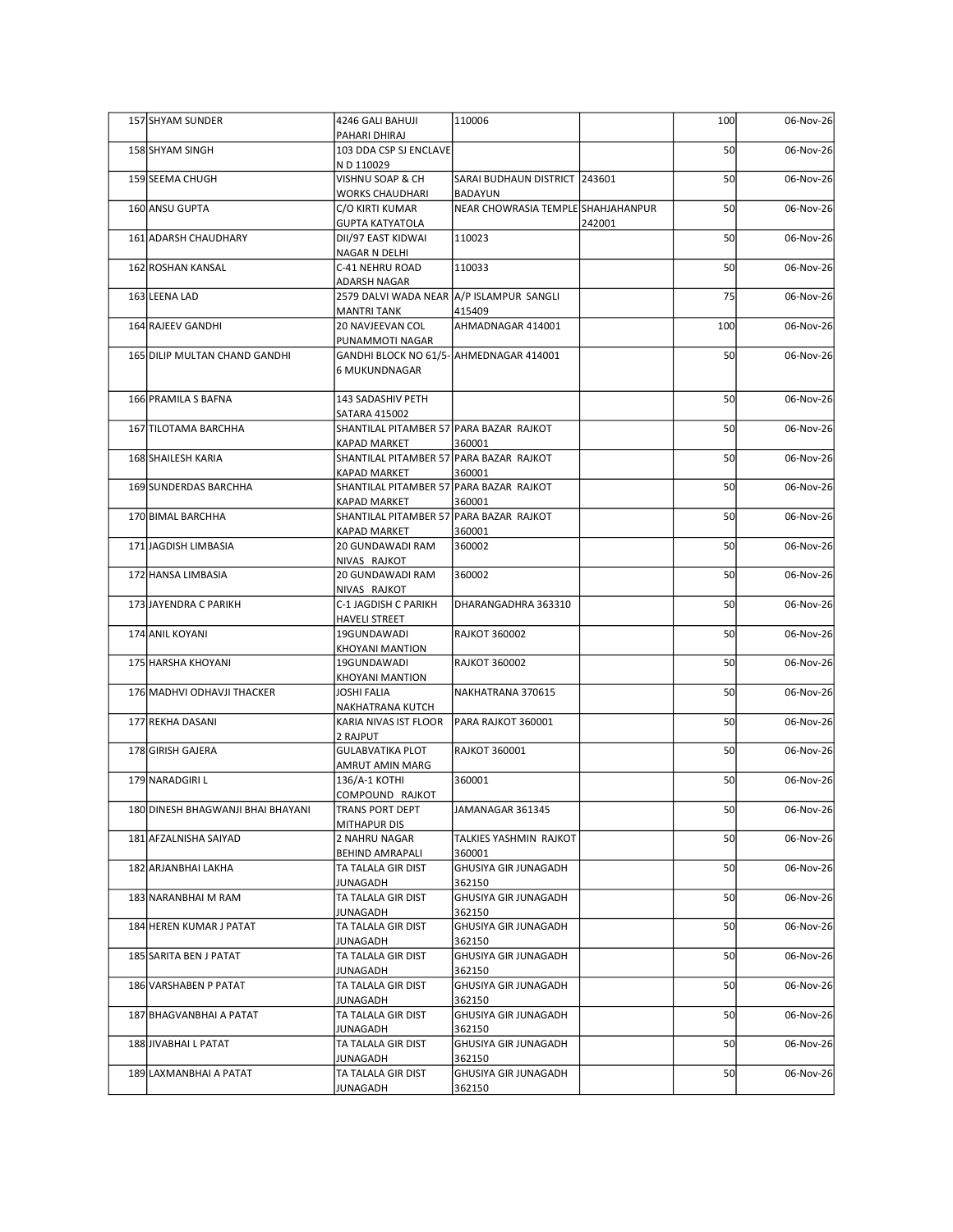| 190 ARJANBHAI M RAM                | TA TALALA GIR DIST                                    | GHUSIYA GIR JUNAGADH                                               |                                | 50 | 06-Nov-26 |
|------------------------------------|-------------------------------------------------------|--------------------------------------------------------------------|--------------------------------|----|-----------|
| 191 LAKHABHAI ARSIBHAI PATAT       | <b>JUNAGADH</b><br>TA TALALA GIR DIST                 | 362150<br>GHUSIYA GIR JUNAGADH                                     |                                | 50 | 06-Nov-26 |
| 192 SURESH DEVMURARI               | <b>JUNAGADH</b><br>VAGHESWARI MANDIR                  | 362150<br>GUJ KESHOD 362220                                        |                                | 50 | 06-Nov-26 |
| 193 ANJANABEN KUBAVAT              | AMBAVADI PLOT<br>ARDHANA SBS HOUSINY                  | <b>PARADISE AREA</b>                                               |                                | 50 | 06-Nov-26 |
| 194 DHIMANT SORATHIA               | SOCIETY<br>S T DEVL SEORES OPP                        | PORBANDAR 360575<br>JUNAGADH 362001                                |                                | 50 | 06-Nov-26 |
| 195 MAYUR C SONI                   | MOTIBAG<br>32/33 PRAHLAD PLOT                         | AMBAKRUPA RAJKOT                                                   |                                | 50 | 06-Nov-26 |
| 196 RAJESH RAJDEV                  | TRIPDAPAN<br>1 GNAN JIVAN SOCIETY                     | 360001<br>BRAMHANIKRUPA RAJKOT                                     |                                | 50 | 06-Nov-26 |
| 197 ARUN AMBASANA                  | BRAMSAMAJ<br>ANAND 5 RAMNAGAR                         | 360005<br><b>RAJKOT 360004</b>                                     |                                | 50 | 06-Nov-26 |
| 198 RASILA AMBASANA                | <b>GONDAL ROAD</b><br>ANAND 5 RAMNAGAR                | <b>RAJKOT 360004</b>                                               |                                | 50 | 06-Nov-26 |
| 199 HETAL AMBASANA                 | <b>GONDAL ROAD</b><br>ANAND 5 RAMNAGAR                | <b>RAJKOT 360004</b>                                               |                                | 50 | 06-Nov-26 |
| 200 MEERA AMBASANA                 | <b>GONDAL ROAD</b><br>ANAND 5 RAMNAGAR                | <b>RAJKOT 360004</b>                                               |                                | 50 | 06-Nov-26 |
| 201 MANSUKH VADGAMA                | <b>GONDAL ROAD</b><br>549 KOTHARIA COLONY             | <b>RAJKOT 360002</b>                                               |                                | 50 | 06-Nov-26 |
| 202 SUSHILA VADGAMA                | 80 FEET ROAD<br>549 KOTHARIA COLONY                   | <b>RAJKOT 360002</b>                                               |                                | 50 | 06-Nov-26 |
| 203 PANKAJ VADGAMA                 | 80 FEET ROAD<br>549 KOTHARIA COLONY                   | RAJKOT 360002                                                      |                                | 50 | 06-Nov-26 |
| 204 SANJAY VADGAMA                 | 80 FEET ROAD<br>549 KOTHARIA COLONY                   | <b>RAJKOT 360002</b>                                               |                                | 50 | 06-Nov-26 |
| 205 ASHOK BHAI PARMAR              | 80 FEET ROAD<br>MAJI BHAI PARMAR                      | JE LAR SHERI RAJKOT                                                |                                | 50 | 06-Nov-26 |
| 206 MINAL DIPAKLAL SHAH            | RAMNATH PARA JUNA<br>C/O K N SHAH 12                  | 360001<br>PO MAKATAMPAR                                            |                                | 50 | 06-Nov-26 |
| 207 ILESH DIPAKLAL SHAH            | LAXMINARAYAN SOC<br>C/O K N SHAH 12                   | BHARAUCH 392012<br>PO MAKATAMPUR                                   |                                | 50 | 06-Nov-26 |
| 208 USHA BEN N SHAH                | LAXMINARAYAN SOC<br>C/O K N SHAH 12                   | BHARUCH 392012<br>POST MAKATAMPUR                                  |                                | 50 | 06-Nov-26 |
| 209 CHANDRIKABEN SHAH              | <b>LAXMINARAYAN SOC</b><br>12 LAXMINARAYAN SOC        | BHARUCH 392012<br><b>BHARUCH 392012</b>                            |                                | 50 | 06-Nov-26 |
| 210 DHARMENDRA DIPAKLAL SHAH       | PO MAKATAMPUR<br>C/O K N SHAH 12                      | POST MAKATAMPUR                                                    |                                | 50 | 06-Nov-26 |
| 211 BHUPENDRA KUMAR PATEL          | LAXMINARAYAN SOC<br>KISHORBHAI PTEL AT &              | BHARUCH 392012<br>TA SAVLI DIST VADODARA 391520                    |                                | 50 | 06-Nov-26 |
| 212 AMBALAL BABARBHAI PATEL        | PO MOTIBHADOL<br>AT & PO SOKHDA                       | VADODARA<br><b>BARODA GUJARAT</b>                                  |                                | 50 | 06-Nov-26 |
| 213 YOGESH GOPALAKRISHNAN NAIR     | ALKAPURI TA & DI<br>C/O MR. KUPPUSWAMY<br>CHETTY OLD  | <b>BARODA 391745</b><br>NO.9, NEW NO.14 1ST<br><b>CROSS STREET</b> | VENKATESAPURAM<br>COLONY,      | 50 | 06-Nov-26 |
| 214 KIRIT KUMAR SHAH               | DYENG GEBOARD AT &                                    | <b>BHARUCH BHARUCH</b>                                             | AYANAVARAM                     | 50 | 06-Nov-26 |
| 215 VARSHA S PATEL                 | POST VAORA DIST                                       | 392140<br>NARMADA COLONY CAT- BARODA SAVLI BARODA                  |                                | 50 | 06-Nov-26 |
| 216 VIPUL HARIBHAI PANCHL          | III-216 DI<br>5 PARESH NAGAR                          | 391770<br><b>BARODA 390017</b>                                     |                                | 50 | 06-Nov-26 |
| 217 VITHALBHAI BHIKHABHAI PATEL    | SOCIETY GAJRAWADI<br>DIV8/15B SARDAR                  | <b>BARODA 390002</b>                                               |                                | 50 | 06-Nov-26 |
| 218 NAVINCHANDRA K SHAH            | NAGAR CHHANI ROAD<br>NEAR KADRI MILL AT               | BARODA BARODA 391430                                               |                                | 50 | 06-Nov-26 |
| 219 SHATISHKUMAR S SHAH            | MOBHA ROAD DIS<br>AT MOBHA ROAD DIS                   | 391430                                                             |                                | 50 | 06-Nov-26 |
| 220 OAN F PAINTER                  | BARODA BARODA<br>C/O ADENWALAS<br>RAOPURA OPP BANK OF | INDIA BARODA 390001                                                |                                | 75 | 06-Nov-26 |
| 221 SIDDIQBHAI GULAMRASULBHAI SALA | <b>B/H DABHOI</b><br>MUNICIPALITY SANGAR              | WADI PATIDARWAGA<br><b>DABHOI DIST</b>                             | <b>BARODA BARODA</b><br>391110 | 50 | 06-Nov-26 |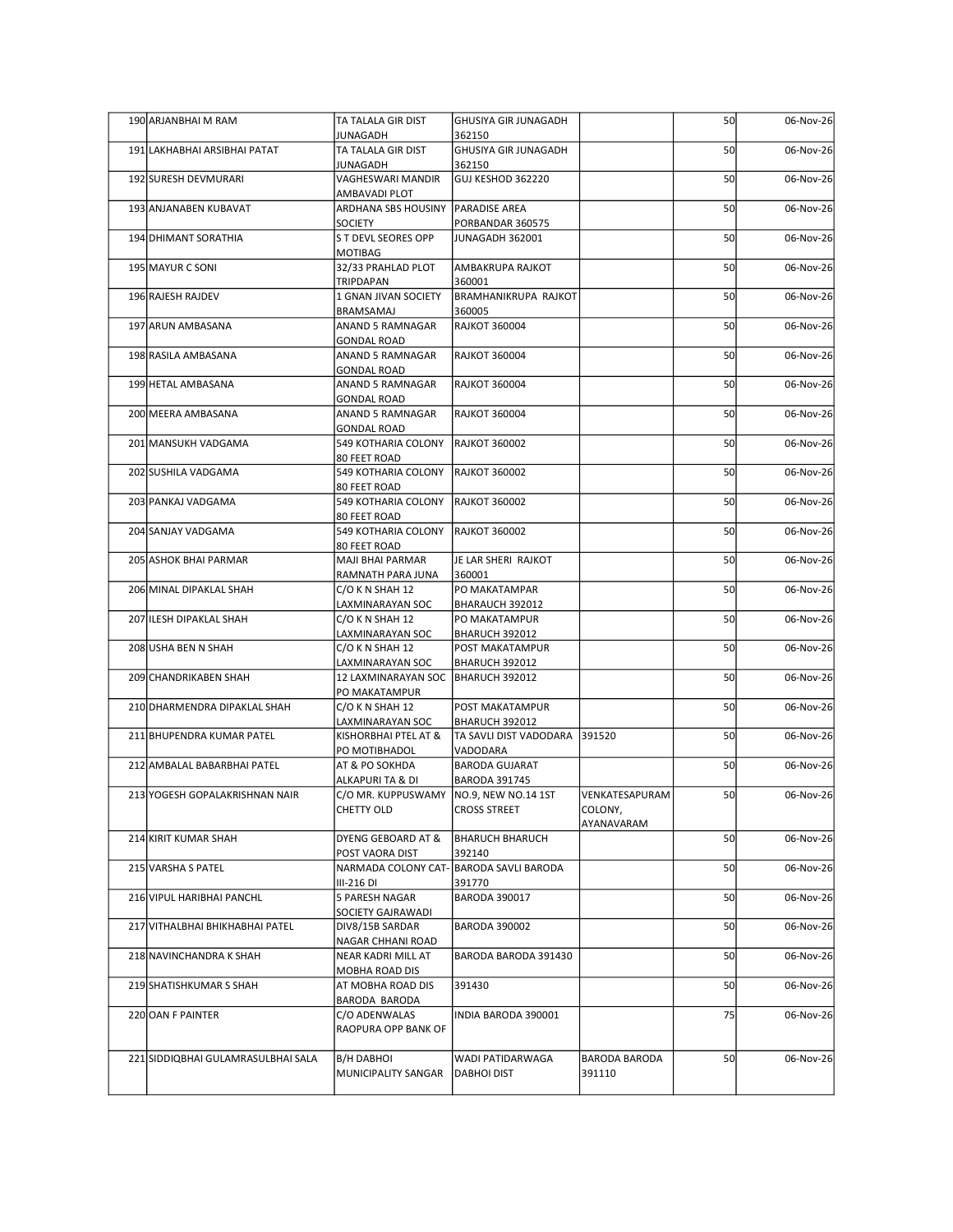| 222 BHARAT CHANDRAKANT SHAH        | C/O KETKI H CHOKSI                                          | PADRA DIST BARODA                                      |                     | 50  | 06-Nov-26 |
|------------------------------------|-------------------------------------------------------------|--------------------------------------------------------|---------------------|-----|-----------|
| 223 BHUPENDRA SHERPARAWALA         | <b>CHOKSI BAZAR</b><br>SHERPARAWALA E/2617   BHARUCH 392001 | <b>BARODA 391440</b>                                   |                     | 50  | 06-Nov-26 |
|                                    | <b>GHASH MANDAI</b>                                         |                                                        |                     |     |           |
| 224 KETAN NAVDIWALA                | CHHANI                                                      | 19 GIRIRAJ SOCIETY B/H   JAKAT NAKA VADODARA<br>390002 |                     | 50  | 06-Nov-26 |
| 225 PRATIBHA KIRITKUMAR LAPASIWALA | 7-4444-A KUMBHAR                                            | SURAT 395003                                           |                     | 50  | 06-Nov-26 |
| 226 NISHA SHAH                     | SHERI GALEMANDI<br>GHADIALI POLE VIRASA S PRABHAKUNJ II FLR |                                                        |                     | 50  | 06-Nov-26 |
| 227 PRAKASHCHANDRA M KOTHARI       | POLE<br>M-2279 IST FLOOR                                    | VADODARA 390001<br>MARKET RING ROAD                    |                     | 50  | 06-Nov-26 |
|                                    | <b>SURAT TEXTILE</b>                                        | <b>SURAT 395002</b>                                    |                     |     |           |
| 228 RAMDAS JIVABHAI PATEL          | AT MARKET YARD PO<br><b>BODELI DI</b>                       | <b>BARODA 391135</b>                                   |                     | 50  | 06-Nov-26 |
| 229 NITABEN BHUPENDRA PATEL        | AT SHIROLA COMPOUND BODELI DI BARODA<br>B/H SBI PO          | 391135                                                 |                     | 50  | 06-Nov-26 |
| 230 KALPESH RAMDAS PATEL           | AT MARKET YARD PO                                           | <b>BARODA 391135</b>                                   |                     | 50  | 06-Nov-26 |
| 231 NILESHWARI RAMDAS PATEL        | <b>BODELI DI</b><br>MARKET YARD PO                          | 391135                                                 |                     | 50  | 06-Nov-26 |
| 232 GHANSHYAM DAYARAM              | <b>BODELI DI BARODA</b><br><b>39 VITHAL NAGAR</b>           | AHMEDABAD 380004                                       |                     | 50  | 06-Nov-26 |
|                                    | SOCIETY SHAHIBAG                                            |                                                        |                     |     |           |
| 233 SANJAY R GANDHI                | B/98 RAJESHWARI SOC 1 VIA DIJVIJAY NAGER<br>PO TRAGDH       | AHMEDABAD                                              | 382470              | 50  | 06-Nov-26 |
| 234 SITA HUNDALANI                 | A-1 SIGAL FLATS<br>PANCHAL NAGAR NAWA 380013                | WADAJ AHMEDABAD                                        |                     | 50  | 06-Nov-26 |
| 235 KANTHBEN GONDALIA              | 1/5 AKASHGANGA APT                                          | NARANPURA AHMEDABAD                                    |                     | 50  | 06-Nov-26 |
| 236 MANSUKH BHAI GONDALIA          | SOLA ROAD<br>1/5 AKASHGANGA APT                             | 380013<br>NARANPURA AHMEDABAD                          |                     | 50  | 06-Nov-26 |
| 237 LATABEN M KOTHARI              | SOLA ROAD<br>E/10 JAYPREM SOC                               | 380013<br>SHAHIBAUG AHMEDABAD                          |                     | 50  | 06-Nov-26 |
|                                    | CAMP ROAD                                                   | 380004                                                 |                     |     |           |
| 238 PRABHA LODHA                   | 7 YOGI APPARTMENT<br><b>NEHRU PARK</b>                      | VASTRAPUR AHMEDABAD<br>380015                          |                     | 50  | 06-Nov-26 |
| 239 MADHUBEN D JAIN                | <b>18 FRIENDS SOCIETY</b><br>JAWAHAR CHAWLS                 | SABARMATI AHMEDABAD<br>380005                          |                     | 50  | 06-Nov-26 |
| 240 PATEL JIGNESH NARENDRA KUMAR R | 187A RADHA SWAMI                                            | CHANKYA PURI                                           | 380061              | 50  | 06-Nov-26 |
|                                    | RAW HOUSE OPP                                               | <b>GHATLODCYA</b><br>AHMEDABAD                         |                     |     |           |
| 241 PATEL HARDIK NARENDRA KUMAR R  | 187A RADHA SWAMI<br>RAW HOUSE OPP                           | <b>CHANKYA PURI</b><br><b>GHATLODCYA</b>               | 380061              | 50  | 06-Nov-26 |
| 242 RAJESH THAKKER                 |                                                             | AHMEDABAD<br>10 ANAND SOCIETY NEW SURENDRANAGAR 363001 |                     | 50  | 06-Nov-26 |
| 243 RITESH JAYANTILAL DOSHI        | <b>JUNCTION ROAD</b><br>206 NAVPAD APT NR                   | GOPIPURA SURAT 395001                                  |                     | 50  | 06-Nov-26 |
|                                    | POST OFFICE                                                 |                                                        |                     |     |           |
| 244 NITIN K JOGANI                 | 18 GHIYA NAGAR<br>SOCIETY NARODA                            | AHMEDABAD 382325                                       |                     | 50  | 06-Nov-26 |
| 245 KIRTI KUMAR M JOGANI           | 18 GHIYA NAGAR<br>SOCIETY NARODA                            | AHMEDABAD 382325                                       |                     | 100 | 06-Nov-26 |
| 246 KAILESH K JOGANI               | 18 GHIYA NAGAR<br>SOCIETY NARODA                            | AHMEDABAD 382325                                       |                     | 50  | 06-Nov-26 |
| 247 SNEHAL K JOGANI                | 18 GHIYA NAGAR                                              | AHMEDABAD 382325                                       |                     | 100 | 06-Nov-26 |
| 248 MUKESH VYAS                    | SOCIETY NARODA<br><b>BLOCK NO 602/10</b>                    | RAILWAY COLONY MANI                                    | AHMEDABAD           | 50  | 06-Nov-26 |
| 249 MINAXI VYAS                    | RAJPUR HIRPUR<br><b>BLOCK NO 602/10</b>                     | NAGAR<br>RAILWAY COLONY MANI                           | 380008<br>AHMEDABAD | 250 | 06-Nov-26 |
|                                    | RAJPUR HIRPUR                                               | <b>NAGAR</b>                                           | 380008              |     |           |
| 250 LABHU BEN PATEL                | COLONEY                                                     | 3/18 GUJARAT HOUSING SARASPUR AHMEDABAD<br>380018      |                     | 50  | 06-Nov-26 |
| 251 RAVINDRA SHAH                  | 8/A NILESH<br>APPARTMENTS B/H                               | <b>FLATS NARAYAN NAGAR</b><br>PALDI                    | AHMEDBAD<br>380007  | 50  | 06-Nov-26 |
| 252 ALTAF DIWAN                    | SABAR<br>3034 OPP KHANDNI                                   | PAGATHIA AHMEDABAD                                     |                     | 50  | 06-Nov-26 |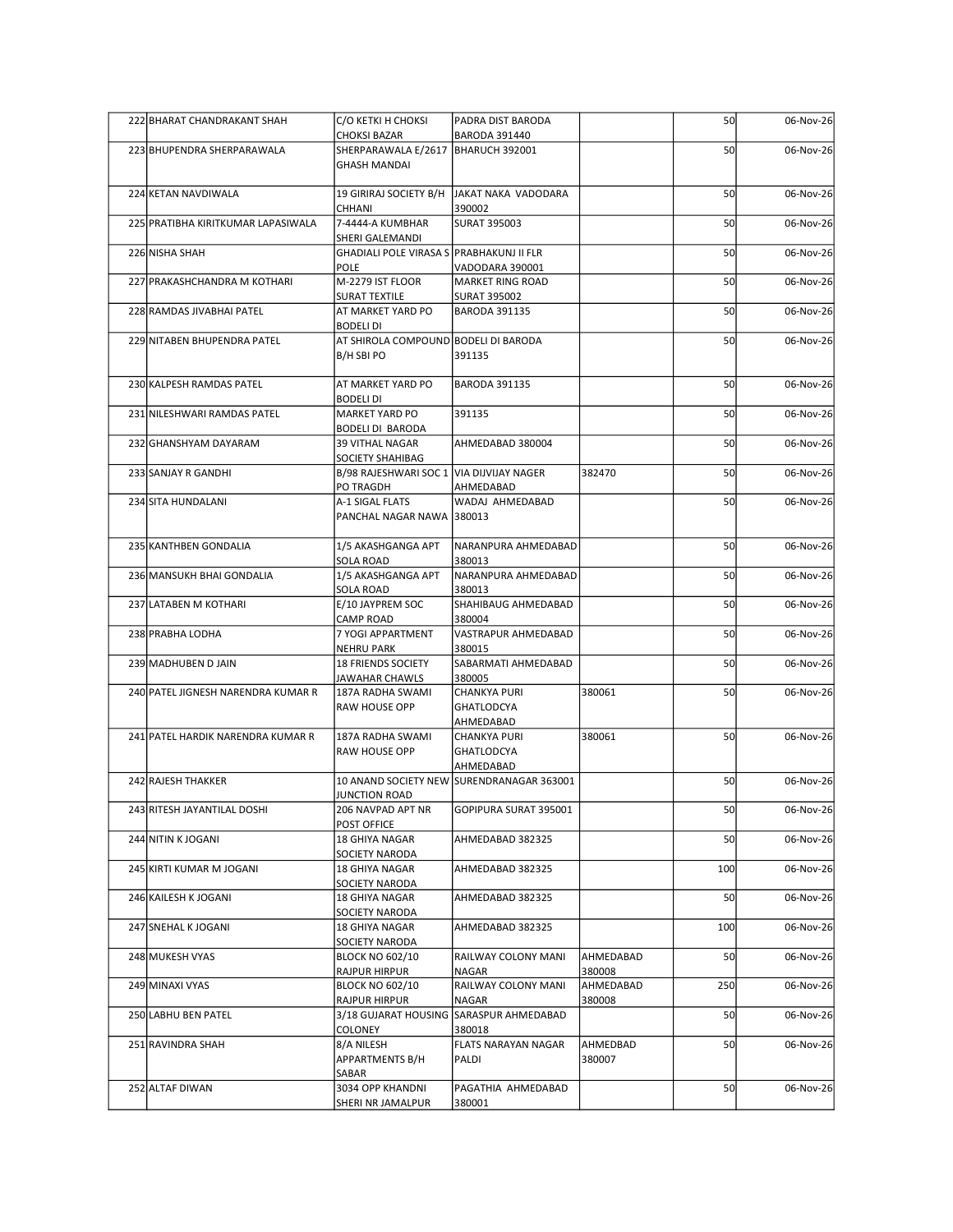| 253 AHMED HUSAIN AJMERWALA      | 1103 NR MOTAGAM                                       | JAMALPUR AHMEDABAD                                                |                     | 50        | 06-Nov-26 |
|---------------------------------|-------------------------------------------------------|-------------------------------------------------------------------|---------------------|-----------|-----------|
|                                 | <b>BARI TADNI SHERI</b>                               | 380001                                                            |                     |           |           |
| 254 VIRCHANDBHAI HARIBHAI PATEL | HARIBHAI PATEL GHIYA<br>NO PADO                       | MADARSA PATAN N G<br>384266                                       |                     | 50        | 06-Nov-26 |
| 255 TRUPTI SANJAY MODI          | MUKESH BHUVAN PILAJI 384001<br><b>GUNJ MEHSANA</b>    |                                                                   |                     | 50        | 06-Nov-26 |
| 256 JAGDISH C MODI              | MUKESH BHUVAN PILAJI 384001                           |                                                                   |                     | <b>50</b> | 06-Nov-26 |
|                                 | <b>GUNJ MEHSANA</b>                                   |                                                                   |                     |           |           |
| 257 SANJAY D MODI               | MUKESH BHUVAN PILAJI 384001                           |                                                                   |                     | 50        | 06-Nov-26 |
|                                 | <b>GUNJ MEHSANA</b>                                   |                                                                   |                     |           |           |
| 258 KANTILAL PRAJAPATI          | <b>DIPIKA SILK PALACE</b>                             | WADHWANCITY 363030                                                |                     | 50        | 06-Nov-26 |
| 259 PRAKASH PRAJAPATI           | SIYANI POLE<br><b>DIPIKA SILK PALACE</b>              | WADHWANCITY 363030                                                |                     | 50        | 06-Nov-26 |
| 260 BALVANTRAI PRAJAPATI        | SIYANI POLE<br><b>DIPIKA SILK PALACE</b>              | WADHWANCITY 363030                                                |                     | 50        | 06-Nov-26 |
|                                 | SIYANI POLE                                           |                                                                   |                     |           |           |
| 261 JYOTI BEN S JAJAL           | 93-I/1581 KISHNANAGAR AHMEDABAD 380025<br>NARODA ROAD |                                                                   |                     | 50        | 06-Nov-26 |
| 262 BHARTIBEN HOTCHANDANI       | C/O AMAR NOVELTY                                      | KALUPUR TANKSHAL ROAD 380001                                      |                     | 100       | 06-Nov-26 |
|                                 | KADIA POLE                                            | AHMEDABAD                                                         |                     |           |           |
| 263 DEVENDRA NATH               | 18 CLIVE ROAD<br><b>OPPOSITE EYE</b>                  | HOSPITAL ALLAHABAD<br>211001                                      |                     | 250       | 06-Nov-26 |
| 264 DWARKA DASS BAKSHI          | HOUSE NO 73 ANAND<br><b>VIHAR NANERA</b>              | ROAD KULDEEP NAGAR<br>AMBALA CANTT                                | 133001              | 50        | 06-Nov-26 |
| 265 A KAMALA BAI                | 97 MMANKNLEM                                          | 606601                                                            |                     | 50        | 06-Nov-26 |
| 266 SURESH BABU D               | TIRUVANMOUNALEM<br><b>26-B ALPS GRANITE PVT</b>       | IND AREA ANEKAL                                                   |                     | 50        | 06-Nov-26 |
| 267 VASUDEVA                    | LTD ATTIBELE<br>ALPS GRANITE 26-B                     | BANGALORE 562107<br>ATTIRELE BANGALORE                            |                     | 50        | 06-Nov-26 |
|                                 | ATTIBELE INOAREA                                      | 562107                                                            |                     |           |           |
| 268 M S VIRUPAKSHA              | 32/3 ANANDA MARGA<br>SIDDHARTHA                       | LAYOUT MYSORE 570017                                              |                     | 25        | 06-Nov-26 |
| 269 MUKESH                      | 17 GURU SWEETS<br>MAGADI ROAD                         | BANGALORE 560023                                                  |                     | 50        | 06-Nov-26 |
| 270 ANIL LADDHA                 | NO 162 IIND FLOOR                                     | ROAD BANGALORE 560053                                             |                     | 50        | 06-Nov-26 |
| 271 S V BALAMBA                 | <b>COTTONPET MAIN</b><br>2921 5TH CROSS               | <b>MYSORE 570009</b>                                              |                     | 75        | 06-Nov-26 |
| 272 USHA SEKHAR                 | SARASWATHIPURAM<br>2921 5TH CROSS                     | MYSORE 570009                                                     |                     | 75        | 06-Nov-26 |
|                                 | SARASWATHIPURAM                                       |                                                                   |                     |           |           |
| 273 MAHESWARI R                 | J 3 - 112 RBI OFFICERS<br><b>QUARTERS</b>             | GOKULDHAM, GOREGAON 400063<br><b>EAST MUMBAI</b>                  |                     | <b>50</b> | 06-Nov-26 |
| 274 G SHAMA REDDY               | 198 2ND MAIN 4TH                                      | INDUSTRIAL TOWN                                                   |                     | 50        | 06-Nov-26 |
|                                 | STAGE W C ROAD                                        | BANGALORE 560044                                                  |                     |           |           |
| 275 SHUBHA S SHETTY             | NO 327 1 FLOOR 14TH<br><b>CROSS WILSON</b>            | <b>GARDEN BANGALORE</b><br>560030                                 |                     | 50        | 06-Nov-26 |
| 276 T N GUNDURAO                | <b>DOOR NO 1634/2 IIND</b><br><b>MAIN</b>             | RAMMOHANPURAM                                                     |                     | 25        | 06-Nov-26 |
| 277 V KESHAVAMURTHY             | THARABANA HALLI VIA                                   | BANGALORE 560021<br>BANGALORE 560090                              |                     | 100       | 06-Nov-26 |
| 278 NAGARAJA YADALAM            | CHIKKABANAVARA<br>NO.57/4, I FLOOR 31ST               | MAIN CORPORATION                                                  | BANGALORE           | 75        | 06-Nov-26 |
| 279 R JANAKI RAMAN              | CROSS, C<br>100 S P M ROAD                            | LAYOUT JAYANAGAR                                                  | 560041              | 50        | 06-Nov-26 |
|                                 | <b>SHIMOGA 577202</b>                                 |                                                                   |                     |           |           |
| 280 K S BABU                    | <b>BABU ENTERPRISES</b><br>HEBBAGODI                  | BANGALORE 562158                                                  |                     | 100       | 06-Nov-26 |
| 281 KASILINGAM                  | PLANT QTRS.                                           | NO. 519, WHEEL & AXLE  EAST COLONY YELAHANKA  560064<br>BANGALORE |                     | 100       | 06-Nov-26 |
|                                 |                                                       |                                                                   |                     |           |           |
| 282 M L KIRAN KUMAR             | <b>MOHAN TRADERS 202</b><br><b>1ST FLOOR 6TH</b>      | MAIN ROAD APME YARD<br>YESHWANTHPUR                               | BANGALORE<br>560022 | 50        | 06-Nov-26 |
| 283 DAYANANDA KULKARNI          | SRIKANTIAH BUILDING II EXTENTION TUMKUR               |                                                                   |                     | 50        | 06-Nov-26 |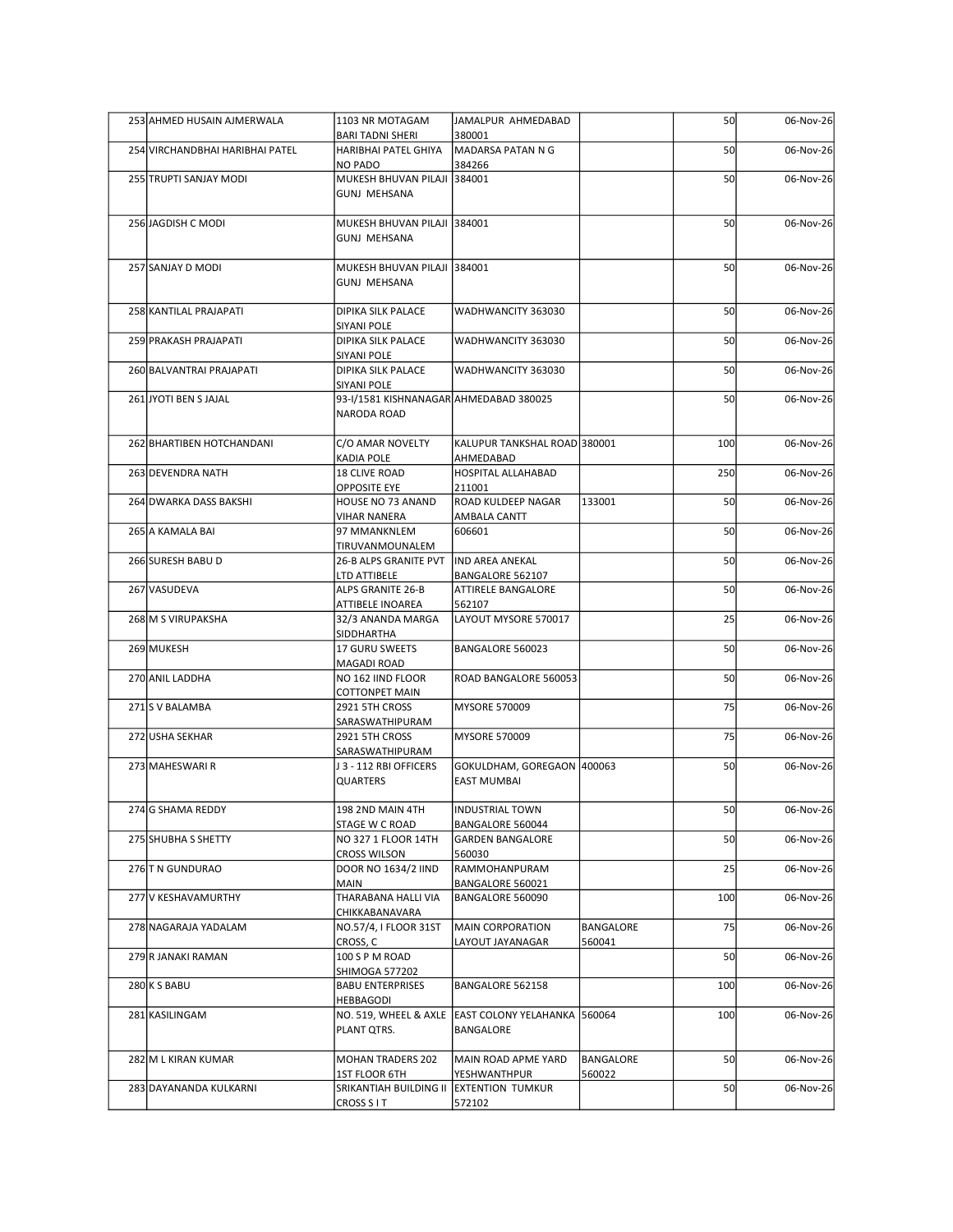| 284 K N REVATHI             | NO. 449, 20TH B CROSS                                     | JAYANAGAR NEAR NANDA   BANGALORE             |                                 | 50  | 06-Nov-26 |
|-----------------------------|-----------------------------------------------------------|----------------------------------------------|---------------------------------|-----|-----------|
| 285 V SUDHA                 | III BLOCK,<br><b>VENKATARAMA RAO</b>                      | THEATRE<br>THARABANATHA HALLI                | 560011<br>560090                | 100 | 06-Nov-26 |
| 286 SHYAMALA NANDAN         | SAPTHAGIRI<br>DOOR NO 720 P L D                           | BANGALORE<br>NARASIPUR 571114                |                                 | 50  | 06-Nov-26 |
|                             | <b>BANK ROAD</b>                                          |                                              |                                 |     |           |
| 287 ANITA M JESWANI         | 46 SAMARTH                                                | 504 GALACTICA PLOT NO NAGAR BOMBAY 400058    |                                 | 50  | 06-Nov-26 |
| 288 GHANSHYAMDAS R JESWANI  | 46 SAMARTH                                                | 504 GALACTICA PLOT NO NAGAR BOMBAY 400058    |                                 | 50  | 06-Nov-26 |
| 289 BIMA MIRCHANDANI        | 134 HASHU NIVAS FLAT                                      | BANDRA BOMBAY 400050                         |                                 | 50  | 06-Nov-26 |
| 290 GOTAMCHAND KOTHARI      | NO 28TH ROAD<br>CHAUDHRIYA KI BARI                        |                                              |                                 | 50  | 06-Nov-26 |
| 291 KIRAN K JAIN            | NAGAUR 341001<br>204 KAKU KUNJ 2ND                        | ROAD MAZGOAN                                 |                                 | 50  | 06-Nov-26 |
| 292 SNJAY K JAIN            | <b>FLOOR NESBIT</b><br>204 KAKU KUNJ 2ND                  | <b>BOMBAY 400010</b><br>ROAD MAZGOAN         |                                 | 50  | 06-Nov-26 |
|                             | <b>FLOOR NESBIT</b>                                       | <b>BOMBAY 400010</b>                         |                                 |     |           |
| 293 SURESH C JAIN           | 204 KAKU KUNJ 2ND<br>FLOOR NESBIT                         | ROAD MAZGOAN<br><b>BOMBAY 400010</b>         |                                 | 50  | 06-Nov-26 |
| 294 HASMUKH C JAIN          | 204 KAKU KUNJ 2ND                                         | <b>ROAD MAZGOAN</b>                          |                                 | 50  | 06-Nov-26 |
| 295 PRAMILA K JAIN          | <b>FLOOR NESBIT</b><br>204 KAKU KUNJ 2ND                  | <b>BOMBAY 400010</b><br>ROAD MAZGOAN         |                                 | 50  | 06-Nov-26 |
| 296 RATAN K JAIN            | <b>FLOOR NESBIT</b><br>204 KAKU KUNJ 2ND                  | <b>BOMBAY 400010</b><br>ROAD MAZGOAN         |                                 | 50  | 06-Nov-26 |
|                             | <b>FLOOR NESBIT</b>                                       | <b>BOMBAY 400010</b>                         |                                 |     |           |
| 297 RAMILA C MEHTA          | A/32 VARDHMAN<br>NAGAR NARSING LANE                       | MALAD W BOMBAY<br>400064                     |                                 | 50  | 06-Nov-26 |
| 298 CHANDRAKANT D SAVE      | 94/1647 M H B COLONY<br>SAMTA NAGAR                       | KANDIVLI W BOMBAY<br>400101                  |                                 | 100 | 06-Nov-26 |
| 299 NISHA SHAH              | 316/A PURSHOTAM                                           | P ROAD PRATHANA SAMAJ 400004                 |                                 | 100 | 06-Nov-26 |
| 300 MADHUBEN SHAH           | NIVAS IST FLOOR V<br>316/A PURSHOTAM                      | BOMBAY<br>P ROAD PRATHANA SAMAJ 400004       |                                 | 50  | 06-Nov-26 |
| 301 JAYANTILAL SHAH         | NIVAS IST FLOOR V<br>316/A PURSHOTAM                      | BOMBAY<br>P ROAD PRATHANA SAMAJ 400004       |                                 | 50  | 06-Nov-26 |
| 302 KANAIYALAL SHAH         | NIVAS IST FLOOR V<br>316/A PURSHOTAM                      | BOMBAY<br>P ROAD PRATHANA SAMAJ 400004       |                                 | 100 | 06-Nov-26 |
|                             | NIVAS IST FLOOR V                                         | <b>BOMBAY</b>                                |                                 |     |           |
| 303 SAEED KHAN              | 62 KAMBEKAR STREET<br>1ST FLOOR ROOM                      | NO 12 BOMBAY 400003                          |                                 | 50  | 06-Nov-26 |
| 304 S SIVARAMAN             | RALLIWOLF LTD LBS                                         | <b>BOMBAY 400080</b>                         |                                 | 50  | 06-Nov-26 |
| 305 ROBIN H PATEL           | <b>MARG MULUND</b><br>HITENDRA DRONA 1                    |                                              |                                 | 50  | 06-Nov-26 |
| 306 NAVNEET KALIA           | 8/2 SAINIK ARAMGAH<br>COLABA BOMBAY                       | 400005                                       |                                 | 50  | 06-Nov-26 |
| 307 K S VIJAYALAKSHMI       | C/O MRS. TOLETY SREE<br>KALYANI FLAT                      | NO. ASTER NO. 18, 2ND<br><b>FLOOR GODREJ</b> | SKY GARDEN,<br>(VILLAGE) TAKKA, | 50  | 06-Nov-26 |
|                             |                                                           |                                              | P.O.                            |     |           |
| 308 KISHAN M GEHI           | 28/7 IST FLOOR ZEFRICA   MARG WORLI BOMBAY<br>CHS SARMIRA | 400025                                       |                                 | 350 | 06-Nov-26 |
| 309 SURYAKANT BHOGILAL SHAH | C P MEDICALS STORES<br><b>GANDHI CHOWK</b>                | AKOLA 444001                                 |                                 | 50  | 06-Nov-26 |
| 310 SADGUNA SURYAKANT SHAH  | C P MEDICALS STORES                                       | AKOLA 444001                                 |                                 | 50  | 06-Nov-26 |
| 311 SANJAY SURYANKANT SHAH  | <b>GANDHI CHOWK</b><br>C P MEDICALS STORES                | AKOLA 444001                                 |                                 | 50  | 06-Nov-26 |
| 312 PRITISH SEN             | <b>GANDHI CHOWK</b><br>20 WEST VIEW IST PASTA BOMBAY      |                                              |                                 | 50  | 06-Nov-26 |
|                             | LANE COLABA                                               |                                              |                                 |     |           |
| 313 PRITISH SEN             | 20 WEST VIEW IST PASTA BOMBAY<br>LANE COLABA              |                                              |                                 | 50  | 06-Nov-26 |
| 314 RAMESH CHANDER DABRAL   | HR 785   AD BDE C/O 56<br>APO                             |                                              |                                 | 50  | 06-Nov-26 |
| 315 RUKAMANI DEVI           | HOUSE NO.5514 CAT II,                                     | MODERN MANIMAJRA                             | 160101                          | 50  | 06-Nov-26 |
| 316 HARKANWAR SINGH BEDI    | PHASE I<br>B 1/55 SAFDARJANG                              | COMPLEX MANIMAJRA                            |                                 | 50  | 06-Nov-26 |
| 317 SUSHIL KUMAR            | <b>ENCLAVE 110029</b><br><b>DIVISIONAL FOREST</b>         | MONITORING &                                 | <b>KARNAL 132001</b>            | 100 | 06-Nov-26 |
|                             | <b>OFFICER</b>                                            | <b>LEVALUATION CELL</b>                      |                                 |     |           |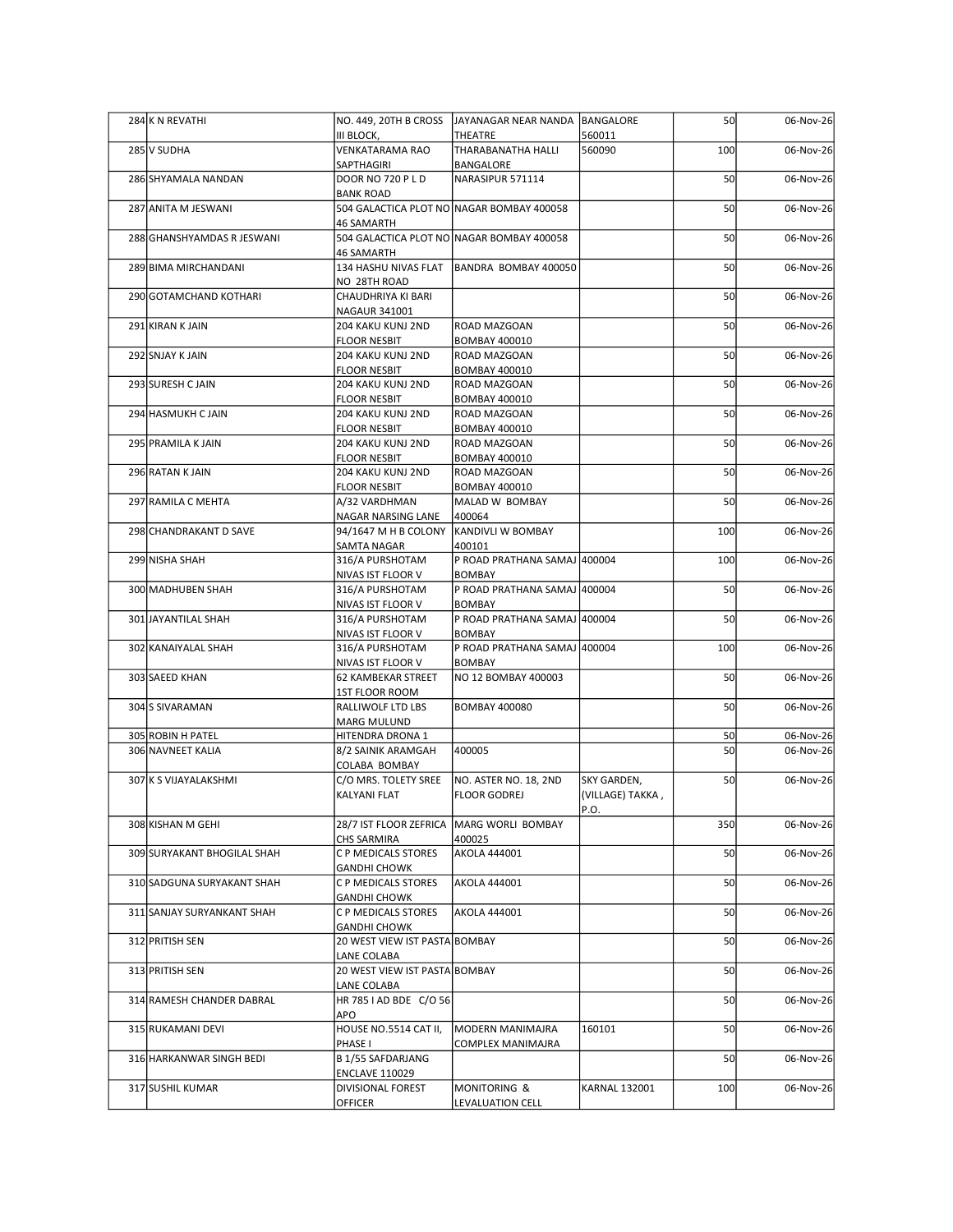| 318 RACHNA RAMPAL                 | HOUSE NO 3051 SECTOR                                   |                                                      |                 | 50  | 06-Nov-26 |
|-----------------------------------|--------------------------------------------------------|------------------------------------------------------|-----------------|-----|-----------|
| 319 SHYAM SINGH                   | 47-D 160047<br>SENIOR ASSISTANT CIVIL PUNJAB & HARYANA |                                                      |                 | 100 | 06-Nov-26 |
| 320 NIRMAL BECTOR                 | <b>I BRANCH</b><br>H NO 1179 SECTOR 8C                 |                                                      |                 | 100 | 06-Nov-26 |
|                                   | 160018                                                 |                                                      |                 |     |           |
| 321 KARUNA BECTOR                 | H NO 1179 SECTOR 8C<br>160018                          |                                                      |                 | 50  | 06-Nov-26 |
| 322 DALJIT KAUR                   | H NO 3385/1 SECTOR 47-                                 |                                                      |                 | 100 | 06-Nov-26 |
| 323 JAGDISH PRASAD GOEL           | D 160047<br>183/11 HOUSING BOARD 134109                |                                                      |                 | 50  | 06-Nov-26 |
|                                   | PANCHKULA                                              |                                                      |                 |     |           |
| 324 MANIKANDAN                    | <b>FEDERAL BANK</b><br>MATTANCHERRY                    | 682002                                               |                 | 50  | 06-Nov-26 |
| 325 MOHAN LAL SHARMA              | <b>COCHIN</b><br>PLOT NO. 14 C.O.D.                    | ADHARTAL JABALPUR                                    |                 | 50  | 06-Nov-26 |
|                                   | <b>COLONY SUHAGI</b>                                   | 482004                                               |                 |     |           |
| 326 NEELAM SHARMA                 | VISHNU PHARMACY<br>KANKHAL HARIDWAR                    | 249408                                               |                 | 100 | 06-Nov-26 |
| 327 SUNITA SINGH                  | C/O SRI RANJEET SINGH                                  | NEAR GANNA CENTRE                                    | DEHRADUN 248001 | 100 | 06-Nov-26 |
| 328 SERAJ AHMAD                   | MIANWALA<br>22/12 TETUL MURI SIJUA DHANBAD 828121      | HARAWALA                                             |                 | 100 | 06-Nov-26 |
| 329 RAJA LAKSHMI M V              | POST<br>VADAKKEMULLOTH                                 | <b>KOCHIN 682017</b>                                 |                 | 100 | 06-Nov-26 |
|                                   | ASHOKA ROAD KALOOR                                     |                                                      |                 |     |           |
| 330 MANORAMA DEVI                 | 46/1547 SRM ROAD                                       | <b>COCHIN 682012</b>                                 |                 | 25  | 06-Nov-26 |
|                                   | PACHALAM PO EKM                                        |                                                      |                 |     |           |
| 331 VIJAYAN NAIR N                | <b>USHAZ</b><br>THAIKKATTUKARA PO                      | 683106                                               |                 | 100 | 06-Nov-26 |
|                                   | ALWAYE                                                 |                                                      |                 |     |           |
| 332 SUSHILA DEVI                  | KL-6 KAVI NAGAR<br>GHAZIABAD 201002                    |                                                      |                 | 50  | 06-Nov-26 |
| 333 DEEPAK S JADHAV               | H NO 101 GANDHI                                        | 580004                                               |                 | 50  | 06-Nov-26 |
| 334 NARAPPA RAYALA                | NAGAR DHARWAD<br>NO 7 VASAVI COMPLEX                   | GUNTAKAL                                             |                 | 50  | 06-Nov-26 |
| 335 KAMINENI MALLIKHARJUNA PRASAD | <b>UP STAIRS</b><br>38/10 NEHRU NAGAR W 490020         |                                                      |                 | 50  | 06-Nov-26 |
|                                   | BHILAI                                                 |                                                      |                 |     |           |
| 336 R JYOTI SAMAT                 | H NO 12-8-394<br>ALLUGADDA BHAVI                       | SECUNDRABAD 500017                                   |                 | 50  | 06-Nov-26 |
| 337 RAJESH SRINIVAS               | 6-3-628/15 RAVINDRA                                    | KHAIRTABAD HYDERABAD                                 |                 | 50  | 06-Nov-26 |
| 338 VINAY CHAND JAIN              | NAGAR<br>7-1-21/B JAIN VILLA                           | 500004<br>HYDERABAD 500016                           |                 | 250 | 06-Nov-26 |
| 339 S MAZHAR                      | BEGUMPET<br>JANATHA CLINIC MAIN                        | BELLAMPALLY ADILABAD                                 |                 | 50  | 06-Nov-26 |
|                                   | ROAD                                                   | 504251                                               |                 |     |           |
| 340 HARI KISHEN KATURI            | PLOT NO 138 MARUTHI<br>NAGAR NEAR DR                   | A S RAW NAGAR ST<br>HYDERABAD 500762                 |                 | 50  | 06-Nov-26 |
| 341 VENKATESWARA RAO NAKKINA      | IVTH FLOOR KRISHNA                                     | 19 ABIDS TILAK ROAD                                  | 500001          | 150 | 06-Nov-26 |
| 342 KASHMIRI DEVI                 | COMPLEX FLAT NO<br>E-214, GANESH PARK                  | HYDERABAD<br>302012                                  |                 | 50  | 06-Nov-26 |
|                                   | AMBABARI JAIPUR                                        |                                                      |                 |     |           |
| 343 LATA CHHANWAL                 | SHUBHAM INVESTMENT<br>NEHRU BAZAR,                     | COURT ROAD SWM<br>GANGAPUR 322201                    |                 | 50  | 06-Nov-26 |
| 344 DINESH KUMAR SONI             | ALL RAJASTHAN                                          | AMER ROAD JAIPUR                                     |                 | 50  | 06-Nov-26 |
|                                   | COTTAGE INDUSTRIES                                     | 302002                                               |                 |     |           |
| 345 ANIL KHANDELWAL               | KHANDELWAL MEDICAL<br><b>STORE OPP</b>                 | MENTAL HOSPITAL JANTA JAIPUR 302004<br><b>COLONY</b> |                 | 50  | 06-Nov-26 |
| 346 ABDUL JABBAR                  | C/O ABDUL JABBAR                                       | <b>GULAMANDI BHILWARA</b>                            |                 | 50  | 06-Nov-26 |
| 347 MANORAMA GOYEL                | COMPOUNDER<br>H N B 19 SHIVAJI                         | 311001<br>KHATIPURA ROAD                             | 302012          | 50  | 06-Nov-26 |
|                                   | GODHARA COLONY                                         | JHOTWARA JAIPUR                                      |                 |     |           |
| 348 KRISHNA KUMAR GOVIL           | H N B-19 SHIVAJI<br>GODHARA COLONY                     | JHOTWARA JAIPUR<br>302012                            |                 | 50  | 06-Nov-26 |
| 349 MRIDULA GOVIL                 | H N B-19 SHIVAJI<br><b>GODHARA COLONY</b>              | JHOTWARA JAIPUR<br>302012                            |                 | 50  | 06-Nov-26 |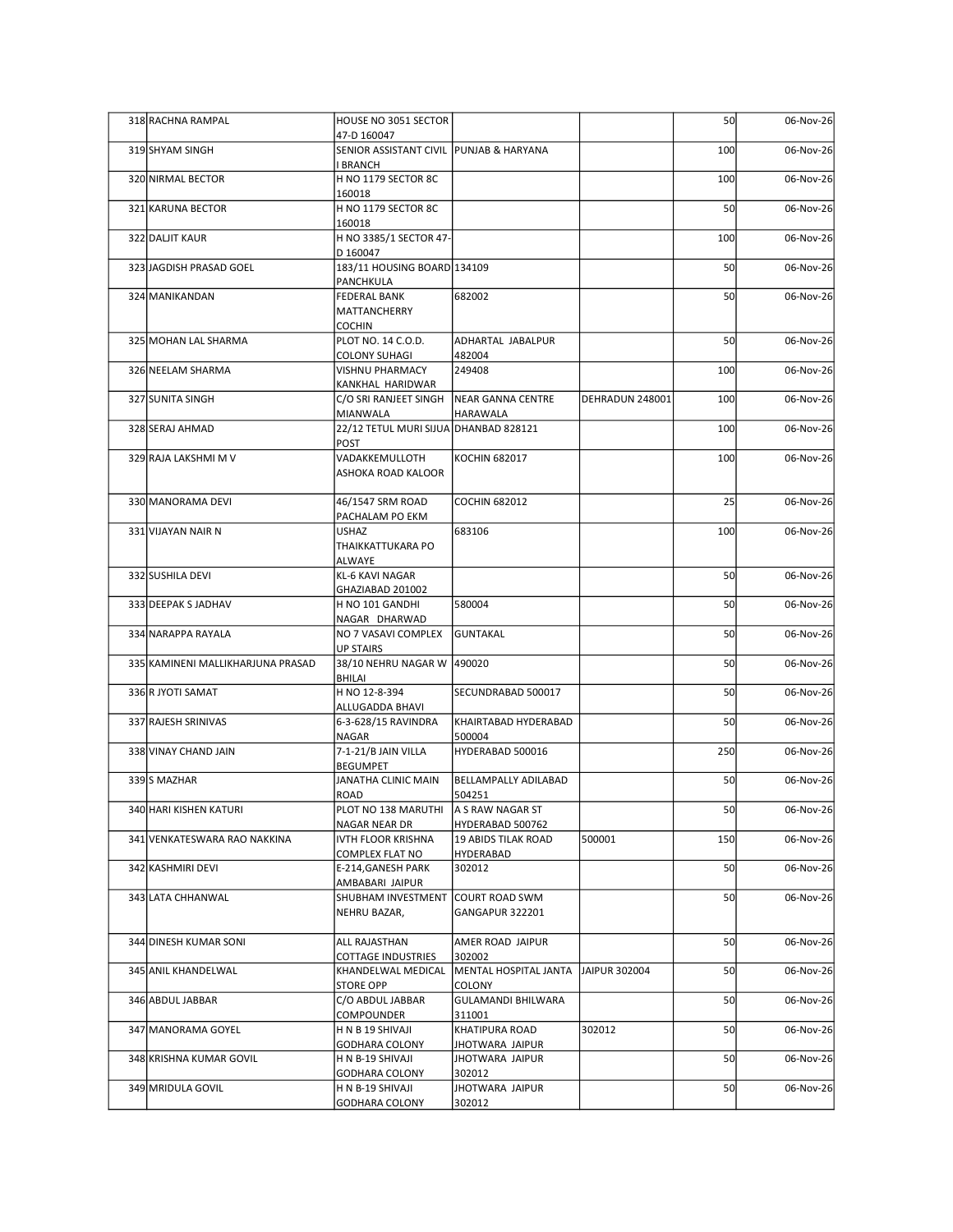| 350 RAMESHWAR DASS AGARWAL        | <b>8 SHANTI NIKETAN</b>                                     | NAGAR JAIPUR 302015                  |        | 50  | 06-Nov-26 |
|-----------------------------------|-------------------------------------------------------------|--------------------------------------|--------|-----|-----------|
| 351 LALCHAND LAHOTI               | <b>COLONY BARKAT</b><br>C/O LALCHAND                        | JASWANT GARH DISTT                   | 341304 | 100 | 06-Nov-26 |
|                                   | RAMAWATAR LAHOTI<br>POST                                    | NAGAUR NAGAUR                        |        |     |           |
| 352 GIRDHARILAL SHARMA            | R/O SAMTA KUNJ<br>JAWAHAR NAGAR AMEJ                        | RAJ RAJASAMA 313332                  |        | 50  | 06-Nov-26 |
| 353 DEEPAK KUMAR MAHESHWARI       | ESHWARI SAMTA KUNJ                                          | AMET 313332                          |        | 50  | 06-Nov-26 |
| 354 ASHOK SHARDA                  | JAWAHAR NAGAR<br>SAMTA KUNJ JAWAHAR<br>NAGAR AMET RAJ       | RAJASAMA 313332                      |        | 50  | 06-Nov-26 |
| 355 ANJU VIJAIVERGIA              | 3/32 JAWAHAR NAGAR                                          |                                      |        | 50  | 06-Nov-26 |
| 356 SATISHKUMAR SNENI             | JAIPUR 302004<br>STATE BANK OF INDIA                        | JAIPUR 302013                        |        | 50  | 06-Nov-26 |
| 357 VIDYA PRAKASH KALA            | <b>VKIA BRANCH</b><br>B 286 JANTA COLONY                    |                                      |        | 50  | 06-Nov-26 |
| 358 RAJU CJ                       | JAIPUR 302004<br><b>BENGAL CHEMICALS</b>                    | PARK JAIPUR 302016                   |        | 50  | 06-Nov-26 |
| 359 DURGA SULTANIA                | UGAM PATH BANI<br>19D ADARSH NAGAR VI NORTH JAMSHEDPR       |                                      |        | 50  | 06-Nov-26 |
| 360 NISHA KUMAR                   | PHASE SONARI<br>L-4/23 ROAD NO 8                            | 831011<br><b>JAMSHEDPUR</b>          |        | 100 | 06-Nov-26 |
| 361 ABHIMANYU SINGH               | FARMAREA KADMA<br>L-6-88, MAIN ROAD                         | JAMSHEDPUR 831009                    |        | 50  | 06-Nov-26 |
| 362 VENKATA SUBBARAO VANKA        | AGRICO PO AGRICO<br>PACKING DEPTT S K G W  KANDRA SINGHBHUM |                                      |        | 50  | 06-Nov-26 |
| 363 ASHWANI KUMAR GUPTA           | LTD PO<br>C/O M/S BISHEN                                    | 832402<br><b>BRIDBE PATHANRWL</b>    | 145007 | 50  | 06-Nov-26 |
| 364 J MEGANATHAN                  | DASS&CO NALWA<br>NO 104 MEETTU ST                           | GURDASSPUR<br>MADRAS 600023          |        | 50  | 06-Nov-26 |
| 365 R S NARAYANAN                 | AYANAVARAM<br>4 GANDHI ROAD ANNA                            | MADRAS 600075                        |        | 50  | 06-Nov-26 |
| 366 V MEENAKSHI                   | NAGAR PAMMAL<br>20/111 RAMESWARAM                           | MADRAS 600017                        |        | 250 | 06-Nov-26 |
| 367 BHARATHI S SHANBHOGUE         | ROAD T NAGAR<br>DOOR NO.1-83B,                              | UDYAVARA 574118                      |        | 50  | 06-Nov-26 |
|                                   | 'ROOPA" GUDDEANGADI                                         |                                      |        |     |           |
| 368 SATYA PAL GUPTA               | 55 PANT PURI JAWAHAR MEERUT CANTT 250001<br>NAGAR           |                                      |        | 100 | 06-Nov-26 |
| 369 KIRAN WATI                    | 80 HILL ST ROORKEE<br>ROAD BEGUM                            | <b>BRIDGE MEERUT CANTT</b><br>250001 |        | 50  | 06-Nov-26 |
| 370 RASHID AHMED                  | H NO 41 KALYAN SINGH<br><b>V&amp;PO MAWANA</b>              | MEERUT 250401                        |        | 50  | 06-Nov-26 |
| 371 ABHAY SUDAME                  | PLOT NO 1254 VAISHALI NAGPUR 440017                         |                                      |        | 100 | 06-Nov-26 |
| 372 DHIRESHCHANDRA VRAJLAL DHILLA | NAGAR<br>DEV DARSHAN COOP                                   | 257 NANDANWAN LAYOUT 440009          |        | 100 | 06-Nov-26 |
| 373 VIJAY KUMAR SARAF             | HOUSING SOC LTD<br>SARAFA BAZAR ITWARI<br>NAGPUR 440002     | NAGPUR                               |        | 50  | 06-Nov-26 |
| 374 AVINASH DINKARRAO BOHATE      | C/O BANK OF INDIA                                           | BHANDARA 441909                      |        | 50  | 06-Nov-26 |
| 375 JAYANT RAJE                   | <b>MOHADI BRANCH</b><br>68 TELECOM NAGAR                    |                                      |        | 50  | 06-Nov-26 |
| 376 SUMITI GUPTA                  | NAGPUR 440022<br>93 BANK ENCLAVE                            |                                      |        | 50  | 06-Nov-26 |
| 377 RAJEEV KUMAR                  | LAXMI NAGAR 110092<br>C/O MR K N GUPTA WZ                   | 110058                               |        | 50  | 06-Nov-26 |
| 378 B J SHAH                      | 125 SHIV NAGAR<br>A-24 GUJARAT                              | ROAD PITAMPURA 110034                |        | 50  | 06-Nov-26 |
|                                   | APARTMENTS PARWANA                                          |                                      |        |     |           |
| 379J B SHAH                       | A-24 GUJARAT<br>APARTMENTS PARWANA                          | ROAD PITAMPURA 110034                |        | 50  | 06-Nov-26 |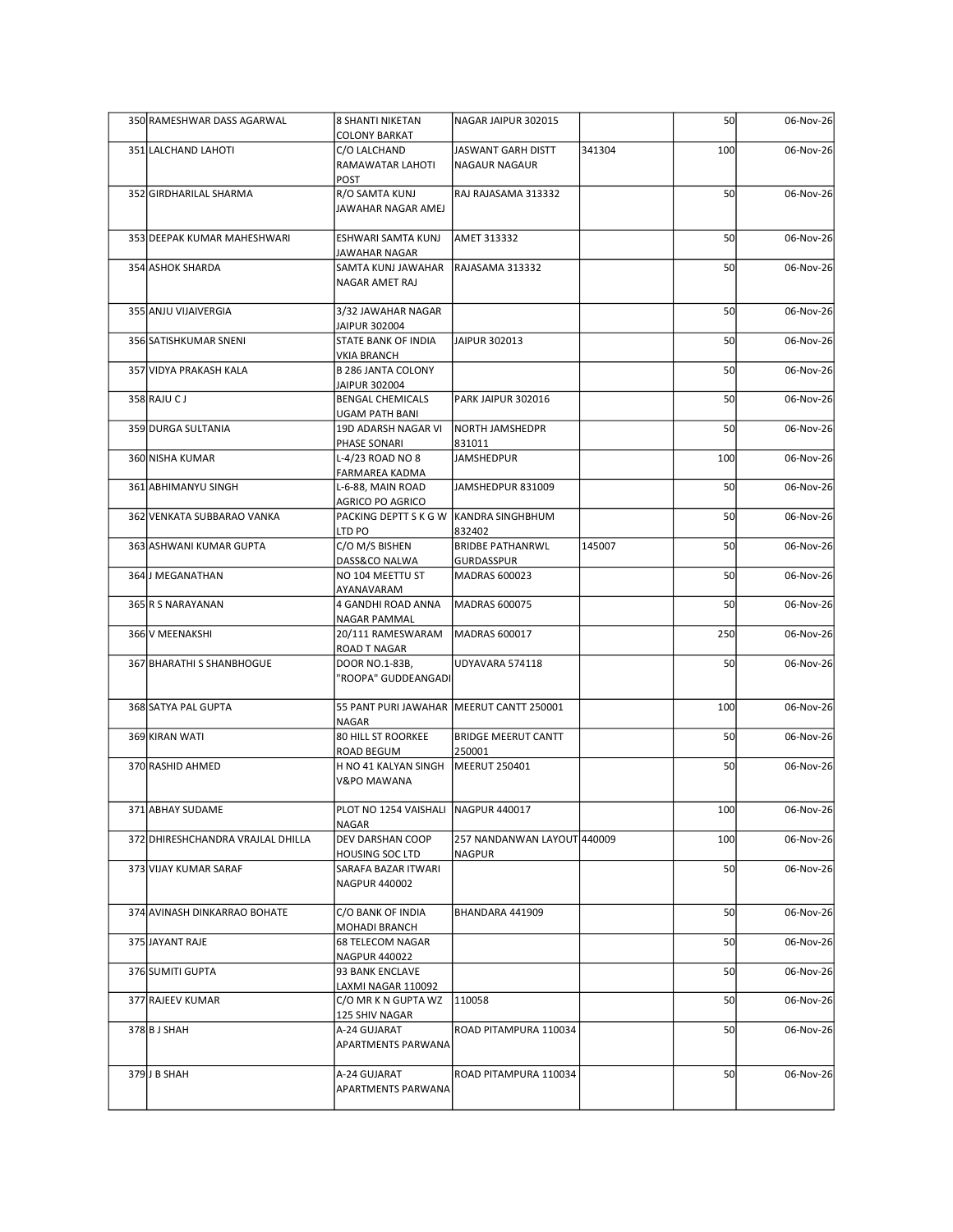| 380 BRIJESH GUPTA                 | 3820-A/7 KANHAYA                                          | 110035                                        |                | 100 | 06-Nov-26 |
|-----------------------------------|-----------------------------------------------------------|-----------------------------------------------|----------------|-----|-----------|
| 381 AJAY JAIN                     | NAGAR TRI NAGAR                                           | C/O VIKAS ENTERPRISES   BAZAR GOREGAON 122001 |                | 50  | 06-Nov-26 |
| 382 VASANTHA SAMUEL               | 15 APNA<br>78/12 SECTOR I PUSHP                           |                                               |                | 50  | 06-Nov-26 |
| 383 KULDEEP DABAS                 | <b>VIHAR 110017</b><br>RZ 1110/1 SODH NAGAR COLONY 110045 |                                               |                | 50  | 06-Nov-26 |
|                                   | ST NO 9 PALAM                                             |                                               |                |     |           |
| 384 JAGDISH KUMAR                 | 35-B RASHID MARKET P                                      | NAGAR 110051                                  |                | 50  | 06-Nov-26 |
| 385 NEERA                         | O KRISHAN<br>D-34 PREET VIHAR VIKAS                       |                                               |                | 50  | 06-Nov-26 |
| 386 SURENDER MOHAN SHARMA         | MARG 110092<br>1/9311, DEV NIWAS GALI PRATAP PURA WEST    |                                               | SHAHDRA 110032 | 50  | 06-Nov-26 |
| 387 MANOJ BHASIN                  | NO.1,<br>LUXMI CLOTH HOUSE                                | ROHTAS NAGAR<br><b>B S R DIBAI 202393</b>     |                | 50  | 06-Nov-26 |
| 388 NEELAM KUMAR                  | BARA BAZAR DIST<br>D 206 PHASE I ASHOK                    |                                               |                | 100 | 06-Nov-26 |
| 389 LAXMINARAIN                   | <b>VIHAR 110052</b><br>C 4/90 SAFDARJANG DEV              |                                               |                | 100 | 06-Nov-26 |
| 390 KUSUM GUPTA                   | AREA 110016                                               |                                               |                |     |           |
|                                   | C-190, MADHUBAN<br>110092                                 |                                               |                | 150 | 06-Nov-26 |
| 391 SUSHIL KUMAR GUPTA            | C-190, MADHUBAN<br>110092                                 |                                               |                | 150 | 06-Nov-26 |
| 392 PARMANAND GUPTA               | C-190, MADHUBAN<br>110092                                 |                                               |                | 150 | 06-Nov-26 |
| 393 CHHAVI GUPTA                  | C-190, MADHUBAN<br>110092                                 |                                               |                | 150 | 06-Nov-26 |
| 394 VENU NAYAR                    | D 19 MAHENDRU<br>ENCLAVE G T KARNAL                       | RD 110033                                     |                | 250 | 06-Nov-26 |
| 395 ASHWANI K NAYAR               | D 19 MAHENDRU ENCLV ROAD 110033<br><b>G T KARNAL</b>      |                                               |                | 250 | 06-Nov-26 |
| 396 KAVITA SHARMA                 | C/O OM PRAKASH                                            | MODEL TOWN - III 110009                       |                | 50  | 06-Nov-26 |
| 397 BHUPINDER MOHAN SHARMA        | SHARMA M - 3/8-B,<br>ST NO 3 7TH CHOWK                    | <b>ABOHAR 152116</b>                          |                | 50  | 06-Nov-26 |
| 398 INDER SINGH                   | NEW SURAJ NAGAR<br>41 ARJUN NAGAR NEAR                    | 110029                                        |                | 50  | 06-Nov-26 |
| 399 KUSUMA VARA PRASAD GUNTUPALLI | <b>GREEN PARK</b><br>B 18 F 2 V PURI                      |                                               |                | 50  | 06-Nov-26 |
| 400 ASHA RANI CHHABRA             | HYDERABAD 500044<br>163 KHARKHARI STREET                  | 123001                                        |                | 50  | 06-Nov-26 |
| 401 VEENA JAIN                    | NARNAUL<br>1619/60 NEAR JAIN                              | SHAHDARA 110032                               |                | 100 | 06-Nov-26 |
|                                   | <b>MANDIR N</b><br>D 14/134-135 SECTOR 3 110085           |                                               |                | 50  |           |
| 402 VEDSRIRAM BHALSODIA           | ROHINI                                                    |                                               |                |     | 06-Nov-26 |
| 403 KANU GUPTA                    | 123 STATE BANK<br>COLONY G T ROAD                         | 110033                                        |                | 50  | 06-Nov-26 |
| 404 SATISH SHARMA                 | HOUSE NO 132 SHASTRI<br>NAGAR JAMMU                       |                                               |                | 50  | 06-Nov-26 |
| 405 AGARWAL SAJLA                 | NANDAN WIRE                                               | ALIGARH 202001                                |                | 50  | 06-Nov-26 |
|                                   | PRODUCTS GAMBHIR<br>PURA                                  |                                               |                |     |           |
| 406 SUMIT AGGARWAL                | B 3/126 JANAKPURI<br>110058                               |                                               |                | 100 | 06-Nov-26 |
| 407 SUNIL YASH MADAN              | HOUSE NO 836 PREM                                         | NAGAR 135001                                  |                | 100 | 06-Nov-26 |
| 408 PROMILA MADAN                 | NAGAR YAMUNA<br>HOUSE NO 836 PREM                         | NAGAR 135001                                  |                | 100 | 06-Nov-26 |
| 409 AVYANG RAGHOBA GAUNEKER       | NAGAR YAMUNA<br>HOUSE NO 201                              | PONDA 403401                                  |                | 100 | 06-Nov-26 |
|                                   | TOLOLEM BANDORA<br>PONDA                                  |                                               |                |     |           |
| 410 SUSMEETA AVYANG GAUNEKER      | HOUSE NO 201<br>TOLOLEM BANDORA<br>PONDA                  | PONDA 403401                                  |                | 100 | 06-Nov-26 |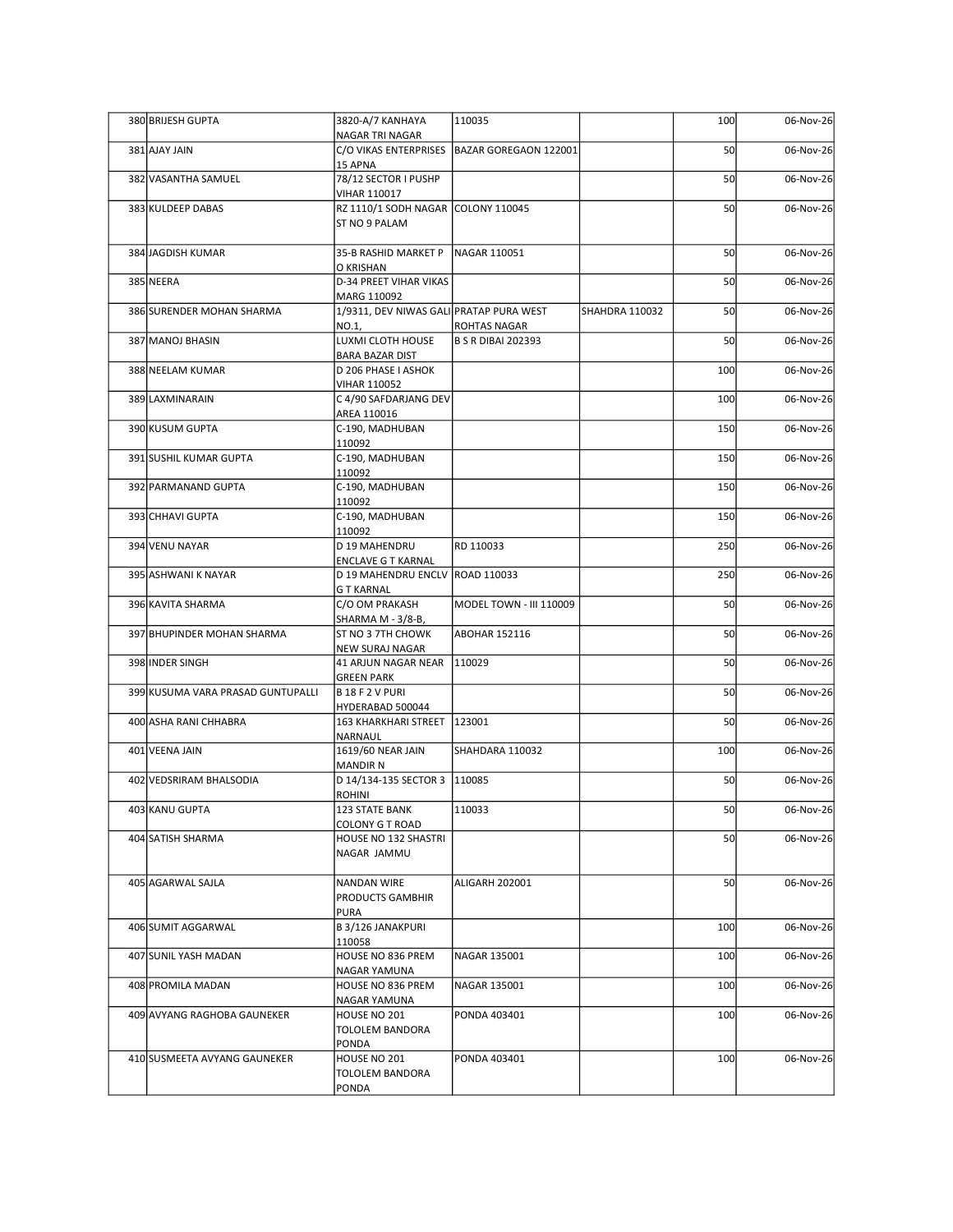| 411 LAKAMRAJU VENKATA SUBBARAJU | 25 C NIOQT DONA                                            |                                                             |                    | 100 | 06-Nov-26 |
|---------------------------------|------------------------------------------------------------|-------------------------------------------------------------|--------------------|-----|-----------|
| 412 SUDESH THAKUR               | PAULA GOA 403004<br>1094 NAGESHI                           | 403401                                                      |                    | 50  | 06-Nov-26 |
|                                 | <b>BANDORA PONDA GOA</b>                                   |                                                             |                    |     |           |
| 413 NITABEN MODI                | 1/730 NANPURA CIVIL<br><b>COURT ROAD</b>                   | SURAT 395001                                                |                    | 50  | 06-Nov-26 |
| 414 SHASHIKALA PATHAK           | C/O MR C P TRIPATHI<br><b>VARANASI CANTT</b>               | <b>HEAD POST OFFICE</b><br>VARANASI 221002                  |                    | 100 | 06-Nov-26 |
| 415 PRABHA JAIN                 | K 37/3 SORA KUAN<br>VARANASI 221001                        |                                                             |                    | 50  | 06-Nov-26 |
| 416 GIREESH PANDEY              | C/O BANK OF BARODA                                         | <b>BRANCH LAHURABEER</b>                                    |                    | 50  | 06-Nov-26 |
| 417 SURESH CHAND MISHRA         | RAMKATORA<br><b>BANK OF BARODA</b>                         | VARA<br>LAHURABEER VARA                                     |                    | 50  | 06-Nov-26 |
| 418 RAMKISHORE SINGH            | RAMKATORA BRANCH<br>C/O BANK OF BARODA                     | BRANCH VARANASI                                             |                    | 100 | 06-Nov-26 |
| 419 RAMJI                       | VISHESHWARGANJ<br>CK61/39 KASHIPURA                        | 221001<br>221001                                            |                    | 50  | 06-Nov-26 |
| 420 TILAK KUMAR RASTOGI         | VARANASI<br>PIRWAZI SHAHID                                 | 231304                                                      |                    | 100 | 06-Nov-26 |
|                                 | CHUNAR MIRZAPUR                                            |                                                             |                    |     |           |
| 421 SUNIL KUMAR RASTOGI         | SARAFA BAZAR CHOWK   MIRZAPUR 231304<br>CHUNAR             |                                                             |                    | 100 | 06-Nov-26 |
| 422 SURENDRA PRASAD             | A D O ST VIKASH KHAND VARANASI 221301<br><b>AURAI DIST</b> |                                                             |                    | 100 | 06-Nov-26 |
| 423 VINESH NARAIN CHAUDHRI      | D 61/38E 5 SIDHAGIRI<br>BAGH                               | VARANASI 221010                                             |                    | 50  | 06-Nov-26 |
| 424 BRIJ MOHAN                  | RATHI MARBLE IND B                                         | GANJ VARANASI 221010                                        |                    | 50  | 06-Nov-26 |
| 425 MAHENDRA NATH CHOUBEY       | 38/1 MAHMOOR<br>C/O ASHOK KUMAR                            | THATHERI BAZAR RAM                                          | 221008             | 50  | 06-Nov-26 |
| 426 SANKARA RAO PASUMARTHY      | SHARMA H NO 1/712<br>KAVULURU POST                         | NAGAR VARANASI<br>MYLAVARAM TALUK                           |                    | 50  | 06-Nov-26 |
| 427 SRIDHAR VALAVALA            | <b>KRISHNA DIST</b><br>S/O V R K MURALI                    | <b>GODAVARI FERTILISERS</b>                                 | LTD. 50, SEBASTIAN | 100 | 06-Nov-26 |
|                                 | <b>MOHAN RAO</b>                                           | AND CHEMICALS                                               | ROAD               |     |           |
| 428 SUNKARA VENKATESWARA RAO    | <b>BACK OF RAMALYAM</b><br><b>TEMPLE VALLURI</b>           | VARISTREET MANDAPETA<br>533308                              |                    | 50  | 06-Nov-26 |
| 429 RAMAKOTI KATIKALA           | 57-14/5 3RD                                                | C/O K S BHAGYA RAO 45-LINE NARSIMHA NAGAR<br>VISAKHAPATANAM | 500024             | 250 | 06-Nov-26 |
| 430 SOMASEKHARARAO KARANAM      | KORADA STREET<br>PALAKONDA                                 | SRIKAKULAM 532440                                           |                    | 150 | 06-Nov-26 |
| 431 MADHVI GOYAL                | 22/108 INSIDE USRI                                         | <b>GATE AJMER 305001</b>                                    |                    | 100 | 06-Nov-26 |
| 432 ASHOK KUMAR SHINGHAL        | THATERA CHOWK<br>236 KRISHNA KUNJ                          |                                                             |                    | 75  | 06-Nov-26 |
| 433 VISHWANATH SHANTARAM DESAI  | BAREILLY 243003<br>4/34 NIRMAL NIWAJ NO TANK BOMBAY 400036 |                                                             |                    | 50  | 06-Nov-26 |
| 434 REKHABEN SAH                | 2 GOWALIA<br>30 BHASKAR LANE 2ND                           | ANANTWADI                                                   | 400002             | 50  | 06-Nov-26 |
| 435 KHUSAL DHANJI DEDHIA        | <b>FL R NO 20</b><br>219/20 GOKULAM                        | BHULESHWAR BOMBAY<br>SION (EAST) MUMBAI                     |                    | 75  | 06-Nov-26 |
|                                 | TAMIL SANGAM ROAD,                                         | 400022                                                      |                    |     |           |
| 436 RAJESH HASMUKH MEHTA        | $C/O$ M H DESAI 3/3<br><b>GOPAL BHUVAN L B</b>             | S MARG GHATKOPAR W<br><b>BOMBAY 400086</b>                  |                    | 50  | 06-Nov-26 |
| 437 HASMUKH DHIRAJLAL MEHTA     | C/O M H DESAI 3/3<br><b>GOPAL BHUVAN L B</b>               | S MARG GHATKOPAR W<br>BOMBAY 400086                         |                    | 50  | 06-Nov-26 |
| 438 RAHUL HASMUKH MEHTA         | C/O M H DESAI 3/3<br><b>GOPAL BHUVAN L B</b>               | S MARG GHATKOPAR W<br><b>BOMBAY 400086</b>                  |                    | 50  | 06-Nov-26 |
| 439 CHARU RAJESH MEHTA          | C/O M H DESAI 3/3                                          | S MARG GHATKOPAR W                                          |                    | 50  | 06-Nov-26 |
| 440 VARSHA HASMUKH MEHTA        | <b>GOPAL BHUVAN L B</b><br>C/O M H DESAI 3/3               | <b>BOMBAY 400086</b><br>S MARG GHATKOPAR W                  |                    | 50  | 06-Nov-26 |
| 441 TEJRAM MAHAJAN              | <b>GOPAL BHUVAN L B</b><br>81 BANK ENCLAVE                 | <b>BOMBAY 400086</b>                                        |                    | 50  | 06-Nov-26 |
| 442 BIJU JOSEPH                 | LUXMI NAGAR 110092<br>C/O G L JOSEPH 17, DR.               | <b>ROAD KILPAUK CHENNAI</b>                                 |                    | 150 | 06-Nov-26 |
| 443 NALIN GOYAL                 | MUNIAPPA<br>207 S F S DDA FLATS                            | 600010<br>110016                                            |                    | 100 | 06-Nov-26 |
|                                 | <b>HAUZ KHAS</b>                                           |                                                             |                    |     |           |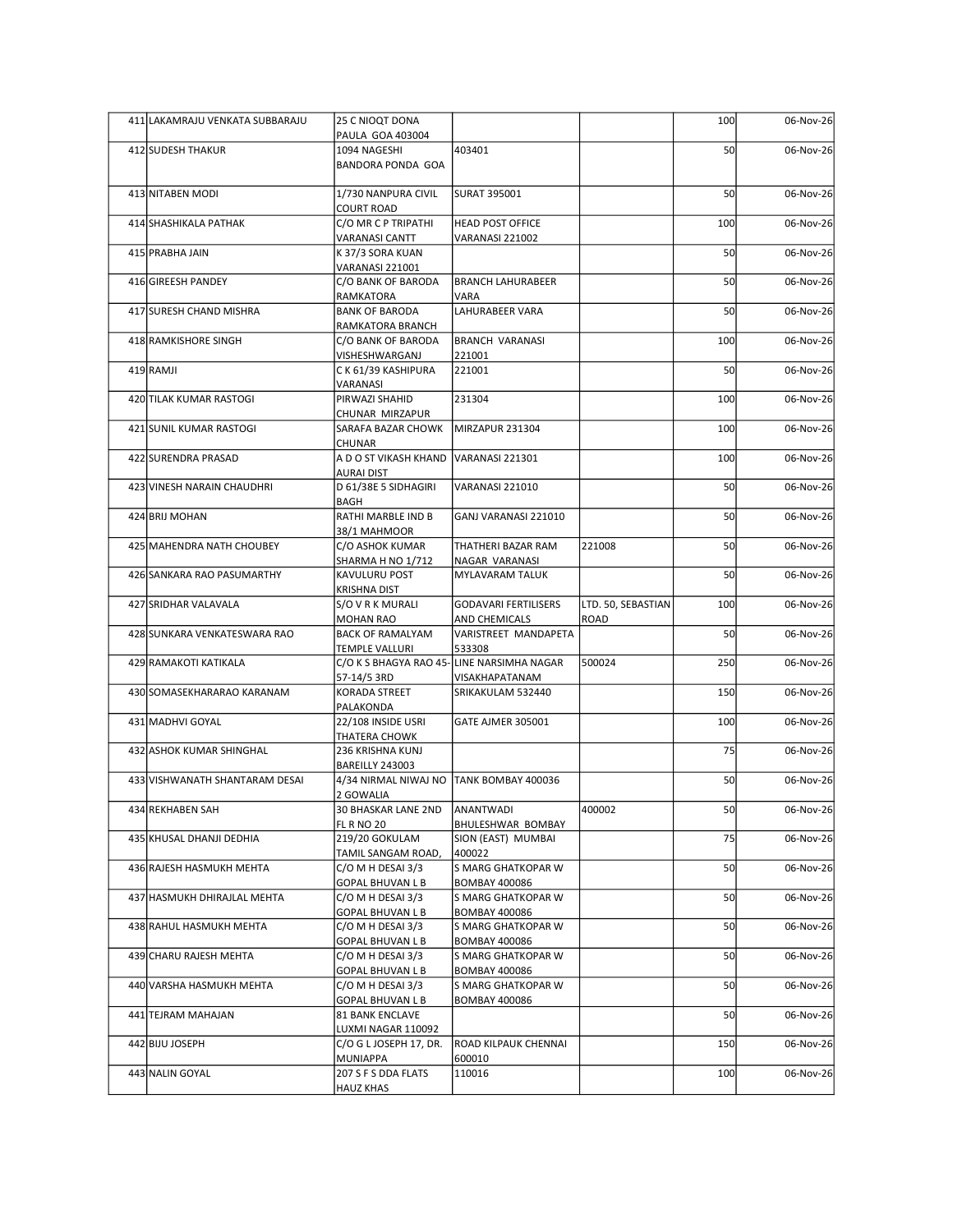| 444 TRILOK NATH CHOPRA        | 2 BANK ENCLAVE LUXMI<br>NAGAR 110092                        |                                                                      |            | 100  | 06-Nov-26 |
|-------------------------------|-------------------------------------------------------------|----------------------------------------------------------------------|------------|------|-----------|
| 445 PUNEET BHAGAT             | K-32 JANG PURA                                              |                                                                      |            | 1000 | 06-Nov-26 |
| 446 SATISH SHARMA             | EXTENSION 110014<br>A 10 MARUTI                             | <b>ADARSH TENAMENT</b>                                               | AHMEDABAD  | 50   | 06-Nov-26 |
|                               | TENAMENT BEHIN D                                            | <b>ISANPUR ROAD</b>                                                  | 382443     |      |           |
| 447 GHANDRESH SHAH            | C/O RAJESH NOVELTY<br>STOAS MANI BZR                        | NIRE BUS STOP<br>JORAVARNAGAR 363020                                 |            | 50   | 06-Nov-26 |
| 448 RAJESH KUMAR SHAH         | C/O RAJESH NOVELTY                                          | NIRE BUS STOP                                                        |            | 50   | 06-Nov-26 |
| 449 JAYESH KUMAR SHAH         | STOAS MANI BZR<br>C/O RAJESH NOVELTY                        | JORAVARNAGAR 363020<br>NIRE BUS STOP                                 |            | 50   | 06-Nov-26 |
| 450 SANTOSH KUMAR JALAN       | STOAS MANI BZR<br>122/53 J N MUKHERJEE                      | JORAVARNAGAR 363020<br>HOWRAH 711107                                 |            | 50   | 06-Nov-26 |
|                               | <b>ROAD GHUSURI</b>                                         |                                                                      |            |      |           |
| 451 PRABIR ROY                | VILL SRIPUR PO<br>KAMARPUKUR                                | 712612                                                               |            | 50   | 06-Nov-26 |
|                               | <b>HOOGHLY</b>                                              |                                                                      |            |      |           |
| 452 PRAKASH CHANDRA CHAUDHARY | MANGALAM APPT 1ST<br>FLOOR FLAT NO                          | 162 DAKHINDARI ROAD<br>CALCUTTA                                      | 700048     | 50   | 06-Nov-26 |
| 453 SAT PAL                   | E 128 PREET VIHAR                                           | 110092                                                               |            | 100  | 06-Nov-26 |
| 454 KAMALA DEVI PATWA         | <b>VIKAS MARG</b><br>67A BALRAM DEY                         | CALCUTTA 700006                                                      |            | 50   | 06-Nov-26 |
| 455 SUNIL KUMAR PARAKH        | STREET 2ND FLOOR<br>31 GANPAT RAI KHEMKA BHATTANAGAR LILUAH |                                                                      |            | 50   | 06-Nov-26 |
|                               | LANE                                                        | HOWRAH 711203                                                        |            |      |           |
| 456 RANU JAIN                 | 81 SOUTHERN AVENUE<br>3RD FLOOR FLAT                        | NO 3C CALCUTTA 700029                                                |            | 100  | 06-Nov-26 |
| 457 LAKSHMI KANTA MONDAL      | 49 S N BENERJEE RD                                          | 700014                                                               |            | 100  | 06-Nov-26 |
| 458 KANCHAN D BADYANI         | <b>CALCUTTA</b><br>43/44 ARMANIAN                           |                                                                      |            | 50   | 06-Nov-26 |
|                               | STREET CALCUTTA                                             |                                                                      |            |      |           |
| 459 KALYAN KUMAR BHANDARY     | 54 CHINTA MONEY DEY 711101<br>ROAD HOWRAH                   |                                                                      |            | 50   | 06-Nov-26 |
| 460 KALYANKUMAR SAHA          | 206 RAFI AHMED<br>KIDWAI ROAD DUMDUM                        | CALCUTTA 700055                                                      |            | 50   | 06-Nov-26 |
|                               |                                                             |                                                                      |            |      |           |
| 461 DHIRAJ KUMAR BARARIA      | <b>CHAND 134/4</b>                                          | C/O CHAMPALALL MOOL MAHATMA GANDHI ROAD CALCUTTA 700007<br>4TH FLOOR |            | 50   | 06-Nov-26 |
| 462 BIJAY KUMAR SURANA        | C/O SHREE TRADING CO                                        | GANDHI ROAD 3RD FLOOR 700007                                         |            | 250  | 06-Nov-26 |
| 463 RAMAGURU VEERARAGHAVAN    | 199/5 MAHATMA<br>13 BALAJI COLONY                           | CALCUTTA<br>NAGAR                                                    | COIMBATORE | 50   | 06-Nov-26 |
|                               | THIRUVALLUVAR                                               | RAMANATHAPURAM PO                                                    | 641045     |      |           |
| 464 BENARJI D I               | 19/1 KAMADHENU<br>NAGAR K R PURAM                           | COIMBATORE 641006                                                    |            | 50   | 06-Nov-26 |
| 465 GAURAV JAIN               | C/O MADAN RAM<br>AGARWAL 54 PEER                            | JALEEL SOUTH BHARIONJI 226018<br>ROAD                                |            | 100  | 06-Nov-26 |
| 466 UDAI NARAIN SINGH         | MOTI KUNJ KAMALA                                            | <b>LUCKNOW 226015</b>                                                |            | 150  | 06-Nov-26 |
| 467 SANJAY KUMAR              | NEHRU NAGAR<br>247/30 SHIV PRASAD                           | RAJA BAZAR 226003                                                    |            | 50   | 06-Nov-26 |
|                               | ANAND LANE                                                  |                                                                      |            |      |           |
| 468 DULARI DEVI               | 247/30 SHIV PRASAD<br>ANAND LANE RAJA                       | <b>BAZAR PARK LUCKNOW</b><br>226003                                  |            | 50   | 06-Nov-26 |
| 469 SANDHYA RASTOGI           | 247/30 SHIV PRASAD<br>ANAND LANE RAJA                       | <b>BAZAR PARK LUCKNOW</b><br>226003                                  |            | 50   | 06-Nov-26 |
| 470 VINOD PRAKASH GAUR        | C 13/10 PAPER MILL                                          | <b>LUCKNOW 226006</b>                                                |            | 50   | 06-Nov-26 |
| 471 SUBODH AGARWAL            | COLONY<br>6/102 DEEPAK PHASE II                             | <b>STATES JANKIPURAM</b>                                             | 226005     | 100  | 06-Nov-26 |
|                               | SAHARA                                                      | <b>SECTOR H LUCKNOW</b>                                              |            |      |           |
| 472 NEETA GUPTA               | 165 MIG AWADH PURI<br>LAKHANPUR                             | KANPUR 208024                                                        |            | 150  | 06-Nov-26 |
| 473 PRAVEEN KUMAR SAXENA      | H NO 102/15 SUBHASH                                         | BARABANKI 225001                                                     |            | 50   | 06-Nov-26 |
| 474 SITA RAM SAXENA           | NAGAR                                                       | C/O VETINARY HOSPITAL SHAHJAHANPUR 242307                            |            | 50   | 06-Nov-26 |
| 475 SHASHIKALA K              | TILHAR U P<br>J 256 SARITA VIHAR                            |                                                                      |            | 150  | 06-Nov-26 |
|                               | 110044                                                      |                                                                      |            |      |           |
| 476 A.M. KHUSRO               | <b>B 11 CHIRAG ENCLAVE</b>                                  |                                                                      |            | 50   | 06-Nov-26 |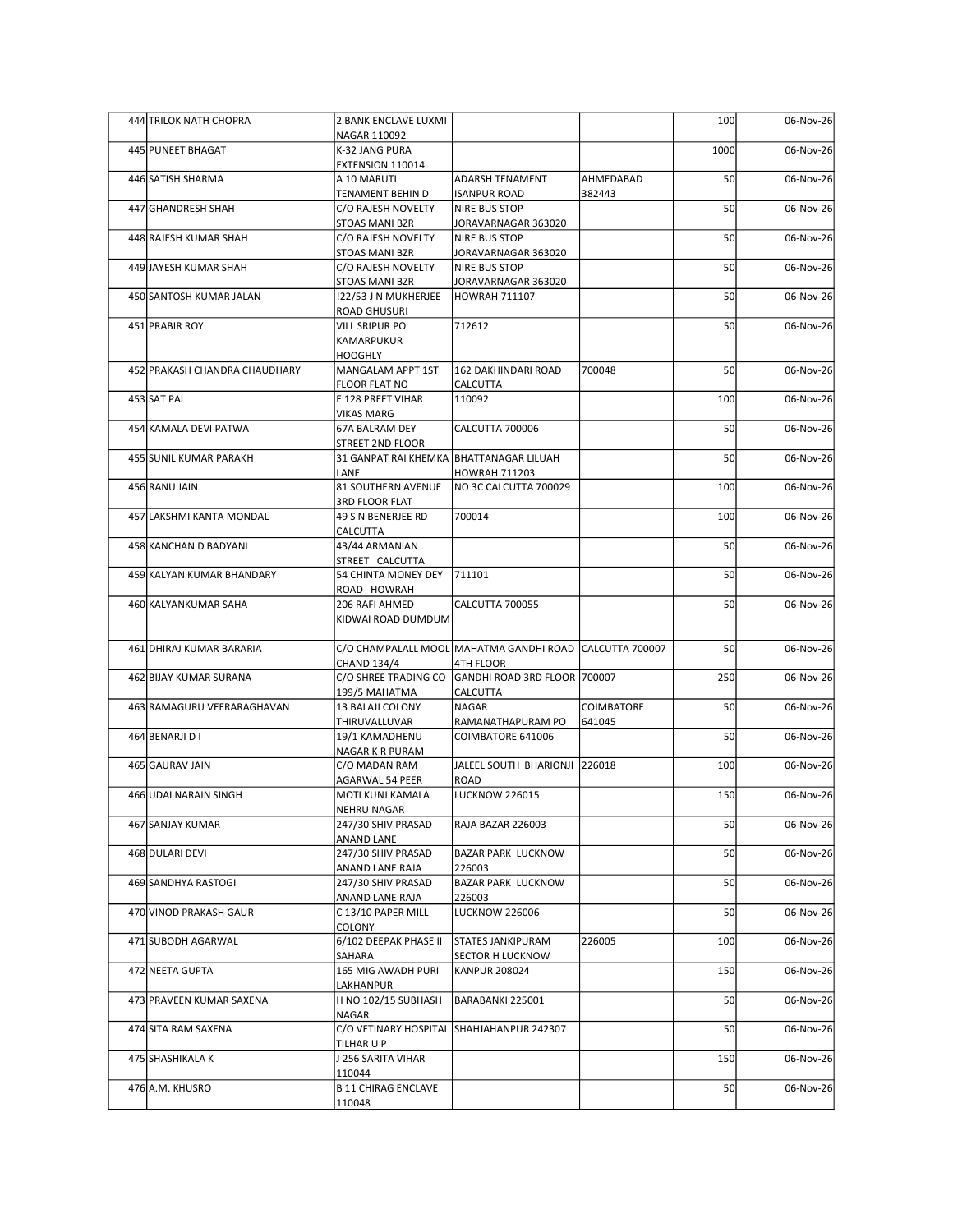| 477 VIRINDER BAHADUR MATHUR  | 14 B POCET C<br>SIDHARATH EXTENSION                             | 110014                                                    |                                                 | 100 | 06-Nov-26 |
|------------------------------|-----------------------------------------------------------------|-----------------------------------------------------------|-------------------------------------------------|-----|-----------|
| 478 JAYAPRAKASH K K          | FLAT NO 45 POCKET V<br><b>MAYUR VIHAR</b>                       | PHASE   110091                                            |                                                 | 100 | 06-Nov-26 |
| 479 MITTAL SUNITA            | 3979 CHAWRI BAZAR<br>110006                                     |                                                           |                                                 | 50  | 06-Nov-26 |
| 480 S YADAV                  | PRAKASH MARKET 3979   110006                                    |                                                           |                                                 | 100 | 06-Nov-26 |
| 481 JAGDISH GUPTA            | <b>CHAWRI BAZAR</b><br>C/O MANNU LAL & SONS MERCHANTS 8978 DESH |                                                           |                                                 | 150 | 06-Nov-26 |
| 482 P B MATHUR               | TIMBER<br>40/19 EAST PATEL                                      | <b>BANDHU 110005</b><br>110008                            |                                                 | 100 | 06-Nov-26 |
| 483 BIMLESH KUMAR MISHRA     | NAGAR NEW DELHI<br>BEHIND LAXMI PRA                             | 834002                                                    |                                                 | 50  | 06-Nov-26 |
| 484 AMRITA GUPTA             | DORANDA RANCHI<br>PRADEEP METAL<br>CHURCH ROAD RANCHI           | 834001                                                    |                                                 | 100 | 06-Nov-26 |
| 485 ANIL KUMAR GUPTA         | PRADEEP METAL<br>CHURCH ROAD RANCHI                             | 834001                                                    |                                                 | 150 | 06-Nov-26 |
| 486 BINITA N CHEVLI          | C/O LABDHI INVEST                                               | GOPI PURA SURAT 395001                                    |                                                 | 50  | 06-Nov-26 |
| 487 UPDESH KHANDELWAL        | <b>SUBHASH CHOWK</b><br>SADAR BAZAR                             |                                                           |                                                 | 50  | 06-Nov-26 |
| 488 USHA NAITHANI            | LANSDOWNE 246155<br>DR S P NAITHANI                             | CANTT GENRAL HOSITAL                                      | 246155                                          | 50  | 06-Nov-26 |
| 489 PAWAN BANSAL             | <b>MEDICAL OFICER</b><br>WZ-632 B/1 SRI NAGAR                   | LANSDOWN<br>SHAKUR BASTI 110034                           |                                                 | 50  | 06-Nov-26 |
| 490 RAJPAL SINGH GUJRAL      | <b>GALINO 2</b><br>C-55 JANGPURA B NEAR 110014                  |                                                           |                                                 | 50  | 06-Nov-26 |
| 491 MADAN LAL KHANNA         | HOTEL RAJDOOT<br>IX/6446 MUKHARJI                               | NAGAR 110031                                              |                                                 | 50  | 06-Nov-26 |
| 492 AVINASH KAUR             | <b>STREET GANDHI</b><br>C-56 JANGPURA B NEAR 110014             |                                                           |                                                 | 50  | 06-Nov-26 |
| 493 NEELAM GULATI            | HOTEL RAJDOOT<br>B-5/40, SECTOR 15                              |                                                           |                                                 | 50  | 06-Nov-26 |
| 494 RAJENDER KUMAR CHOUDHARY | <b>ROHINI 110085</b><br>1/9164-B GALI NO 4                      | NAGAR SHAHDARA 110032                                     |                                                 | 50  | 06-Nov-26 |
|                              | <b>WEST ROHTAS</b>                                              |                                                           |                                                 |     |           |
| 495 MADHU RATHI              | BINANI INDUSTRIES LTD. DIVISION) 901-905,<br>(PROJECT           | CASABLANCA,                                               | PLOT NO. 45<br>SECTOR-11, CBD<br><b>BELAPUR</b> | 50  | 06-Nov-26 |
| 496 SUBHASH CHANDER GERA     | Q NO E-83 PUNJABI<br><b>UNIVERSITY</b>                          | PATIALA 147002                                            |                                                 | 50  | 06-Nov-26 |
| 497 RINTOO KUMAR             | <b>HOUSE NO. 17293</b>                                          | GALI NO. 8 BHATINDA                                       |                                                 | 150 | 06-Nov-26 |
| 498 HARCHARAN SINGH          | PUKHRAZ COLONY<br>S/O SH KUNDAN SINGH                           | 151005<br><b>POST OFFICE BALDEV</b>                       | 134007                                          | 50  | 06-Nov-26 |
| 499 JAVIND MODI              | <b>VELL GARNALA</b><br>22 NARAYAN DHURU                         | NAGAR AMBALA<br><b>BOMBAY 400003</b>                      |                                                 | 50  | 06-Nov-26 |
| 500 HARINAKSHI R BALLAL      | <b>CROSS LANE</b><br>B/302 NUTAN MIRA                           | NO 3 WAGLE ESTATE                                         | 400604                                          | 50  | 06-Nov-26 |
| 501 JAYA D JESWANI           | <b>BLDG KISAN NAGAR</b>                                         | THANE BOMBAY<br>504 GALACTICA PLOT NO NAGAR BOMBAY 400058 |                                                 | 50  | 06-Nov-26 |
| 502 ANJANA S JESWANI         | 446 SAMARTH                                                     | 504 GALACTICA PLOT NO NAGAR BOMBAY 400058                 |                                                 | 50  | 06-Nov-26 |
| 503 VEERUMAL B JESWANI       | 446 SAMARTH                                                     | 504 GALACTICA PLOT NO NAGAR BOMBAY 400058                 |                                                 | 50  | 06-Nov-26 |
| 504 AGARWAL M                | 446 SAMARTH<br>ROOM NO 9                                        | <b>BLDG BEHIND</b>                                        | <b>BOMBAY 400007</b>                            | 50  | 06-Nov-26 |
|                              | <b>WINTRONICS PATEL</b><br><b>MANSION</b>                       | <b>GRANTHOTLE GRANT</b><br>ROAD                           |                                                 |     |           |
| 505 GITA DEVI BIHANI         | C 110 BAGREE MARKET                                             | STREET 1ST FLOOR                                          |                                                 | 50  | 06-Nov-26 |
| 506 SHYAMLI BANERJEE         | 71 CANNING<br>LADY TEACHER QRS NO                               | CALCUTTA 700001<br>CHITTARANJAN 713331                    |                                                 | 50  | 06-Nov-26 |
| 507 REHMAT ALI B DHANANI     | 5A ST NO 6<br>62 RABINDRA SARANI                                | 700073                                                    |                                                 | 125 | 06-Nov-26 |
|                              | <b>CALCUTTA</b>                                                 |                                                           |                                                 |     |           |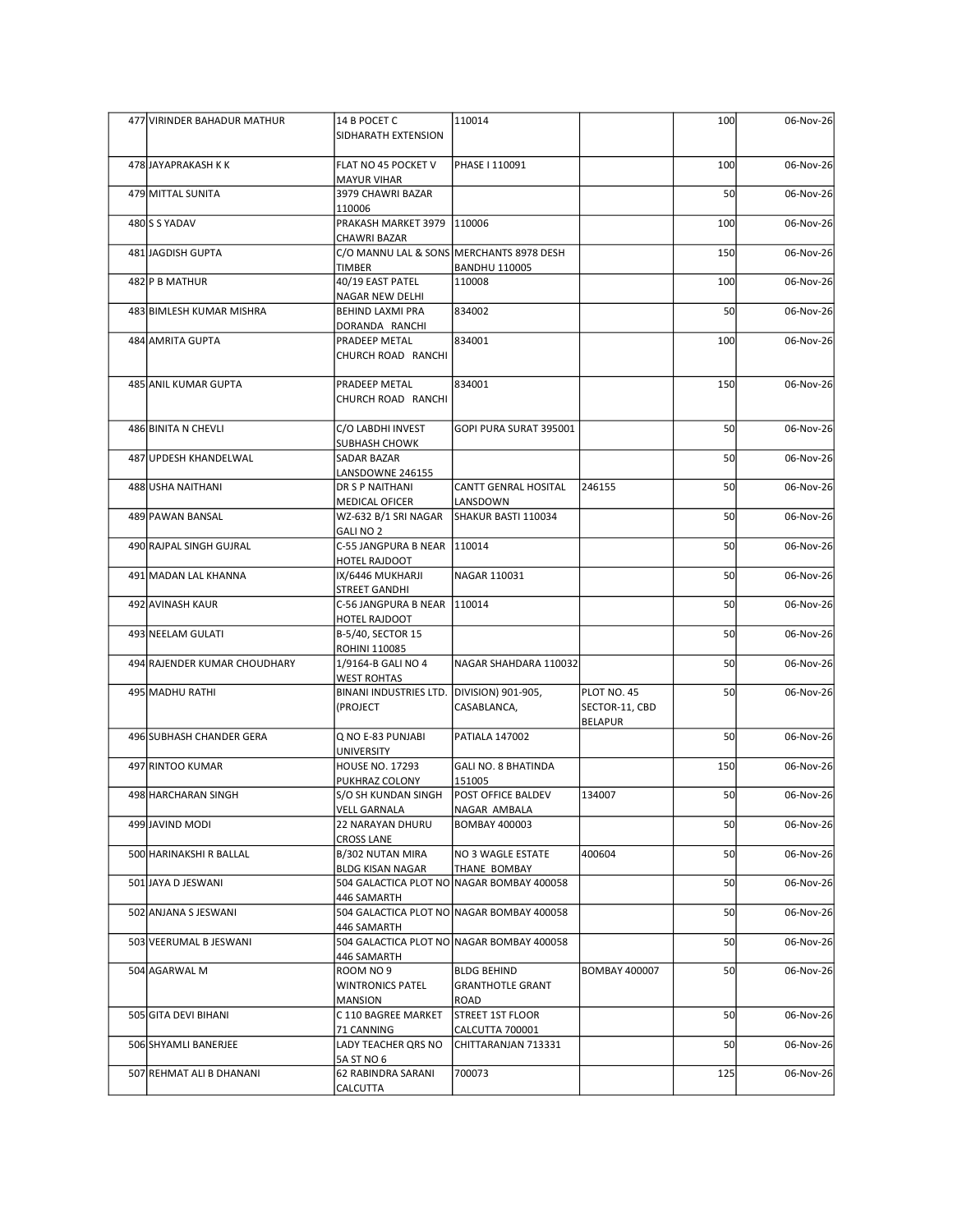| 508 SHANTI DEVI KHETAN          | 112 NETAJI SUBHASH                                           | MALDA MALDA 732101                           |                     | 50  | 06-Nov-26 |
|---------------------------------|--------------------------------------------------------------|----------------------------------------------|---------------------|-----|-----------|
| 509 SITARAM KHETAN              | ROAD PO & DIST<br>112 NETAJI SUBHASH                         | MALDA MALDA 732101                           |                     | 50  | 06-Nov-26 |
| 510 GITA MAJUMDER               | ROAD PO & DIST<br>114/17/1 RABINDRA                          | <b>BHATTANAGAR HOWRAH</b>                    |                     | 50  | 06-Nov-26 |
|                                 | SARANI                                                       | 711203                                       |                     |     |           |
| 511 DIPAK DAS                   | C/O SHREE BALAJI<br>EMPORIUM C/5                             | SUPER MARKET GNB ROAD 786125<br>TINSUKIA     |                     | 50  | 06-Nov-26 |
| 512 MURLIDHAR LADHA             | POST RATAN GARH TEH<br>JAWAD                                 | MANDSOUR 458226                              |                     | 50  | 06-Nov-26 |
| 513 SARASWATI V MAHAJAN         | $C/O$ W/O M V L<br><b>MAHAJAN TEACHER</b>                    | KOCHOLIYA CHAL RAJA<br><b>GALI HARSUD</b>    | 450116              | 50  | 06-Nov-26 |
| 514 PHULBAG SINGH CHHABRA       | 233 INDRAPURI COLONY 452001                                  |                                              |                     | 50  | 06-Nov-26 |
| 515 DUNGARSHI PARMAR            | INDORE<br>SURESH BHAVAV OPP                                  | GULAB NAGAR                                  |                     | 50  | 06-Nov-26 |
| 516 RAMABEN CHAUHAN             | <b>VALLABH STORE</b><br>SURESH BHAVAN OPP                    | JAMNAGAR 361007<br>DAYANAND SOCIETY          | JAMNAGAR 361007     | 50  | 06-Nov-26 |
| 517 KIRTIKUMAR VASA             | <b>VALLABH STORE</b><br>SARDAR V P ROAD NEAR JAMNAGAR 361001 | <b>GULAB NAGAR</b>                           |                     | 50  | 06-Nov-26 |
|                                 | <b>CENTRAL BANK</b>                                          |                                              |                     |     |           |
| 518 NATWARLAL J RAVAL           | <b>BLOCK NO C-10/1945</b><br>RANJIT NAGAR                    | JAMNAGAR 361005                              |                     | 50  | 06-Nov-26 |
| 519 SHAILESH U PAGDA            | <b>BLOCK NO C-10/1945</b><br>RANJITNAGAR                     | JAMNAGAR 361005                              |                     | 50  | 06-Nov-26 |
| 520 ASHISH S PATEL              | <b>BLOCK NO C-10/1945</b><br>RANJIT NAGAR                    | JAMNAGAR 361005                              |                     | 50  | 06-Nov-26 |
| 521 HANSA D TALA                | <b>BLOCK NO C-10/1945</b>                                    | JAMNAGAR 361005                              |                     | 50  | 06-Nov-26 |
| 522 BADRUDDIN A SONI            | RANJIT NAGAR<br>SONI ACID MERCHANT                           | VOHRAVAD JAMNAGAR                            |                     | 50  | 06-Nov-26 |
| 523 FATEMA A MAKATI             | MINARA FALI<br>C/O RAJ STUDIO RANJIT                         | 361001<br>JAMNAGAR 361001                    |                     | 50  | 06-Nov-26 |
| 524 JAYESHKUMAR NATHABHAI PATEL | ROAD<br>OPP GALANI NIVAS 2                                   | <b>COLONY CLUB RD</b>                        |                     | 50  | 06-Nov-26 |
|                                 | SHRI NIVAS                                                   | JAMNAGAR 361005                              |                     |     |           |
| 525 VIJYABEN NATHALAL PATEL     | OPP GALANI NIVAS 2<br>SHRI NIVAS                             | COLONY CLUB RD<br>JAMNAGAR 361005            |                     | 50  | 06-Nov-26 |
| 526 REKHA JAYESHKUMAR PATEL     | OPP GALANI NIVAS 2<br>SHRI NIVAS                             | <b>COLONY CLUB RD</b><br>JAMNAGAR 361005     |                     | 50  | 06-Nov-26 |
| 527 NATHALAL BHURABHAI PATEL    | OPP GALANI NIVAS 2<br>SHRI NIVAS                             | COLONY CLUB RD<br>JAMNAGAR 361005            |                     | 50  | 06-Nov-26 |
| 528 D K SRINIVAS                |                                                              | NO. 484, ANUGRAHA IST CROSS, 6TH MAIN WEST   | II STAGE            | 100 | 06-Nov-26 |
|                                 | FLOOR, 11TH                                                  | OF CHORD ROAD                                | BANGALORE<br>560086 |     |           |
| 529 NARESH KUMAR KAKRELA        | 122/331 SHASTRI NAGAR 208005<br>KANPUR                       |                                              |                     | 25  | 06-Nov-26 |
| 530 GAYATRI DEVI                | W/O SAMARENDRA<br>NARAIN SINGH                               | <b>BASARATPUR EAST PO</b><br>BASAVATPUR      | GORAKHPUR<br>273004 | 50  | 06-Nov-26 |
| 531 SUNITA DEVI                 | 122/331 SHASTRI NAGAR 208005                                 |                                              |                     | 25  | 06-Nov-26 |
| 532 BENI SINGH BISEN            | <b>KANPUR</b><br>P-19/4 M.E.S. QUARTER                       | - A F CHAKERI KANPUR                         |                     | 50  | 06-Nov-26 |
|                                 | P.O. CHAKERI                                                 | 208008                                       |                     |     |           |
| 533 VIJAY KUMAR JAIN            | BLOCK H-128/270<br>KIDWAI NAGAR                              | <b>KANPUR 208023</b>                         |                     | 50  | 06-Nov-26 |
| 534 DEVENDRA KUMAR GUPTA        | 84/82 G T ROAD NEAR                                          | <b>STATION KANPUR 208003</b>                 |                     | 50  | 06-Nov-26 |
| 535 OM PRAKASH SINGHWANI        | ANWARGANJ<br>111A/416, ASHOK                                 | 208012                                       |                     | 50  | 06-Nov-26 |
| 536 SANTOSH KUMAR DIXIT         | NAGAR KANPUR<br>K WINTE CEMENT                               | <b>KANPUR 208001</b>                         |                     | 50  | 06-Nov-26 |
|                                 | WORKS KAMLA POWER                                            |                                              |                     |     |           |
| 537 BABITA DIXIT                |                                                              | C/O SANTOSH KR DIXIT J CEMENT WORKS KAMLA    | 208001              | 50  | 06-Nov-26 |
| 538 ASHEESH KUMAR               | k white<br>C/O MAHESHWARI & CO SWAROOP NAGAR                 | <b>TOWER KANPUR</b>                          |                     | 50  | 06-Nov-26 |
| 539 UMESH CHANDRA               | 112/210<br>EX-1 PWD COLONY                                   | <b>KANPUR 208002</b><br><b>KANPUR 208001</b> |                     | 100 | 06-Nov-26 |
|                                 | MEROBERTGANJ                                                 |                                              |                     |     |           |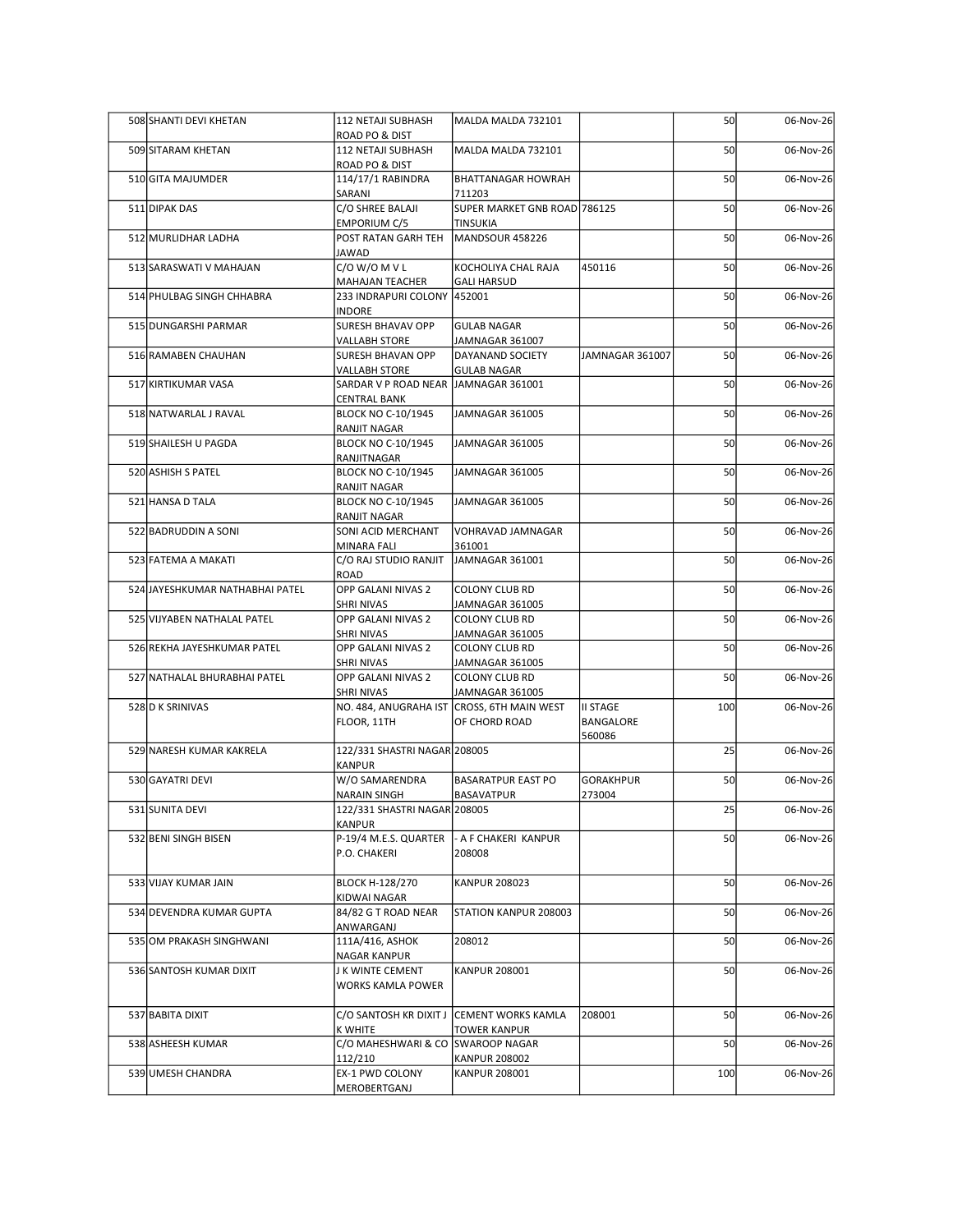| 540 AVINANDRA MOHAN MISRA  | <b>AVN INDRA MOHAN</b>                                  | YASODA NAGAR KANPUR                     |                | 50  | 06-Nov-26 |
|----------------------------|---------------------------------------------------------|-----------------------------------------|----------------|-----|-----------|
| 541 KUNJ BEHARI BISARIA    | MISRA 0-1-66<br>111/472 BRAHMA                          | 208021                                  |                | 50  | 06-Nov-26 |
|                            | NAGAR KANPUR 208012                                     |                                         |                |     |           |
| 542 GAYATRI RANI SAXENA    | 111/472 BRAHMA                                          | 208012                                  |                | 50  | 06-Nov-26 |
| 543 MAYA AGARWAL           | <b>NAGAR KANPUR UP</b><br>19 NAGAMANI GARDEN            | MADRAS 600001                           |                | 50  | 06-Nov-26 |
|                            | <b>ST NEAR TWELLS</b>                                   |                                         |                |     |           |
| 544 GOPI KISHAN AGARWAL    | 19 NAGAMANI GARDEN                                      | MADRAS 600001                           |                | 50  | 06-Nov-26 |
|                            | <b>ST NEAR TWELLS</b>                                   |                                         |                |     |           |
| 545 SHOEB M GHOUSE         | C/O DR A K M GHOUSE<br>BOTANY DEPT A                    | M U ALIGARH 202002                      |                | 50  | 06-Nov-26 |
| 546 ANIL JETLIE            | FLAT NO 253 POCKET E                                    | PHASE 2 110091                          |                | 50  | 06-Nov-26 |
| 547 SUDARSHAN KUMAR BEDI   | <b>MAYUR VIHAR</b><br>1/9291 WEST ROHTAS                | 110032                                  |                | 50  | 06-Nov-26 |
| 548 KUSUM KHANNA           | NAGAR SHAHDARA<br>FLAT NO.13, BUILDING                  | MUNICIPAL OFFICERS CO-                  | SOCIETY, CLERK | 50  | 06-Nov-26 |
|                            | NO-3 HAJI ALI                                           | OP. HOUSEING                            | ROAD HAJI ALI  |     |           |
| 549 RAMESH LUTHRA          | N 17 SHAM NAGAR                                         |                                         | PARK           | 50  | 06-Nov-26 |
| 550 SARLA GOYAL            | 110012<br>G-262-B FIRST FLOOR                           | NOIDA 201301                            |                | 50  | 06-Nov-26 |
|                            | SECTOR 22                                               |                                         |                |     |           |
| 551 VINOD KUMAR GOYAL      | G 262-B F/F SECTOR 22 201301<br>NOIDA                   |                                         |                | 50  | 06-Nov-26 |
| 552 SHILPI GUPTA           | 3776-6 NIRMAL MARKET 110002<br>DARYA GANJ               |                                         |                | 50  | 06-Nov-26 |
| 553 SACHIN GUPTA           | B-64 SECTOR 2 NODIA                                     |                                         |                | 50  | 06-Nov-26 |
| 554 ASHOK KUMAR JAIN       | 201301<br>3776-7 NIRMAL MARKET 110002                   |                                         |                | 50  | 06-Nov-26 |
| 555 SHASHI GUPTA           | DARYA GANJ<br>2595 CHATTA PRATAP                        | 110006                                  |                | 50  | 06-Nov-26 |
|                            | SINGH DARIBA                                            |                                         |                |     |           |
| 556 SHIPRA GUPTA           | 3776-5 NIRMAL MARKET 110002<br>DARYA GANJ               |                                         |                | 50  | 06-Nov-26 |
| 557 SUMER CHAND GUPTA      | 3777 N S MARG DARYA<br>GANJ 110002                      |                                         |                | 50  | 06-Nov-26 |
| 558 SATLA AGARWAL          | KISHAN KUNJ MARRIS                                      | 202001                                  |                | 50  | 06-Nov-26 |
| 559 ABHAY KUMAR ROY        | ROAD ALIGARH<br>SUSHILA BHAWAN                          | CHAND MARI ROAD                         |                | 250 | 06-Nov-26 |
| 560 RAM BABU GUPTA         | NEARR POLICE CHAUKI<br>C-1/1, PHARMA                    | <b>PATNA 800020</b><br>EXTENSION 110092 |                | 50  | 06-Nov-26 |
|                            | APARTMENT 88, I.P.                                      |                                         |                |     |           |
| 561 LATA DEVI TIBREWAL     | C/O BINOD KUMAR<br>TIBREWAL PO HAVELI                   | KHARAGPUR D MONGER<br>811213            |                | 50  | 06-Nov-26 |
| 562 KISHOR BALLABH         | C/O SATYENDRA NARAIN KOTHI ARRAH 802301<br>SINGH JAMIRA |                                         |                | 50  | 06-Nov-26 |
|                            |                                                         |                                         |                | 50  |           |
| 563 KAUSHAL KISHORE PRASAD | C/O SUSHILA BHAWAN<br><b>NEAR POLICE</b>                | CHOUKI CHAND MARI<br>ROAD PATNA         | 800020         |     | 06-Nov-26 |
| 564 TRILOK RAMANLAL KAVI   | POPULAR HOUSE 80-A<br>AZAD ROAD                         | ANDHERI EAST BOMBAY<br>400069           |                | 100 | 06-Nov-26 |
| 565 MUKESH GOYAL           | 1-KH-6 VIGYAN NAGAR                                     |                                         |                | 100 | 06-Nov-26 |
| 566 P K GUPTA              | KOTA 324005<br>87 NEW GRAIN MANDI                       |                                         |                | 50  | 06-Nov-26 |
| 567 MEENU                  | KOTA 324007<br>H NO 466 TALIAN STREET 125055            |                                         |                | 50  | 06-Nov-26 |
|                            | SIRSA                                                   |                                         |                |     |           |
| 568 PREM LATA              | H NO 466 TALIAN STREET 125055<br>SIRSA                  |                                         |                | 50  | 06-Nov-26 |
| 569 CHARU KUMARI SHARMA    | MAYA DHAM BAL<br>MUKUND PLOTS                           | ROAD RAJKOT 360005                      |                | 100 | 06-Nov-26 |
|                            | HEDGWAR                                                 |                                         |                |     |           |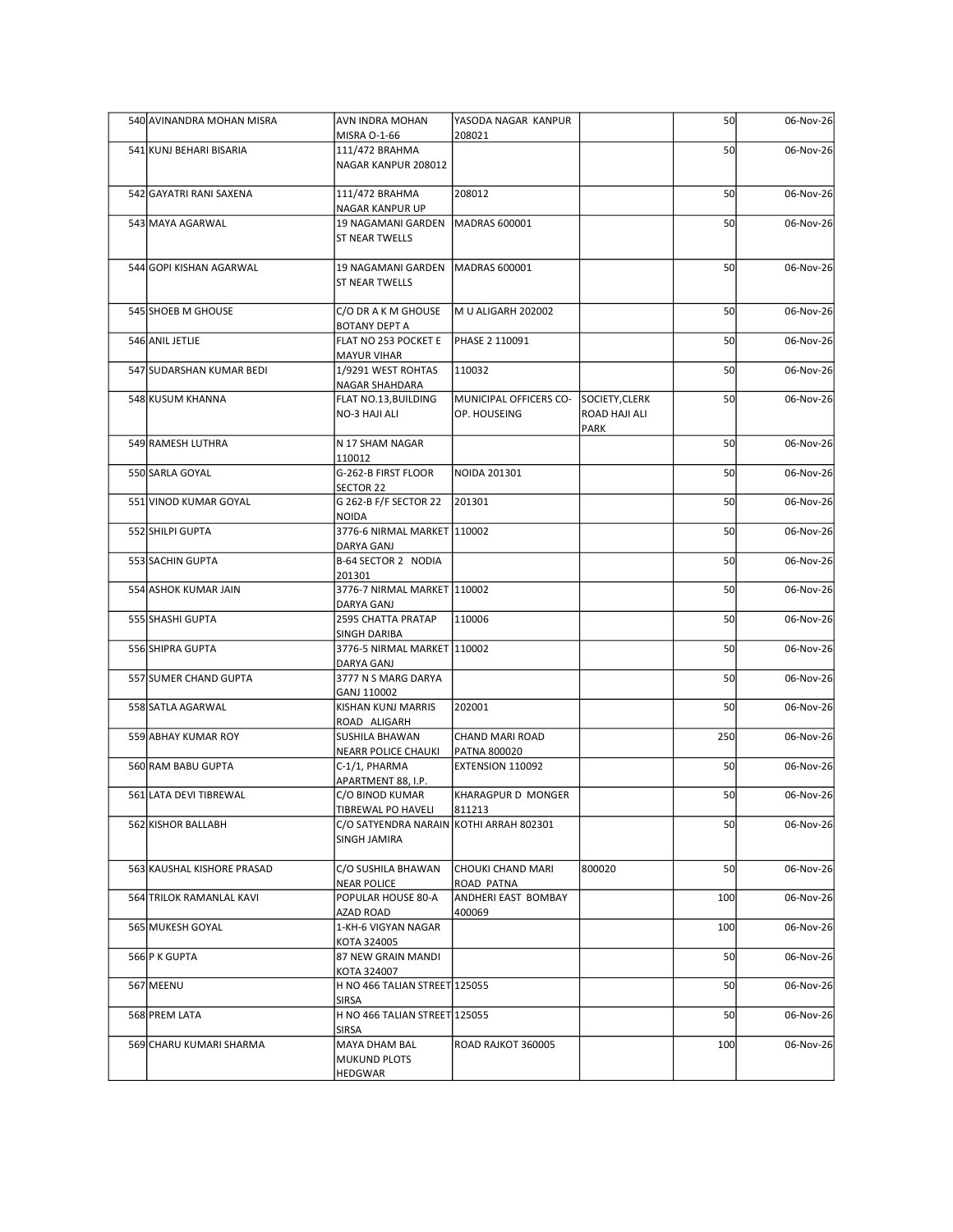| 570 AJAY KUMAR SHARMA           | MAYA DHAM BAL                                                    | ROAD RAJKOT 360005                       |           | 100 | 06-Nov-26 |
|---------------------------------|------------------------------------------------------------------|------------------------------------------|-----------|-----|-----------|
|                                 | <b>MUKUND PLOTS</b><br>HEDGWAR                                   |                                          |           |     |           |
| 571 ATUL KUMARI SHARMA          | MAYA DHAM BAL<br><b>MUKUND PLOTS</b>                             | ROAD RAJKOT 360005                       |           | 100 | 06-Nov-26 |
| 572 PUSHPA KUMARI SHARMA        | HEDGWAR<br><b>MAYA DHAM BAL</b>                                  | ROAD RAJKOT 360005                       |           | 100 | 06-Nov-26 |
|                                 | <b>MUKUND PLOTS</b><br>HEDGWAR                                   |                                          |           |     |           |
| 573 RAJENDRA SINH ZALA          | <b>SHANTI KUNJ G E B</b><br>SOCIETY BLOCK                        | NO 5 KESHOD 362220                       |           | 50  | 06-Nov-26 |
| 574 BHAVIKA SHAH                | NIRAJ CLOTH STORES<br>2/11 GUNDAWADI                             | <b>RAJKOT 360002</b>                     |           | 50  | 06-Nov-26 |
| 575 DILIP SHAH                  | NIRAJ CLOTH STORES<br>2/11 GUNDAWADI                             | <b>RAJKOT 360002</b>                     |           | 100 | 06-Nov-26 |
| 576 DEVANG BANKER               | NIRAJ CLOTH STORES<br>2/11 GUNDAWADI                             | <b>RAJKOT 360002</b>                     |           | 50  | 06-Nov-26 |
| 577 RAJESH ZAVERI               | NIRAJ CLOTH STORES<br>2/11 GUNDAWADI                             | <b>RAJKOT 360002</b>                     |           | 100 | 06-Nov-26 |
| 578 ANANT KULKARNI              | 627, SHUKRAVAR PETH                                              | 413002                                   |           | 100 | 06-Nov-26 |
| 579 D PRAVEEN KUMAR             | SOLAPUR<br>C/O SUDHIR AGENCIES   ROAD SHIVRAMPET                 |                                          |           | 50  | 06-Nov-26 |
| 580 SATISH CHANDRA RAO          | 1117 VINOBA<br>KARNATAKA BANK LTD                                | MYSORE 570001<br>NO 6718 G P STREET      | 560002    | 75  | 06-Nov-26 |
| 581 ANANT SHANBHAG              | CITY MARKET P B<br>SHANBHAG CHAWL                                | BANGALORE<br>581401                      |           | 50  | 06-Nov-26 |
| 582 MANORAMA SINGH              | HUBLI ROAD SIRSI<br>$C/O$ O P SINGH F 11 R A K SEHORE 466001     |                                          |           | 50  | 06-Nov-26 |
| 583 SAMRIDDHI SRIVASTAVA        | COLLEGE<br>F 10 R A K AGNC                                       | 466001                                   |           | 50  | 06-Nov-26 |
| 584 SANJAYA KUMAR PANIGRANI     | COLLEGE SEHORE<br>C/O P K PANIGRAHI AT                           | DHENKANAL ORISSA                         |           | 100 | 06-Nov-26 |
| 585 SHASHI BANSAL               | <b>GUDIANALI</b><br>H NO 5514 CAT II PHASE NAGAR COMPLEX         | 759001                                   |           | 50  | 06-Nov-26 |
|                                 | <b>IMANI</b>                                                     | MANINAGAR 160101                         |           |     |           |
| 586 SUDARSHNA SARPAUL           | H NO 2346 SECTOR 44 C<br>160047                                  |                                          |           | 50  | 06-Nov-26 |
| 587 CAPT DURGA SHANKAR BAJPAI   | <b>DURGA SHANKAR</b><br>BAJPAII H/E-III/140,                     | HARSH VIHAR ALIGANJ<br>LUCKNOW 226020    |           | 50  | 06-Nov-26 |
| 588 R KURUPPA SAMY              | MT PL 815 FIELD WORK<br>SHOP EME                                 | $C/O$ 56 APO                             |           | 50  | 06-Nov-26 |
| 589 S R KHATWANI                | JORA PHATAK ROAD<br>DHANBAD 826001                               |                                          |           | 50  | 06-Nov-26 |
| 590 MAJOR JATINDER SIKKA        | C-2 SAINIK PURI<br>SECUNDERABAD                                  | 500594                                   |           | 50  | 06-Nov-26 |
| 591 AMARNATH PASULA             | C/O D GOPAL RAO 78/2<br>RT PRAKASHAM                             | NAGAR BEGUMPET<br>HYDERABAD 500016       |           | 50  | 06-Nov-26 |
| 592 DARSHAN LAL BHATEJA         | STATE BANK OF BIKANER BIJOY NAGAR DIST<br><b>&amp;JAIPUR SRI</b> | SRIGANGANA                               | 335704    | 50  | 06-Nov-26 |
| 593 LEEPIKA DASH                | C/O SAMBHUNATH                                                   | CHERUAPARA, VIA:                         | SAMBALPUR | 50  | 06-Nov-26 |
| 594 HEMUBHAI VYAS               | DORA AT:<br><b>OUM SHAFE BROKER</b>                              | MODIPARA<br><b>CIVIL LINE CHANDRAPUR</b> | 768002    | 50  | 06-Nov-26 |
| 595 VASANT SHRIDHAR KORDE       | OLD WARORA NAKA<br>PLOT NO 52 NEAR DR                            | 442401<br>HOSPITAL AYODHYA               |           | 50  | 06-Nov-26 |
| 596 VINAY VISHWANTH KONDAWAR    | <b>BOTHARAS</b><br>SHRI RAMTIRTH NIWAS<br>WANI DIS               | NAGAR 440024<br>YAAUATMAL WANI 445304    |           | 100 | 06-Nov-26 |
| 597 A P RASTOGI                 | 530 NAI MANDI<br><b>BARAUT 250611</b>                            |                                          |           | 50  | 06-Nov-26 |
| 598 REKHA RASTOGI               | 530 NAI MANDI                                                    |                                          |           | 50  | 06-Nov-26 |
| 599 LAKSHMI NARAYANA YARLAGADRA | <b>BARAUT 250611</b><br>EK VILLAGE MUNSI                         | 523168                                   |           | 50  | 06-Nov-26 |
| 600 KANTILAL JAIN               | KARAMCHEDU<br>C/O KANTILAL JAIN<br>BANKERS 9-25-41               | GUNDUWARI STREET<br>RAJAHMUNDRY          | 533101    | 50  | 06-Nov-26 |
| 601 PRADEEP KUMAR GUPTA         | 252 OPPSOTE GURU                                                 | KOTA 324002                              |           | 50  | 06-Nov-26 |
|                                 | <b>NANAK SCHOOL</b>                                              |                                          |           |     |           |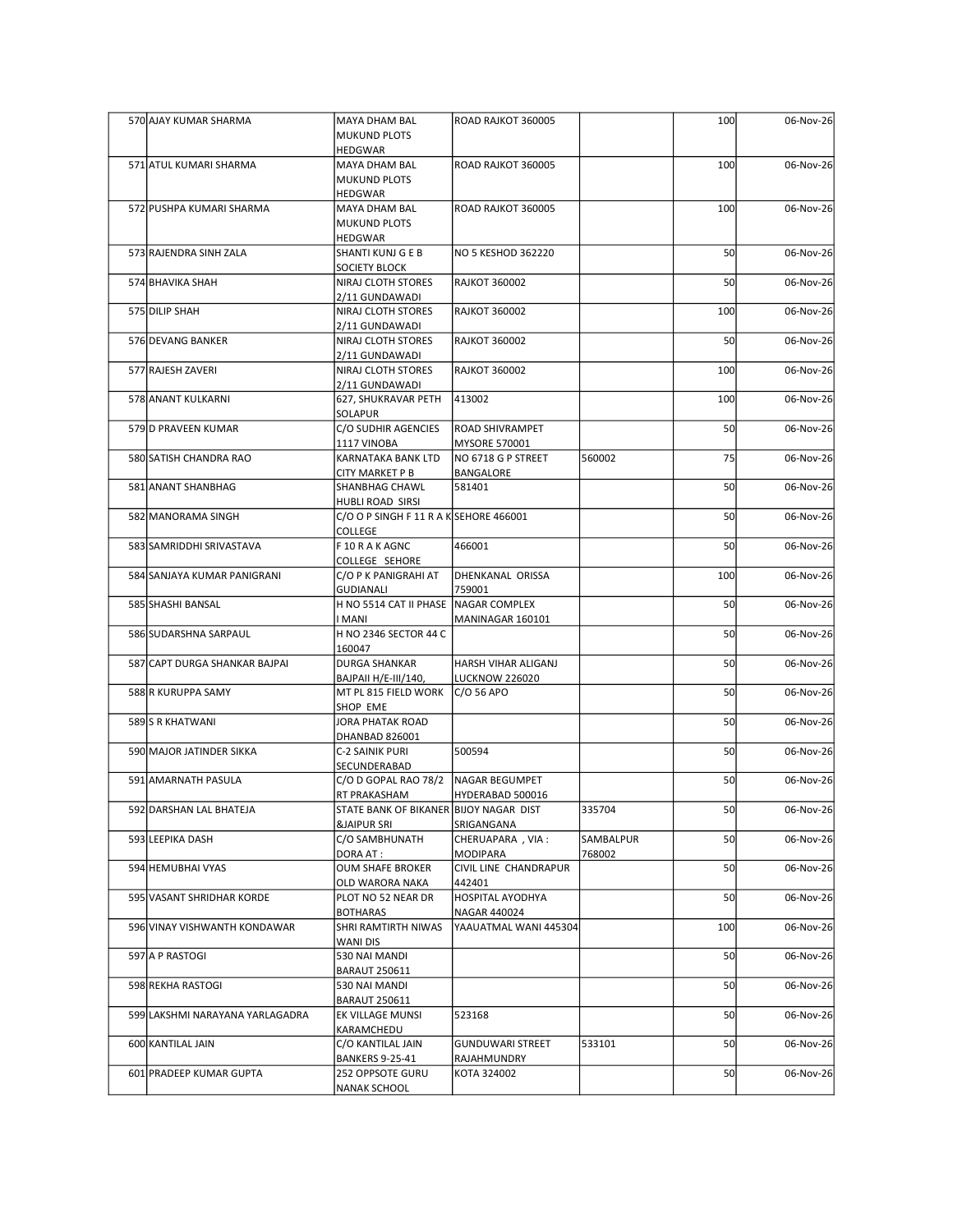| 602 B I BIJLANI                | <b>BIJLANI HOUSE</b>                                             | CHOTTA SHIMLA SHIMLA                             |                                 | 100  | 06-Nov-26 |
|--------------------------------|------------------------------------------------------------------|--------------------------------------------------|---------------------------------|------|-----------|
|                                | RAVENSDALE ESTATE                                                | 171002                                           |                                 |      |           |
| 603 SURESH KUMAR MITTAL        | C/O SARAOGI<br>HARDWARE STORES                                   | ROAD GURUDUWARA BLD  734401<br>PO SILIGURI       |                                 | 50   | 06-Nov-26 |
| 604 K SATAGOPAN                | SEVOKE<br>29 ALC CAMPUS                                          |                                                  |                                 | 150  | 06-Nov-26 |
| 605 K S SISODIA                | CUDDALORE 607001<br>H NO 320/110 BABRA                           | A STAFF ROHTAK 124001                            |                                 | 50   | 06-Nov-26 |
| 606 RAVI SAWLANI               | MOHALLA NEAR C<br>891 KUCHA QABIL ATTAR CHOWK 110006             |                                                  |                                 | 50   | 06-Nov-26 |
| 607 KIRAN PACHAURI             | CHANDNI<br>2494 S KUNJ GOR                                       |                                                  |                                 | 100  | 06-Nov-26 |
| 608 CANBANK MUTUAL FUND        | <b>ROORKEE 297667</b><br><b>ORIENT HOUSE 2ND</b>                 | PATH BALLARD PIER                                |                                 | 50   | 06-Nov-26 |
|                                | FLOOR ADI MARZBAN                                                | BOMBAY 400038                                    |                                 |      |           |
| 609 ASAL INVESTMENT PVT LTD    | PUNJ HOUSE M 13 CON<br>CIRCUS 110001                             |                                                  |                                 | 5200 | 06-Nov-26 |
| 610 MULLER INVESTMENT PVT LTD  | PUNJ HOUSE M 13 CON<br>CIRCUS 110001                             |                                                  |                                 | 5000 | 06-Nov-26 |
| 611 SEYMOUR INVESTMENT PVT LTD | PUNJ HOUSE M 13 CON<br>CIRCUS 110001                             |                                                  |                                 | 5000 | 06-Nov-26 |
| 612 V SURESH KUMAR             | PUTHENPURACKAL<br>HOUSE THAKAZHY P.O.                            | ALLEPPEY (DIST.) 688562                          |                                 | 100  | 06-Nov-26 |
| 613 SHEELA T P                 | 47 COMMUNITY CENTRE 110065<br><b>FRIENDS COLONY</b>              |                                                  |                                 | 100  | 06-Nov-26 |
| 614 RAMESH CHANDER CHOPRA      | B-5/76, SAFDARJUNG                                               |                                                  |                                 | 50   | 06-Nov-26 |
| 615 RAMESHWAR RAI              | <b>ENCLAVE 110029</b><br>HCL/1CC ACCOUNTS                        | MOUBHANDER EAST                                  |                                 | 50   | 06-Nov-26 |
| 616 VEER SAIN SHARMA           | DEPT. P.O<br>24- TAGOR GALI                                      | SINGHBHUM 832102                                 |                                 | 50   | 06-Nov-26 |
| 617 DINESH BHANDARI            | BABARPUR 110032<br>HARDIK ASSOCIATES 33                          |                                                  |                                 |      | 06-Nov-26 |
|                                | 2ND FLOOR                                                        | NARAYAN MANSION J M<br>ROAD BANGALORE            |                                 |      |           |
| 618 DINESH BHANDARI            | <b>BHANDARI ASSOCIATES</b><br><b>NO.33, IIIRD</b>                | <b>FLOOR L N COMPLEX</b><br><b>KEMPANNA LANE</b> | BANGLORE 560002                 |      | 06-Nov-26 |
| 619 CHANDA BHANDARI            | THE INDIAN SMELTING & LTD LAL BAHADUR<br>REFINING CO.            | SHASTRI MARG                                     | <b>BHANDUP BOMBAY</b><br>400078 | 150  | 06-Nov-26 |
| 620 GANPAT BHAI K PARMAR       | TO, DUDHREJ, NEAR<br><b>BUSSTAND TA.</b>                         | WADHWAN<br>SURENDRANAGAR 363040                  |                                 | 50   | 06-Nov-26 |
|                                |                                                                  |                                                  |                                 |      |           |
| 621 HANABEN G PARMAR           | TO, DUDHREJ, NEAR<br><b>BUSSTAND TA.</b>                         | WADHWAN DISTT.<br>SURENDRA 363040                |                                 | 100  | 06-Nov-26 |
| 622 K V HARI HAR DAS           | 4, RAMESHWAR VIHAR<br>132, FEET RING                             | ROAD, OPP. SHIVRANJANI<br>SOCIETY B/H            | SUGUN PALACE,<br>SATELLITE      | 750  | 06-Nov-26 |
| 623 KAVITA VASANT DALVI        | INDIA ALUMINIUM CO.                                              | <b>ROAD KALWA THANE</b>                          | <b>AHMEDABAD</b>                | 50   | 06-Nov-26 |
| 624 MD RIYAZUDDIN              | LTD. BELAPUR<br>PERWEZ INVESTMENTS                               | 140605<br>BILASPUR                               |                                 | 75   | 06-Nov-26 |
| 625 MADHUKAR KRISHNA PATIL     | JUNI LANE<br>C 2/3 MAHINDRA                                      | NASIK                                            |                                 | 50   | 06-Nov-26 |
| 626 SUSHILA DEVI               | <b>COLONY IGATPURI</b><br>D 53/88 F, SANT NAGAR                  | VARANASI 221010                                  |                                 | 100  | 06-Nov-26 |
|                                | LUXA ROAD                                                        |                                                  |                                 |      |           |
| 627 CAJETAN 'D' MELLO          | 17/579, SUBHASH<br>NAGAR CHEMBUR                                 | <b>BOMBAY 400071</b>                             |                                 | 100  | 06-Nov-26 |
| 628 KUSHALA D KOTIAN           | C 62/401 SECTOR 10<br><b>SHANTI NAGAR</b>                        | MIRA ROAD (E) DISTT.<br><b>THANE 410107</b>      |                                 | 100  | 06-Nov-26 |
| 629 PUNITA BEN KIRANBHAI PATEL | C/O KIRANBHAI K. PATEL SOCIETY ST NO 2, OP<br><b>MAYUR NAGAR</b> | MEGHANJ BAG                                      | SURENDRA NAGAR<br>363001        | 100  | 06-Nov-26 |
| 630 DEEPAK VITHAL KULKARNI     | PRASAD MANOHAR DEO PETH SATARA 415002<br>342, YADOGOPAL          |                                                  |                                 | 50   | 06-Nov-26 |
| 631 RABINDRA NATH CHATTERJEE   | BILLA BHAVAN K. ROAD<br><b>BISTUPUR</b>                          | JAMSHEDPUR 831001                                |                                 | 100  | 06-Nov-26 |
| 632 FANZIA NADEEM              | NADEEM ARSHAD<br>105/234 CHAMAN GANJ                             | <b>KANPUR</b>                                    |                                 | 50   | 06-Nov-26 |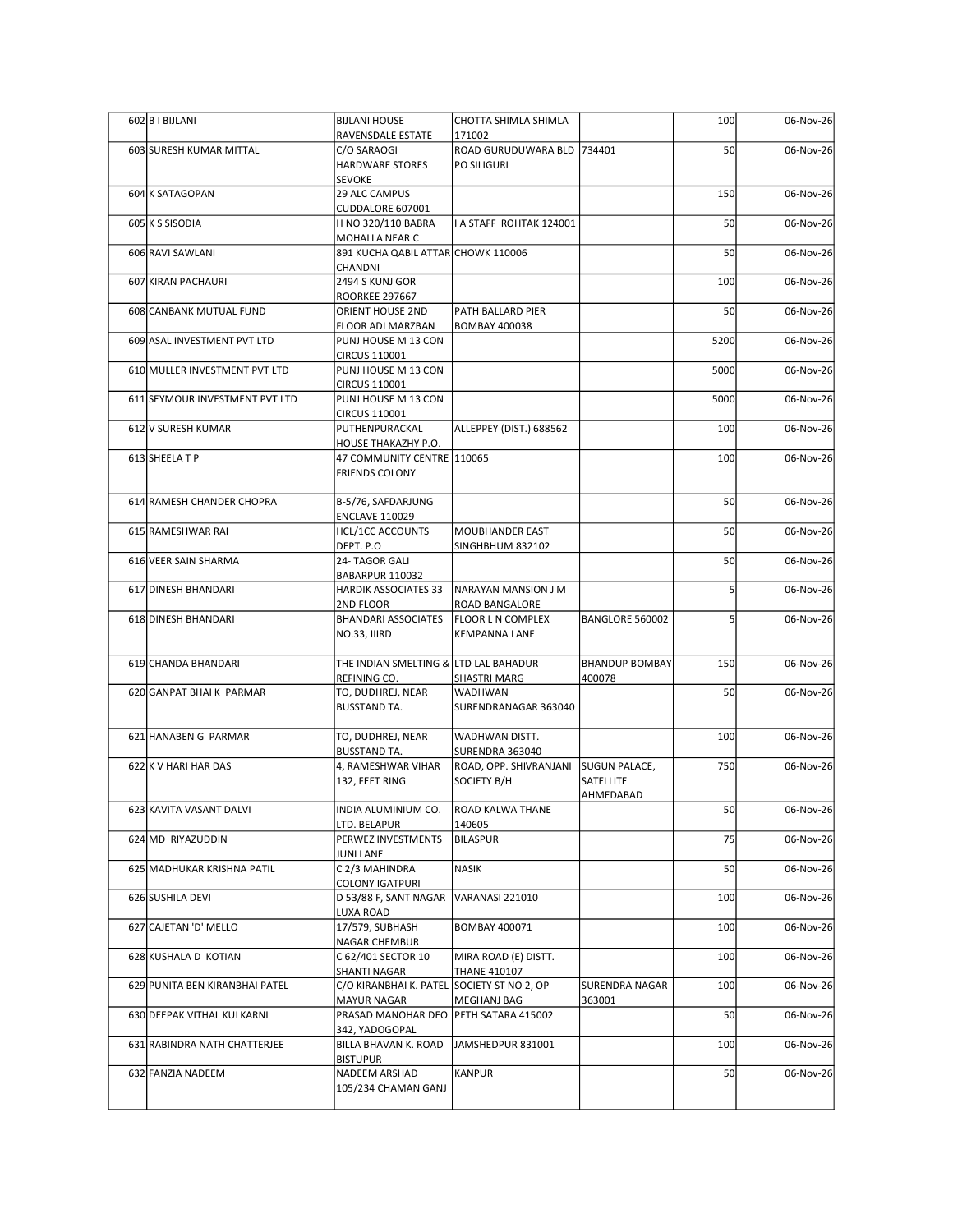| 633 VARSHA D MODH                             | 14, MODHESHWARI SOC 384151                          |                                                     |                                       | 100      | 06-Nov-26              |
|-----------------------------------------------|-----------------------------------------------------|-----------------------------------------------------|---------------------------------------|----------|------------------------|
| 634 NAGARAJYA SRI CHEEKOTY                    | <b>SIDHPUR</b><br>1-5-214 GOLLA GUPA                |                                                     |                                       | 250      | 06-Nov-26              |
|                                               | SECUNDERABAD<br>S/O SATYA NARAYAN                   | PERARALIMANDALA                                     |                                       |          |                        |
| 635 KOVVURI SOMI REDOY                        | REDDY "AJJARAM"                                     | 534331                                              |                                       | 50       | 06-Nov-26              |
| 636 VEENA JAIN                                | 4746, MAIN ROAD<br>PAHARI DHIRAJ                    | 110006                                              |                                       | 100      | 06-Nov-26              |
| 637 APARNA GOKHALE                            | MIG 198, GAUTAM                                     | 462023                                              |                                       | 50       | 06-Nov-26              |
| 638 R C GUPTA                                 | NAGAR BHOPAL<br>258, JAKATE STREET                  | 243003                                              |                                       |          | 06-Nov-26              |
|                                               | BAREILLY                                            |                                                     |                                       |          |                        |
| 639 POONAM CHAND                              | C/O SWASTIK<br>COMPUTERS NO 13/9                    | NARASINGAPURAM<br><b>STREET RAJENDRA</b>            | <b>COMPLEX CHENNAI</b><br>600002      | 0.5      | 06-Nov-26              |
| 640 KULDEEP KAUR<br>641 SHAH VINESH RASI KHAI | 3354, SECTOR 19 D<br>DHARMENDRA &                   | KHANA SHOP NO. 7 BHID                               | KUTCH 370001                          | 50<br>50 | 06-Nov-26<br>06-Nov-26 |
|                                               | <b>COMPANY MEMON</b><br><b>TAMAL</b>                | <b>BAZAR BHUJ</b>                                   |                                       |          |                        |
| 642 T S CHANDRAMOVLI RAO                      | 1241/7 B ERANDAYAMA<br><b>PUNE 411004</b>           |                                                     |                                       | 50       | 06-Nov-26              |
| 643 SANJAY HANS                               | E2/3/14 SECTOR-15                                   |                                                     |                                       | 50       | 06-Nov-26              |
| 644 SARABJIT KAUR PAHWA                       | ROHINI 110085<br>HOUSE NO 1633 SECTOR               |                                                     |                                       | 150      | 06-Nov-26              |
|                                               | 34 D 160022                                         |                                                     |                                       |          |                        |
| 645 TARUN KUMAR MUKHERJEE                     | 39 A GOBINDA ANDDY<br><b>ROAD APARTMENTS</b>        | TRIPASNA BLOCK 'B'<br>FLOOR 7 FLAT 4                | CALCUTTA 700027                       | 5.5      | 06-Nov-26              |
| 646 ABHAYAN NAGARAJAN G SRIDHAR               | A-3 RAMESHWAR                                       | <b>CHEMBUR BOMBAY</b>                               |                                       | 50       | 06-Nov-26              |
| 647 KAMLA GANDHI                              | <b>SWASTHICK PARK</b><br>H 52 KALKAJI 110019        | 400007                                              |                                       | 150      | 06-Nov-26              |
| 648 R B PATIL                                 | C/O R.S. PATIL<br>MAHARASHTRA<br>HOUSING            | COLONY HOUSE NO. 1263 422007<br><b>SATPUR NASIK</b> |                                       | 75       | 06-Nov-26              |
| 649 BALAJI YADALAM                            |                                                     | 4, BALAJI 5/0 4 SANKARA DOOR NO 215 BANGLORE 515597 |                                       |          | 06-Nov-26              |
| 650 BANTI TALAN                               | NARAYANA<br>C/O DR. RAVINDER                        | <b>ROAD KADIRI</b><br>NURSING HOME 155/1            | MUZAFFARNAGAR                         | 50       | 06-Nov-26              |
|                                               | <b>SINGH RASHI</b>                                  | <b>ANSARI ROAD</b>                                  | 25100                                 |          |                        |
| 651 SUSHILA GUPTA                             | B-1/21 R.P BAGH 110007                              |                                                     |                                       | 100      | 06-Nov-26              |
| 652 JITENDRA JOGLEKAR                         | 705, NAVIN ASHA DADA<br>SAHEB PHALKA                | <b>ROAD DADAR BOMBAY</b><br>400014                  |                                       | 200      | 06-Nov-26              |
| 653 VIJAY KUMAR GOYAL                         | PATWARIJI LOHAWAL                                   | MANDIR HAPUR 245101                                 |                                       | 75       | 06-Nov-26              |
| 654 AKKINE PALLI SANDHYA                      | <b>FRONT CHANDI</b><br>$C/O$ MR. A                  | NO. 301/3D DAMODAR                                  | <b>WEST MUMBAI</b>                    | 25       | 06-Nov-26              |
|                                               | HARISHCHANDER RAO                                   | <b>PARK GHATKOPUR</b>                               | 400086                                |          |                        |
| 655 NARIMAN BEHRAM IRANI                      | <b>FLAT</b><br>9-B/8, BLOCK NO 002                  | KALYAN ROAD BHIWADI                                 |                                       | 50       | 06-Nov-26              |
| 656 SUNIL RANKHAMBA                           | <b>GOPAL NAGAR</b>                                  | 421302<br>MANTRALAYA BOMBAY                         |                                       |          |                        |
|                                               | <b>SECTION OFFICER</b><br><b>FINANCE DEPARTMENT</b> | 400032                                              |                                       | 100      | 06-Nov-26              |
| 657 BANTI TALAN                               | C/O DR. RAVINDRA                                    | NURSING HOME 155/1                                  | MUZAFFARNAGAR                         | 50       | 06-Nov-26              |
|                                               | SINGH RASHI                                         | <b>ANSARI ROAD</b>                                  | 251001                                |          |                        |
| 658 NEETI                                     | 132, ARAVALI APTS ALAK 110019<br><b>NANDA</b>       |                                                     |                                       | 25       | 06-Nov-26              |
| 659 ANUP JAIN                                 | A-4/532 PASCHIM VIHAR                               |                                                     |                                       | 100      | 06-Nov-26              |
| 660 JAI GOPAL AHUJA                           | 26/6, NEHRU NAGAR                                   | 490020                                              |                                       | 150      | 06-Nov-26              |
| 661 CHHAGAN LAL LILADHAR SHAH                 | (WEST) BHILAI<br><b>B WING ARIHANT</b>              | OPP. JAIN TEMPLE AGRA                               | DHAMANKAR NAKA                        | 50       | 06-Nov-26              |
|                                               | TOWER B NO. 207,                                    | ROAD                                                | <b>DISTT THANE</b><br>BHIWANDI 421302 |          |                        |
| 662 AKSHAY GOEL                               | SE/38 SHASTRI NAGAR                                 | GHAZIABAD                                           |                                       | 50       | 06-Nov-26              |
| 663 USHA G MALKAN                             | P.O KAVI NAGAR<br>LOCAL BOARD SCHOOL                | <b>ROAD SHANTHIKESAR</b>                            | (EAST) BOMBAY                         | 50       | 06-Nov-26              |
|                                               | <b>LANE DAFTRY</b>                                  | ROOM NO. 5 MALAD                                    | 400097                                |          |                        |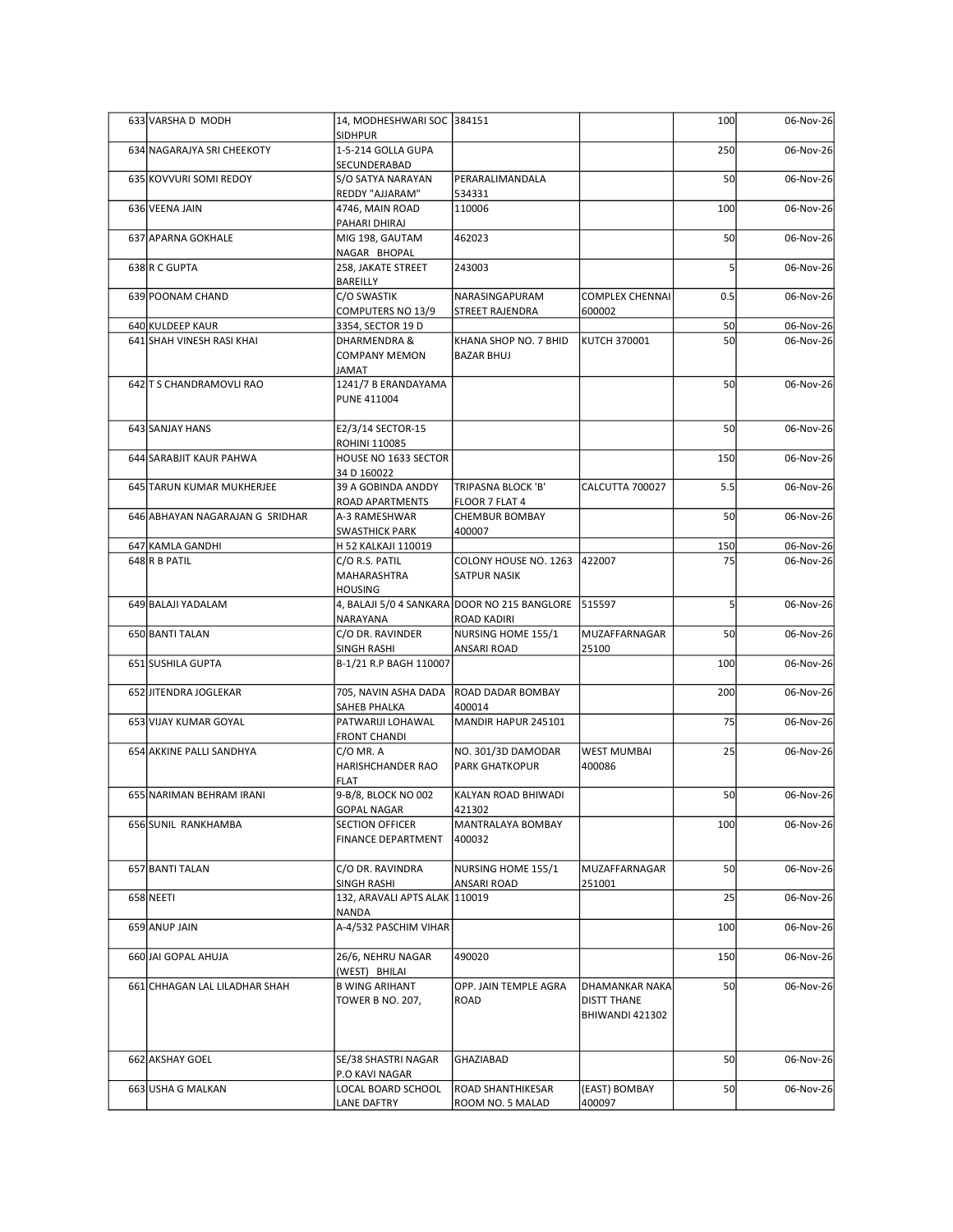| 664 NAYANA G MALKA           | LOCAL BOARD SCHOOL                                         | ROOM NO 5 MALAD EAST                                       | 400097                          | 50  | 06-Nov-26 |
|------------------------------|------------------------------------------------------------|------------------------------------------------------------|---------------------------------|-----|-----------|
| 665 PATEL RAJENDRA BHAGWAT   | SHANTHI KESAR<br>PATEL NIWAS NEAR RAM CHIKANGHAR KALYAN    | BOMBAY BOMBAY                                              |                                 | 50  | 06-Nov-26 |
| 666 POONAM CHAND L SHAH      | <b>MANDIR</b><br>249, TELLIPADA PADMA                      | 421304<br>SWAMI BUILDING 3RD                               | 1 DHAMANVAR                     | 100 | 06-Nov-26 |
|                              | NAGAR RAM                                                  | FLOOR, ROOM NO.                                            | MAKA,BHIWANDI <br>DISTT. THANE  |     |           |
| 667 HARESH K VACHHATANI      | C/O JAI KUMAR S.                                           | 301,ASHIANA                                                | CHUPALA COURT                   | 100 | 06-Nov-26 |
| 668 AMAN KUMAR AGARAWAL      | RAGHANI<br>C/O SURANA MEDICAL                              | <b>APARTMENTS NEAR</b><br><b>DISPENSING CHEMISTS &amp;</b> | ULHASNAGAR 3<br>ACHALPUR 444806 | 150 | 06-Nov-26 |
| 669 PATIL NARENDRA BHAGWAT   | CENTRE<br>'PATIL NIWAS' NR- 'KIRTI BEHIND RAM MANDIR       | <b>DRUGGIST</b>                                            | <b>KALYAN 421304</b>            | 50  | 06-Nov-26 |
| 670 BHANUBHAI S TRIVEDI      | NIVAS'<br>C/O R.M JOSHI 16 PUNIT SATELITE ROAD             | CHICKANGHER                                                |                                 | 75  | 06-Nov-26 |
| 671 JINDRA PRABHAKAR CHAVAN  | NAGAR NO 3<br>SHEH BUILDING NO.1                           | AHMEDABAD 380015<br>OPP. ROYAL ELECTRONICS                 |                                 | 50  | 06-Nov-26 |
|                              | <b>BHANU NAGAR</b>                                         | KALYAN (W)                                                 |                                 |     |           |
| 672 KISHORE S KHOT           | C/O L 1 MANAKWAL 827 SNCHABANDHA APTS.                     |                                                            | KOLHAPUR 416001                 | 50  | 06-Nov-26 |
| 673 JAIBUN NISHA             | C/O SANGEET TAHLANI                                        | SHIVAJI PETH<br>NAGAR SIGRA VARANASI                       |                                 | 50  | 06-Nov-26 |
| 674 SUDARSHAN BANSAL         | 23-A, KASTURBA<br>F-8/2 KRISHAN NAGAR                      | 221010                                                     |                                 | 50  | 06-Nov-26 |
|                              | 110051                                                     |                                                            |                                 |     |           |
| 675 SATYA NARAYAN MAHESHWARI | CENTURY PULP & PAPER NAINITAL<br>P.O LALKNA                |                                                            |                                 | 100 | 06-Nov-26 |
| 676 RAMA KUMAR IYENGAR       | 2/1/1 BHAGNAT CHOWL PUNE 411014<br>VADGAONSHERI            |                                                            |                                 | 50  | 06-Nov-26 |
| 677 RAJESH VANDHNA           | 129, KALYAN VIHAR                                          |                                                            |                                 | 50  | 06-Nov-26 |
| 678 HARBHAGWAN SAINANEE      | 110009<br>B-4/11, SAFDERJANG                               |                                                            |                                 | 50  | 06-Nov-26 |
| 679 DOMA KUNILA NANDAIAH     | <b>ENCLAVE 110029</b><br><b>TARAKA PRABHU</b>              | WARANGAL 506132                                            |                                 | 50  | 06-Nov-26 |
|                              | <b>AGENCIES NARSAMPET</b>                                  |                                                            |                                 |     |           |
| 680 NALINI AHUJA             | R/203, GOKUL VILLAGE<br><b>SHANTI PARK</b>                 | MIRA ROAD (E) DISTT.<br>THANE BOMBAY                       | 401107                          | 50  | 06-Nov-26 |
| 681 CHARAN JEET SINGH        | 357 B. BHAI RANDHIR                                        | LUDHIANA 141001                                            |                                 |     | 06-Nov-26 |
| 682 DHARAM VIR KAUR          | SINGH NAGAR<br>357-B BHAI RANDHIR                          | LUDHIANA 141001                                            |                                 |     | 06-Nov-26 |
| 683 TEKPAL SINGH NARULA      | SINGH NAGAR<br>357-B, BHAI RANDHIR                         | LUDHIANA 141001                                            |                                 |     | 06-Nov-26 |
| 684 PADAM CHAND JAIN         | SINGH NAGAR<br>2054, KENARI BAZAR                          |                                                            |                                 | 75  | 06-Nov-26 |
| 685 SWATI AGARWAL            | 110006                                                     |                                                            |                                 | 200 |           |
|                              | UTKAL METAL UDIT<br>NAGAR ROURKELA                         | 769012                                                     |                                 |     | 06-Nov-26 |
| 686 M V HAMI PARA            | ASHISH HOSPITAL NEAR<br>LAXMI TALKIES                      | ANJAR KUTCH 370110                                         |                                 | 250 | 06-Nov-26 |
| 687 RANJAN CHOUDHARY         | PUNJAB & SIND BANK<br>STATION ROAD                         | MORADABAD 244001                                           |                                 | 100 | 06-Nov-26 |
| 688 MOHAN P GUNAJI           | A-1/54 MAHENDRA                                            | GOREGAON(W) MUMBAI                                         |                                 | 100 | 06-Nov-26 |
| 689 HAYANA HITENDRA BHAVSAR  | GARDENS S.V. ROAD<br>B-1/263 MADHU URUND PARK) GHAT LODIYA | 400062                                                     |                                 | 50  | 06-Nov-26 |
| 690 SHAMIM AHMED             | SOCIETY (SWI<br><b>FANZIA FINANCIAL</b>                    | AHMEDABAD 380061<br>LAXMI BAI MARG MARRIS 202001           |                                 | 150 | 06-Nov-26 |
| 691 MANJULA CHOWDHARI        | SERVICES FARMAN<br>H. NO. 94, SECTOR 28                    | ROAD ALIGARH<br>201301                                     |                                 | 400 | 06-Nov-26 |
| 692 RUPENDRA KANDWE          | NOIDA<br>K V K, CHANDENGAON                                | 480001                                                     |                                 | 50  | 06-Nov-26 |
|                              | CHINDWARA                                                  |                                                            |                                 |     |           |
| 693 HASMUKH BHAI PATEL       | A-7 DUDHALA NO 2, TA<br>MAHUVA (PORT)                      | BHAVNAGAR 364280                                           |                                 | 50  | 06-Nov-26 |
| 694 SHEIKH AIJAZ AHMED       | C/O NEW FIRDOUS<br><b>COLONY BUCHPORA</b>                  | SRINAGAR                                                   |                                 | 50  | 06-Nov-26 |
| 695 RENU                     | JD - 15A PITAM PURA<br>110034                              |                                                            |                                 | 125 | 06-Nov-26 |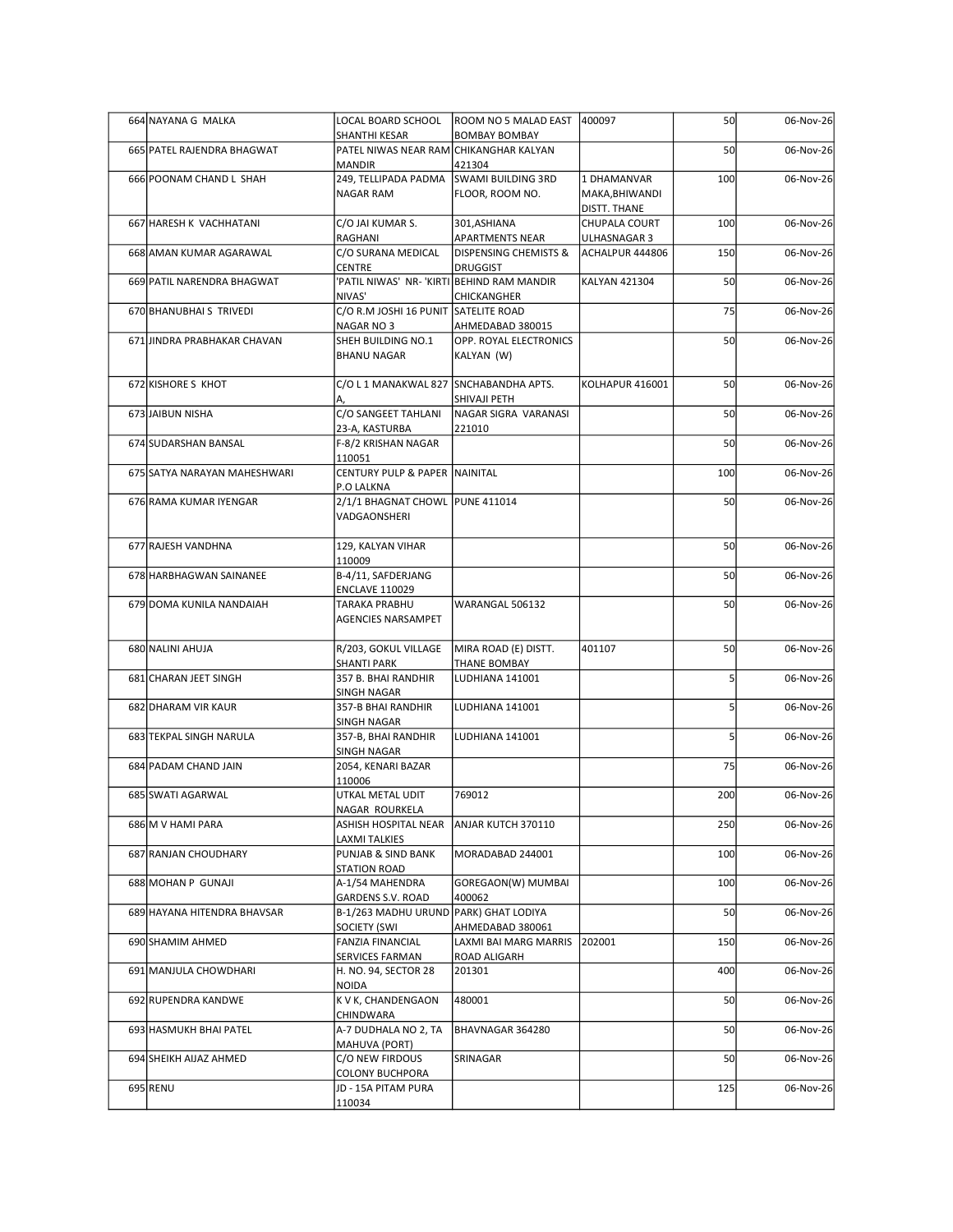| 696 SHRI KRISHNA SHRIPAD JOSHI   | A-203 MALHAR SANKUL<br>TOWER NEAR                     | MOHINDER SCHOOL<br><b>CROSS AGRA ROAD</b>                                | KALYAN W 421301<br>(MAHARASHTRA)    | 50  | 06-Nov-26 |
|----------------------------------|-------------------------------------------------------|--------------------------------------------------------------------------|-------------------------------------|-----|-----------|
| 697 JOSHI SHRI KRISHNA SHRIPAD   | C/O S.S. JOSHI UNITED<br><b>BANK OF</b>               | <b>INDIA SHARE MARKET</b><br><b>BRANCH 63</b>                            | NAGINDAS MASTER<br>ROAD FORT,       | 50  | 06-Nov-26 |
|                                  |                                                       |                                                                          | MUMBAI 400023                       |     |           |
| 698 SUBASH KAUSHIK               | CHANDRAHA - 14 C.S                                    | <b>OUTSIDE GANGA POLE</b>                                                |                                     | 50  | 06-Nov-26 |
| 699 G S AGARWAL                  | COLONY - 4 OPP<br>SECTOR - A, POCKET-B                | JAIPUR 302002<br>FLOOR 110070                                            |                                     | 100 | 06-Nov-26 |
|                                  | 1073, GROUND                                          |                                                                          |                                     |     |           |
| 700 SHARDA AGARWAL               | SECTOR - A, POCKET - B<br>1073,                       | GROUND FLOOR 110070                                                      |                                     | 100 | 06-Nov-26 |
| 701 HARBHAJAN KAUR               | H.NO. 357 B1 BHAI<br>RANDHIR SINGH                    | NAGAR LUDHIANA 141001                                                    |                                     |     | 06-Nov-26 |
| 702 JASPAL SINGH NARULA          | H.NO. 357-B BHAI                                      | NAGAR LUDHIANA 141001                                                    |                                     |     | 06-Nov-26 |
| 703 DEVINDER SINGH               | RANDHIR SINGH<br>H. NO. 357-B BHAI                    | NAGAR LUDHIANA 141001                                                    |                                     |     | 06-Nov-26 |
| 704 SATISH KUMAR BHATIA          | <b>RANDHIR SINGH</b><br>NEELAM BHATIA AND             | SHARE BROKERS F-16 IST                                                   | <b>PREET VIHAR,</b>                 | 50  | 06-Nov-26 |
|                                  | CO. STOCK AND                                         | <b>FLOOR P.N.B</b>                                                       | <b>VIKAS MARG</b>                   |     |           |
| 705 SACHIN RATNAKAR DEULE        | <b>FLAT NO. 7 PARIJAT</b>                             | MUKHI DATTA MANDIR                                                       | 110092<br>ROAD 487/5                | 50  | 06-Nov-26 |
|                                  | NEAR SURYA                                            | <b>VIDYA PEETH</b>                                                       | SHIVAJI NAGAR<br><b>PUNE 411016</b> |     |           |
| 706 VIJAY R SONI                 | C/O JALARAM<br><b>ENTERPRISES BUKADI</b>              | ROAD DISTT MEHSANA<br>PATAN                                              |                                     | 50  | 06-Nov-26 |
| 707 VIMAL KUMAR MISHRA           | SIMEX INTERNATIONAL                                   | D.N.ROAD TAJ BUILDING                                                    | <b>FORT BOMBAY</b>                  | 50  | 06-Nov-26 |
|                                  | 210, DR.                                              | <b>IIIRD FLOOR</b>                                                       | 400001                              |     |           |
| 708 SHAMLA VISHWANATHAN IYER     | SHUBRA KAMAL, 655<br><b>MAHAVIR NAGAR</b>             | VADGAON SHERI PUNE<br>411014                                             |                                     | 200 | 06-Nov-26 |
| 709 NAMRATA DUA                  | 1867, WAZIR SINGH                                     | GANJ 110055                                                              |                                     | 50  | 06-Nov-26 |
| 710 SAURABH KUMAR BHAICHHAYA     | <b>STREET PAHAR</b><br>7/165 NITYANAND                | ANDEHRI (EAST) BOMBAY                                                    |                                     | 50  | 06-Nov-26 |
| 711 RAKESH KUMAR                 | NAGAR IV S.N. ROAD<br>C/O SH.CHOUDHARY                | 400069<br>SADANAND ROAD                                                  |                                     | 50  | 06-Nov-26 |
|                                  | SAKETPURI,                                            | HAZARIBAGH 825301                                                        |                                     |     |           |
| 712 CHITRA PRASAD                | D - 50, SECTOR 30<br>NOIDA 201303                     |                                                                          |                                     | 100 | 06-Nov-26 |
| 713 SANDEEP J JAIN               | 8, SEA BREEZE<br>APARTMENT 13TH ROAD 110049           | , JUHU VILE PARLE (W)                                                    |                                     | 50  | 06-Nov-26 |
|                                  |                                                       |                                                                          |                                     |     |           |
| 714 SATYA NARAYAN GOEL           | 196, NEW SHIV PURI<br>HAPUR 245101                    |                                                                          |                                     | 50  | 06-Nov-26 |
| 715 PRAVEEN TRIHAN               | 119/374, RAM NAGAR<br>DARSHAN PURWA                   | KANPUR                                                                   |                                     | 25  | 06-Nov-26 |
| 716 OPINDER KUMAR GARG           | 7, MODEL TOWN NEAR                                    | <b>EXCHANGE NARWANA</b>                                                  |                                     | 50  | 06-Nov-26 |
| 717 MAYA METHA                   | <b>TELEPHONE</b><br>D-50, SECTOR 30 NOIDA             | 126116                                                                   |                                     | 100 | 06-Nov-26 |
| 718 A MURALI THARAN              | 201303<br>C/O B.N MAHESHWAR                           | <b>BALAJI NAGAR EXTN.</b>                                                | <b>MADRAS 600088</b>                | 50  | 06-Nov-26 |
|                                  | RAO PLOT NO. 7,                                       | ADAMBAKKAM                                                               |                                     |     |           |
| 719 MANORAMA SINGH               | C/O DR. O.P SINGH F-11<br>R.A.K                       | AGRICULTURE COLLEGE<br><b>SEHORE 466001</b>                              |                                     | 50  | 06-Nov-26 |
| 720 SAFIYA I FURNITUREWALA       | 53, SAFEE JUBILEE<br>STREET SARAI                     | <b>BUILDING IIIRD FLOOR</b><br><b>BOMBAY</b>                             | 400003                              | 50  | 06-Nov-26 |
| 721 RIMLA SHARMA                 | D-1026, NEW FRIENDS                                   |                                                                          |                                     | 600 | 06-Nov-26 |
| 722 PRAKASH C JOSHI              | COLONY 110065<br>OPP. KHAN'S DELO NEAR VIRAMGAM DISTT |                                                                          |                                     | 50  | 06-Nov-26 |
| 723 PRITESH THAKURLAL THAMBOLI   | HANUMAN DEVI                                          | AHMEDABAD 382150<br>1, MANOKAMNA CO-OP PLOT NO R-61 SUDARSHAN PENDHARKAR |                                     | 50  | 06-Nov-26 |
|                                  | N.S.G SOC.                                            | NAGAR NEAR                                                               | COLLEGE,                            |     |           |
|                                  |                                                       |                                                                          | DOMBIVILI (E)<br>THANE 421203       |     |           |
| 724 RIGHT CORPORATE SERVICES LTD | F-1, FIFTH FLOOR,<br>RELIANCE                         | BUILDING 269, D.N. ROAD   BOMBAY 400001<br><b>FORT</b>                   |                                     | 50  | 06-Nov-26 |
| 725 MULLER INVESTMENTS (P) LTD   | PUNJ HOUSE M-13,                                      | 110001                                                                   |                                     | 300 | 06-Nov-26 |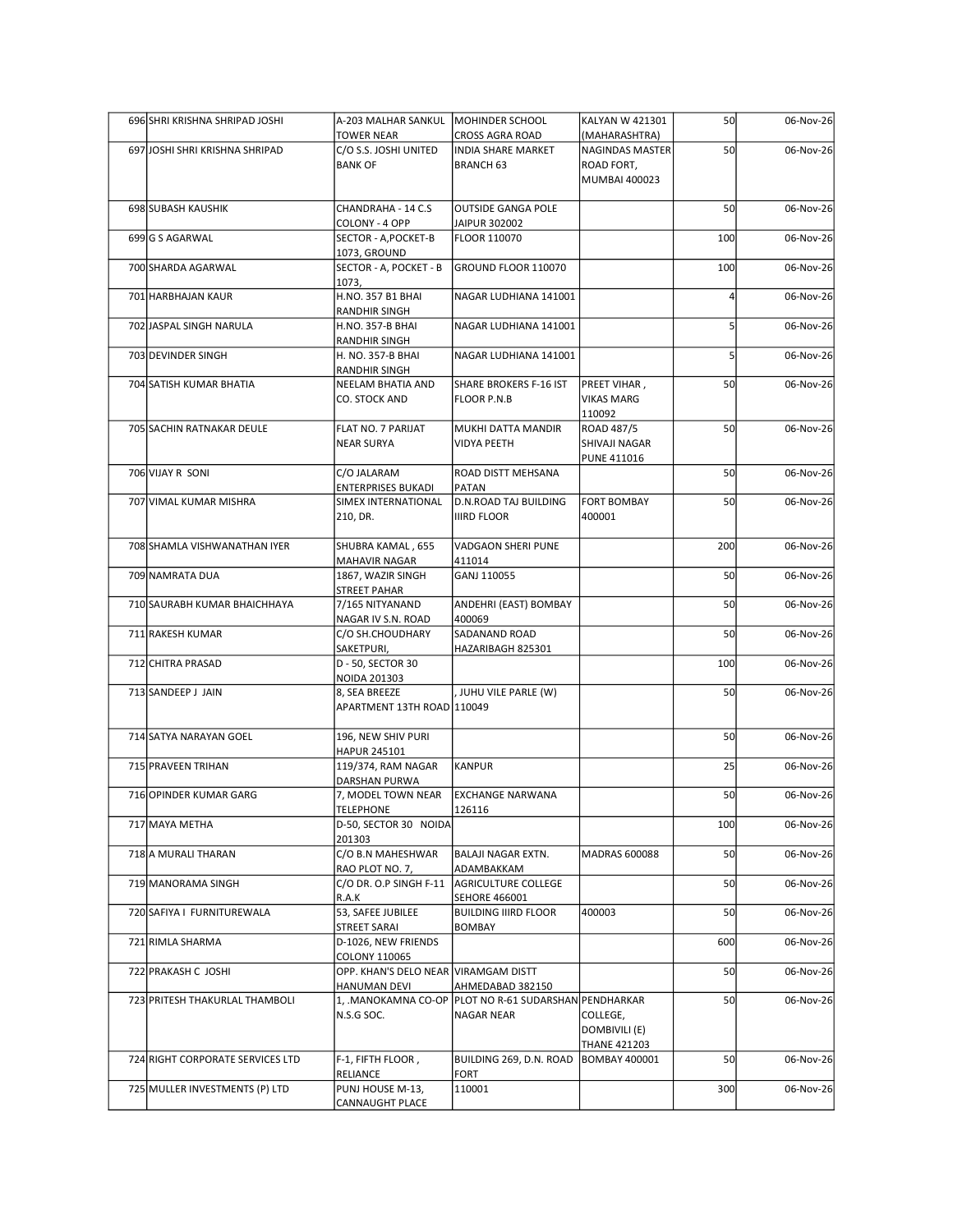| 726 VIMLA GUPTA                  | G-1-892, SAROJINI<br>NAGAR 110023                                  |                                                                 |                      | 50  | 06-Nov-26 |
|----------------------------------|--------------------------------------------------------------------|-----------------------------------------------------------------|----------------------|-----|-----------|
| 727 SANJEEV MADAN                | B-191, SARASWATI<br><b>VIHAR 110034</b>                            |                                                                 |                      | 50  | 06-Nov-26 |
| 728 CHANDA BHANDARI              | REFINING CO.                                                       | THE INDIAN SMELTING & LTD. LAL BHADUR SHASTRI BHANDPUR<br>MARG  | <b>BOMBAY 400078</b> | 50  | 06-Nov-26 |
| 729 SURENDER DAGA                | INDUSTRIAL                                                         | M/S OSWAL INDUSTRIES AREA POST SURATGARH<br>SURATGARH           | 335804               | 50  | 06-Nov-26 |
| 730 SURENDER DAGA                | INSUSTRIAL                                                         | M/S OSWAL INDUSTRIES AREA SURATGARH 335804                      |                      | 50  | 06-Nov-26 |
| 731 BHARAT S SHAH                | RAM KISHAN NIWAS                                                   | GANDHI SCHOOL                                                   | <b>KALYAN 421301</b> | 50  | 06-Nov-26 |
| 732 GYANENDER KUMAR              | 2ND FLOOR, OPP.<br>C/O MR. AMAR SINGH E- POLICE STATION            | <b>GHELADENSI CHOWK</b>                                         |                      | 25  | 06-Nov-26 |
| 733 O P SHARMA                   | 82, BEHIND<br>A-16-3, VASANT VIHAR                                 | MODINAGAR 201204                                                |                      | 770 | 06-Nov-26 |
| 734 UMESH CHANDRA SINGH          | 110057<br>HOUSE OF P.K. MALL                                       | <b>BANK MOHADDIPUR</b>                                          |                      | 200 | 06-Nov-26 |
| 735 PRABHAKAR KRISHNJI DHALPE    | BEHIND GRAMIN<br>KHADI BHANDAR MAIN                                | GORAKHPUR 273008<br><b>POST OFFICE</b>                          |                      | 100 | 06-Nov-26 |
|                                  | ROAD NEAR OLD                                                      | SHRIRAMPUR 413709                                               |                      |     |           |
| 736 NEERAJ ANAND                 | O-6, PRATAP NAGAR<br>110007                                        |                                                                 |                      | 50  | 06-Nov-26 |
| 737 CHARANDAS CHANARA            | R-601 NEW RAJINDER<br>NAGAR                                        |                                                                 |                      | 50  | 06-Nov-26 |
| 738 SACHIN BATRA                 | 2006/4 URBAN ESTATE   122001<br>GURGAON                            |                                                                 |                      | 50  | 06-Nov-26 |
| 739 JITENDRA JOGLEKAR            | 705, NAVIN ASHA DADA<br>SAHEB PHALKE                               | <b>ROAD DADAR BOMBAY</b><br>400014                              |                      | 50  | 06-Nov-26 |
| 740 RAKESH JAYANTI LAL KOTHARI   | 101 A, RAGESHREE<br>SOCIETY SODAWALA                               | LANE BORIVILI (W)<br>BOMBAY 400092                              |                      | 100 | 06-Nov-26 |
| 741 JAGDESH NARMADA SHANKAR VYAS | 93/3 HUSEINBHAI                                                    | ROAD, NULL BAZAR                                                |                      | 100 | 06-Nov-26 |
| 742 MANISHA VIKAS KULKARNI       | MANSION 467 M.A<br>A3/110 NOOPUR<br>LOKHPURAM CO-OP HSG NO.2 THANE | <b>BOMBAY 400003</b><br>SOC. POKHARAN ROAD                      | 400600               | 250 | 06-Nov-26 |
| 743 POONAM LATA                  | G-114, DILSHAD COLONY                                              |                                                                 |                      | 50  | 06-Nov-26 |
| 744 ANJU SACHDEVA                | 110095<br>KOTHI NO. 1471, SECTOR FARIDABAD                         |                                                                 |                      | 50  | 06-Nov-26 |
| 745 MOHIT KUMAR JAIN             | 15<br>RAILWAY ROAD SHAMLI                                          |                                                                 |                      | 300 | 06-Nov-26 |
| 746 BHARAT BHUSHAN KAPOOR        | 247776<br>207, JEEVAN NAGAR                                        |                                                                 |                      | 100 | 06-Nov-26 |
|                                  | SONEPAT 131001                                                     |                                                                 |                      |     |           |
| 747 R N AHUJA                    | 237, LAL JYOTI APPTS.<br><b>PLOT 16,</b>                           | <b>SECTOR IX 110085</b>                                         |                      | 50  | 06-Nov-26 |
| 748 SHEELA N CHANDANI            | 2/29 DAULAT NAGAR<br>COOP HOUSING                                  | SOCIETY THANE 400603                                            |                      | 50  | 06-Nov-26 |
| 749 JAWAD AHMED                  | 1371 MUKERY MOHALLA CANTT INDORE<br>P.O. MHOW                      |                                                                 |                      | 50  | 06-Nov-26 |
| 750 UMESH CHANDRA SINGH          | HOUSE OF P.K MALL<br><b>BEHIND GRAMIN</b>                          | <b>BANK MOHADDIPUR</b><br>GORAKHPUR 273008                      |                      | 50  | 06-Nov-26 |
| 751 SUPRIYA MUKHARJEE            | C-206, GREATER KAILASH 110048<br>PART-I                            |                                                                 |                      | 100 | 06-Nov-26 |
| 752 VASANT BALKRISHNA PATIL      | <b>BOMBAY</b>                                                      | C-101 VRINDAVAN NEAR TELEPHONES VEERA DESAI ANDHERI (W)<br>ROAD | <b>BOMBAY 400053</b> | 50  | 06-Nov-26 |
| 753 HARDIAL SINGH                | H.NO. 288, SECTOR 30 A<br>160020                                   |                                                                 |                      | 50  | 06-Nov-26 |
| 754 KEDAR K NIJASURE             | BLDG NO. 7A, FLAT<br>NO.44 BRINDABAN                               | <b>HOUSING COMPLEX</b><br>THANE (W) BOMBAY                      | 400601               | 250 | 06-Nov-26 |
| 755 HEMLATA SINGH                | C/O SRI DHEER SINGH                                                | SOHABATIYABAGH                                                  |                      | 100 | 06-Nov-26 |
| 756 CHITRA ANAND MEHENDALE       | 484,<br>403, SANJEEVANI<br>SOCIETY SHAHAJI                         | ALLAHABAD 211006<br>RAJE ROAD ANDHERI (E)<br><b>BOMBAY</b>      | 400069               | 100 | 06-Nov-26 |
| 757 ADITYA MODI                  | <b>EAST INDIA SYNTEX</b><br>LIMITED 403-404,                       | LAKSHMI BHAWAN 110019                                           |                      | 50  | 06-Nov-26 |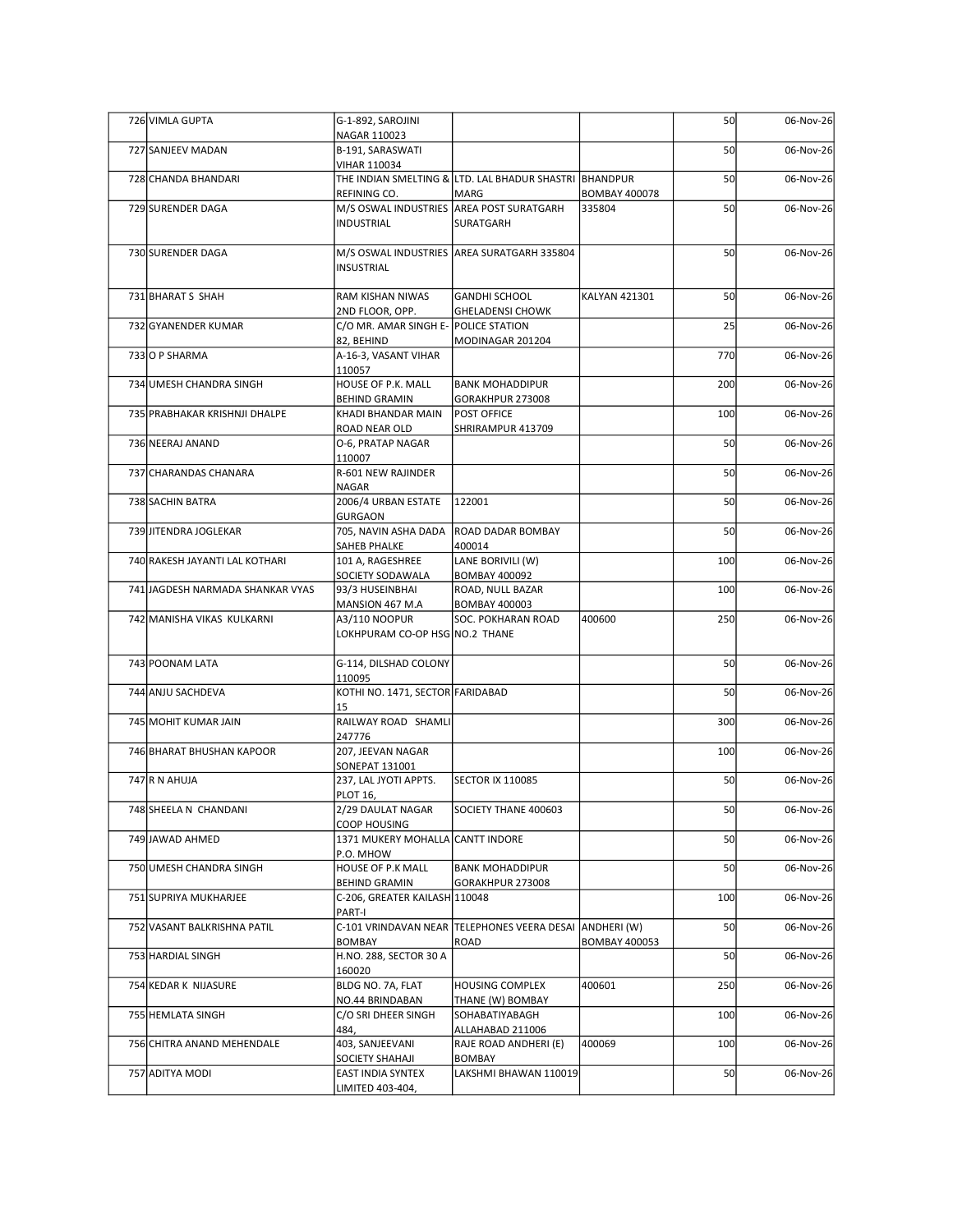| 758 CAPT PRAMOD JAMNERKAR          | <b>CAPTAIN'S CORNER</b><br><b>BHADGAON ROAD</b>       | CHALISGAON 424101                                   |                                       | 150  | 06-Nov-26 |
|------------------------------------|-------------------------------------------------------|-----------------------------------------------------|---------------------------------------|------|-----------|
| 759 VIJAY KUMAR                    | H.NO. 1127, SECTOR 29                                 | FARIDABAD                                           |                                       | 100  | 06-Nov-26 |
| 760 RAJNI SACHDEVA                 | <b>H.B COLONY</b><br>C 4F - 233, JANAK PURI           |                                                     |                                       | 50   | 06-Nov-26 |
| 761 KULKARNI VINAYAK               | 110058                                                | 93/762 AKKALKOAT HSG. MAHARSHI NAGAR PUNE           |                                       | 50   | 06-Nov-26 |
|                                    | SOC.                                                  | 411037                                              |                                       |      |           |
| 762 KULKARNI VIBHAVARI             | SOC.                                                  | 93/762 AKKALKOAT HSG. MAHARSHI NAGAR PUNE<br>411037 |                                       | 50   | 06-Nov-26 |
| 763 SUSHRUT LATKAR                 | "RAASLEELA" 324                                       | 415110                                              |                                       | 50   | 06-Nov-26 |
| 764 PRATIMA VIVEK HATODE           | SHUKRAWAR KARAD<br>3/12 A, TRIUNE CO-OP               | YAGNIK NAGAR JAI                                    | AMBOLI, ANDHERI                       | 50   | 06-Nov-26 |
|                                    | HSG. SOC. LTD                                         | <b>BHAVANI MATA ROAD</b>                            | (WEST) BOMBAY<br>400058               |      |           |
| 765 PARVEEN GUPTA                  | C/O TRILOK CHAND                                      | <b>MERCHANT AGARSAIN</b>                            | BAZAR                                 | 100  | 06-Nov-26 |
|                                    | NATHIMAL, KIRANA                                      | CHOWK, MAIN                                         | BALLABGARH<br>121004                  |      |           |
| 766 CHANDRA SHEKHAR G LIMAYE       | 55/1971, TILAK NAGAR                                  | <b>BOMBAY 400089</b>                                |                                       | 50   | 06-Nov-26 |
| 767 ATMA RAM                       | CHEMBUR<br>3-D/11 N.I.T                               |                                                     |                                       | 50   | 06-Nov-26 |
| 768 RAJESH CHAUDHARY               | FARIDABAD                                             |                                                     |                                       | 350  |           |
|                                    | 55, VASUNDHRA<br><b>COLONY TONK ROAD</b>              | <b>JAIPUR</b>                                       |                                       |      | 06-Nov-26 |
| 769 SATBIR SINGH                   | 34, PRIYA APARTMENTS   PLOT NO.4 110085<br>SECTOR 14, |                                                     |                                       | 50   | 06-Nov-26 |
|                                    |                                                       |                                                     |                                       |      |           |
| 770 SURENDER KUMAR                 | 34, PRIYA APARTMENTS PLOT NO.4 110085<br>SECTOR 14,   |                                                     |                                       | 50   | 06-Nov-26 |
|                                    |                                                       |                                                     |                                       |      |           |
| 771 SANJEEV KUMAR GOYAL            | 22 K, SECTOR IV PUSHP<br><b>VIHAR 110017</b>          |                                                     |                                       | 50   | 06-Nov-26 |
| 772 ASAL INVESTMENT (P) LTD        | PUNJ HOUSE M-13,                                      |                                                     |                                       | 1050 | 06-Nov-26 |
| 773 SURESH KUMAR KUMBHAT           | CON. PLACE<br>SHREE KUMBHAT                           | <b>ELEPHANT GALI STREET</b>                         | MADRAS 600079                         | 50   | 06-Nov-26 |
| 774 SURESH CHAVAN                  | <b>ENTERPRISES NO.52,</b><br>5/55, SINDU DURG DR.     | SOWCARPET<br>LALBAUG BOMBAY 400012                  |                                       | 50   | 06-Nov-26 |
|                                    | <b>B.A. ROAD</b>                                      |                                                     |                                       |      |           |
| 775 SUMERMAL MEHTA                 | M/S AMER SALES<br><b>CORPORATION ROOM</b>             | NO. 30 GROUND FLOOR<br>,BLDG. NO-90                 | 2ND CARPENTER<br><b>STREET BOMBAY</b> | 50   | 06-Nov-26 |
|                                    |                                                       |                                                     | 400004                                |      |           |
| 776 RENU SARKAR                    | C/O DR. B SARKAR<br>W/NO.9 VPO:                       | <b>BARWALA DISTT HISSAR</b><br>126010               |                                       | 150  | 06-Nov-26 |
| 777 TILAK RAJ                      | HOUSE NO 9174 STREET                                  | <b>DHANDA PAHARGANJ</b>                             |                                       | 100  | 06-Nov-26 |
|                                    | NO.4, MULTANI                                         | 110055                                              |                                       |      |           |
| 778 NEERJA GUPTA                   | C/O SHRI RAM RADHEY                                   | <b>DEALER MORADABAD</b>                             | 244302                                | 150  | 06-Nov-26 |
| 779 PREM SUDHA SINGH               | SHYAM HPC<br>HOUSE NO: N-8/155-H-4 SUNDERPUR, B H U   | ROAD SAMBHAL                                        |                                       | 100  | 06-Nov-26 |
| 780 VINITA SHARMA                  | <b>NWEADA POST</b><br>D/O Y O SHARMA D 41,            | VARANASI 221005<br>ADARSH NAGAR 110033              |                                       | 50   | 06-Nov-26 |
|                                    | <b>TANDON ROAD</b>                                    |                                                     |                                       |      |           |
| 781 SANJAY DHANEWER                | C/O SHYAM N MEHTA<br>329, PANCHRATNA                  | <b>OPERA HOUSE BOMBAY</b><br>400004                 |                                       | 250  | 06-Nov-26 |
| 782 POONAMCHAND L SHAH             | RAMSWAMI BUILDING                                     | NO. 2 249, TELIPADA,                                | DHAMA BHIWANDI                        | 50   | 06-Nov-26 |
|                                    | 3RD FLOOR, ROAD                                       | PADAM NAGAR                                         | 421302                                |      |           |
| 783 MEGHA GIRISH HUNNARKAR         | 12 NAVBHAGYA SHRI M                                   | OPP. C D DESHMUKH                                   | MULUND(EAST)                          | 100  | 06-Nov-26 |
| 784 SASHIKALA DATTATRAYA RANE      | PHULE ROAD<br>201 MEGH MALHAR,                        | GARDEN,<br>SECTOR NO. 4 NEW                         | <b>BOMBAY 400081</b>                  | 50   | 06-Nov-26 |
| 785 MRUNALINI BEN DILIP BHAI PATEL | PLOT NO. 218-219,<br>AT SARIBUJARANG                  | <b>PANVEL 410206</b><br>VALSAD 693310               |                                       | 50   | 06-Nov-26 |
|                                    | <b>BAJAR POST AMALSAD</b>                             |                                                     |                                       |      |           |
| 786 K V L SESHA SAI                | 12-11-130/1 NAMOLA<br><b>GUNDER</b>                   | SECUNDERABAD 500361                                 |                                       | 50   | 06-Nov-26 |
| 787 RAJIV KUMAR                    | HOUSE NO. 1539                                        | FARIDABAD 121002                                    |                                       | 50   | 06-Nov-26 |
|                                    | SECTOR 16                                             |                                                     |                                       |      |           |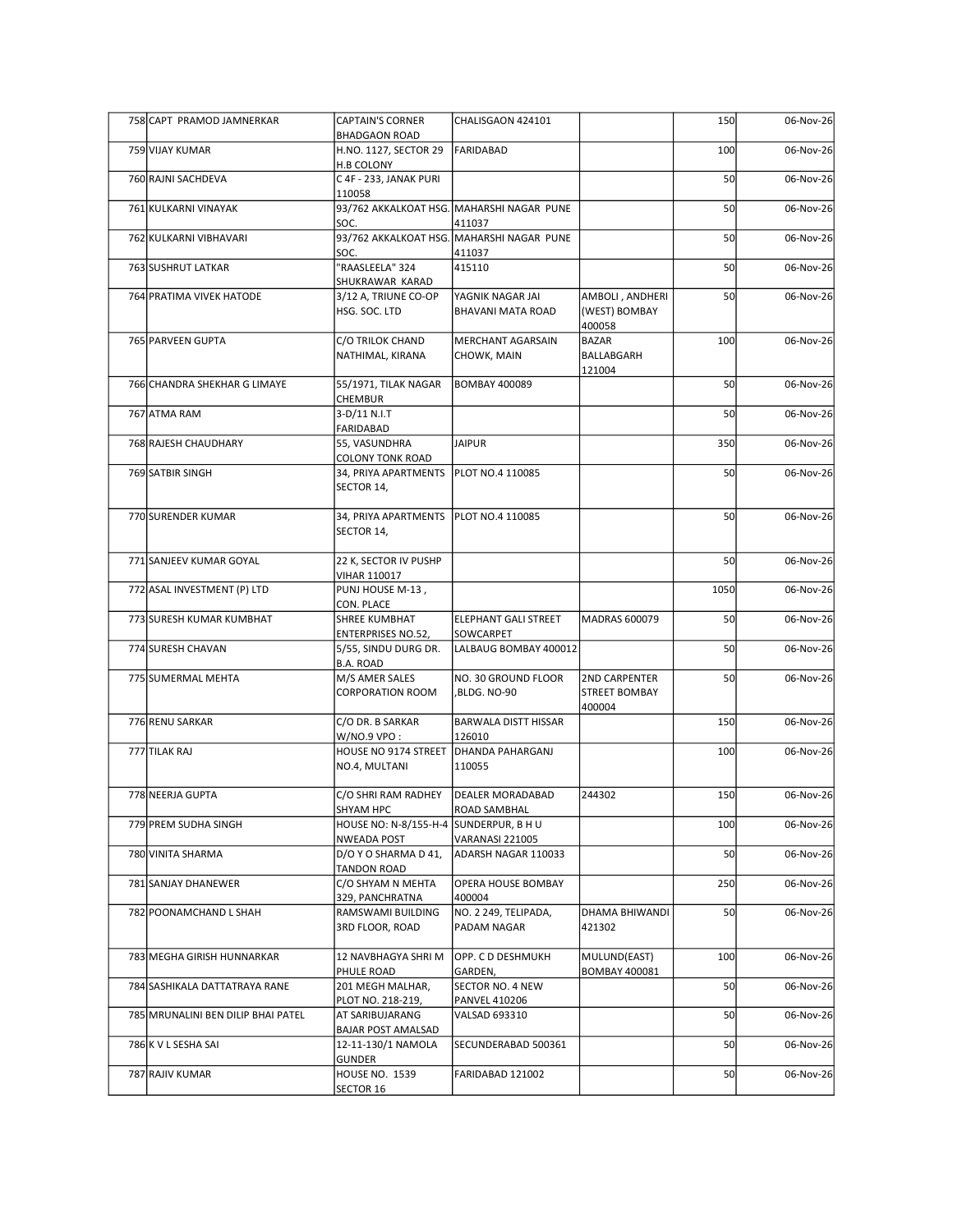| 788 SARITA SINGHAL            | 905 B, RANI BAGH                                        |                                                                    |                       | 50              | 06-Nov-26 |
|-------------------------------|---------------------------------------------------------|--------------------------------------------------------------------|-----------------------|-----------------|-----------|
| 789 RATNA BAHULA              | 110034<br>3 ASHWINI JIJAMATA                            | (EAST) THANA 400603                                                |                       | 250             | 06-Nov-26 |
| 790 RENU SARKAR               | <b>MARG THANA</b>                                       | C/O DR B SARKAR W/NO. BARWALA HISSAR 126010                        |                       | 50              | 06-Nov-26 |
| 791 MANOJ MEHTA               | 9, VPO.                                                 |                                                                    |                       |                 |           |
|                               | 001, SNEHA BUILDING<br>VASANT HOUSING                   | COMPLEX DHAUKASWADI, (WEST) BOMBAY<br>KANDIVALI                    | 400067                | 250             | 06-Nov-26 |
| 792 SURESH CHAVAN             | 5/55, SINDHU DURG DR                                    | LALBAUR BOMBAY 400012                                              |                       | 50              | 06-Nov-26 |
| 793 SANDEEP KUMAR GUPTA       | <b>B A ROAD</b><br>C/O SHRI ANAND                       | <b>NAL KE SAMNE</b><br>PRAKASH CHOTA BAZAR   POBUDHANA MZII 251309 |                       |                 | 06-Nov-26 |
| 794 VINITA SHARMA             | D/O Y. D. SHARMA D-41, ADARSH NAGAR 110033              |                                                                    |                       | 50              | 06-Nov-26 |
| 795 KRISHNA KUMAR SANGAL      | <b>TANDON ROAD</b>                                      | 106 MIRDGAN MOHALLA MUZAFFARNAGAR 251309                           |                       | 50              | 06-Nov-26 |
| 796 K SRINIVAS                | POST BUDHANA<br>18.1.212 21 DDN VAR                     | VIZIANAGARAM 2                                                     |                       | 50              | 06-Nov-26 |
| 797 SAVITA TANEJA             | <b>STREET</b><br>B 430 MEERA BAGH                       | 110063                                                             |                       | 50              | 06-Nov-26 |
| 798 VEENA KHEMKA              | PASCHIM VIHAR<br>559, MOTI RAM ROAD                     |                                                                    |                       | 25              | 06-Nov-26 |
| 799 PREM KUMARI               | SHAHDARA 110032<br>HOUSE NO.386<br>THERMAL COLONY       | 22, N I T FARIDABAD<br>121005                                      |                       | 50              | 06-Nov-26 |
| 800 HARGURCHARAN SINGH        | <b>SECTOR</b><br>HOUSE NO.1720 SECTOR                   |                                                                    |                       | 50              | 06-Nov-26 |
| 801 HARINDER KAUR             | 34-D 160022<br>HOUSE NO.1720 SECTOR                     |                                                                    |                       | 50              | 06-Nov-26 |
| 802 ACHAL JAIN                | 34-D 160022<br>9/55, VIKRAM VIHAR                       | 110024                                                             |                       | 50              | 06-Nov-26 |
| 803 SHARDA AGARWAL            | LAJPAT NAGAR IV<br>SECTOR A, POCKET B                   | KUNJ 110070                                                        |                       | 50              | 06-Nov-26 |
| 804 NEETA VIVEK PANWALKAR     | 1073, BASANT<br>PURUSHOTTAM SOCIETY CHARAI LOKMANYA ALI |                                                                    | BAGH THANE            | 100             | 06-Nov-26 |
| 805 ABHIK GOSHWAMI            | 3RD FLOOR,<br>100 MONIKALA MAIN                         | OPP. AHILYA<br>- 129 CALCUTTA 700054                               | 400601                | 50              | 06-Nov-26 |
| 806 A MURALITHARAN            | ROAD PURBAPALLI<br>C/O B.N. MAHESHWAR                   | BALAJI NAGAR EXTN.                                                 | <b>CHENNAI 600088</b> | 50              | 06-Nov-26 |
| 807 M C GUPTA                 | RAO PLOT NO 7,<br>SMC SHARE BROKER (P)                  | ADAMBAKKAM<br>NETAJI SUBHASH MARG                                  | CINAMA,               | 100             | 06-Nov-26 |
|                               | LTD. 17 -                                               | OPP. GOLCHA                                                        | DARYAGANJ<br>110002   |                 |           |
| 808 O P SHARMA                | A 16/3, VASANT VIHAR                                    |                                                                    |                       | 30 <sup>1</sup> | 06-Nov-26 |
| 809 RAKESH JAYANTILAL KETHARI | 110057<br>101 A, RAGESHREE                              | LANE BORIWLI (W)                                                   |                       | 50              | 06-Nov-26 |
| 810 USHA MALHOTRA             | SOCIETY SODHWALA<br>M.27 B, 2ND FLOOR                   | <b>BOMBAY 400092</b><br>110024                                     |                       | 100             | 06-Nov-26 |
| 811 SATPAL SINGH RANA         | LAJPAT NAGAR II<br>47-A, MIG FLATS                      | 110027                                                             |                       | 50              | 06-Nov-26 |
| 812 NEELU KAUSHIK             | RAGOURI GARDEN<br>S-D.62, SHASTRI NAGAR                 |                                                                    |                       | 50              | 06-Nov-26 |
| $813$ K S SOHI                | GHAZIABAD<br>MUTHAL FINANCE                             | 1-2-3 (4TH FLOOR) SECTOR                                           |                       | 350             | 06-Nov-26 |
| 814 ABC SECURITIES PVT LTD    | SERVICES LTD SCO<br>E-25, SECOND FLOOR                  | 17D<br>LAXMI NAGAR 110092                                          |                       | 50              | 06-Nov-26 |
| 815 AMARJIT CHADHA            | JAWAHAR MARKET<br>R-672, NEW RAJENDRA                   |                                                                    |                       | 50              | 06-Nov-26 |
| 816 RAJU CHADHA               | NAGAR 110060<br>R-672, NEW RAJENDRA                     |                                                                    |                       | 50              | 06-Nov-26 |
| 817 DINESH BHAGAT             | <b>NAGAR</b><br>954, SECTOR 37 NOIDA                    |                                                                    |                       | 50              | 06-Nov-26 |
| 818 AMARJIT CHADHA            | 201301<br>R 672, NEW RAJINDER                           |                                                                    |                       | 50              | 06-Nov-26 |
|                               | NAGAR 110060                                            |                                                                    |                       |                 |           |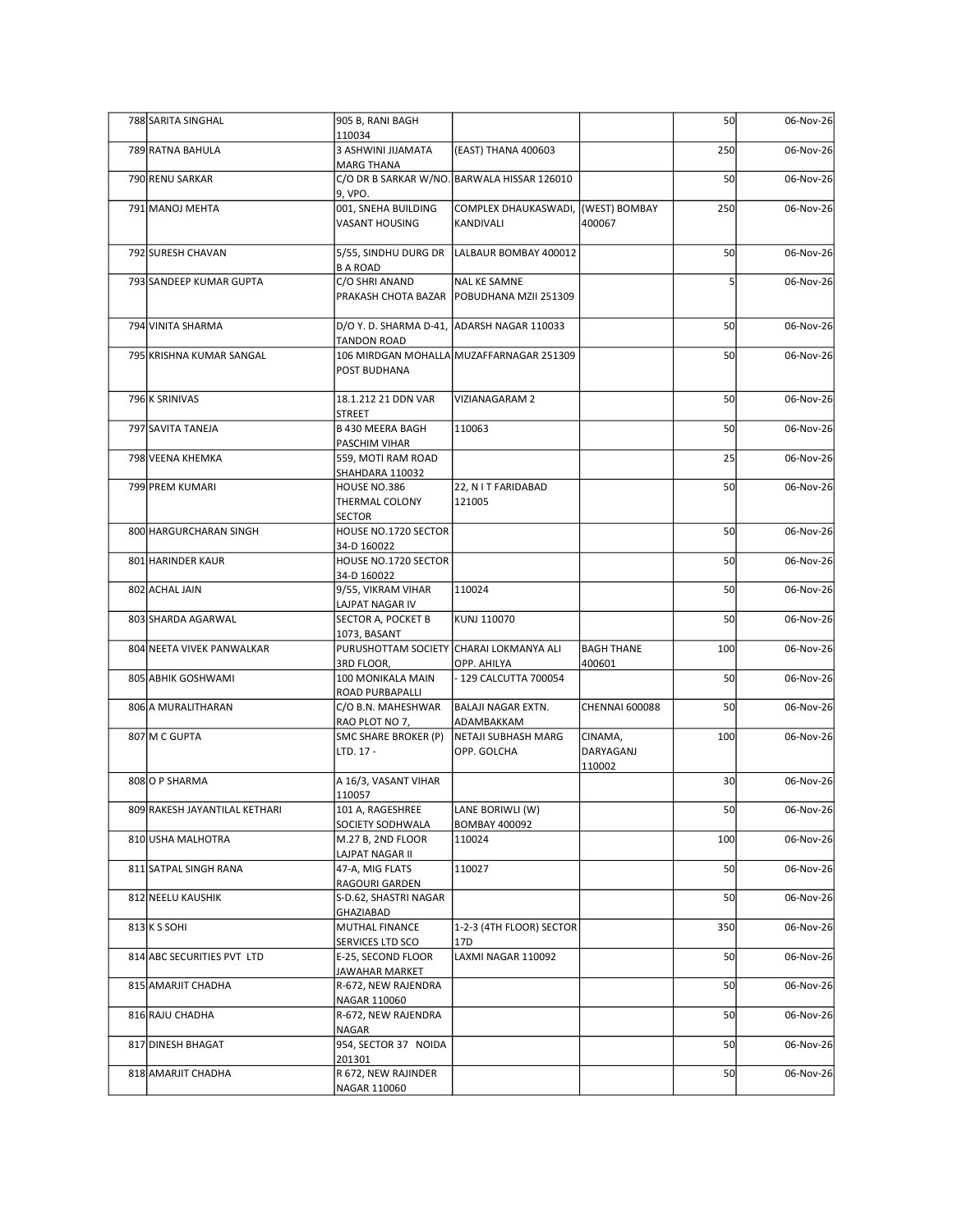| 819 UMA SHARMA                     | 1374 - A, SECTOR 29                                              | 121008                                                |                                                    | 50  | 06-Nov-26 |
|------------------------------------|------------------------------------------------------------------|-------------------------------------------------------|----------------------------------------------------|-----|-----------|
| 820 RAJU CHADHA                    | FARIDABAD<br>R 672, NEW RAJINDER                                 |                                                       |                                                    | 50  | 06-Nov-26 |
| 821 JASTIT CHADHA                  | NAGAR 110060<br>R 672, NEW RAJINDER                              |                                                       |                                                    | 50  | 06-Nov-26 |
| 822 DHIREN SANGHAVI                | NAGAR 110060<br>7 RUSHABHDEV 353/B                               | <b>EXTN GHATKOPAR EAST</b>                            |                                                    | 50  | 06-Nov-26 |
| 823 DIPAK KUMAR AGARWAL            | 25 V B LANE<br>C/O BASUDEV PRASAD                                | <b>MUMBAI 700077</b><br>POST DHENA BAGCHHALE          |                                                    | 0.5 | 06-Nov-26 |
| 824 MASURKAR CREDIT & CAPITAL      | AGARWAL AT &<br>PARVATI SADAN, COD                               | KATIHAR<br>MANCHANDIBHAI ROAD                         | <b>BOMBAY 400097</b>                               | 50  | 06-Nov-26 |
| 825 ARUN KUMAR GULATI              | ROAD OPP<br>D-601 MUNIRKA                                        | MALAD (EAST)<br>PLOT NO 11 DWARKA NEW                 |                                                    | 50  | 06-Nov-26 |
|                                    | <b>APARTMENTS SECTOR 9</b>                                       | DELHI 110075                                          |                                                    |     |           |
| 826 ARUNABEN RAMESHBHAI PARIKH     | RAGHUNATH DAS NO<br>MOHALLO NEAR DENA                            | BANK VIRAMGAM 382150                                  |                                                    | 50  | 06-Nov-26 |
| 827 SHYAM SUNDER RAMAWAT           | 2/65, HOUSING BOARD<br><b>COLONY NEAR</b>                        | BUS DEPOT SIKAR 332001                                |                                                    | 50  | 06-Nov-26 |
| 828 K L LUTHRA                     | <b>B-9, GURU NANAK</b><br><b>HOUSE RANJIT NAGAR</b>              | <b>COMPLEX 110008</b>                                 |                                                    | 50  | 06-Nov-26 |
| 829 YOGESH GOPALAM KRISHAN NAIR    | 14/85, REFINERY<br><b>TOWNSHIP POST:</b>                         | JAWAHARNAGAR BARODA<br>391320                         |                                                    | 50  | 06-Nov-26 |
| 830 KIRAN KUMAR PATTANI            | 58, DIGVIJAYA PLOT<br><b>KRISHAN COLONY</b>                      |                                                       |                                                    | 50  | 06-Nov-26 |
| 831 SANTOSH KUMAR AGARWAL          | C/O DR DEEPAK<br>AGARWAL BODA ROAD                               | CIVIL LINES REWA 486001                               |                                                    | 150 | 06-Nov-26 |
| 832 PITAMBER NATH JOSHI            | S-263, SCHOOL BLOCK<br><b>SHAKARPUR</b>                          | EXTENSION 110092                                      |                                                    | 50  | 06-Nov-26 |
| 833 RAVINDRA TANDON                | S R F INVESTMENT<br>SERVICES B-43,                               | 1ST FLOOR BUTTER PLAZA 243001<br>BAREILLY             |                                                    | 0.5 | 06-Nov-26 |
| 834 NEETA VIVEK PANWALKAR          | PURUSOTTAM SOCIETY                                               | CHARAI LOKMANYA AL-1,<br>OPP. AHILYA                  | <b>BAGH THANE</b>                                  | 100 | 06-Nov-26 |
| 835 MASURKAR CREDIT & CAP.SER. LTD | 3RD FLOOR,<br>PARVATI SADAN, COD                                 | MANCHHU BHAI MALAD                                    | 400601<br>400097                                   | 400 | 06-Nov-26 |
| 836 RITA MALU                      | ROAD OPP.<br>EC-14, G 8 AREA MAYA                                | (EAST) BOMBAY<br>MAYAPURI 110064                      |                                                    | 50  | 06-Nov-26 |
| 837 PRAMOD PURI                    | ENCLAVE<br>86, PREM PURI KANKAR<br>KHERA MEERUT                  | CANTT.                                                |                                                    | 25  | 06-Nov-26 |
| 838 GOPAL KUMAR AGARWAL            | VASUDHA APARTMENT<br><b>BLOCK CIF POST</b>                       | <b>DESH BANDHU NAGAR</b><br>CALCUTTA 700059           |                                                    | 0.5 | 06-Nov-26 |
| 839 SHAKUNTALA CHAUDHARI           | 37-A, M I G SHEIKH<br>SARAI PHASE I                              | 110017                                                |                                                    | 50  | 06-Nov-26 |
| 840 SRINIVASA RAO PATTI PATI       | SECTOR - II PLOT LIG 20<br>MVP                                   | VISAKHAPATNAM 530017                                  |                                                    | 200 | 06-Nov-26 |
| 841 MEDAM VENKATESH                | <b>MERCHANTS</b><br>PATHIKONDA<br>PATTIKONDA                     | <b>KURNOOL 518380</b>                                 |                                                    | 500 | 06-Nov-26 |
| 842 RAJINDER KUMAR                 | PRABHU DAYAL & SONS                                              | FLOOR, NAI BASTI NAVA                                 |                                                    | 50  | 06-Nov-26 |
| 843 RAJANI SINGH                   | 2601, IST<br>501, ASHIRVAD<br><b>BUILDING ROOM NO. 56 400011</b> | BAZAR 110006<br>N M JOSHI MARG BOMBAY                 |                                                    | 150 | 06-Nov-26 |
| 844 DATTATRAYA KRISHNA MANEKAR     | 209, BALDEV SMRUTICO- HSG.SOCIETY VINAYAK<br>OP                  | <b>NAGAR VINAYAK</b>                                  | MANDIR ROAD<br>BHAYANDAR<br>(WEST) THANE<br>401101 | 300 | 06-Nov-26 |
| 845 YAZDI DARA DUBASH              | C/O N F DIVECHO, E-38,<br><b>CUSROW</b>                          | BAUG, 2ND FLOOR<br>SHAHEED BHAGAT                     | SINGH ROAD<br><b>BOMBAY 400039</b>                 | 25  | 06-Nov-26 |
| 846 JAGDISH NARAYAN SINGH          | A-1603, IDPL                                                     | (RISHIKESH) DEHRADUN                                  |                                                    | 50  | 06-Nov-26 |
| 847 GOPAL KUMAR AGGARWAL           | VIRBHADRA<br>VASUDHA APPARTMENT<br><b>BLOCK CIE PO</b>           | 249202<br><b>DESH BANDHU NAGAR</b><br>CALCUTTA 700059 |                                                    |     | 06-Nov-26 |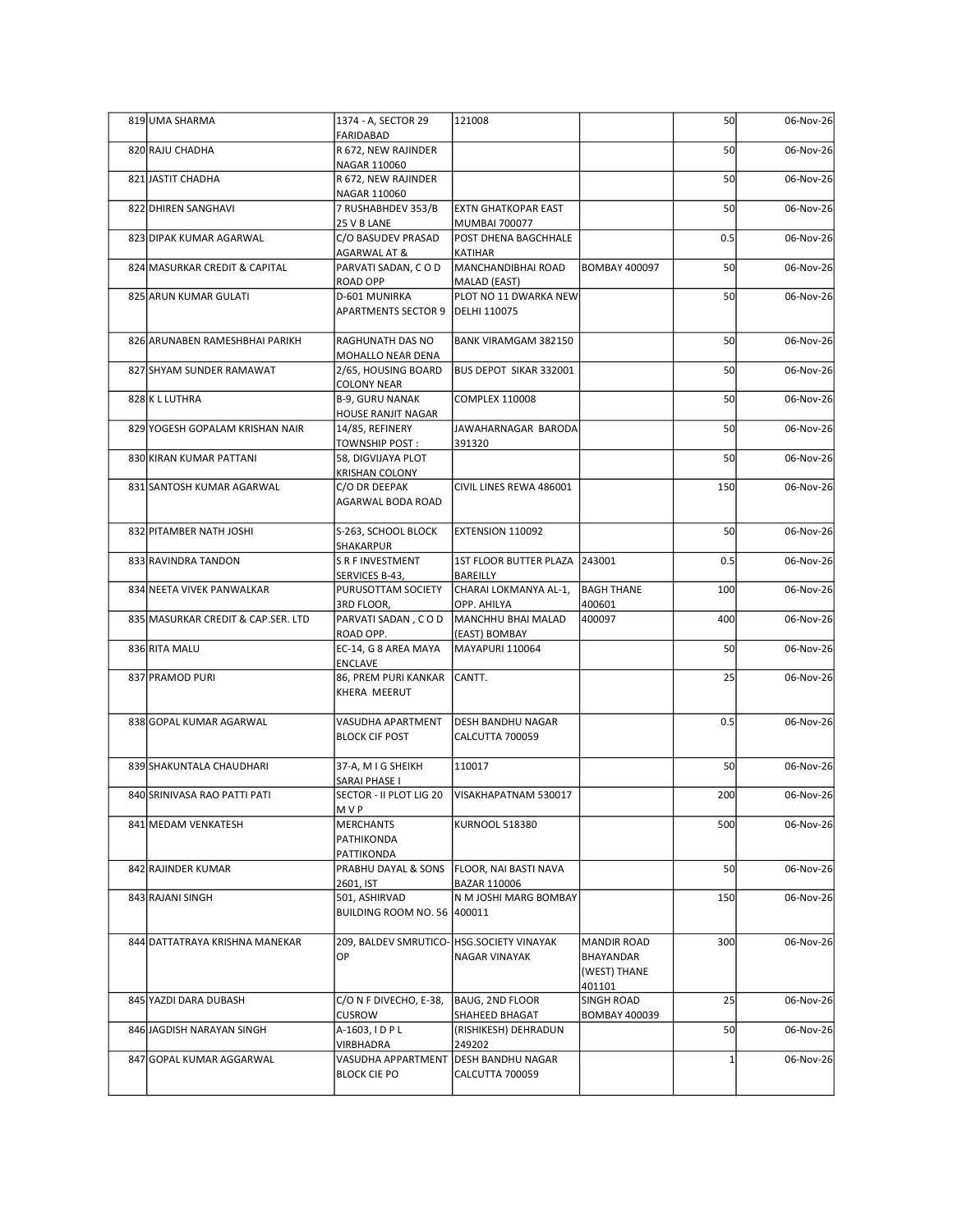|  | 848 NITIN MONGA                | A-109, DERAWAL NAGAR                                          |                                            |                            | 100 | 06-Nov-26 |
|--|--------------------------------|---------------------------------------------------------------|--------------------------------------------|----------------------------|-----|-----------|
|  | 849 SHASHI PRABHA LAL          | 110009<br>F-51, RAJOURI GARDEN                                |                                            |                            | 50  | 06-Nov-26 |
|  |                                | 110027                                                        |                                            |                            |     |           |
|  | 850 MAHESHBHAI MABALAL PARIKH  | <b>RUGNATH DAS ND</b><br>MOHALLA NEAR DENA                    | <b>BANK VIRAMGAM 382150</b>                |                            | 50  | 06-Nov-26 |
|  | 851 SATYA PAL SINGH            | 232/23 DLF COLONY<br><b>ROHTAK 124001</b>                     |                                            |                            | 50  | 06-Nov-26 |
|  | 852 OM PRAKASH SAHU            | <b>PRAKASH BHAWAN</b><br>SAHUKARA PILIBHIT                    | 262001                                     |                            | 150 | 06-Nov-26 |
|  | 853 SACHIN KUMAR JAIN          | D-183, SAKET OPPOSITE SANSATHAN MEERUT                        |                                            |                            | 25  | 06-Nov-26 |
|  | 854 MUKESH NAGPAL              | YOG<br>ID-127, N I T                                          | 250003                                     |                            | 50  | 06-Nov-26 |
|  | 855 KEWAL KRISHAN TALWAR       | FARIDABAD 121001<br>OPP. GURU TEG                             | KATRA JALLIAN WALA                         |                            | 75  | 06-Nov-26 |
|  | 856 BHANWAR LAL SANKHLA        | <b>BAHADUR COLLEGE</b><br>SANKHLA STUDIO FORT                 | AMRITSAR<br>341001                         |                            | 50  | 06-Nov-26 |
|  | 857 SUMAN MURARKA              | ROAD NAGAUR<br>MURARKA HOUSE MAIN 834001                      |                                            |                            | 100 | 06-Nov-26 |
|  | 858 THE VYSYA BANK LIMITED     | ROAD RANCHI<br>THE INVESTORS CLUB                             | <b>RESIDENCY ROAD</b>                      |                            | 50  |           |
|  |                                | 9/2 5TH FLOOR                                                 | BANGLORE 560025                            |                            |     | 06-Nov-26 |
|  | 859 GOPAL VERMA                | ID-127, N I T<br>FARIDABAD 121007                             |                                            |                            | 50  | 06-Nov-26 |
|  | 860 A K SINGHAL                | K - 6, GYANSAROVER<br>COLONY                                  | ALIGARH 202001                             |                            | 50  | 06-Nov-26 |
|  | 861 RAKESH KUMAR               | C/O SH.CHOUDHARY<br>SAKETPURI,                                | SADANAND ROAD<br>HAZARIBAGH 825301         |                            | 50  | 06-Nov-26 |
|  | 862 NINA                       | B-3/278, PASCHIM                                              |                                            |                            | 100 | 06-Nov-26 |
|  | 863 KAMLESH GOGIA              | VIHAR 110063<br>A-62, TAGORE GARDEN                           | 110027                                     |                            | 50  | 06-Nov-26 |
|  | 864 VINAY GARG                 | <b>EXTENSION</b><br>33-A POCKET-B DILSHAD 110095              |                                            |                            | 50  | 06-Nov-26 |
|  |                                | <b>GARDEN DELHI</b>                                           |                                            |                            |     |           |
|  | 865 SANDEEP M RATHOD           | <b>MANMANDIR GRUH</b><br>VASTU BHANDAR OPP.                   | VITHAL MANDIR STATION<br><b>ROAD THANE</b> | (WEST) 400601              | 100 | 06-Nov-26 |
|  | 866 PAWAN SHARMA               | C/O. S N SHARMA C-51,                                         | SECTOR - 10 SHANTI                         | (EAST) DISTT.              | 50  | 06-Nov-26 |
|  | 867 ADARSH SECURITIES PVT LTD. | FLAT NO.01,<br>59/4336, PADAM SINGH                           | NAGAR MIRA ROAD<br><b>BAGH 110005</b>      | <b>THANE 401107</b>        | 50  | 06-Nov-26 |
|  | 868 VIJAY BHAN                 | <b>ROAD KAROL</b><br>540, ASIAN GAMES                         |                                            |                            | 250 | 06-Nov-26 |
|  | 869 GEETA SARDA                | <b>VILLAGE 110049</b><br>27, KUPPIAR STREET 3RD MADRAS 600079 |                                            |                            |     | 06-Nov-26 |
|  |                                | FLOOR C-5                                                     |                                            |                            |     |           |
|  | 870 HANS RAJ GANDHI            | VINAY HARISH & CO.<br>10/15, WEST                             | PATEL NAGAR 110008                         |                            | 50  | 06-Nov-26 |
|  | 871 P ARUNA KUMARI             | 402/A, PRAGATI<br>APARTMENTS OPP.                             | AHOBILAM MUTT.<br>DURGABAI DESHMUKH        | <b>COLONY</b><br>HYDERABAD | 80  | 06-Nov-26 |
|  | 872 SHIRISH RAMANLAL VYAS      | SPENTA MANSION 208                                            | ANDHARI (WEST) MUMBAI                      | 500013                     | 50  | 06-Nov-26 |
|  | 873 SANJIV SYAL                | S.V. ROAD<br>C-102 ANAND NIKETAN                              | 400058                                     |                            | 50  | 06-Nov-26 |
|  |                                | 110021                                                        |                                            |                            |     |           |
|  | 874 NATASHA JAIN               | 3761 GALI BARNA<br>SADAR BAZAR                                | 110006                                     |                            | 50  | 06-Nov-26 |
|  | 875 ANSHU MEHROTRA             | MANMOHANDAS<br><b>INVESTMENTS 57 RANI</b>                     | MANDI ALLAHABAD<br>211003                  |                            | 25  | 06-Nov-26 |
|  | 876 SUMINDER SURI              | B-31, ARUNACHAL SOE<br><b>NEAR ELLORA</b>                     | PARK BARODA 390007                         |                            | 50  | 06-Nov-26 |
|  | 877 RASILABEN SHAH             | C-311 ALKA<br>APPARTMENTS                                     | ANDHERI (WEST) MUMBAI<br>400058            |                            | 250 | 06-Nov-26 |
|  | 878 RASILABEN SHAH             | S.V.ROAD<br>C-311 ALKA<br><b>APPARTMENTS</b>                  | ANDHERI (WEST) MUMBAI<br>400058            |                            | 250 | 06-Nov-26 |
|  | 879 PRAVEEN KUMAR SAXENA       | S.V.ROAD<br>102/15 SUBHASH                                    | 225001                                     |                            | 25  | 06-Nov-26 |
|  |                                | NAGAR BARABANKI                                               |                                            |                            |     |           |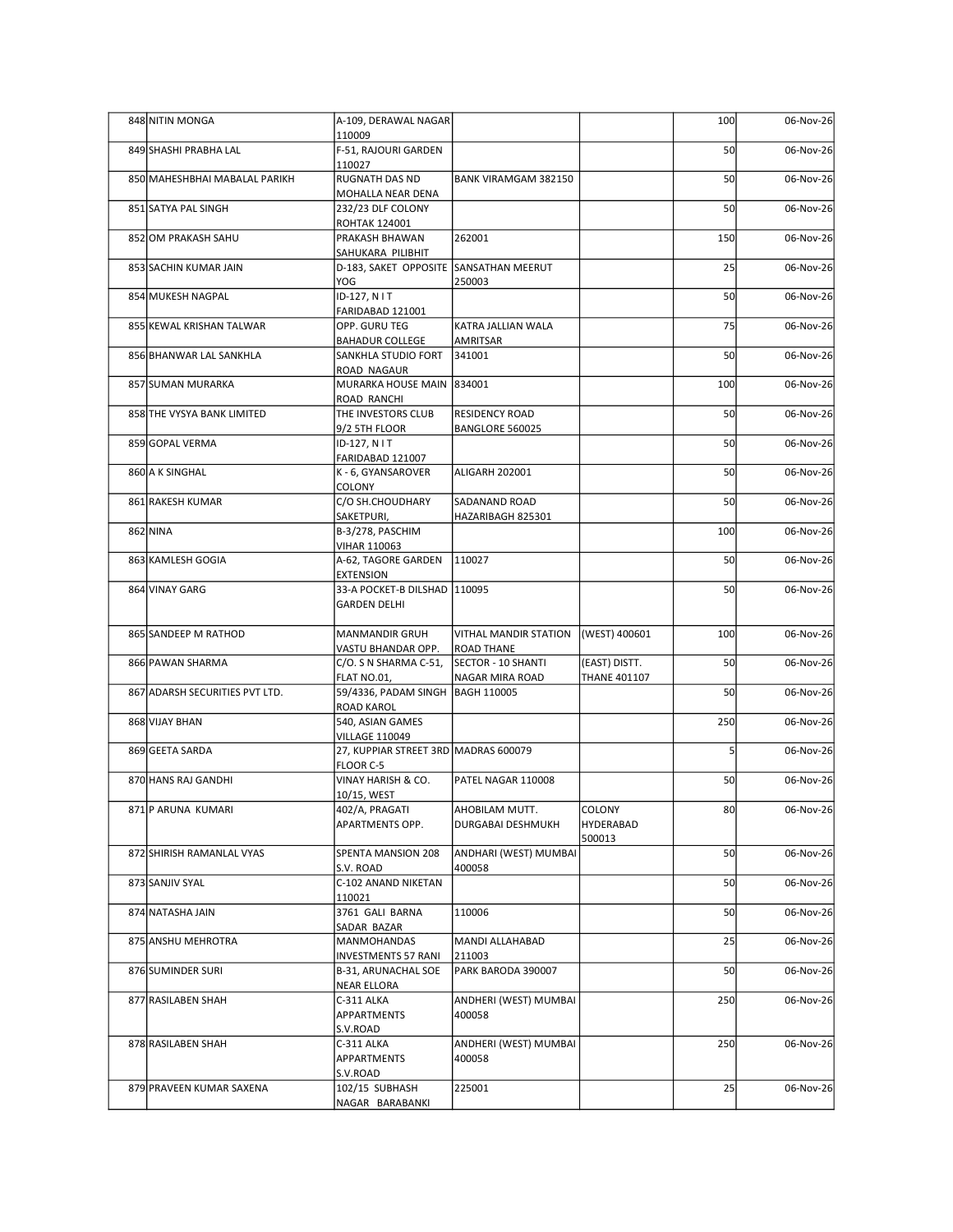| 880 GURBAX KAUR                  | 88 ADRASH NAGAR                                          | PHAGWARA 144402                                          |                                                                               | 60              | 06-Nov-26 |
|----------------------------------|----------------------------------------------------------|----------------------------------------------------------|-------------------------------------------------------------------------------|-----------------|-----------|
|                                  | DISTT KAPURTHALA                                         |                                                          |                                                                               |                 |           |
| 881 ASHISH SHARMA                | H.NO 119, MASTER<br><b>BLOCK, SHAKARPUR</b>              | 110092                                                   |                                                                               |                 | 06-Nov-26 |
| 882 VIJAY KUMAR GUPTA            | ROAD NO 7, KOTHI NO<br>26 26/7                           | <b>EAST PUNJABI BAGH</b><br>110026                       |                                                                               | 40              | 06-Nov-26 |
| 883 MURLI DHAR SARDA             | C/O MOOL CHAND<br>SARDA SARDA PADA                       | <b>SAVERA WALA GHAR</b><br>JAISALMER 345001              |                                                                               | 25              | 06-Nov-26 |
| 884 ALKA ARORA                   | 23-D/AD, SHALIMAR<br>BAGH 110052                         |                                                          |                                                                               | 20              | 06-Nov-26 |
| 885 MAHENDRA N. SHAH             | "INDRAPRASTH<br>COMPLEX" 589 RASTA                       | <b>PETH PUNE 411011</b>                                  |                                                                               | 50              | 06-Nov-26 |
| 886 VISHAL HIRACHAND JAIN        | 3RD FLOOR, MAHESH                                        | INDIA RADIO JALGAON                                      |                                                                               | 250             | 06-Nov-26 |
| 887 KRISHNAMURTI SUBRAO KULKARNI | SOCIETY OPP. ALL<br>K-213 RBI QUARTERS                   | 425001<br>SANTACRUZ MUMBAI                               |                                                                               | 50              | 06-Nov-26 |
| 888 OM PRAKASH SAHU              | NORTH AVENUE<br>C/O PAWAN KUMAR                          | 400054<br>SAHARANPUR ROAD                                |                                                                               | 50              | 06-Nov-26 |
| 889 SARABJIT KAUR                | GUPTA 44,<br>PUNJAB FINANCIAL                            | DEHRADUN 248001<br>95-98, BANK SQUARE                    | 160017                                                                        | 50              | 06-Nov-26 |
| 890 SANJAY CHAWLA                | CORPORATION<br>PLOTS ASHOK                               | SECTOR 17B<br>H.NO. 9/18, COMMITTEE NAGAR SONEPAT 131001 |                                                                               | 100             | 06-Nov-26 |
| 891 HARSHA S KESARIA             | C/O SHANTILAL D<br>CHANDRANI SHARAD                      | CHOWK DIST. JUNAGADH<br><b>KESHOD 362220</b>             |                                                                               | 100             | 06-Nov-26 |
| 892 HARJEET ARORA                | 1001, ARUNACHAL                                          | BARAKHAMBA ROAD                                          |                                                                               | 25              | 06-Nov-26 |
| 893 A K KAKKAR                   | <b>BUILDING 19,</b><br>F-16, SECTOR -21                  | 110001<br>NOIDA 201301                                   |                                                                               | 50              | 06-Nov-26 |
| 894 INDER JEET SINGH             | <b>JALVAYU VIHAR</b><br>16-A UHC/WEA CAMPUS 110005       |                                                          |                                                                               | 100             | 06-Nov-26 |
|                                  | <b>KAROL BAGH</b><br>C/O MR. M. A. ANSARI                |                                                          |                                                                               |                 | 06-Nov-26 |
| 895 WASEEM BANO                  | 605, CONCORD                                             | APPTTS. 7/190, SWAROOP   KANPUR 208001<br>NAGAR          |                                                                               | 50              |           |
| 896 V K UPPAL                    | <b>HOUSE NO. 2931</b><br>SECTOR - 42C                    |                                                          |                                                                               | 50              | 06-Nov-26 |
| 897 SUDHA KOTHARI                | 3-A, GOKARNA CO-OP.<br>HSG SOC.                          | JUSTICE M.C. CHAGLA<br>MARG                              | BAMANWADA,<br><b>ANDHERI SAHAR</b><br>ROAD ANDHERI<br>(EAST) BOMBAY<br>400099 | 50              | 06-Nov-26 |
| 898 SATISH KUMAR SACHDEVA        | SHOP NO. 5, OLD<br><b>MARKET RAMESH</b>                  | NAGAR 110015                                             |                                                                               | 200             | 06-Nov-26 |
| 899 VAISHALI SHAH                | 404, THACKER<br>APPARTMENTS JUHU<br>LANE                 | ANDHERI (W) MUMBAI<br>400058                             |                                                                               | 150             | 06-Nov-26 |
| 900 VIRENDRA PRAKASH PUNJ(HUF)   | PUNJ HOUSE M - 13,<br>CONNAUGHT PLACE                    | 110001                                                   |                                                                               | 1850            | 06-Nov-26 |
| 901 VIJAY BHARGAVA               | <b>HOUSE NO.1523,</b>                                    | CHANDIGARH 160019                                        |                                                                               |                 | 06-Nov-26 |
| 902 SARAIN ZACHARIA              | SECTOR 7-C,<br>1 ATMARAM DHAM ST.                        | <b>CHEMBUR BOMBAY</b>                                    |                                                                               | 50              | 06-Nov-26 |
| 903 LUXMI ARORA                  | <b>ANTHONY ROAD</b><br>12-B, JAWAHAR MARKET ROPAR 140125 | 400071                                                   |                                                                               | 50              | 06-Nov-26 |
| 904 RANJIT NARULA                | NANGAL DAM                                               | C/O MR. PI SINGH P-118, CHITTARANJAN PARK 2ND            |                                                                               | 100             | 06-Nov-26 |
| 905 SUDHIR PURI                  | 2 - C, SAGAR                                             | FLOOR 110019<br>MARG 110001                              |                                                                               | 100             | 06-Nov-26 |
| 906 K. NANDINI M SHENOY          | APARTMENTS 6, TILAK<br>NO-3, MASALAWALA                  | LANE MAHIM MUMBAI                                        |                                                                               | 400             | 06-Nov-26 |
| 907 P. JANARTHANAN               | <b>BUILDING MOGUL</b><br>ASIAN MANSION - 223             | 400016<br><b>VENKATESAN STREET</b>                       | <b>CHENNAI 600002</b>                                                         |                 | 06-Nov-26 |
|                                  | NO.42,                                                   | CHINTADRIPET                                             |                                                                               |                 |           |
| 908 C.B. GULATI                  | J-6, GREEN PARK (MAIN)<br>NEW DELHI                      | 110016                                                   |                                                                               | 50              | 06-Nov-26 |
| 909 JASWANT KAUR                 | 39/33, OLD RAJINDER<br>NAGAR NEW                         | DELHI 110008                                             |                                                                               | 30 <sup>1</sup> | 06-Nov-26 |
| 910 DELSIE JUSEIN D'MELLO        | CHITTERBHAT WADI<br>SAGARSHET ROAD,                      | P.O. BASSEIN DISTT.<br><b>THANA THANA</b>                |                                                                               | 50              | 06-Nov-26 |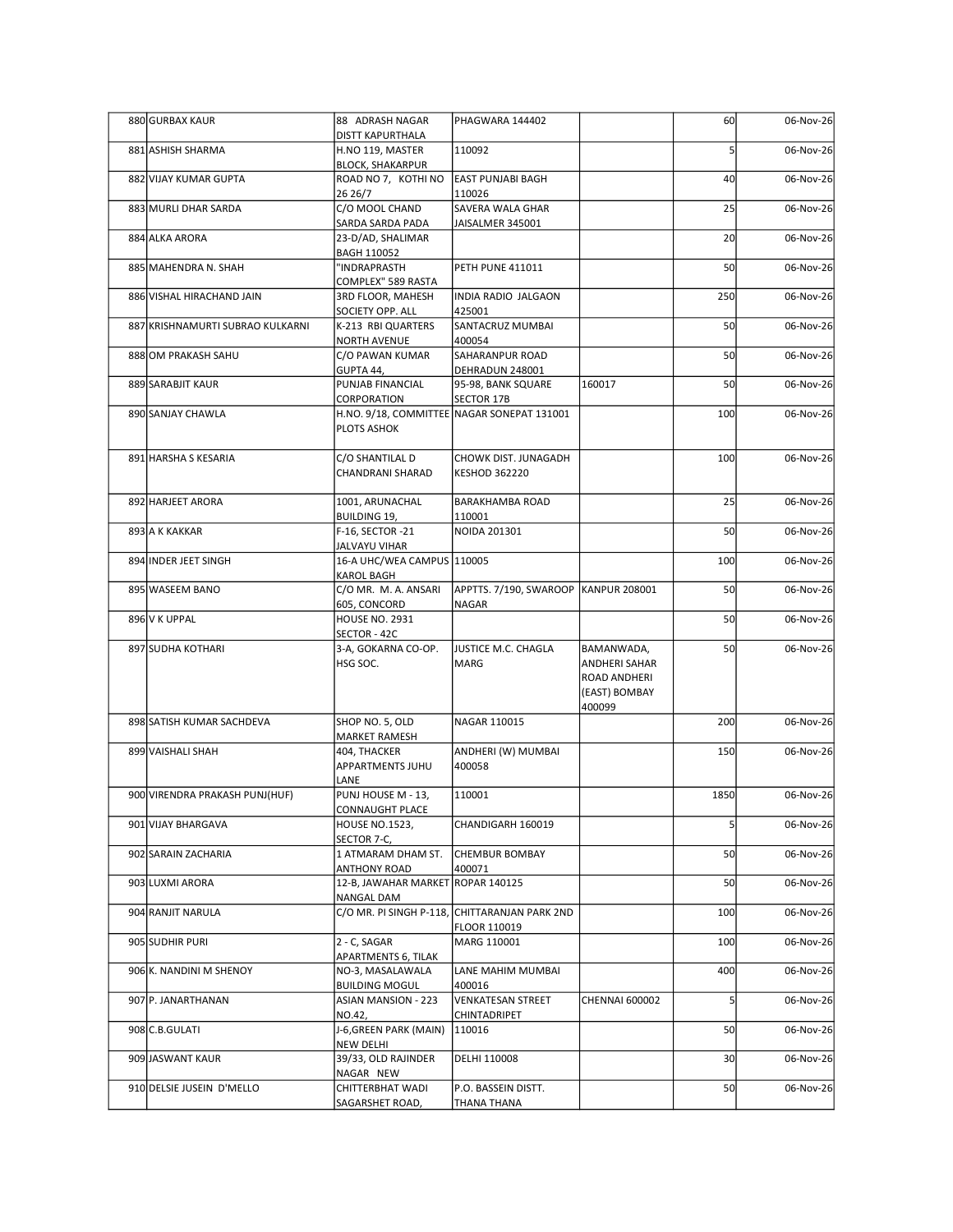| 911 KRISHNAMURTHI NAGARAJAN                           | <b>B-373 SARITA VIHAR</b>                                    | 110044                                              |                                            | 825             | 06-Nov-26 |
|-------------------------------------------------------|--------------------------------------------------------------|-----------------------------------------------------|--------------------------------------------|-----------------|-----------|
|                                                       | NEW DELHI                                                    |                                                     |                                            |                 |           |
| 912 RANBIR SINGH                                      | A-21A MAYAPURI<br>PHASE-II NEW                               | DELHI 110064                                        |                                            | 0.5             | 06-Nov-26 |
| 913 CHARULATA MAHENDRA KUMAR DOSHI VASANT AND CO. GOL | <b>BAZAR BARDANVAL</b>                                       | MAHUVA 364290                                       |                                            | 150             | 06-Nov-26 |
| 914 MUNISH ARORA                                      | 6-A, FRUIT GARDEN NH-<br>5, NIT                              | FARIDABAD 121001                                    |                                            | 100             | 06-Nov-26 |
| 915 SURENDRA KUMAR KEDIA                              | NO. 10 M.H.B. COLONY<br>PARVATHINAGAR                        | <b>BELLARY 583103</b>                               |                                            | 50              | 06-Nov-26 |
| 916 KINETIC FINCAP LIMITED                            | 4704, PUNE-MUMBAI<br>ROAD PIMPRI                             | CHOWK PIMPRI PUNE<br>411018                         |                                            | 50              | 06-Nov-26 |
| 917 SITA DEVI                                         | B 10 3RD FLOOR<br>HYDERABAD ESTATE                           | NEPEANSEA ROAD<br><b>MUMBAI 400036</b>              |                                            | 50              | 06-Nov-26 |
| 918 KANWAL NAIN BHAGAT                                | G-6 ANAND NIKETAN<br>NEW DELHI                               | 110021                                              |                                            | 250             | 06-Nov-26 |
| 919 AAKASH BAJAJ                                      | <b>FLAT NO. 808</b><br>ARUNACHAL 19                          | BARAKHAMBA ROAD NEW<br>DELHI 110001                 |                                            | 50              | 06-Nov-26 |
| 920 DATTATRAYA KRISHNA MANEKAR                        | FLAT NO.209, BALDEV<br>SMRUTI VINAYAK                        | MANDIR ROAD<br>BHAYANDAR DISTT. THANE 401101        | (W) MUMBAI                                 | 390             | 06-Nov-26 |
| 921 ARVINDBHAI ISHWARBHAI PATEL                       | INVESTOR POINT CHINAR VIDYANAGAR ROAD<br><b>GULNAR ANAND</b> | ANAND GUJ 388001                                    |                                            | 100             | 06-Nov-26 |
| 922 KANTILAL JAMNADAS NIRMAL                          | 16 RANCHHODNAGAR<br>SOCIETY OFF TRAM                         | <b>STATION RAJKOT GUJ</b><br>360003                 |                                            | 25              | 06-Nov-26 |
| 923 SAJAL JAIN                                        | 1946 OUTRAM LINES<br><b>GTB NAGAR DELHI</b>                  | 110009                                              |                                            | 50              | 06-Nov-26 |
| 924 JIKBH A PANDYA                                    | 001 KRISHNA SHUMI<br>APPARTMENT 36/2                         | JAYANT PARK SOCIETY<br>BHADUATNAGAR                 | <b>ISANPUR ROAD</b><br>AHMEDABAD<br>380050 | 15              | 06-Nov-26 |
| 925 HARISH KUMAR REHAN                                | C/O MADAN LAL HARISH ROAD PAKKA BAGH<br><b>KUMAR KANPUR</b>  | <b>ETAWAH 206001</b>                                |                                            | 50              | 06-Nov-26 |
| 926 SATAY RANI REHAN                                  | C/O MADAN LAL HARISH ROAD PAKKA BAGH<br>KUMAR KANPUR         | <b>ETAWAH 206001</b>                                |                                            | 50              | 06-Nov-26 |
| 927 NILIMA SRIVASTAVA                                 | BH-15 SALT LAKE CITY                                         | CALCUTTA 700091                                     |                                            | 100             | 06-Nov-26 |
| 928 SUBHASH L SHAH                                    | <b>SECTOR II</b><br>306/B PAYAL COMPLEX                      | <b>BARODA 390005</b>                                |                                            | 30 <sup>1</sup> | 06-Nov-26 |
| 929 INDER MOHAN                                       | SAYAJIGUNJ<br><b>46 BHAGAT SINGH</b>                         | DISTT PATIALA 140401                                |                                            | 130             | 06-Nov-26 |
| 930 JITENDRA RAGHAVJI SHAH                            | <b>COLONY RAJPURA</b><br>2/14 PRABHU PRERNA                  | VALLABHBAUG LANE                                    | <b>MUMBAI 400077</b>                       | 50              | 06-Nov-26 |
| 931 PREM LALWANEY                                     | PLOT NO 129<br>Z 901 GOLDEN RAYS                             | <b>GHATKOPARE</b><br>ANDHERI WEST MUMBAI            |                                            |                 | 06-Nov-26 |
| 932 ROZENA R DHANANI                                  | SHASTRI NAGAR<br>62 RABINDRA SARANI                          | 400053<br>LTD KOLKATA 700073                        |                                            | 100             | 06-Nov-26 |
| 933 RAJAN SHARMA                                      | DHANANI SHOES                                                | S/O LATE SH MADAN LAL BEHIND P N BANK WOARD BARWALA |                                            | 250             | 06-Nov-26 |
| 934 RANU SHARMA                                       | SHARMA<br>D/O LATE SH MADAN                                  | NO 11<br><b>BEHIND P N BANK WARD</b>                | HARYANA 125121<br>HARYANA 125121           | 100             | 06-Nov-26 |
| 935 RENU BALA                                         | LAL SHARMA<br>1676 TALAB MANDIR                              | NO 11 BARWALA<br>LUDHIANA PB 141008                 |                                            | 50              | 06-Nov-26 |
| 936 SARLA GURNANI                                     | ROAD NR GURMANDI<br>73-B LIG FLAT FIRST                      | <b>GARDEN NEW DELHI</b>                             |                                            | 80              | 06-Nov-26 |
|                                                       | <b>FLOOR RAJOURI</b>                                         | 110027                                              |                                            |                 |           |
| 937 NARAYAN                                           | PLOT NO 1 PERUMAL<br>NAGAR FIRST                             | STREET ULLAGARAM<br><b>CHENNAI 600061</b>           |                                            | 50              | 06-Nov-26 |
| 938 KARUNA JAIN                                       | A 145 ST NO 2 RAMESH<br>NAGAR AZADPUR                        | DELHI 110033                                        |                                            | 15              | 06-Nov-26 |
| 939 RAHUL JAIN                                        | COLONY                                                       | M 34 GALI NO 06 BIHARI SHAHDARA DELHI 110032        |                                            | 50              | 06-Nov-26 |
| 940 SUKANTA SAHA                                      | 3/2A KRISHNA MULLICK   BELGACHIA CALCUTTA<br>LANE LANE       | 700037                                              |                                            | 30 <sup>1</sup> | 06-Nov-26 |
| 941 GUJINDER SINGH NANDA                              | A-105 BROTHER HOOD<br>APARTMENTS                             | VIKAS PURI H-3 BLOCK<br><b>NEW DELHI</b>            | 110018                                     | 150             | 06-Nov-26 |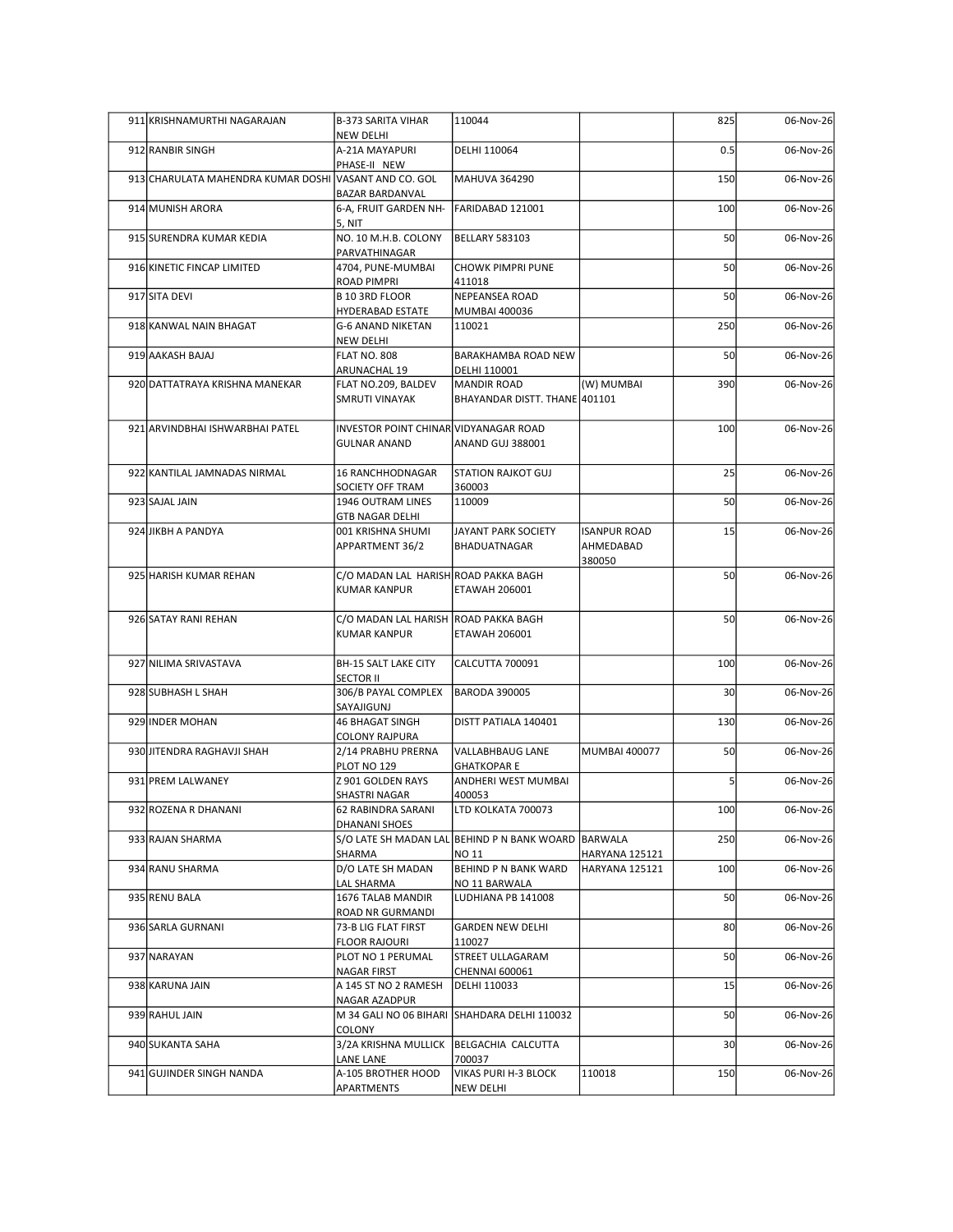| 942 ATUL NAHAR                  | <b>UDAYRAJ HOMES FLAT</b><br>NO 101 PLOT NO                   | Q-22 NEW RANI BAG<br><b>INDORE MP</b>                        | 452020               | 100             | 06-Nov-26 |
|---------------------------------|---------------------------------------------------------------|--------------------------------------------------------------|----------------------|-----------------|-----------|
| 943 BIJU K JOSEPH               | KARYA MADOM                                                   | 685585                                                       |                      | 50              | 06-Nov-26 |
|                                 | ANCHIRY PO<br>THADUPUZHA                                      |                                                              |                      |                 |           |
| 944 AMRIT RAM SHARMA            | RAM DAS BHAWAN, C-<br>192 SURYA                               | NAGAR, DIST GHAZIABAD<br>201011                              |                      | 50              | 06-Nov-26 |
| 945 ASHA VOHRA                  | 1238, DR MUKERJI                                              |                                                              |                      | 50              | 06-Nov-26 |
| 946 AMARJIT SINGH SETHI         | NAGAR 110009<br>H NO 277, WARD NO 2                           |                                                              |                      | 80              | 06-Nov-26 |
| 947 AVTAR SINGH                 | MEHRAULI 110030<br>FLAT NO.248 FARMERS                        | CO-OP.GRP.SOCIETY                                            |                      | 80              | 06-Nov-26 |
|                                 |                                                               | 110042                                                       |                      |                 |           |
| 948 AMRESH KUMAR KHAJURIA       | <b>BISHAN BHAWAN NEAR</b><br><b>EXCISE OFFICE</b>             | JAWAHAR PARK SOLAN                                           |                      | 50              | 06-Nov-26 |
| 949 ARUN BHARGAVA               | 13-B POCKET -C                                                |                                                              |                      | 120             | 06-Nov-26 |
| 950 ANAND SINGH                 | SIDDHARTHA EXTN.<br>14 KESHAU ROAD                            |                                                              |                      | 30 <sup>1</sup> | 06-Nov-26 |
| 951 ASHOK KUMAR                 | DEHRADUN 248001<br>484, KATRA ISHWAR                          | <b>BAOLI 110006</b>                                          |                      | 30 <sup>1</sup> | 06-Nov-26 |
|                                 | <b>BHAWAN KHARI</b>                                           |                                                              |                      |                 |           |
| 952 ASHOK K GUPTA               | $ F/C$ 89,TAGORE GARDEN $ $<br>110027                         |                                                              |                      | 50              | 06-Nov-26 |
| 953 ANIL GUPTA                  | H NO 7392, RAMGALI<br>REWARI                                  |                                                              |                      | 50              | 06-Nov-26 |
| 954 ANARKALI                    | 2069, NARELA MANDI                                            |                                                              |                      | 50              | 06-Nov-26 |
| 955 ANIL KUMAR JINDAL           | 110040<br>43/2 IST CROSS KPN EXT 560002                       |                                                              |                      | 30 <sup>1</sup> | 06-Nov-26 |
| 956 A D BATRA                   | BANGALORE                                                     | CHOWK LUCKNOW 226003                                         |                      |                 |           |
|                                 | C/O T R KALRA 19/5<br>LAJPAT NAGAR                            |                                                              |                      | 50              | 06-Nov-26 |
| 957 ATUL BAGMALBHAI MEHTA       | 307, PRASAD CHAMBER<br>NR ROXY CINEMA                         | <b>BOMBAY 400004</b>                                         |                      | 50              | 06-Nov-26 |
| 958 ANJALI BALACHANDRA KOLKARNI | B 107/4, GOVT COLONY                                          | <b>BOMBAY 400051</b>                                         |                      | 50              | 06-Nov-26 |
| 959 ASHA A RAVAL                | <b>BANDRA EAST</b><br>416, 1 AARTI BLDG., D K   MARG, CHEMBUR |                                                              |                      | 180             | 06-Nov-26 |
| 960 ASHVINI CHOKSI              | SANDHU<br>MATUNGA MANSION                                     | <b>BOMBAY</b><br>NO.15/16,3RD FLOOR OPP POST OFFICE          |                      | 80              | 06-Nov-26 |
|                                 | NO.1 ROOM                                                     | MATUNGA                                                      | <b>BOMBAY 400020</b> |                 |           |
| 961 AMRIT LAL AHUA              | 41 B NALANDA 62<br>PEODAR ROAD,                               | BOMBAY                                                       |                      | 125             | 06-Nov-26 |
| 962 AFZAL JEHAN BEGUM KADRI     | 38, HORIZON IIA HILL                                          | BOMBAY                                                       |                      | 150             | 06-Nov-26 |
| 963 AJAY DHARAMDAS VORA         | <b>BANDRA</b><br>B/501 NILESH                                 | NAGAR SHIMPOLI RD                                            | <b>BOMBAY</b>        | 80              | 06-Nov-26 |
| 964 AMRITLAL K GANDHI           | APARTMENT HARIDAS<br>18, PRASAD 9 TH ROAD,                    | <b>BORIVLI(WEST</b><br>NUTAN, LAXMI SOCIETY J V PARLE BOMBAY |                      | 50              | 06-Nov-26 |
|                                 | N <sub>S</sub>                                                | P D, VILE                                                    | 400049               |                 |           |
| 965 ANIL KAISAR                 | B408, SHAKTI<br>APARTMENTS CHAKALA                            | ROADS, ANDHERIE<br><b>BOMBAY 400099</b>                      |                      | 50              | 06-Nov-26 |
| 966 AJAY JAIN                   | F/8, TRIVENI 66,                                              | <b>BOMBAY 400006</b>                                         |                      | 30 <sup>1</sup> | 06-Nov-26 |
|                                 | WALKESHWAR ROAD                                               |                                                              |                      |                 |           |
| 967 ASHOK KUMAR BANSAL          | HOUSE NO 42 DARICH<br><b>COLONY NEAR</b>                      | CHILDREN MEMORIAL<br>PATIALA                                 |                      |                 | 06-Nov-26 |
| 968 ASHOK KUMAR KAPILA          | WALI GALI,                                                    | RAJ BHAWANA, TEL MILL FACTORY AREA PATIALA                   |                      | 175             | 06-Nov-26 |
| 969 ANIL MAHAJAN                | H NO 3160, SECTOR 37D                                         |                                                              |                      | 150             | 06-Nov-26 |
| 970 AMARJEET SINGH              | 160036<br>H NO 1259, SECTOR 21 B                              |                                                              |                      | 80              | 06-Nov-26 |
|                                 | 160022<br>FLAT NO 29-B, RBI STAFF QUARTERS, BEGUMPET          |                                                              |                      | 75              |           |
| 971 ASHRAF SULTANA              |                                                               | HYDERABAD                                                    | 500016               |                 | 06-Nov-26 |
| 972 ANNAPURNA VAKKALAGADDA      | MIG 358, A.P.H.B.,<br>BALAJINAGAR                             | KUKATPALLY HYDERABAD<br>500072                               |                      | 150             | 06-Nov-26 |
| 973 A LAKSHMI                   | H NO 71                                                       | NAGAR HYDERABAD                                              |                      | 25              | 06-Nov-26 |
|                                 | 375, BALKAMPET BEHIND<br>SR                                   |                                                              |                      |                 |           |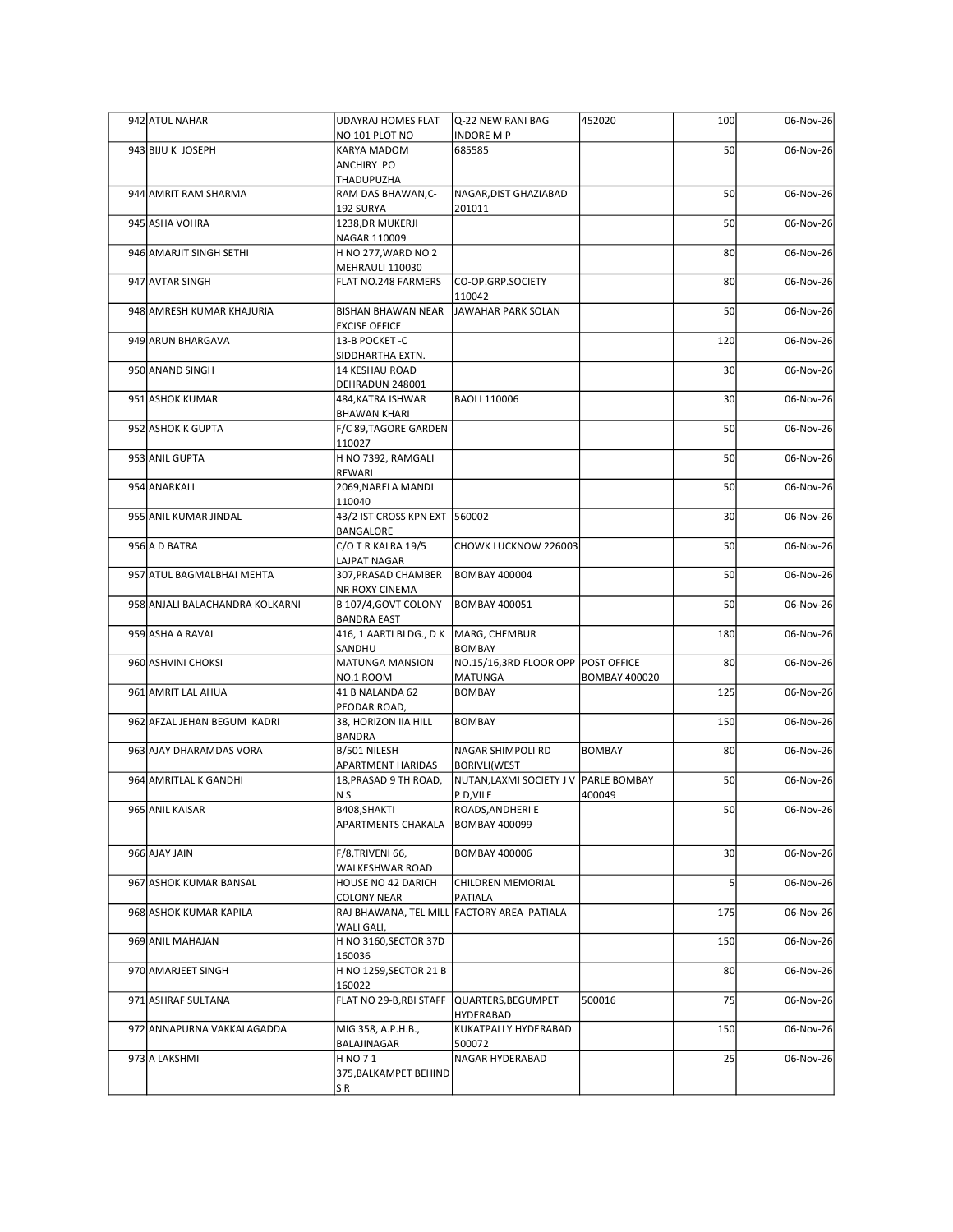| 974 AJAY SIROLIYA               |                                                          | C/O NARENDRA KUMAR   VILAS PALACE RAJWADA        |                                           | 80              | 06-Nov-26 |
|---------------------------------|----------------------------------------------------------|--------------------------------------------------|-------------------------------------------|-----------------|-----------|
| 975 ASHOK KUMAR CHOUDHARY       | JAIN 6 SHIV<br>40, JITENDRA SINGH 4<br>BHA 17,           | <b>INDORE 452004</b><br>JAWAHAR NAGAR JAIPUR     |                                           | 24              | 06-Nov-26 |
| 976 ASHA KANWAR                 | OPP ALLIED CHEMICAL<br>POLO VICTORY                      | HATHI BABU BAGH JAIPUR<br>302006                 |                                           | 50              | 06-Nov-26 |
| 977 ANIL MEHTA                  | MEHTA MANSION,<br>STATION ROAD                           | <b>JAIPUR</b>                                    |                                           | 125             | 06-Nov-26 |
| 978 AMAR SINGH MEHTA            | MEHTA MANSION,                                           | <b>JAIPUR</b>                                    |                                           | 125             | 06-Nov-26 |
| 979 ANEETA KRIPLANI             | STATION ROAD<br>S.A.X. 69 ADIPUR                         |                                                  |                                           | 80              | 06-Nov-26 |
| 980 ANKUR SINGHANIA             | 370205<br>C/O M/S KANHAYA LAL                            | <b>CHOURA BAZAR</b>                              |                                           | 30 <sup>1</sup> | 06-Nov-26 |
| 981 ANUPAM SAYAL                | <b>BANSILAL,</b><br>APO OFF. OF ADDL DEPT                | LUDHIANA 141008<br><b>DIV. AGENCY HARINDRA</b>   | FARIDKOT                                  | 150             | 06-Nov-26 |
| 982 ASHA SHARMA                 | <b>COM RURAL</b><br><b>FLAT NO. 315</b>                  | NAGAR<br>KANPUR CANTT KANPUR                     |                                           | 75              | 06-Nov-26 |
|                                 | 56, NAVSHEEL<br>APARTMENT                                |                                                  |                                           |                 |           |
| 983 A KUPPAMMAL                 | 134/4,7TH AVENUE HIG                                     | NAGAR WEST MADRAS                                |                                           | 50              | 06-Nov-26 |
| 984 A MARAMA REDDY              | <b>FLATS ANNA</b><br>2 BAPPU CHETTY STREET TRICHY 620017 | 600040                                           |                                           | 50              | 06-Nov-26 |
| 985 AVTAR SINGH SURI            | TENNUR<br>B-31, ARUNACHAL                                | NAGAR BARODA 390007                              |                                           | 50              | 06-Nov-26 |
|                                 | SOCIETY NEAR HARIOM                                      |                                                  |                                           |                 |           |
| 986 AMRIT KAUR ANAND            | SETHI & CO R 4816/301<br>2 REGAL                         | HOTEL BLDG., SP 110006                           |                                           | 77.5            | 06-Nov-26 |
| 987 ABHINAV KHOSLA              | 200, POCKET A NILGIRI<br>APARTMENTS                      |                                                  |                                           | 106.5           | 06-Nov-26 |
| 988 LT GEN ABHIMANYU VOHRA      | C 1/4, VASANT VIHAR                                      |                                                  |                                           | 225             | 06-Nov-26 |
| 989 AMRIT LAL                   | <b>FLAT NO B 87/1</b><br>NARAINA VIHAR                   |                                                  |                                           | 50              | 06-Nov-26 |
| 990 ADARSH MOHAN BHARDWAJ       | H 45, BALI NAGAR                                         |                                                  |                                           | 50              | 06-Nov-26 |
| 991 AJIT KUMAR KHURANA          | 110015<br>H NO 11061, GALI NO 2                          | DORIWAGAN, SHIDIPURA<br>110005                   |                                           | 50              | 06-Nov-26 |
| 992 ARTI SAWHNEY                | G 21/2A RAJOURI                                          |                                                  |                                           | 50              | 06-Nov-26 |
| 993 AMRITA KAUR PAINTAL         | GARDEN 110027<br>2 A ANAND NAGAR, 2ND LANE, JUHU TARA    |                                                  |                                           | 30 <sup>1</sup> | 06-Nov-26 |
| 994 A A LAKDAWALLA              | PANDYA<br>BANDE ALI SAIVJI BLDG.,                        | <b>BOMBAY 400049</b><br>3RD FLOOR 43 IBRAHIM     | <b>RD BOMBAY</b>                          | 30 <sub>1</sub> | 06-Nov-26 |
| 995 AMIRALI LAKHANI             | ROOM 19<br>KALYAN COMPLEX 708,                           | MOHD MERCHANT<br>YARI ROAD, VERSOVA              |                                           | 50              | 06-Nov-26 |
| 996 AMIR HABIB                  | MUKTI 'C' WING<br>KALYAN COMPLEX 708,                    | <b>BOMBAY 400061</b><br>YARI ROAD, VERSOVA       |                                           | 50              | 06-Nov-26 |
|                                 | MUKTI'C' WING                                            | <b>BOMBAY 400061</b>                             |                                           |                 |           |
| 997 A GOPAKUMAR                 | ACHUTHAN PILLAI & CO.<br>SHIPPING                        | AGENTS, P O BOX NO<br>507, W/ISLAND              | <b>COCHIN 682003</b>                      | 80              | 06-Nov-26 |
| 998 ACHUTHAN GOPAKUMAR          | POOVAKAT KALATHI<br>PARAMBIL LANE                        | <b>COCHIN 682016</b>                             |                                           | 75              | 06-Nov-26 |
| 999 AVINASH SETH                | 117/47, SARVODAYA                                        | <b>BHAWAN KANPUR</b>                             |                                           | 180             | 06-Nov-26 |
| 1000 AR LAKSHMANAN              | <b>NAGAR OP UPICA</b><br>2 NEELKANTA MEHTA               | <b>MADRAS</b>                                    |                                           | 280             | 06-Nov-26 |
| 1001 ASHOK KUMAR CHIRVI         | STREET T NAGAR<br>QTR NO 168 BLOCK C                     | NANAKPURA NEW DELHI                              |                                           | 50              | 06-Nov-26 |
| 1002 A MOHAMMAD IQBAL           | SOUTH MOTI BAGH<br>OFFICER INDIAN BANK                   | 110021<br>MANICKAMPALAYAM<br><b>BRANCH PULLA</b> | <b>GOUNDAM PATTI</b><br><b>POST SALEM</b> | 80              | 06-Nov-26 |
| 1003 ASHOK CHANDER PARKASH      | B 2/108 MILAN VIHAR                                      | MARKET I P EXTENSION                             | 637202<br>DELHI 110092                    | 50              | 06-Nov-26 |
|                                 | APTS OPP BALCO                                           | PATPARGANJ                                       |                                           |                 |           |
| 1004 ANAND RAMCHANDER KHANDEKAR | C 21, NAVAL OFFICERS<br><b>FLATS R C</b>                 | CHURCH COLABA<br><b>BOMBAY 400005</b>            |                                           | 50              | 06-Nov-26 |
| 1005 ASHOK HIRALAL SHAH         | B62, HIGHWAY<br>APARTMENTS SION E                        | <b>BOMBAY 400022</b>                             |                                           | 50              | 06-Nov-26 |
| 1006 A PRABAGARAN               | <b>INDIAN</b><br>BANK, UDAMALPET PO                      | COIMBATORE 642126                                |                                           | 80              | 06-Nov-26 |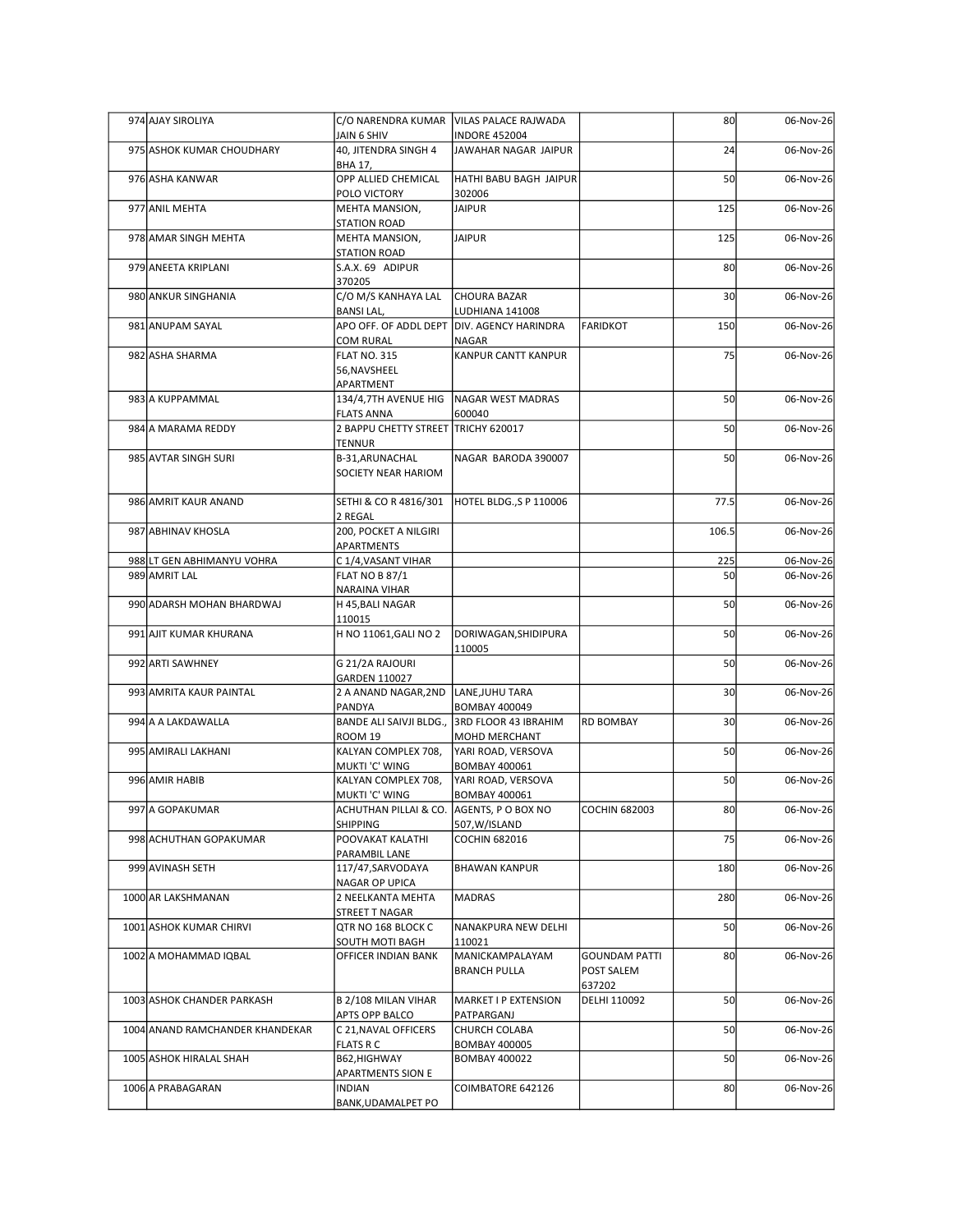| 1007 A SEKAR                   | DR N E                                                   | VIA ARAKKONAM 631402                      |        | 50              | 06-Nov-26 |
|--------------------------------|----------------------------------------------------------|-------------------------------------------|--------|-----------------|-----------|
|                                | NARSINGAPURAM<br>PERRAM BAKKAM                           |                                           |        |                 |           |
| 1008 A R VENKATRAMAN           | 4 BHARATI ULA ROAD,<br>RACE COURSE                       | MADURAI                                   |        | 50              | 06-Nov-26 |
| 1009 ASHOK KUMAR YADAV         | C 175, SC & C I LTD., PO<br>RANAVAV                      | <b>JUNAGARH</b>                           |        | 180             | 06-Nov-26 |
| 1010 AMARJIT SINGH             | T-235/A57, BALJEET<br>NAGAR 110008                       |                                           |        | 50              | 06-Nov-26 |
| 1011 ANIL KUMAR SAHGAL         | C-165, GREATER KAILASH<br>  110048                       |                                           |        | 100             | 06-Nov-26 |
| 1012 AMARJIT SINGH PANTEL      | THAKAR COTTAGE<br>STREET NO.7, WZ                        | 137 SHIV NAGAR 110058                     |        | 20              | 06-Nov-26 |
| 1013 ANAND DEVI TANDON         | C-95 HANUMAN NAGAR JAIPUR 302012<br>KHATIPURA            |                                           |        | 50              | 06-Nov-26 |
| 1014 AJAY KUMAR KHANDELWAL     | 909, ARYA NAGAR<br>MATHURA                               |                                           |        | 25              | 06-Nov-26 |
| 1015 ATMARAM MAHADEO ACHAREKAR | MOHAMMED TAJUDDIN   NO 13, DR E MOZES<br>BLDG NO 3, ROOM | ROAD, WORLI BOMBAY                        | 400018 | 75              | 06-Nov-26 |
| 1016 AJIT SINGH AHUJA          | 7 JINDAN ROAD<br>JALLANDHAR                              |                                           |        | 80              | 06-Nov-26 |
| 1017 ASHIMA GUPTA              | MANGAT RAI BANWARI<br>LAL MAIN BAZAR                     | FEROJPUR 152002                           |        | 50              | 06-Nov-26 |
| 1018 AMRIK SINGH               | H NO BXX 1116/3<br><b>GURDEV</b>                         | NAGAR, FEROJPUR RD.<br>LUDHIANA           | 141001 | 50              | 06-Nov-26 |
| 1019 ANITA BHARGAVA            | B-1/13 SECTOR - H<br>ALIGANJ LUCKNOW                     |                                           |        | 80              | 06-Nov-26 |
| 1020 ARUNA PARSAD              | DDA FLAT 225 POCKET 5<br>SECTOR-8                        |                                           |        | 120             | 06-Nov-26 |
| 1021 ASHOK MAHAJAN             | 61 ENGINEER REGIMENT<br>C/O 56 APO                       |                                           |        | 150             | 06-Nov-26 |
| 1022 ANAND SWARUP GARGA        | ANAND NIWAS, CHIPPI<br>TANK MEERUT                       | 250001                                    |        | 75              | 06-Nov-26 |
| 1023 ARUN KUMAR MISHRA         | C/O BALAJI COMM<br>COMPANY 210, DR D N                   | ROAD TAJ BLDG. FORT<br>BOMBAY 400001      |        | 75              | 06-Nov-26 |
| 1024 AKHILESH PRASAD           | 11 OLD BALLYGUNGE<br>2ND LANE                            | CALCUTTA 700019                           |        | 80              | 06-Nov-26 |
| 1025 ALKA WADHWA               | R 874, NEW RAJINDER<br>NAGAR 110060                      |                                           |        | 50              | 06-Nov-26 |
| 1026 ANOOP S MEHRA             | 317, KUCHA GHASI RAM<br><b>CHANDNI CHOWK</b>             |                                           |        | 144             | 06-Nov-26 |
| 1027 ANIL CELLY                | C/O SPEEDWAYS CARGO CONNAUGHT PLACE                      |                                           |        | 75              | 06-Nov-26 |
| 1028 AJAY K MITAL              | P LTD 25/4, A<br>4/41, ROOP NAGAR                        | 110001                                    |        | 50              | 06-Nov-26 |
| 1029 ASHOK KUMAR SHARMA        | C/O R G BASOTIA,<br>KUSUM PRODUCTS                       | LTD., 9 BRABOURNE ROAD 700001<br>CALCUTTA |        | 30 <sub>1</sub> | 06-Nov-26 |
| 1030 ASHOK KUMAR M             | H.NO. 58, I CROSS, I<br>LANE                             | BRINDAVAN EXTENSION<br>MYSORE 570020      |        | 50              | 06-Nov-26 |
| 1031 ASIT KUMAR BANERJEE       | 29/1 C SHIVKRISHNA<br>DAE LANE                           | CALCUTTA 700054                           |        | 50              | 06-Nov-26 |
| 1032 AKHILESH KAPOOR           | A-6\6, RANA PRATAP<br>BAGH 110007                        |                                           |        | 100             | 06-Nov-26 |
| 1033 ASAL INVESTMENTS PVT LTD  | M-13 PUNJ HOUSE<br>CONNAUGHT PLACE                       |                                           |        | 9380            | 06-Nov-26 |
| 1034 AMAL KALRA                | C-55 ANAND NIKETAN                                       |                                           |        | 250             | 06-Nov-26 |
| 1035 AJAI SHARMA               | 110021<br>162/2 SAVBHAGYA                                | BANGALORE                                 |        | 50              | 06-Nov-26 |
| 1036 ARUN KUMAR BHATIA         | G.D.C. ROAD<br>9/2034 GALI NO.6                          |                                           |        |                 | 06-Nov-26 |
| 1037 AJEETMAL KHATAR           | KAILASH NAGAR<br>617 VIDHADHAR KA                        |                                           |        | 50              | 06-Nov-26 |
| 1038 AMARJIT SINGH             | RASTA JAIPUR<br>H.NO 3458 SECTOR-24-<br>ID.              |                                           |        | 50              | 06-Nov-26 |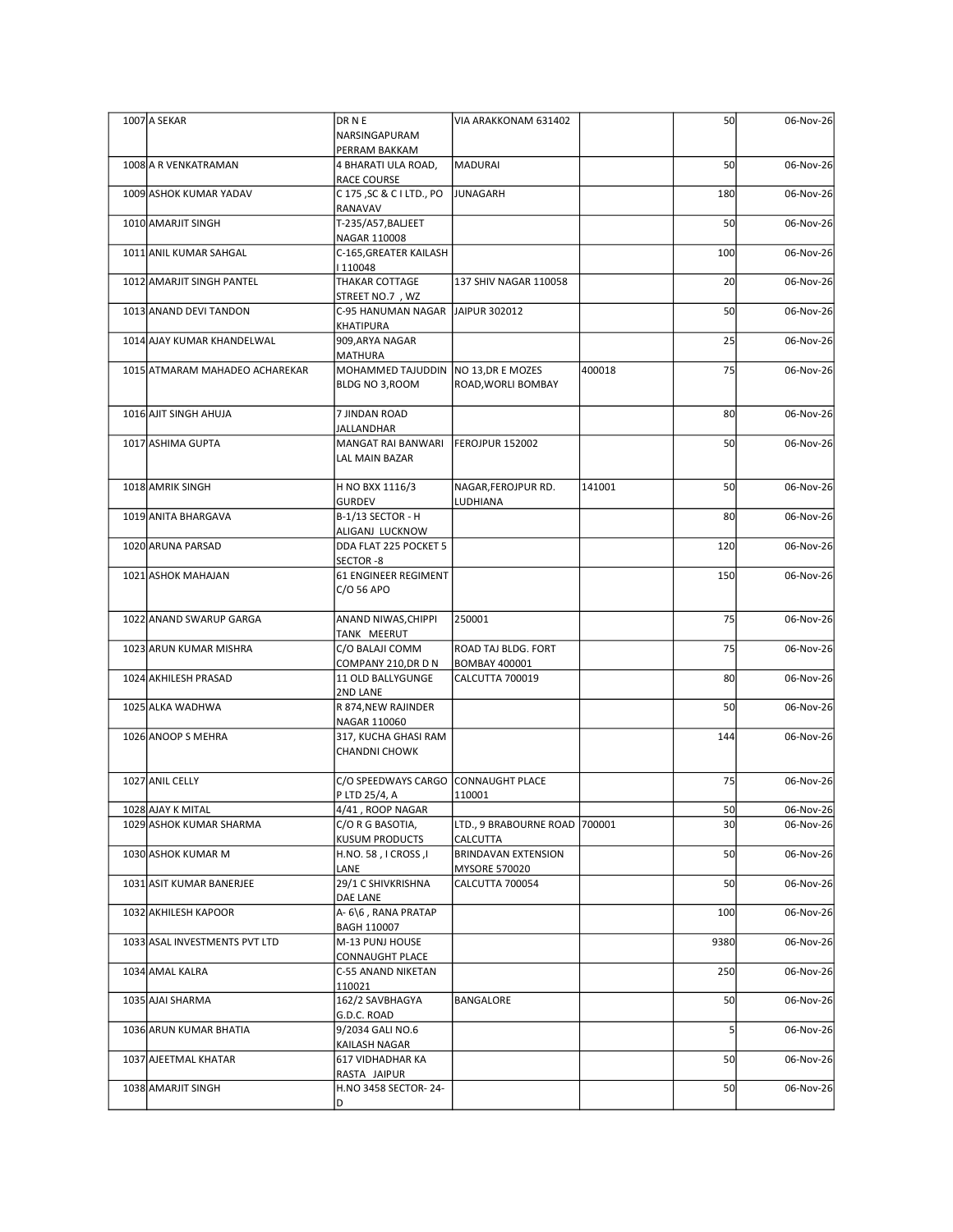| 1039 ANITA                                      | 23 BANK COLONY                                                |                                                      |                         | 50              | 06-Nov-26              |
|-------------------------------------------------|---------------------------------------------------------------|------------------------------------------------------|-------------------------|-----------------|------------------------|
| 1040 ADITYA GUPTA                               | MANDOLI, SHAHDARA<br>154-B PKT. I PHASE I<br>110091           |                                                      |                         | 80              | 06-Nov-26              |
| 1041 ANU GUPTA                                  | 1956/151 POLICE CHOKI NAGAR 110035<br>STREET TRI              |                                                      |                         | 55              | 06-Nov-26              |
| 1042 AMIT LAOYA                                 | 48 MALCHA MARG<br>CHANAKYAPURI 110021                         |                                                      |                         | 250             | 06-Nov-26              |
| 1043 ANURADHA                                   | CB-100, NARAINA                                               |                                                      |                         | 100             | 06-Nov-26              |
| 1044 AMITA NIJHAWAN                             | C-67 PUSHPANJALI<br>110092                                    |                                                      |                         | 50              | 06-Nov-26              |
| 1045 A H PRABHAVALKAR<br>1046 A LAKSHMI         | B-1 (108) CHITTRANJAN<br>NAGAR,<br>C/O K.LOGENDRAN            | VIDHYA VIHAR BOMBAY<br><b>BANK 115 PARK LANE</b>     |                         | 300<br>75       | 06-Nov-26<br>06-Nov-26 |
|                                                 | T.C.T.O. ALLAHABAD                                            | SAHARANPURA                                          |                         |                 |                        |
| 1047 ANUPMA JUNEJA<br>1048 ASHOK KUMAR BHARDWAJ | A-3/146 JANAK PURI<br>C-2/G RAILWAY FLATS<br>LAJPAT NAGAR     | RLY.STN.                                             |                         | 50<br>50        | 06-Nov-26<br>06-Nov-26 |
| 1049 ARVIND KUMAR AGARWAL                       | <b>MANAK CHAND STREET</b><br>NAGINA BIJNOR                    | 246762                                               |                         | 50              | 06-Nov-26              |
| 1050 ARVIND                                     | 330-B CIVIL LINES NEAR   LUDHIANA<br><b>PWD</b>               |                                                      |                         | 50              | 06-Nov-26              |
| 1051 ANIL DHAWAN                                | 150 AJIT NAGAR<br>PATIALA                                     |                                                      |                         | 50              | 06-Nov-26              |
| 1052 ARVIND HANUMANT                            | B-1/108 CHITTARANJAN   VIHAR - EAST BOMBAY<br>NAGR VIDYA      | 400077                                               |                         | 75              | 06-Nov-26              |
| 1053 ANITA AGARWAL                              | 365 POCKET 5 SECTOR -<br>8 1 1 0 0 8 5                        |                                                      |                         | 50              | 06-Nov-26              |
| 1054 ABISHEK MANDHANA                           | C/O VENKATESWARA<br>SHOP NO.12 &13                            | SDB PLAZA 7A<br>TIRUVALLUVAR SALAI                   | THIRUVANMIYUR<br>600041 |                 | 06-Nov-26              |
| 1055 ASHOK JAIN                                 | 42-C, POCKET-B GROUP-<br>3 110095                             |                                                      |                         | 50              | 06-Nov-26              |
| 1056 ANJU SINGLA                                | C/O RAMESH KUMAR<br><b>GANDHI CHOWK</b>                       | AHMEDGARH SANGRUR                                    |                         | 50              | 06-Nov-26              |
| 1057 ASRUKANA MITRA                             | AD-33 SALT LAKE CITY                                          | 700064                                               |                         | 50              | 06-Nov-26              |
| 1058 ANJALI GUPTA                               | <b>CALCUTTA</b>                                               |                                                      |                         | 132             | 06-Nov-26              |
| 1059 ANITA TRIHAN                               | 119/374 RAM NAGAR<br>DARSHAN PURWA                            | KANPUR                                               |                         | 30 <sup>1</sup> | 06-Nov-26              |
| 1060 ASHA DEVI AGARWAL                          | C/O LALIT KUMAR<br>AGARWAL 7 SRI                              | ARBIND ROAD P O SALKIA   HOWRAH 711106<br>BANDHAGHAT |                         | 2.5             | 06-Nov-26              |
| $1061$ B P SINGH                                | 351 - A LIG FLATS G.T.B.                                      | <b>ENCLAVE, NAND NAGRI</b>                           |                         | 150             | 06-Nov-26              |
| 1062 BHU DEV SHARMA                             | C/O M/S JOOHARI MAL<br>GIANI                                  | RAM.BICHLA BAZAR<br><b>BHIWANI 125021</b>            |                         | 30 <sup>1</sup> | 06-Nov-26              |
| 1063 BHOOPINDER SINGH                           | ANUPAM FURNITURE<br>INDUST. GILL                              | COLONY SHARANPUR                                     |                         | 205             | 06-Nov-26              |
| 1064 BHOLA NATH KUMAR                           | D-I-68, JANAKPURI                                             |                                                      |                         | 115             | 06-Nov-26              |
| 1065 B GAVI SIDDANA GOUD                        | 110058<br>CLOTH MERCHANT CAR  BELLARY 583101<br><b>STREET</b> |                                                      |                         |                 | 06-Nov-26              |
| 1066 BANGLORE SUBAIYER SRINIVASAN               | 29, GROUND FLOOR IVTH ROAD N.R.COLONY<br><b>FLOOR MAIN</b>    | BANGALORE 560019                                     |                         | 50              | 06-Nov-26              |
| 1067 BHANCHADN MITTAL                           | 223, GAMBHIR<br>INDUSTRIAL ESTATE                             | <b>GOREGAON EAST</b><br><b>BOMBAY 400063</b>         |                         | 77.5            | 06-Nov-26              |
| 1068 BHARTI AHYA                                | 41 B NALANDA 62<br>PEDDAR ROAD                                | <b>BOMBAY</b>                                        |                         | 125             | 06-Nov-26              |
| 1069 BHANU PRADIP KOTHARI                       | SHAAN APARTMENT<br>FLAT 14 OPP.KIRRI                          | COLLEGE DADAR BOMBAY<br>400028                       |                         | 30 <sup>1</sup> | 06-Nov-26              |
| 1070 BASANT KUMAR TODI                          | <b>B VISHWA MAHAL C</b><br>ROAD CHURCHGATE                    | <b>BOMBAY 400020</b>                                 |                         |                 | 06-Nov-26              |
| 1071 BRIJ MOHAN SHARMA                          | 501, RASHMI TOWER J.B. ANDHERI (E) MUMBAI<br>NAGAR            | 400059                                               |                         | 75              | 06-Nov-26              |
| $1072$ B S KHERA                                | H NO 1273, SECTOR 33-C<br>160031                              |                                                      |                         | 50              | 06-Nov-26              |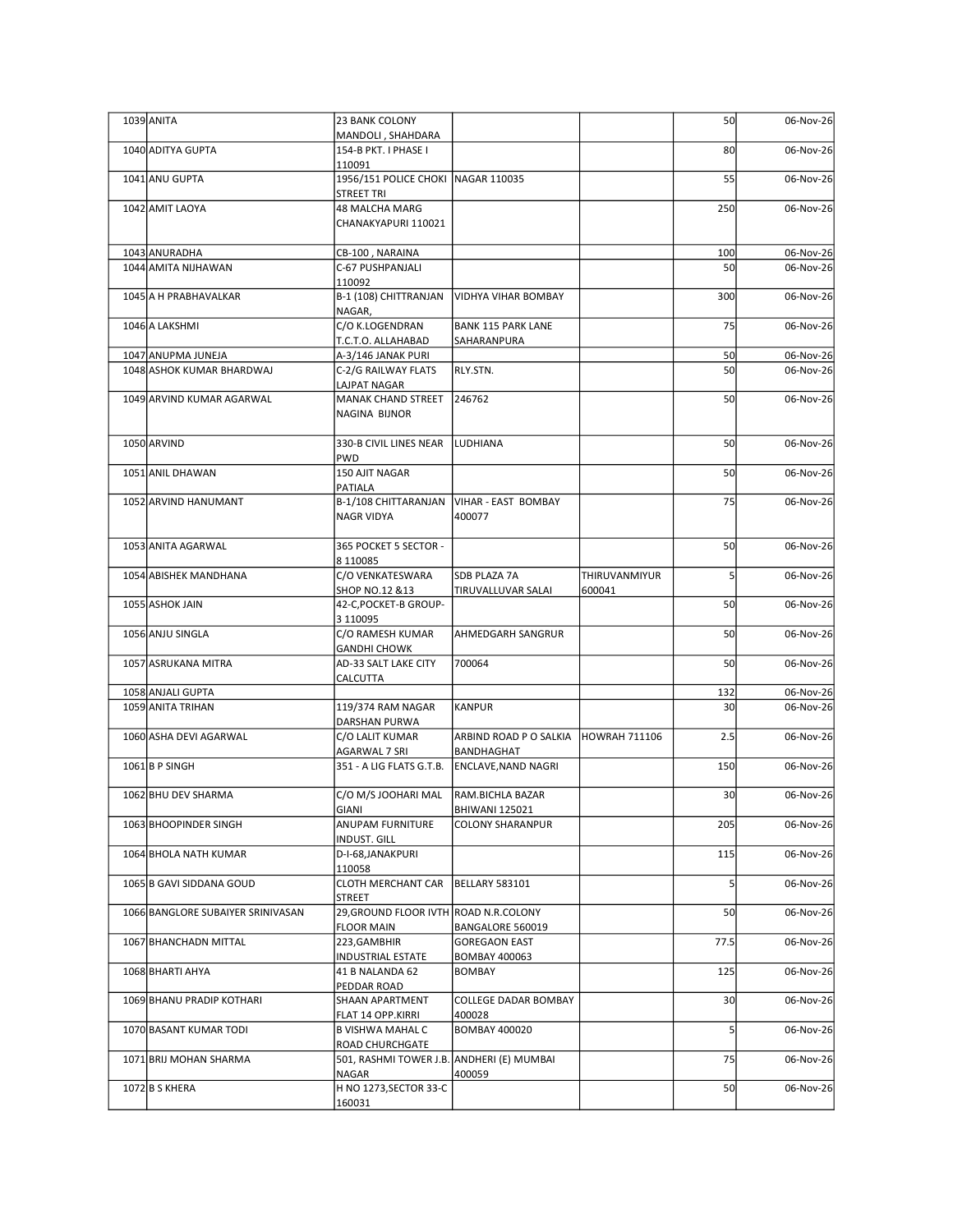| 1073 BASAVAPUNAREDDY BHIMRAO       | BASAVAPUNAREDDY                                                | 148, CHAITANY APURI                         | 500660                       | 50              | 06-Nov-26 |
|------------------------------------|----------------------------------------------------------------|---------------------------------------------|------------------------------|-----------------|-----------|
| 1074 BINA GODHA                    | <b>BHIMAVRAO 7</b><br>16 LA NIWAS NARAIN<br>SINGH CIRCLE       | HYDERABAD<br>JAIPUR 302004                  |                              |                 | 06-Nov-26 |
| 1075 BIRANCHI NARAYAN SAHOO        | P & A/C DEPT.(ELECT<br>LAB) AMSE AIR                           | FORCE PALAM                                 |                              | 50              | 06-Nov-26 |
| 1076 BHIM SEN BHANDARI             | C/O N.C.JAIN C-96 EAST<br>OF KAILASH                           | 110021                                      |                              | 50              | 06-Nov-26 |
| 1077 BRIDGET SUSHILA KALLUKAREN    | <b>MARYKNOLL EAST FORT</b>                                     |                                             |                              | 150             | 06-Nov-26 |
| 1078 BRIJ MOHAN BHANDARI           | TRICHUR<br>HOUSE NO.3343,                                      |                                             |                              | 100             | 06-Nov-26 |
| 1079 BABULAL KARIWALA              | SECTOR 15-D 160015<br>TAPOWAN BLDG. NO. 1<br>FLAT NO.212,      | <b>2ND FLOOR PATANWADI</b><br>ROAD WE       | HIGHWAY, MALAD<br>(E) BOMBAY | 80              | 06-Nov-26 |
| 1080 BHARAT KUMAR JAIN             | 47 RAGHUNAYAKULU                                               |                                             | 400097                       | 150             | 06-Nov-26 |
| 1081 BHARAT BHUSAN                 | STREET MADRAS<br>G 5, MUKHRAM GARDEN<br>PO TILAK NAGAR         |                                             |                              | 100             | 06-Nov-26 |
| 1082 BAJAJ CAPITAL INVESTMENT LTD. | CENTRE(P) LTD, UNITED                                          | <b>BUILDING, 110001</b>                     |                              | 75              | 06-Nov-26 |
| 1083 BACHUBAI MALVANIA             | INDIA LIFE<br>140 MAITRI<br>APARTMENTS PLOT-28,                | PATPARGANJ                                  |                              | 50              | 06-Nov-26 |
| 1084 BELA GARGA                    | COREOJ PROT ANAND                                              | <b>ANAND NIWAS CHIPPI</b>                   | 250013                       | 75              | 06-Nov-26 |
| 1085 BHAGYAWANTHI                  | <b>EWARUP GAROA</b><br>339, RAGAI GOWDER                       | <b>TANK MEERUT</b><br>COIMBATORE 641001     |                              | 80              | 06-Nov-26 |
| 1086 BHARAT MANILAL MEHTA          | STREET<br>MOTI DELI 2 VANDA FALI 361001                        |                                             |                              | 50              | 06-Nov-26 |
| 1087 BHADRA PANDHI                 | JAMNAGAR<br><b>DHIRENDRA VILLA</b>                             | <b>RAJKOT 360001</b>                        |                              | 80              | 06-Nov-26 |
| 1088 BHARAT KUMAR KAKKAD           | <b>BHUPENDRA ROAD</b><br>L 6/61,ANAND NAGAR                    | 360002                                      |                              | 80              | 06-Nov-26 |
| 1089 BALAKRISHNAN PADMANABHAN      | PARK RAJKOT<br>B5/207, SUFDAR JUNG                             |                                             |                              | 80              | 06-Nov-26 |
| 1090 BRIJESH BAGGA                 | <b>ENCLAVE 110029</b><br>A-231, KALKAJI DOUBLE                 |                                             |                              | 25              | 06-Nov-26 |
|                                    | STORY 110019                                                   |                                             |                              |                 |           |
| 1091 BALBIR K DHANWANI             | A I,TIRUPATI<br>APARTMENT AMAR 10<br>TH                        | FLOOR, OPP MAHALXMI<br><b>TEMPLE BOMBAY</b> | 400026                       | 50              | 06-Nov-26 |
| 1092 BIHARI LAL NANAVATI           | 8 SANDHYA SOCIETY<br>SUBHANPURA ROAD                           | RACE COURSE BARODA<br>390007                |                              | 50              | 06-Nov-26 |
| 1093 BALA SOOD                     | 35 B, MODEL HOUSE<br>MODEL TOWN                                | LUDHIANA 141002                             |                              | 75              | 06-Nov-26 |
| 1094 BHARATI S BACHA               | 206/B, NANDADEEP<br><b>WESTEREN EXPRESS</b>                    | HIGHWAY BANDARA<br>(EAST) BOMBAY            |                              | 150             | 06-Nov-26 |
| 1095 BHAIRUDIN BOTHRA              | C/O RK BOTHRA P                                                | ST. CALCUTTA 700001                         |                              | 80              | 06-Nov-26 |
| 1096 BITHIN DAS                    | 23/24, RADHA BAZAR<br>P 177, SARSUNA MAIN                      | PUR CALCUTTA 700061                         |                              | 50              | 06-Nov-26 |
| 1097 BIPUL KUMAR DUGAR             | ROAD BASUDEB<br>BIHAR AGRO INDUSTRIES FORBESGANJ PURNEA        |                                             |                              | 50              | 06-Nov-26 |
| 1098 BIKASH DUGAR                  | PO<br>SURAJMAL CHAMPALAL<br>PO FORBESGANJ                      | 854318<br><b>PURNEA 854318</b>              |                              | 50              | 06-Nov-26 |
| 1099 BINDU GOEL                    | C/O H.P.GUPTA 5H MSD                                           |                                             |                              | 30 <sup>1</sup> | 06-Nov-26 |
| 1100 B SHARADHA                    | FLATS 110002<br>6-1-20, DUNDOO<br>NILAYAM WALKER               | SECUNDARABAD 500025                         |                              |                 | 06-Nov-26 |
| 1101 BHAGIRATH KUMAR JAIN          | TOWN<br>B-3/278 PASCHIM VIHAR<br>110063                        |                                             |                              | 30 <sup>1</sup> | 06-Nov-26 |
| 1102 BIMLA RANI                    | 1491 URBAN ESTATE                                              | 125005                                      |                              | 50              | 06-Nov-26 |
| 1103 BRIJESH GHILDYAL              | SECTOR 2 HISSAR<br>C/O D.NAITHANI 17/923 110003<br>LODI COLONY |                                             |                              | 50              | 06-Nov-26 |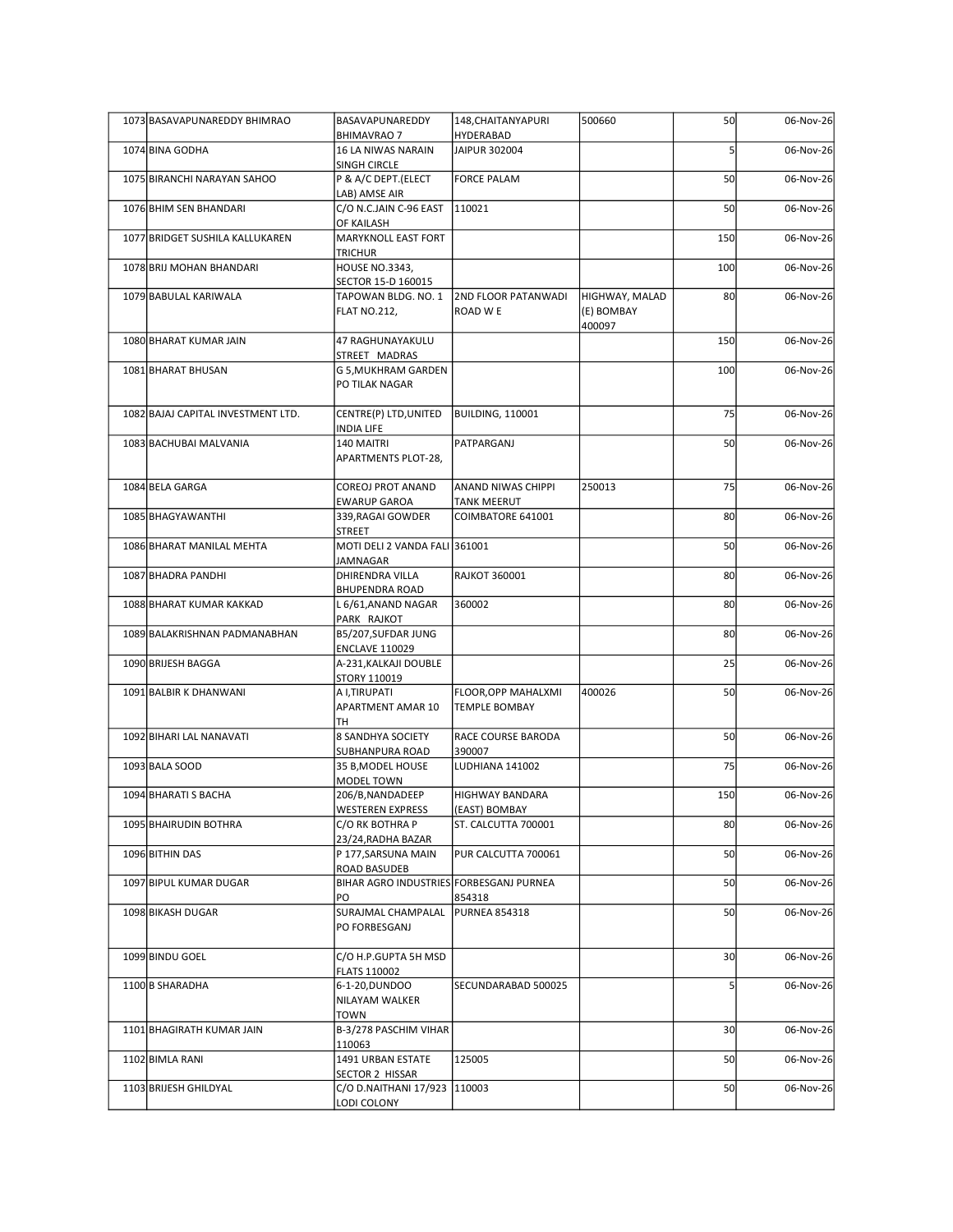| 1104 BEDI RAJAN                                    | C/O SHIV KUMAR BEDI                                         | <b>BEDI STREET PHAGWARA</b>                                   |                              | 100             | 06-Nov-26 |
|----------------------------------------------------|-------------------------------------------------------------|---------------------------------------------------------------|------------------------------|-----------------|-----------|
|                                                    | <b>DELHI GATE</b><br><b>IQBAL GANJ ROAD</b>                 |                                                               |                              | 50              | 06-Nov-26 |
| 1105 BHIM SEN                                      | LUDHIANA 141008                                             |                                                               |                              |                 |           |
| 1106 BINDU MAKHIJA                                 | 15/8 NAVJIVAN SOCIETY   ROAD BOMBAY<br>LAMINGTON            |                                                               |                              | 45              | 06-Nov-26 |
| 1107 BHAGWAN DAS CHHABRA                           | HL-24 ANAND VIHAR<br>HARINAGAR                              | 110064                                                        |                              | 17.5            | 06-Nov-26 |
| 1108 BHAGWAN DAS CHHABRA                           | HL-24 ANAND VIHAR<br>HARINAGAR                              | 110064                                                        |                              | 15              | 06-Nov-26 |
| $1109$ B S S VASAN                                 | 29, GROUND FLOOR 4TH N.R. COLONY BANGLORE<br>MAIN ROAD      | 560019                                                        |                              | 200             | 06-Nov-26 |
| 1110 BALMUKKUND KHURANA                            | 289, A.G.C.R. ENCLAVE<br>110092                             |                                                               |                              | 50              | 06-Nov-26 |
| 1111 BALWINDER KAUR                                | <b>JASBIR PROPERTY</b>                                      | POST - MITHAPUR                                               |                              | 100             | 06-Nov-26 |
| 1112 BALA AGRAWAL                                  | <b>DEALERS VILLAGE &amp;</b><br>C/O AVINASH TRADERS         | JALANDHAR 144022<br>KI GALI JAIPUR 302001                     |                              | 5               | 06-Nov-26 |
| 1113 CHAMAN LAL TALWAR                             | DINA NATH JI<br>C-13, NARAIN VIHAR                          |                                                               |                              | 80              | 06-Nov-26 |
| 1114 CHIDAMBERNATH N UDHALIKAR                     | 110028<br>C/7 SHARDASHRAM, BS  BOMBAY 400028                |                                                               |                              | 50              | 06-Nov-26 |
| 1115 CHHAYA THAKKER                                | T ROAD,DADAR<br>10, SHANKER BHUVAN                          | ROAD, MULUND EAST                                             |                              | 80              | 06-Nov-26 |
| 1116 CHANDRABEN HASHMUKHLAL KOTHARI 15/205, CHHAYA | <b>SANT TUKARAM</b>                                         | <b>BOMBAY 400081</b><br>SAMARNATH NAGAR                       | ANDHERI (WEST)               | 80              | 06-Nov-26 |
|                                                    |                                                             | APARTMENT 36, SWAMI LOKHANDWAL COMPLEX                        | <b>BOMBAY 400053</b>         |                 |           |
| 1117 CHANDER KIRAN MAINI                           | HOUSE NO.937 KRIBHCO 394515<br>NAGAR SURAT                  |                                                               |                              | 150             | 06-Nov-26 |
| 1118 CHANDRAKALA DALMIA                            | 21 1 393, RECAUB GANJ                                       | SCHOOL HYDERABAD                                              |                              | 144             | 06-Nov-26 |
| 1119 CHAND CHOPRA                                  | <b>NEAR AGRAWAL</b><br>C 227, GYAN MARG TILAK JAIPUR 302004 |                                                               |                              | 30 <sup>1</sup> | 06-Nov-26 |
| 1120 C K JANAKI                                    | <b>NAGAR</b><br>PLOT NO 54, NATESA                          | <b>ROAD VIRUNBAKKAM</b>                                       |                              | 80              | 06-Nov-26 |
| 1121 CHANDRAKANTA GUPTA                            | NAGAR 5 TH MAIN<br>H.NO 81-82, MOHALLA                      | MADRAS 600092<br>JALLANDHAR                                   |                              |                 | 06-Nov-26 |
| 1122 CHETAN MERANI                                 | <b>NO 23</b><br>R-673 NEW RAJINDER                          |                                                               |                              | 100             | 06-Nov-26 |
|                                                    | NAGAR 110060                                                |                                                               |                              |                 |           |
| 1123 CHHYADEVI CHINTAMANI                          | C/O CH.PRAANKUSAMU                                          | SANGAMJAGARLAMUDI<br>(POST JENALI                             | (T.Q.)GUNTUR<br>DIST. GUNTUR | 50              | 06-Nov-26 |
| 1124 CHHOTI DEVI BAID                              | EASTERN TRADING CO.                                         | <b>EXCHANGE PLACE</b>                                         | 522213                       | 80 <sup>2</sup> | 06-Nov-26 |
| 1125 CHAIROOP BHUTORIA                             | ZINDIA                                                      | CALCUTTA 700001<br>C/O MANAK NAHATA 76 STREET CALCUTTA 700001 |                              | 80              | 06-Nov-26 |
| 1126 CHUAUHANG SANGKUNGI                           | <b>BENTINCK</b><br>HOTEL BELLE VUE<br>MAHATMA GANDI ROAD    | P BOX 75 GAUHATI 781001                                       |                              | 50              | 06-Nov-26 |
| 1127 CHAMPAKBHAI PATWA                             | <b>26 PATRAKAR SOCIETY</b>                                  | BARODA                                                        |                              | 50              | 06-Nov-26 |
| 1128 CHANDRA JAIN                                  | <b>FATEH GUNJ</b><br>C/O D.K.JAIN LAL KOTHI,                | LINES MORADABAD                                               |                              | 50              | 06-Nov-26 |
| 1129 CHHAVI GUPTA                                  | <b>CIVIL</b><br>C-190, MADHUBAN                             | 244001                                                        |                              | 100             | 06-Nov-26 |
| 1130 CAPREE INVESTMENTS PVT LTD                    | 110092<br>M-13 PUNJ HOUSE                                   |                                                               |                              | 6750            | 06-Nov-26 |
| 1131 C BANDAN DEVI                                 | CONNAUGHT PLACE<br>NO.949/A 5TH BLOCK                       | RAJINDER NAGAR                                                |                              | 130             | 06-Nov-26 |
| 1132 DALIP SINGH NEGI                              | 6574 CROSS<br>433, SECTOR II SADIQ                          | BANGALORE                                                     |                              | 90 <sub>l</sub> | 06-Nov-26 |
|                                                    | NAGAR                                                       |                                                               |                              |                 |           |
| 1133 DATTA RAM AGARWAL                             | KC-67 KAVI NAGAR<br>GHAZIABAD                               |                                                               |                              | 150             | 06-Nov-26 |
| 1134 DHARAM PAL                                    | G-5 MUKHRAM GARDEN 110018<br>P O TILAK NAGAR                |                                                               |                              | 75              | 06-Nov-26 |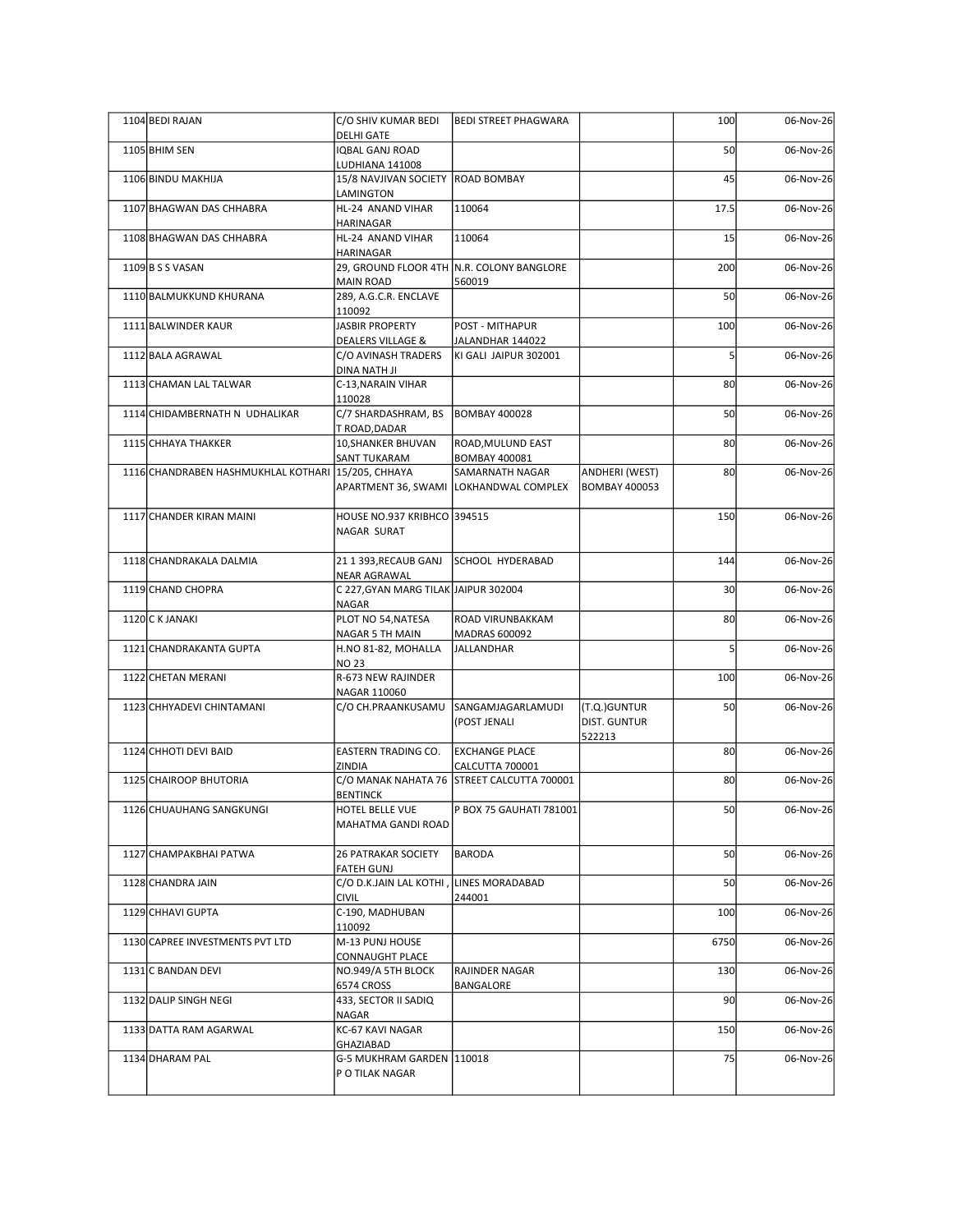| 1135 DEVAKI NAIR                 | E - 16, ANSARI NAGAR                                             |                                          |                    | 80              | 06-Nov-26 |
|----------------------------------|------------------------------------------------------------------|------------------------------------------|--------------------|-----------------|-----------|
| 1136 DEEPAK DETHI                | 110029<br>C-699, NEW FRIENDS                                     |                                          |                    | 100             | 06-Nov-26 |
|                                  | COLONY 110065                                                    |                                          |                    |                 |           |
| 1137 DILIP KUMAR KHANDARI        | 423 B, KANDHARI<br><b>BHAWAN PO SARDAR</b>                       | NAGAR AHMEDABAD<br>382475                |                    | 80              | 06-Nov-26 |
| 1138 DHARMESHWAR HASMUKHLAL SHAH | 12, ALKAPURI SOCIETY<br>ANAND 388001                             |                                          |                    | 75              | 06-Nov-26 |
| 1139 D SYED MOHAMMED             | NO 5, NALBANDWADI<br>BANGALORE                                   |                                          |                    | 50              | 06-Nov-26 |
| 1140 D BATRA                     | E-25 MAHANAGR EXTN.                                              | 226006                                   |                    | 50              | 06-Nov-26 |
| 1141 DEVRAJ CHOUDHARI            | LUCKNOW<br><b>VILLAGE SILLI</b>                                  | JODHPUR DIST                             |                    | 200             | 06-Nov-26 |
| 1142 DALICHAND JAIN              | P.O.GEENGALA<br>191 CAR STREET                                   |                                          |                    | 30              | 06-Nov-26 |
| 1143 DINU SHAH                   | <b>BELLARY 583101</b><br>10 JAMAL MANJIL 98/14   W BOMBAY 400050 |                                          |                    | 75              | 06-Nov-26 |
| 1144 DILIP KUMAR DOSHI           | ROAD BANDRA<br>AND SON, DHAN MANDI                               |                                          |                    | 100             | 06-Nov-26 |
|                                  | MANDSAUR                                                         |                                          |                    |                 |           |
| 1145 DHARMENDRA SINGH CHOUDHARY  | H NO 2748, JATKE KUWA CROSSING CHANDPOLE<br>KA RASTA,5TH         | <b>BAZAR JAIPUR</b>                      | 302001             | 30 <sub>1</sub> | 06-Nov-26 |
| 1146 DURGA KHAMCHAND             | S.A.X. 69 ADIPUR<br>370205                                       |                                          |                    | 80              | 06-Nov-26 |
| 1147 DINKAR LAL JOSHI            | TABELA KAZANCHIA<br><b>CHAURA BAZAR</b>                          | LUDHIANA 141008                          |                    | 30 <sup>1</sup> | 06-Nov-26 |
| 1148 DEEPAK THAPAR               | KOHINOOR GRINDERS                                                | LUDHIANA 141008                          |                    | 50              | 06-Nov-26 |
| 1149 DILEEP CHANDRA CHUD         | RAMAN MARKET<br><b>B-203 POORUA NAGARI</b>                       | <b>ROAD HADAPSAR PUNE</b>                |                    | 50              | 06-Nov-26 |
|                                  | SOCIT SOLAPUR                                                    | 411013                                   |                    |                 |           |
| 1150 DR BELA GARGA               | CORE OF PROF ANAND                                               | GARGA, ANAND NIWAS<br><b>CHIPPI TANK</b> | MEERUT 250001      | 75              | 06-Nov-26 |
| 1151 DEBRATA BANERJI             | SWARUP<br>196, RASH BEHARI                                       |                                          |                    | 100             | 06-Nov-26 |
| 1152 DILIP SINGH LODHA           | AVENUE CALCUTTA<br><b>HARMONY B</b>                              | <b>NEAR 4 BUNGLOW</b>                    | 400058             | 50              | 06-Nov-26 |
|                                  | 402,LOKAUDWALA<br>COMPLEX                                        | ANDHERI WEST BOMBAY                      |                    |                 |           |
| 1153 DALJIT SINGH SETHI          | H-3/12, MODEL TOWN                                               |                                          |                    | 25<br>50        | 06-Nov-26 |
| 1154 DAYARANI TANDON             | C-95 HANUMAN NAGAR JAIPUR 302001<br>KHATIPURA                    |                                          |                    |                 | 06-Nov-26 |
| 1155 DEEP BRIJMAL TAWNEY         | B1,ASHA BHAWAN 14TH BOMBAY 400052<br>ROAD, KHAR                  |                                          |                    | 50              | 06-Nov-26 |
| 1156 DILIP CHHOTUBAI NAIK        | BAVISI FALIA AT & PO.<br>MANDIR V1A                              | VEDCHHA(W.R.), BULSAR<br><b>BULSAR</b>   | 396472             | 50              | 06-Nov-26 |
| 1157 DEEPALI ASHOK ABHYANKAR     | 103 PRASAD CHAMBERS RAOPURA BARODA 1                             |                                          |                    | 50              | 06-Nov-26 |
|                                  | PRATAP ROAD                                                      |                                          |                    |                 |           |
| 1158 DAVINDER SINGHBHATIA        | 855 PHASE - II URBAN<br>ESTATE                                   | JALANDHAR CITY<br>JALLANDHAR             |                    | 125             | 06-Nov-26 |
| 1159D N GROVER                   | 71/107, PREM NAGAR PO<br>JANAK PURI                              |                                          |                    | 150             | 06-Nov-26 |
| 1160 DATTARAM WAMAN VAITY        | 203/L, GROUND FLOOR                                              | NAGAR, DAHANUKAR                         | <b>WEST BOMBAY</b> | 50              | 06-Nov-26 |
| 1161 DHIRAJ LAL DIPCHAND DOSHI   | MOHAN<br>45, JUSTICE CHANDRA                                     | WADI, KANDIVILI<br>CALCUTTA 700020       | 400067             | 50              | 06-Nov-26 |
| 1162 DINESH CHANDRA              | MADHAV ROAD<br>DB 27 A G 8 AREA                                  | 110027                                   |                    | 100             | 06-Nov-26 |
| 1163 D P MODI                    | RAJOURI GARDEN,<br>5522/3, MODREN                                | U.T. 160101                              |                    | 104             | 06-Nov-26 |
|                                  | COMPLEX MANIMAJRA,                                               |                                          |                    |                 |           |
| 1164 D R SUKANYA                 | C/O BHAGAVAN CLINIC                                              | 572227                                   |                    | 50              | 06-Nov-26 |
| 1165 DAVINDER NATH               | TURUVEKERE<br>2-A SUJAN SINGH PARK                               |                                          |                    | 400             | 06-Nov-26 |
| 1166 DINESH KUMAR JAIN           | LAL LOTHI, CIVIL LINES                                           | 244001                                   |                    | 50              | 06-Nov-26 |
|                                  |                                                                  |                                          |                    |                 |           |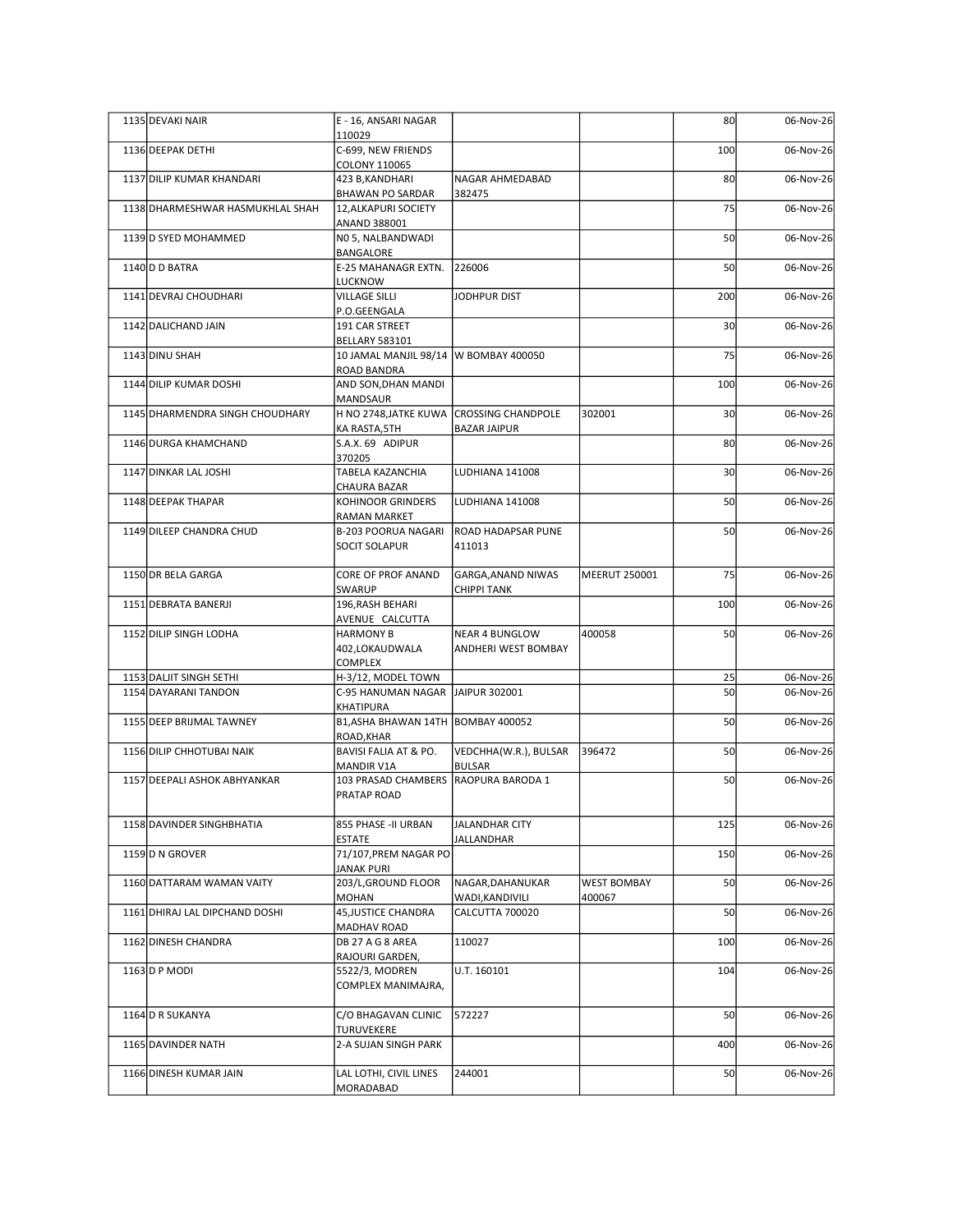| 1167 DABANDRA KUMAR JOSHI         | C/O BANKEY TAILOR                                        | <b>BANK HASANPUR</b>                                      |                     | 20              | 06-Nov-26 |
|-----------------------------------|----------------------------------------------------------|-----------------------------------------------------------|---------------------|-----------------|-----------|
| 1168 ESMAIL KOTHARI               | NEAR SYNDICATE<br>53,EMBASSY                             | HYDERABAD<br>ROAD, NAGPADA BOMBAY                         |                     | 30 <sub>1</sub> | 06-Nov-26 |
|                                   | APARTMENT 291<br>BELLASIS                                | 400008                                                    |                     |                 |           |
| 1169 ELIYAS BEGUM NOORKHAN PATHAN | 843, TOP FLOOR DASTUR   PUNE 411001<br><b>MEHAR ROAD</b> |                                                           |                     | 50              | 06-Nov-26 |
| 1170 ELIZABETH VARGJESE           | C/O CHARLES D'COSTA                                      | ID, IOB BUILDING                                          | TRIVANDRUM          | 80              | 06-Nov-26 |
| 1171 FANISH GUPTA                 | C.P.V.246<br><b>BADAMI HOUSE</b>                         | MUKKOLAKKAL<br>STATE BANK OF PATIALA N.R.SQUARE BANGALORE | 695005              | 50              | 06-Nov-26 |
| 1172 FAQUIR CHAND TANGRI          | L-2/180-B, L I G FLATS D   KALKA JI 110019               |                                                           |                     | 50              | 06-Nov-26 |
| 1173 GURDEEP KAUR                 | DA,<br>102, MAGNUM                                       | KDREGAON PARK PUNE                                        |                     | 135             | 06-Nov-26 |
| 1174 GURBACHEN SINGH              | APARTMENTS 372/A<br>BLOCK 16-A UHC/WEA                   | BAGH                                                      |                     | 45              | 06-Nov-26 |
| 1175 GURJEET KAUR                 | <b>CAMPUS KAROL</b><br>BLOCK 16-A UHC/WEA                | 110005                                                    |                     |                 | 06-Nov-26 |
| 1176 GURCHARAN ARORA              | <b>KAROL BAGH</b><br>H NO.WZ-67-C/2,                     |                                                           |                     | 200             | 06-Nov-26 |
| 1177 GURDIP SINGH DUA             | MEENAKSHAI GARDEN<br>FF-11, BAJAJ HOUSE 97               | 110019                                                    |                     | 30 <sup>1</sup> | 06-Nov-26 |
|                                   | NEHRUPLACE                                               |                                                           |                     |                 |           |
| 1178 G V RAMESH PARSAD            | BALAJI KURUPPA, 2644<br>8TH A                            | MAIN, BANASHANKARI<br><b>IISTAGE</b>                      | BANGALORE<br>560070 | 50              | 06-Nov-26 |
| 1179 G SHANTILAL                  | <b>GAJA SHANKAR 37</b><br>PALANI MUDALI                  | <b>STREET ULSOR</b><br>BANGALORE 560008                   |                     | 80              | 06-Nov-26 |
| 1180 GIRDHARI SAJNANI             | 2/2 ATUR APARTMENTS<br><b>OPP FARIYAS</b>                | HOTEL COLABA BOMBAY<br>400005                             |                     | 50              | 06-Nov-26 |
| 1181 GIRDHARILAL T WADHWA         | 305 SHARDA CHAMBERS LINES BOMBAY 400020<br>15 NEW MARINE |                                                           |                     |                 | 06-Nov-26 |
|                                   |                                                          |                                                           |                     |                 |           |
| 1182 GOVIND VAZE                  | <b>B 11 PASCHIM</b><br>APARTMENTS<br>KASHINATH           | DHURU ROAD BOMBAY<br>400028                               |                     | 50              | 06-Nov-26 |
| 1183 GITA MANSUKHLAL PAREKH       | ROAD VILEPARLE                                           | 35 NANDANVAN ANSARI WEST BOMBAY 400056                    |                     | 80 <sup>1</sup> | 06-Nov-26 |
|                                   |                                                          |                                                           |                     |                 |           |
| 1184 GURDEV SINGH BRAR            | BEHIND STREET NO 3<br><b>GURU TEJBAHADUR</b>             | NAGAR BATHINDA 151001                                     |                     | 30 <sup>1</sup> | 06-Nov-26 |
| 1185 GIAN CHAND PURI              | 1160 SECTOR 18C<br>160018                                |                                                           |                     |                 | 06-Nov-26 |
| 1186 GOPAL DASS                   | H NO.HL-55 SECTOR 61, S NAGAR,<br>PHASE 7, S A           |                                                           |                     | 125             | 06-Nov-26 |
| 1187 GULSHAN KUMAR                | 79-F RISHI NAGAR<br>LUDHIANA 141001                      |                                                           |                     | 100             | 06-Nov-26 |
| $1188$ G S KAPOOR                 | HOTEL RAINBOW RLY                                        | 201001                                                    |                     | 50              | 06-Nov-26 |
| 1189 G MANI                       | ROAD GHAZIABAD<br>A 209 SECTOR 26 PO                     | <b>DISTRICT GHAZIABAD</b>                                 |                     | 150             | 06-Nov-26 |
| 1190 GURUWACHAN KAUR              | NOIDA COMPLEX<br>B-161, FATEH NAGAR                      |                                                           |                     | 55              | 06-Nov-26 |
| 1191 GURDEV SINGH LALL            | 147 KIRTI NAGAR 110015                                   |                                                           |                     | 80              | 06-Nov-26 |
| 1192 GOBIND SAJNANI               |                                                          | 8 16 RATNA SOCIETY 186 ROAD, MAHIM, BOMBAY                |                     | 50              | 06-Nov-26 |
| 1193 GURNANI SABITA               | CADEL<br>D A R ENTERPRISES 107                           | 400016<br><b>HOUSE PALTON ROAD</b>                        |                     | 30 <sup>1</sup> | 06-Nov-26 |
| 1194 GITA DEVI CHOUDHARY          | HIMALAYA<br>161/1 MAHATMA                                | <b>BOMBAY 400001</b><br>44A,2ND FLOOR                     |                     | 80              | 06-Nov-26 |
|                                   | GANDHI ROAD ROOM<br>NO.                                  | CALCUTTA 700007                                           |                     |                 |           |
| 1195 GOVIND PRASAD CHOUDHARI      | 855 A LAKE TOWN<br><b>GROUND FLOOR</b>                   | CALCUTTA 700089                                           |                     | 50              | 06-Nov-26 |
| 1196 G VIVEKANANDAN               | 14 A CHOUDHARAY                                          | VALASARAWAKKAM                                            |                     | 50              | 06-Nov-26 |
| 1197 GITA HIREMATH                | NAGAR<br>3/51 HAMSA COOP HSG                             | MADRAS 600087<br>SAGAR CHEMBUR                            |                     | 50              | 06-Nov-26 |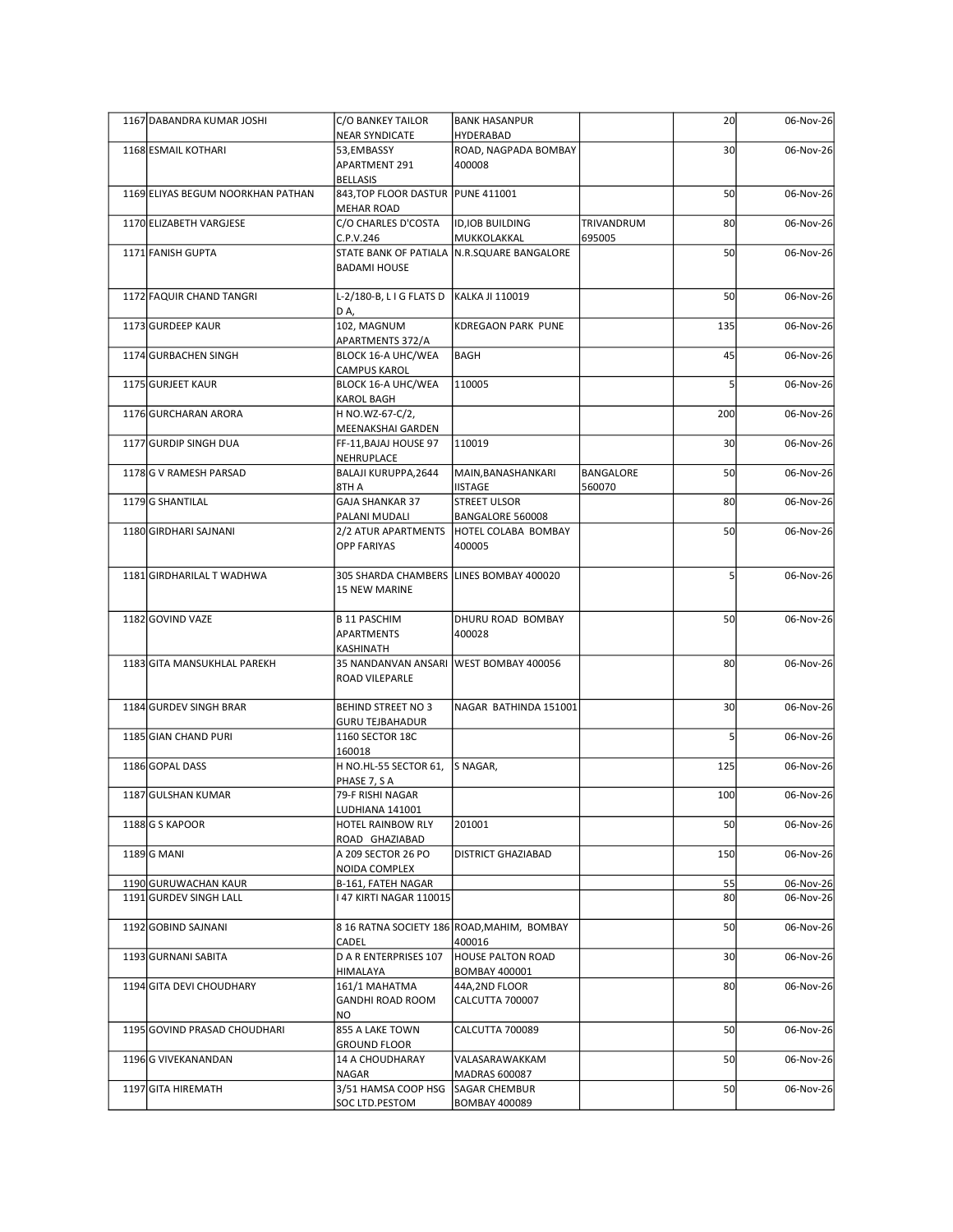| 1198 G VASANTHA KUMARI            | 80 ANNANAGAR<br>PEELAMEDU                          | COIMBATORE 641004                               |                     | 80              | 06-Nov-26 |
|-----------------------------------|----------------------------------------------------|-------------------------------------------------|---------------------|-----------------|-----------|
| 1199 G SHANTI JAYANTHASARI GLORIA | RAJA LAXMI C I B LANE<br><b>BHAKTHY</b>            | <b>VILAS ROAD</b><br>VAZHUTHACAUD<br>TRIVANDRUM |                     | 175             | 06-Nov-26 |
| 1200 GURPAL SINGH UBEROI          | C/O GULSHAN KHURANA APPARTMENTS NEW<br>1, PAWANSUT | REMDASPETH NAGPUR                               | 440010              | 180             | 06-Nov-26 |
| 1201 GURMUKH K DHANWANI           | A 1 TIRUPATI<br>APARTMENTS AMAR 10                 | FLOOR, OPP MAHALAXMI<br><b>TEMPLE BOMBAY</b>    | 400026              | 50              | 06-Nov-26 |
| 1202 GOVINDLAL CHUNILAL VYAS      | TH<br>ARADHNA<br>RADHAJRISHAN S POLE               | ROAD BARODA 390001                              |                     | 50              | 06-Nov-26 |
| 1203 GEETA CHHATURCEDI            | PALACE<br>C 59 SETHI COLONY                        |                                                 |                     | 30              | 06-Nov-26 |
| 1204 MAJOR GURPAL SINGH           | JAIPUR 302004<br>DIRECTOR PPO, MGO'S               | <b>HEADQUARTERS ROOM</b>                        | <b>BLOCK 110011</b> | 75              | 06-Nov-26 |
| 1205 GURSHARANLAL SRIVASTAVA      | <b>BRANCH ARMY</b><br>SARASWATI SADAN 16 B LUCKNOW | NO. 230, SOUTH                                  |                     | 150             | 06-Nov-26 |
| 1206 GURMINDER SINGH SAHNI        | ASHOK MARG<br>STATE BANK OF INDIA                  | ESTATE, PHASE-I 160002                          |                     | 80              | 06-Nov-26 |
| 1207 GURMINDER SINGH SAHNI        | INDUSTRIAL<br>STATE BANK OF INDIA                  | ESTATE, PHASE-I 160002                          |                     | 80              | 06-Nov-26 |
| 1208 GURVINDER SINGH SETHI        | INDUSTRIAL<br>II 1 77 LAJPAT NAGAR                 |                                                 |                     | 147.5           | 06-Nov-26 |
| 1209 GOBARDHAN NANDI              | C.C.D.C.I VILL & PO<br>JANGIPARA                   | <b>DISTT HOOGHLY</b><br>JANGIPARA 712404        |                     | 50              | 06-Nov-26 |
| 1210 GOPESHWWR PRASAD AGGARWAL    | C/O THE BENGAL<br>PETROLEUM CO, 65                 | ARVIND SARANI<br>CALCUTTA 700005                |                     | 50              | 06-Nov-26 |
| 1211 GIRDHARI KUMAR KEDIA         | C/O RAM AWTAR KEDIA<br>7/19 TULSI                  | MITROGARDEN<br>LANE, SIBPOR P HOWRAH            | 711102              | 50              | 06-Nov-26 |
| 1212 GANSHYAM SARAF               | 552 G.T.ROAD (SOUTH)                               | BLDG. (7TH FLOOR                                |                     | 70              | 06-Nov-26 |
| 1213 GHANSHYAM DAS GUPTA          | UCO BANK<br><b>BHARAT ENGG</b>                     | <b>HOWRAH 700001</b><br>GALI JWALAPUR 249407    |                     | 50              | 06-Nov-26 |
| 1214 GULSHAN RAI CHOPRA           | ENTERPRISES SARAFA<br>A 1/358, JANAK PURI          |                                                 |                     | 75              | 06-Nov-26 |
| 1215 GOPAL KRISHAN                | 110058<br>2 NO.40 NIT                              |                                                 |                     | 200             | 06-Nov-26 |
| 1216 GAURI SHANKAR GUPTA          | FARIDABAD<br>C/O HIMALAYA TEA CO. GURGAON          |                                                 |                     | 100             | 06-Nov-26 |
| 1217 GOBARDHAN NANDI              | NAYA BAZAR                                         | JANIGRA - SIBTALA POST DIISTT-HOOGHLY HOOGLY    |                     | 25              | 06-Nov-26 |
| 1218 GOPAL CHAND                  | <b>JANGIPARA</b><br>CA-13 OLD KAVI NAGAR           | 712404                                          |                     | 50              | 06-Nov-26 |
| 1219 GUNEET KAUR BHATIA           | GHAZIABAD<br>172 SANIK VIHAR PITAM                 |                                                 |                     | 0.5             | 06-Nov-26 |
|                                   | PURA                                               |                                                 |                     |                 |           |
| 1220 GURPREET SINGH               | 242/6 SISWAN ROAD<br>KURALI ROPAR                  | 140103                                          |                     | 50              | 06-Nov-26 |
| 1221 GAURI SEAL                   | 44, SIKDARPARA STREET   700007<br>CALCUTTA         |                                                 |                     | 2.5             | 06-Nov-26 |
| 1222 GANPATI M HEGDE              | SNEH NILAYA AT POST<br>KAUSUR (NK)                 | SIDHAPUR 581340                                 |                     | 50              | 06-Nov-26 |
| 1223 HARIOM GUPTA                 | CUE SHOP NO 16, JANAK<br>PURI                      |                                                 |                     | 130             | 06-Nov-26 |
| 1224 HARDEV BHAGAT                | H NO 729, SECTOR 16<br>FARIDABAD                   | 121002                                          |                     | 50              | 06-Nov-26 |
| 1225 HIFZUR REHMAN                | A R TAILOR, MUNSHI<br>PARA                         | BULANDSHAHAR 203001                             |                     | 30 <sup>1</sup> | 06-Nov-26 |
| 1226 HABIBPUR REHMAN CHOUDHARI    | ALIGARH OPTICALS<br>MUNSHIPURA                     | BULANDSHAHR 203001                              |                     | 30 <sup>1</sup> | 06-Nov-26 |
| 1227 HARJEET KAUR                 | S-1/13 GEETA COLONY<br>110031                      |                                                 |                     | 50              | 06-Nov-26 |
| 1228 HARI MOHAN SHARMA            | 563 SUBHASH ROAD<br><b>GANDHI NAGAR</b>            | 110031                                          |                     | 50              | 06-Nov-26 |
| 1229 HARBANS LAL KHOSLA           | FLAT NO.15-A, JD BLOCK<br>PITAMPURA                |                                                 |                     | 25              | 06-Nov-26 |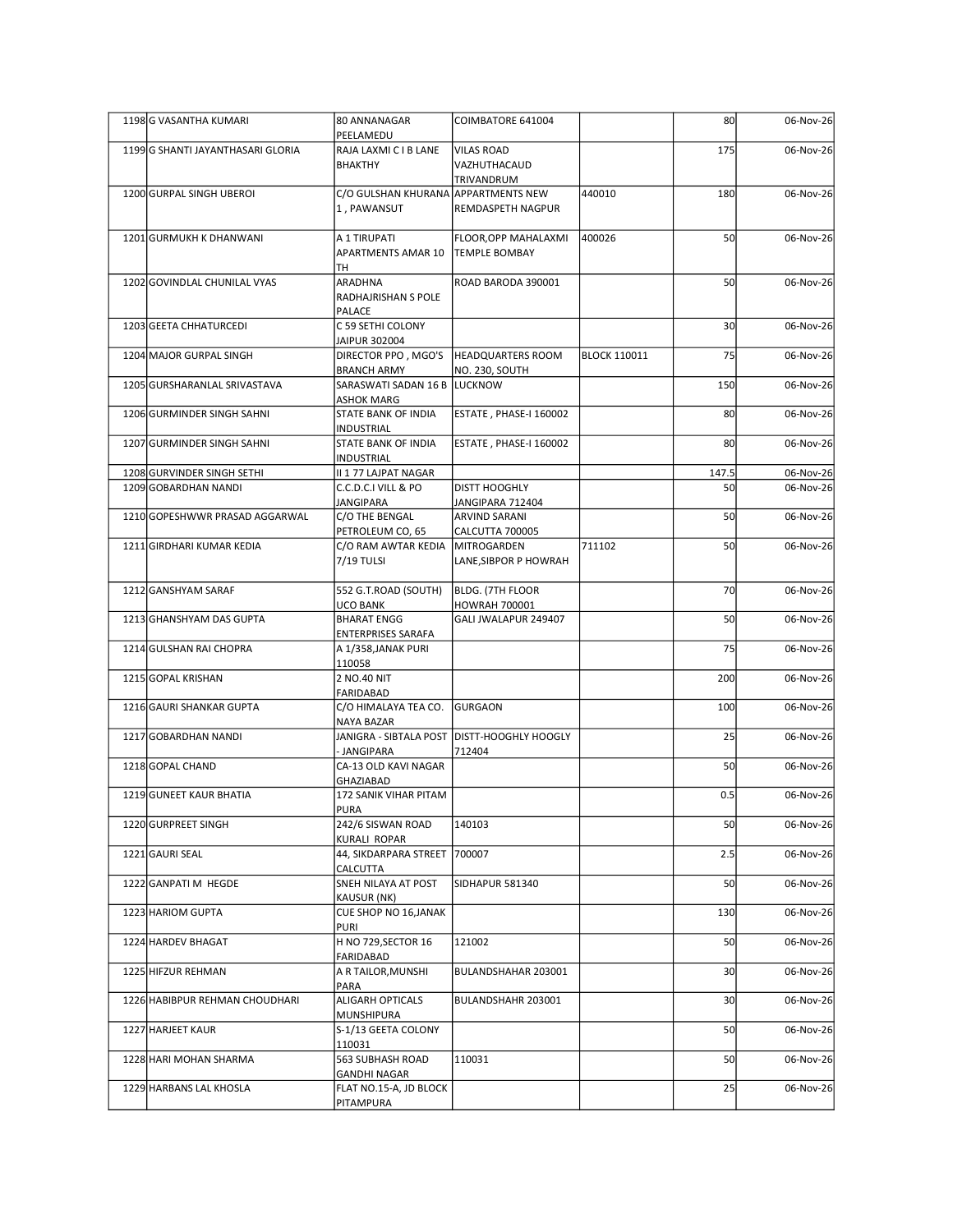| 25<br>1230 HAZARILAL GHAI<br>4/101 NIRANKARI<br>COLONY 110009<br>50<br>1231 HARPAL SINGH<br><b>24 SHANKER MARKET</b><br>110001<br><b>CONNAUGHT CIRCUS</b><br>1232 HARSHAD SHAH<br>150<br><b>4 LAKE VIEW</b><br>BHAIRAVNATH<br>06-Nov-26<br><b>APARTMENTS GOPAL</b><br>MANINAGAR AHMEDABAD<br>BAG<br>75<br>1233 HASMUKHLAL AMRATLAL SHAH<br>12 ALAKPURI SOCIETY<br>ANAND 388001<br>1234 HASVRNTTMAL N PAREKH<br><b>PAREKH ELECTRONICS</b><br>VICTOR ROAD OFF BUS<br>BANGALORE<br>200<br><b>21/10 RIBART</b><br><b>STAND</b><br>1235 H U GAONKAR<br>1164, HSR LAYOUT 22ND 11TH CROSS, SECTOR - I,<br>50<br>KORAMANGALA<br>'B' MAIN<br>BANGALORE<br>AGARA<br>560034<br>1236 HEMANGI VASANTRAI DOSHI<br>FLAT 28 3RD FLOOR<br>SOCIEY 84 B LALLUBHAI<br><b>BOMBAY 400058</b><br>YESHOMANGAL<br><b>ANDHERI-W</b><br>60<br>1237 HARI HASSANAND SHROFF<br>S.NO. 202/1, PLOT 12 (P) AGAKHAN PALACE OFF<br>411006<br>OPP.<br><b>NAGAR ROAD PUNE</b><br>1238 HARSHA THAKKER<br>ROAD MULUND EAST<br>80<br>10 SHANKER BHAVAN<br>06-Nov-26<br>SANT TUKARAM<br><b>BOMBAY 400081</b><br>1239 HARDEV MEHTA<br>KRISHA COLOR LAB, G T<br>BHOGPUR, DT JALANDHAR   144201<br>30<br><b>BHOGPUR</b><br>ROAD<br>150<br>1240 HUKUM CHAND VERMA<br>56 TOP FLOOR SANGAM 48A, CHANDIGARH U.T.<br><b>ENCALVE SECTOR</b><br>160047<br>1241 HARISH CHANDER SANAN<br>HOUSE NO 1105 SECTOR<br>11 C 160011<br>50<br>288 SECTOR 30 A<br>1242 HARDAYAL SINGH<br>50<br>1243 HAJIYANI BIBIBAI ABDUL SAKOOR<br>15-2-743, OSMAN GANJ 500012<br>HYDERABAD<br>50<br>PARKASH TALKIES JAIPUR<br>1244 HARI NARAIN AGRAWAL<br><b>BABA ICE CREAM</b><br><b>CENTRE NEAR PREM</b><br>302003<br>150<br>1245 HARISH UDHWANI<br>PLOT NO 502, ADARSH<br><b>SHOPS JAIPUR</b><br>NAGAR NEAR 20<br>"SHNEEJALA" B/H TERNE SAMA BARODA 390008<br>80<br>1246 HANSABEN SURESHBHAI THAKKAR<br>P.O.EME,<br>50<br>1247 H C CHANDNA<br>D 152, SECTOR 27 DT<br>NOIDA 201301<br>GHAZIABAD<br>1248 HARLEEN KAUR<br>14 RANI KA BAGH<br>30 <sup>1</sup><br>AMRITSAR 143001<br>$\overline{5}$<br>1249 HARBANS KAUR<br>14 RANI KA BAGH<br>AMRITSAR 143001<br>1250 HIRA LAL<br>M/S RAM PRASAD HIRA   BATALA 143505<br>30 <sup>1</sup><br>LAL DERA ROAD<br>50<br>1251 HRISHIKESH SAHA<br>P.O. NARENDRAPUR<br>PARGANAS<br>DIST. SOUTH 24<br>RAMCHANDRAPUR 743508<br>50<br>1252 HIMADRY SHAEKHAR PAUL<br>MUKUL VILLA RAHAPALI MOHAN ROY RD<br>23/31 BHUBAN<br>CALCUTTA 700008<br>C/O KARODIA AND SONS STREET CALCUTTA 700001<br>100<br>1253 HARIRAM AGARWAL<br>26/4 ARMENIAN<br>50<br>1254 HARGOVIND SAHAI GUPTA<br><b>STATE BANK OF</b><br><b>KANPUR 208001</b><br>SAURASHTRA NAI SARAK<br>150<br>1255 HARIRAM SHARMA<br>P/2 NAVIN SHAHDARA<br><b>50</b><br>1256 HARSHAT KALIDAS SHAH<br>D 502, VARDHMAN<br>400080<br><b>PRASAD ROAD MULUND</b><br>NAGAR DR RAJENDRA<br><b>WEST BOMBAY</b><br>30 <sup>1</sup><br>1257 HASMUKH CHATURVEDI<br>C 59, SETHI COLONY<br>JAIPUR 302004<br>150<br>1258 HARI PREM SHARMA<br>B-484, NEW FRIENDS<br><b>COLONY</b><br>70<br>E2/6, VASANT VIHAR<br>1259 HARI KRISHAN KOCHHAR |  |        |  |  |
|--------------------------------------------------------------------------------------------------------------------------------------------------------------------------------------------------------------------------------------------------------------------------------------------------------------------------------------------------------------------------------------------------------------------------------------------------------------------------------------------------------------------------------------------------------------------------------------------------------------------------------------------------------------------------------------------------------------------------------------------------------------------------------------------------------------------------------------------------------------------------------------------------------------------------------------------------------------------------------------------------------------------------------------------------------------------------------------------------------------------------------------------------------------------------------------------------------------------------------------------------------------------------------------------------------------------------------------------------------------------------------------------------------------------------------------------------------------------------------------------------------------------------------------------------------------------------------------------------------------------------------------------------------------------------------------------------------------------------------------------------------------------------------------------------------------------------------------------------------------------------------------------------------------------------------------------------------------------------------------------------------------------------------------------------------------------------------------------------------------------------------------------------------------------------------------------------------------------------------------------------------------------------------------------------------------------------------------------------------------------------------------------------------------------------------------------------------------------------------------------------------------------------------------------------------------------------------------------------------------------------------------------------------------------------------------------------------------------------------------------------------------------------------------------------------------------------------------------------------------------------------------------------------------------------------------------------------------------------------------------------------------------------------------|--|--------|--|--|
|                                                                                                                                                                                                                                                                                                                                                                                                                                                                                                                                                                                                                                                                                                                                                                                                                                                                                                                                                                                                                                                                                                                                                                                                                                                                                                                                                                                                                                                                                                                                                                                                                                                                                                                                                                                                                                                                                                                                                                                                                                                                                                                                                                                                                                                                                                                                                                                                                                                                                                                                                                                                                                                                                                                                                                                                                                                                                                                                                                                                                                      |  |        |  |  |
| 06-Nov-26<br>06-Nov-26<br>06-Nov-26<br>06-Nov-26<br>06-Nov-26<br>06-Nov-26<br>06-Nov-26<br>06-Nov-26<br>06-Nov-26<br>06-Nov-26<br>06-Nov-26<br>06-Nov-26<br>06-Nov-26<br>06-Nov-26<br>06-Nov-26<br>06-Nov-26<br>06-Nov-26<br>06-Nov-26<br>06-Nov-26<br>06-Nov-26<br>06-Nov-26<br>06-Nov-26<br>06-Nov-26<br>06-Nov-26<br>06-Nov-26<br>06-Nov-26                                                                                                                                                                                                                                                                                                                                                                                                                                                                                                                                                                                                                                                                                                                                                                                                                                                                                                                                                                                                                                                                                                                                                                                                                                                                                                                                                                                                                                                                                                                                                                                                                                                                                                                                                                                                                                                                                                                                                                                                                                                                                                                                                                                                                                                                                                                                                                                                                                                                                                                                                                                                                                                                                       |  |        |  |  |
|                                                                                                                                                                                                                                                                                                                                                                                                                                                                                                                                                                                                                                                                                                                                                                                                                                                                                                                                                                                                                                                                                                                                                                                                                                                                                                                                                                                                                                                                                                                                                                                                                                                                                                                                                                                                                                                                                                                                                                                                                                                                                                                                                                                                                                                                                                                                                                                                                                                                                                                                                                                                                                                                                                                                                                                                                                                                                                                                                                                                                                      |  |        |  |  |
| 06-Nov-26<br>06-Nov-26                                                                                                                                                                                                                                                                                                                                                                                                                                                                                                                                                                                                                                                                                                                                                                                                                                                                                                                                                                                                                                                                                                                                                                                                                                                                                                                                                                                                                                                                                                                                                                                                                                                                                                                                                                                                                                                                                                                                                                                                                                                                                                                                                                                                                                                                                                                                                                                                                                                                                                                                                                                                                                                                                                                                                                                                                                                                                                                                                                                                               |  |        |  |  |
|                                                                                                                                                                                                                                                                                                                                                                                                                                                                                                                                                                                                                                                                                                                                                                                                                                                                                                                                                                                                                                                                                                                                                                                                                                                                                                                                                                                                                                                                                                                                                                                                                                                                                                                                                                                                                                                                                                                                                                                                                                                                                                                                                                                                                                                                                                                                                                                                                                                                                                                                                                                                                                                                                                                                                                                                                                                                                                                                                                                                                                      |  |        |  |  |
|                                                                                                                                                                                                                                                                                                                                                                                                                                                                                                                                                                                                                                                                                                                                                                                                                                                                                                                                                                                                                                                                                                                                                                                                                                                                                                                                                                                                                                                                                                                                                                                                                                                                                                                                                                                                                                                                                                                                                                                                                                                                                                                                                                                                                                                                                                                                                                                                                                                                                                                                                                                                                                                                                                                                                                                                                                                                                                                                                                                                                                      |  |        |  |  |
|                                                                                                                                                                                                                                                                                                                                                                                                                                                                                                                                                                                                                                                                                                                                                                                                                                                                                                                                                                                                                                                                                                                                                                                                                                                                                                                                                                                                                                                                                                                                                                                                                                                                                                                                                                                                                                                                                                                                                                                                                                                                                                                                                                                                                                                                                                                                                                                                                                                                                                                                                                                                                                                                                                                                                                                                                                                                                                                                                                                                                                      |  |        |  |  |
|                                                                                                                                                                                                                                                                                                                                                                                                                                                                                                                                                                                                                                                                                                                                                                                                                                                                                                                                                                                                                                                                                                                                                                                                                                                                                                                                                                                                                                                                                                                                                                                                                                                                                                                                                                                                                                                                                                                                                                                                                                                                                                                                                                                                                                                                                                                                                                                                                                                                                                                                                                                                                                                                                                                                                                                                                                                                                                                                                                                                                                      |  |        |  |  |
|                                                                                                                                                                                                                                                                                                                                                                                                                                                                                                                                                                                                                                                                                                                                                                                                                                                                                                                                                                                                                                                                                                                                                                                                                                                                                                                                                                                                                                                                                                                                                                                                                                                                                                                                                                                                                                                                                                                                                                                                                                                                                                                                                                                                                                                                                                                                                                                                                                                                                                                                                                                                                                                                                                                                                                                                                                                                                                                                                                                                                                      |  |        |  |  |
|                                                                                                                                                                                                                                                                                                                                                                                                                                                                                                                                                                                                                                                                                                                                                                                                                                                                                                                                                                                                                                                                                                                                                                                                                                                                                                                                                                                                                                                                                                                                                                                                                                                                                                                                                                                                                                                                                                                                                                                                                                                                                                                                                                                                                                                                                                                                                                                                                                                                                                                                                                                                                                                                                                                                                                                                                                                                                                                                                                                                                                      |  |        |  |  |
|                                                                                                                                                                                                                                                                                                                                                                                                                                                                                                                                                                                                                                                                                                                                                                                                                                                                                                                                                                                                                                                                                                                                                                                                                                                                                                                                                                                                                                                                                                                                                                                                                                                                                                                                                                                                                                                                                                                                                                                                                                                                                                                                                                                                                                                                                                                                                                                                                                                                                                                                                                                                                                                                                                                                                                                                                                                                                                                                                                                                                                      |  |        |  |  |
|                                                                                                                                                                                                                                                                                                                                                                                                                                                                                                                                                                                                                                                                                                                                                                                                                                                                                                                                                                                                                                                                                                                                                                                                                                                                                                                                                                                                                                                                                                                                                                                                                                                                                                                                                                                                                                                                                                                                                                                                                                                                                                                                                                                                                                                                                                                                                                                                                                                                                                                                                                                                                                                                                                                                                                                                                                                                                                                                                                                                                                      |  |        |  |  |
|                                                                                                                                                                                                                                                                                                                                                                                                                                                                                                                                                                                                                                                                                                                                                                                                                                                                                                                                                                                                                                                                                                                                                                                                                                                                                                                                                                                                                                                                                                                                                                                                                                                                                                                                                                                                                                                                                                                                                                                                                                                                                                                                                                                                                                                                                                                                                                                                                                                                                                                                                                                                                                                                                                                                                                                                                                                                                                                                                                                                                                      |  |        |  |  |
|                                                                                                                                                                                                                                                                                                                                                                                                                                                                                                                                                                                                                                                                                                                                                                                                                                                                                                                                                                                                                                                                                                                                                                                                                                                                                                                                                                                                                                                                                                                                                                                                                                                                                                                                                                                                                                                                                                                                                                                                                                                                                                                                                                                                                                                                                                                                                                                                                                                                                                                                                                                                                                                                                                                                                                                                                                                                                                                                                                                                                                      |  |        |  |  |
|                                                                                                                                                                                                                                                                                                                                                                                                                                                                                                                                                                                                                                                                                                                                                                                                                                                                                                                                                                                                                                                                                                                                                                                                                                                                                                                                                                                                                                                                                                                                                                                                                                                                                                                                                                                                                                                                                                                                                                                                                                                                                                                                                                                                                                                                                                                                                                                                                                                                                                                                                                                                                                                                                                                                                                                                                                                                                                                                                                                                                                      |  |        |  |  |
|                                                                                                                                                                                                                                                                                                                                                                                                                                                                                                                                                                                                                                                                                                                                                                                                                                                                                                                                                                                                                                                                                                                                                                                                                                                                                                                                                                                                                                                                                                                                                                                                                                                                                                                                                                                                                                                                                                                                                                                                                                                                                                                                                                                                                                                                                                                                                                                                                                                                                                                                                                                                                                                                                                                                                                                                                                                                                                                                                                                                                                      |  |        |  |  |
|                                                                                                                                                                                                                                                                                                                                                                                                                                                                                                                                                                                                                                                                                                                                                                                                                                                                                                                                                                                                                                                                                                                                                                                                                                                                                                                                                                                                                                                                                                                                                                                                                                                                                                                                                                                                                                                                                                                                                                                                                                                                                                                                                                                                                                                                                                                                                                                                                                                                                                                                                                                                                                                                                                                                                                                                                                                                                                                                                                                                                                      |  |        |  |  |
|                                                                                                                                                                                                                                                                                                                                                                                                                                                                                                                                                                                                                                                                                                                                                                                                                                                                                                                                                                                                                                                                                                                                                                                                                                                                                                                                                                                                                                                                                                                                                                                                                                                                                                                                                                                                                                                                                                                                                                                                                                                                                                                                                                                                                                                                                                                                                                                                                                                                                                                                                                                                                                                                                                                                                                                                                                                                                                                                                                                                                                      |  |        |  |  |
|                                                                                                                                                                                                                                                                                                                                                                                                                                                                                                                                                                                                                                                                                                                                                                                                                                                                                                                                                                                                                                                                                                                                                                                                                                                                                                                                                                                                                                                                                                                                                                                                                                                                                                                                                                                                                                                                                                                                                                                                                                                                                                                                                                                                                                                                                                                                                                                                                                                                                                                                                                                                                                                                                                                                                                                                                                                                                                                                                                                                                                      |  |        |  |  |
|                                                                                                                                                                                                                                                                                                                                                                                                                                                                                                                                                                                                                                                                                                                                                                                                                                                                                                                                                                                                                                                                                                                                                                                                                                                                                                                                                                                                                                                                                                                                                                                                                                                                                                                                                                                                                                                                                                                                                                                                                                                                                                                                                                                                                                                                                                                                                                                                                                                                                                                                                                                                                                                                                                                                                                                                                                                                                                                                                                                                                                      |  |        |  |  |
|                                                                                                                                                                                                                                                                                                                                                                                                                                                                                                                                                                                                                                                                                                                                                                                                                                                                                                                                                                                                                                                                                                                                                                                                                                                                                                                                                                                                                                                                                                                                                                                                                                                                                                                                                                                                                                                                                                                                                                                                                                                                                                                                                                                                                                                                                                                                                                                                                                                                                                                                                                                                                                                                                                                                                                                                                                                                                                                                                                                                                                      |  |        |  |  |
|                                                                                                                                                                                                                                                                                                                                                                                                                                                                                                                                                                                                                                                                                                                                                                                                                                                                                                                                                                                                                                                                                                                                                                                                                                                                                                                                                                                                                                                                                                                                                                                                                                                                                                                                                                                                                                                                                                                                                                                                                                                                                                                                                                                                                                                                                                                                                                                                                                                                                                                                                                                                                                                                                                                                                                                                                                                                                                                                                                                                                                      |  |        |  |  |
|                                                                                                                                                                                                                                                                                                                                                                                                                                                                                                                                                                                                                                                                                                                                                                                                                                                                                                                                                                                                                                                                                                                                                                                                                                                                                                                                                                                                                                                                                                                                                                                                                                                                                                                                                                                                                                                                                                                                                                                                                                                                                                                                                                                                                                                                                                                                                                                                                                                                                                                                                                                                                                                                                                                                                                                                                                                                                                                                                                                                                                      |  |        |  |  |
|                                                                                                                                                                                                                                                                                                                                                                                                                                                                                                                                                                                                                                                                                                                                                                                                                                                                                                                                                                                                                                                                                                                                                                                                                                                                                                                                                                                                                                                                                                                                                                                                                                                                                                                                                                                                                                                                                                                                                                                                                                                                                                                                                                                                                                                                                                                                                                                                                                                                                                                                                                                                                                                                                                                                                                                                                                                                                                                                                                                                                                      |  |        |  |  |
|                                                                                                                                                                                                                                                                                                                                                                                                                                                                                                                                                                                                                                                                                                                                                                                                                                                                                                                                                                                                                                                                                                                                                                                                                                                                                                                                                                                                                                                                                                                                                                                                                                                                                                                                                                                                                                                                                                                                                                                                                                                                                                                                                                                                                                                                                                                                                                                                                                                                                                                                                                                                                                                                                                                                                                                                                                                                                                                                                                                                                                      |  |        |  |  |
|                                                                                                                                                                                                                                                                                                                                                                                                                                                                                                                                                                                                                                                                                                                                                                                                                                                                                                                                                                                                                                                                                                                                                                                                                                                                                                                                                                                                                                                                                                                                                                                                                                                                                                                                                                                                                                                                                                                                                                                                                                                                                                                                                                                                                                                                                                                                                                                                                                                                                                                                                                                                                                                                                                                                                                                                                                                                                                                                                                                                                                      |  |        |  |  |
|                                                                                                                                                                                                                                                                                                                                                                                                                                                                                                                                                                                                                                                                                                                                                                                                                                                                                                                                                                                                                                                                                                                                                                                                                                                                                                                                                                                                                                                                                                                                                                                                                                                                                                                                                                                                                                                                                                                                                                                                                                                                                                                                                                                                                                                                                                                                                                                                                                                                                                                                                                                                                                                                                                                                                                                                                                                                                                                                                                                                                                      |  |        |  |  |
|                                                                                                                                                                                                                                                                                                                                                                                                                                                                                                                                                                                                                                                                                                                                                                                                                                                                                                                                                                                                                                                                                                                                                                                                                                                                                                                                                                                                                                                                                                                                                                                                                                                                                                                                                                                                                                                                                                                                                                                                                                                                                                                                                                                                                                                                                                                                                                                                                                                                                                                                                                                                                                                                                                                                                                                                                                                                                                                                                                                                                                      |  |        |  |  |
|                                                                                                                                                                                                                                                                                                                                                                                                                                                                                                                                                                                                                                                                                                                                                                                                                                                                                                                                                                                                                                                                                                                                                                                                                                                                                                                                                                                                                                                                                                                                                                                                                                                                                                                                                                                                                                                                                                                                                                                                                                                                                                                                                                                                                                                                                                                                                                                                                                                                                                                                                                                                                                                                                                                                                                                                                                                                                                                                                                                                                                      |  |        |  |  |
|                                                                                                                                                                                                                                                                                                                                                                                                                                                                                                                                                                                                                                                                                                                                                                                                                                                                                                                                                                                                                                                                                                                                                                                                                                                                                                                                                                                                                                                                                                                                                                                                                                                                                                                                                                                                                                                                                                                                                                                                                                                                                                                                                                                                                                                                                                                                                                                                                                                                                                                                                                                                                                                                                                                                                                                                                                                                                                                                                                                                                                      |  |        |  |  |
|                                                                                                                                                                                                                                                                                                                                                                                                                                                                                                                                                                                                                                                                                                                                                                                                                                                                                                                                                                                                                                                                                                                                                                                                                                                                                                                                                                                                                                                                                                                                                                                                                                                                                                                                                                                                                                                                                                                                                                                                                                                                                                                                                                                                                                                                                                                                                                                                                                                                                                                                                                                                                                                                                                                                                                                                                                                                                                                                                                                                                                      |  |        |  |  |
|                                                                                                                                                                                                                                                                                                                                                                                                                                                                                                                                                                                                                                                                                                                                                                                                                                                                                                                                                                                                                                                                                                                                                                                                                                                                                                                                                                                                                                                                                                                                                                                                                                                                                                                                                                                                                                                                                                                                                                                                                                                                                                                                                                                                                                                                                                                                                                                                                                                                                                                                                                                                                                                                                                                                                                                                                                                                                                                                                                                                                                      |  |        |  |  |
|                                                                                                                                                                                                                                                                                                                                                                                                                                                                                                                                                                                                                                                                                                                                                                                                                                                                                                                                                                                                                                                                                                                                                                                                                                                                                                                                                                                                                                                                                                                                                                                                                                                                                                                                                                                                                                                                                                                                                                                                                                                                                                                                                                                                                                                                                                                                                                                                                                                                                                                                                                                                                                                                                                                                                                                                                                                                                                                                                                                                                                      |  |        |  |  |
|                                                                                                                                                                                                                                                                                                                                                                                                                                                                                                                                                                                                                                                                                                                                                                                                                                                                                                                                                                                                                                                                                                                                                                                                                                                                                                                                                                                                                                                                                                                                                                                                                                                                                                                                                                                                                                                                                                                                                                                                                                                                                                                                                                                                                                                                                                                                                                                                                                                                                                                                                                                                                                                                                                                                                                                                                                                                                                                                                                                                                                      |  |        |  |  |
| 1260 HEMANT KUMAR BENGANI<br>C/O REF.AIR<br>25<br>06-Nov-26<br><b>GOWAHATI</b><br>CORPORATION                                                                                                                                                                                                                                                                                                                                                                                                                                                                                                                                                                                                                                                                                                                                                                                                                                                                                                                                                                                                                                                                                                                                                                                                                                                                                                                                                                                                                                                                                                                                                                                                                                                                                                                                                                                                                                                                                                                                                                                                                                                                                                                                                                                                                                                                                                                                                                                                                                                                                                                                                                                                                                                                                                                                                                                                                                                                                                                                        |  | 110057 |  |  |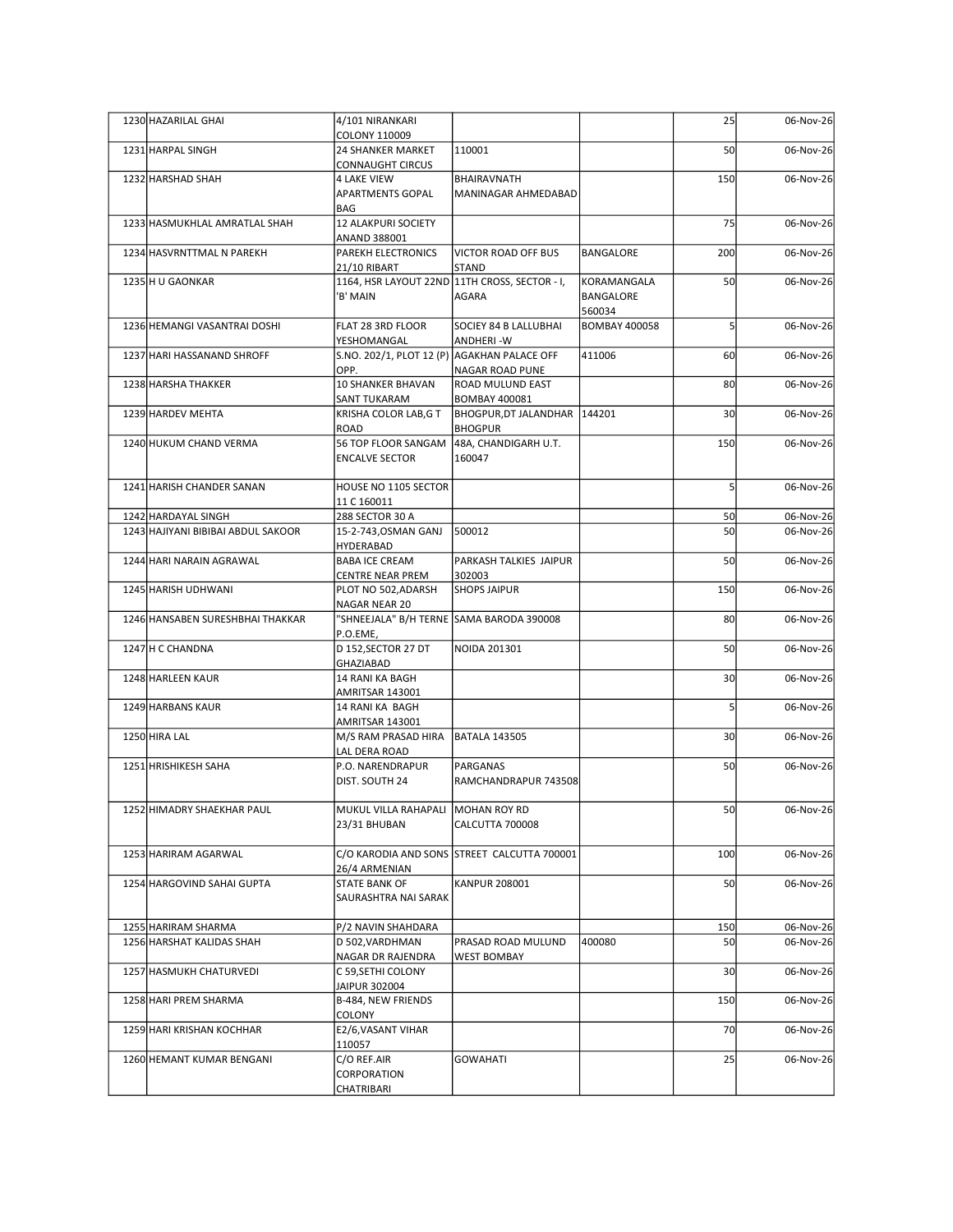| 1261 HAR GOPAL BHAIYA               | 6 VIVEKANAND ROAD<br><b>CALCUTTA</b>                       | 700001                                       |              | 80              | 06-Nov-26 |
|-------------------------------------|------------------------------------------------------------|----------------------------------------------|--------------|-----------------|-----------|
| 1262 HARI PRAKASH                   | C/O H.P.GUPTA 5H MSD                                       |                                              |              | 15              | 06-Nov-26 |
| 1263 HARMANDIP SINGH                | <b>FLATS 110002</b><br>394 MODEL TOWN                      |                                              |              | 155             | 06-Nov-26 |
| 1264 HEMANT CHAUHAN                 | BHATINDA<br>H.NO.311 SECTOR 35-D                           |                                              |              | 100             | 06-Nov-26 |
| 1265 HILLARY MARIO                  | FLAT NO.404 B-WING                                         | J.B.NAGAR, ANDHERI                           |              | 25              | 06-Nov-26 |
| 1266 INDUMATI KANWAR                | <b>GAMES VILLAGE</b><br>A3-151 JANAKPURI                   | <b>BOMBAY 400059</b>                         |              | 30 <sup>1</sup> | 06-Nov-26 |
| 1267 IQBAL SIBAL                    | 110058<br>438 MATHURA ROAD                                 | 110013                                       |              | 25              | 06-Nov-26 |
| 1268 IQBAL BAIG                     | JANGPURA EXTN.<br>H.NO 62/1, THIRD CROSS ANJNAPPA LANE OLD |                                              | BANGLORE     | 150             | 06-Nov-26 |
|                                     | <b>ITEGE</b>                                               | PENSION MOHALLA                              |              |                 |           |
| 1269 INDER MOHAN SINGH PAINTAL      | L-360 OSHIWARA<br><b>TARAPORE TOWERS</b>                   | LINK ROAD MUMBAI<br>400053                   |              | 30              | 06-Nov-26 |
| 1270 IMRANALI BOOTAWALA             | <b>NEW</b><br>SHIRRIN MANSION 14TH LANE, PHYDONIE 3RD      |                                              | 35/36 BOMBAY | 50              | 06-Nov-26 |
|                                     | KOLSA X                                                    | FLOOR, ROOM NO                               | 400003       |                 |           |
| 1271 INDERJIT SINGH PAINTAL         | 2A ANAND NAGAR 2ND<br>PANDYA                               | LANE, JUHU TARA<br><b>BOMBAY 400049</b>      |              | 55              | 06-Nov-26 |
| 1272 ISWAR CHAND GOEL               | M/S AKHE RAM<br>RAVINDER                                   | MERCHANT KHUBRU<br><b>ROAD GAN 131101</b>    |              | 80              | 06-Nov-26 |
| 1273 INDIRA SOOD                    | PARSHAD, IRON<br>K 32, SOUTH EXTENSION                     |                                              |              | 50              | 06-Nov-26 |
| 1274 INDRA TAGRI                    | II 110049<br>K-57, SARITA VIHAR NEW 110044                 |                                              |              | 30 <sup>1</sup> | 06-Nov-26 |
|                                     | <b>DELHI</b>                                               |                                              |              |                 |           |
| 1275 INDER JIT SINGH PAINTAL        | 2-A, ANAND NAGAR 2ND JUHUTARA BOMBAY<br>PANDYALANE,        | 400049                                       |              | 55              | 06-Nov-26 |
| 1276 INDUBEN SHETH                  | 40 FRIENDS COLONY<br>SAVAFKUNDLA                           | 364515                                       |              | 300             | 06-Nov-26 |
| 1277 INDIRA TRIPATHI                | 18 AMARDEEP<br>TENAMENTS VANTHALI                          | ROAD JUNAGARH 362001                         |              | 50              | 06-Nov-26 |
| 1278 JAYAWATI SHRIVASTAVA           | A-47, NEW FRIENDS                                          |                                              |              | 135             | 06-Nov-26 |
| 1279 JIWAND RAM                     | COLONY<br>SANGAM MACHINERI                                 | GHAZIABAD                                    |              | 50              | 06-Nov-26 |
|                                     | <b>STORE HAZPUR ROAD</b>                                   |                                              |              |                 |           |
| 1280 LT COL JITENDER DIP SINGH BEDI | CHIEF ENGINEER HQ<br>NORTHERN COMMAND                      | $C/O$ 56 APO                                 |              | 250             | 06-Nov-26 |
| 1281 JAGDISH CHANDER BHARDWAJ       | C 2/G RAILWAY FLATS,                                       | RLY.STATION                                  |              | 100             | 06-Nov-26 |
|                                     | LAJPAT NAGAR                                               |                                              |              |                 |           |
| 1282 JAYSHRI KIRTIKUMAR MISTRY      | E 977, AMBICA NAGAR<br>OPP GIDC ODHAV                      | ROAD AHMEDABAD<br>382415                     |              | 50              | 06-Nov-26 |
| 1283 JAISWAL RAMANLAL KANTILAL      | AT & POST SHIHORI TAL<br>KANKAREI                          | BANASKANTHA 385550                           |              | 50              | 06-Nov-26 |
| 1284 JAGADEESAN TD                  | NO 1 FRUIT STREET                                          | 560001                                       |              | 50              | 06-Nov-26 |
| 1285 JITENDRA NARANDAS BHATIA       | BANGALORE<br><b>KESHAV NIVAS</b>                           | DONGARSHI ROAD                               |              | 20              | 06-Nov-26 |
| 1286 JAYESH BHATT                   | MALABHARHILL 29 D<br>97 DARIYAMAHAL B 80                   | <b>BOMBAY 400006</b><br><b>BOMBAY 400006</b> |              | 80              | 06-Nov-26 |
|                                     | NAPEANSEA ROAD                                             |                                              |              |                 |           |
| 1287 JANAKI GURNANI                 | <b>6TH FLOOR</b>                                           | VENUS APARTMENT F 24 WORLI SEA FACE BOMBAY   |              | 50              | 06-Nov-26 |
| 1288 JAYSHREE SANON                 | HOUSE NO 1105 SECTOR<br>11 C 160011                        |                                              |              |                 | 06-Nov-26 |
| 1289J P BHASIN                      | KOTHI NO.460 PHASE II, MOHALI                              |                                              |              | 50              | 06-Nov-26 |
| 1290 JANARSHAN BITLA                | S A S NAGAR<br>KOTTA GUDU SELU                             | 6 70/1 WARANGAL                              |              | 50              | 06-Nov-26 |
| 1291 JAIKRISHNA CHELLANI            | JANGAION TQ H NO 2<br>B - 2 287/7, ROAD NO.                | 506175<br>HILLS HYDERABAD                    |              | 12.5            | 06-Nov-26 |
|                                     | 14 BANJARA                                                 |                                              |              |                 |           |
| 1292JHAMI RAJWAI                    | 42 B PREM NAGAR<br><b>INDORE</b>                           |                                              |              | 20              | 06-Nov-26 |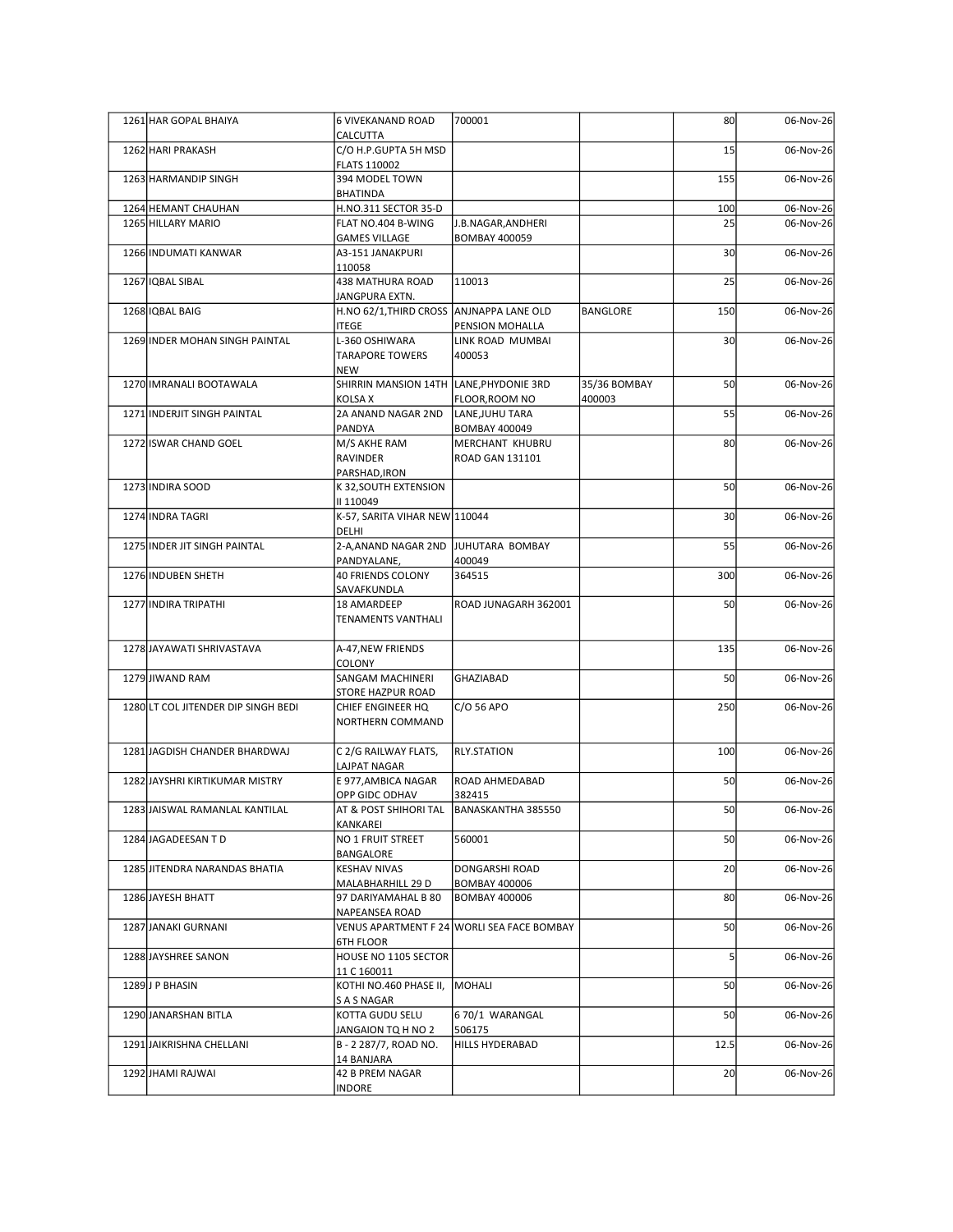| 1293 JERALD MASCARENHAS             | 614/13 GANESH NAGAR ROAD AJMER 305001<br>OFF MAYO LINK |                                                          |        | 80              | 06-Nov-26 |
|-------------------------------------|--------------------------------------------------------|----------------------------------------------------------|--------|-----------------|-----------|
| 1294 JUGAL KISHORE SHARMA           | UNITED COMMERCIAL<br><b>BANK RAMGANJ</b>               | <b>BAZAR JAIPUR</b>                                      |        |                 | 06-Nov-26 |
| 1295 JOGINDER KUMAR SINGAL          | S/O GOPI RAM SINGAL<br>NEAR OLD POWER                  | HOUSE RAMPURA PHUL                                       |        | 75              | 06-Nov-26 |
| 1296 JASMOHINDER SINGH MAKKAR       | <b>HEMKUNT COLD</b><br>STORAGE SALIM TABRI             | LUDHIANA 141005                                          |        | 30 <sup>1</sup> | 06-Nov-26 |
| 1297 JAVEED AHMED                   | 4/5 K.KRAM'S APPT 27                                   | <b>ROAD ROYAPETTAH</b>                                   |        | 150             | 06-Nov-26 |
| 1298J P SHARMA                      | WEST COTT<br>D 47 MARG NO 11 SAKET                     | <b>MADRAS</b>                                            |        | 80              | 06-Nov-26 |
| 1299 JATINDER KAUR SACHDEVA         | 110017<br>11A/14 W E A KAROL                           |                                                          |        | 280             | 06-Nov-26 |
| 1300 JAI KISHAN SINGH TAANK         | BAGH<br>7/60 R K PURAM 110022                          |                                                          |        | 50              | 06-Nov-26 |
| 1301 JAGJIT KAUR                    | 14, RANI KA BAGH                                       |                                                          |        | 30 <sup>1</sup> | 06-Nov-26 |
| 1302 JASPAL SINGH                   | AMRITSAR 143001<br>14 RANI KA BAGH                     |                                                          |        |                 | 06-Nov-26 |
| 1303 JUGAL KISHORE                  | AMRITSAR 143001<br>B-15/175 SONIA                      | 143505                                                   |        | 30              | 06-Nov-26 |
| 1304 JAGMOHAN SINGH BAEJA           | MOHALLA BATALA<br>26 DR R S BAWA                       | STREET, MAJITHA ROAD                                     | 143001 | 80 <sup>1</sup> | 06-Nov-26 |
|                                     | <b>HOSPITAL</b>                                        | AMRITSAR                                                 |        |                 |           |
| 1305 JAI NARAIN JAIN                | QP 131 MAURYA<br><b>ENCLAVE PITAMPURA</b>              | 110034                                                   |        | 25              | 06-Nov-26 |
| 1306 JAIPARKASH SRIVASTAVA          | 165 D HIMMATGANJ<br><b>BEHIND BHAGWAN</b>              | ICE FACTORY ALLAHABAD                                    |        | 250             | 06-Nov-26 |
| 1307 JAGAN NATH KAPOOR              | E-167, B K DUTT COLONY<br>110003                       |                                                          |        | 75              | 06-Nov-26 |
| 1308 JAI PARKASH CHANDRAMUL GOPWANI | 4/A GOPWANI NIWAS<br>SINDH                             | COLONY, JAIHIND SOCIETY SURAT 395007<br><b>ATHWALINE</b> |        | 50              | 06-Nov-26 |
| 1309 JAGJIT SINGH                   | 331 LAJPAT NAGAR<br>JALANDHAR                          | 144001                                                   |        | 80              | 06-Nov-26 |
| 1310 JAWAHAR LAL SUD                | 123/T-IV NUHON<br><b>COLONY ROPAR</b>                  | THERMAL PLANT P.O<br><b>GHANAULI ROPAR</b>               |        | 150             | 06-Nov-26 |
| 1311 JOGINDER SINGH TALWAR          | 389, VIKAS KUNJ                                        |                                                          |        | 80              | 06-Nov-26 |
| 1312 JYOTI BHANSALI                 | VIKASPURI 110018<br>C/O DR.L.S.KOTHARI                 | PITAMPURA 110034                                         |        | 50              | 06-Nov-26 |
| 1313 JITESH KUMAR PATTA             | VAISALI,                                               | C/O DR B K PATTA V S M ARUN VIHAR NOIDA .2E+7            |        | 80              | 06-Nov-26 |
| 1314 JAINTI PRASAD MAHESWARI        | 866 SEC 29<br>V.PO BEGAMABAD                           | MODINAGAR                                                |        | 100             | 06-Nov-26 |
| 1315 JYOTSNA A SHAH                 | DISTT.GHAZIABAD<br>B/62 HIGWAY                         | BOMBAY BOMBAY 400022                                     |        | 25              | 06-Nov-26 |
| 1316JAGAT PAL                       | <b>APARTMENTS SION-</b><br>H.NO B XXIX-141 GALI        | <b>BHANDARI MOHALLA</b>                                  |        | 50              | 06-Nov-26 |
| 1317 JAYA DEV SINGH                 | JULIAN<br>M-90 GREATER KAILASH                         | <b>BATALA 143505</b>                                     |        | 50              | 06-Nov-26 |
| 1318 JANG BAHADUR                   | $\cdot$   110048                                       |                                                          |        | 100             | 06-Nov-26 |
| 1319JANKI DEVI                      | C/O S P VERMA MRO                                      | MARTHON DAM DHANBAD                                      |        | 125             | 06-Nov-26 |
| 1320 JAGDISH J                      | OFFICE POST<br>13 GANIGAERPET                          | 828207                                                   |        |                 | 06-Nov-26 |
| 1321 KRISHAN PARKASH CHADHA         | BANGALORE 560002<br>POCKET A/430 SARITA                |                                                          |        | 150             | 06-Nov-26 |
| 1322 KAMLA ADHIKARI                 | VIHAR<br>H.NO. 315 POLICE                              | KIDARA 110006                                            |        | 50              | 06-Nov-26 |
| 1323 KRISHAN SWARUP                 | <b>COLONY AHATA</b><br>EA 1/45, INDER PURI             |                                                          |        | 50              | 06-Nov-26 |
| 1324 KULDIP KAUR PASRICHA           | 110012<br>500/10 KRISHNA                               | 122001                                                   |        | 50              | 06-Nov-26 |
| 1325 KAMLESH PAHUJA                 | COLONY GURGAON<br>404, SECTOR 4 URBAN                  | GURGAON                                                  |        | 225             | 06-Nov-26 |
| 1326 KULBHUSHAN JAIN                | <b>ESTATE</b><br>ADVOCATE ANAJ MANDI 124001            |                                                          |        |                 | 06-Nov-26 |
|                                     | ROHTAK                                                 |                                                          |        |                 |           |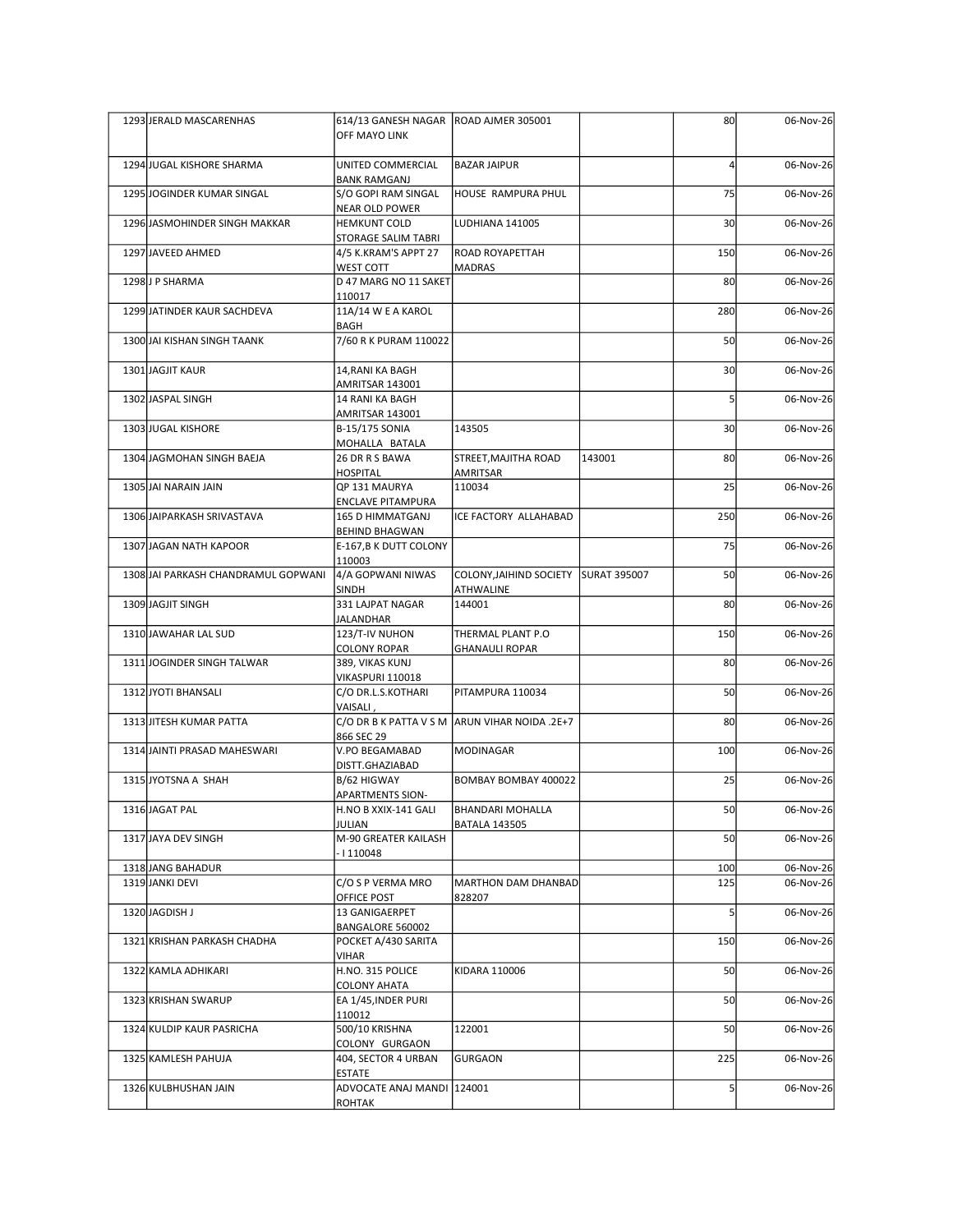| 1327 KUSUM AGARWAL                                 | R-1/54, RAJNAGAR<br>GHAZIABAD                                              | 201001                                                       |                     | 150       | 06-Nov-26              |
|----------------------------------------------------|----------------------------------------------------------------------------|--------------------------------------------------------------|---------------------|-----------|------------------------|
| $1328$ K P JAIN                                    | KAY PEE ASSOCIATES 7<br>RAGHSHRI                                           | COMPLEX 110006                                               |                     | 50        | 06-Nov-26              |
| 1329 KANHAIYA LAL KAPOOR                           | 31 SBI (OFFICERS)<br><b>COLONY GARH ROAD</b>                               | MEERUT CITY 250002                                           |                     | 80        | 06-Nov-26              |
| 1330 KANTILAL A PAREKH                             | 1773, KHARAKUVA NI<br>POLE DHALNI                                          | POLE ASTODIA CHAKLA<br>AHMEDBAD                              | 380001              | 30        | 06-Nov-26              |
| 1331 K S SATYA NARAYANA SETTY                      | M/S NARSIMHA STORES TUMKUR                                                 |                                                              |                     | 150       | 06-Nov-26              |
| 1332 K NARAYAN                                     | <b>CHICKPET</b><br>OP HOUSING                                              | NO 20, BLOCK 3 R B I CO- COLONY, EAST JAYANAGAR<br>BANGALORE |                     | 150       | 06-Nov-26              |
| 1333 K N SHYLENDRA                                 | NARAYAN RAO MANDRE BUILDING<br>& CO. GOPAL                                 | SESHADRIPURAM                                                | 560020              | 50        | 06-Nov-26              |
| 1334 KAIKHASRU FRAMOZE BHARUCHA                    | SHAPOOR BAGH A7 V                                                          | BANGALORE<br>110004                                          |                     | 50        | 06-Nov-26              |
| 1335 KANAIYALAL CHIMANLA SHAH                      | PATEL ROAD<br>14 SHIVALAYA M G                                             | 400602                                                       |                     | 80        | 06-Nov-26              |
| 1336 KRISHNA MURTHY JAKKULA                        | ROAD THANE<br>Q NO 9D/TYPE IV                                              | <b>BHEL TOWNSHIP</b>                                         |                     | 25        | 06-Nov-26              |
| 1337 KUPPUSWAMY BALASUBRAMANAIUN                   | RAMACHANDRA PURAM HYDERABAD<br>DESIGHN ENGINEER, D D   DEPPTT, IDPL COLONY |                                                              | <b>TOWNSHIP</b>     | 50        | 06-Nov-26              |
|                                                    | PE                                                                         | BALANAGAR                                                    | HYDERABAD<br>500037 |           |                        |
| 1338 KANYALAL MUNTHADA<br>1339 KANTA SAHNI         | 1 THOLASINGAM STREET MADRAS<br>SOWCARPET<br>15/2, SOUTH TUKAGUNJ 452001    |                                                              |                     | 50<br>100 | 06-Nov-26<br>06-Nov-26 |
| 1340 KAILASH GUPTA                                 | <b>INDORE</b><br>2/85, JAWAHAR NAGAR                                       |                                                              |                     | 150       | 06-Nov-26              |
| 1341 KAPOOR CHAND JAIN                             | <b>JAIPUR</b><br>C-332 MAHESH NAGAR                                        |                                                              |                     | 50        | 06-Nov-26              |
| 1342 KANTILAL TRIVEDI                              | JAIPUR 302006<br>K 7, MALVIYA MARG C                                       |                                                              |                     | 150       | 06-Nov-26              |
| 1343 KUSUM MEHTA                                   | SCHEME JAIPUR<br><b>MEHTA MANSION</b><br>STATION ROAD JAIPUR               |                                                              |                     | 125       | 06-Nov-26              |
| 1344 KRISHAN KUMAR SINGHANIA                       | C/O M/S KANHYA LAL                                                         | LAL, CHAURA BAZAR                                            |                     | 80        | 06-Nov-26              |
| 1345 KRISHAN KUMAR                                 | <b>BANSI</b><br>TULSI WATIKA BEHIND                                        | LUDHIANA 141008<br>HOSTEL, CIVIL LINES                       | 141001              | 30        | 06-Nov-26              |
| 1346 K RAMESH                                      | PRINCE<br>FLAT NO.202, IIND                                                | LUDHIANA<br>COMPLEX, 52 BN ROAD                              | 600017              | 50        | 06-Nov-26              |
| 1347 KHALID AHMED                                  | <b>FLOOR LAXMI</b><br>4/5 K.K.RAM'S APPT. 27                               | <b>T.NAGAR MADRAS</b><br>ROAD ROYAPETTAM                     |                     | 150       | 06-Nov-26              |
| 1348 KAMLA VINOD SOLANKI                           | WEST COTT                                                                  | <b>MADRAS</b><br>PLOT NO-10, BLDG NO-3 SOCIETY GULTEKDI PUNE |                     | 62.5      | 06-Nov-26              |
| 1349 KARTIKEY AGARWAL                              | SUPARSHNATH<br>MANISH MARKET NEAR CINEMA, COURT ROAD                       |                                                              | 247001              | 50        | 06-Nov-26              |
| 1350 KANWAL GILL                                   | PRABAHAT<br>C/O S.R.S.GILL D-12/B, M MAYAPURI 110064                       | SAHARANPUR                                                   |                     | 100       | 06-Nov-26              |
| 1351 KRISHAN LAL                                   | I G FLATS<br>11/221, GITA COLONY                                           |                                                              |                     | 50        | 06-Nov-26              |
|                                                    | 110031                                                                     |                                                              |                     |           |                        |
| 1352 KARUNESH VIR VOHRA<br>1353 KIRAN KUMAR SHARMA | C 1/4, VASANT VIHAR<br>H 1/11, KRISHNA NAGAR                               |                                                              |                     | 225<br>50 | 06-Nov-26<br>06-Nov-26 |
| 1354 KAUSHAL KILSHORE KAKKAR                       | 110051<br>38, GOPAL PARK RAM                                               |                                                              |                     | 150       | 06-Nov-26              |
| 1355 KANWAR BAHADUR                                | <b>NAGAR</b><br>AD 31/D, SHALIMAR                                          | 110052                                                       |                     | 50        | 06-Nov-26              |
| 1356 KIRAN NIGAM                                   | <b>BAGH DDA FLATS</b><br>109/79, NEHRU NAGAR                               |                                                              |                     | 80        | 06-Nov-26              |
| 1357 KAMLESH ROY                                   | <b>KANPUR 208012</b><br>111-A/352,ASHOK                                    |                                                              |                     | 150       | 06-Nov-26              |
| 1358 KPARKASH CHAND JAIN                           | NAGAR KANPUR<br>152, M S KOIL STEET                                        | MADRAS 600013                                                |                     | 80        | 06-Nov-26              |
|                                                    | ROYAPUKAM                                                                  |                                                              |                     |           |                        |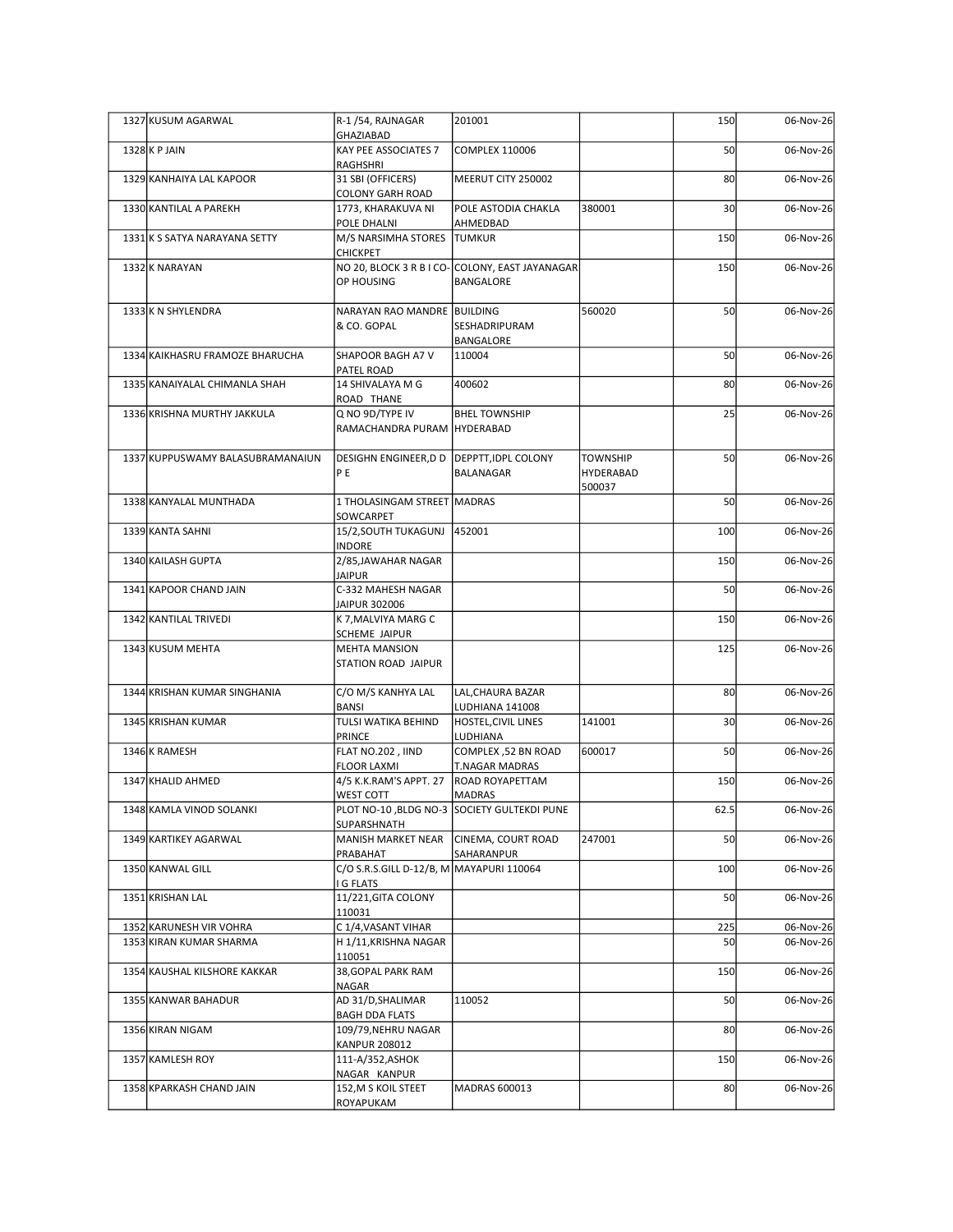| 1359 K LALIT KUMAR                               | 152, M S KOIL STREET                                       | MADRAS 600013                                  |                                        | 80              | 06-Nov-26              |
|--------------------------------------------------|------------------------------------------------------------|------------------------------------------------|----------------------------------------|-----------------|------------------------|
| 1360 KISHORI LAL SOOD                            | ROYABUKKAM<br>MU-53 A VISHAKHA                             |                                                |                                        | 30 <sup>1</sup> | 06-Nov-26              |
|                                                  | <b>ENCLAVE 110034</b>                                      |                                                |                                        |                 |                        |
| 1361 KRISHNA TEWARI<br>1362 KAMAL KISHORE SARDA  | E2/12 VASANT VIHAR<br>RAJASHREE CEMENT                     | NO 2 NARIMAN POINT                             |                                        | 65<br>50        | 06-Nov-26<br>06-Nov-26 |
| 1363 K MUTHUSAMY                                 | 107, JOLLY MAKER<br>27/8, BASHYAKURULU                     | <b>BOMBAY 400021</b><br>COIMBATORE 641002      |                                        | 50              | 06-Nov-26              |
| 1364 K N RAMACHANDRAN                            | STREET R S PURAM<br>S 33, KOVAI PUDURE                     |                                                |                                        | 150             | 06-Nov-26              |
|                                                  | COIMBATORE                                                 |                                                |                                        |                 |                        |
| 1365 KANTILAL JAMUNADAS NIRMAL                   | <b>16 RANCHU NAGAR</b><br>SOCIETY, OFF TRAMP               | STATION RAJKOT 360003                          |                                        | 75              | 06-Nov-26              |
| 1366 KISHORKANT M SHETH                          | <b>KISHORE MILL</b><br>KABURPURI                           | MATH.GHANIKOTHA ROAD RAJKOT<br>DHORAJI         |                                        | 100             | 06-Nov-26              |
| 1367 KAMAL KHOSLA                                | FLAT NO.15-A,JD BLOCK<br>PITAMPURA                         |                                                |                                        | 150             | 06-Nov-26              |
| 1368 KALYANA SUNDERAM SRINIVASACHAR              | H NO 990,SECTOR 8 R K                                      |                                                |                                        | 30 <sup>1</sup> | 06-Nov-26              |
| 1369 KANWAL RAJ PURI                             | <b>PURAM 110022</b><br>2 C SAGAR APARTMENTS 110001         |                                                |                                        | 50              | 06-Nov-26              |
|                                                  | <b>6 TILAK MARG</b>                                        |                                                |                                        |                 |                        |
| 1370 KANWAL RAJ PURI                             | 2-C, SAGAR APARTMENT<br><b>6 TILAK MARG</b>                |                                                |                                        | 100             | 06-Nov-26              |
| 1371 K GOPALA KRISHNA NAIR                       | <b>ELANTHUR HOUSE TC-</b><br>23/1038/1,                    | THAMARAVELI<br>COMPOUND BAPUJI<br><b>NAGAR</b> | <b>THYCAUD</b><br>TRIVANDRUM<br>695014 | 150             | 06-Nov-26              |
| 1372 KAMLA GYANCHAND TULSIANI                    | 4/A, GOP WANI NIWAS                                        | COLONY, ATHWA LINES JAI SOCIETY, SURAT         |                                        | 50              | 06-Nov-26              |
| 1373 KUSUM KHANDELWAL                            | <b>SINDHI</b><br>33, INNER CITY RING                       | <b>HIND</b>                                    | 395007                                 | 150             | 06-Nov-26              |
| 1374 KIRAN SACHAN                                | ROAD AGRA<br>B-19, PRATAP NAGAR                            |                                                |                                        | 50              | 06-Nov-26              |
| 1375 KANCHAN LAL PANDYA                          | AGRA 282010<br>543, SARADNAGAR                             | VADODARA                                       |                                        | 50              | 06-Nov-26              |
|                                                  | <b>TARSALI ROAD</b>                                        |                                                |                                        |                 |                        |
| 1376 KAILASH CHHOTUBHAI NAIK                     | <b>BAVISI FALIA AT&amp;PO</b><br><b>MANDIR VIA</b>         | VEDCHHA WR BULSAR<br>396472                    |                                        | 50              | 06-Nov-26              |
| 1377 KRISHNA LAL KHANEJA                         | 408 SECTOR 7<br>PANCHKULA                                  |                                                |                                        | 100             | 06-Nov-26              |
| 1378 KULVINDER KAUR                              | 855 PHASE-II URBAN<br><b>ESTATE</b>                        | JALANDHAR                                      |                                        | 125             | 06-Nov-26              |
| 1379 KAUSHALYA DEVI                              | MANGAT RAI BHANWARI FEROJPUR 152002<br>LAL MAIN BAZAR      |                                                |                                        | 80              | 06-Nov-26              |
| 1380 KIRAN SEHGAL                                | 7/239 JASWANT NAGAR JALLANDHAR 144001                      |                                                |                                        | 50              | 06-Nov-26              |
| 1381 KARTIKEY AGARWAL                            | P.O.GARHA<br>C/O LOHIA<br><b>INVESTMENTS MANISH</b>        | MARKET, COURT RD.<br>SHARANPUR                 | 247001                                 | 50              | 06-Nov-26              |
| 1382 K P BHARWANI                                | 1520/8, BHAGIRATH                                          |                                                |                                        | 50              | 06-Nov-26              |
| 1383 KAMLESH JAIN                                | <b>PALACE 110006</b><br>IX/6311, JAIN MANDIR               | NAGAR                                          |                                        | 75              | 06-Nov-26              |
| 1384 KISHAN LAL DAMANI                           | <b>GALI GANDHI</b><br>C/O KISHAN LAL DAMANI BIKANER 334001 |                                                |                                        | 80              | 06-Nov-26              |
|                                                  | <b>MOHTA CHOWK</b>                                         |                                                |                                        |                 |                        |
| 1385 KULDIP SINGH SETHI<br>1386 KRISHNA AGGARWAL | II 1 77, LAJPAT NAGAR<br>29 A, JAKATE MOHALLA              | 243001                                         |                                        | 147.5<br>50     | 06-Nov-26<br>06-Nov-26 |
| 1387 KULBIR SINGH                                | BAREILLY<br>436-R, MODEL TOWN                              |                                                |                                        | 150             | 06-Nov-26              |
| 1388 KULBIR SINGH                                | LUDHIANA<br>436-R, MODEL TOWN                              |                                                |                                        | 800             | 06-Nov-26              |
|                                                  | LUDHIANA                                                   |                                                |                                        |                 |                        |
| 1389 KANTI LAL TRIVEDI                           | K-7 MALVIYA MARG, C-<br><b>SCHEME</b>                      | JAIPUR                                         |                                        | 500             | 06-Nov-26              |
| 1390 K J KHOSLA                                  | H.NO.39 SECTOR-8-A                                         |                                                |                                        | 3110            | 06-Nov-26              |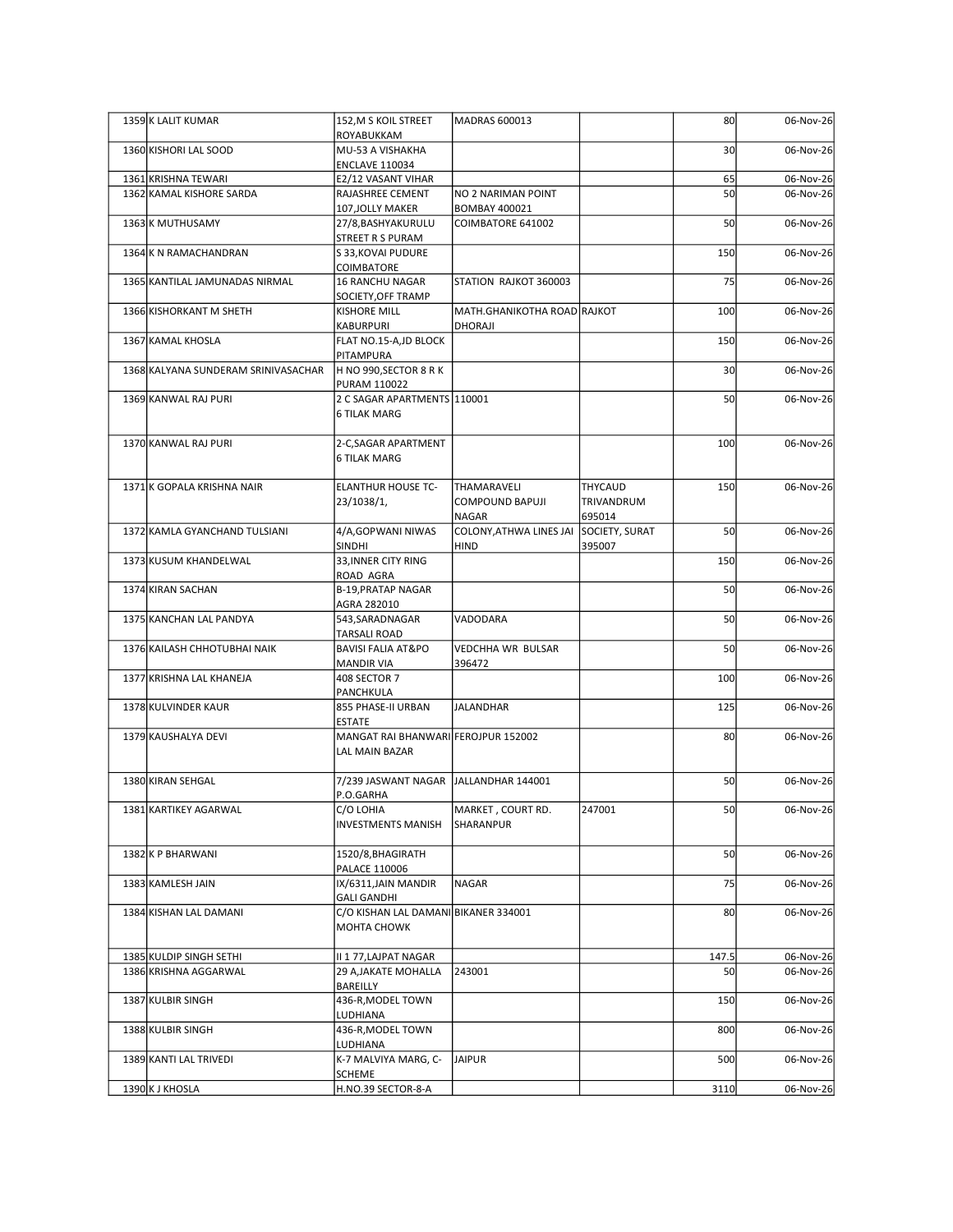| 1391 KASTURI LAL PUSHKARNA                 | E-2/1, KRISHNA NAGAR.                                                           |                                                                              |            | 125             | 06-Nov-26              |
|--------------------------------------------|---------------------------------------------------------------------------------|------------------------------------------------------------------------------|------------|-----------------|------------------------|
| 1392 KUSUM CHUGH                           | J-8/50, RAJOURI GARDEN                                                          |                                                                              |            | 55              | 06-Nov-26              |
| 1393 KAMALA SISODIA                        | <b>BPEL HOUSING</b>                                                             | <b>SECTOR 56 NOIDA</b>                                                       |            | 100             | 06-Nov-26              |
| 1394 KAMLESH KUMAR ANAND                   | COMPLEX C-II/301<br>A-106 GANESH NAGAR                                          |                                                                              |            | 205             | 06-Nov-26              |
| 1395 KALAWATI                              | <b>TILAK NAGAR</b><br>23 BANK COLONY                                            |                                                                              |            | 50              | 06-Nov-26              |
| 1396 KUL BHUSHAN JAIN                      | MANDOLI<br>K-51 NAVIN SHAHDARA                                                  |                                                                              |            | 165             | 06-Nov-26              |
| 1397 KULWANT GILL                          | 110032<br>H.NO.60 SECTOR 27-A                                                   |                                                                              |            | 80              | 06-Nov-26              |
| 1398 KAILASH NATH AWASTHI                  | 216-D DEFENCE COLONY KANPUR<br>JAJMAN                                           |                                                                              |            | 150             | 06-Nov-26              |
| 1399 KRISHAN ARORA                         | C/O ARORA HOUSE<br>AGRA ROAD ASHOK                                              | NAGAR HATHRAS 204101                                                         |            | 50              | 06-Nov-26              |
| 1400 KUSUM GUPTA<br>1401 KRISHNA MANCHANDA | C-190, MADHUBAN<br>110092<br>K-38 E SFS FLATS SAKET                             |                                                                              |            | 100<br>50       | 06-Nov-26              |
|                                            | 110017                                                                          |                                                                              |            |                 | 06-Nov-26              |
| 1402 K JAYAJOTHY<br>1403 KIRAN SHARMA      | C-29 NEEL TARANG<br>SOCIETY NEAR AMAR<br>RAM DASS BHAWAN C-                     | COMPLEX SAMAROAD<br><b>BARODA 390008</b><br>DISTT: GHAZIABAD SURYA GHAZIABAD |            | 25<br>25        | 06-Nov-26<br>06-Nov-26 |
| 1404 KRISHAN KUMAR SONDHI                  | 192 SURYA NAGAR                                                                 | NAGAR<br>GANGA CO-OP HOUSING MAHENDRA APARTMENTS VIKASPURI 110027            | 201011     | 100             | 06-Nov-26              |
|                                            | SOCIETY A-306,                                                                  | 4, BODELLA                                                                   |            |                 |                        |
| 1405 KANTA DEVI                            | <b>B-301 NEW FRIENDS</b><br>COLONY                                              |                                                                              |            | 90 <sub>l</sub> | 06-Nov-26              |
| 1406 KARUNA SUD                            | PHOTO SERVICE CO.<br>1283 KASHMIRI                                              | GATE                                                                         |            | 20              | 06-Nov-26              |
| 1407 KUSUM CHUGH                           | J/80-50 RAJOURI<br>GARDEN                                                       |                                                                              |            | 95              | 06-Nov-26              |
| 1408 KAILASH OBEROI                        | AA-6 GOVT.OFFICERS<br>COLONY                                                    | KAPURTHALA 144601                                                            |            | 50              | 06-Nov-26              |
| 1409 K LOGENDRAN                           | PLOT 51 SRI COLONY<br>CHITAL                                                    | KUTUBULLARPUR VILLAGE<br>HYDERABAD                                           |            | 50              | 06-Nov-26              |
| 1410 KUSUM LATA                            | HNO 3134/1'SECTOR<br>47/D                                                       |                                                                              |            | 50              | 06-Nov-26              |
| 1411 KIRAN BIR SINGH                       | H.NO. 1548 SECTOR 36-D                                                          |                                                                              |            | 50              | 06-Nov-26              |
| 1412 KAILASH RANI                          | 1-116 KIRTI NAGAR<br>110015                                                     |                                                                              |            | 150             | 06-Nov-26              |
| 1413 KANS RAJ ABRAL                        | MORIGATE PURIAN<br>MOHALLA BATALA                                               | 143505                                                                       |            | 25              | 06-Nov-26              |
| 1414 K R SUBRAMANIUM                       | C-2/B-81 A JANAK PURI                                                           |                                                                              |            | 50              | 06-Nov-26              |
| 1415 K S R KRISHNA SHARMA                  | 110058<br>C/OGULATI FINANCIAL                                                   | ATMA RAM HOUSE 110001                                                        |            | 50              | 06-Nov-26              |
| 1416 KUSUM BANSAL                          | MANGT 16/B<br><b>TELEGRAPH OFFICE</b><br>SECTOR                                 | 8, PANCHKULLA<br>DIST.AMBALA                                                 | PANCHKULLA | 75              | 06-Nov-26              |
| 1417 LAKHVINDER SINGH                      | 766 IST FLOOR<br>RAGHUBIR NAGAR                                                 | 110027                                                                       |            | 50              | 06-Nov-26              |
| 1418 LOCHHEED COMMERCIAL COLTD             | SHOP NO 78 AURBINDO<br>MARKET, HAUZ                                             | KHAS 110016                                                                  |            | 50              | 06-Nov-26              |
| 1419 LALITMOHAN SHAH                       | 2-B, CHANDRA VIHAR<br>SOCIETY ATIRA                                             | ROAD AHMEDABAD                                                               |            | 150             | 06-Nov-26              |
| 1420 LATHA S MURTHY                        | NO.2644, 8TH A MAIN                                                             | II STAGE BANGALORE                                                           |            | 50              | 06-Nov-26              |
| 1421 LATHA S MURTY                         | BANASHANKARI<br>NO.2644 8TH A MAIN                                              | 560070<br>STAGE BANGALORE                                                    |            | 50              | 06-Nov-26              |
| 1422 LAXMI CHAND BAREJA                    | <b>BANASHANKARI II</b><br>101, KAVITA CO-OP HSG SAINAGAR, VASI ROAD<br>SOC LTD. | 560670<br>THANE 400056                                                       |            | 75              | 06-Nov-26              |
| 1423 LCDR PARAS RAM KAPOOR                 | SEAMANSHIP SCHOOL<br><b>NAVAL BASE</b>                                          | COCHIN 682004                                                                |            | 5 <sup>1</sup>  | 06-Nov-26              |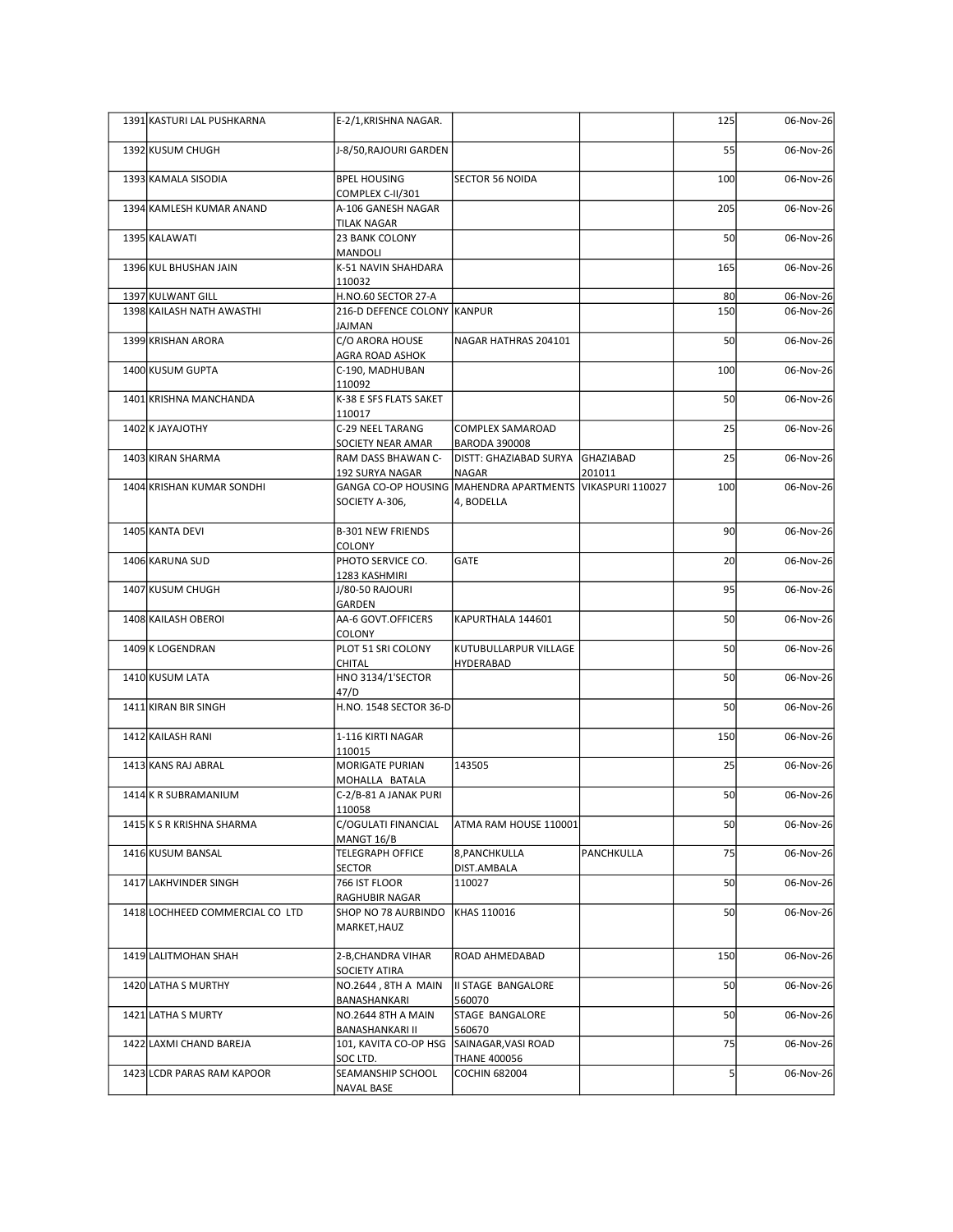|  | 1424 LATA G WADHWA                          | 305 SHARDA CHAMBERS LINES BOMBAY 400020<br>15 NEW MARINE    |                                                              |                      |                 | 06-Nov-26              |
|--|---------------------------------------------|-------------------------------------------------------------|--------------------------------------------------------------|----------------------|-----------------|------------------------|
|  | 1425 LAVINDRA KUMAR NAYAR                   | HOUSE NO.1427 SECTOR CHANDIGARH 162002<br>44 B              |                                                              |                      | 80              | 06-Nov-26              |
|  | 1426 LOGENDRAN KARANI                       | H NO 7 1 375<br><b>BALKAMPET BEHIND S R</b>                 | NAGAR HYDERABAD                                              |                      | 50              | 06-Nov-26              |
|  | 1427 LALITHA RAMANI                         | PLOT NO. 499, SECTOR                                        | AURANGABAD 431210                                            |                      | 75              | 06-Nov-26              |
|  | 1428 LAXMAN PAWDE                           | N3, CIDCO<br>B-39 VAIBHAV NAGAR<br>KANAIDA ROAD,            | INDORE                                                       |                      | 180             | 06-Nov-26              |
|  | 1429 L P TANDON                             | C-95 HANUMAN NAGAR JAIPUR 302001<br>KHATIPURA               |                                                              |                      | 50              | 06-Nov-26              |
|  | 1430 LILAVANTI CHANDRUMAL GOPWANI           | 4/A GOPWANI NIWAS<br>SINDH COLONY                           | JAIHIND SOCIETY<br><b>ATHWALINES SURAT</b>                   | 395007               | 50              | 06-Nov-26              |
|  | 1431 LALIT KUMARMITTAL                      | 21 SHIVPURI<br><b>BALKESHWAR ROAD</b><br>AGRA               | 282004                                                       |                      | 80              | 06-Nov-26              |
|  | 1432 LAHER CHAND SHAH                       | 41/250 NEW ELOORA<br>PARK BARODA                            | 390007                                                       |                      | 30 <sup>1</sup> | 06-Nov-26              |
|  | 1433 LALITA KUNDLIA                         | C/O NANAGRAM<br><b>BACHHRAJ 35</b><br>ARMENIAN              | STREET CALCUTTA 700001                                       |                      | 30              | 06-Nov-26              |
|  | 1434 LEELA SHARMA                           | <b>B 42 DEV NAGAR, TONK</b><br>ROAD JAIPUR                  |                                                              |                      | 100             | 06-Nov-26              |
|  | 1435 LALIT KUMAR<br>1436 L PARVTHAM         | B 111, VIVEK VIHAR<br>P 72 LAKE ROAD FLAT                   | HOUSE CALCUTTA 700029                                        |                      | 55<br>50        | 06-Nov-26<br>06-Nov-26 |
|  | 1437 LILA GULABRAI MIRCHANDANI              | <b>NO 3 KHAITAN</b>                                         | ORIENTAL TRADING CO,R 320, COMMERCE HOUSE,3 MASTER RD., FORT |                      | 500             | 06-Nov-26              |
|  | 1438 LALIT KUMAR SABHAWAL                   | NO<br>1052/4 CIVIL LINES                                    | <b>FLR NAGINDAS</b><br><b>HOTEL JHANSI</b>                   | <b>BOMBAY 400001</b> | 80              | 06-Nov-26              |
|  | 1439 LALIT KHEMKA                           | OPP.PRAKASH<br>559 MOTI RAM ROAD                            |                                                              |                      | 155             | 06-Nov-26              |
|  | 1440 L SUBRAMANIUM                          | SHAHDRA<br>C/O LAKSHMI VILAS                                | ROAD 110005                                                  |                      |                 | 06-Nov-26              |
|  | 1441 LEELA JOSE                             | <b>BANK GURUDWARA</b><br>PROJECT BEACON C/O                 |                                                              |                      | 35              | 06-Nov-26              |
|  | 1442 LAKHANPAL BROTHERS PVT LTD             | <b>56 APO</b><br>F-2/23 KRISHAN NAGAR                       |                                                              |                      | 40              | 06-Nov-26              |
|  | 1443 LAKSHMAN D MALIK<br>1444 L V JAYARAMAN | 128 SUKHDEV VIHAR                                           | 138/2 L.B.ROAD BEHIND THIRUVANMIYAR MADRAS                   |                      | 50<br>50        | 06-Nov-26<br>06-Nov-26 |
|  | 1445 LALITA                                 | JEYANTHI<br>B-2 MAGNUM HOUSE -1 COMMERCIAL COMPL            | 600041                                                       |                      | 50              | 06-Nov-26              |
|  | 1446 LAL CHAND BANSAL                       | KARAMPURA<br>1202 SECTOR 4                                  | 110015                                                       |                      | 50              | 06-Nov-26              |
|  | 1447 LAKHANPAL BROTHERS PVT LTD             | <b>GURGAON 122001</b><br>F-2/23 KRISHNA NAGAR               |                                                              |                      | 204             | 06-Nov-26              |
|  | 1448 MAHADEO SINGH                          | 110051<br>69-B,P BLOCK SANJAY                               | GHAZIABAD                                                    |                      | 150             | 06-Nov-26              |
|  | 1449 MANOHAR LAL GUPTA                      | NAGAR, SEC-23<br>ROAD NO 7, KOTHI NO 26 PUNJABI BAGH 110026 |                                                              |                      | 80              | 06-Nov-26              |
|  | 1450 M P GUPTA                              | 2617, EAST<br>10/802, GALI SUNARAN 131001                   |                                                              |                      | 130             | 06-Nov-26              |
|  | 1451 M L PAHUJA                             | SONEPAT<br>404, SECTOR 4 URBAN                              |                                                              |                      | 75              | 06-Nov-26              |
|  | 1452 MAYA DEVI                              | <b>ESTATE GURGAON</b><br>BAL JIVAN KARYALAYA                |                                                              |                      | 100             | 06-Nov-26              |
|  | 1453 MAHENDER SINGH AHLAWAT                 | ALIGARH<br>85, BANARASI DASS<br><b>ESTATE TIMARPUR</b>      | 110007                                                       |                      | 50              | 06-Nov-26              |
|  | 1454 MUKESH JAIN                            | <b>B-14 ASHOKA NIKETAN</b><br>110092                        |                                                              |                      |                 | 06-Nov-26              |
|  | 1455 MOHAN LAL                              | CAPITAL PHOTOSTORE<br>NEAR ELITE                            | CINEMA HISSAR                                                |                      | 100             | 06-Nov-26              |
|  | 1456 MAHENDRA BHAI SHANABHAI PATEL          | C/O PRIN S M PATEL<br>PRINCIPAL, B J V                      | N VALLABH VIDYANAGAR<br>388120                               |                      | 50              | 06-Nov-26              |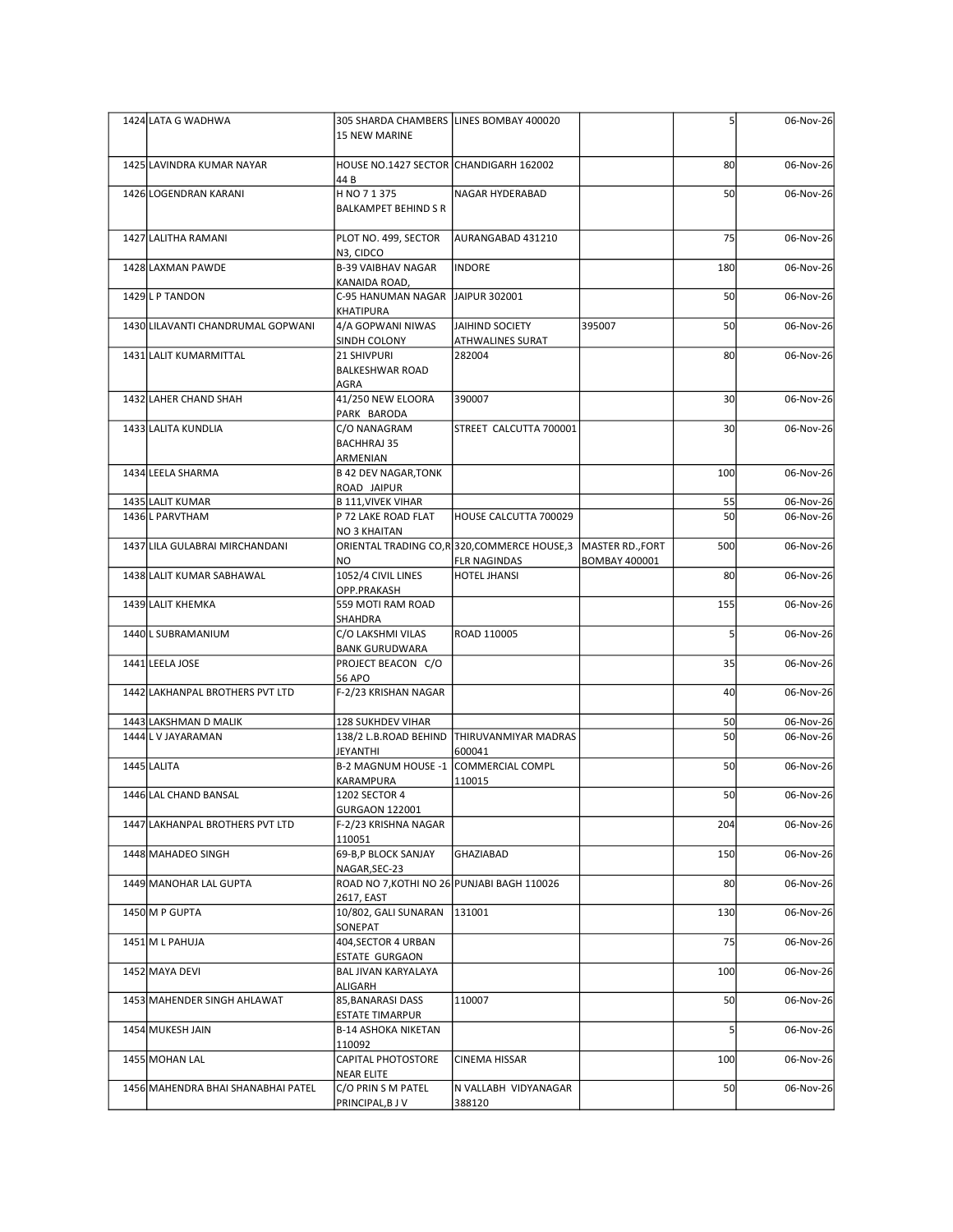| 1457 MINAXIBEN PATEL             | D4 SAKAL APARTMENTS OFFICE NARANPURA<br>OPP POST         | AHMEDABAD 300013                             |                  | 30              | 06-Nov-26 |
|----------------------------------|----------------------------------------------------------|----------------------------------------------|------------------|-----------------|-----------|
| 1458 M AMBORJE                   | 24 RESIDENCY                                             | NDDB SABARI COMPLEX   RAOD BANGALORE 560025  |                  | 50              | 06-Nov-26 |
| 1459 N A JAYSHREE                | NO 3/1 M N KRISHNA                                       | ROAD, BASAVANGUDI                            |                  | 50              | 06-Nov-26 |
| 1460 MANEKLAL MOTILAL SHAH       | RAO<br>8 WORLIWALA BLDG. 5                               | BANGALORE<br>ROAD, VILE PARLE EAST           | 400037           | 75              | 06-Nov-26 |
| 1461 MOHMAD ASGAR SURTI          | MAHATMA GANDHI<br>274 NAGDEVI STREET,                    | <b>BOMBAY</b><br><b>BOMBAY 400003</b>        |                  | 80              | 06-Nov-26 |
|                                  | 2ND FLOOR                                                |                                              |                  |                 |           |
| 1462 MANSUKH LAL GOPALDAS PEREKH | <b>ROAD NILE</b>                                         | 35, NANDANVAN, ANSARI PARLE, W BOMBAY 400056 |                  | 80              | 06-Nov-26 |
| 1463 MALVINDER KAUR              | H.NO.2340 SECTOR - 65   160062<br><b>SAS NAGAR</b>       |                                              |                  | 70              | 06-Nov-26 |
| 1464 M A WAHEED                  | FLAT NO 29B RBI STAFF<br>QUARTERS                        | BEGUM PET HYDERABAD<br>500016                |                  | 75              | 06-Nov-26 |
| 1465 M V SURYANARAYANA           | SR. DIVISIONAL                                           | INDIA, DIV. OFFICE GANDHI BANGALORE          |                  | 30              | 06-Nov-26 |
| 1466 MANJULLA ALLA               | MANAGER LIC OF<br>17/1,388/114,SRILAKSH                  | ROAD<br>NAGAR, SAIDABAD PO                   | 560002<br>500659 | 80              | 06-Nov-26 |
| 1467 MANJU CHELLANI              | ∣MI⊟<br>8 2 287/7, BANJARA                               | HYDERABAD<br>14 HYDERABAD                    |                  | 12.5            | 06-Nov-26 |
| 1468 MANISH BHARGAVA             | HILLS ROAD NO<br>H 12 CHITRANJAN MARG ASHOK NAGAR JAIPUR |                                              |                  | 30 <sup>1</sup> | 06-Nov-26 |
| 1469 N SMITH BHARGAVA            | C SCHEME,<br>H-12, CHITRANJAN MARG ASHOK NAGAR JAIPUR    | 302001                                       |                  | 30 <sup>1</sup> | 06-Nov-26 |
| 1470 MANAK JAIN                  | C SCHEME<br>7 JEEVAN VIHAR COLONY GANJ AJMER             | 302001                                       |                  | 150             | 06-Nov-26 |
|                                  | <b>CHRISTIAN</b>                                         |                                              |                  |                 |           |
| 1471 MURARILAL KHANDELWAL        | SOONA VILLA MAYO<br>LINK ROAD AJMER                      |                                              |                  | 150             | 06-Nov-26 |
| 1472 MANJU JAIN                  | PAHARIA BHAWAN<br>DIDHWANA ROAD                          | KUCHAMAN 341508                              |                  | 80              | 06-Nov-26 |
| 1473 MAHESH GUPTA                | C/O KAYBEE & CO.<br>BELANGANJ AGRA                       | 282004                                       |                  | 30 <sup>1</sup> | 06-Nov-26 |
| 1474 MADAN GOPAL JINDAL          | C/O AGGARWAL STEEL                                       | UNA 174303                                   |                  | 50              | 06-Nov-26 |
| 1475 MANJIT KAUR                 | CO NANGAL ROAD<br>H.NO. 94 K, SARABH                     | 141001                                       |                  | 80              | 06-Nov-26 |
| 1476 M PREMLATA                  | NAGAR LUDHIANA<br>158 PYEROFTS ROAD                      | CHENNAI 600014                               |                  | 150             | 06-Nov-26 |
| 1477 M PADMANABHAN               | ROYAPETTAH<br>C/O N.GURUSWAMY 12- AMBA GARDENS,          |                                              | HYDERABAD        | 50              | 06-Nov-26 |
| 1478 MAHENDER SHAH               | 2-828, A/20<br>501 RASTA PETH FLAT 16 BUILDING PUNE      | MEHDIPATNAM                                  | 500028           | 175             | 06-Nov-26 |
|                                  | MODIYA                                                   |                                              |                  |                 |           |
| 1479 MOTILAL D BHIHANI           | AT P O VAMBORI DIST A<br><b>NAGAR</b>                    |                                              |                  | 150             | 06-Nov-26 |
| 1480 MADHURI SATISH NIRGUDKAR    | C/O SATISH PANDURANG NIRGUDKAR, SARAI PETH               | AT ANOPOST                                   | JUNNAR           | 50              | 06-Nov-26 |
| 1481 MAYA NAIR                   | MAYURA, FOREST LANE<br>VAZHUTHACUD                       | TRIVANDRUM                                   |                  | 100             | 06-Nov-26 |
| 1482 MADHU KHANNA                | B 479, NEW FRIENDS                                       |                                              |                  | 50              | 06-Nov-26 |
| 1483 MAHINDER SINGH              | COLONY<br>449 URBAN ESTATE                               | <b>ROAD JALANDHAR</b>                        |                  | 25              | 06-Nov-26 |
| 1484 MINTU S VORA                | PHASE-I GARHA<br>2 HAMSIKA KRUPA, 23                     | <b>GHATKUPAR BOMBAY</b>                      |                  | 50              | 06-Nov-26 |
| 1485 MOHANLAL BHAWANBHAI POPAT   | <b>GARODIA NAGAR</b>                                     |                                              |                  | 80              |           |
|                                  | GODAWARI<br>SADAN, GUZDER ST.                            | BAZAAR BOMBAY 400002                         |                  |                 | 06-Nov-26 |
| 1486 MANU MOTILAL TALREJA        | CHISLA<br>21 C SINDHI SOCIETY                            | <b>IST FLOOR CHEMBUR</b>                     |                  |                 | 06-Nov-26 |
| 1487 M MADHUSUDHANAN             | SADHANA BLDG.<br>FLAT NO 7 RAJNI                         | <b>BOMBAY 400071</b><br>NAGAR AMANKHAN PLOT  |                  | 50              | 06-Nov-26 |
|                                  | <b>APARTMENT SHASTRI</b>                                 | <b>AKOLA</b>                                 |                  |                 |           |
| 1488 MANAK DEVI BENGANI          | 1/4 B KHAGENDRA<br>CHATTERJI ROAD                        | CALCUTTA 700002                              |                  | 50              | 06-Nov-26 |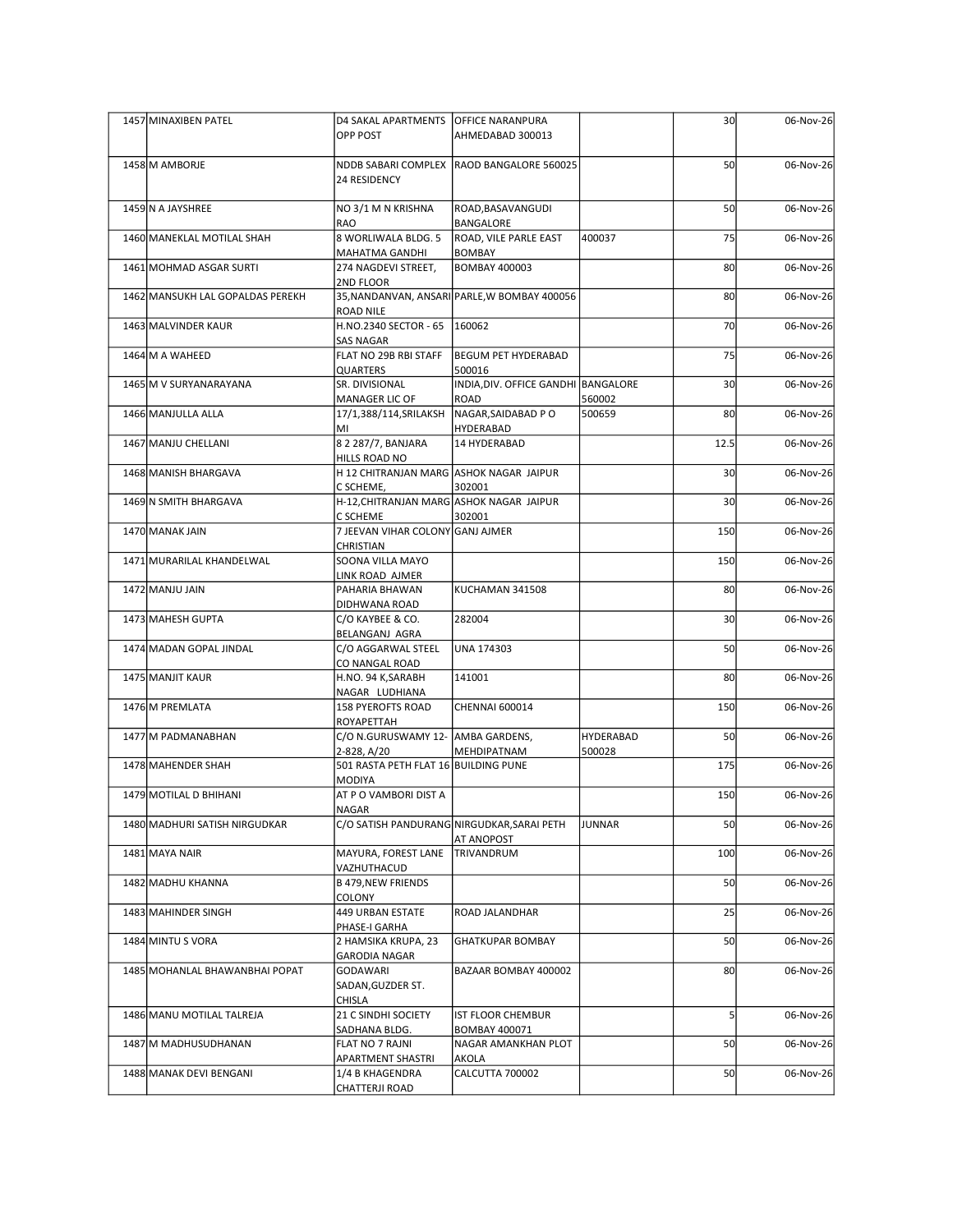| 1489 M UNNIKRISHANAN NAIR      | FLAT 9 23A, PALAM                                       | 700019                                   |                      | 75  | 06-Nov-26 |
|--------------------------------|---------------------------------------------------------|------------------------------------------|----------------------|-----|-----------|
| 1490 MANJULA DEVI GOENKA       | AVBNUB CALCUTTA<br>14/15, ADI BANSTALLA<br>LANE         | CALCUTTA 700007                          |                      |     | 06-Nov-26 |
| 1491 MONICA PAL                | 837, LAKE TOWN<br>CALCUTTA 700089                       |                                          |                      |     | 06-Nov-26 |
| 1492 MIRA SAHA                 | 3/2,A KRISHNA MULLICK   BELGACHIA CALCUTTA<br>LANE      | 700037                                   |                      | 80  | 06-Nov-26 |
| 1493 NANAKL CHAND JAIN         | C/O BHIKAM CHAND                                        | PATULI, DIST BURDWEAN                    |                      | 50  | 06-Nov-26 |
| 1494 MANOJ BHARGAVA            | <b>CHORARIA PO</b><br>9/73, ARYA NAGAR                  | 713512                                   |                      | 50  | 06-Nov-26 |
| 1495 MARAGTHAM                 | <b>KANPUR 208002</b><br>141 MADATPUPALLY                | SRIVILLIPUTTUR                           |                      | 50  | 06-Nov-26 |
| 1496 MAHENDRAN RAMALINGHAM     | STREET KAMARAJARI<br>NO. 1, BIG STREET                  | DT 631052                                |                      | 50  | 06-Nov-26 |
| 1497 M K JAIN                  | PANAPAKKAM N A<br>152, M S KOIL STREET                  | MADRAS 600013                            |                      | 80  | 06-Nov-26 |
| 1498 MEERA CHOUHAN             | ROYAPUKAM<br>JAWAHAR COTTAGE                            |                                          |                      | 175 | 06-Nov-26 |
|                                | SHANKALI SHIMLA                                         |                                          |                      |     |           |
| 1499 MANMOHAN KRISHNA BHARDWAJ | STATE BANK OF INDIA<br>NARAINA VIHAR                    |                                          |                      | 100 | 06-Nov-26 |
| 1500 MOHAMMAD MUZAFAR HUSSAIN  | <b>B-542 SARITA VIHAR</b>                               |                                          |                      | 80  | 06-Nov-26 |
| 1501 MOHAN RAVJI KUBAL         | 14/338 SECTOR 7 C G S                                   | COLONY, ANTOPHIL<br><b>BOMBAY 400037</b> |                      | 50  | 06-Nov-26 |
| 1502 M KALA                    | C/O A.N.SUBRAMANIAN<br>SRI LAKMI                        | BHAWAN 291 BIGBAZAR<br><b>STREET</b>     | COIMBATORE<br>641001 | 80  | 06-Nov-26 |
| 1503 M R M RAMIAH              | 15 ARUMAGA GOURDER NAGAR UDAMALPET<br>LAYOUT GANDHI     |                                          |                      | 150 | 06-Nov-26 |
| 1504 MANSUKHLAL PANDHI         | DHIRENDER VILLA                                         | RAJKOT 360001                            |                      | 80  | 06-Nov-26 |
| 1505 MANOJ KUMAR SHAH          | BHUPENDRA RAD<br>A/10 RAVIKIRAN                         | <b>RLY.STATION STATION</b>               |                      | 50  | 06-Nov-26 |
|                                | APARTMENT NEAR                                          | ROAD DHORAJI                             |                      |     |           |
| 1506 MANJULLA KAKKAD           | L 6/61 ANAND NAGAR<br>PARK RAJKOT                       | 360002                                   |                      | 80  | 06-Nov-26 |
| 1507 M N RAMAKRISHNAN          | MULLASSERIL HOUSE                                       | TIRUVALLA                                |                      | 50  | 06-Nov-26 |
| 1508 MANOHARLAL ISHWARLAL VYAS | NURANAM SOUTH PO<br>6 DHARAMYUG COLONY AHMEDABAD 380022 | PATHANAMTHIT                             |                      | 50  | 06-Nov-26 |
|                                | KANKARIA ROAD                                           |                                          |                      |     |           |
| 1509 MANIBHAI HIRABHAI PATEL   | 2 SARVODAYA<br>SERCVANT COOP<br><b>HOUSING</b>          | SOCIETY LIMITED<br><b>MEHSANA 384001</b> |                      | 80  | 06-Nov-26 |
| 1510 MAGAN LAL MANEKLAL PANDYA | KOTHA VILLAGE 382240                                    |                                          |                      | 50  | 06-Nov-26 |
| 1511 MOHAN LAL LULLA           | GADVE KI GOTH, NEAR                                     | LASHKAR GWALIOR                          |                      | 50  | 06-Nov-26 |
| 1512 MANOHAR G GUPTA           | POWER HOUSE<br>8/14, KIDWAE NAGAR                       | BOMBAY 400031                            |                      | 50  | 06-Nov-26 |
| 1513 MONIKA INDIA              | RAK ROAD, WADALA<br>864, INDUSTRIAL AREA A              |                                          |                      | 150 | 06-Nov-26 |
| 1514 MANJU AGARWAL             | LUDHIANA<br>3404 SECTOR 37-D                            |                                          |                      | 80  | 06-Nov-26 |
| 1515 MAHENDRA KUMAR JUMANI     | TOLA RAM NAGAR, 2 B-6, BOMBAY 400074<br>CHEMBUR         |                                          |                      | 50  | 06-Nov-26 |
| 1516 MUKESH BHAKAI             | 47/144, NEHRU ROAD<br>SANTA CRUZ                        | <b>BOMBAY</b>                            |                      | 100 | 06-Nov-26 |
| 1517 MOHINDER NATH SADANA      | E-23, MOTI NAGAR                                        |                                          |                      | 150 | 06-Nov-26 |
| 1518 MANJULA GUPTA             | B 82, DAYANAD COLONY   IV 110024<br><b>LAJPAT NAGAR</b> |                                          |                      | 50  | 06-Nov-26 |
| 1519 MOHINI ARORA              | B 2/49C MIG FLATS<br>LAWRENCE ROAD                      |                                          |                      | 35  | 06-Nov-26 |
| 1520 MADHU SHREE SETHI         | 41 C & 41 D GARCHA<br>ROAD CALCUTTA                     | 700019                                   |                      | 80  | 06-Nov-26 |
| 1521 MIHIR KUMAR SEN           | 10 GALIFF STREET FLAT                                   | CALCUTTA 700003                          |                      | 80  | 06-Nov-26 |
|                                | <b>NO.43</b>                                            |                                          |                      |     |           |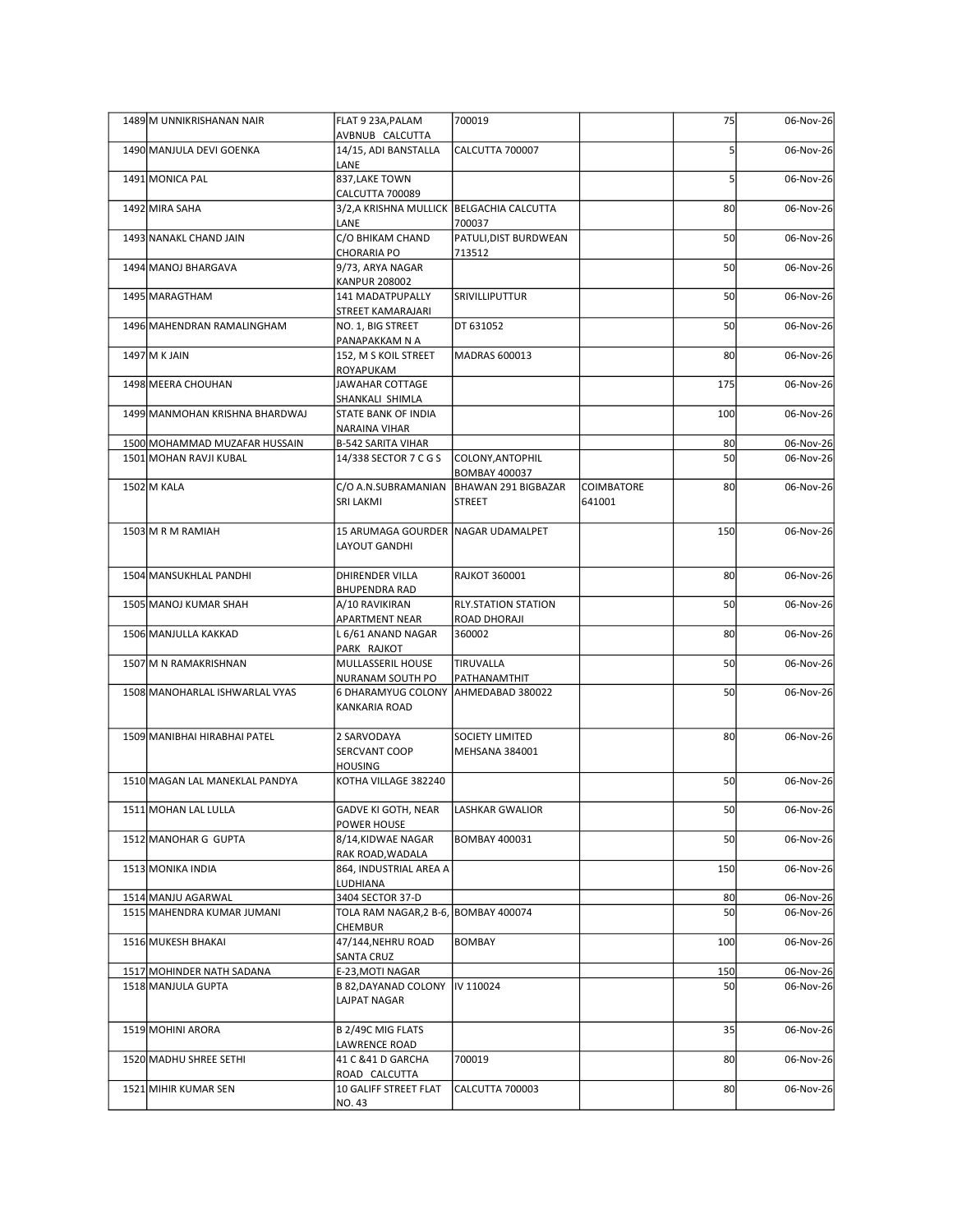| 1522 MOHAN LAL SARAFF                      | C/O SHEWBUXRAI                                                  | <b>BURTOLLA STREET</b>                           |                      | 80              | 06-Nov-26              |
|--------------------------------------------|-----------------------------------------------------------------|--------------------------------------------------|----------------------|-----------------|------------------------|
|                                            | RAMESWAR 26                                                     | CALCUTTA 700007                                  |                      |                 |                        |
| 1523 MADHULIKA MALL                        | C/O PURANCHAND<br>RAMCHAND                                      | 203/1, MAHATMA GANDHI CALCUTTA 700007<br>ROAD    |                      | 30 <sup>1</sup> | 06-Nov-26              |
| 1524 MANICK LAL MAHESHWARI                 | 6 VIVEKANAND ROAD                                               | 700001                                           |                      | 80              | 06-Nov-26              |
| 1525 MANOJ CHOPRA                          | CALCUTTA<br>A1/358, JANAK PURI                                  |                                                  |                      | 75              | 06-Nov-26              |
| 1526 M K NARASIMHAN                        | 110058<br>F-3, SANGEETHA                                        | SARANGAPANI STREET T                             | 600017               | 144             | 06-Nov-26              |
|                                            | APARTMENTS 16,                                                  | NAGAR CHENNAI                                    |                      |                 |                        |
| 1527 MOHAN KUMAR BHARGAVA                  | 313-B DDA FLATS<br><b>GAZIPUR DAIRY FARM</b>                    |                                                  |                      | 150             | 06-Nov-26              |
| 1528 MUKESH SAWHNEY                        | MUKESH SAWHNEY &                                                | SAHARANPUR 247001                                |                      | 50              | 06-Nov-26              |
| 1529 MADHURI DEVI                          | CO. AMBALA ROAD<br>C/O RAMSONS 50/7                             | <b>GANJ LUCKNOW</b>                              |                      | 80              | 06-Nov-26              |
| 1530 MANDEEP SINGH HUSSON                  | J.N.ROAD HUSSAIN<br>1333/1, SECTOR 70 S G T COMPLEX S A S NAGAR |                                                  |                      | 80              | 06-Nov-26              |
|                                            | B CO-OP.                                                        | <b>MOHALI</b>                                    |                      |                 |                        |
| 1531 MULLER INVESTMENTS PVT LTD            | M-13 PUNJ HOUSE<br>CONNAUGHT PLACE                              | <b>NEW DELHI 110001</b>                          |                      | 3980            | 06-Nov-26              |
| 1532 MUKESH KUMAR                          | 9000 SHIDIPURA KAROL                                            |                                                  |                      | 55              | 06-Nov-26              |
| 1533 MADHU KRISHAN                         | BAGH<br>166 THAN SINGH NAGAR                                    |                                                  |                      | 55              | 06-Nov-26              |
|                                            | KAROL BAGH                                                      |                                                  |                      |                 |                        |
| 1534 MAHESH CHAND GOEL                     | <b>DCM SHRIRAM</b><br><b>NDUSTRIES</b>                          | KANCHANJANGA BLDG                                |                      | 25              | 06-Nov-26              |
| 1535 MAHESH CHAND GOEL                     | <b>DCM SHRIRAM</b><br>NDUSTRIES                                 | KANCHANJANGA BLDG                                |                      | 25              | 06-Nov-26              |
| 1536 MANOJ PACHISIA                        | BJ-99-WEST SHALIMAR                                             |                                                  |                      | 50              | 06-Nov-26              |
| 1537 M D VENKATESH                         | <b>BAGH</b><br>NO.21 TMLC HOSTEL                                | <b>GARDEN BANGALORE</b>                          |                      | 25              | 06-Nov-26              |
|                                            | 4TH CROSS WILSON                                                | 560027                                           |                      |                 |                        |
| 1538 MRIDULA AGARWAL                       | MURLI MANOHAR<br><b>BUILDING GANJ BAZAR</b>                     | MORADABAD 244001                                 |                      | 100             | 06-Nov-26              |
| 1539 MEENA GANERIWALA                      | H.NO.1537 SECTOR 36-D                                           |                                                  |                      | 150             | 06-Nov-26              |
| 1540 M MANONMANI                           | 160036<br>23, SRIVASANI NAGAR                                   | 642126                                           |                      | 64              | 06-Nov-26              |
| 1541 MA MOHAN KUMAR                        | UDAMALPET<br>CHARTERED                                          | STREET ANNA NAGAR                                |                      |                 | 06-Nov-26              |
|                                            | ACCOUNTANT AH-151,                                              | MADRAS 600040                                    |                      |                 |                        |
| 1542 MADHU                                 | THIRD<br>M 204, IST FLOOR VIKAS 110018                          |                                                  |                      | 50              | 06-Nov-26              |
|                                            | <b>PURI</b>                                                     |                                                  |                      |                 |                        |
| 1543 MURARI LAL AGRAWAL                    | C/O AVINASH TRADERS<br>DINA NATH JI                             | KI GALI JAIPUR 302001                            |                      |                 | 06-Nov-26              |
| 1544 MANORMA SINGH                         | F-11, R.A.K AGRIC.<br>COLLEGE                                   | <b>SEHORE</b>                                    |                      | 50              | 06-Nov-26              |
| 1545 NARESH KUMAR JAIN                     | C/O JAIN BROTHERS                                               | GANJ,                                            |                      | 150             | 06-Nov-26              |
| 1546 NAND PRAKASH                          | 4759,DEPUTY<br>EA-1/4, INDERPURI                                |                                                  |                      | 50              | 06-Nov-26              |
|                                            | 110012                                                          |                                                  |                      |                 |                        |
| 1547 NATRAJAN V                            | D-30 STC COLONY<br>MEHRAULI ROAD                                | 110017                                           |                      | 50              | 06-Nov-26              |
| 1548 NARESH KUMAR JINDAL                   | 43/2, IST CROSS K P N                                           | BANGALORE 560002                                 |                      | 30 <sup>1</sup> | 06-Nov-26              |
| 1549 NARAINDAS HIRANAND PHERWANI           | EXT<br><b>BASANT PARK, BLDG NO</b>                              | 2, CHEMBUR MAHUL ROAD                            |                      | 50              | 06-Nov-26              |
|                                            | 6 FLAT NO A                                                     | <b>BOMBAY 400071</b>                             |                      |                 |                        |
| 1550 NAHEED SULTANA KADRI                  | 38 HORIZON HILL<br>BANDRA BOMBAY                                |                                                  |                      | 230             | 06-Nov-26              |
| 1551 NILESH VASANTRAI DOSHI                | FLAT 28 3RD FLOOR                                               | SOCIETY 64 B LALLUBHAI                           | <b>BOMBAY 400058</b> | 30 <sub>1</sub> | 06-Nov-26              |
| 1552 NEENA AGRAWAL                         | YESHOMANGAL<br>C/O JAGDISH SARAN &                              | ANDHERI-W<br>JAGAT CINEMA BARA                   |                      | 75              | 06-Nov-26              |
| 1553 NIRMAL GOYAL                          | <b>COMPANY NEAR</b><br>N K JAIN FERTILIZER CO                   | <b>BAZAR BAREILLY</b><br><b>ROAD AMBALA CITY</b> |                      | 50              | 06-Nov-26              |
|                                            | CIRCULAR                                                        |                                                  |                      |                 |                        |
| 1554 NEERAJ GUPTA<br>1555 NANDINI H HEBBAR | 645, SECTION 16 D<br>PLOT NO. 54 & 55 SRI                       | MUTAGE SAMBRA (VIA)                              |                      | 20<br>144       | 06-Nov-26<br>06-Nov-26 |
|                                            | <b>RAM COLONY</b>                                               | BELGAUM 591124                                   |                      |                 |                        |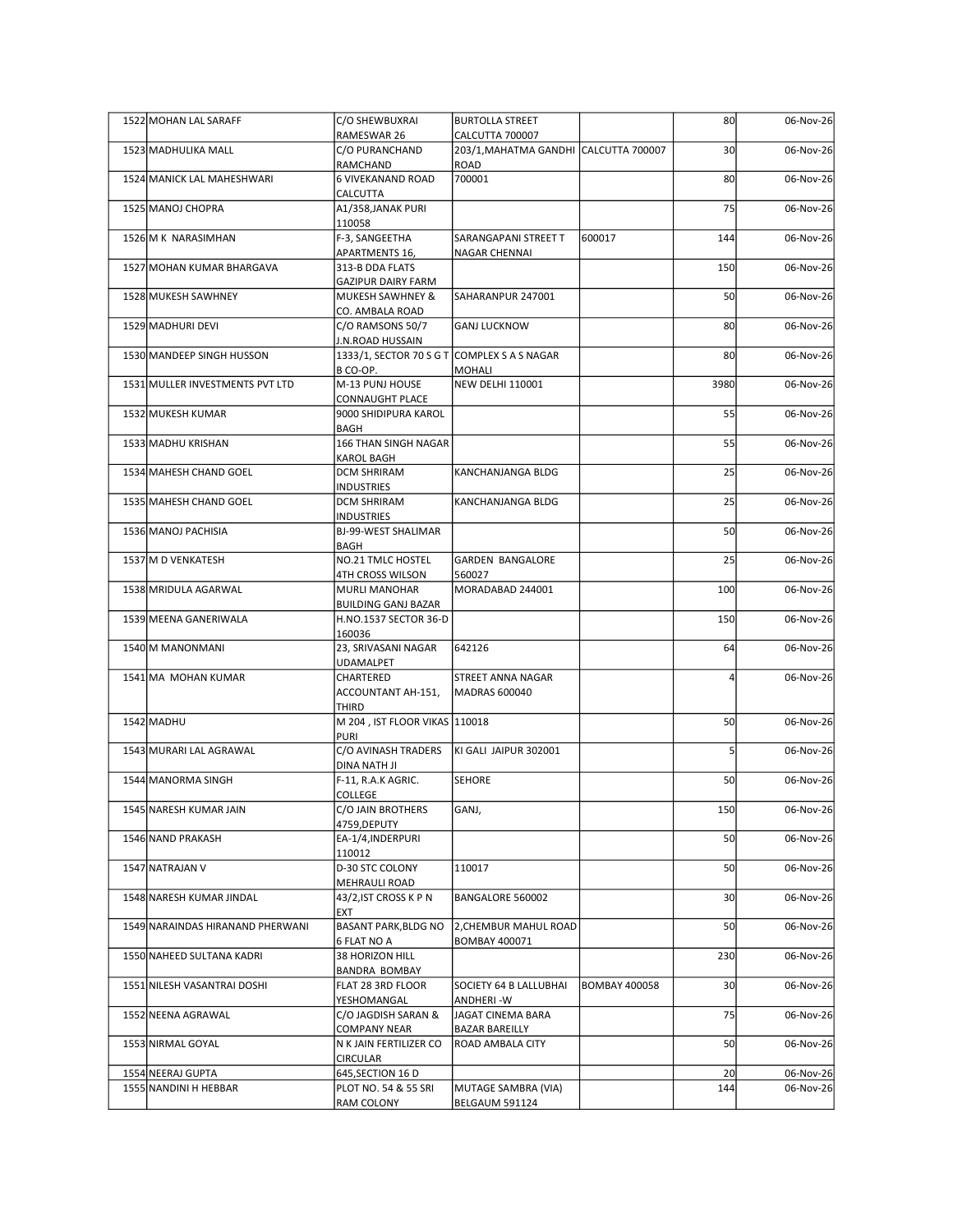| 1556 NEMLATA BHANDARI           | NARAIDAS BIJH                                       | SOJATI GATE JAODHPUR                                      |                                      | 80              | 06-Nov-26 |
|---------------------------------|-----------------------------------------------------|-----------------------------------------------------------|--------------------------------------|-----------------|-----------|
| 1557 NEELAM GODHA               | <b>BUILDING INSIDE</b><br>UL LAL NIWAS NARAIN       | 342001<br>JAIPUR 302004                                   |                                      |                 | 06-Nov-26 |
| 1558 NEERAJ RANI                | SINGH CIRCLE<br>TULSI WATIKA BEHIND                 | <b>HOSTEL, CIVIL LINES</b>                                | 141001                               | 30 <sub>l</sub> | 06-Nov-26 |
|                                 | PRINCE                                              | LUDHIANA                                                  |                                      |                 |           |
| 1559 NAURANG LAL SINGAL         | SINGLA STREET<br>RAMPURA PHUL                       |                                                           |                                      | 50              | 06-Nov-26 |
| 1560 N K JAIN                   | B-111-740, CHATTI GALI, SAIDAN, LUDHIANA            |                                                           |                                      | 150             | 06-Nov-26 |
| 1561 NOORKHAN BASHIRKHAN PATHAN | <b>CHOWK</b><br>843, TOP FLOOR DASTUR   PUNE 411001 |                                                           |                                      | 50              | 06-Nov-26 |
|                                 | <b>MEHAR ROAD</b>                                   |                                                           |                                      |                 |           |
| 1562 NEERJA GUPTA               | C/O ER. ANIL KUMAR<br><b>GUPTA CHEIF</b>            | ENGINEER UPSEB APT NO.<br>102,                            | RAMNIKA<br>APARTMENTS                | 200             | 06-Nov-26 |
|                                 |                                                     |                                                           | 7/186 SWAROOP<br><b>NAGAR KANPUR</b> |                 |           |
|                                 |                                                     |                                                           | 208002                               |                 |           |
| 1563 NEENA MALHOTRA             | HARRIS LODGE SUMMER<br>HILL SIMLA                   |                                                           |                                      | 130             | 06-Nov-26 |
| 1564 NEELAM KHURANA             |                                                     | -5/25, GROUND FLOOR RAJOURI GARDEN NEW                    |                                      | 50              | 06-Nov-26 |
| 1565 NARINDER PAL SINGH         | C BACK SIDE<br>2-B/78, RAMESH NAGAR                 | DELHI 110027                                              |                                      | 50              | 06-Nov-26 |
| 1566 N RAJAN                    | 22 THAYAR SAHIB                                     | FIRST FLOOR MOUNT                                         | 600002                               | 50              | 06-Nov-26 |
|                                 | STREET IST STRRET                                   | ROAD MADRAS                                               |                                      |                 |           |
| 1567 NAYANBEN GHATALIA          | C/O M/S SHRREARPAN<br>AUTO                          | CENTRE, CANAL ROAD<br><b>RAJKOT 360002</b>                |                                      | 50              | 06-Nov-26 |
| 1568 NEELAM TANDON              | C-95 HANUMAN NAGAR JAIPUR 302012                    |                                                           |                                      | 50              | 06-Nov-26 |
| 1569 NEELAM AGARWAL             | KHATIPURA<br>C/O L BAIJNATH                         | ROAD AGRA 282004                                          |                                      | 80              | 06-Nov-26 |
|                                 | CONTRACTOR JAMUNA                                   |                                                           |                                      |                 |           |
| 1570 NIKITA BRIJLAL TAWNEY      | B 1 ASHA BHAVAN 14TH BOMBAY 400052                  |                                                           |                                      | 50              | 06-Nov-26 |
| 1571 NARINDER SHARMA            | <b>ROAD KHAR</b><br>NK 65, CHOWK                    | JALANDHAR 144001                                          |                                      | 75              | 06-Nov-26 |
|                                 | NAHURIAN G T RAOD                                   |                                                           |                                      |                 |           |
| 1572 NARINDER KUMAR DUA         | H 49/A,NEW<br>GOBONDPURA KRISHNA                    | <b>NAGAR</b>                                              |                                      | 180             | 06-Nov-26 |
|                                 |                                                     |                                                           |                                      |                 |           |
| 1573 NEELAM PURI                | B-163, YOJANA VIHAR<br>10092                        |                                                           |                                      | 2.5             | 06-Nov-26 |
| 1574 NIRANJAN MONDAL            | F 6/5, KARUNAMAYEE                                  | CITY CALCUTTA 700091                                      |                                      | 80              | 06-Nov-26 |
| 1575 NAND KUMAR GUPTA           | <b>ESTATE SALTLAKE</b><br><b>BHARAT ENGG</b>        | GALI JWALAPUR 249407                                      |                                      | 50              | 06-Nov-26 |
| 1576 NAVKUMAR GRANDIH           | <b>ENTERPRISES SARAFA</b><br>APT.G-2, 6 AND 7       | BANGALORE                                                 |                                      | 500             | 06-Nov-26 |
|                                 | <b>KENSINGTON ROAD</b>                              |                                                           |                                      |                 |           |
| 1577 NALINI SAI SUBRAMANIAN     | D-205 HILNEANSARI<br>COMPLEX NEAR                   | S.D.EYE HOSPITAL<br><b>HUMAYAN NAGAR</b>                  | <b>HYDERABAD</b><br>500028           | 25              | 06-Nov-26 |
| 1578 NIRMAL PUSHKARNA           | E-2/1,KRISHNA NAGAR                                 |                                                           |                                      | 125             | 06-Nov-26 |
| 1579 NAVEEN KUMAR GUPTA         | 92 JATWARA PULMITHAI<br>110006                      |                                                           |                                      | 50              | 06-Nov-26 |
| 1580 NITAM INVESTMENTS (P) LTD  | M-13 PUNJ HOUSE                                     |                                                           |                                      | 270             | 06-Nov-26 |
| 1581 NIRUPAMA PATEL             | CONNAUGHT PLACE<br>202 RIDDHI SIDDHI                | COURSE ROAD INDORE MP                                     |                                      | 15              | 06-Nov-26 |
| 1582 NIRMAL KANTA               | APART 33/1 RACE<br>HOUSE NO. 28 SECTOR              | 452003                                                    |                                      | 80              | 06-Nov-26 |
|                                 | 27-A 160019                                         |                                                           |                                      |                 |           |
| 1583 NAND KISHORE VYAS          | <b>BHART INVESTMENTS</b><br>SECTOR 7 NEW            | POWER HOUSE JODHPUR                                       |                                      | 100             | 06-Nov-26 |
| 1584 NERU                       | H.NO B XXIX-141 GALI                                | <b>BHANDARI MOHALLA</b>                                   |                                      | 50              | 06-Nov-26 |
| 1585 N KRISHNAMURTHY            | JULIAN<br>FLAT NO.202, BLOCK A                      | <b>BATALA 143505</b><br><b>RESIDENCY STREET NO.11</b>     | HYDERABAD                            | 50              | 06-Nov-26 |
| 1586 N VALLIKKAKKU              | VISHNU                                              | GANDHINAGAR<br>138/2 L.B.ROAD BEHIND THIRUVANMIYAR MADRAS | 500080                               | 50              | 06-Nov-26 |
|                                 | JEYANTHI                                            | 600001                                                    |                                      |                 |           |
| 1587 NEETA CHAWLA               | HOUSE NO.3134 SECTOR<br>47-D                        |                                                           |                                      | 50              | 06-Nov-26 |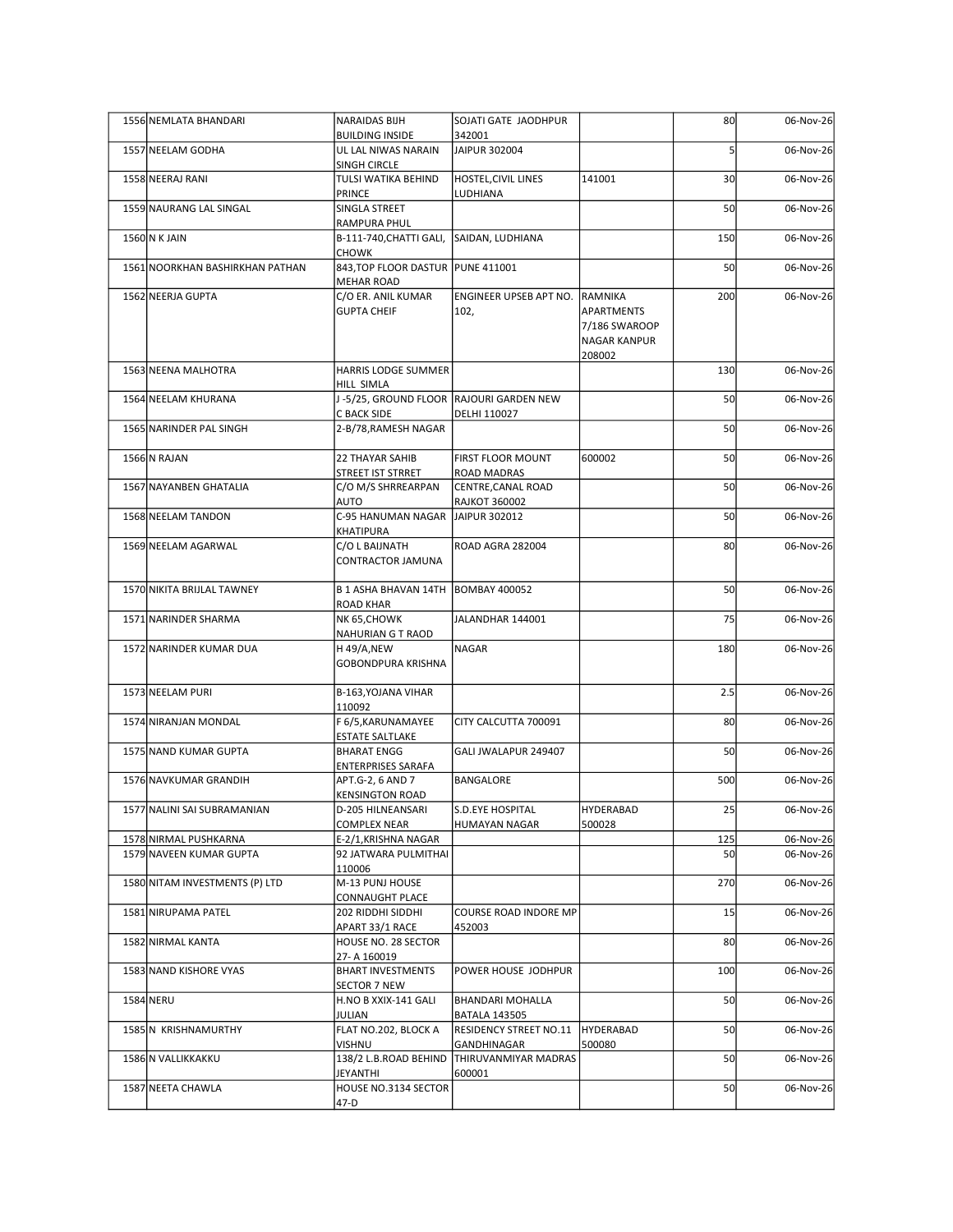| 1588 NATHU LAL KAPUR                             | C-5-D/50-B, JANAK PURI                                        |                                     |                      | 100             | 06-Nov-26              |
|--------------------------------------------------|---------------------------------------------------------------|-------------------------------------|----------------------|-----------------|------------------------|
| 1589 N P PUNJ                                    | $C/O$ V.P.PUNJ M-13 PUNJ<br>HOUSE                             |                                     |                      | 1000            | 06-Nov-26              |
| 1590 NAGALA ALLA                                 | 17-1-388/14 SRI                                               | <b>FIRST VENTURE</b>                |                      | 64              | 06-Nov-26              |
| 1591 NAVEEN KUMAR BANSAL                         | LAKSHMI NAGAR<br>HOUSE NO.1419 SECTOR                         | HYDERABAD 500659                    |                      | 102             | 06-Nov-26              |
| 1592 NEPAL SINGH VERMA                           | 42-B 160036<br>C/O CHOUDHARY                                  | & P.O. BIJWASAN (OPP.               | BIJWASAN 110061      | 150             | 06-Nov-26              |
|                                                  | KARTAR SINGH VILLAGE                                          | MLA HOUSE)                          |                      |                 |                        |
| 1593 N SEETHAMAHAKHSMI                           | B-1/F-4, AMEER PET                                            | 500016                              |                      | 10              | 06-Nov-26              |
| 1594 OM PRAKASH SUNEJA                           | <b>HYDERABAD</b><br>G-116, ASHOK VIHAR                        |                                     |                      | 50              | 06-Nov-26              |
| 1595 OCHCHHAAVLAL RAJLAL SHAH                    | PHASE-I<br>PARNAKUTI BUILDING                                 | NO. 101 TILAK MANDIR                | PARLE (EAST)         | 180             | 06-Nov-26              |
|                                                  | 1ST FLOOR. FLAT                                               | ROAD VILLE                          | <b>MUMBAI 400057</b> |                 |                        |
| 1596 OM PARKASH SHARMA<br>1597 OM NARAYAN SHUKLA | H NO 60, SECTOR 38A<br>KULL HARDA, P.O.HARDA 461331           |                                     |                      | 105<br>150      | 06-Nov-26<br>06-Nov-26 |
| 1598 ONKAR MAL HIRA CHAND JAIN                   | <b>HARDA</b><br>ASHRAM ROAD POST                              | PLOT NO.4 PRILOHUM                  |                      | 50              | 06-Nov-26              |
|                                                  | URUVI KUNCHUN,                                                | SOCIETY PUNE                        |                      |                 |                        |
| 1599 OM PARKASH SRIVASTAVA                       | 165 D, HIMMATGANJ<br><b>BEHIND BHAGWAN</b>                    | ICE FACTORY ALLAHABAD               |                      | 150             | 06-Nov-26              |
| 1600 OM PARKASH LOHIA                            | LAL BAZAR ZARIA<br>DHANBAD 828111                             |                                     |                      | 100             | 06-Nov-26              |
| 1601 OM PRAKASH SALUJA                           | 1040 DR.MUKHERJEE<br>NAGAR 110009                             |                                     |                      | 25              | 06-Nov-26              |
| 1602 PRAVIN CHANDRA JAIN                         | E-146, GREATER KAILASH                                        |                                     |                      | 150             | 06-Nov-26              |
| 1603 PREM SINGH                                  | I-142, NARAINA 110028                                         |                                     |                      | 30 <sub>1</sub> | 06-Nov-26              |
| 1604 PREM PARKASH GANDHI                         | E-3, DOUBLE STOREY<br>MALKA GANJ                              | 110007                              |                      | 80 <sup>1</sup> | 06-Nov-26              |
| 1605 PRITIPAL SINGH YADAV                        | VILL KHARI PO MOTLA                                           | MOHINDER GARH                       |                      | 50              | 06-Nov-26              |
| 1606 PREM LATA GAUR                              | <b>KALAN DIST</b><br>H 439, SAROJINI NAGAR                    |                                     |                      | 50              | 06-Nov-26              |
| 1607 PREM CHAND AGARWAL                          | 110023<br>B-11-B (FIRST FLOOR)                                | 110049                              |                      | 75              | 06-Nov-26              |
|                                                  | SANWAL NAGAR                                                  |                                     |                      |                 |                        |
| 1608 PRADEEP KUMAR BISWAS                        | C/O BIRESWAR VISWAS P PUR D 24, PARAGANAS<br><b>B MASLAND</b> | 743289                              |                      | 50              | 06-Nov-26              |
| 1609 PRAMILA BHARGAVA                            | 13-B, POCKET-C<br>SIDDHARTHA EXTN.                            |                                     |                      | 30 <sup>1</sup> | 06-Nov-26              |
| 1610 PINKI JAIN                                  | <b>B-14 ASHOKA NIKETAN</b>                                    |                                     |                      |                 | 06-Nov-26              |
| 1611 PRAKASH CHANDRA NAGPAL                      | 110092<br>OPP ARBI SCHOOL                                     | SAHARANPUR                          |                      | 150             | 06-Nov-26              |
| 1612 PRAVEEN KUMAR                               | CHILKANA ROAD<br>G 5, MUKHRAN GARDEN 110018                   |                                     |                      | 75              | 06-Nov-26              |
|                                                  | PO TILAK NAGAR                                                |                                     |                      |                 |                        |
| 1613 PRASAHNT PAYAL                              | FLAT NO 132, BLOCK C                                          |                                     |                      | 50              | 06-Nov-26              |
| 1614 PRABHAT KUMAR SINHA                         | 4/B JANAK PURI<br>SYNDICATE BANK                              | <b>BOKARO 827004</b>                |                      | 80              | 06-Nov-26              |
| 1615 PRAVEEN ROHTAKI                             | SECTOR 4 STEEL CITY<br>C/O RAJENDER NATH                      | KINARI BAZAR                        |                      | 155             | 06-Nov-26              |
| 1616 POONAM KUNDRA                               | CHHOTEY LAL & CO<br>C-1/193, JANAK PURI                       |                                     |                      | 80              | 06-Nov-26              |
|                                                  | 110058                                                        |                                     |                      |                 |                        |
| 1617 PRAVEEN DAYA BHAI PATEL                     | <b>GANGA DAS</b><br>STREET, NANA ADADH                        | 388001                              |                      | 80              | 06-Nov-26              |
| 1618 PADMBUATHY SRIRAMULA                        | ANAND<br>NO 8, V TH CROSS                                     | BANGALORE 560047                    |                      | 80              | 06-Nov-26              |
| 1619 PRAKSH KUMAR B K                            | VICTORIA ROAD<br>THE TIMES SHOP                               | <b>STREET BANGALORE</b>             |                      | 50              | 06-Nov-26              |
|                                                  | 176/2, COMMERCIAL                                             | 560001                              |                      |                 |                        |
| 1620 PADMA NARAYAN                               | NO 20, R B I CO-OP<br><b>HOUSNG</b>                           | COLONY, III BLOCK EAST<br>JAYANAGAR | BANGALORE<br>560011  | 80 <sup>1</sup> | 06-Nov-26              |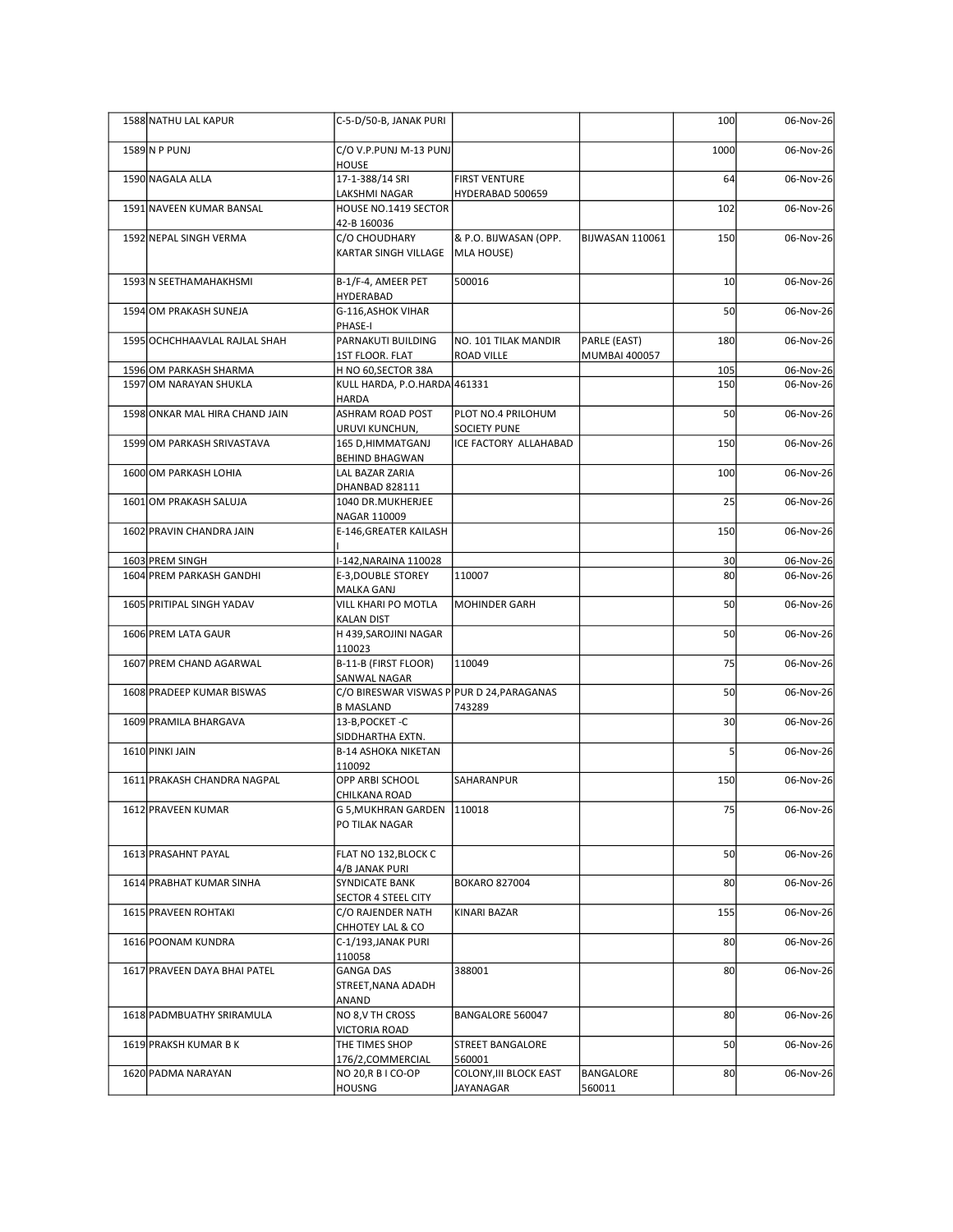| 1621 PAUL LOBO                           | C/O SYNDICATE BANK,                                        | BRANCH, RESIDENCY ROAD 560025                                             |                                  | 80              | 06-Nov-26              |
|------------------------------------------|------------------------------------------------------------|---------------------------------------------------------------------------|----------------------------------|-----------------|------------------------|
| 1622 PURSHOTTAM P TIKARE                 | SHOOLAY<br><b>TIKAREW TEXTILES</b>                         | BANGLORE<br>BANGALORE 560009                                              |                                  | 75              | 06-Nov-26              |
| 1623 PRABHAKAR K                         | ANAND RAO CIRCLE<br>10/4 NEW GURAPPANA                     | BANGALORE                                                                 |                                  | 125             | 06-Nov-26              |
| 1624 PRATIMA K GOLECHHA                  | PALYA<br>458/68, JADAV JI KARA                             | HOUSING SOC LTD, FLAT                                                     | FLOOR, BAZAR                     | 50              | 06-Nov-26              |
| 1625 PARESH KANTI LAL KOKHANI            | BHATIA<br>VASYU THERE D/3, IIND                            | <b>28, IIND</b><br>R, GHATKOPRA EAST                                      | <b>BOMBAY 400001</b>             | 50              | 06-Nov-26              |
| 1626 PRASANNA RAJ PANDYAJAN JI           | <b>FLOO</b><br><b>B.V.SUPER MARKET</b>                     | <b>BOMBAY 400077</b><br><b>BURUD GALLI SANGLI</b>                         |                                  | 30              | 06-Nov-26              |
| 1627 PRAMILA A GADNDHI                   | <b>BLOCK NO.26-27</b>                                      | 18 PRASAD 9 TH ROAD N NOOTAN,LAXMI SOC. J V P D,VILLEPARLE                |                                  | 50              | 06-Nov-26              |
| 1628 PRADEEP KUMAR BHANDARI              | H NO 256, SECTOR 20 A                                      |                                                                           | <b>BOMBAY 400049</b>             | 30              | 06-Nov-26              |
| 1629 PRABHA KOCHHAR                      | 160020<br>H.NO.3350 SECTOR-46-C                            |                                                                           |                                  | 50              | 06-Nov-26              |
| 1630 P SUBRAMANIAN                       | 15-183, TAJA SRINIWAS                                      | NAGAR, MALKAJGIRI                                                         |                                  | 150             | 06-Nov-26              |
| $1631$ P S RAO                           | APARTMENTS,                                                | HYDERABAD<br>FLAT NO.16 SAI KRISHAN BEHIND POLICE OFFICERS<br>MESS, MASAB | <b>TANK HYDERABAD</b><br>1500028 | 50              | 06-Nov-26              |
| 1632 PADMAJA PANCHAGNULA                 | 2005-B TYPE IV BHEL<br><b>TOWNSHIP</b>                     | RAMACHANDRAPURAM<br>HYDERABAD 500032                                      |                                  | 80              | 06-Nov-26              |
| 1633 PUSHPA GILDA                        | C/O.M/S.GULDA<br><b>ENTERPRISES 155, NEW</b>               | LHOA MANDI INDORE<br>452001                                               |                                  | 80              | 06-Nov-26              |
| 1634 PURSHOTTAM DASS SAATAL              | FLAT NO 4, PRAGTI<br><b>APARTMEN 2 A</b>                   | , KAILAS PARK GITA<br><b>BHAWAN INDORE</b>                                |                                  | 50              | 06-Nov-26              |
| 1635 PUKHRAJ GANDHI                      | 18, SHANTI NAGAR JAIN<br>COLONY, BEHIND                    | CHIPAVAKHAN INDORE<br>452001                                              |                                  | 50              | 06-Nov-26              |
| 1636 PRAKASH CHAND SARAF                 | SARAF BHAWAN NEWAI NEWAI<br><b>DIST TONK</b>               |                                                                           |                                  | 150             | 06-Nov-26              |
| 1637 PAWAN KUMAR                         | C/O MODI ELECTRICAL 9 THANA SIKAR 332713<br><b>NEEM KA</b> |                                                                           |                                  | 80              | 06-Nov-26              |
| 1638 PREM BHARGAVA                       |                                                            | H 12, CHITRANJAN MARG SCHEME, ASHOK NAGAR<br>JAIPUR 302001                |                                  | 30 <sup>1</sup> | 06-Nov-26              |
| 1639 PROMILA KUMARI                      | C-11, RAJA PARK JAIPUR                                     |                                                                           |                                  | 45              | 06-Nov-26              |
| 1640 PRAMILA SHARMA                      | UNITED COMMERCIAL<br><b>BANK RAMGANJ</b>                   | <b>BAZAR JAIPUR</b>                                                       |                                  |                 | 06-Nov-26              |
| 1641 PRADEP BHALLA                       | VPO BADHNI KALAN TEH (TEH.) 142037<br>MOGA MOGA            |                                                                           |                                  | 80              | 06-Nov-26              |
| 1642 PREM SAGAR                          | CHIRANJEE LAL & SONS<br><b>IQBAL GANJ</b>                  | ROAD LUDHIANA 141008                                                      |                                  | 80              | 06-Nov-26              |
| 1643 PRITAM CHAND JAIN                   | PARTAP NAGAR STREET<br>NO 6 H NO                           | 10953 LUDHIANA                                                            |                                  | 60              | 06-Nov-26              |
| 1644 PREM KUMAR GOEL                     | CERAMICS                                                   | BIMAL REFRACTORIES & INDUSTRIES, P O BOX NO<br>36, 148023                 |                                  | 50              | 06-Nov-26              |
| 1645 P RAMA VISHWANATHAN                 | D-2, HARRINGTON<br><b>COURT 99 HARINGTON</b>               | ROAD CHETPAT MADRAS<br>600031                                             |                                  | 50              | 06-Nov-26              |
| 1646 P SATYAWATHI                        | GEETHALAYA<br>APARTMENTS 7/10,<br>MADLEY                   | ROAD T NAGAR MADRAS<br>600017                                             |                                  | <b>50</b>       | 06-Nov-26              |
| 1647 PREMA PUSUPATHY                     | C/O T.R.JAYARAMAN<br>NO.1 CHENGALVA                        | <b>ROYA STRET TRIPLICANE</b><br>MADRAS                                    | 600005                           | <b>50</b>       | 06-Nov-26              |
| 1648 P RAJA SINGHVI                      | NIRMAL TYRES<br>105, GENERAL PATTERN                       | <b>ROAD MADRAS</b>                                                        |                                  | 144             | 06-Nov-26              |
| 1649 PAVITRA VOHRA<br>1650 PARKASH ARORA | C 1/4, VASANT VIHAR<br>B 241 RANJIT NAGAR                  |                                                                           |                                  | 225<br>80       | 06-Nov-26<br>06-Nov-26 |
| 1651 PRAKASH DEVI KHERA                  | 110008<br>B2/B-80, JANAK PURI                              |                                                                           |                                  | 80              | 06-Nov-26              |
| 1652 PALLAVUR UNIKKAT JANARDHANAN        | 110058                                                     | ROHINI, NEMMARA P.O. PALGHAT PALGHAT DIST                                 |                                  | 80              | 06-Nov-26              |
| 1653 PARVEEN SINGH PARMAR                | DIST.<br>E-110, ANSARI NAGAR                               | 678508                                                                    |                                  | 80              | 06-Nov-26              |
|                                          |                                                            |                                                                           |                                  |                 |                        |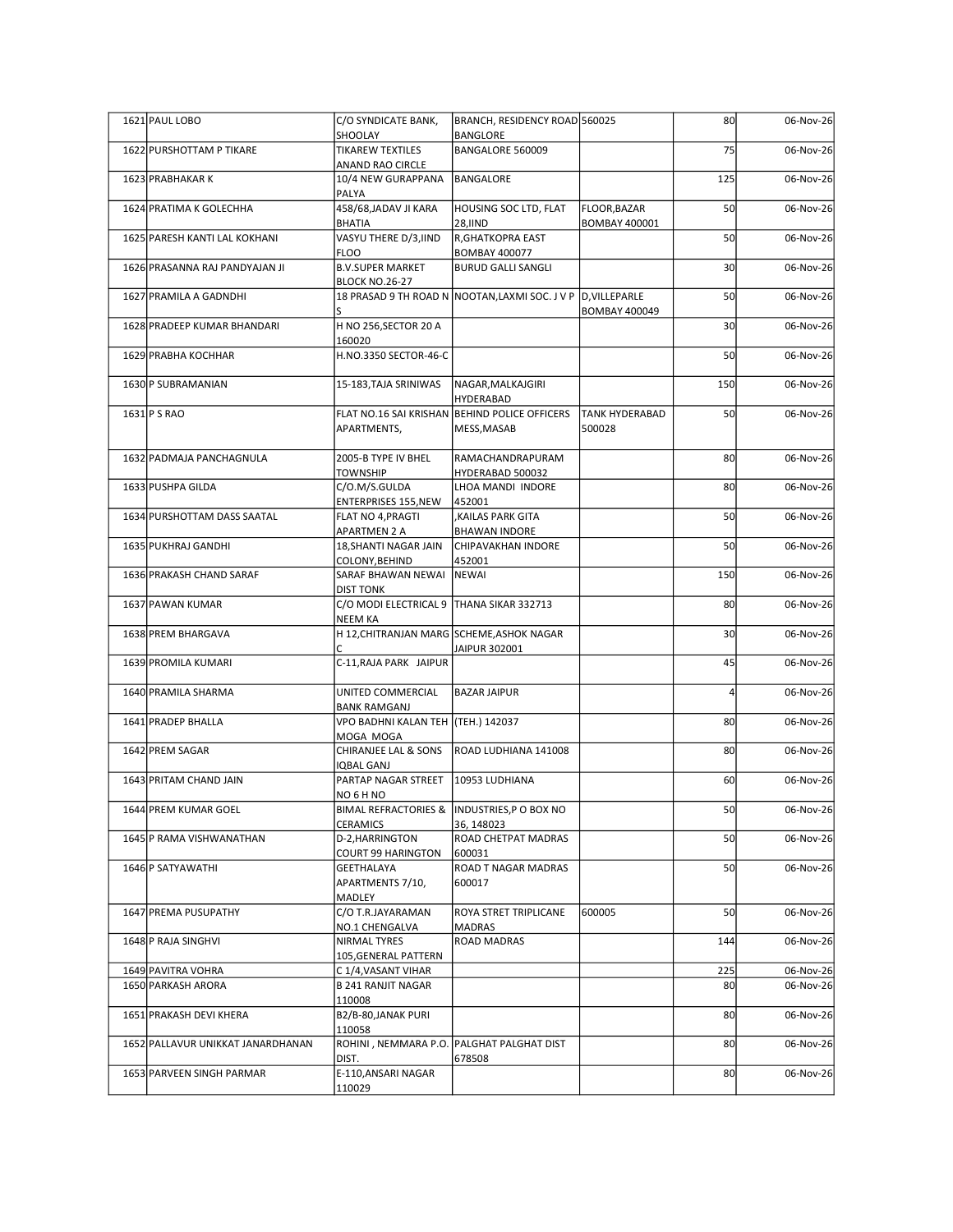| 1654 PARKASH MOHAN MEHRA                             | D-107 SHYAM PARK EXT. DIST.GHAZIABAD<br>SAHIBABAD           | SAHIBABAD 1                           |                      | 25              | 06-Nov-26              |
|------------------------------------------------------|-------------------------------------------------------------|---------------------------------------|----------------------|-----------------|------------------------|
| 1655 PROMILA MATHUR                                  | AD 31/D, SHALIMAR<br><b>BAGH DDA FLATS</b>                  | 110052                                |                      | 50              | 06-Nov-26              |
| 1656 PRAN NATH JAITLI                                | 93-B DAYA NAND NAGAR                                        |                                       |                      | 144             | 06-Nov-26              |
| 1657 PARAMJIT SINGH                                  | AMRITSAR<br>14 RANI KA BAGH                                 |                                       |                      |                 | 06-Nov-26              |
| 1658 PAMPA LAL                                       | AMRITSAR 143001<br>837, DAKE TOWN                           |                                       |                      |                 | 06-Nov-26              |
| 1659 P R VENKITESHWARAN                              | CALCUTTA 700089<br>C/O THE ICICI LTD 2                      | TERACE CALCUTTA 700017                |                      | 50              | 06-Nov-26              |
| 1660 PRANTOSH CHATTERJI                              | <b>B, VICTORIA</b><br>165/1, SARAT BOSEROAD 700026          |                                       |                      | 100             | 06-Nov-26              |
| 1661 P SHOBA                                         | CALCUTTA<br>ACHUTAN PILLAI & CO                             | AGENT, P BOX 507                      | 682003               | 80              | 06-Nov-26              |
|                                                      | SHIPPING                                                    | W/ISLAND COCHIN                       |                      |                 |                        |
| 1662 PRAVEEN KUMAR BHATIA<br>1663 PRABH KIRTAN SINGH | 3320/23-D<br>B-XI, 21 BROWN ROAD                            | 141008                                |                      | 150<br>50       | 06-Nov-26<br>06-Nov-26 |
| 1664 PRAFUL CHANDRA GHATALIAN                        | LUDHIANA<br>C/O M/S SH ARPAN                                | ROAD RAJKOT 360002                    |                      | 50              | 06-Nov-26              |
| 1665 POONISH SREEN                                   | AUTO CENTRE, CANAL<br>C/O MAJ.GEN                           | VIHAR APPTS. R.K.PURAM                |                      | 30              | 06-Nov-26              |
|                                                      | V.S.JOGLEKAR I-703 SOM 110022                               |                                       |                      |                 |                        |
| 1666 PANKAJ TANDON                                   | C-95 HANUMAN NAGAR JAPUR 302001                             |                                       |                      | 50              | 06-Nov-26              |
| 1667 PADMA PRUTHI                                    | KHATIPURA<br><b>68 KENIL WORTH</b>                          |                                       |                      | 150             | 06-Nov-26              |
| 1668 PRAMOD G GUPTA                                  | PEDDER RD. BOMBAY<br>8/14, KIDWAI NAGAR                     | <b>BOMBAY 400031</b>                  |                      | 50              | 06-Nov-26              |
| 1669 PRADEEP KUMAR PAREKH                            | <b>BAK ROAD WADALA</b><br>A/44, YOGESHWARJYOT               | MOTHERS' SCHOOL GOTRI VADODARA 390021 |                      | 50              | 06-Nov-26              |
|                                                      | <b>SOCIETY BEHIND</b>                                       | ROAD                                  |                      |                 |                        |
| 1670 P KRISHNAKUMAR                                  | C-29 NEEL TARANG<br>SOCIETY NEAR AMAR                       | COMPLEX SAMA BARODA<br>390008         |                      | 50              | 06-Nov-26              |
| 1671 PRITI KHANNA                                    | 32, NEW GANESH GANJ                                         | 226018                                |                      | 80 <sup>2</sup> | 06-Nov-26              |
| 1672 PREM NATH SHARMA                                | LUCKNOW<br>KOTHI NO. 192 SECTOR - 201301                    |                                       |                      | 270             | 06-Nov-26              |
| 1673 PANKAJ KUMAR GUPTA                              | 15 A NOIDA<br><b>BHAGYODAYA SOCIETY</b>                     | <b>FLOOR JV</b>                       | <b>BOMBAY 400036</b> | 50              | 06-Nov-26              |
|                                                      | 20 A/B,3RD                                                  | ROAD, GHATKOPAR WEST                  |                      |                 |                        |
| 1674 PRADEEP SHARMA                                  | H 1/11, KRISHAN NAGAR<br>110051                             |                                       |                      | 50              | 06-Nov-26              |
| 1675 PRITIPAL PURI                                   | 7/89, SUBHASH NAGAR                                         |                                       |                      |                 | 06-Nov-26              |
| 1676 PADM CHAND JAIN                                 | 110027<br>3715, CHOORI MALAN                                |                                       |                      | 30 <sup>1</sup> | 06-Nov-26              |
| 1677 PRABHA NARAYANAN                                | 110006<br>385 TREMANT AVENUE                                | <b>YORK</b>                           |                      | 500             | 06-Nov-26              |
| 1678 PAWAN KHEMKA                                    | <b>KENMORE NEW</b><br>559 MOTI RAM ROAD                     |                                       |                      | 105             | 06-Nov-26              |
| 1679 P L SANTOSHI                                    | SHAHDARA<br>C-127 RAJINDER NAGAR                            |                                       |                      | 50              | 06-Nov-26              |
|                                                      |                                                             |                                       |                      |                 |                        |
| 1680 PAWAN KHEMKA                                    | 559 MOTI RAM ROAD<br>SHAHDARA                               |                                       |                      | 155             | 06-Nov-26              |
| 1681 PRADEEP KUMAR SHARMA                            | K-177 LIC COLONY<br>OPP.SYED VILLAGE                        |                                       |                      | 50              | 06-Nov-26              |
| 1682 PRAVEEN KUMAR GUPTA                             | PUNJAB NATIONAL BANK MORADABAD 244001<br><b>CIVIL LINES</b> |                                       |                      | 50              | 06-Nov-26              |
| 1683 PARMA NAND GUPTA                                | C-190, MADHUBAN<br>110092                                   |                                       |                      | 100             | 06-Nov-26              |
| 1684 POONAM DAYAL                                    | THE BANK OF TOKYO LTD STREET                                |                                       |                      | 250             | 06-Nov-26              |
| 1685 P R NARAYANAN                                   | 3 PARLIAMENT<br>C/O                                         | LTD. 2-B GORKY TERRACE 700034         |                      | 25              | 06-Nov-26              |
|                                                      | P.R.VENKTESHWARAN                                           | <b>CALCUTTA</b>                       |                      |                 |                        |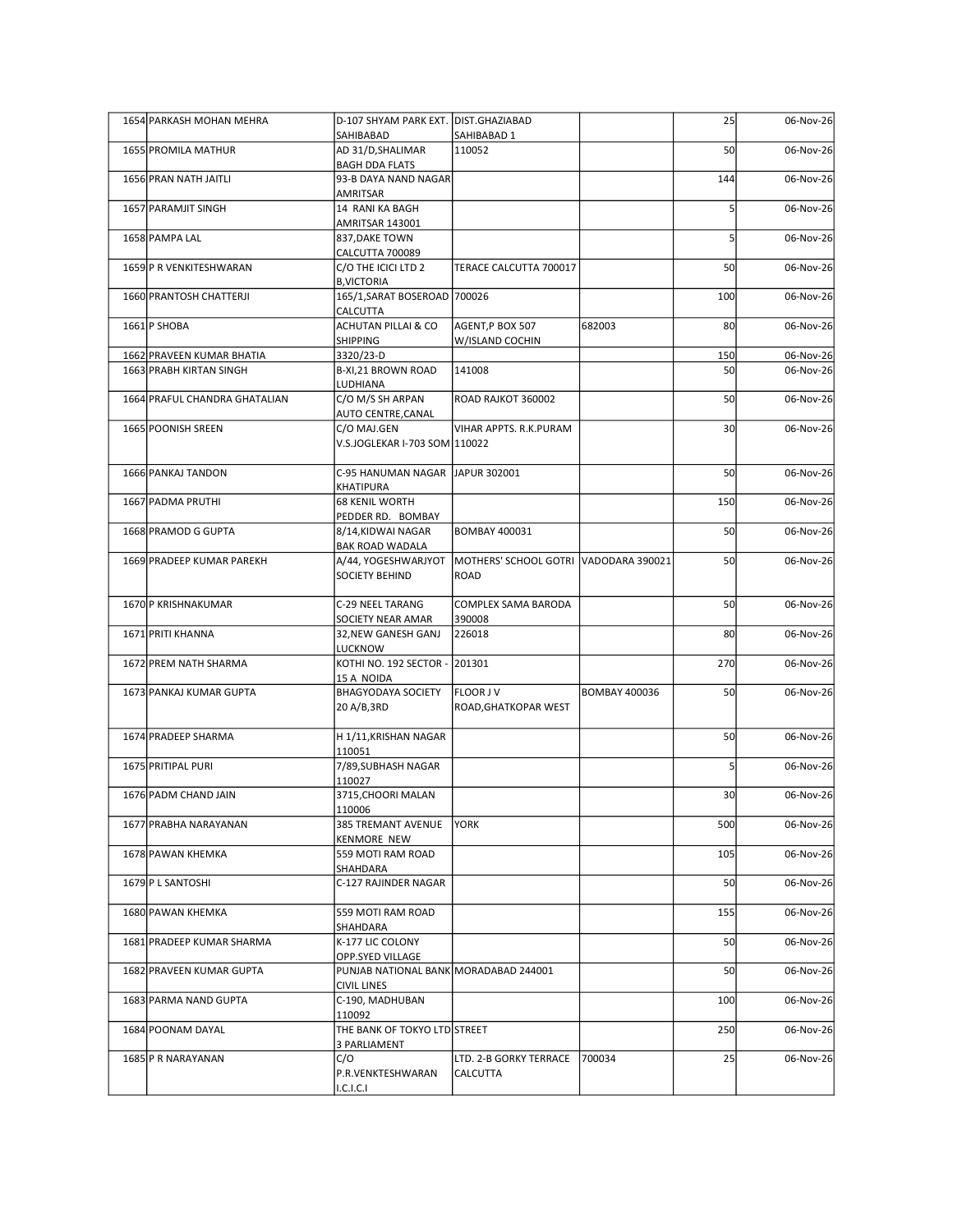| 1686 P SRINIVAS V                             | D-2 HARRINGTON<br>COURT 99 HARRINGTON 600031                       | <b>ROAD CHETPAT MADRAS</b>                      |        | 25              | 06-Nov-26              |
|-----------------------------------------------|--------------------------------------------------------------------|-------------------------------------------------|--------|-----------------|------------------------|
| 1687 P SRINIVAS V                             | <b>D-2 HARRINGTON</b><br>COURT 99 HARRINGTON 600031                | ROAD CHETPAT MADRAS                             |        | 25              | 06-Nov-26              |
| 1688 PANKAJ NAGINDAS                          | 9 MADHAR KUNJ<br><b>GHATKPAR EAST</b>                              | <b>BOMBAY 400077</b>                            |        | 25              | 06-Nov-26              |
| 1689 PRAMOD KUMARI<br>1690 PRAKASH VATI VERMA | <b>CB-98 NARAINA</b><br>P & T DISPENSARY                           | 244001                                          |        | 50<br>100       | 06-Nov-26<br>06-Nov-26 |
| 1691 P B SUNIL KUMAR<br>1692 PARMANAND GUPTA  | MORADABAD<br>I-275 NARAINA VIHAR<br>C-190, MADHUBAN                |                                                 |        | 50<br>100       | 06-Nov-26<br>06-Nov-26 |
| 1693 P K CHAUDHARY                            | 110092<br>C/O BALAJI HARDWARW RLY.ROAD, KATH MANDI<br><b>STORE</b> |                                                 |        | 50              | 06-Nov-26              |
| 1694 PAWAN GUPTA                              | B-2 MAGNUM HOUSE<br>KARAMURA                                       | BAHADURGARH<br>COMMERCIAL COMP.<br>SHIVAJI MARG | 110015 | 50              | 06-Nov-26              |
| 1695 PUSHPA IDNANI                            | C/O SURESH IDNANI 234 EXTN. INDORE 452009<br>USHA NAGAR            |                                                 |        | 50              | 06-Nov-26              |
| 1696 PREM LATA AHUJA                          | 746 DAMODAR BHAWAN KASHMIRI GATE 110006<br>CHHOTI BAZAR            |                                                 |        | 80              | 06-Nov-26              |
| 1697 PUSHPA DEVI AGARWAL                      | C/O M/S BEGWANI<br>PAPER 2/1                                       | SYNAGOGUE STREET<br>CALCUTTA 700001             |        | 2.5             | 06-Nov-26              |
| 1698 PREMA PURSHOTHAMA                        | M-119, CONNAUGHT<br>PLACE 110001                                   |                                                 |        | 50              | 06-Nov-26              |
| 1699 ARCHANA DEVI BHOJANAGARWALA              | 5 TH FLOOR AMAR<br>BHAWAN P10 HOWRAH CALCUTTA 700001               | <b>BRIJ APPROACH ROAD</b>                       |        | 250             | 06-Nov-26              |
| 1700 AJAY KUMAR                               | 7/14, ROBERTS STREET<br>STRATHFIELD                                | NSW2135 AUSTRALIA                               |        | 250             | 06-Nov-26              |
| 1701 AJAY GARG                                | DR HINDI NIWAS RAM<br>PURA PHUL                                    | 151103                                          |        | 115             | 06-Nov-26              |
| 1702 A P SOOD<br>1703 AMIT LAROYA             | AGI/93 A , DDA FLATS<br>VIKAS PURI<br>48 D, MALCHA MARG            | 110021                                          |        | 75<br>175       | 06-Nov-26<br>06-Nov-26 |
|                                               | CHNAKAYAPURI                                                       |                                                 |        |                 |                        |
| 1704 AMITA DHINGRA<br>1705 AJAY DHINGRA       | E 23, KALKAJI<br>E 23, KALKAJI                                     |                                                 |        | 300<br>300      | 06-Nov-26<br>06-Nov-26 |
| 1706 AMARJIT SINGH                            | H NO 1259 SECTOR 28B                                               |                                                 |        | 100             | 06-Nov-26              |
| 1707 B SUNDAR KUMAR                           | 528 RAMASWAMY SALAI MADRAS 600078<br>K.K.NAGAR                     |                                                 |        | 100             | 06-Nov-26              |
| 1708 BHIM SAIN                                | IQBAL GANJ ROAD<br>LUDHIANA 141008                                 |                                                 |        | 165             | 06-Nov-26              |
| 1709 BIMLA GOEL                               | H.NO. 19/SECTOR-12A<br>PANCHKULA                                   | 134112                                          |        | 65              | 06-Nov-26              |
| 1710 CHANDER MOHAN MADAN                      | 924, GULABI BAGH<br>110007                                         |                                                 |        | 115             | 06-Nov-26              |
| 1711 CHANDER SHEKHAR                          | D 43,C S I O COLONY<br>SECTOR 30/C                                 | 160020                                          |        | 30 <sup>1</sup> | 06-Nov-26              |
| 1712 COL CHAND BARAT BEDI                     | H NO 12, SECTOR 3A<br>160001                                       |                                                 |        | 100             | 06-Nov-26              |
| 1713 DEEPA GUPTA                              | C/O MR.R.N.GUPTA JCT<br>LIMITED                                    | THAPAR HOUSE 124<br>JANPATH 110001              |        | 50              | 06-Nov-26              |
| 1714 DINESH JINDAL                            | C/O DR B S AGARWAL<br>IQBAL GANJ ROAD                              | LUDHIANA                                        |        | 165             | 06-Nov-26              |
| 1715 HARINDER MAOHAN SHARMA                   | 1381/2, JAND STREET<br><b>DERSHANI GATE</b>                        | PATIALA 147001                                  |        | 15              | 06-Nov-26              |
| 1716 HASMUKH NATHBAI SHAH                     | 9 CHANDRA PUSHPA,H D GHATKOPAR WEAST<br>ROAD                       | <b>BOMBAY 400086</b>                            |        | 150             | 06-Nov-26              |
| 1717 HARJEET KAUR                             | 895, SECTOR 38 A                                                   |                                                 |        | 75              | 06-Nov-26              |
| 1718 INDERJIT SINGH ARORA                     | 213 DEFENCE COLONY<br>JALANDHAR                                    |                                                 |        | 65              | 06-Nov-26              |
| 1719 ISHWAR CHAND PUNHANI                     | 178A, DDA FLATS M I<br>G, RAJOURI                                  | GARDEN                                          |        | 125             | 06-Nov-26              |
| 1720 JAGDEEP KAUR                             | 404/5, CHOTTA BAZAR                                                | THANESHWAR                                      |        | 275             | 06-Nov-26              |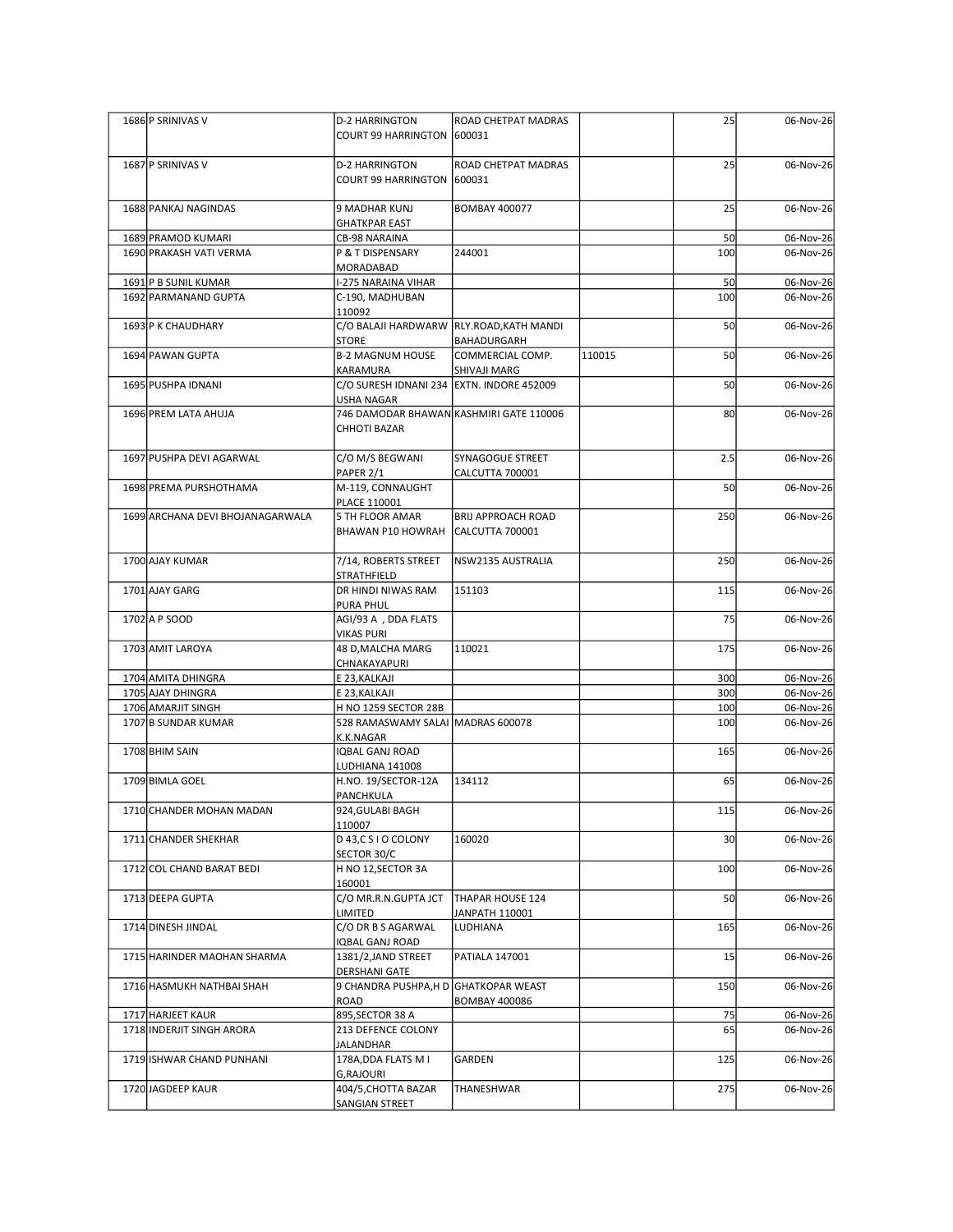| 1721 JITENDRA KUMAR GUPTA                   | 4/2866, BEHARI COLONY SEELAMPUR MARG<br>PURANA     | SHAHDARA 110032                                         |                      | 150             | 06-Nov-26              |
|---------------------------------------------|----------------------------------------------------|---------------------------------------------------------|----------------------|-----------------|------------------------|
| 1722 JANAK MALHOTRA                         | 129-A BLOCK - B MAYUR   II 110092<br>VIHAR PHASE   |                                                         |                      | 100             | 06-Nov-26              |
| 1723JJOLLY JOSE                             | 49 B R T F 56 A P O                                |                                                         |                      | 5               | 06-Nov-26              |
| 1724 JOHN LOBO                              | C/O FIDELIS S.LOBO 7<br>BHAVANA,                   | GOSHALA RD. NAHUR,<br>MULAND (WEST)                     | <b>BOMBAY 400080</b> | 100             | 06-Nov-26              |
| 1725 KRISHNA WATI                           | W/O DHARAM CHAND<br><b>GUPTA H NO</b>              | 1829/3, CHOWK NOHRIAN, PATIALA<br>RAGHAMAJRA            |                      | 25              | 06-Nov-26              |
|                                             |                                                    |                                                         |                      |                 |                        |
| 1726 KISHAN MURARKA                         | P-196 RAMKRISHAN<br>SAMADHI ROAD,                  | 4TH FLOOR CALCUTTA<br>700054                            |                      | 15              | 06-Nov-26              |
| 1727 KARABHI GHOSH                          | TEACHER, DVC<br>HR.SEC.SCHOOL PO                   | MAITHON DAM<br>DT.DHANBAD                               |                      | 115             | 06-Nov-26              |
| 1728 KAVITHA JAIN                           | 18/26 SHAKTI NAGAR                                 |                                                         |                      | 50              | 06-Nov-26              |
| 1729 KRISHAN LA KAKKAR                      | C/O NAGPAL SPINNING<br>TRADING CO.                 | <b>IQBAL GANJ ROAD</b><br>LUDHIANA                      |                      | 30 <sup>1</sup> | 06-Nov-26              |
| 1730 KRISHAN LAL                            | E - 40 - JADU NATH                                 | 29 FARIDABAD 121008                                     |                      | 300             | 06-Nov-26              |
| 1731 K B RAI MAYOR                          | <b>ENCLAVE SECTOR</b><br>384/1 DR.HIRA SINGH       | MANDI LUDHIANA 141001                                   |                      | 65              | 06-Nov-26              |
|                                             | ROAD GHUMHAR                                       |                                                         |                      |                 |                        |
| 1732 K M THOMAS                             | 266, SIDHARTHA<br><b>ENCLAVE 110014</b>            |                                                         |                      |                 | 06-Nov-26              |
| 1733 K.J. KHOSLA<br>1734 LAKSHMI RANI GUPTA | H NO 39, SECTOR 8 A<br>E-277, NARAIN VIHAR         |                                                         |                      | 1650<br>133     | 06-Nov-26<br>06-Nov-26 |
| 1735 LALITA DEVI BHOJANGARWALA              | AMAR BHAWAN, PIO                                   | BRIDGE, APPROACH ROAD   700001                          |                      | 250             | 06-Nov-26              |
| 1736 MADHUSUDAN SINGH                       | HOWRAH<br>P 53 B BLOCK BANGUR                      | CALCUTTA<br>CALCUTTA 700055                             |                      | 100             | 06-Nov-26              |
| 1737 MOHAMMAD ZAKI                          | AVENUE<br>995/1, GALI NEEMWALI H BALLIMARAN 110006 |                                                         |                      | 80              | 06-Nov-26              |
|                                             | H HAYDER                                           |                                                         |                      |                 |                        |
| 1738 MAHENDRA KUMARI                        | PHOOL BAGH TOURIST<br>PALACE ALWAR                 | 301001                                                  |                      | 250             | 06-Nov-26              |
| 1739 MANJU SOBTI                            | C/O S S SOBTI AIR<br>HQ,DASI WING 4                | WEST BLOCK, VI R K<br>PURAM                             |                      | 165             | 06-Nov-26              |
| 1740 MANJULAPANT                            | B-48, SECTOR J RAIL                                | <b>LUCKNOW 226012</b>                                   |                      | 165             | 06-Nov-26              |
| 1741 M HARISH KUMAR                         | NAGAR JAIL ROAD                                    | C/O MRK CONSULTANCY KALATHI PILLAI STREET IST SOWCARPET |                      | 250             | 06-Nov-26              |
|                                             | SERVICES 12,                                       | FLOOR,                                                  | MADRAS 600079        |                 |                        |
| 1742 NIRANJAN KUMAR AGARWAL                 | 20 MOHAN LAL STREET                                | NO 9 CALCUTTA 700004                                    |                      | 50              | 06-Nov-26              |
| 1743 NARAIN DAS SARDA                       | 3RD FLOOR FLAT<br>524, BEGUM BAZAR                 |                                                         |                      | 250             | 06-Nov-26              |
| 1744 NARENDRA SHAH                          | HYDERABAD 500012<br>901-2 RAJNIGANDHA              | ROAD,SHAHI BAG                                          |                      | 115             | 06-Nov-26              |
|                                             | <b>TOWER CAMP</b>                                  | AHMEDABAD                                               |                      |                 |                        |
| 1745 NAVEEN K GOSHAR                        | RAK                                                | 232/7, PRAMOD PRASAD ROAD, WADALA BOMBAY                |                      | 315             | 06-Nov-26              |
| 1746 NALINI R SHAH                          | C/O ARVIND KUMAR<br>IL VAQAL                       | &CO,143/145 SAMUEL<br>STREE BOMBAY                      | 400009               | 150             | 06-Nov-26              |
| 1747 OM PARKASH                             | PA TO DIRECTOR, THEIN<br>DAM DESIGN                | <b>DTE, SHAKTI VIHAR SHED</b><br>NO A 3 P S E           | <b>B PATIALA</b>     | 165             | 06-Nov-26              |
| 1748 PARVEER JINDAL                         | C/O DR BS AGGARWAL                                 | LUDHIANA 141008                                         |                      | 100             | 06-Nov-26              |
|                                             | QBAL GANJ ROAD                                     |                                                         |                      |                 |                        |
| 1749 OM PARKASH KALRA<br>1750 POONAM CHOPRA | F 156, LAJPAT NAGAR<br>58-D MALCHA MARG            | 110021                                                  |                      | 100<br>165      | 06-Nov-26<br>06-Nov-26 |
| 1751 PUSHPA DEVI                            | CHANKYA PURI<br>1801, WAZIR SINGH                  | MANDI PAHARGANJ                                         |                      | 65              | 06-Nov-26              |
|                                             | STREET CHUNA                                       | 110055                                                  |                      |                 |                        |
| 1752 PRAVEEN KUMAR JAIN                     | BHARAT MARBLE HOUSE MARG 110006<br>40 SHARDANAD    |                                                         |                      | 100             | 06-Nov-26              |
| 1753 PUSHPA N GOSHER                        | 232/7, PRAMOD PRASAD WADALA BOMBAY                 |                                                         |                      | 15              | 06-Nov-26              |
| 1754 RANJAN SHARMA                          | <b>RAK ROAD</b><br>1381/2, JAND STREETID           | <b>PATIALA 147001</b>                                   |                      | 15              | 06-Nov-26              |
|                                             | <b>DERSHANI GATE</b>                               |                                                         |                      |                 |                        |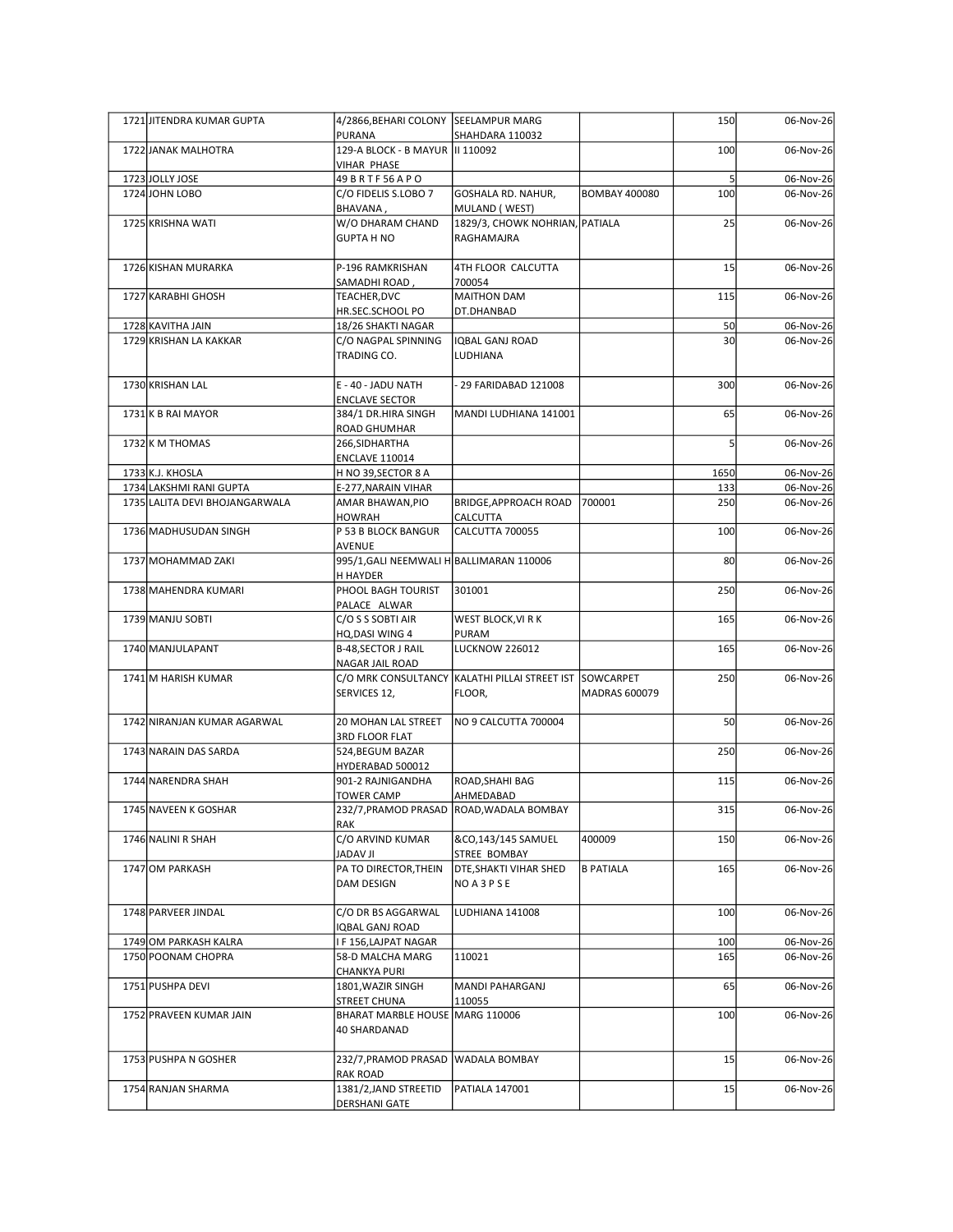|  | 1755 RAKSH PAL GUPTA<br>1756 RABINDRA PARSAD SUR ROY | E 277 NARAIN VIHAR<br>11-T JHEEL ROAD NEW                   | 700075                                                                         |                      | 117<br>250 | 06-Nov-26<br>06-Nov-26 |
|--|------------------------------------------------------|-------------------------------------------------------------|--------------------------------------------------------------------------------|----------------------|------------|------------------------|
|  | 1757 SHRI RAM TAXAX                                  | LAND CALCUTTA<br>PLOT NO 71.SCH NO 2                        | ALWAR 301001                                                                   |                      | 150        | 06-Nov-26              |
|  |                                                      | LAJPAT NAGAR                                                |                                                                                |                      |            |                        |
|  | 1758 RAJEEV SHARMA                                   | 13 COMMUNITY CENTRE KAILASH 110065<br><b>EAST OF</b>        |                                                                                |                      | 100        | 06-Nov-26              |
|  | 1759 RENU BINDLISH                                   | E 14/10, VASANT VIHAR<br>110057                             |                                                                                |                      | 150        | 06-Nov-26              |
|  | 1760 RAMEESHBHAI PRAHLAD B PATEL                     | 3 KAPARIA SOCIETY,<br><b>KALUKA CITY</b>                    | RANIK AHMEDABAD                                                                |                      | 300        | 06-Nov-26              |
|  | 1761 R M NALLAKARUPON                                | JAYANTI                                                     | 138/2 L.B.ROAD BEHIND THEATRE THIRUVANMIYUR 600041<br><b>MADRAS</b>            |                      | 65         | 06-Nov-26              |
|  | 1762 RANA RANDEEP CHAWLA                             | H NO 3134, SECTOR 47 D                                      |                                                                                |                      | 15         | 06-Nov-26              |
|  | 1763 RAMESH C MAHADIK                                | 160031<br>DIRECTORATE OF AIR<br><b>FORCE WORKS AIR</b>      | HEADQUARTERS ROOM<br>NO. 129 VAYU                                              | BHAVAN 110001        | 200        | 06-Nov-26              |
|  | 1764 RAMESH MAHENDRU                                 | 1299 SECTOR 33-C<br>160031                                  |                                                                                |                      | 165        | 06-Nov-26              |
|  | 1765 S NANDINI                                       | 94 E,B HARI NAGAR                                           |                                                                                |                      | 500        | 06-Nov-26              |
|  | 1766 SUDHA SUNDARKUMAR                               | 110064<br>528 RAMASWAMY SALAI MADRAS 600078                 |                                                                                |                      | 100        | 06-Nov-26              |
|  | 1767 SARLA JAIN                                      | K.K.NAGAR<br>A-I/221 PASCHIM VIHAR                          |                                                                                |                      | 15         | 06-Nov-26              |
|  | 1768 RAM SHEWAK RAMANI                               | 110063<br>C/O M/S ANGELS SHOP                               | <b>ESPLANADE ROW EAST</b>                                                      | 700069               | 100        | 06-Nov-26              |
|  |                                                      | NO 43 93                                                    | <b>CALCUTTA</b>                                                                |                      |            |                        |
|  | 1769 SAJJAN KUMAR BHOJNAGARWALA                      | C/O SHYAM TEXTILES<br>9/C ESPENEDE                          | <b>ROW EAST CALCUTTA</b><br>700069                                             |                      | 250        | 06-Nov-26              |
|  | 1770 SUNITA GUPTA                                    | C/O<br><b>B.M.CONSTRUCTIONS</b><br><b>PVT 48,</b>           | ZONE-II MAHARANA<br><b>PRATAP NAGAR</b>                                        | <b>BHOPAL 462011</b> | 100        | 06-Nov-26              |
|  | 1771 SURINDER KUMAR PRUTHEE                          | C/O MR. INDERJEET 629<br>VIKAS                              | KUNJ, VIKASPURI<br>NAJAFGARH ROAD                                              | 110018               | 100        | 06-Nov-26              |
|  | 1772 SHASHI BANSAL                                   | H.NO 5514 CAT-II PHASE MANIMAJRA COMPLEX                    |                                                                                |                      | 530        | 06-Nov-26              |
|  | 1773 SUKHENDU K GHOSH                                | <b>MODERN</b><br>HIGH SCHOOL                                | MANIMAJRA<br>C/O KARABI GHOSH DUE MAITHON DAM MAITHON<br><b>DHANBAD 828207</b> |                      | 15         | 06-Nov-26              |
|  | 1774 SUBASHINI VERMA                                 | 34 GREEN PARK CIVIL                                         | LUDHIANA 141001                                                                |                      | 100        | 06-Nov-26              |
|  | 1775 SATINDER VERMA                                  | LINES<br>34-GREEN PARK, CIVIL                               | LUDHIANA 141001                                                                |                      | 100        | 06-Nov-26              |
|  | 1776 S D VARMA                                       | <b>LINES</b><br>17 B SUJAN SINGH PARK                       |                                                                                |                      | 35         | 06-Nov-26              |
|  |                                                      |                                                             |                                                                                |                      |            |                        |
|  | 1777S K JAITLY                                       | 1506, RANJIT STREET<br>PAHARGANJ                            |                                                                                |                      | 50         | 06-Nov-26              |
|  | 1778 SHAMIM KIDWAI                                   | FLAT NO 201, ZAKIR<br><b>BAGH MAULANA</b>                   | MOHD. ALI ROAD                                                                 |                      | 500        | 06-Nov-26              |
|  | 1779 SUKHADAV BHAI PATEL                             | DAYAL BHOUS LANE                                            | <b>BARODA 390001</b>                                                           |                      | 75         | 06-Nov-26              |
|  | 1780 SHASHI BEDI                                     | PALACE ROAD<br>H 468, NEW RAJINDER                          |                                                                                |                      | 500        | 06-Nov-26              |
|  | 1781 SUNDER SHETTY                                   | NAGAR 110060<br>209/5658, ANITA KUTEER ROAD, GHATKOPAR EAST |                                                                                |                      | 100        | 06-Nov-26              |
|  | 1782 SURESH KUMAR BANSAL                             | C 90,FEET<br>76, SECTOR 8, POCKET 9                         | <b>BOMBAY 400077</b><br>C, ROHINI                                              |                      | 50         | 06-Nov-26              |
|  |                                                      | <b>BLOCK</b>                                                |                                                                                |                      |            |                        |
|  | 1783 SOMESHWAR DAYAL SINGH                           | 350, MANDAKINI<br>ENCLAVE KALKA JI                          | 110019                                                                         |                      | 50         | 06-Nov-26              |
|  | 1784 TIRLOCHAN SINGH SODHI                           | WZ-36C/1 GALI NO 6<br><b>KRISHNA PARK</b>                   | DELHI 110018                                                                   |                      | 300        | 06-Nov-26              |
|  | 1785 USHA AGGARWAL                                   | W/O DR BHIMSEN IQBAL LUDHIANA                               |                                                                                |                      | 165        | 06-Nov-26              |
|  | 1786 VIJAY KUMAR BANSAL                              | <b>GANJ ROAD</b><br>HOUSE NO.1419 SECTOR<br>42-B 160036     |                                                                                |                      | 115        | 06-Nov-26              |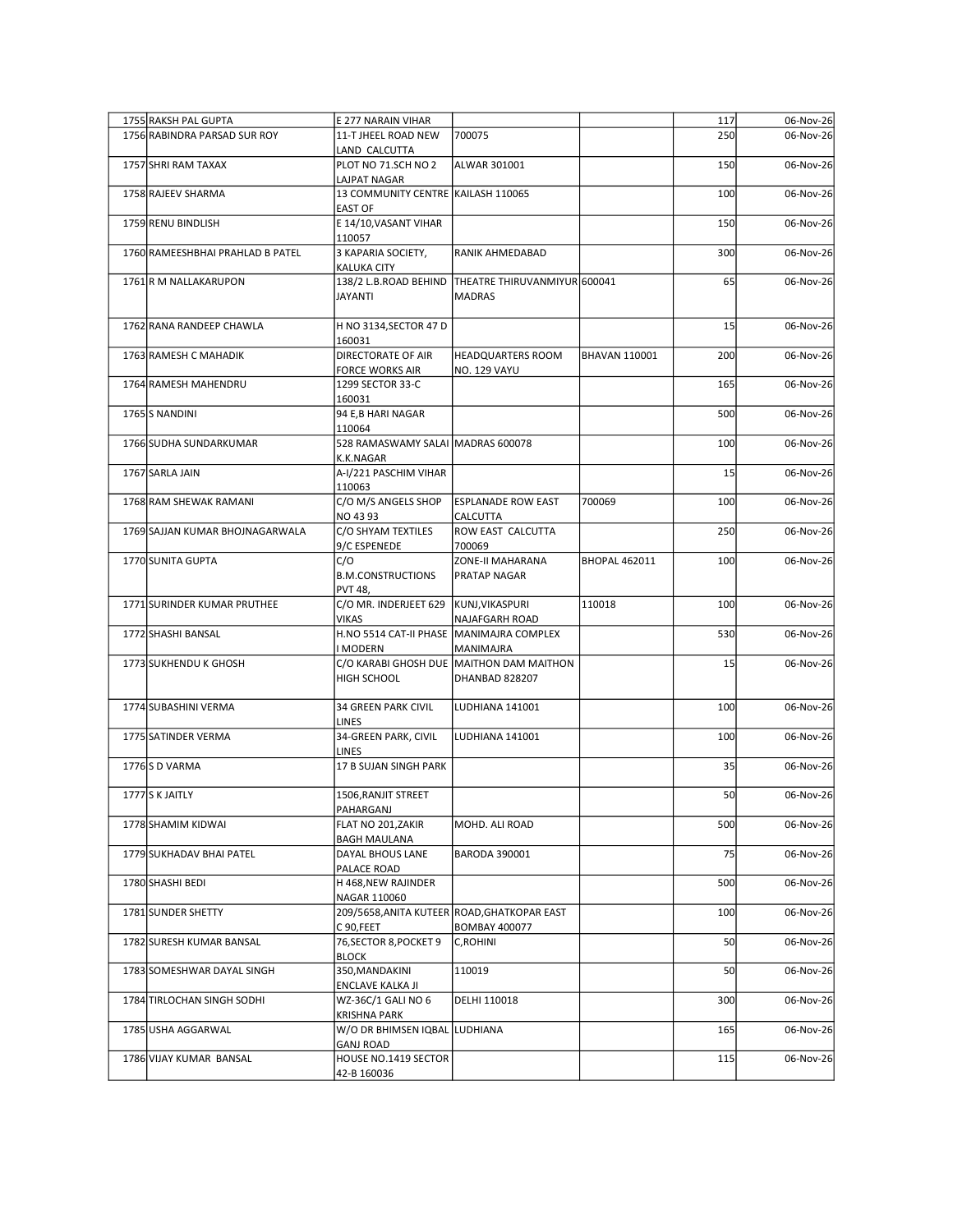| 1787 VISHNU K GUPTA         | MANGAL CHAND LACHHI ALWAR<br>RAM KADEL GANJ                    |                                           |           | 15              | 06-Nov-26               |
|-----------------------------|----------------------------------------------------------------|-------------------------------------------|-----------|-----------------|-------------------------|
|                             |                                                                |                                           |           |                 |                         |
| 1788 VIJAY KUMAR ARORA      | 5111 / 1 CAT. III MRC<br>MANIMAJRA                             | 160101                                    |           | 15              | 06-Nov-26               |
| 1789 V M MAHENDRU           | 1299 SECTOR 33-C                                               |                                           |           | 165             | 06-Nov-26               |
| 1790 W A LALITHA            | 160031<br>SIDDHARTHA FLAT NO. 7 C.P.PRAMASWAMY RD.             |                                           |           | 150             | 06-Nov-26               |
| 1791 KANWAL RAJ PURI        | 40 SIR<br>2 C SAGAR APARTMENT                                  | MADRAS 600018                             |           | 0.5             | 06-Nov-26               |
|                             | <b>6 TILAK MARG</b>                                            |                                           |           |                 |                         |
| 1792 KEWAL PURI             | V 16, GREEN PARK<br>EXTENSION 110016                           |                                           |           | 0.5             | 06-Nov-26               |
| 1793 M H BEG                | NO. 1, LODHI ROAD                                              |                                           |           | 0.5             | 06-Nov-26               |
| 1794 S D VARMA              | 110003<br>17 B, SUJAN SINGH PARK                               |                                           |           |                 | 06-Nov-26               |
| 1795 SUNIL K ARORA          | 228, JHEEL KHURENJA                                            |                                           |           | 50              | 06-Nov-26               |
| 1796 V P PUNJ               | 9 TOLSTOY MARG                                                 |                                           |           |                 | 06-Nov-26               |
| 1797 REKHA JAIN             | C/O JAIN BROTHERS<br> 4759,DEPUTY                              | GANJ, SADAR BAZAR                         |           | 150             | 06-Nov-26               |
| 1798 RAJ RANI BHATNAGAR     | H.NO.H-40 NEAR                                                 | TEMPL UTTAM NAGAR                         |           | 80              | 06-Nov-26               |
| 1799 RAMA DEVI              | SANATAN DHARAM<br>WZ-61,LAJWANTI                               | RAY                                       |           | 155             | 06-Nov-26               |
| 1800 RAMESH SURI            | <b>GARDEN P O NANGAL</b><br>179 A, NANDAN GARDEN MEERUT 250001 |                                           |           | 30 <sup>1</sup> | 06-Nov-26               |
|                             | W K ROAD                                                       |                                           |           |                 |                         |
| 1801 RAM CHAND SIPRA        | <b>B 58, ASHOK ENCLAVE</b><br>GARHI 110041                     |                                           |           | 50              | 06-Nov-26               |
| 1802 RADHEY SHYAM SWAMI     | <b>GURBHACHEN SINGH &amp;</b><br>CO BAZAZ KHANA                | KOTA 324006                               |           | 30              | 06-Nov-26               |
| 1803 RAJ KUMARI BAMMI       | 2/12 SHANTI NIKETAN                                            |                                           |           | 150             | 06-Nov-26               |
| 1804 RAMESH NANDAN          | KISHAN KUNJ MARRIS<br>ROAD ALIGARH                             |                                           |           | 50              | $\overline{06}$ -Nov-26 |
| 1805 RITA VOHRA             | L24, SOUTH EXTENSION                                           |                                           |           |                 | 06-Nov-26               |
| 1806 RANJANA KAPOOR         | PART II<br>198, SANT NAGAR EAST                                | 110065                                    |           | 50              | 06-Nov-26               |
| 1807 RAMESH CHANDER KHOSLA  | OF KAILASH<br>C-1-193, JANAK PURI                              |                                           |           | 80              | 06-Nov-26               |
|                             | 110058                                                         |                                           |           |                 |                         |
| 1808 RAKESH OBEROI          | C-699, NEW FRIENDS<br>COLONY                                   |                                           |           | 315             | 06-Nov-26               |
| 1809 RAMESH OBEROI          | C-699, NEW FRIENDS                                             |                                           |           | 315             | 06-Nov-26               |
| 1810 RAMESH C RAMCHANDANI   | COLONY 110065<br>M/S MAHESH RATTAN                             |                                           |           | 150             | 06-Nov-26               |
|                             | PAUL AHMEDABAD                                                 |                                           |           |                 |                         |
| 1811 RAMESH SOMCHAND SHAH   | 9 COTTON CHAWL<br>PUNJARA POLE RELIEF                          | ROAD AHMEDABAD                            |           | $\overline{5}$  | 06-Nov-26               |
| 1812 RAKESH H PAREKH        | PAREKH TECHNICALS<br>21/10, ALBERT                             | VICTOR ROAD OPP KPM<br><b>BUS STAND</b>   | BANGALORE | 50              | 06-Nov-26               |
| $1813$ R BALAJI             | NO 21,4TH CROSS SRI                                            | BANGALORE 560021                          |           | 80              | 06-Nov-26               |
| 1814 RAMESH KAJA            | <b>RAM PURAM</b><br>NO 1158,26 TH MAIN                         | <b>BLOCK, JAYA NAGAR</b>                  | BANGALORE | 50              | 06-Nov-26               |
|                             | ROAD 4 TH                                                      | BANGLORE                                  | 560041    |                 |                         |
| 1815 RAVI KUMAR P           | C/O VINOD KUMAR - C.A<br>1ST FLOOR                             | SHANTI COMPLEX<br>893/94, NAGARTHPET      | BANGALORE | 50              | 06-Nov-26               |
| 1816 RAJESH BAGMABHAI MEHTA | <b>NEAR ROXY</b>                                               | 307, PRASAD CHAMBERS CINEMA BOMBAY 400004 |           | 50              | 06-Nov-26               |
|                             |                                                                |                                           |           |                 |                         |
| 1817 RUSTAM FELFELLI        | JER MANSION, GROUND<br><b>FLOOR AUGUST</b>                     | KRANTI MARG GWALIOR<br><b>TANK BOMBAY</b> | 400036    | 50              | 06-Nov-26               |
| 1818 RAVINDRA RAO           | <b>BARRACK 17 UPPER</b>                                        | 110005                                    |           | 50              | 06-Nov-26               |
| 1819 REKHA SOBTI            | <b>ANAND PARVAT</b><br>RED ROSE 003, PLOT 27                   | VASHI BOMBAY NEW                          |           | 50              | 06-Nov-26               |
|                             | SECTOR 2                                                       | 400703                                    |           |                 |                         |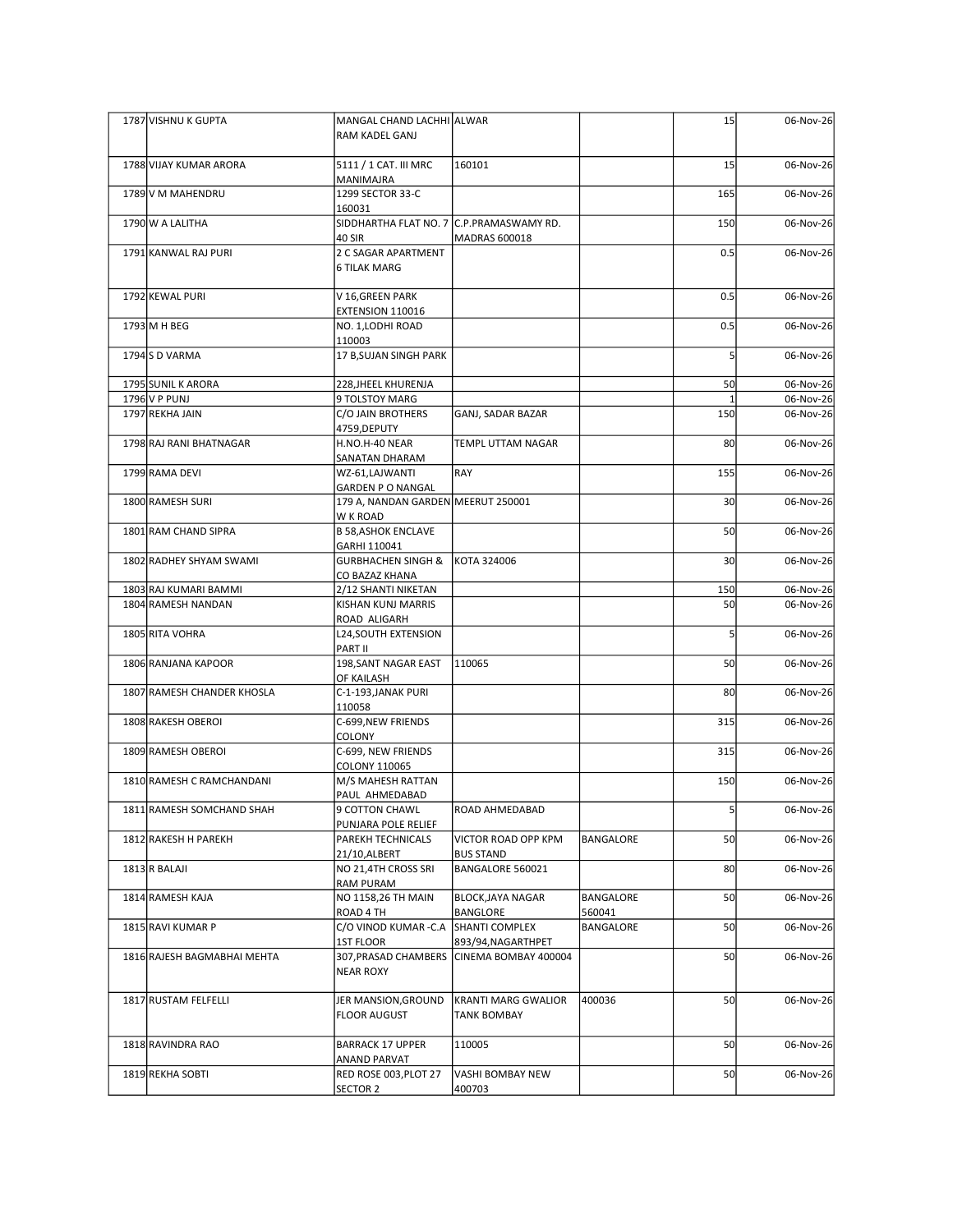| 1820 RAMESH CHANDRA BHATT       | C/O PROFESSOR VIMLA<br><b>KARNATAK 24</b>               | <b>TULSIDAS COLONY BHU</b><br>CAMPUS BHU                  | VARANASI 221005 | 50              | 06-Nov-26 |
|---------------------------------|---------------------------------------------------------|-----------------------------------------------------------|-----------------|-----------------|-----------|
| 1821 RAJENDRA YASHWANT KULKARNI | B 107/4, GOVERNMENT<br><b>COLONY BANDRA</b>             | EAST BOMBAY 400051                                        |                 | 50              | 06-Nov-26 |
| 1822 RAVINDRA G VADHWA          | 305, SHARDA CHAMBER<br>15 NEW MARINE                    | LINES BOMBAY 400020                                       |                 | 30              | 06-Nov-26 |
| 1823 RAMESH N KAMATH            | 8 RAMA SADAN, TEKDI<br><b>BANGLA NAUPADA,</b>           | THANE 400602                                              |                 | 80              | 06-Nov-26 |
| 1824 RAMESH KUMAR AGRAWAL       | C/O JAGDISH SARAN &                                     | JAGAT CINEMA BARA                                         | 243001          | 75              | 06-Nov-26 |
| 1825 RAMAN KUMAR                | <b>COMPANY NEAR</b><br>H NO 2212, SECTOR 27 C           | <b>BAZAAR BAREILLY</b>                                    |                 | 80              | 06-Nov-26 |
| 1826 R D AGARWAL                | 160019<br>H NO 2467, SECTRO 37 C                        |                                                           |                 | 30              | 06-Nov-26 |
| 1827 RAM SATEEH KATTA           | 160036<br>PLOT NO 80-B, VINAYA                          | HYDERABAD 500659                                          |                 | 50              | 06-Nov-26 |
| 1828 RAMA DEVI MAJETY           | NAGAR COLONY<br>PLOT NO 23                              | MEHDIPATNAM                                               |                 | 150             | 06-Nov-26 |
| 1829 RAVI CHANDER PONNALA       | PADMANABHA NAGAR<br>3/83, OLD ALWAL PO                  | HYDERABAD<br>SECUNDERABAD 500010                          |                 | 50              | 06-Nov-26 |
| 1830 RAM CHARAN MODANI          | <b>BOLARAM</b><br>C/O SRIKRISHNA                        | <b>PAPER MILLS</b>                                        | <b>SIRPUR</b>   | 100             | 06-Nov-26 |
| 1831 RAJA GOPAL NAGU MALLI      | MODANI THE SIRPUR<br>NR JAY GOPAL S/O N                 | SIRPUR,KAGHAZNAGAR<br>9 24 8 GUDUARI REG                  | 533101          | 50              | 06-Nov-26 |
| 1832 RATNA KUMARI V             | VENUGOPAL RAO,<br>HOUSE NO.10/277-B, IV                 | RAJAHWADAJ<br>RAJENDRA NAGAR                              | 521301          | 150             | 06-Nov-26 |
| 1833 RAVINDRA NATH VEMPATI      | LINE<br>B 48, B BLOCK MALK PET HYDERABAD 500036         | <b>GUDINADA KRISHNA</b>                                   |                 | 50              | 06-Nov-26 |
| 1834 REKHA                      | <b>COLONY</b><br>C/O P D VIJAY VARGHI                   | <b>BANK MARUTI NAGAR</b>                                  |                 | 50              | 06-Nov-26 |
| 1835 RAJ KUMARI                 | ALLAHABAD<br>P D VIJAYUVERGI                            | HYDERABAD 500873<br>MARUTI NAGAR                          |                 | 50              | 06-Nov-26 |
| 1836 RADHEY SHYAM JINDAL        | ALLAHABAD BANK<br>CANTONMENT                            | HYDERABAD 500873<br>BOARD, JABALPUR CANTT. 482001         |                 | 50              | 06-Nov-26 |
|                                 | <b>ENGINEER</b><br>CONTONMENT                           | JABALPUR                                                  |                 |                 |           |
| 1837 RAKESH SETHI               | 268-B SANGAM NAGAR<br>KILA MAIDAN                       | <b>INDORE</b>                                             |                 |                 | 06-Nov-26 |
| 1838 RAMESH CHANDER GUPTA       | B 128, JAHATA COLONY                                    | 302009                                                    |                 | 30 <sup>1</sup> | 06-Nov-26 |
| 1839 RAJ KUMAR JAIN             | <b>JAIPUR</b><br>C/O SH BANSHI DHAR                     | JAIPUR KALADERA 303801                                    |                 | 75              | 06-Nov-26 |
| 1840 RENU JUNEJA                | JAIN DIST<br>B IX 896, GULCHAMAN                        | LUDHIANA                                                  |                 | 100             | 06-Nov-26 |
| 1841 RAM PAL                    | <b>STREET</b><br>C/O M.L.THAPAR                         | <b>NAGAR CIVIL LINES</b>                                  |                 |                 | 06-Nov-26 |
| 1842 RAM LUBHAYA KOHLI          | H.NO.911/3A TAGORE<br>NE 133, KHINGRAN GATE             | LUDHIANA 141001                                           |                 | 150             | 06-Nov-26 |
| 1843 RAJESH BHARDWAJ            | JALANDHAR<br>M B COLLEGE MANDI                          | LUDHIANA 141008                                           |                 | 50              | 06-Nov-26 |
| 1844 RAJEEV KUMAR GANDHI        | <b>BAGH KHAZANCHIAN</b><br>C/O V K SYAL APO             | ADDITIONAL DYP                                            | <b>FARIDKOT</b> | 150             | 06-Nov-26 |
| 1845 RAJINDER PAUL SINGH        | MOLHA OF<br>435/21, KRISHNA NAGAR LUDHIANA 141001       | COMM, DEV AGENCY                                          |                 | 50              | 06-Nov-26 |
| 1846 RAMESH KUMAR JAIN          | <b>CIVIL LINES</b><br>71, CHAWAL BAZAAR                 |                                                           |                 | 30 <sup>1</sup> | 06-Nov-26 |
| 1847 RASHMESH KUMAR GARG        | LUDHIANA 141008<br>KNITS INDIA KATRA                    | 141008                                                    |                 | 80              | 06-Nov-26 |
| 1848 RASHMI GARG                | NORIA LUDHIANA<br>GARG KNIT INDIA KATRA LUDHIANA 141008 |                                                           |                 | 80              | 06-Nov-26 |
| 1849 R D SHARMA                 | <b>NAURIA</b><br>FLAT NO 315                            | <b>KANPUR CANTT</b>                                       |                 | 105             | 06-Nov-26 |
|                                 | 56, NAVSHEEL<br>APARTMENT                               |                                                           |                 |                 |           |
| 1850 RAMACHANDRAN CANNIPATHUR G | N W1C1 PRASANTHI                                        | C/OMS.N.VENKATRAMA   NILAYAM PUTTAPARUTHI<br>PUTTAAPARUTH | 600004          | 50              | 06-Nov-26 |
| 1851 R JOSEPH IGNATIUS          | NO.3, PALAYAKOIL<br>STREET PALAKARAI                    | TIRUCHIRAPALI                                             |                 | 25              | 06-Nov-26 |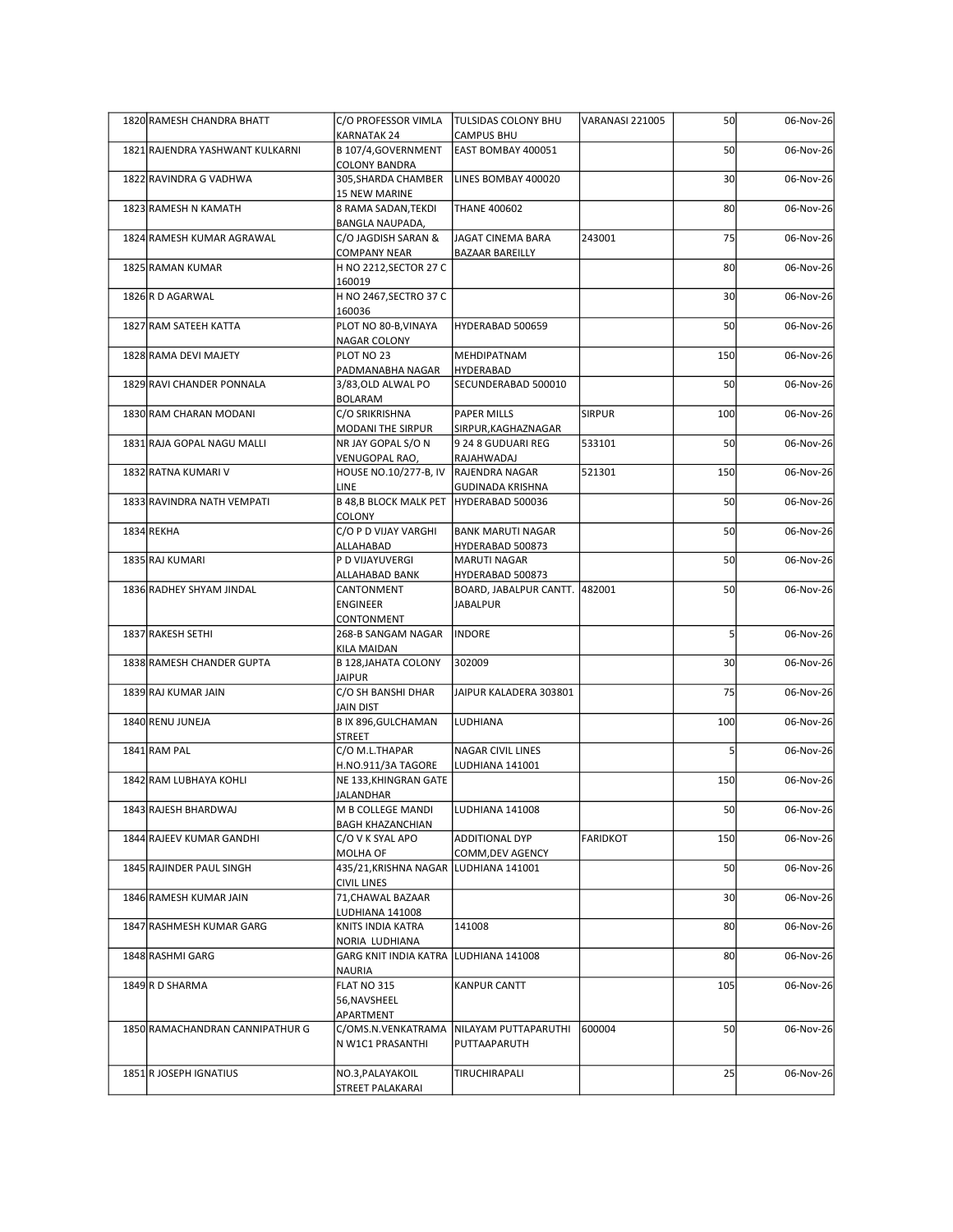| 1852 RAMDHARI GUPTA         | <b>GUPTA DEPARTMENTA</b>                                        | BAZAR, DEHU ROAD PUNE                       | 50                    | 06-Nov-26              |
|-----------------------------|-----------------------------------------------------------------|---------------------------------------------|-----------------------|------------------------|
| 1853 REETA BHASIN           | <b>STORE 5 MAIN</b><br>C-5, TEACHER'S COLONY COLLEGE MALKA GANJ | 412101                                      | 50                    | 06-Nov-26              |
|                             | <b>HANSRAJ</b>                                                  | 110007                                      |                       |                        |
| 1854 R K SHARMA             | C/O MR. M R SHARMA<br><b>FLAT NO. 133,</b>                      | SECTOR 29 NOIDA                             | 50                    | 06-Nov-26              |
| 1855 PRADEEP KUMAR          | C/O RAM NIWAS<br>SARVESHWAR MAHAVIR                             | GANJ ALIGARH 202001                         | 80                    | 06-Nov-26              |
| 1856 RAM JI DAS TAKKAR      | H NO 122, WARD NO 11                                            | MANDIR DIST ROHTAK                          | 250                   | 06-Nov-26              |
| 1857 ROHIT KHANNA           | <b>NEAR SHANTI</b><br>A 2 A/204, JANAK PURI                     | BAHADURGARH                                 |                       |                        |
| 1858 RAJ SETHI              | H.NO.1304, SECTOR 18-C                                          |                                             | 50<br>30 <sup>1</sup> | 06-Nov-26<br>06-Nov-26 |
| 1859 RAJINDER NATH KHACHROO | 160018<br>SECTOR 1,33 R K PURAM                                 |                                             | 25                    | 06-Nov-26              |
| 1860 RAJEEV SETH            | 110022<br>A-1/250 PASCHIM VIHAR                                 |                                             |                       | 06-Nov-26              |
| 1861 RAVI SAWHNEY           | 110063<br>G 21/2A, RAJOURI                                      |                                             | 50                    | 06-Nov-26              |
| 1862 RAJNI MAINI            | GARDEN 110027                                                   |                                             | 30 <sub>l</sub>       | 06-Nov-26              |
|                             | 1243/1, KATRA BAGHIAN   143001<br>AMRITSAR                      |                                             |                       |                        |
| 1863 RAJ KUMAR GUPTA        | <b>GOVT.HIGH SCHOOL</b><br><b>BEHIN TEH DEHRA</b>               | <b>DIST KANGRA</b>                          | 100                   | 06-Nov-26              |
| 1864 R KRISHNA MURTI        | FLAT NO 27,4 TH FLOOR NO 3,159 COLABA ROAD<br>PUSHPA VIHAR      | <b>BOMBAY 400005</b>                        | 50                    | 06-Nov-26              |
| 1865 RADAK PRIVATE LIMITED  | 15 MOTILAL NEHRU<br>ROAD CALCUTTA                               | 700029                                      | 75                    | 06-Nov-26              |
| 1866 RASHMI RAJENDRA DAVE   | <b>GUJRATI COLONY</b>                                           | <b>RANCHI 834001</b>                        | 80                    | 06-Nov-26              |
| 1867 RATNA DEVI AGARWAL     | <b>OOHAN BABU LANE</b><br>110, BALRAM DEY                       |                                             | 20                    | 06-Nov-26              |
| 1868 R HARIHARAN            | STREET CALCUTTA<br>24/2 RAJA SUBODH                             | JADAVPUR CALCUTTA                           | 30 <sup>1</sup>       | 06-Nov-26              |
| 1869 RAJKUMAR               | CH.MALLICH ROAD<br>R 529 A, NEW QTRS                            | 700032<br>CALCUTTA 700052                   | 50                    | 06-Nov-26              |
| 1870 RAJENDRA KUMAR LUNDIA  | <b>DUMDUMAIR PORT</b><br>38, BUORTOLLA STREET                   | CALCUTTA 700007                             | 50                    | 06-Nov-26              |
|                             | 3RD FLOOR                                                       |                                             |                       |                        |
| 1871 RAJNI CHOUDHARI        | 76/444 COOLIE BAZAR<br>KANPUR                                   |                                             | 153                   | 06-Nov-26              |
| 1872 ROSHAN LAL RATHI       | 38 ERULAPPEN STREET<br>SOWCARPET                                | MADRAS 600079                               | 30 <sup>1</sup>       | 06-Nov-26              |
| 1873 RAGHAVAN SANDOGAPA     | 56 C/C4D<br>BLOCK, JANAKPURI                                    |                                             | 50                    | 06-Nov-26              |
| 1874 RADHAKRISHNA K S       | 110058<br>3 VASANTH                                             | ROAD, UDUMALAPET CBE T                      | 200                   | 06-Nov-26              |
|                             | VIHAR, KALPANA                                                  | N                                           |                       |                        |
| 1875 R RAMAYYA              | 3 BUALLUVAR STREET<br>NARAYAN                                   | <b>BHAVAN, S S COLONY</b><br>MADURAI 625016 | 75                    | 06-Nov-26              |
| 1876 R MEENAKSHI            | 23 BUALLUVAR ST<br>NARAYAN BHAVAN, SS                           | COLONY MADURAI<br>625016                    | 75                    | 06-Nov-26              |
| 1877 RASHMI BALAKRISHNAN    | B5/207 SAFDARJUNG<br><b>ENCLAVE 110029</b>                      |                                             | 80                    | 06-Nov-26              |
| 1878 RAJ RANI MALIK         | 7/308 DHARAMPURA                                                | BAHADURGARH 124507                          | 50                    | 06-Nov-26              |
| 1879 RAM KANWAR             | <b>DIST ROHTAK</b><br>COMMERINT P O BOX                         |                                             | 50                    | 06-Nov-26              |
| 1880 RITA TANDON            | 2392 MANAMA<br>C-95 HANUMAN NAGAR JAIPUR 302012                 |                                             | 50                    | 06-Nov-26              |
| 1881 RAKESH KUMAR BAGGA     | KHATIPURA<br>22/734,D D A FLATS                                 |                                             | 50                    | 06-Nov-26              |
|                             | <b>KALKAJI 110019</b><br><b>B 623 KAMLA NAGAR</b>               |                                             |                       |                        |
| 1882 RAJESH KUMAR JAIN      | AGRA 282005                                                     |                                             | 80                    | 06-Nov-26              |
| 1883 RAJESH KUMAR SHARMA    | 21 SHIVPURI<br><b>BALKESHWAR ROAD</b>                           | 282004                                      | 80                    | 06-Nov-26              |
| 1884 RAMESH CHATURVEDI      | AGRA<br>C 59 SETHI COLONY                                       |                                             | 30 <sup>1</sup>       | 06-Nov-26              |
|                             | JAIPUR 302004                                                   |                                             |                       |                        |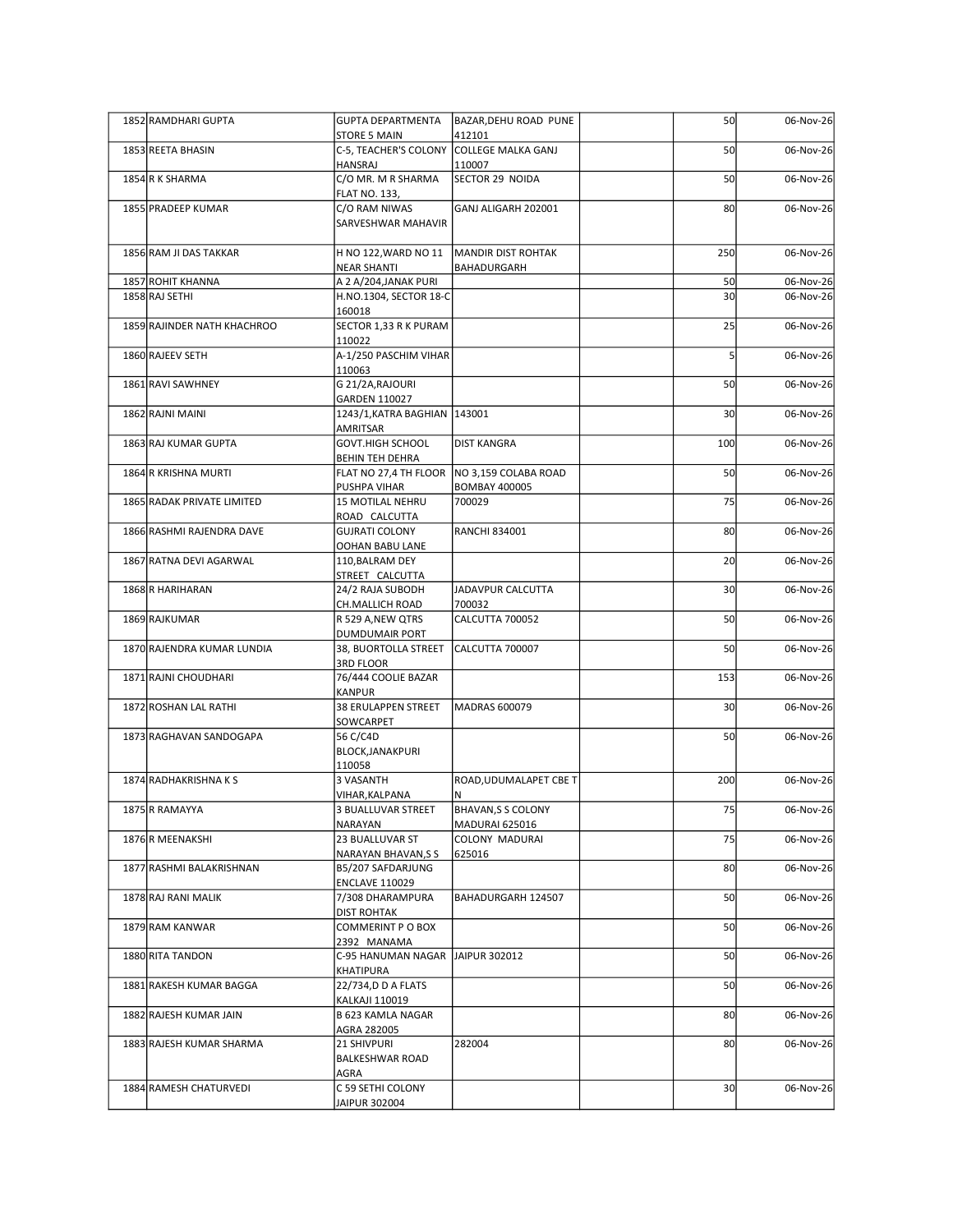| 1885 RAMESH PAUL BHATIA         | <b>BHATIA CLOTH HOUSE</b>                                | 176115                              |                                                     | 150             | 06-Nov-26 |
|---------------------------------|----------------------------------------------------------|-------------------------------------|-----------------------------------------------------|-----------------|-----------|
| 1886 RAM KALI MALIK             | PAPROLA<br><b>B-27 SAINIK NAGAR</b>                      | PO UTTAMNAGAR                       |                                                     | 100             | 06-Nov-26 |
| 1887 RAM GOPAL BHAMBI           | NAJAFGARH ROAD<br>S 231 SCHOOL BLOCK,                    | 110092                              |                                                     | 50              | 06-Nov-26 |
| 1888 RAVINDER SINGH SODHI       | SHAKARPUR<br>PUNJAB PUBLIC SCHOOL NABHA 147201           |                                     |                                                     | 50              | 06-Nov-26 |
|                                 | <b>DISTT PATIALA</b>                                     |                                     |                                                     |                 |           |
| 1889 R BALAKRISHNA PILLAI       | ZEAL CO-OP HOUSING<br>SOCIETY LTD.                       | FLAT NO. 107, BUILDING<br>NO. 2     | RAMNAGAR<br>BORIWALI (WEST)<br><b>BOMBAY 400092</b> | 50              | 06-Nov-26 |
| 1890 RAM SWAROOP JAGGI          | MD 20 SECTOR<br>C, ALIGANJ LUCKNOW                       |                                     |                                                     | 20              | 06-Nov-26 |
| 1891 RAJESH GUPTA               | M/S JAGDAMBA PAINTS   ROAD 110008<br>2632/B PATEL        |                                     |                                                     | 50              | 06-Nov-26 |
| 1892 RAVI S MEHRA               | 317 KUCHA GHASI RAM<br><b>CHANDNI CHOWK</b>              |                                     |                                                     | 94              | 06-Nov-26 |
| 1893 RAM KISHEN GOEL            | 39 VAISHALI, PITAMPURA<br>110034                         |                                     |                                                     | 80              | 06-Nov-26 |
| 1894 RAJESH PURI                | <b>B 4/57 PASCHIM VIHAR</b><br>110063                    |                                     |                                                     | 30              | 06-Nov-26 |
| 1895 RENU GUPTA                 | M/S JAGDAMBA PAINTS ROAD                                 |                                     |                                                     | 500             | 06-Nov-26 |
| 1896 R C VOHRA                  | 2632/B PATEL<br>B/A 21 A JANAK PURI                      |                                     |                                                     | 30 <sup>1</sup> | 06-Nov-26 |
| 1897 RAM PIARI VOHRA            | 110058<br>B1A/21 A JANAK PURI                            |                                     |                                                     | 30 <sup>1</sup> | 06-Nov-26 |
| 1898 RAVIKUMAR SARAFF           | 110058<br>C/O SHEWBUXRAI                                 | <b>BURTOLLA STREET</b>              |                                                     | 80              | 06-Nov-26 |
| 1899 RAJENDRA PRASAD GOURISARIA | RAMESHWAR LAL, 26<br><b>E12/20 INDER</b>                 | CALCUTTA 700007<br><b>CALCUTTA</b>  |                                                     | 355             | 06-Nov-26 |
| 1900 R JOSEPH IGNATIVES         | LOKESTATE II<br>NO 3, PALAYA KOIL                        | TIRUCHIRAPALI                       |                                                     | 25              | 06-Nov-26 |
| 1901 RAMA DEVI                  | STREET PALAKAI<br>CHAKRABORTY BARI, PO                   | RAHARA, P.S. KHARDAH                | 743186                                              | 80 <sup>2</sup> | 06-Nov-26 |
| 1902 RITA                       | &VILL<br><b>B-185 SECTOR 31</b>                          | 24-PURGANAS                         |                                                     | 175             | 06-Nov-26 |
| 1903 RAJESHWARI SUBRAMANIAM     | NOIDA 201301<br>82-E, POCKET-3 MAYUR                     |                                     |                                                     | 200             | 06-Nov-26 |
| 1904 RAJ KUMAR ARORA            | VIHAR<br>475 MAHAT PURA                                  |                                     |                                                     | 80              | 06-Nov-26 |
| 1905 RAJNI CHAUDHARY            | <b>MATHURA 281001</b><br>76/444 COOLIE BAZAR             |                                     |                                                     | 165             | 06-Nov-26 |
| 1906 RAKESH WADHERA             | KANPUR<br>SECTOR -3 POCKET III                           | KUNJ                                |                                                     |                 | 06-Nov-26 |
|                                 | 3101 VASANT                                              |                                     |                                                     | 55              |           |
| 1907 RAJESH KUMAR               | SECTOR-4/233<br>R.K.PURAM                                |                                     |                                                     |                 | 06-Nov-26 |
| 1908 RAGHUBIR SINGH PARIHAR     | TYPE III/72 NCERT<br>CAMPUS AURBINDO                     | MARG                                |                                                     | 35              | 06-Nov-26 |
| 1909 RAKESH KUMAR               | A-5B/292 PASCHIM<br><b>VIHAR 110063</b>                  |                                     |                                                     | 100             | 06-Nov-26 |
| 1910 RAJ BALA                   | <b>B-4 OFFICERS COLONY</b><br><b>DCM TEXTILES</b>        | POST BOX-59 HISSAR                  |                                                     | 25              | 06-Nov-26 |
| 1911 RAKESH PACHISTA            | BJ-99-WEST SHALIMAR<br><b>BAGH</b>                       |                                     |                                                     | 50              | 06-Nov-26 |
| 1912 RAHUL DHUPER               | C/O SURINDER DHUPER<br>A-61 VIKAS                        | PURI                                |                                                     | 75              | 06-Nov-26 |
| 1913 RAMESH CHAND GARG          | 128 BASKET NAGAR<br><b>BEHIND B.L.HOUSE</b>              | <b>TONK PHATAK JAIPUR</b><br>302015 |                                                     | 150             | 06-Nov-26 |
| 1914 RAJIV JAIN                 | K.C.89 KAVI NAGAR<br>GHAZIABAD                           | 201002                              |                                                     | 50              | 06-Nov-26 |
| 1915 REKHA GUPTA                | H.NO. 2141 HALDION KA BAZAR JAIPUR 302003<br>RASTA JOHRI |                                     |                                                     | 50              | 06-Nov-26 |
| 1916 RAVINDER SINGH BHALLA      | 97 RAJINDER NAGAR<br>MARKET 110060                       |                                     |                                                     | 50              | 06-Nov-26 |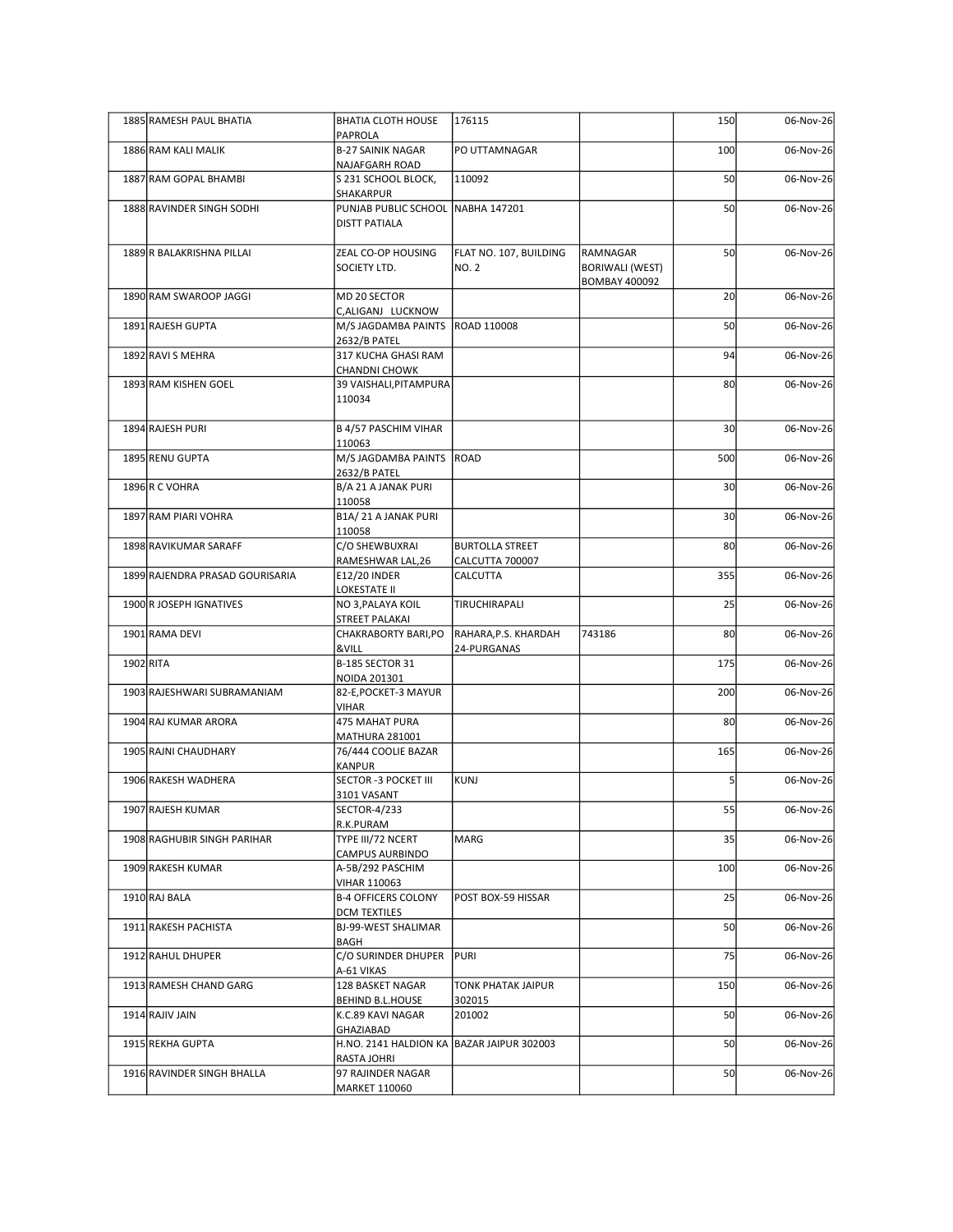| 1917 RUBAL BATRA                         | 158-R MODEL TOWN                                    |                                           |                 |                 | 06-Nov-26              |
|------------------------------------------|-----------------------------------------------------|-------------------------------------------|-----------------|-----------------|------------------------|
|                                          | <b>ROHTAK 124001</b>                                |                                           |                 | 50              |                        |
| 1918 RUBAL BATRA                         | 158-R MODEL TOWN<br><b>ROHTAK 124001</b>            |                                           |                 | 50              | 06-Nov-26              |
| 1919 RAMESH UBEROI                       | C-699 NEW FRIENDS<br><b>COLONY</b>                  |                                           |                 | 100             | 06-Nov-26              |
| 1920 RENU                                | PREM NAGAR, DHARAM SHIV PRASAD BEHIND               |                                           | BAREILLY 243005 | 25              | 06-Nov-26              |
| 1921 RAJANI                              | <b>KANTA BAGH</b><br>H NO B XXIX-141 GALI           | SURKHI MACHINE<br><b>BHANDARI MOHALLA</b> |                 | 50              | 06-Nov-26              |
| 1922 R K MANKAD                          | JULIAN<br>67/7 TYAGI ROAD                           | <b>BATALA 143505</b>                      |                 | 50              | 06-Nov-26              |
|                                          | DEHRADUN 248001                                     |                                           |                 |                 |                        |
| 1923 RAMESH KUMAR CHHABRA                | H.NO.3573, SECTOR 35-D<br>160022                    |                                           |                 | 50              | 06-Nov-26              |
| 1924 RATTAN SINGH                        | 13-H SARABHA NAGAR<br>LUDHIANA                      |                                           |                 | 75              | 06-Nov-26              |
| 1925 RENUKA GUPTA                        | II-G-21 LAJPAT NAGAR                                |                                           |                 | 50              | 06-Nov-26              |
| 1926 RAJBIRI PANWAR                      | 110014<br>C/O KRISHAN PAL SINGH NAGAR II GHAZIABAD  |                                           |                 | 100             | 06-Nov-26              |
| 1927 RAJESH KUMAR                        | B-284 PATEL<br>2075 BARAH GANGORE   BAZAR JAIPUR    |                                           |                 | 100             | 06-Nov-26              |
|                                          | KA RASTA, JOHRI                                     |                                           |                 |                 |                        |
| 1928 RAKESH AHUJA<br>1929 RADHA PASCHSIA | 3151, SECTOR - 46-C<br><b>BJ-99 WEST SHALIMAR</b>   |                                           |                 | 25<br>50        | 06-Nov-26<br>06-Nov-26 |
| 1930 RAJENDRA KUMAR GOYAL                | <b>BAGH</b><br>KOTHI NO 1511 SECTOR                 |                                           |                 | 450             | 06-Nov-26              |
|                                          | $34-D$                                              |                                           |                 |                 |                        |
| 1931 RITU ATUL MEHTA                     | <b>NEAR ROXY</b>                                    | 307 PRASAD CHEMBURE CINEMA BOMBAY 400004  |                 | 50              | 06-Nov-26              |
| 1932 ROHIT GUPTA                         | C/O MANGAT RAI RAMA FIROZPUR 152002                 |                                           |                 | 80              | 06-Nov-26              |
|                                          | <b>NAND STREET</b>                                  |                                           |                 |                 |                        |
| 1933 RAMESH KUMAR                        | C/O VISHAL PAPERS<br><b>GANDHI CHOWK</b>            | AHMEDGARH SANGRUR                         |                 | 20              | 06-Nov-26              |
| 1934 RAMESH B JAIN                       | 266, VEER BHARAT<br>SOCIETY 10-FLAT-1               | <b>BHAWANI PETH PUNE</b>                  |                 | 250             | 06-Nov-26              |
| 1935 R SWAPNA KUMARI                     | NEW NO.89 90 VYSIA &                                | COIMBATORE 641001                         |                 | 64              | 06-Nov-26              |
| 1936 RAGHUNATH V PETHKAR                 | <b>STREET</b><br>303-4 PARNA KUTE                   | SANGHVI PUNE 411027                       |                 | 64              | 06-Nov-26              |
|                                          | <b>DHORE NAGAR</b>                                  |                                           |                 | 64              | 06-Nov-26              |
| 1937 RAGHUNATH VISHNU PETHKAR            | 303-4 PARNA KUTE<br><b>DHORE NAGAR</b>              | SANGHVI PUNE 411027                       |                 |                 |                        |
| 1938 RAJEEV SHARMA<br>1939 RAJEEV SHARMA | H.NO.60, SECTOR 38 A<br>H.NO. 60 SECTOR 38 A        |                                           |                 | 25<br>25        | 06-Nov-26<br>06-Nov-26 |
| 1940 RAKESH G BARBARIA                   | C/O. TAPOICA                                        | NO.16 CHALAKMAY                           |                 | 20              | 06-Nov-26              |
|                                          | PRODUCTS 7, POST BOX TRICHUR 680307                 |                                           |                 |                 |                        |
| 1941 RAKESH G BARBARIA                   | C/O. TAPOICA<br>PRODUCTS 7, POST BOX TRICHUR 680307 | NO.16 CHALAKMAY                           |                 | 40              | 06-Nov-26              |
|                                          |                                                     |                                           |                 |                 |                        |
| 1942 RAMESH UBEROI                       | C 699 NEW FRIENDS<br>COLONY 110065                  |                                           |                 | 80              | 06-Nov-26              |
| 1943 REEMA GOYAL                         | I-9, SECTOR-12 NOIDA<br>201301                      |                                           |                 | 150             | 06-Nov-26              |
| 1944 RAGHAVAN SADAGOPA                   | R. PUSHPA VALLI C                                   | PURI 110058                               |                 | 100             | 06-Nov-26              |
| 1945 R NARAYANAN                         | 4D/56 C JANAK<br>385 TREMANT AVENUE                 | <b>YORK</b>                               |                 | 500             | 06-Nov-26              |
| 1946 SATISH KUMAR CHITKARA               | <b>KENMORE NEW</b><br>CD-178, PITAM PURA            |                                           |                 | 30 <sup>1</sup> | 06-Nov-26              |
|                                          | 110034                                              |                                           |                 |                 |                        |
| 1947 SHAHSUDDIN KHAN                     | H.NO.BOA, GAFFAR<br>MANJIL EXT, JAMIA               | <b>NAGAR</b>                              |                 | 125             | 06-Nov-26              |
| 1948 SUNITA JAIN                         | 2054 KINARI BAZAR<br>110006                         |                                           |                 | 75              | 06-Nov-26              |
| 1949 SHANTI SWAROOP AGGARWALA            | 1ST FLOOR, 113 DARYA                                |                                           |                 | 100             | 06-Nov-26              |
| 1950 SRITA RANI                          | GANJ<br>H.NO 82, MOHALLA 23,                        | JALANDHAR                                 |                 | 130             | 06-Nov-26              |
|                                          | <b>CANTT</b>                                        |                                           |                 |                 |                        |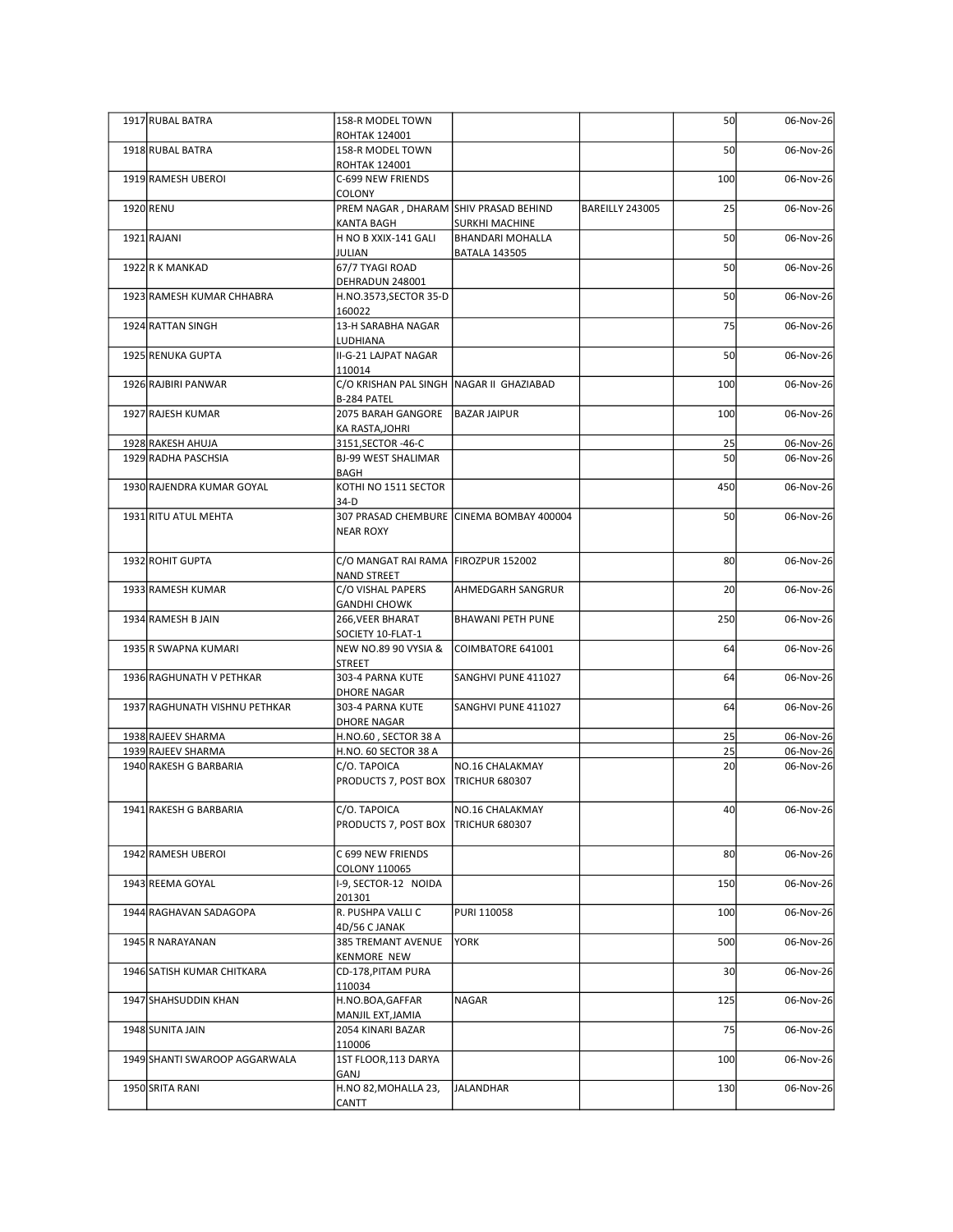| 1951 SEETHA LAXMIN                               | C-53.STC MMTC COLONY 110017                              |                                                  |                      | 50                    | 06-Nov-26              |
|--------------------------------------------------|----------------------------------------------------------|--------------------------------------------------|----------------------|-----------------------|------------------------|
|                                                  | MEHRAULI ROAD                                            |                                                  |                      |                       |                        |
| 1952 S KUTAULA                                   | 61 SHAKTIKHAND-III<br><b>INDIRAPURAM</b>                 | GHAZIABAD U P 201012                             |                      | 75                    | 06-Nov-26              |
| 1953 SIBA SUNDER DAS                             | DY. MANAGER STATE<br><b>BANK OF INDIA</b>                | HULURISINGHA A.D.B.<br><b>ANGUL 759122</b>       |                      | 50                    | 06-Nov-26              |
| 1954 SUNIL KUMAR AGGARWAL                        | KC-67 KAVI NAGAR<br>GHAZIABAD                            |                                                  |                      | 150                   | 06-Nov-26              |
| 1955 SHARDA AGARWAL                              | KC-67 KAVI NAGAR<br>GHAZIABAD                            |                                                  |                      | 150                   | 06-Nov-26              |
| 1956 SURINDER KAUR                               | FLAT NO 248 FARMERS<br>CO-OP.HSG                         | SOCIETY PLOT 8 SECTOR 13 110042<br><b>ROHINI</b> |                      | 80                    | 06-Nov-26              |
| 1957 SHYAM SUNDER                                | C/O M/S RAMA SEWING CO,4168 NAI SARAK<br>MACHINE         | 110006                                           |                      | 50                    | 06-Nov-26              |
| 1958 S C SUNDARI                                 | C/O S BALAKRISHNAN<br>452/10 SERVICE                     | OFFICERS FLATS, SP MARG<br>110021                |                      | 50                    | 06-Nov-26              |
| 1959 SURENDRA KUMAR CHADHA                       | TYPE III/10/80<br>ORDNANCE ESTATE                        | <b>MURAD NAGAR</b><br>GHAZIABAD 201206           |                      | 25                    | 06-Nov-26              |
| 1960 S K R BHANDARI                              | C-248, MALVIYA NAGAR<br><b>JAIPUR</b>                    |                                                  |                      | 50                    | 06-Nov-26              |
| 1961 SHYAMA JOSHI                                | L II /1 B DDA FLATS<br><b>KALKAJI 110019</b>             |                                                  |                      | 50                    | 06-Nov-26              |
| 1962 SATYA NARAIN GUPTA                          | 2069, NARELA MANDI<br>110040                             |                                                  |                      | 50                    | 06-Nov-26              |
| 1963 SUNITA OBEROI                               | C-699, NEW FRIENDS<br>COLONY                             |                                                  |                      | 315                   | 06-Nov-26              |
| 1964 SURINDER SINGH REKHI                        | REKHI POULTRIES<br>ANDHERI BAGH                          |                                                  |                      | 50                    | 06-Nov-26              |
| 1965 SURJEET KAUR SETHI<br>1966 SURESH K ISHNAVA | II-1-77, LAJPAT NAGAR                                    |                                                  | DIWALIPURA           | 55<br>80 <sup>1</sup> | 06-Nov-26<br>06-Nov-26 |
|                                                  | <b>B, SHAKTIDHAM</b><br>SOCIETY NEAR MANAV               | MANDIR SOCIETY OLD<br>PADARU ROAD                | BARODA 15            |                       |                        |
| 1967 SRICHAND KANDHARI                           | 423 B KANDHARI<br><b>BHAVAN PO SARDAR</b>                | NAGAR AHMEDABAD<br>382475                        |                      | 80                    | 06-Nov-26              |
| 1968 SATYA NARAYAN JINDAL                        | 43/2 IST CROSS, KPN<br>EXTN                              | BANGALORE 560002                                 |                      | 80                    | 06-Nov-26              |
| 1969S RAGAVAIAH                                  | FLAT NO 4-A BEML FLATS JAYALAKSHMIPURAM                  | <b>MYSORE</b>                                    |                      | 50                    | 06-Nov-26              |
| 1970 S RAJA GOPAL                                | FINANCE DEPT, BHARAT<br>ELEC. LTD, HEAD                  | OFFICE 29/4 RACECOURSE  BANGALORE<br>ROAD        | 560001               | 55                    | 06-Nov-26              |
| 1971 SHYAMALA M TIKARE                           | TIKARE TEXTILES ANAND   BANGALORE 560009                 |                                                  |                      | 80                    | 06-Nov-26              |
| 1972 SUNIL NAIK                                  | RAO CIRCLE<br>C/3, SNEH 4 TH                             | ROAD, GOREGAON EAST                              |                      |                       | 06-Nov-26              |
| 1973 SUSHILA CHAMPAK LAL SHAH                    | PANDURANS WADI<br>KHETWADI BACK ROAD                     | <b>BOMBAY</b><br>SAMEER BLDG,4TH                 | BOMBAY               | 100                   | 06-Nov-26              |
| 1974 SATISH MANOHAR JUVEKAR                      | 13TH LANE, NAV<br>C/O N G JUVEKARS                       | FLOOR, BLOCK 16<br>DOMBIVILI EAST, BEHINDI       | DIST. THANE          | 180                   | 06-Nov-26              |
| 1975 SUBRAMANIUM PABBISETTY                      | <b>BUNGLOWS</b><br>FLAT NO 002, BLDG NO                  | <b>DAIRY</b><br>EAST VASINAKA J BOMBAY           | <b>BOMBAY 421201</b> | 50                    | 06-Nov-26              |
| 1976 SUNITA RAO                                  | 25 H P NAGAR<br>20/500, SECTOR - 7                       | 400074<br><b>BOMBAY 400037</b>                   |                      | 50                    | 06-Nov-26              |
| 1977 SHARAD DINKAR KULKARNI                      | <b>ANTOP HILL</b><br>B 107/4 GOVT COLONY                 | <b>BOMBAY 400051</b>                             |                      | 50                    | 06-Nov-26              |
| 1978 SANJAY BHALCHANDRA KULKARNI                 | <b>BANDRA EAST</b><br>B 107/4, GOVT COLONY               | <b>BOMBAY 400051</b>                             |                      | 50                    | 06-Nov-26              |
| 1979 SHARDA BALCHANDRA KULKARNI                  | <b>BANDRA EAST</b><br>B 107/4 GOVT COLONY                | <b>BOMBAY 400051</b>                             |                      | 50                    | 06-Nov-26              |
| 1980 SUNIL ISHWARLAL DAMANIA                     | <b>BANDRA EAST</b><br>602,6TH                            | & SAI BABA ROAD                                  | (WEST) BOMBAY        | 50                    | 06-Nov-26              |
|                                                  | FLR,"MANSAROVAR"<br>S.V.ROAD                             | JUNCTION, SANTAKRUZ                              | 400054               |                       |                        |
| 1981 SEEMA KAPOOR                                | C/O LT CDR PARAS RAM<br>KAPOOR                           | <b>SEAMANSHIP SCHOOL</b><br>NAVAL BASE           | <b>COCHIN 682004</b> |                       | 06-Nov-26              |
| 1982 SHRIKANT KRISHNAAJI GODBOLE                 | 14/230 RAJENDRA                                          | ROAD BORIVILI EAST                               |                      | 50                    | 06-Nov-26              |
| 1983 SITARAM V SARPOTDAR                         | NAGAR DATTA PADA<br>PATWARDHAN BUILDING RAMNAGAR AGARKAR | <b>BOMBAY 400066</b><br>ROAD BOMBAY              |                      | 100                   | 06-Nov-26              |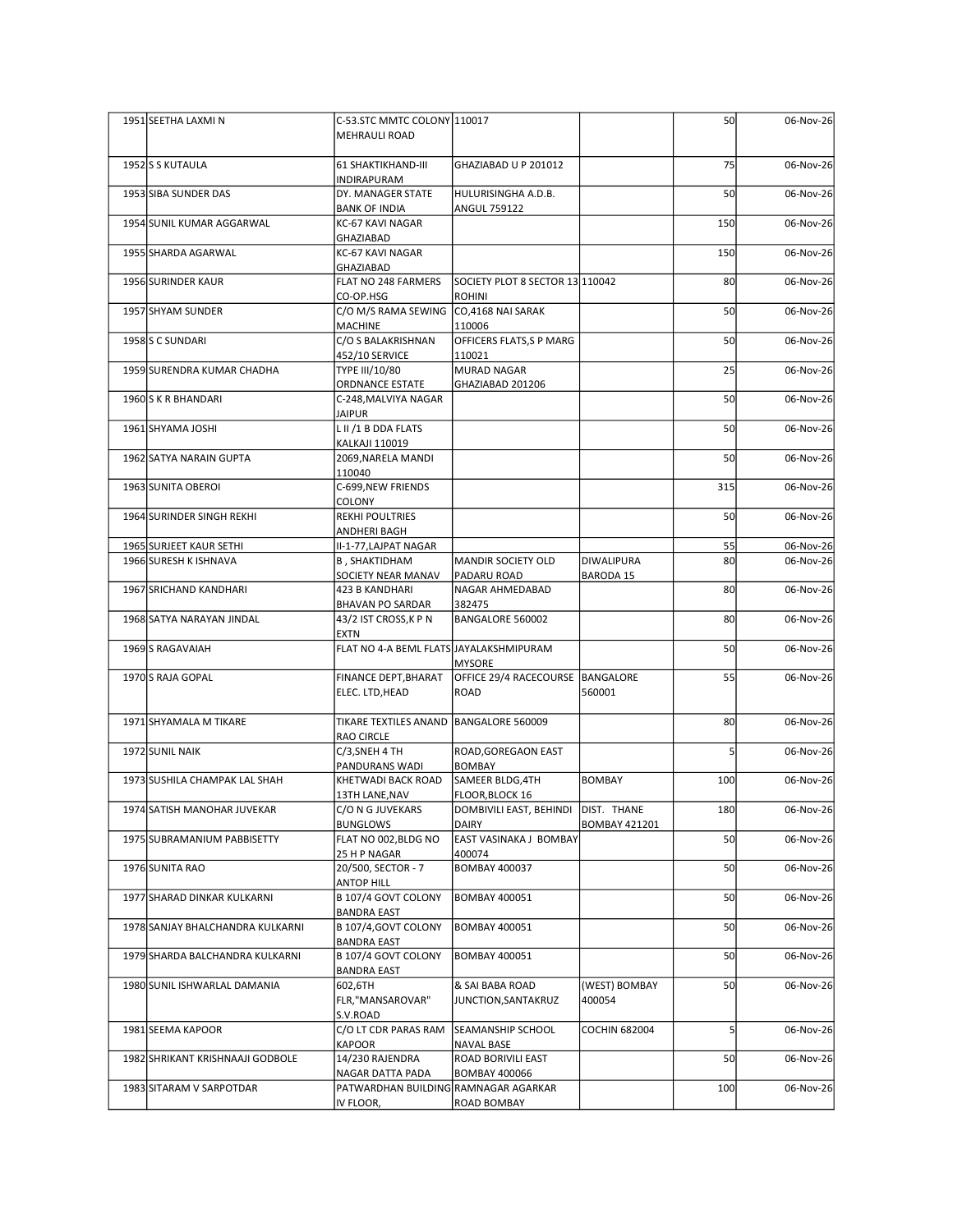| 1984 SMITA THAKKER                          | <b>10 SHANKER BHUVAN</b>                                        | MULUND EAST BOMBAY                          |                 | 80              | 06-Nov-26              |
|---------------------------------------------|-----------------------------------------------------------------|---------------------------------------------|-----------------|-----------------|------------------------|
| 1985 SUNIL KAISAR                           | SANTTUKARAM ROAD<br>B 408, SHAKTI                               | 400081<br>ROAD, ANDHERI EAST                |                 | 50              | 06-Nov-26              |
| 1986 SUDESH KUMAR SUD                       | APARTMENT CHAKALA<br>H NO 930/1, SECTOR 40 A                    | <b>BOMBAY 400099</b>                        |                 | 155             | 06-Nov-26              |
| 1987 SUBRAMANYAM K MOORTHY                  | G-3/568 GULMOHAR<br>COLONY E-8,                                 | SHAHPURA BHOPAL<br>462016                   |                 | 80              | 06-Nov-26              |
| 1988 SUJATA VERMA                           | C/O M/S RAM P N<br>KUMAR BALACHAUR                              | <b>DIST HOSHIARPUR</b>                      |                 | 20              | 06-Nov-26              |
| 1989 SNEH LATA                              | C/O M/S PUSHAP<br>MULTIPORPO SE STORE                           | <b>DIST HOSIARPUR</b><br>BALACHAUR          |                 | 30 <sup>1</sup> | 06-Nov-26              |
| 1990 SUNIL KUMAR MITTAL                     | T-187 ASHIANA UTSAV<br>ASHIANA                                  | VILLAGE BHIWADI<br>RAJASTHAN 301019         |                 | 50              | 06-Nov-26              |
| 1991 SURESH SONI<br>1992 SANJIV KOHLI       | H.NO 559/8-B<br>1620 SECTOR 44-B                                |                                             |                 | 80<br>100       | 06-Nov-26<br>06-Nov-26 |
| 1993 S PREM                                 | FLAT NO A 7/51 NABARD COMPLEX KANDIVLI E<br><b>NAGAR THAKUR</b> | <b>MUMBAI 400101</b>                        |                 | 50              | 06-Nov-26              |
| 1994 SATYA PAL BANSAL<br>1995 SAROJ VIRMANI | H NO 1402, SECTOR 22B<br>I C RISAT CENTRE PO                    | PATANCHERU 502334                           |                 | 100<br>150      | 06-Nov-26<br>06-Nov-26 |
| 1996 SURYANARAYANA MULLAPUDI                | PATANCHERU<br>BLOCK 2 FLAT 4 VIJAYA                             | HYDERABAD                                   |                 | 50              | 06-Nov-26              |
| 1997 SURYANARAYANA PALURI                   | NAGAR COLONY<br>R T C COLONY Q NO 65                            | HYDERABAD 500020                            |                 | 75              | 06-Nov-26              |
| 1998 SHYAM SUNDER SHARMA                    | AZAMABAD<br>NO 18 I FLOOR, SRI RAMA 896 TILAK ROAD              |                                             |                 | 75              | 06-Nov-26              |
| 1999 SUVARNA SHARMA                         | TOWER, 41<br>NO 18 I FLOOR SRI RAMA 896 TOLAK ROAD              | HYDERABAD 500001                            |                 | 75              | 06-Nov-26              |
| 2000 SACHIN KUMAR MIKKILI                   | TOWER 41<br>H NI 1 1 401/3 GANDHI                               | HYDERABAD 500001<br>HYDERABAD 500380        |                 | 30 <sup>1</sup> | 06-Nov-26              |
| 2001 SULAIMAN KHAN GHORI                    | NAGAR<br>659 C TUPE IV BHEL                                     | RAMACHANDRA PURAM                           | 500032          | 50              | 06-Nov-26              |
| 2002 SANDHYA RANI                           | <b>TOWNSHIP</b><br>2 1 565 6 B NALLAKUNTA                       | <b>HYDERABAD</b>                            |                 | 150             | 06-Nov-26              |
| 2003 S K RANGA NAYAKI                       | HYDERABAD<br>C/O S K M RANGACHARI   HIMAYAT NAGAR               |                                             |                 |                 | 06-Nov-26              |
| 2004 SUNDARRAJAN VENKATRAMANI               | 3 67 4 15<br>PLOT NO. 499, SECTOR                               | <b>HYDERABAD</b><br>AURANGABAD 431210       |                 | 75              | 06-Nov-26              |
| 2005 SURESH DALAL                           | N3 CIDCO,<br>6, AMARJYOT                                        | SAURASHTRA SOCIETY                          | PALDI AHMEDABAD | 80              | 06-Nov-26              |
|                                             | APPARTMENT OFF.                                                 | DHUMKETU MARG,                              | 380007          |                 |                        |
| 2006 SUCHETA GUPTA                          | 28/6, SOUTH TUKOGANJ<br>ST <sub>NO</sub> 1                      | <b>INDORE 452001</b>                        |                 | 75              | 06-Nov-26              |
| 2007 SUBHASH I PATEL                        | 10/2 VALLABH NAGAR<br><b>INDORE</b>                             |                                             |                 | 142.5           | 06-Nov-26              |
| 2008 SURENDRA KUMAR GUPTA                   | C/O CHITAR MAL<br>SITARAM NATANI, S                             | HOP NO 346 TRIPOLIA<br><b>BAZAR JAIPUR</b>  | 302002          | 30 <sup>1</sup> | 06-Nov-26              |
| 2009 SUDHA MITTAL                           | 8/168 VIDHYADHAR<br>NAGAR OLD SCHEME                            | SECTOR - 8 NEAR WATER<br><b>TANK JAIPUR</b> |                 | 100             | 06-Nov-26              |
| 2010 SUNITA SHARMA                          | K 6 ASHOK MARG C<br>SCHEME JAIPUR                               | 302007                                      |                 | 50              | 06-Nov-26              |
| 2011 SUSHILA DEVI KHANDELWAL                | SOONA VILLA MAYO<br>LINK ROAD AJMER                             |                                             |                 | 150             | 06-Nov-26              |
| 2012 SHANTI DEVI MAHESHWARI                 | PRADEEP TEA COMPANY BAZAR JAIPUR 302003<br>322 JOHARI           |                                             |                 |                 | 06-Nov-26              |
| 2013 SUNILA SANGHI                          | H NO 1388, DIWAN<br>SHIVJI LAL KA                               | RASTA, KISHAN POLE<br><b>BAZAR JAIPUR</b>   | 302003          | 75              | 06-Nov-26              |
| 2014 SAROJ JAIN                             | H NO 5288/3, ALAM<br>CHAND ST AMBALA                            | <b>CITY</b>                                 |                 | 50              | 06-Nov-26              |
| 2015 S LAKSHMI NARAYANAN                    | PARTS DEPT TAFE 17<br><b>GREAMES ROAD</b>                       | MADRAS 600006                               |                 | 50              | 06-Nov-26              |
| 2016 SHAMIM FATIMA                          | 26 VALLUVAN STREET<br><b>VEPERY POST</b>                        | MADRAS 600007                               |                 | 75              | 06-Nov-26              |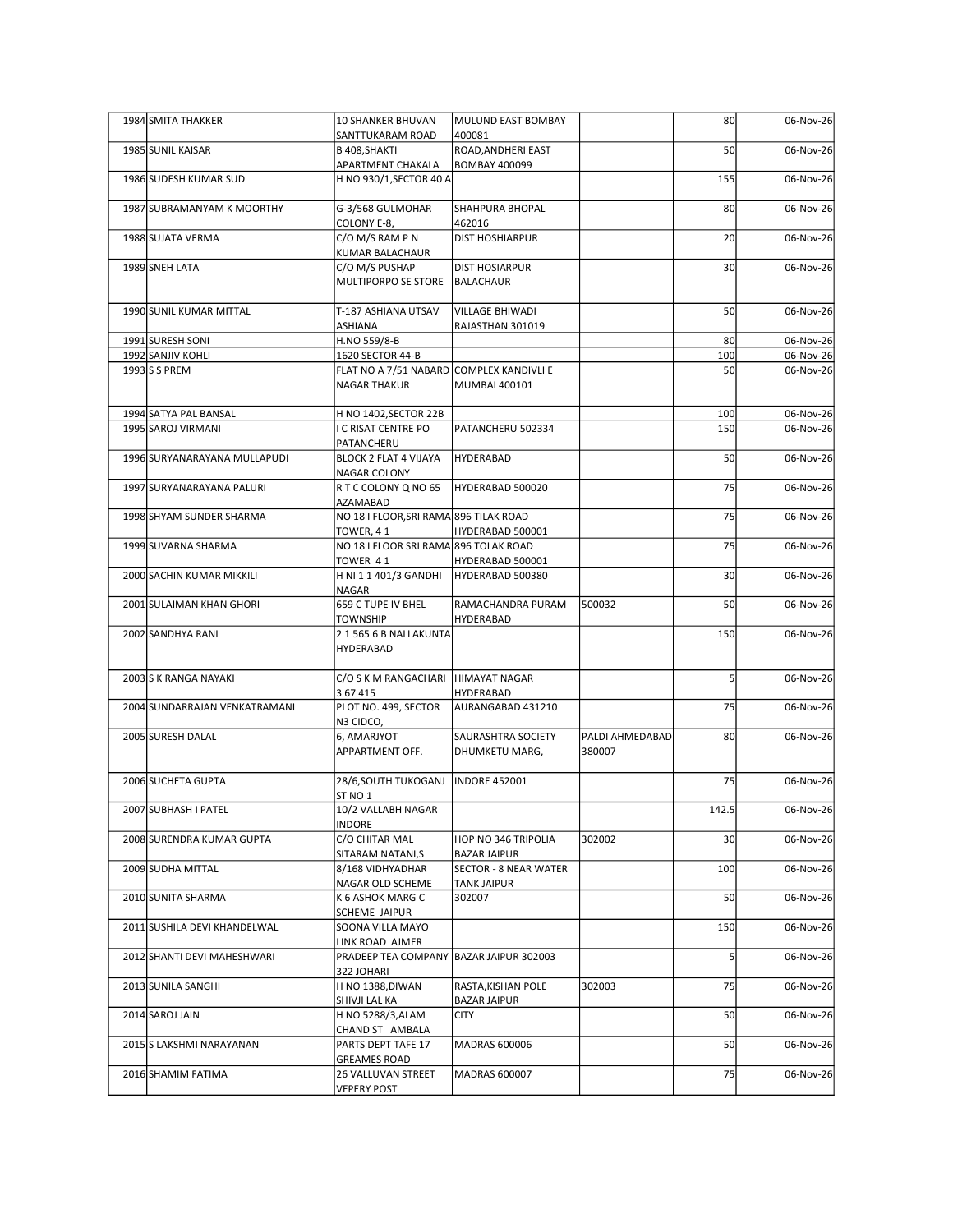| 2017 S DHIRMI CHAND         | 106 G.P.ROAD MOUNT                         |                                            |                                | 30              | 06-Nov-26 |
|-----------------------------|--------------------------------------------|--------------------------------------------|--------------------------------|-----------------|-----------|
|                             | ROAD MADRAS                                |                                            |                                |                 |           |
| 2018 SAROJ BHARDWAJ         | A-4-1, SHREE VIHAR<br><b>BEHIND APPU</b>   | GHAR NIGDI, PUNE 411044                    |                                |                 | 06-Nov-26 |
| 2019 SUNITA GUPTA           | <b>GUPTA</b><br>DEPARTMENTALSTORE 5 412101 | BAZAR, DEHU ROAD PUNE                      |                                | 50              | 06-Nov-26 |
| 2020 SASI REKHA AKELLA      | <b>MAIN</b>                                | C/O AVSN MURTHY THE LTD., AUDIT INSPECTION | EDEN PARK 20,                  | 50              | 06-Nov-26 |
|                             | <b>VYSYA BANK</b>                          | DEPT., 100                                 | <b>VITTAL MALLAYA</b>          |                 |           |
|                             |                                            |                                            | ROAD BANGALORE<br>560001       |                 |           |
| 2021 SHAKUNTLA KAPUR        | 8 TRIVANI KALA                             | <b>NEW DELHI 110001</b>                    |                                | 80              | 06-Nov-26 |
|                             | <b>SANGAM TANSEN MARG</b>                  |                                            |                                |                 |           |
| 2022 SUKHDEV MITTER SAHDEV  | H 2 M C D DISPESARY                        | 110027                                     |                                | 50              | 06-Nov-26 |
| 2023 SHAM SUNDER BHALANI    | SUBHASH NAGAR<br>329 DOUBLE STOREY         | NAGAR                                      |                                | 55              | 06-Nov-26 |
|                             | <b>NEW RAJINDER</b>                        |                                            |                                |                 |           |
| 2024 SUMITRA KHEMKA         | SEVA KUNJ GALI<br>VRINDAVAN                |                                            |                                | 55              | 06-Nov-26 |
| 2025 SUDESH RANI KAPUR      | 830 SECTOR 22 N I T<br>FARIDABAD           |                                            |                                | 50              | 06-Nov-26 |
| 2026 SANTOSH SAHNI          | R 58 GREATER KAILASH I                     |                                            |                                | 57.5            | 06-Nov-26 |
| 2027 SANJAY KHERA           | B2/B-80, JANAK PURI                        |                                            |                                | 80              | 06-Nov-26 |
| 2028 SANJIV NARULA          | 110058<br>C 51 MANSROVER                   |                                            |                                | 75              | 06-Nov-26 |
| 2029 SARVAN KUMAR GARG      | GARDEN 110015<br>H NO 816/3, AHATA         | <b>GHANTESHWAR MANDIR</b>                  |                                | 75              | 06-Nov-26 |
|                             | CHANDULAL                                  | GURGAON 122001                             |                                |                 |           |
| 2030 SUDERSHAN NAYAR        | W/O LATE SH S K NAYAR  H-2/20-D BENGALI    |                                            | <b>ENCLAVE PALAM-</b>          | 108             | 06-Nov-26 |
|                             | (RETD S.O.)                                | <b>COLONY MAHAVIR</b>                      | DABRI ROAD NEW<br>DELHI 110045 |                 |           |
| 2031 SHIV KUMAR MATHUR      | AD 31/D, SHALIMAR                          | 110052                                     |                                | 50              | 06-Nov-26 |
| 2032 SUDHIR BHATIA          | <b>BAGH DDA FLATS</b><br>43 B, STREET NO 4 | AMRITSAR 143001                            |                                | 50              | 06-Nov-26 |
| 2033 SIMMI KHANNA           | HUKAM SINGH ROAD<br>650 BASANT AVENUE      | 143001                                     |                                | 80              | 06-Nov-26 |
|                             | AMRITSAR                                   |                                            |                                |                 |           |
| 2034 SUNIL KUMAR JAIN       | NAROTAM BHAWAN<br>HANUMAN ROAD VILE        | PARLE (E) BOMBAY 400057                    |                                | 30 <sup>1</sup> | 06-Nov-26 |
| 2035 SUSHEELA CHADHA        | H 21, BADHWAR PARK<br>COLABA BOMBAY        | 400005                                     |                                | 50              | 06-Nov-26 |
| 2036 SURESH CHANDER TALWAR  | C/O B& M CHEMIVAL<br>PVT LTD 47 A K        | ROAD, DT HOOGLY RISHRA<br>712248           |                                | 50              | 06-Nov-26 |
| 2037 SHASHI DEVI CHOUDHARI  | 161/1, MAHATMA                             | 44A, IIND FLOOR                            |                                | 80              | 06-Nov-26 |
|                             | GANDHI ROAD ROOM<br><b>NO</b>              | CALCUTTA 700007                            |                                |                 |           |
| 2038 SARLA DEVI CHOUDHARI   | 161/1 MAHATMA<br>GANDHI ROAD ROOM          | 44A, IIND FLOOR<br>CALCUTTA 700007         |                                | 80              | 06-Nov-26 |
|                             | NO                                         |                                            |                                |                 |           |
| 2039 SHYAM SUNDER CHOUDHARI | 161/1, MAHATMA<br><b>GANDHI ROAD ROOM</b>  | 44A,2ND FLOOR<br>CALCUTTA 700007           |                                | 80              | 06-Nov-26 |
| 2040 SNEH LATA GUPTA        | NO<br>556,N BLOCK NEW                      | 700053                                     |                                | 80 <sup>2</sup> | 06-Nov-26 |
|                             | ALIPORE CALCUTTA                           |                                            |                                |                 |           |
| 2041 SUKTI SAMA GHOSH       | AE 188, VIDHAN NAGAR 1 700064<br>CALCUTTA  |                                            |                                | 75              | 06-Nov-26 |
| 2042 SAMPADA ARORA          | F 8 BAGREE MARKET 71<br>CAMMING            | STREET CALCUTTA 700001                     |                                | 77.5            | 06-Nov-26 |
| 2043 SUBIR GUPTA            | 55 GARIHAT ROAD                            |                                            |                                | 30              | 06-Nov-26 |
| 2044 SWETKETU PODDAR        | CALCUTTA 700019                            | C/O KUSUM PROD LTD 9 ROAD CALCUTTA 700001  |                                | 75              | 06-Nov-26 |
| 2045 SATYANADA CHATTERJI    | <b>BRABOURNE</b><br>C/O PARASANTA          | PARSAD MUKHERJI ROAD                       | 700026                         | 50              | 06-Nov-26 |
|                             | BANNERJI 68 SHYAMA                         | <b>CALCUTTA</b>                            |                                |                 |           |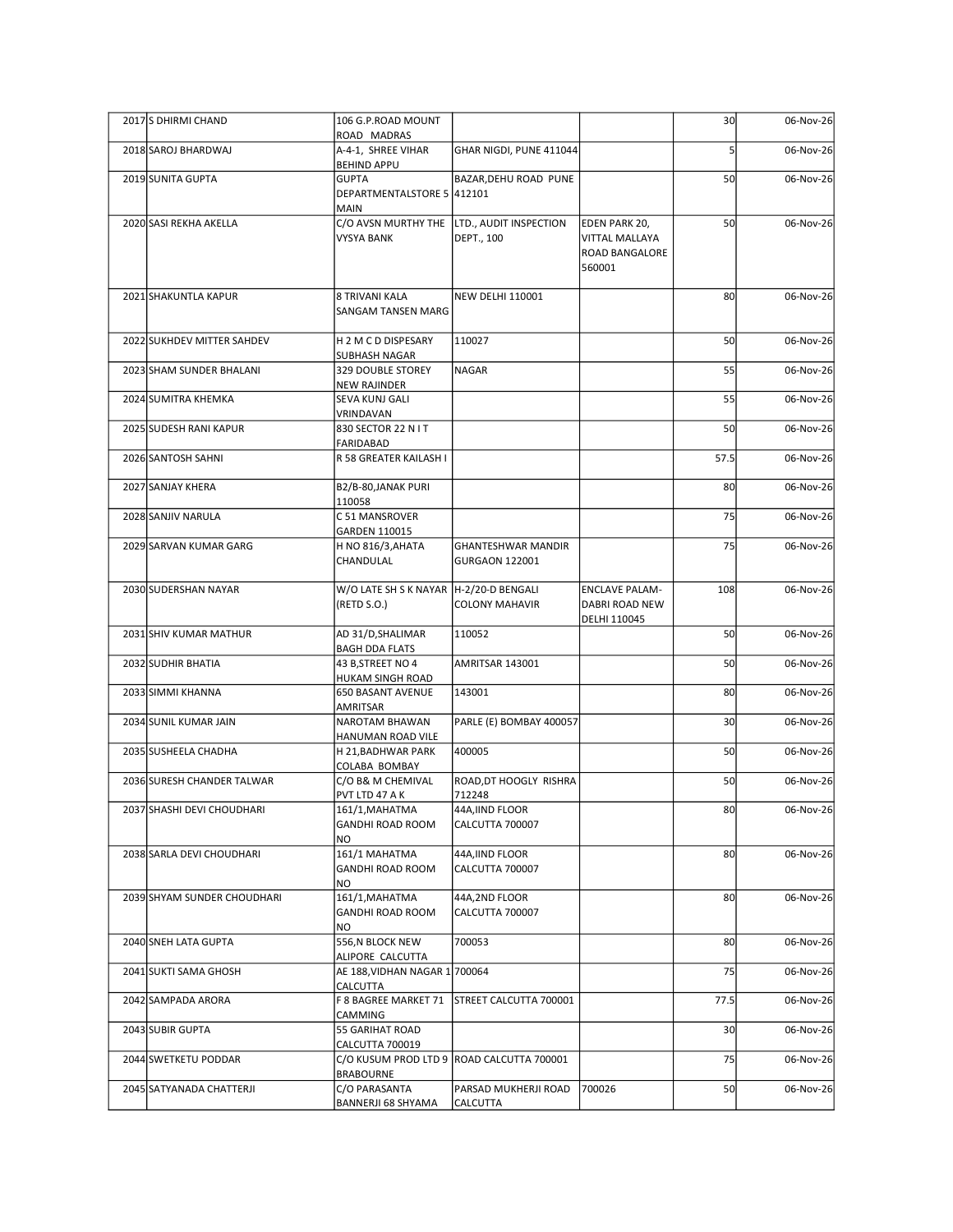| 2046 SANTHA THAMPY                 | C-39, H N L COLONY                                            | 686616                                        |               | 50              | 06-Nov-26 |
|------------------------------------|---------------------------------------------------------------|-----------------------------------------------|---------------|-----------------|-----------|
| 2047 SUDHA KRISHNAN                | NEWS PRINT NAGAR<br>36/1283 MONASTRY                          | ERNAKULAM COCHIN                              |               | 100             | 06-Nov-26 |
|                                    | ROAD KARIKKAMURY                                              |                                               |               |                 | 06-Nov-26 |
| 2048 SREE PANDURANGA V ANANTAMUL   | A S P VITTAL QTR 3/13<br>REFINERY                             | TOWNSHP P.O. JAWHAR<br>NAGAR BARODA           | 391320        | 80              |           |
| 2049 SAVITA GUPTA                  | C/O H S GUPTA STATE<br><b>BANK OF</b>                         | SAURASHTRA, NAI SARAK<br><b>KANPUR 208001</b> |               | 50              | 06-Nov-26 |
| 2050 SHYAM KUMAR GUPTA             | P 211 A SANJAY NAGAR<br>SECTOR 23                             | (RAJ NAGAR) GHAZIABAD<br>201001               |               | 94              | 06-Nov-26 |
| 2051 SUDHAKAR RAMALINGAM           | NO.1, BIG STREET<br>PANAPAKKAM NORTH                          | ARCOT AMB 631052                              |               | 80              | 06-Nov-26 |
| 2052 SAMBASIVA RAO TADIKAMALLAA    | D-152, FATEH NAGAR                                            |                                               |               | 150             | 06-Nov-26 |
| 2053 SUBKARAN JAIN                 | 110018<br>47, KALATHI STREET                                  | <b>MADRAS</b>                                 |               | 25              | 06-Nov-26 |
| 2054 SUSHEELA DEVI                 | SOWCARPET<br>38 ERULLAPEN STREET                              | MADRAS 600079                                 |               | 30 <sup>1</sup> | 06-Nov-26 |
| 2055 S RAJA GOPAL                  | SOWCARPET<br>11-E NARAYANA                                    | T.K.BAHADUR STREET                            | MADRAS 600017 | 50              | 06-Nov-26 |
|                                    | AGRAHARAM                                                     | TRIPLICANE                                    |               |                 |           |
| 2056 SANTOSH GANDHI                | 4-5,ABERGELDIA JAKAOO 171001<br>SHIMLA                        |                                               |               | 50              | 06-Nov-26 |
| 2057 SHASHI JAIN                   | QP 131, MAURYA<br><b>ENCLAVE PITAM PURA</b>                   | 110034                                        |               | 25              | 06-Nov-26 |
| 2058 SHYAM BEHARI AGARWAL          | C/O JYOTI ENTERPRISES<br>130 BAHADUR                          | GANJ ALLAHABAD                                |               | 50              | 06-Nov-26 |
| 2059S JUTMAL JAIN                  | 318, OPPANKARA STREET                                         |                                               |               | 75              | 06-Nov-26 |
| 2060 SOMANI IYER                   | COIMBATORE<br>NO II, GORAL MERCHANT MADRAS                    |                                               |               | 50              | 06-Nov-26 |
| 2061 SEETHARAMAN CHIMBARA NATRAJAN | <b>STREET</b><br>12-22/1 A RLY. STATION SULLURPETA 524121     |                                               |               | 50              | 06-Nov-26 |
| 2062 SAVAJI BHAI DOPARIA           | ROAD<br>AT AND PO MOTI                                        | MAHAJAN VADI                                  |               | 50              | 06-Nov-26 |
|                                    | KUNKAVAY OPP LOHANA TALKUNKAVAV 364450                        |                                               |               |                 |           |
| 2063 SHANKER LAL GULBANI           | 6673, UPPER FLOOR<br>KOTHI                                    | MEMBARA, HINU RAO<br>110006                   |               | 75              | 06-Nov-26 |
| 2064 SAVINDER SINGH SETHI          | H-3/12, MODEL TOWN                                            |                                               |               | 135             | 06-Nov-26 |
| 2065 SHOBA TEJWANI                 | I-126 ASHOK VIHAR<br>PHASE - I 110052                         |                                               |               | 50              | 06-Nov-26 |
| 2066 SATWANT SINGH MATHARU         | B-42/3, RAJINDER NAGAR 243122<br>BAREILLY                     |                                               |               | 50              | 06-Nov-26 |
| 2067 SANGEETA JAIN                 | W/ORKJAINB623                                                 | AGRA 282005                                   |               | 80 <sup>1</sup> | 06-Nov-26 |
| 2068 SAVITRI DEVI                  | KAMLA NAGAR<br>909, ARYA NAGAR                                |                                               |               | 25              | 06-Nov-26 |
| 2069 SUSHMA OBEROI                 | MATHURA<br>C/O GULSHAN KHURANA APPARTMENTS NEW<br>1, PAWANSUT | REMDASPETH NAGPUR                             | 440010        | 180             | 06-Nov-26 |
| 2070 SUNITA RAMESH CHANDRA TAWDA   | 7/79 R K NAGAR S V                                            | <b>BOMBAY</b>                                 |               | 125             | 06-Nov-26 |
|                                    | ROAD, KHAR<br>8/14, KIDWAI NAGAR,                             |                                               |               | 50              |           |
| 2071 SANTRA DEVI GUPTA             | RAK ROAD, WADALA                                              | <b>BOMBAY 400031</b>                          |               |                 | 06-Nov-26 |
| 2072 SUBHASH CHANDRA JOSHI         | C/O S B JOSHI C<br>22, BHAGAT SINGH                           | <b>MARG TILAK NAGAR</b><br>JAIPUR 302004      |               | 75              | 06-Nov-26 |
| 2073 SHANTI PAREKH                 | H NO 3759, GANGORI<br>BAZAR JAIPUR                            | 302001                                        |               | 50              | 06-Nov-26 |
| 2074 SATINDER SEHGAL               | 5 A, MODEL TOWN<br>MARKET JALANDHAR                           | 144003                                        |               | 150             | 06-Nov-26 |
| 2075 SHIVA KUMAR TRIPATHI          | 18 AMARDEEP<br>TENAMENTS VANTHALI                             | ROAD JUNAGADH 362001                          |               | 50              | 06-Nov-26 |
| 2076 SWARAN LATA JAIN              | NEW INDIAN STREET                                             | ROAD, PO BOX NO. 12                           |               | 80              | 06-Nov-26 |
| 2077 SITA RAM ANAND                | INDUST. BARNAL<br>H.NO. 8178 TEH MOHAL                        | MALER 148023<br>GALI DHURI 148024             |               | 80 <sup>1</sup> | 06-Nov-26 |
|                                    |                                                               |                                               |               |                 |           |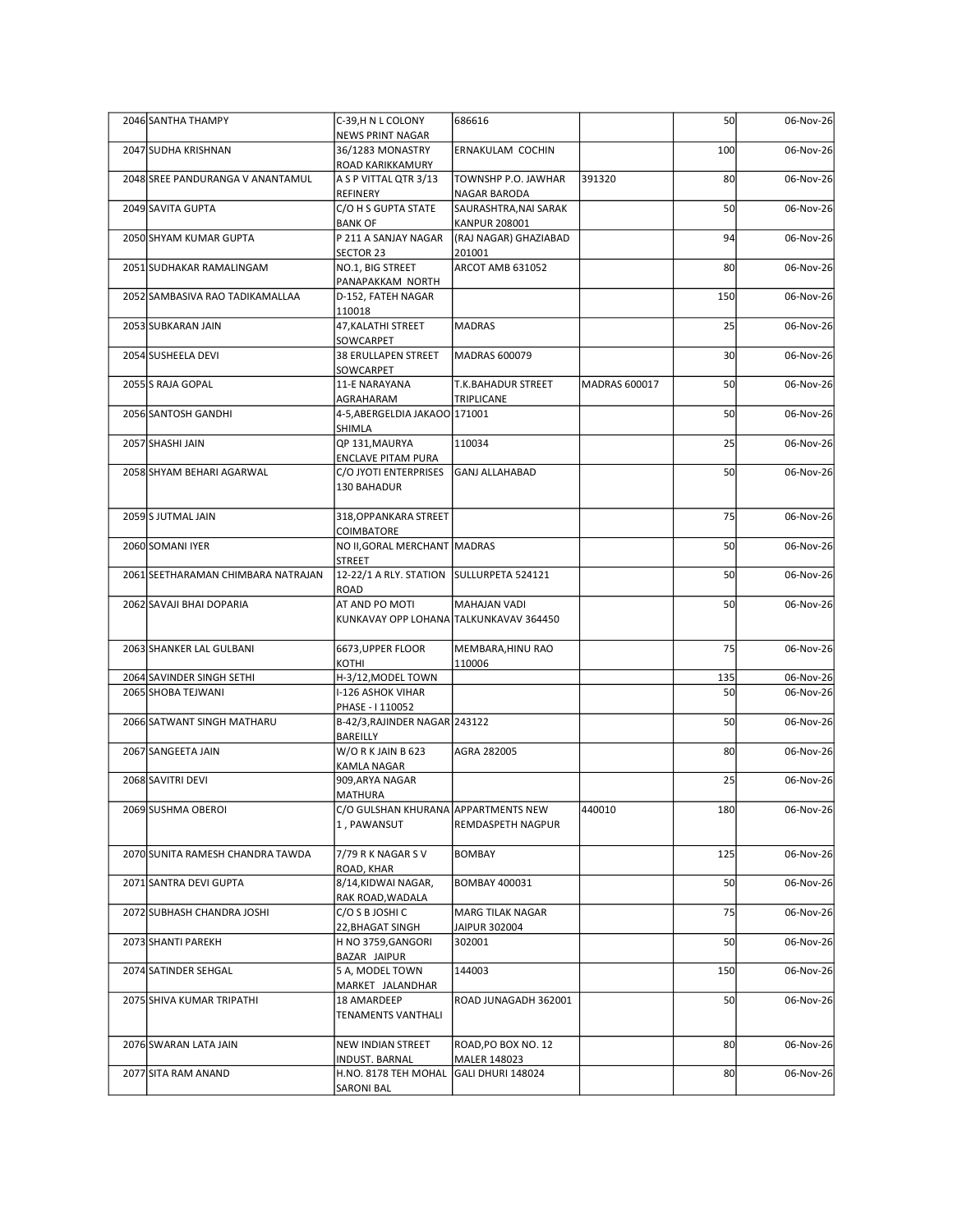| 2078 SATPAL GUPTA            | H.NO. 1690/22 B 160022                                |                                                        |                                         | 80              | 06-Nov-26 |
|------------------------------|-------------------------------------------------------|--------------------------------------------------------|-----------------------------------------|-----------------|-----------|
| 2079 SUKHDEV SINGH           | VPC KOTLA NAUDH GANJ HOSHIARPUR 144208                |                                                        |                                         | 80              | 06-Nov-26 |
| 2080 SATISH KUMAR HANDA      | <b>VIA HARYANA</b><br>LAKSHMI DIESEL MANDI JALANDHAR  |                                                        |                                         | 50              | 06-Nov-26 |
|                              | ROAD                                                  |                                                        |                                         |                 |           |
| 2081 SURENDER KUMAR NEHRA    | H.NO. 1311/2, JAND<br>STREET PATIALA                  | 147001                                                 |                                         | 50              | 06-Nov-26 |
| 2082 SHAMBU C KOTIAN         | AVADOOT CO-OP HSG<br>SOCIETY BLDG                     | A/5, FLAT D2, CHHATRA-<br>PATI SHIVAJI                 | ROAD, DEHISAR<br><b>BOMBAY 400068</b>   | 80              | 06-Nov-26 |
| 2083 SONI KRISHNAN           | MR N K KRISHAN 22-                                    | MAILVAN CO-OP HSG.                                     | <b>THANE 400601</b>                     | 50              | 06-Nov-26 |
| 2084 SMRITI JAIN             | A/11, BRINDAVAN,<br>QR. NO. D.11, NALCO               | SOCIET MAJIWADA<br>TOWNSHIP, SECTOR III DIST DAMANGANJ |                                         | 80              | 06-Nov-26 |
| 2085 SONIA GUPTA             | C/O KESHO RAM 7                                       | KORAPUT<br>DEHRADOON 248001                            | 763008                                  | 80              | 06-Nov-26 |
|                              | KHURBURA                                              |                                                        |                                         |                 |           |
| 2086 S C BHATIA              | BLOCK NO.18.H NO 4A<br><b>SECTOR</b>                  | II, PESHVA ROAD                                        |                                         | 150             | 06-Nov-26 |
| 2087 SANJAY KUMAR ARYA       | 89/3, RAM GALI,<br>VISHWAS NAGAR                      | SHAHDARA 110032                                        |                                         | 80              | 06-Nov-26 |
| 2088 SANTOSH PURI            | 7/89 SUBHASH NAGAR                                    |                                                        |                                         |                 | 06-Nov-26 |
| 2089 SOHAN LAL               | 110027<br>C/O SOHAN LAL & BROS. 25 RAMAN DISTT        |                                                        | 151301                                  | 25              | 06-Nov-26 |
| 2090 SAVITRI SINGH           | PO BOX NO.<br><b>II A, BALBIR ROAD</b>                | <b>BATHINDA RAMAN</b>                                  |                                         | 80              | 06-Nov-26 |
|                              | DEHRADUN 248001                                       |                                                        |                                         |                 |           |
| 2091 SAROJ MITTAL            | SECTOR V, Q NO. 1001<br>R.K. PURAM                    | 110022                                                 |                                         | 50              | 06-Nov-26 |
| 2092 SHARAD BHANSALI         | C/O DR. L.S.KOTHARI 71   PITAMPURA 110034<br>VAISALI, |                                                        |                                         | 50              | 06-Nov-26 |
| 2093 SUNDRA RAJAN P          | H.NO. 58 I CROSS I MAIN EXTN. MYSORE 570020           |                                                        |                                         | 50              | 06-Nov-26 |
| 2094 SAGARMAL SHARMA         | <b>BRINDAVAN</b><br><b>8 PATHAK PARA ROAD</b>         | CALCUTTA 700060                                        |                                         | 75              | 06-Nov-26 |
| 2095 SUSHMA SARAFF           | <b>BEHALA</b><br>6 ST. GEORGE GATE                    | 700022                                                 |                                         | 80              | 06-Nov-26 |
|                              | ROAD CALCUTTA                                         |                                                        |                                         |                 |           |
| 2096 SUD LIMITED             | 40 STRAND ROAD 4TH<br>FLOOR, ROOM NO.                 | 13 CALCUTTA 700001                                     |                                         | 75              | 06-Nov-26 |
| 2097 SARITA BHAIYA           | 6 VIVEKANAND ROAD<br>CALCUTTA                         | 700001                                                 |                                         | 80              | 06-Nov-26 |
| 2098 SIRE KUNWAR DEVI BHAIYA | <b>6 VIVEKANAND ROAD</b>                              | 700001                                                 |                                         | 80              | 06-Nov-26 |
| 2099 SHIKHA ABROL            | CALCUTTA<br>A 2/192, PASCHIM                          |                                                        |                                         | 50              | 06-Nov-26 |
|                              | VIHAR 110069                                          |                                                        |                                         | 80              | 06-Nov-26 |
| 2100 SUDHIR CHANDER SACHDEVA | 158/10 WARD NO. 11<br>SUBGASH NAGAR                   | GURGAON                                                |                                         |                 |           |
| 2101 SUBHEY SINGH            | C/O STATE BANK OF<br>INDIA KHURAI                     | 470117                                                 |                                         | 80              | 06-Nov-26 |
| 2102 SUSHIL KUMAR BOTHRA     | V.C. BOTHRA 7/2,                                      | CALCUTTA 700019                                        |                                         |                 | 06-Nov-26 |
| 2103 SUSHIL KUMAR KABRA      | <b>DEODHAR STREET</b><br>1913, RASTA PATWAN           |                                                        |                                         | 30 <sup>1</sup> | 06-Nov-26 |
| 2104 SADHNA MISHRA           | JAIPUR 302003<br>C-3, GREATER KAILASH                 | 110045                                                 |                                         | 900             | 06-Nov-26 |
|                              | PART-I                                                |                                                        |                                         |                 |           |
| 2105 SANSAR CHAND            | H.NO.804, SECTOR-2<br>PUNCHKULA                       |                                                        |                                         | 25              | 06-Nov-26 |
| 2106 SURINDER KUMAR GARG     | C/O M/S OM PARKASH<br>VINOD                           | KUMAR, KIRYANA<br>MERCHANT RAILWAY                     | ROAD, DT SANGRUR<br><b>SUNAM 148028</b> | 80              | 06-Nov-26 |
|                              |                                                       |                                                        |                                         |                 |           |
| 2107 SHASHI BANSAL           | H NO 344 MANSADEVI<br><b>COMPLEX SECTOR</b>           | 4 PANCHKULA HARYANA<br>134109                          |                                         | 30 <sup>1</sup> | 06-Nov-26 |
| 2108 SIRI KRISHAN            | B-IV 1614 UCHI GALI<br><b>KUCHA SHIV</b>              | DAYAL LUDHIANA                                         |                                         | 350             | 06-Nov-26 |
| 2109 SOHAN SINGH ANAND       | B-XX-3229 LANE NO-6                                   | LUDHIANA                                               |                                         | 50              | 06-Nov-26 |
| 2110 SUNIL PURI              | <b>GURDEV NAGAR</b><br>107, SUNDER NAGAR              |                                                        |                                         | 300             | 06-Nov-26 |
| 2111 SATISH MISHRA           | C-3 GREATER KAILASH<br>110048                         |                                                        |                                         | 300             | 06-Nov-26 |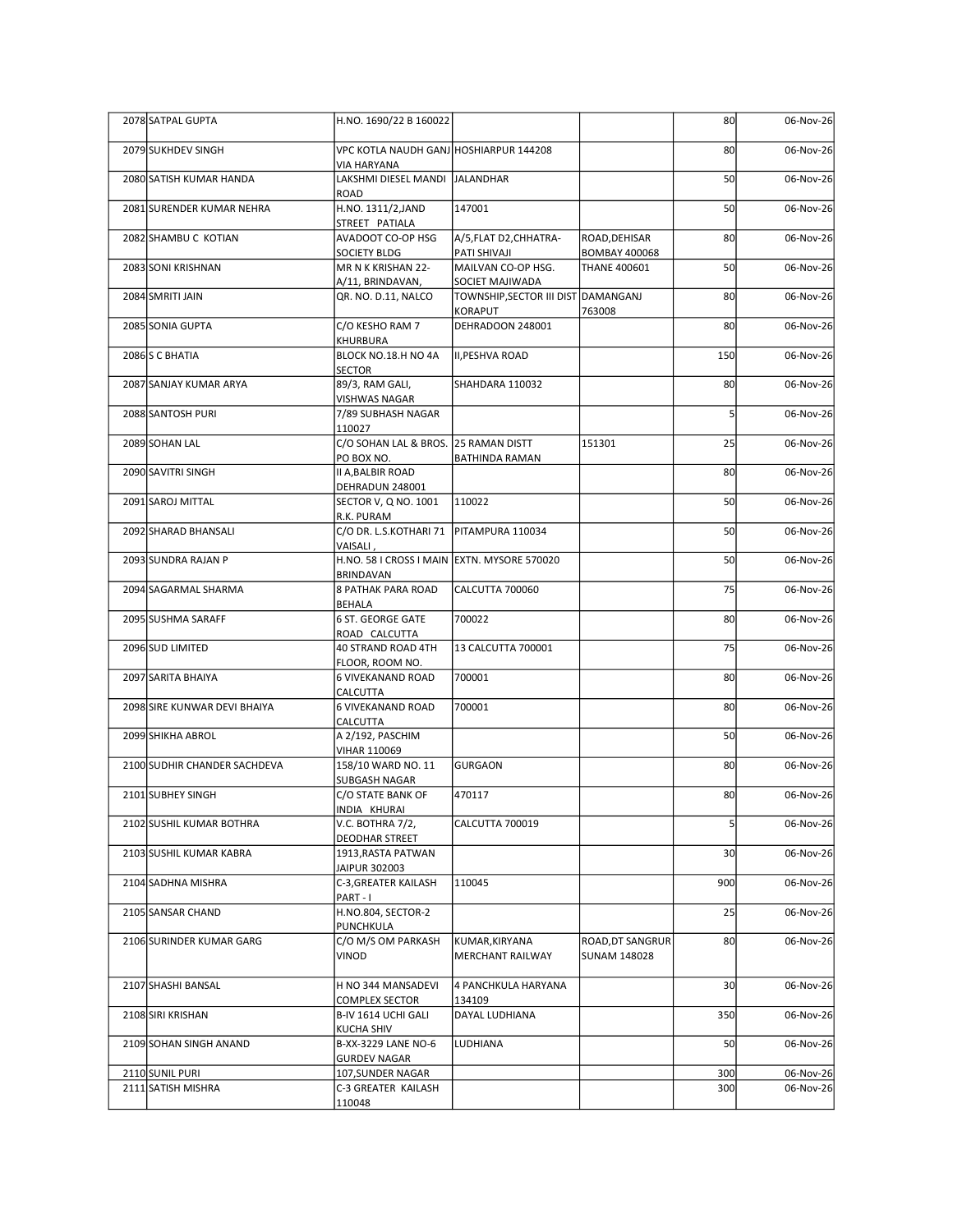| 2112S P THIAGARAJAN               | 9-A NEHRU ROAD                                          |                                          |                                                                   | 300             | 06-Nov-26 |
|-----------------------------------|---------------------------------------------------------|------------------------------------------|-------------------------------------------------------------------|-----------------|-----------|
| 2113 SUDHA IYER                   | S.S.COLONY MADRAS<br>V/402 K.K.MADOM                    |                                          |                                                                   | q               | 06-Nov-26 |
| 2114 SUDHA IYER                   | N.PARUR VIA ALWAYE<br>V-402 K.K.MADON                   |                                          |                                                                   | 36              | 06-Nov-26 |
| 2115 SUDHA WADHERA                | NPARUR VIA ALWAYE<br>SECTOR -3 POCKET III               | KUNJ 110057                              |                                                                   |                 | 06-Nov-26 |
| 2116 SAT PARKASH JAIN             | 3101 VASANT<br>106-C POCKET I MAYUR                     |                                          |                                                                   | 65              | 06-Nov-26 |
|                                   | VIHAR -I                                                |                                          |                                                                   |                 |           |
| 2117 SAMITA THAPAR                | H.NO.911/3-A TAGORE<br><b>NAGAR CIVIL</b>               | LINES LUDHIANA 141001                    |                                                                   |                 | 06-Nov-26 |
| 2118 SANTOSH GANDHI               | 4-5 ABBER GILDI JAKHOO<br>SIMLA                         |                                          |                                                                   | 50              | 06-Nov-26 |
| 2119 SANJEEV KUMAR                | SHANKAR BHAWAN 51<br>SHIVPURI MEERUT                    |                                          |                                                                   | 30 <sup>1</sup> | 06-Nov-26 |
| 2120 SEVMOUR INVESTMENTS PVT LTD  | M-13 PUNJ HOUSE<br><b>CONNAUGHT PLACE</b>               |                                          |                                                                   | 3980            | 06-Nov-26 |
| 2121 SHIV SHANKAR GUPTA           | SHEO SHANKAR GUPTA,<br>ADVOCATE                         | CHAMBER NO. Y-49,<br><b>EASTERN WING</b> | "LAYERS"<br><b>CHAMBERS TIS</b><br><b>HAZARI COURTS</b><br>110054 |                 | 06-Nov-26 |
| 2122 SATYA DEV SINGH              | H.NO. 1/10004 WEST<br><b>GORAKH PARK</b>                | STREET NO. 3, SHAHDARA                   |                                                                   | 35              | 06-Nov-26 |
| 2123 SHOBHA                       | 166 THAN SINGH NAGAR<br>KAROL BAGH                      | 110032                                   |                                                                   |                 | 06-Nov-26 |
| 2124 SHOBHA                       | 166 THAN SINGH NAGAR                                    |                                          |                                                                   | 55              | 06-Nov-26 |
| 2125 SWATANTRA                    | <b>KAROL BAGH</b><br>364 LAJPAT NAGAR                   |                                          |                                                                   | 105             | 06-Nov-26 |
| 2126 SURENDRA KUMAR DHALL         | <b>JALLANDHAR</b><br>H.NO.3 BEHIND JAIL                 |                                          |                                                                   | 50              | 06-Nov-26 |
| 2127 SANTOKH KAUR                 | <b>NEW CIVIL LINES</b><br><b>JASBIR PROPERTY</b>        | P.O. MITHAPUR DIST                       |                                                                   | 50              | 06-Nov-26 |
| 2128 SATYA KAPOOR                 | <b>DEALERS</b><br>D-1026 NEW FRIENDS                    | JALLANDHAR                               |                                                                   | 200             | 06-Nov-26 |
| 2129 SANJAY SARASWAT              | COLONY<br>G 37 SARITA VIHAR                             |                                          |                                                                   | 350             | 06-Nov-26 |
| 2130 S G JUNEJA                   | 110044<br>A-3/146 JANAK PURI                            |                                          |                                                                   | 100             | 06-Nov-26 |
| 2131 SIM PARKASH MAHANTI          | <b>B-14 KAILASH</b><br><b>APARTMENTS LALA</b>           | LAJPAT RAI MARG 110018                   |                                                                   | 50              | 06-Nov-26 |
| 2132 SOBHAG SINGH KATARIA         | D-9 MAHENDRA KUNJ<br>KABIR MARG BANI                    | <b>PARK JAIPUR</b>                       |                                                                   | 75              | 06-Nov-26 |
| 2133 SURINDER SALUJA              | 1040 DR.MUKHERJEE<br>NAGAR 110009                       |                                          |                                                                   | 50              | 06-Nov-26 |
| 2134 SUSHIL KUMAR GUPTA           | C-190, MADHUBAN<br>110092                               |                                          |                                                                   | 100             | 06-Nov-26 |
| 2135 SHASHI GARG                  | C/O S.K.GARG VIJAY                                      | <b>CHOWK</b>                             |                                                                   | 0.5             | 06-Nov-26 |
| 2136 S HARIHARAN                  | <b>BANK CHANDNI</b><br>11-E NARAYANA                    | <b>T.K.BAHADUR STREET</b>                | MADRAS 600005                                                     | 25              | 06-Nov-26 |
| 2137 SUBHAVAN INVESTMENTS PVT LTD | AGRAHARAM<br>M-13 PUNJ HOUSE                            | TRIPLICANE<br>NEW DELHI 110001           |                                                                   | 900             | 06-Nov-26 |
| 2138SHREE                         | <b>CONNAUGHT PLACE</b><br>NO.2052(OLD NO.67)            | II BLOCK, RAJAJINAGAR                    | 560010                                                            | 50              | 06-Nov-26 |
| 2139SHREE                         | 19TH MAIN ROAD<br>NO.2052(OLD NO.67)                    | BANGALORE<br>II BLOCK, RAJAJINAGAR       | 560010                                                            | 50              | 06-Nov-26 |
| 2140 SUDESH KUMAR ABROL           | 19TH MAIN ROAD<br>A-2/192 PASCHIM VIHAR                 | BANGALORE                                |                                                                   | 25              | 06-Nov-26 |
| 2141 S CHANDER JUNEJA             | A-3/146 JANAK PURI                                      |                                          |                                                                   | 100             | 06-Nov-26 |
| 2142 SITA DEVI GUPTA              | C/O GAURANG<br><b>ENTERPRISES 3, BHINDO</b>             | KA RASTA INDRA BAZAR<br>JAIPUR           |                                                                   | 100             | 06-Nov-26 |
| 2143 SHASHANK JAIN                | C/O D.K.JAIN LAL KOTHI, LINES MORADABAD<br><b>CIVIL</b> | 244001                                   |                                                                   | 50              | 06-Nov-26 |
| 2144 SAVITA DUTTA                 | HOUSE NO.1011 SECTOR                                    |                                          |                                                                   | 100             | 06-Nov-26 |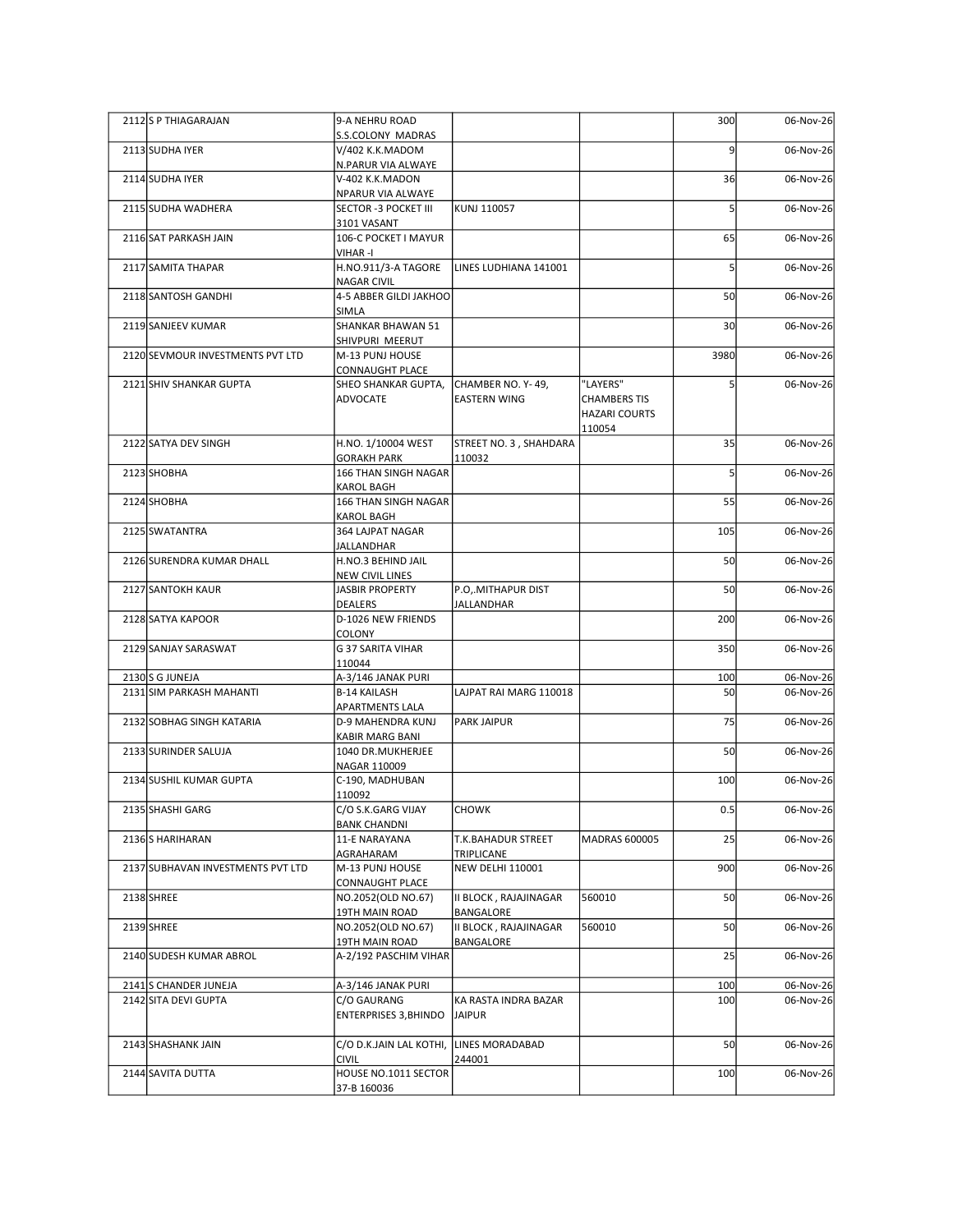| 2145 SHRI KRISHAN KAPUR                          | SHEGAON(C.RLY)                                                             |                                      |                                                                   | 50                    | 06-Nov-26              |
|--------------------------------------------------|----------------------------------------------------------------------------|--------------------------------------|-------------------------------------------------------------------|-----------------------|------------------------|
| 2146 SARWAN KUMAR                                | BUDLANA 444203<br><b>B-2 MAGNUM HOUSE I</b>                                | COMMERCIAL COMP                      | 110016                                                            | 50                    | 06-Nov-26              |
| 2147 S SANTHA KUMARI                             | KARAMPURA<br>C/O R.C.MUKHERJEE                                             | SHIVAJI MARG<br>ROAD CALCUTTA 700034 |                                                                   | 50                    | 06-Nov-26              |
| 2148 SATYAWATI CHAWLA                            | 53/1 BHUPEN ROY<br>H.NO.3134, SECTOR 47-D                                  |                                      |                                                                   | 50                    | 06-Nov-26              |
| 2149 SANJEEV                                     | M/S KWATRA BROS 6                                                          | BAZAR AGRA 282001                    |                                                                   | 50                    | 06-Nov-26              |
| 2150 SUNITA BALANI                               | TAJ ROAD SADAR<br>329 DOUBLE STOREY                                        | NAGAR                                |                                                                   | 95                    | 06-Nov-26              |
| 2151 SULAKSHNA SHARMA                            | NEW RAJINDER<br>H NO 627, DEV NAGAR                                        | STAND PALWAL                         |                                                                   | 50                    | 06-Nov-26              |
| 2152 SUMAN PACHISIA                              | <b>COLONY NEAR BUS</b><br><b>BJ-99 WEST SHALIMAR</b>                       |                                      |                                                                   | 50                    | 06-Nov-26              |
| 2153 SHOBHA RANI                                 | BAGH<br>A-2/68 L.I.G.FLATS                                                 |                                      |                                                                   | 25                    | 06-Nov-26              |
| 2154 N SEETHAMAHALAKSHMI                         | PASCHIM VIHAR<br>B-1/F-4 AMEER PET                                         | 500016                               |                                                                   | 128                   | 06-Nov-26              |
| 2155 SHARDA DEVI                                 | HYDERABAD<br>473 HAIDER CHANDNI                                            |                                      |                                                                   | 0.5                   | 06-Nov-26              |
|                                                  | CHOWK                                                                      |                                      |                                                                   |                       |                        |
| 2156 SITA CHHABRA                                | HL-24 ANAND VIHAR<br>HARINAGAR                                             | 110064                               |                                                                   | 17.5                  | 06-Nov-26              |
| 2157 SHYAM SUNDER                                | 473 HAIDER QULI<br>CHANDNI CHOWK                                           |                                      |                                                                   | 0.5                   | 06-Nov-26              |
| 2158 SUBHASH BAJAJ                               | H.NO.1646 SECTOR-22-B                                                      |                                      |                                                                   | 50                    | 06-Nov-26              |
| 2159 SEQUENCE ESTATES PVT LTD                    | A-9/27 VASANT VIHAR<br>110057                                              |                                      |                                                                   | 340                   | 06-Nov-26              |
| 2160 SUDERSHAN SHARMA                            | HOUSE NO. AM 46/18<br>DHARAMPURA                                           | STREET FEROZPUR 152002               |                                                                   | 14                    | 06-Nov-26              |
| 2161 SUDHA IYER                                  | V - 402, K.K MADOM N.<br>PARAVUR                                           | ALWAYE 683513                        |                                                                   |                       | 06-Nov-26              |
| 2162 SUDHA IYER                                  | V - 402, K.K MADOM N.<br>PARAVUR                                           | ALWAYE 683513                        |                                                                   | 10 <sup>1</sup>       | 06-Nov-26              |
| 2163 SUNDER LAL JAIN                             | 265 / BGI PASCHIM                                                          |                                      |                                                                   | 100                   | 06-Nov-26              |
| 2164 SURESH CHANDRA GUPTA                        | <b>VIHAR 110063</b><br>315, PRAGATI                                        | BAGH CLUB ROAD                       |                                                                   | 40                    | 06-Nov-26              |
| 2165 SUBASH BAJAJ                                | APARTMENTS PUNJABI<br>H.NO. 713 SECTOR 17                                  | PASCHIM PURI 110063<br>134109        |                                                                   | 50                    | 06-Nov-26              |
| 2166 SAILENDRA LALL SEAL                         | PANCHKULA<br>44 SIKDARPARA STREET                                          | 700007                               |                                                                   |                       | 06-Nov-26              |
| 2167 SIPRA SEAL                                  | <b>CALCUTTA</b><br>44, SIKDARPARA STREET   700007                          |                                      |                                                                   | 7.5                   | 06-Nov-26              |
| 2168 SATISH H KSHATRAIYA                         | <b>CALCUTTA</b><br>3, PRAKASH NAGAR                                        | <b>BARODA 390006</b>                 |                                                                   | 20                    | 06-Nov-26              |
| 2169 SWARAN KANTA                                | <b>HARNI ROAD</b><br>2654/37 C                                             |                                      |                                                                   | $\overline{5}$        | 06-Nov-26              |
| 2170 SHAILAJA SHRIPAD SANT                       | E/22, SECOND FLOOR<br>KADAMBAGIRI                                          | CO-OP HOUSING SOCIETY<br>LTD. RASHMI | COMPLEX, MENTAL<br><b>HOSPITAL ROAD</b><br>THANE (WEST)<br>400604 | 50                    | 06-Nov-26              |
| 2171 SHAILAJA S SANT                             | E/22, SECOND FLOOR<br>KADAMBAGIRI                                          | CO-OP HOUSING SOCIETY<br>LTD. RASHMI | COMPLEX, MENTAL<br><b>HOSPITAL ROAD</b><br>THANE (WEST)<br>400604 | 50                    | 06-Nov-26              |
| 2172 SADHANA VASHIST                             | W2 50 CHOUKHANDI                                                           | NAGAR 110018                         |                                                                   |                       | 06-Nov-26              |
| 2173 S W TEWARI                                  | <b>VILLAGE TILAK</b><br>A-31, SWATE                                        | PATPAR GANJ 110092                   |                                                                   | 80                    | 06-Nov-26              |
|                                                  | APPARTMENT PLOT NO.<br>12                                                  |                                      |                                                                   |                       |                        |
| 2174 SHAILESH KUMAR<br>2175 THULASI CHANDRAMOULI | C-5/A-239 JANAK PURI<br>1240,10TH CROSS INDRA STAGE BANGALORE<br>NAGAR, II | 560038                               |                                                                   | 45<br>80 <sup>1</sup> | 06-Nov-26<br>06-Nov-26 |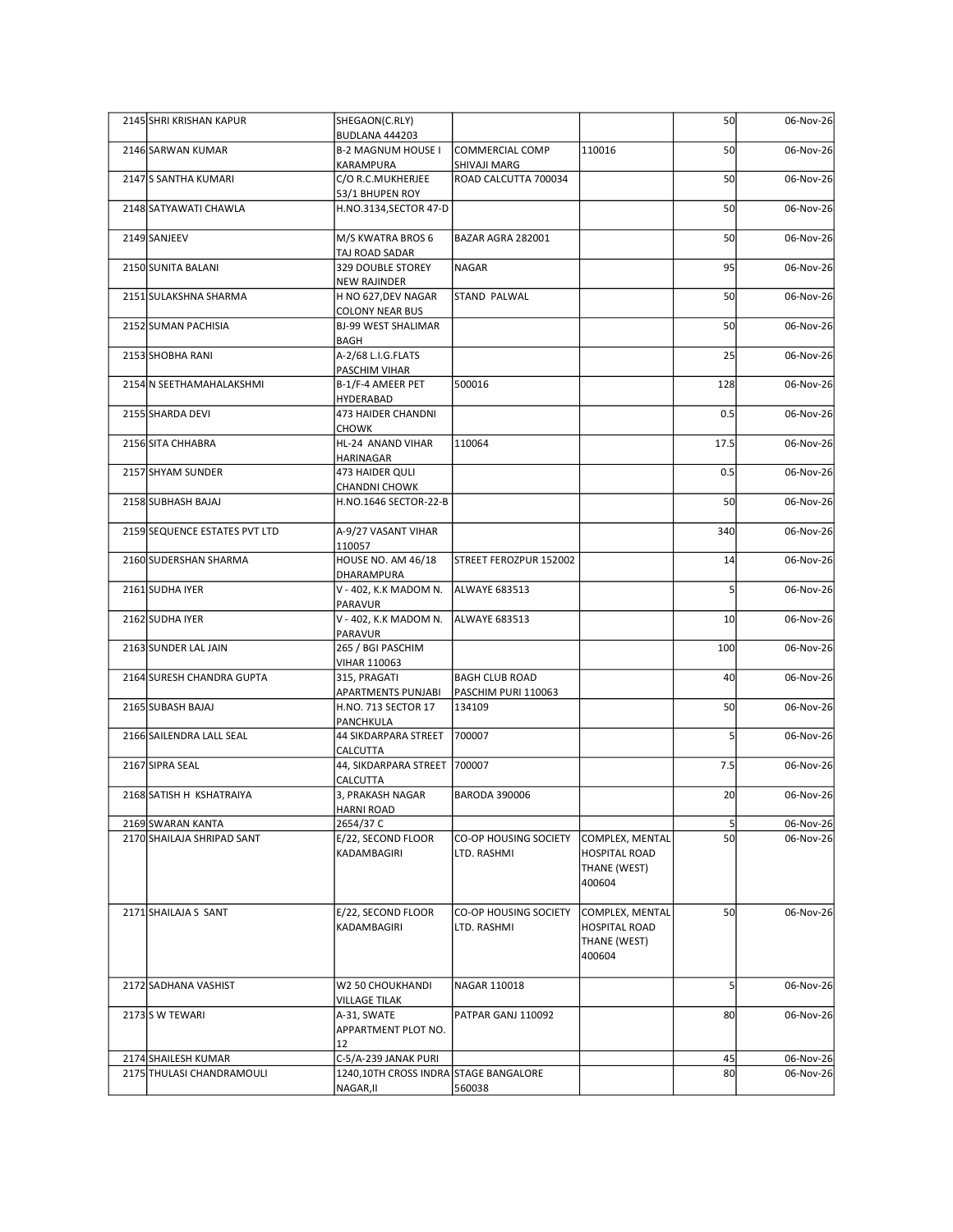| 2176 T A BAKTHISARAN                    | 13 V R PILLAI II LANE                                            | MADRAS 600005                               |                     | 50             | 06-Nov-26              |
|-----------------------------------------|------------------------------------------------------------------|---------------------------------------------|---------------------|----------------|------------------------|
| 2177 TRIBHUWAN PRASAD BARANWAL          | <b>TRIPLI LANE</b><br>A-27 NEW KRISHNA                           |                                             |                     | 150            | 06-Nov-26              |
| 2178 TARLOCHAN SINGH SACHDEVA           | PARK VIKAS PURI<br>11A/14, W E A KAROL                           |                                             |                     | 280            | 06-Nov-26              |
| 2179 T P S GAMBHIR                      | BAGH<br>117, BABA DEEP SINGH                                     | ROAD AMRITSAR 143001                        |                     | 50             | 06-Nov-26              |
| 2180 TEJPAL SINGH                       | <b>COLON RAMSAR</b><br>15/1, NAKULESHWAR B                       | KALIGHAT CALCUTTA                           |                     | 80             | 06-Nov-26              |
| 2181 T MARY                             | LANE, PO<br><b>VENGASSERY LANE</b>                               | 700026<br><b>TRICHUR 680005</b>             |                     | 50             | 06-Nov-26              |
| 2182 THOMAS GEORGE                      | CHELA KKOTTUKAR<br>EAZHAKKADAVIL                                 | PALAM MAVELIKARA                            |                     | 50             | 06-Nov-26              |
| 2183J MEENAMBAL                         | MEDAYIL THATTARAM<br>8 RAMCOLONY WEST                            | 690103                                      |                     | 250            | 06-Nov-26              |
|                                         | MAM BALAM MADRAS                                                 |                                             |                     | 155            |                        |
| 2184 TR TEWARI<br>2185 TARAKESHWAR SAHA | E2/12, VASANT VIHAR<br>83 EXDALIA ROAD                           |                                             |                     | 50             | 06-Nov-26<br>06-Nov-26 |
| 2186 TARUN KUMAR PATTA                  | CALCUTTA<br>VILLAGE - BAIJA PALI PO SAMBALPUR 768214             |                                             |                     | 80             | 06-Nov-26              |
| 2187 TARSEM LAL GOYAL                   | LAIDA<br>95 CHARAN BAGH                                          |                                             |                     | 125            | 06-Nov-26              |
| 2188 TEJENDER SINGH                     | PATIALA<br>POST BOX 1106 SECTOR                                  |                                             |                     | 50             | 06-Nov-26              |
| 2189 T KRISHNAN                         | $15-C$<br>5/1, DEVANATHAN<br><b>COLONY WEST</b><br><b>MAMBAM</b> | MADRAS 600033                               |                     | 25             | 06-Nov-26              |
| 2190 T PANDURANGA                       | LIGH - 205 A PIIC<br><b>HOUSING COMPLEX</b>                      | JEEDIMETLA HYDERABAD<br>500855              |                     | 50             | 06-Nov-26              |
| 2191 TARABEN KANTILAL THAKKAR           | B-8, B-4 COMPLEX<br><b>BESIDES PETROL</b>                        | PUMP KARELI BAGH<br><b>BARODA 390018</b>    |                     | 70             | 06-Nov-26              |
| 2192 T SRINIVASAN                       | L 3, TELEPHONE STAFF.                                            | TAILORS ROAD KIL PARK                       | 600010              | 50             | 06-Nov-26              |
| 2193 U C TANEJA                         | QRS.<br>74-J GOVT.HOUSING                                        | <b>MADRAS</b><br><b>VIHAR</b>               |                     | 100            | 06-Nov-26              |
| 2194 USHA GUPTA                         | <b>COMPLEX VASANT</b><br>26 VIVEKANAND PURI 1                    |                                             |                     | 30             | 06-Nov-26              |
| 2195 UMESH SRIVASTAVA                   | A-47, NEW FRIENDS                                                |                                             |                     | 135            | 06-Nov-26              |
| 2196 USHA KANDHARI                      | COLONY<br>423,B KANDHARI                                         | NAGAR AHMEDABAD                             |                     | 80             | 06-Nov-26              |
| 2197 VIJAY BALCHANDRA KULKARNI          | <b>BHAWAN PO SARDAR</b><br>B 107/4, GOVT COLONY                  | 382475<br><b>BOMBAY 400051</b>              |                     | 50             | 06-Nov-26              |
| 2198 UCHAWA KANWAR                      | <b>BANDRA EAST</b><br>C/O NEMCHAND JAIN H                        | 3540, KANMAHAJAN KA                         | <b>RASTT JAIPUR</b> | 50             | 06-Nov-26              |
| 2199 UDHAM SINGH                        | <b>NO</b><br>C/O SH ARJAN SINGH                                  | <b>BAR PURANT</b><br>118, HARI NAGAR 110064 | 302001              | 50             | 06-Nov-26              |
| 2200 USHA BHATNAGAR                     | SAINI BE<br>PLOT 60 HOUSE NO. 2-                                 | KOTTIVAKKAM MADRAS                          |                     | 144            | 06-Nov-26              |
| 2201 USHA SUSHIL KUMAR JAIN             | 185 AGS COLONY<br>C 402, BETHILEHIM                              | 600041<br>ROAD, BORIVILI EAST               |                     |                | 06-Nov-26              |
| 2202U P KAMATH                          | APART. SVP<br>572,21ST MAIN,36                                   | <b>BOMBAY</b><br>T,BLOCK,JAYANAGAR          |                     | 150            | 06-Nov-26              |
| 2203 UMESH CHANDRA SRIVASTAVA           | <b>CROSS 4TH</b><br>474/6, SITAPUR ROAD                          | BANGALORE<br>RESEARCH INSTI.                |                     | 155            | 06-Nov-26              |
| 2204 USHA GUPTA                         | REGIONAL<br><b>B 111, VIVEK VIHAR</b>                            | <b>LUCKNOW</b>                              |                     | 5 <sup>1</sup> | 06-Nov-26              |
| 2205 UJJWAL KUMAR BHATTACHARYA          | BB-41/5, SALT LAKE CITY<br><b>CALCUTTA</b>                       | 700064                                      |                     | 50             | 06-Nov-26              |
| 2206 UMA KHOSLA<br>2207 USHA ANSAL      | 39 SECTOR 8 A<br>C/O LT.GEN A.M.VOHRA VIHAR                      |                                             |                     | 45<br>600      | 06-Nov-26<br>06-Nov-26 |
|                                         | C-1/4 VASANT                                                     |                                             |                     |                |                        |
| 2208 VIJAY KUMAR NAGPAL                 | OPP ARABI SCHOOL<br>CHILKANA ROAD                                | SAHARANPURA                                 |                     | 150            | 06-Nov-26              |
| 2209 VIVEK KHOSLA                       | C-1/193, JANAKPURI<br>110058                                     |                                             |                     | 80             | 06-Nov-26              |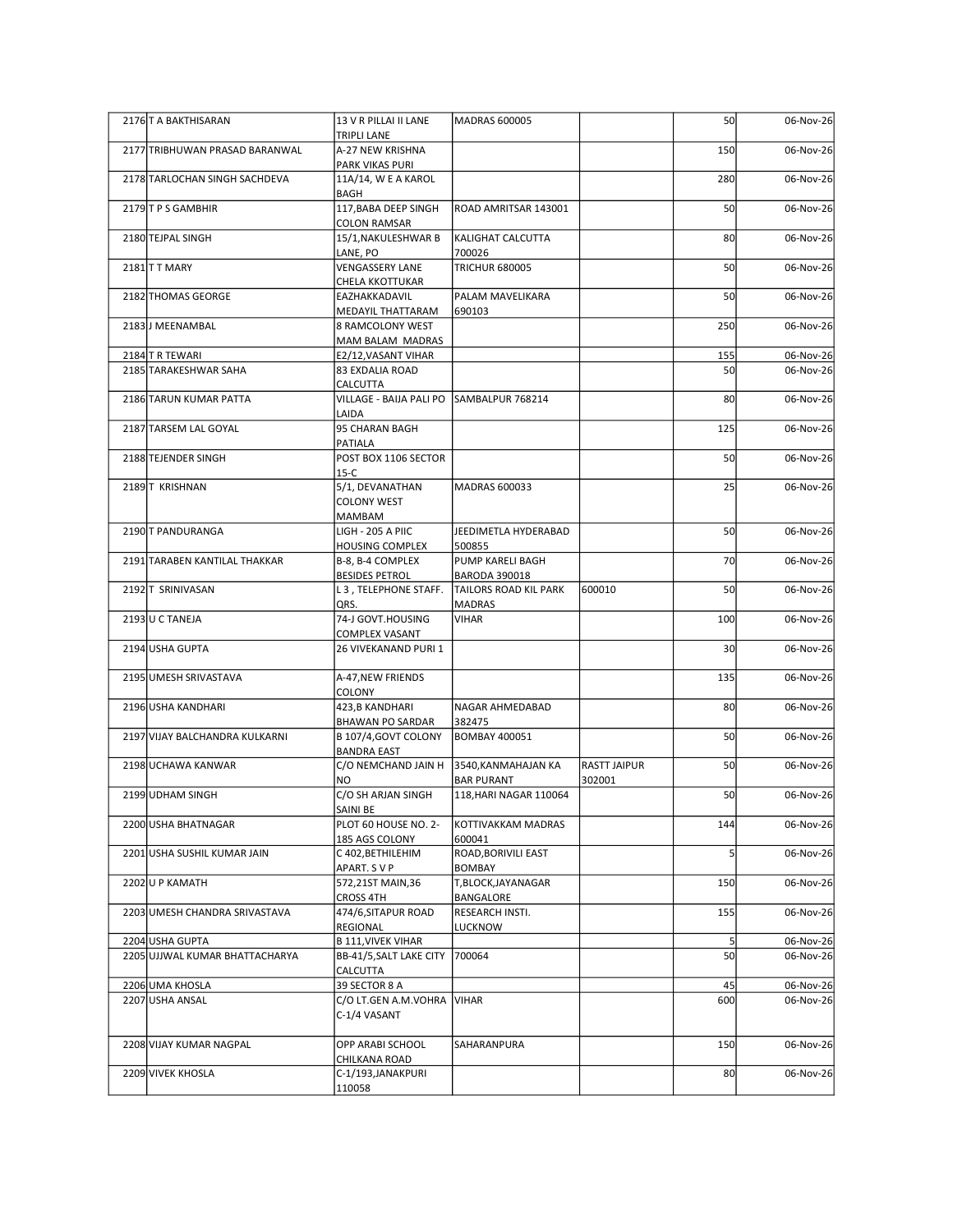| 2210 VIRPAL GAUR                                      | H 439, SAROJINI NAGAR                                     |                                                 |                         | 50              | 06-Nov-26              |
|-------------------------------------------------------|-----------------------------------------------------------|-------------------------------------------------|-------------------------|-----------------|------------------------|
| 2211 VIRENDRA KUMAR DUA                               | 110023<br>C-51, JILMILA COLONY<br>SHAHDARA                | 110032                                          |                         | 50              | 06-Nov-26              |
| 2212 VINOD KUMAR KAPOOR                               | 198, SANT NAGAR EAST<br>OF KAILASH                        | 110065                                          |                         | 50              | 06-Nov-26              |
| 2213 VIRENDER VOHRA                                   | L-24 SOUTH EXT, PART II                                   |                                                 |                         |                 | 06-Nov-26              |
| 2214 VEENU KANDARI                                    | 423 B, KANDARI                                            | NAGAR AHMEDABAD                                 |                         | 80              | 06-Nov-26              |
| 2215 VINOD RAI UDAYGIRI GOSWAMY                       | <b>BHAWAN PO SARDAR</b><br>C/O DELA GATE, BAR             | 382475<br>SAWAR, KUNDLA 364515                  |                         | 80              | 06-Nov-26              |
| 2216 VENKATA SUBBAREDDY PALLETI                       | STREET KAILASH<br>NO.2 SBI COLONY NEAR ANANTPUR           |                                                 |                         | 150             | 06-Nov-26              |
| 2217 VANECHAAND                                       | <b>MILK DAIRY</b><br>C/O AMARDEEP<br>229, BANGLORE ROAD   | <b>BELLARY 583101</b>                           |                         | 80              | 06-Nov-26              |
| 2218 VINODHINI PRADHAN                                | ROAD                                                      | 7 CITY ARCH MANOPADA DOMBIVALI EAST 421201      |                         | 50              | 06-Nov-26              |
| 2219 VASANTI SUNIL DHAMANIA MRS                       | 602 6TH<br>FLR,"MANSAROVAR"<br>S.V.ROAD                   | & SAI BABA ROAD<br>JUNCTION, SANTAKRUZ          | (WEST) BOMBAY<br>400054 | 50              | 06-Nov-26              |
| 2220 VANITA BUDHIRAJA<br>2221 VEENA PARSARAM CHANDANI | D6/7, KRISHAN NAGAR<br>22 A/4, NAVJIVAN                   | MAHIM BOMBAY                                    |                         | 50<br>150       | 06-Nov-26<br>06-Nov-26 |
| 2222 V L ZACHARIA                                     | COLONY MORI ROAD,<br>1 ATMARAM DHAM                       | ROAD, CHEMBUR                                   |                         | 100             | 06-Nov-26              |
| 2223 VINEETA N PRABHU                                 | STREET ANTHONYS<br>101, MAGNUM                            | <b>BOMBAY 400071</b><br><b>ROAD NGEF LAYOUT</b> | BANGALORE               | 50              | 06-Nov-26              |
| 2224 VIJAYA KUMAR                                     | MARIGOLD #76, 50 FEET SANJAY NAGAR<br>H NO 652, SECTOR 8B |                                                 | 560094                  | 80              | 06-Nov-26              |
|                                                       | 160008                                                    |                                                 |                         |                 |                        |
| 2225 V N PATEL                                        | 10/Z VALLABH NAGAR<br><b>INDORE</b>                       |                                                 |                         | 140             | 06-Nov-26              |
| 2226 VANDANA GARG                                     | 210 - AD, SCHEME NO.54 452010<br><b>INDORE</b>            |                                                 |                         | 80              | 06-Nov-26              |
| 2227 VIJAY KUMAR JAIN                                 | 2/14-15 SAKET NAHAR<br><b>HOUSING BOARD</b>               | BEAWAR 305901                                   |                         | 80              | 06-Nov-26              |
| 2228 URMILA MODI                                      | MODI ELECTRICALS P<br>NEEMAKA THANA                       | SIKAR 332713                                    |                         | 50              | 06-Nov-26              |
| 2229 VIMAL KUMAR BANSAL                               | KAILASH GENERAL<br>STORE VIJAY MARKET                     | KOTA 324006                                     |                         | 50              | 06-Nov-26              |
| 2230 VIJAY JUNEJA                                     | B IX 896, GULCHAMAN<br>ST. LUDHIANA                       |                                                 |                         | 50              | 06-Nov-26              |
| 2231 VIDYA VANTI                                      | B IX 896, BULCHA MAN<br>GALI                              | <b>LUDHIANA</b>                                 |                         | 100             | 06-Nov-26              |
| 2232 V P CHADHA                                       | 26, SANT NAGAR CIVIL                                      | LUDHIANA 141001                                 |                         | 50              | 06-Nov-26              |
| 2233 VINOD KUMAR SYAL                                 | LINES<br>C/O ADD DEPUTY                                   | RURAL AGENCY HARINDRA FARIDKOT                  |                         | 150             | 06-Nov-26              |
| 2234 VINOD SHARMA                                     | <b>COMMISSIONER (DN)</b><br><b>QUALITY BOX FACTORY</b>    | NAGAR<br>GILL ROAD LUDHIANA                     |                         | 30 <sup>1</sup> | 06-Nov-26              |
| 2235 VINOD JAYWANT RAJ SOLANKI                        | RATTAN MARKET<br>PLOT NO-3 BLDG NO3                       | 141003<br>SOCIETY GULTEKDI PUNE                 |                         | 62.5            | 06-Nov-26              |
| 2236 VINOD KUMAR BHASIN                               | SUPARSHNATH<br>C-5, TEACHER'S FLAT                        | <b>COLLEGE MALKA GANJ</b>                       |                         | 75              | 06-Nov-26              |
| 2237 VIDUR PRASHANT DHRUV VOHRA                       | <b>HANS RAJ</b><br>C 1/4, VASANT VIHAR                    | 110007                                          |                         | 225             | 06-Nov-26              |
| 2238 VIMAL KUMAR KHERA                                | B2/B-80, JANAK PURI<br>110058                             |                                                 |                         | 80              | 06-Nov-26              |
| 2239 VINOD KUMAR KHANNA                               | B 479, NEW FRIENDS<br>COLONY                              |                                                 |                         | 50              | 06-Nov-26              |
| 2240 VIJAY KUMAR                                      | RAMA COTTAGE, N/12<br><b>GREEN PARK EXT.</b>              | 110016                                          |                         | 50              | 06-Nov-26              |
| 2241 VIDYA DEVI MATHUR                                | AD-31/D, SHALIMAR<br><b>BAGH DDA FLATS</b>                | 110052                                          |                         | 50              | 06-Nov-26              |
| 2242 VIJAY KHERA                                      | KATRA MIT SINGH GALI<br>TARA KATYAL                       | AMRITSAR 143001                                 |                         | 75              | 06-Nov-26              |
| 2243 VIDYA SAGAR VADHWA                               | LECT. IN PHYSICS DAC<br><b>COLLEGE FOR</b>                | BOYS AMRITSAR 143001                            |                         | 80              | 06-Nov-26              |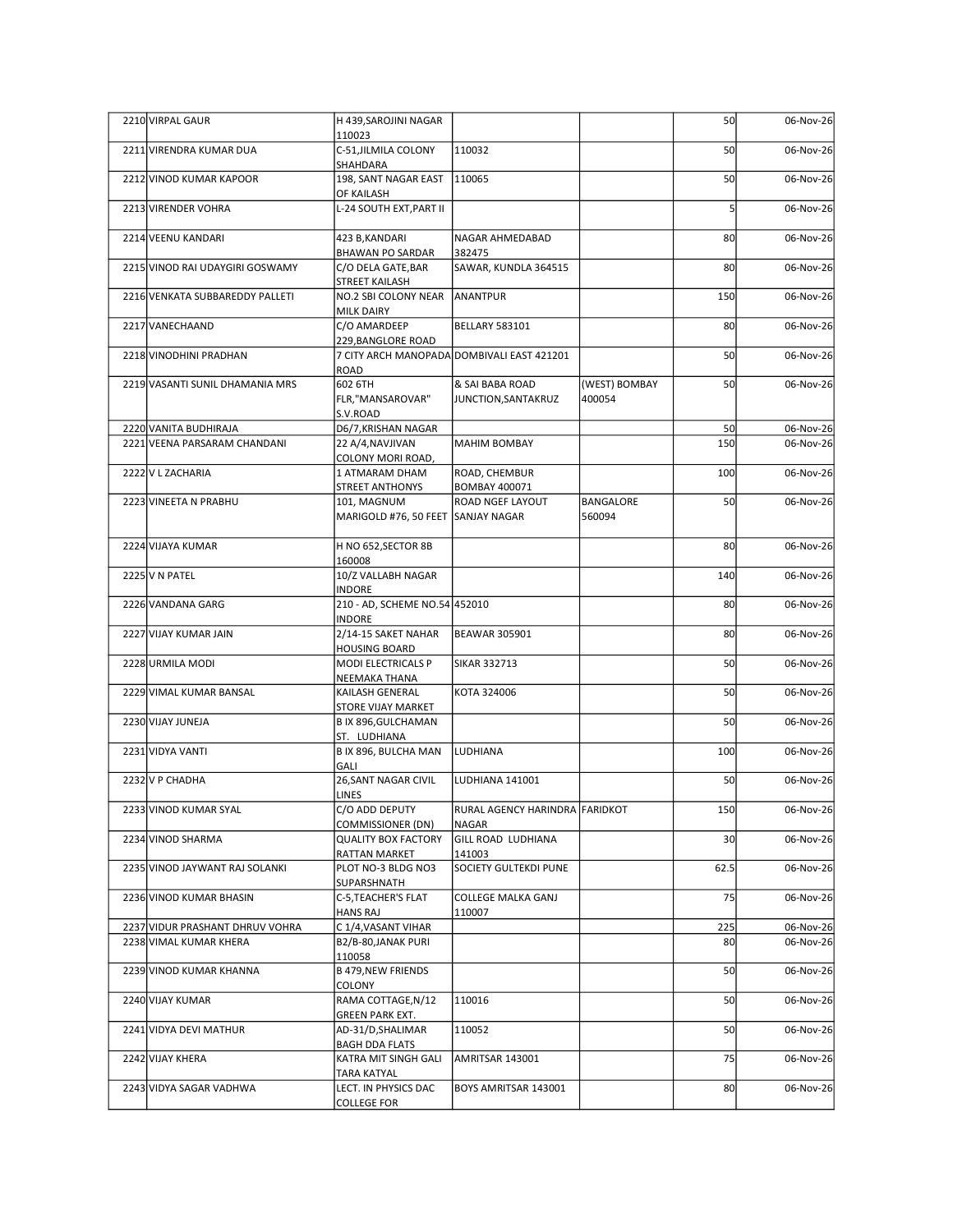| 2244 VR LAXMINARAYAN             | NO.722 `P' BLOCK NEW                                  | CALCUTTA 700053                             |      | 80<br>06-Nov-26              |
|----------------------------------|-------------------------------------------------------|---------------------------------------------|------|------------------------------|
| 2245 VENUGOPALAN CHENGHAT        | ALIPORE<br><b>BOMBAY TYRES</b>                        | T.B.ROAD KOTTAYYAM                          |      | 25<br>06-Nov-26              |
| 2246 VARKEY KURUVILLA            | INTERNATIONL LTD.,<br>C/O MR THOMAS JOHN              | 686001<br>NAGAR HYDERABAD                   |      | 50<br>06-Nov-26              |
|                                  | 1-10-251 ASHOK                                        | 500020                                      |      |                              |
| 2247 VENKATARAMAYYA C SURAMPALLY | S V R CHETTY 63 17,<br>ALLAKA STREET                  | VIZIAN GARAM 531201                         | 150  | 06-Nov-26                    |
| 2248 VIGYABEN CHATTALIA          | C/O M/S SHREE ARPAN<br>AUTO                           | CENTER, CANAL ROAD<br><b>RAJKOT 360002</b>  |      | 50<br>06-Nov-26              |
| $2249$ V P PUNJ                  | M-13 PUNJ HOUSE                                       |                                             | 1620 | 06-Nov-26                    |
| 2250 VISHAL CHAWLA               | CONNAUGHT PLACE<br>C/O M/S INDIAN                     | PLACE 110019                                | 150  | 06-Nov-26                    |
|                                  | HANDICRAFT 24 NEHRU                                   |                                             |      |                              |
| 2251 VIMAL KIRTIPURI             | 1114, CHHATTA MADAN   110006<br><b>GOPAL MALIVADA</b> |                                             |      | 50<br>06-Nov-26              |
| 2252 VANDANA ARORA               | B 2/49C MIG FLATS                                     |                                             |      | 60<br>06-Nov-26              |
| 2253 VED PRAKASH                 | LAWRENCE ROAD<br>E/91 SHASTRI NAGAR PO 110052         |                                             |      | 50<br>06-Nov-26              |
| 2254 VINAY KUMAR PODDAR          | <b>ASHOK VIHAR</b><br>190 SARAT BOSE ROAD             | CALCUTTA 700029                             |      | 30 <sup>1</sup><br>06-Nov-26 |
| 2255 VIJAY KUMAR CHHAJER         | FLAT NO.- 1-A<br><b>II AMENIAN STREET</b>             | 700001                                      |      | 80<br>06-Nov-26              |
|                                  | CALCUTTA                                              |                                             |      |                              |
| 2256 VINEETA AGARWAL             | 228, CHITTRANJAN<br>AVENUE IV TH FLOOR                | CALCUTTA 700006                             |      | 30 <sub>1</sub><br>06-Nov-26 |
| 2257 VIVEK VYAS                  | P-14 SAHDEO MARG C-<br>SCHEME JAIPUR                  |                                             | 175  | 06-Nov-26                    |
| 2258 VIJAY CHANDER MUKEEM        | 44F MASZID BARI STREET CALCUTTA 700006<br>2ND FLOOR   |                                             |      | 50<br>06-Nov-26              |
| 2259 VINAY AGGARWAL              | 1/5907 A, KABOOL                                      | SHAHDARA 110032                             |      | 50<br>06-Nov-26              |
| 2260 VIJAY KUMAR GARG            | NAGAR GALI NO. 5<br>C/O BIRBAL DASS GARG              | <b>DIST. SANGRUR</b>                        | 150  | 06-Nov-26                    |
| $2261$ VEENA                     | LONG STREET<br>166 THAN SINGH NAGAR                   | DHANAULA 148105                             |      | 06-Nov-26                    |
|                                  | KAROL BAGH                                            |                                             |      |                              |
| 2262 VIKAS GUPTA                 | 1956/151 POLICE CHOKI<br>TRI NAGAR                    |                                             |      | 06-Nov-26                    |
| 2263 VIJAY LAXMI GOEL            | <b>DCM SHRIRAM</b><br><b>INDUSTRIES</b>               | KANCHANJANGA BLDG 18  ROAD<br>BARAKHAMBA    |      | 75<br>06-Nov-26              |
| 2264 VIJAY LAXMI GOEL            | <b>CORPORATE OFFICE</b><br><b>DCM SHRIRAM</b>         | <b>INDUSTRIES KANCHANGA</b><br>BLDG.        |      | 25<br>06-Nov-26              |
| 2265 VANDNA GUPTA                | C/O MR.P.K.GUPTA                                      | <b>BANK CIVIL LINES</b>                     |      | 50<br>06-Nov-26              |
| 2266 VIKAS DHUPER                | PUNJAB NATIONAL<br>C/O SURINDER DHUPER                | MORADABAD 244001<br>PURI                    |      | 75<br>06-Nov-26              |
| 2267 VEENA                       | A-61 VIKAS<br>GH-12/58 S.F.S. FLATS,                  | PASCHIM VIHAR 110041                        |      | 50<br>06-Nov-26              |
|                                  | ZONE G-17                                             |                                             |      |                              |
| 2268 VIJAY K KAUSHAL             | SCO 819                                               | VIDYA LEASING PVT LTD CHD-KALKA ROAD 160101 |      | 25<br>06-Nov-26              |
| 2269 VIJAY KUMAR ARORA           | 5111 / 1 CAT. III MRC<br>MANIMAJRA                    | CHANDIGARH 160101                           | 100  | 06-Nov-26                    |
| 2270 VINAY KUMAR MEHTA           | B-2/115 JANAK PURI<br>110058                          |                                             |      | 25<br>06-Nov-26              |
| 2271 VINAY KUMAR MEHTA           | B-2/115 JANAK PURI                                    |                                             |      | 50<br>06-Nov-26              |
| 2272 V UMA RANI                  | 110058<br>H.NO.2-2-1137/8/12                          | HYDERABAD 500044                            |      | 30 <sub>1</sub><br>06-Nov-26 |
| 2273 VIJAY KUMAR GUPTA           | NEW NALLAKUNTA<br>ROAD NO.7 KOTHI NO.26 BAGH 110026   |                                             |      | 94<br>06-Nov-26              |
| 2274 VINOD SANGHI                | <b>EAST PUNJABI</b><br>KRUPA 3-3-859                  |                                             |      | 80<br>06-Nov-26              |
|                                  | KUTBIGUDA LANE OPP.                                   | ARYA SAMAJ MANDIR<br>HYDERABAD 500027       |      |                              |
| 2275 YOGENDRA SINGH              | 30, GREEN AVENUE<br><b>NEAR FOREST</b>                | NURSERY KHATIPURA<br>JAIPUR 302016          |      | 70<br>06-Nov-26              |
| 2276 YASH PAUL BHANDARI          | J6/20, RAJOURI GARDEN                                 |                                             | 150  | 06-Nov-26                    |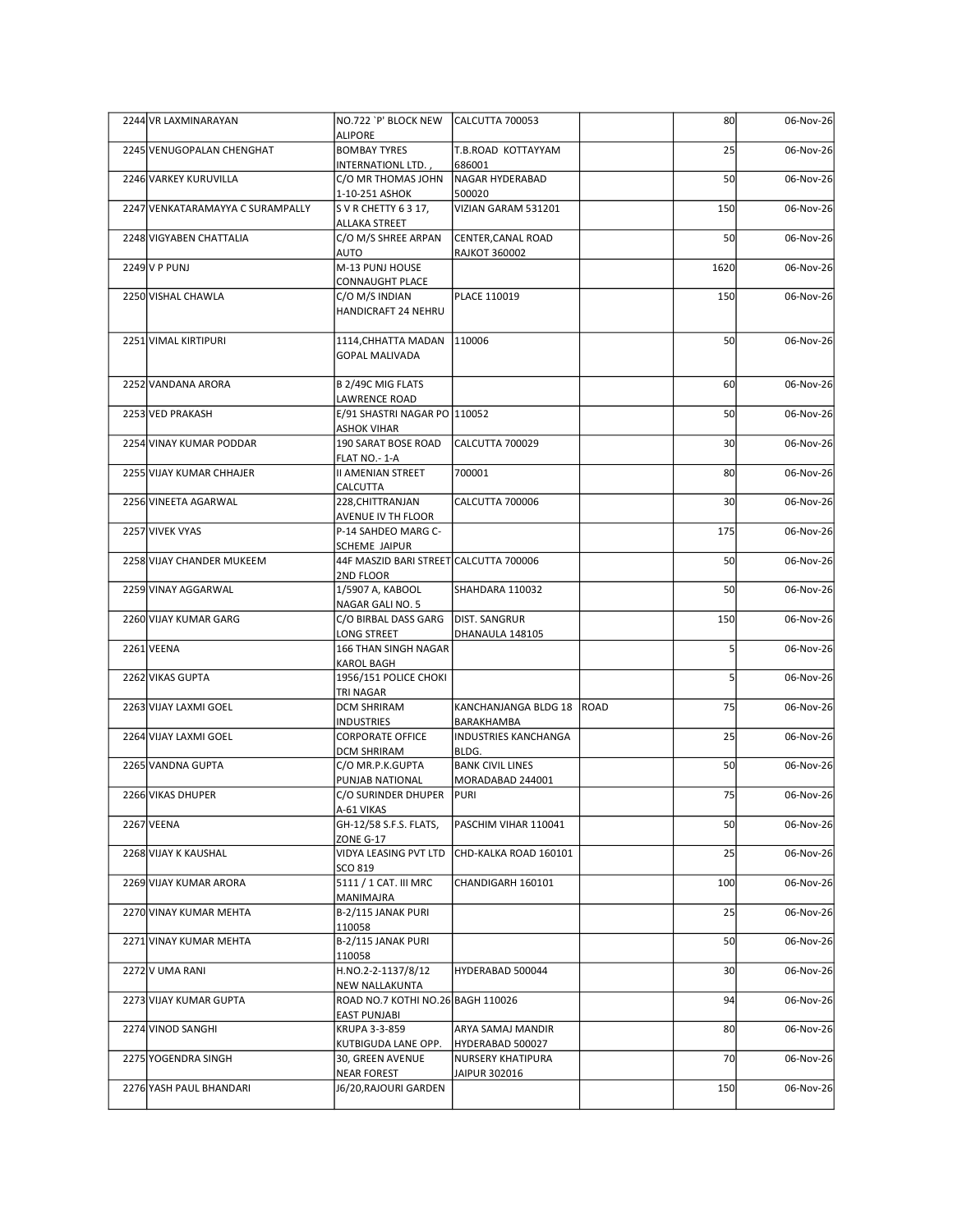| 2277 YOGESH                      | 2565 NAIWARA CHAWRI                                             |                                                            |                              | 100             | 06-Nov-26 |
|----------------------------------|-----------------------------------------------------------------|------------------------------------------------------------|------------------------------|-----------------|-----------|
| 2278 Y P MEHTA                   | <b>BAZAR</b><br><b>H.NO 2058 INDRA</b>                          | TOWN PAHALA 140401                                         |                              |                 | 06-Nov-26 |
| 2279 YASHODA MUNDRA              | <b>MARKET RAJPURA</b><br>21-3-57 TAGARI KANAKA HYDERABAD 500002 |                                                            |                              | 10 <sup>1</sup> | 06-Nov-26 |
| 2280 SUMEER SETHI                | CHOWK<br>SETHI KUTEER WZ 42/1 A PARK P.O.TILAK NAGAR,           |                                                            | 110018                       | 100             | 06-Nov-26 |
| 2281 SURENDER SINGH              | MUKERJEE<br>C/O. MALIK SINGH                                    | NEW DELHI<br><b>CLOTH MERCHANT</b>                         | MORADABAD (U.                | 50              | 06-Nov-26 |
| 2282 KAILASH BANGA               | SANTOKH SINGH<br>433 PERMANAND                                  | <b>STATION ROAD</b><br>NAGAR DELHI 110009                  | P.) 244001                   | 100             | 06-Nov-26 |
| 2283 ARUN PURI                   | <b>COLONY MUKHERJEE</b><br>1114 CHHATTA MADAN                   | <b>CHANDNI CHOWK DELHI</b>                                 |                              | 50              | 06-Nov-26 |
|                                  | <b>GOPAL MALIWARI</b>                                           | 110006                                                     |                              |                 |           |
| 2284 SURENDER KUMAR JAIN         | 4222 GALI BARNA                                                 | PAHARI DHIRAJ DELHI                                        |                              | 100             | 06-Nov-26 |
| 2285 SUDHIR JAIN                 | KHURD IIND FLOOR<br>30 RAGHUSHRI MARKET                         | 110006<br>DELHI 110006                                     |                              | 50              | 06-Nov-26 |
| 2286 TILAK RAJ NARULA            | AJMERI GATE<br>29/9 WEST PATEL                                  | 110008                                                     |                              | 190             | 06-Nov-26 |
| 2287 MERCIA ROACH                | <b>NAGAR NEW DELHI</b><br>POCKET A 13/38 C                      | <b>EXTENSION NEW DELHI.</b>                                |                              | 55              | 06-Nov-26 |
| 2288 SURENDER KUMAR BHATNAGAR    | KALKAJI<br>B 1/1814 VASANT KUNJ                                 | 110019<br>110070                                           |                              | 30 <sup>1</sup> | 06-Nov-26 |
| 2289 SHIV DATT PATHAK            | <b>NEW DELHI</b><br>1 MINNAMURRA GR                             | SYDNEY PC 2158 NEW                                         | AUSTRALIA 111111             | 150             | 06-Nov-26 |
| 2290 RANJAN SINGH CHAND          | DURAL NSW 2158<br>ADG MF DTE GEN                                | <b>SOUTH WALES</b><br>GS BRANCH ROOM NO 553 BHAWAN I HQ OF |                              | 150             | 06-Nov-26 |
|                                  | MECHANISED FORCES                                               | A WING SENA                                                | MOD ARMY NEW<br>DELHI 110011 |                 |           |
| 2291 ANIL KUMAR ANAND            | 9A/3 FIRST FLOOR WEA                                            | MARKET KAROL BAGH                                          |                              | 50              | 06-Nov-26 |
| 2292 SANDEEP JAIN                | <b>NEAR CHANNA</b><br>A - 7 C C COLONY DELHI                    | DELHI 110005                                               |                              | 0.5             | 06-Nov-26 |
| 2293 GANGA RAM                   | 110007<br>G 889 JAHANGIR PURI                                   |                                                            |                              | 45              | 06-Nov-26 |
| 2294 MUNMUN GHOSH                | DELHI 110033<br>CHESTER 202 NYATI                               | <b>COUNTRY GODREJ</b>                                      | MAHARASHTRA                  | 2.5             | 06-Nov-26 |
| 2295 PARITOSH KUMAR              | ETERNITY NYATI<br>C - 601 ADITYA                                | HORIZON PUNE PUNE<br>SECTO R 76 NOIDA NOIDA PRADESH 201301 | 411060                       | 100             | 06-Nov-26 |
| 2296 KEWAL CHAND PATWA           | <b>CELEBRITY HOMES</b><br>KAMAL TEXTILES                        | UTTAR<br>STREET CALCUTTA 700001                            |                              | 50              | 06-Nov-26 |
| 2297 ANJU KUMARI                 | <b>AGENCY 37, ARMENIAN</b><br>C/O. RANJEET KUMAR,               | & A. E. D. ENGINEERING                                     | MECON LTD,                   | 50              | 06-Nov-26 |
|                                  | SR. D.E. R. M.                                                  | <b>SECTION</b>                                             | DORANDA 834002               | 50              |           |
| 2298 LABHUBEN BAVALAL PATEL      | 44, SHUKAN BANGLOW,<br>NIKOL NARODA                             | ROAD, AHMEDABAD.<br>382346                                 |                              |                 | 06-Nov-26 |
| 2299 PUSHPA GUPTA                | 23, ISHWAR NAGAR NEW                                            |                                                            |                              | 500             | 06-Nov-26 |
| 2300 DINESH MALIK                | DELHI 110065<br>101 OLD RAJINDER                                | DELHI 110060                                               |                              | 150             | 06-Nov-26 |
| 2301 GAJENDER SINGH              | NAGAR MARKET NEW<br>RZF/817 RAJ NAGAR II                        | NEW DELHI 110045                                           |                              | 150             | 06-Nov-26 |
| 2302 G MALARKANNAN               | PALAM COLONY<br>25 VEERAMAMUNIVAR                               | NAGAR THATTANCHAVADY 605009                                |                              | 100             | 06-Nov-26 |
|                                  | ST RADHAKRISHNAN                                                | PONDICHERRY                                                |                              |                 |           |
| 2303 A LAKSHMI                   | H NO 8-310 SRI COLONY HMT-POST HYDERABAD<br>CHINTAL             | 500001                                                     |                              |                 | 06-Nov-26 |
| 2304 SURESH CHAND JESWANI        | 55 NEW CLOTH MARKET (CG) 492001<br>PANDRI RAIPUR                |                                                            |                              | <b>50</b>       | 06-Nov-26 |
| 2305 E S VASANTHY DEVI           | NJATTUVEETTIL HOUSE                                             | <b>TRICHUR 680682</b>                                      |                              | 20              | 06-Nov-26 |
| 2306 KARVY STOCK BROKING LIMITED | PUTHENCHIRA<br>KARVY HOUSE 46                                   | 1 BANJARA HILLS,                                           |                              | 80              | 06-Nov-26 |
| 2307 P ELANGO                    | AVENUE 4 STREET NO<br>ULAGAPALAYAM                              | HYDERABAD 500034<br>VELUR (TK) NAMAKKAL                    |                              |                 | 06-Nov-26 |
|                                  | <b>MANIANOOR</b><br>PARAMATHI                                   | 637201                                                     |                              |                 |           |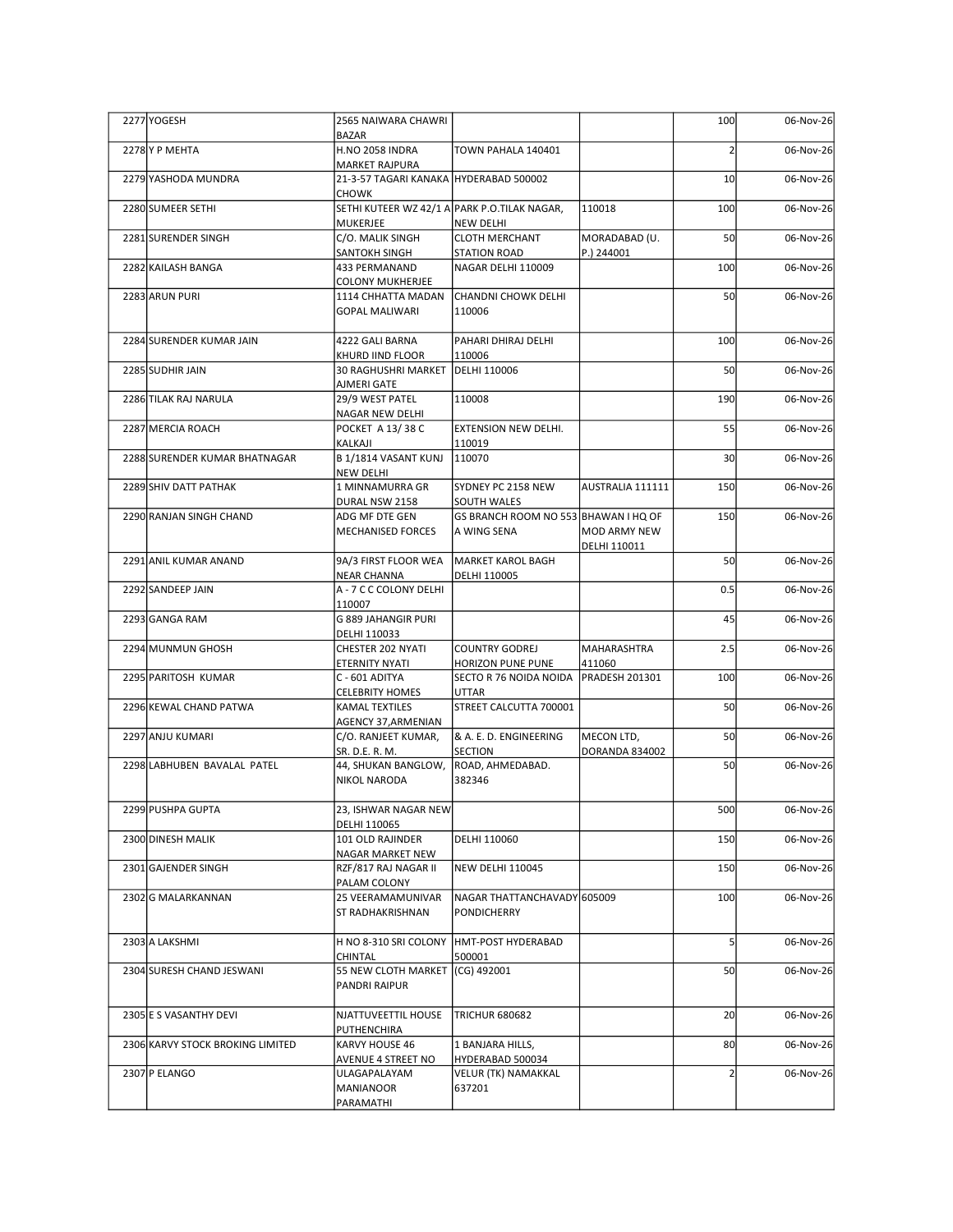| 2308 JAIN SHANTILAL BHIKAMCHAND | 14 GAZDAR STREET                                                  | GROUND FLOOR G 2 J S S                               | <b>BAZAR MUMBAI</b>              | 280             | 06-Nov-26 |
|---------------------------------|-------------------------------------------------------------------|------------------------------------------------------|----------------------------------|-----------------|-----------|
| 2309 KUSUM GOSWAMI              | ANAND SAGAR BLDG<br>A/46/A/2 DDA FLAT                             | ROAD CHIRA<br>NEW DELHI 110028                       | 400002                           | 80              | 06-Nov-26 |
|                                 | NARAINA VIHAR                                                     |                                                      |                                  |                 |           |
| 2310 JOSE T M                   | ADVOCATE KANHANGAD 671315                                         |                                                      |                                  | 100             | 06-Nov-26 |
|                                 | POST KERALA                                                       |                                                      |                                  |                 |           |
| 2311 MANI BALA KHEMKA           | 559 MOTI RAM ROAD                                                 | SHAHDARA DELHI 110032                                |                                  | 50              | 06-Nov-26 |
| 2312 SAJI ABRAHAM KODUVATH      | SHAHDARA<br>KODUVATH BRIGHT                                       | NEXT TO MAVILANGU                                    |                                  | 50              | 06-Nov-26 |
| 2313 VED VRIT PANDEY            | VILLA PALLOM PO<br>IDBI 1ST FLOOR HANSRAJNR SHAH AND NAHAR        | JUNCTION 686007                                      | <b>ESTATE WORLI</b>              | 8.5             | 06-Nov-26 |
|                                 | PRAGJI BLDG                                                       | INDUSTRIAL                                           | <b>MUMBAI</b><br>MAHARASHTRA     |                 |           |
|                                 |                                                                   |                                                      | 400018                           |                 |           |
| 2314 SATYA NARAIN PRAKASH PUNJ  | PUNJ LLOYD HOUSE 17-<br><b>18 NEHRU PLACE</b>                     | NEW DELHI 110019                                     |                                  | 5890            | 06-Nov-26 |
| 2315 SHOBHA DIWAN               | 5 HANDA ENCLAVE 85<br>NARMADA ROAD                                | JABALPUR 482002                                      |                                  | 100             | 06-Nov-26 |
| 2316 SATISH RAVAJI KADUKAR      | <b>1ST FLOOR NARAYAN</b>                                          | TANK RAJENDRA NAGAR                                  | 416008                           | 10              | 06-Nov-26 |
| 2317 VIRAL A MEHTA              | <b>VIHAR NEAR WATER</b><br>SUVIDHI 14 CHITRAKUT   KHODIYAR COLONY | KOLHAPUR                                             |                                  | 25              | 06-Nov-26 |
|                                 | <b>SOCIETY</b>                                                    | JAMNAGAR 361006                                      |                                  |                 |           |
| 2318 SADHANA AGRAWAL            | 17/B ASHOK NAGAR<br>MKT GHAZIABAD                                 | UTTAR PRADESH 201002                                 |                                  | 50              | 06-Nov-26 |
| 2319 SATYA NAND                 | <b>25 RAJENDRA PURK</b>                                           | <b>FLOOR OLD RAJENDRA</b>                            | 110060                           | 67.5            | 06-Nov-26 |
| 2320 NARENDRA KUMAR CHOPDA      | UPPER GROUND<br>JAISHREE MILL STORES                              | <b>NAGAR NEW DELHI</b><br><b>GANJ PARA DURG DURG</b> | CHHATTISGARH                     | 12.5            | 06-Nov-26 |
|                                 | <b>MILL PARA</b>                                                  | <b>DISTRICT DURG</b>                                 | <b>INDIA 491001</b>              |                 |           |
| 2321 SHIV KUMAR KAMALIYA        | 2 E 21 NEW HOUSEING<br><b>BOARD SHASTRI</b>                       | NAGAR BHILWARA<br>RAJASTHAN 311001                   |                                  | 15              | 06-Nov-26 |
| 2322 HARSHAL KASHID             | <b>B/101 GURUDATT PARK</b>                                        | DOMBIVALI EAST KALYAN                                | KALYAN THANE                     |                 | 06-Nov-26 |
|                                 | CHS AYRE ROAD                                                     | TILAKNAGAR                                           | MAHARASHTRA<br>421201            |                 |           |
| 2323 ASHOK KUMAR SRIVASTAVA     | 409 BALLA HATA                                                    |                                                      |                                  | 100             | 06-Nov-26 |
| 2324 KRISHNA MOHAN GUPTA        | FAIZABAD 224001<br>L.I.G 138 BARRA 2                              |                                                      |                                  | 25              | 06-Nov-26 |
|                                 | <b>KANPUR 208027</b>                                              |                                                      |                                  |                 |           |
| 2325 SHARDA RANI                | H NO 1 PWD NEAR SABJI GURGAON 122001<br>MANDI                     |                                                      |                                  | 50              | 06-Nov-26 |
| 2326 CHANDRASEKAR T MR          | 102/1A, SANTHOME                                                  | <b>CHENNAI 600028</b>                                |                                  | 250             | 06-Nov-26 |
| 2327 IYER.S.S.                  | HIGH ROAD CHENNAI<br>NO. 347, DS COMPLEX                          | RAMNAGAR COIMBATORE                                  |                                  |                 | 06-Nov-26 |
|                                 | NEHRU STREET                                                      | 641009                                               |                                  |                 |           |
| 2328 S K KAPOOR                 | HOUSE NO 125 SECTOR                                               | CHANDIGARH 160017                                    |                                  | 75              | 06-Nov-26 |
| 2329 S VENKATA RATNAM           | 16 A<br>FLAT NO 303 SAI                                           | GANTYADA HIG 22/23                                   | PHASE 2                          | 30 <sup>1</sup> | 06-Nov-26 |
|                                 | <b>BHASKAR HOMES PEDA</b>                                         | <b>VUDA COLONY</b>                                   | VISAKHAPATNAM                    |                 |           |
| 2330 AJAY AJMANI                | NEELAM AJMANI WZ                                                  | DARAPUR MOTI NAGAR, N                                | 530044                           |                 | 06-Nov-26 |
|                                 | 108A/I, BASAI                                                     | DELHI 110015                                         |                                  |                 |           |
| 2331 AJAY KUMAR AJMANI          | NEELAM AJMANI WZ<br>108A/I,BASAI                                  | DARAPUR MOTI NAGAR, N 110015<br><b>NEW DELHI</b>     |                                  |                 | 06-Nov-26 |
| 2332 KAMLESH CHAUDHARY          | F-34B/585, GALI NO. 20                                            | NAGAR, DELHI 110092                                  |                                  | 100             | 06-Nov-26 |
| 2333 VIMLA CHATURVEDI           | LAXMI<br>4/A, ABHILASHA CHS 46,<br><b>AUGUST</b>                  | KRANTI MARG, OPP<br><b>AUGUST KRANTI</b>             | MAIDAN, CUMBALL<br>A HILL MUMBAI | 50              | 06-Nov-26 |
|                                 |                                                                   |                                                      | 400026                           | 50              |           |
| 2334 NARENDRA JIVRAJ SHAH       | A/703 ANAND MILAN<br><b>TOWER NEAR</b>                            | MUNICIPAL GARDEN<br>SHAHIBAG                         | AHMEDABAD<br>380004              |                 | 06-Nov-26 |
| 2335 DILIP P KAPAT              | <b>NOVBHAR PLOT 464</b>                                           | KHAR MUMBAI 400052                                   |                                  | 50              | 06-Nov-26 |
| 2336 SHANTA SETHI               | FLAT 3 15TH ROAD<br>SETHI KUTEER, 42/1A                           | P.O. TILAK NAGAR NEW                                 |                                  | 30 <sup>1</sup> | 06-Nov-26 |
| 2337 SHOBHA SHARMA              | MUKERJEE PARK<br>1/51 VIRAM KHAND                                 | DELHI 110018<br><b>LUCKNOW 226010</b>                |                                  | 150             |           |
|                                 | <b>GOMTI NAGAR</b>                                                |                                                      |                                  |                 | 06-Nov-26 |
| 2338 JASPAL KAUR                | H NO 54 DHALIWAL<br><b>COLONY NEAR</b>                            | JAGDISH ASHRAM PATIALA<br>147001                     |                                  | 50              | 06-Nov-26 |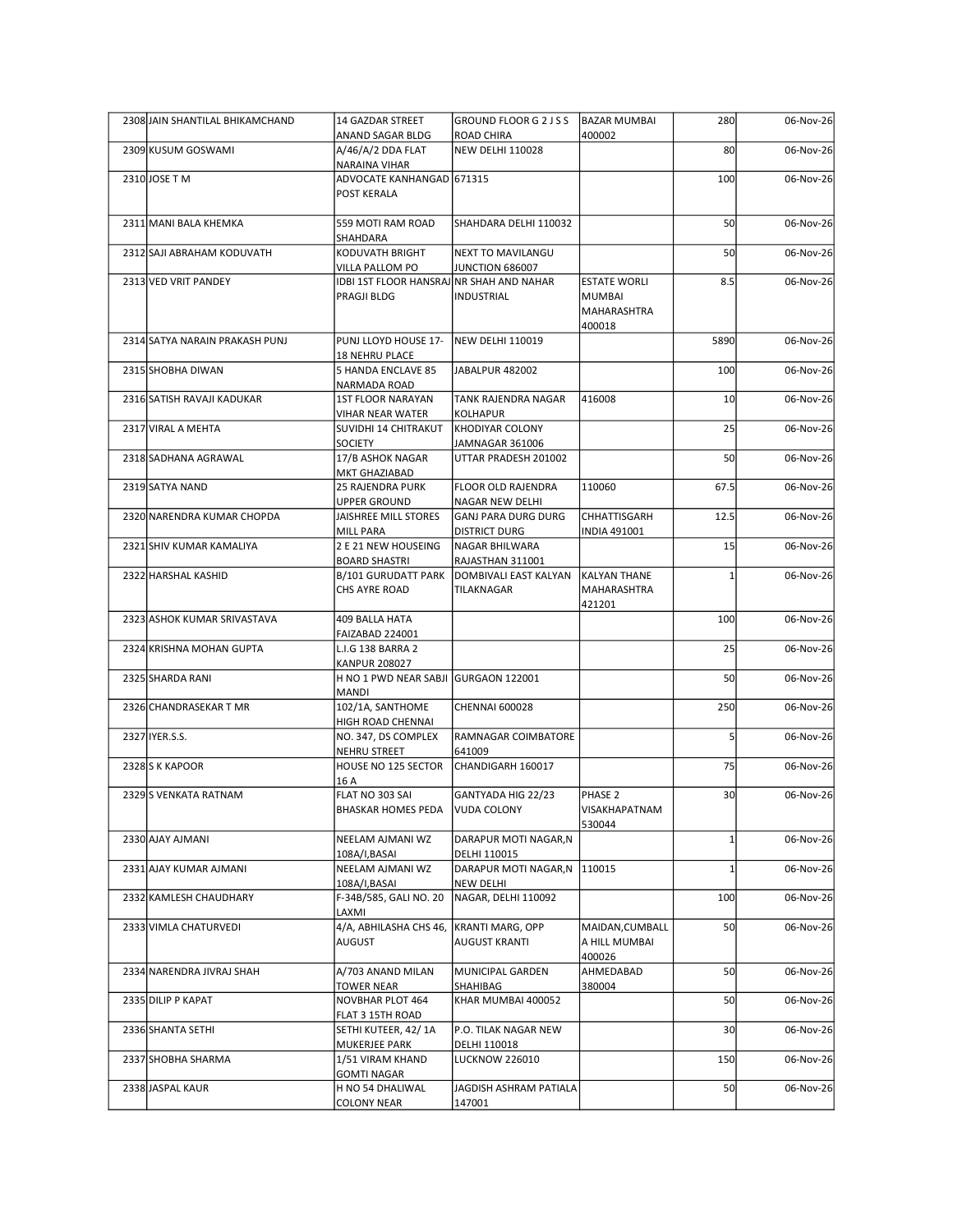| 2339 RAMESH ROSHAN BORANA          |                                                                  | NO 5 2ND CROSS MODEL BANGALORE BANGALORE                 |                      | 0.5             | 06-Nov-26 |
|------------------------------------|------------------------------------------------------------------|----------------------------------------------------------|----------------------|-----------------|-----------|
| 2340 AJAY AJMANI                   | COLONY<br>WZ-108-A/1 BASAI                                       | 560022<br>NAGAR NEW DELHI                                |                      | 1.5             | 06-Nov-26 |
| 2341 JASPAL KAUR SETHI             | <b>DARAPUR MOTI</b><br><b>HOUSE NO B-4 BIJALI</b>                | 110015<br>GUJRAWALAN TOWN - II                           | 110009               | 135             | 06-Nov-26 |
| 2342 PERMANAND                     | APARTMENTS<br>RZ 535 / 24 TUGLKABAD KALKAJI NEW DELHI            | NEW DELHI                                                |                      |                 | 06-Nov-26 |
| 2343 SAVITABEN RAMJIBHAI LALSETTA  | <b>EXTNT</b><br>SHREE AMBA ASHISH,                               | 110019<br>PLOT, NR. ASHAPURA                             | 360001               | 80              | 06-Nov-26 |
| 2344 MAYABEN GAGANDAS DHANWANI     | 22/51, PRAHLAD<br>46, LAXMI NAGAR, NEAR. SCHOOL, JUNAGADH.       | ROAD, RAJKOT.                                            |                      | 50              | 06-Nov-26 |
| 2345 ITI DUBEY                     | <b>ALPHA</b><br>QNOB3AJKPM                                       | 362000<br>765017                                         |                      | 100             | 06-Nov-26 |
| 2346 NAGUMALLI RAJA GOPAL          | COLONY RAYAGADA<br>D NO 46 6 58 JAMPETA                          | RAJAHMUNDRY 533103                                       |                      | 30 <sup>1</sup> | 06-Nov-26 |
| 2347 RAMBHAI KARMATA               | RAJAHMUNDRY<br>TOWER BULDING CHAR                                | DIST JUNAGADH 362220                                     |                      | 50              | 06-Nov-26 |
| 2348 BELA SHARDA                   | <b>CHOWK KESHOD</b><br>20/125 VIKRAM VIHAR                       | NAGAR-IV NEW DELHI                                       |                      | 300             | 06-Nov-26 |
| 2349 RAMESH CHANDRA MITTAL         | LAJPAT<br><b>ABOVE BINNI</b><br>SHOWROOM RAMPURA<br><b>BAZAR</b> | 110024<br>KOTA 324006                                    |                      | 30 <sub>l</sub> | 06-Nov-26 |
| 2350 KANTI RANJAN SARKAR           | 12, HANGER (SRS) NO. 1 FORCE KANPUR 208008<br>BRD, AIR           |                                                          |                      | 50              | 06-Nov-26 |
| 2351 SHAKUNTLA WIDHANI             | 603 NUGGET FLAT<br><b>OPPOSITE SAMNA</b>                         | <b>PRESS NEW PRABHADEVI</b><br><b>COMPLEX</b>            | MUMBAI 400025        | 100             | 06-Nov-26 |
| 2352 SIMLA RANI                    | H NO B-I - 394 INDIRA<br><b>BASTI</b>                            | <b>OPPOSITE RAILWAY</b><br><b>STATION SUNAM</b>          | <b>PUNJAB 148028</b> | 50              | 06-Nov-26 |
| 2353 GURMUKH SINGH SIDHU           | 103 R MODEL TOWN<br>LUDHIANA 141002                              |                                                          |                      | 30 <sup>1</sup> | 06-Nov-26 |
| 2354 KAILASH CHANDER HAZRATI       | 12/49 GROUND FLOOR<br><b>OLD RAJINDER</b>                        | NAGAR NEW DELHI<br>110060                                |                      | 75              | 06-Nov-26 |
| 2355 ARUN BHARGAVA                 | AASHIYANA 1327/1<br>13TH CROSS                                   | INDIRA NAGAR 2ND STAGE 560038<br>BANGALORE               |                      | 30 <sup>1</sup> | 06-Nov-26 |
| 2356 MUKESH KUMAR                  | AGARWAL<br>DHARMSHALA KE PICHE SAWAI MADHOPUR                    | <b>GANGAPUR CITY DIST.</b>                               | 322201               | <b>50</b>       | 06-Nov-26 |
| 2357 BINOD CHHAJER                 | 193 - B VASHIST MARG<br>PRATAP NAGAR,                            | KHATIPURA ROAD JAIPUR<br>(RAJ.)                          | 302021               | 50              | 06-Nov-26 |
| 2358 NIDHI JAIN                    | D - 1068 NEW FRIENDS<br><b>COLONY NEW</b>                        | DELHI 110065                                             |                      | 0.5             | 06-Nov-26 |
| 2359 SEYMOUR INVESTMENTS PVT. LTD. | M - 13, PUNJ HOUSE<br>CONNAUGHT                                  | PLACE NEW DELHI 110001                                   |                      | 150             | 06-Nov-26 |
| 2360 SUKUMARA PILLAI               | 51 - D, POCKET - A 3<br><b>MAYUR VIHAR</b>                       | PHASE - 3 DELHI 110096                                   |                      | 12.5            | 06-Nov-26 |
| 2361 K.P.RAMAKRISHNAN              | DDA , SFS FLATS NO.130 ENCLAVE NEW DELHI<br><b>GULMOHAR</b>      | 110049                                                   |                      | 50              | 06-Nov-26 |
| 2362 K.P.RAMAKRISHNAN              | NO.130 DDA SFS FLATS<br><b>GULMOHAR</b>                          | <b>ENCLAVE NEW DELHI</b><br>110049                       |                      | 50              | 06-Nov-26 |
| 2363 NIRMALA YASHVANTRAI NAGAR     | T12 SARASWATI<br>NAGAR D CABIN                                   | SABARMATI, AHMEDABAD<br>380019                           |                      | 50              | 06-Nov-26 |
| 2364 MOTILAL KOTHARI               | M.H.MARKET<br>RAILWAYPURA<br>CROSSING                            | AHMEDABAD 380002                                         |                      | 50              | 06-Nov-26 |
| 2365 GANGUDEVI MOTILAL KOTHARI     | M.H.MARKET<br>RAILWAYPURA<br><b>CROSSING</b>                     | AHMEDABAD 380002                                         |                      | 50              | 06-Nov-26 |
| 2366 RAMESH CHANDER YADAV          | C\O PUSHPA YADAV H<br>NO 3/7/55 TELE                             | TOLA FAIZABAD 224001                                     |                      | 50              | 06-Nov-26 |
| 2367 LT COL KULWANT SINGH GREWAL   | <b>GREWAL ADHOC</b>                                              | LT COL.KULWANT SINGH STATION HQ DHARMSALA<br>CANTT DISTT | KANGRA(HP)<br>176216 | 50              | 06-Nov-26 |
| 2368 RAVINDER CHHABRA              | 233 INDRAPURI COLONY 452001<br><b>INDORE MP</b>                  |                                                          |                      | 50              | 06-Nov-26 |
| 2369 RANA PRATAP SINGH             |                                                                  | C/O ANDHRA BANK 786, MEERUT 250001                       |                      | 19              | 06-Nov-26 |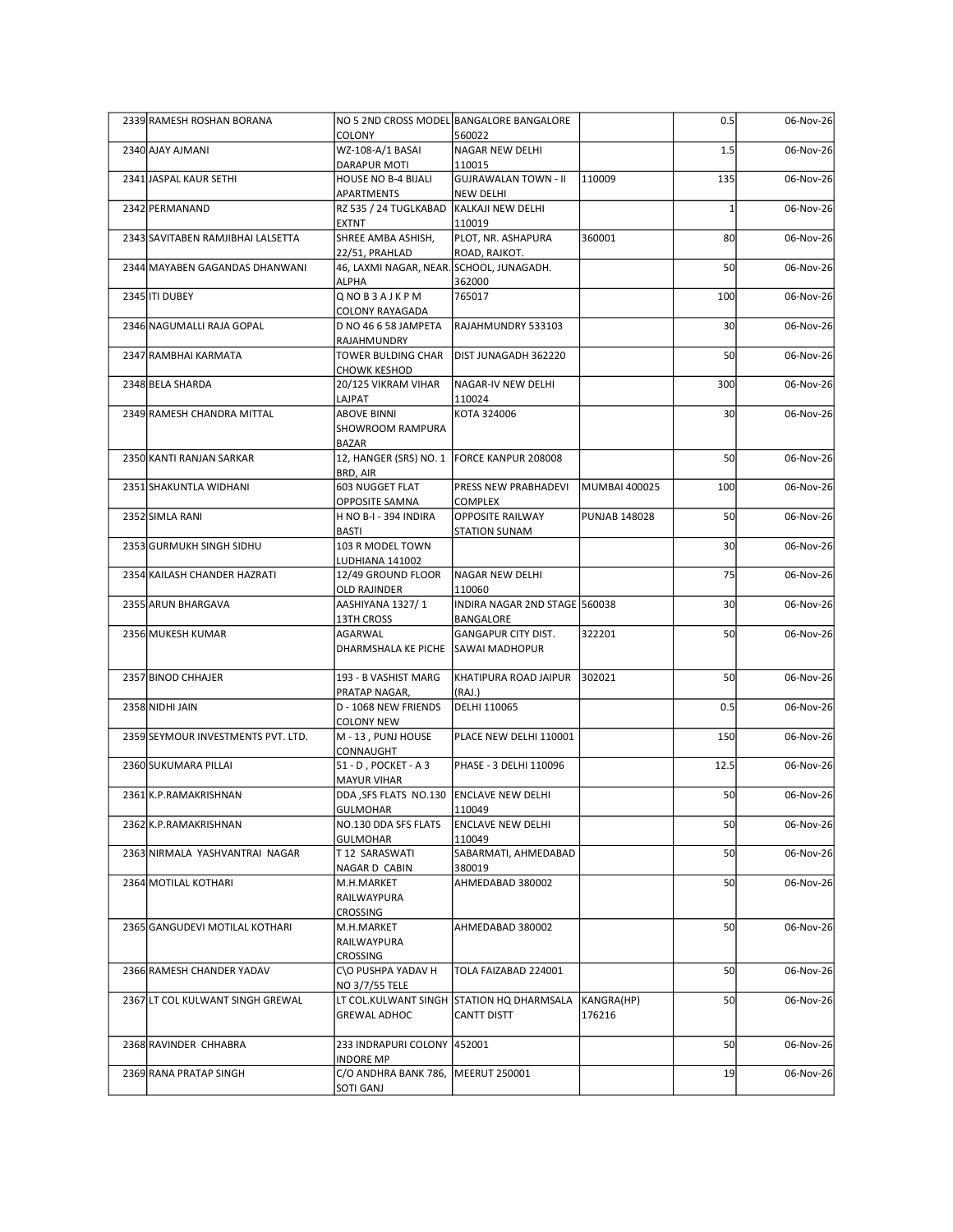| 2263/2 SEC 45 C<br>145<br>06-Nov-26<br>2370 DARSHNA KANWAR<br>CHANDIGARH 160047<br>50<br>2371 CHANDRA BHUSHAN UPADHYAY<br>488 B/111 B NEW<br>ALLAHABAD 211006<br>06-Nov-26<br>ALOPIBAGH<br>2372 RAJ KRISHAN AGRAWAL<br>PAIRIYA TOLA MIRZAPUR<br>50<br>06-Nov-26<br>231001<br>2373 GULAB DEWANI<br><b>6 JAIN MANDIR ROAD</b><br>BUILDING<br>462001<br>150<br>06-Nov-26<br><b>NEAR LALWANI</b><br>SHAHJAHANABAD BHOPAL<br>M P<br>150<br>2374 RAGHUNATH RAI BUDHRAJA<br>E-199 NEW RAJINDER<br>110060<br>06-Nov-26<br>NAGAR NEW DELHI<br>2375 RICHA SHAH<br>18/74/2 DOVER LANE<br>80<br>06-Nov-26<br>KOLKATA 700029<br>2376 RAJINDER KAUR<br>NO 176 SECTOR 46 A<br>160047<br>180<br>06-Nov-26<br>CHANDIGARH<br>C/OLICOFINDIAE3<br>2.5<br>2377 VINOD KUMAR SHARMA<br>06-Nov-26<br>NOIDA 201301<br>SECTOR 1<br>150<br>2378 SAHAJA NAND TIWARI<br>PS TO CMM DLW<br>06-Nov-26<br>VARANASI 221004<br>50<br>2379 GAYA BAKHSH SINGH<br>1/44 RAJANI KHAND<br>06-Nov-26<br>LUCKNOW 206001<br>SHARDA NAGAR<br>2380 YUSUF ULLAH KHAN<br>SABZI MANDI ALLAHABAD<br>AGENCY HAMDARD<br>06-Nov-26<br>180<br>DAWAKHANA 128,<br>211003<br>ALLAHABAD 211003<br>50<br>2381 PRADEEP KUMAR<br>7/11, SHRISH CHAND<br>06-Nov-26<br><b>BASU ROAD</b><br>50<br>2382 RAJ KUMARI GUPTA<br>1117/5-19K, S/O BHANU<br>SHIVPURI ROAD, NEAR JK<br><b>VIHAR COLONY</b><br>06-Nov-26<br>PRASAD GUPTA<br>JHANSI 284002<br>HO SANGAM<br>2383J R MONGA<br>8/6 D B GUPTA ROAD<br>250<br>06-Nov-26<br>DELHI 110055<br>PAHAR GANJ NEW<br>125<br>2384 AASL INDIA FINVEST PVT LTD<br>DELHI NEW DELHI 110060<br>06-Nov-26<br>4 A/10, OLD RAJINDER<br>NAGAR NEW<br>2385 ANIL KUMAR GUPTA<br>D-32 MOHAN PARK,<br>10 <sup>1</sup><br>SHAHDARA DELHI 110032<br>06-Nov-26<br><b>NEAR SHIV MANDIR</b><br>2386 KAMALESH BEHANI<br>MALDA, MALDA 732101<br>200<br>06-Nov-26<br>RABINDRA AVENUE<br>ENGLISH BAZAR<br>J-7/80 G FIRST FLOOR<br>2387 NEELAM KHURANA<br><b>GARDEN NEW DELHI</b><br>150<br>06-Nov-26<br>RAJOURI<br>110027<br>HOUSE NO 2907 TEHSIL<br>SAROVAR DT REWARI<br>100<br>2388 NAVIN KUMAR<br>06-Nov-26<br>123401<br>MOHALA<br>2389 SUMATHI DOMAKUNTLA<br>1-487/5-6 NARSAMPET<br>506132<br>100<br>06-Nov-26<br>WARANGAL<br>1 JAUHARI TOLA<br>10 <sup>1</sup><br>06-Nov-26<br>2390 RADHA AGRAWAL<br>ALLAHABAD 211003<br>2391 RAMCHANDRA SAMOTA<br>348<br>06-Nov-26<br>KHARIA KANIRAM<br>331001<br>SUJANGARH CHURU<br>2392 SUMAN SINGLA<br>M/S VISHAL PAPERS<br>AHMEDGARH DISTT.<br>100<br>06-Nov-26<br><b>GANDHI CHOWK</b><br><b>SANGRUR 148021</b><br>2393JOSE MATHEW<br>PINNAKKANAD<br>200<br>06-Nov-26<br>139/9, EDAPPADI KAROT KALAKETTY PO<br>HOUSE<br>KOTTAYAM,<br>THIDANADU,<br><b>KERALA 686508</b><br>22.5<br>FLAT NO 5, VISHAL APT P MAHALAKSHMI NAGAR<br>ADAMBAKKAM<br>06-Nov-26<br>2394 MAHALINGAM KRISHNA MOORTHY<br>NO 43,<br>2ND MAIN ROAD,<br>CHENNAI,<br>TAMILNADU<br>600088<br>50<br>2395 VIRUPAKSHA M S<br>NO 32/B ANANDA<br>NAGAR MYSORE 570011<br>06-Nov-26<br>MARGA SIDDARTHA<br>50<br>2396 SYED SHEFAYET HUSAIN<br>C/O ROCKET DRY<br>06-Nov-26<br>LUCKNOW LUCKNOW<br>CLEANERS GWYNE ROAD 226018<br>50<br>2397 KESHAV CHANDRA DASH<br>C/O - SAMBHUNATH<br>PO - MODIPARA<br>06-Nov-26<br>DORA CHERUAPARA,<br>SAMBALPUR 768002<br>50<br>2398 HARJEET SINGH SAREEN<br>1352/90 TRI NAGAR<br>06-Nov-26<br>DELHI 110035<br>50<br>2399 DILIP KUMAR NAGAL<br>UMMED PURA PHALODI RAJASTHAN 342301<br>06-Nov-26 |  |              |  |  |
|-----------------------------------------------------------------------------------------------------------------------------------------------------------------------------------------------------------------------------------------------------------------------------------------------------------------------------------------------------------------------------------------------------------------------------------------------------------------------------------------------------------------------------------------------------------------------------------------------------------------------------------------------------------------------------------------------------------------------------------------------------------------------------------------------------------------------------------------------------------------------------------------------------------------------------------------------------------------------------------------------------------------------------------------------------------------------------------------------------------------------------------------------------------------------------------------------------------------------------------------------------------------------------------------------------------------------------------------------------------------------------------------------------------------------------------------------------------------------------------------------------------------------------------------------------------------------------------------------------------------------------------------------------------------------------------------------------------------------------------------------------------------------------------------------------------------------------------------------------------------------------------------------------------------------------------------------------------------------------------------------------------------------------------------------------------------------------------------------------------------------------------------------------------------------------------------------------------------------------------------------------------------------------------------------------------------------------------------------------------------------------------------------------------------------------------------------------------------------------------------------------------------------------------------------------------------------------------------------------------------------------------------------------------------------------------------------------------------------------------------------------------------------------------------------------------------------------------------------------------------------------------------------------------------------------------------------------------------------------------------------------------------------------------------------------------------------------------------------------------------------------------------------------------------------------------------------------------------------------------------------------------------------------------------------------------------------------------------------------------------------------------|--|--------------|--|--|
|                                                                                                                                                                                                                                                                                                                                                                                                                                                                                                                                                                                                                                                                                                                                                                                                                                                                                                                                                                                                                                                                                                                                                                                                                                                                                                                                                                                                                                                                                                                                                                                                                                                                                                                                                                                                                                                                                                                                                                                                                                                                                                                                                                                                                                                                                                                                                                                                                                                                                                                                                                                                                                                                                                                                                                                                                                                                                                                                                                                                                                                                                                                                                                                                                                                                                                                                                                                   |  |              |  |  |
|                                                                                                                                                                                                                                                                                                                                                                                                                                                                                                                                                                                                                                                                                                                                                                                                                                                                                                                                                                                                                                                                                                                                                                                                                                                                                                                                                                                                                                                                                                                                                                                                                                                                                                                                                                                                                                                                                                                                                                                                                                                                                                                                                                                                                                                                                                                                                                                                                                                                                                                                                                                                                                                                                                                                                                                                                                                                                                                                                                                                                                                                                                                                                                                                                                                                                                                                                                                   |  |              |  |  |
|                                                                                                                                                                                                                                                                                                                                                                                                                                                                                                                                                                                                                                                                                                                                                                                                                                                                                                                                                                                                                                                                                                                                                                                                                                                                                                                                                                                                                                                                                                                                                                                                                                                                                                                                                                                                                                                                                                                                                                                                                                                                                                                                                                                                                                                                                                                                                                                                                                                                                                                                                                                                                                                                                                                                                                                                                                                                                                                                                                                                                                                                                                                                                                                                                                                                                                                                                                                   |  |              |  |  |
|                                                                                                                                                                                                                                                                                                                                                                                                                                                                                                                                                                                                                                                                                                                                                                                                                                                                                                                                                                                                                                                                                                                                                                                                                                                                                                                                                                                                                                                                                                                                                                                                                                                                                                                                                                                                                                                                                                                                                                                                                                                                                                                                                                                                                                                                                                                                                                                                                                                                                                                                                                                                                                                                                                                                                                                                                                                                                                                                                                                                                                                                                                                                                                                                                                                                                                                                                                                   |  |              |  |  |
|                                                                                                                                                                                                                                                                                                                                                                                                                                                                                                                                                                                                                                                                                                                                                                                                                                                                                                                                                                                                                                                                                                                                                                                                                                                                                                                                                                                                                                                                                                                                                                                                                                                                                                                                                                                                                                                                                                                                                                                                                                                                                                                                                                                                                                                                                                                                                                                                                                                                                                                                                                                                                                                                                                                                                                                                                                                                                                                                                                                                                                                                                                                                                                                                                                                                                                                                                                                   |  |              |  |  |
|                                                                                                                                                                                                                                                                                                                                                                                                                                                                                                                                                                                                                                                                                                                                                                                                                                                                                                                                                                                                                                                                                                                                                                                                                                                                                                                                                                                                                                                                                                                                                                                                                                                                                                                                                                                                                                                                                                                                                                                                                                                                                                                                                                                                                                                                                                                                                                                                                                                                                                                                                                                                                                                                                                                                                                                                                                                                                                                                                                                                                                                                                                                                                                                                                                                                                                                                                                                   |  |              |  |  |
|                                                                                                                                                                                                                                                                                                                                                                                                                                                                                                                                                                                                                                                                                                                                                                                                                                                                                                                                                                                                                                                                                                                                                                                                                                                                                                                                                                                                                                                                                                                                                                                                                                                                                                                                                                                                                                                                                                                                                                                                                                                                                                                                                                                                                                                                                                                                                                                                                                                                                                                                                                                                                                                                                                                                                                                                                                                                                                                                                                                                                                                                                                                                                                                                                                                                                                                                                                                   |  |              |  |  |
|                                                                                                                                                                                                                                                                                                                                                                                                                                                                                                                                                                                                                                                                                                                                                                                                                                                                                                                                                                                                                                                                                                                                                                                                                                                                                                                                                                                                                                                                                                                                                                                                                                                                                                                                                                                                                                                                                                                                                                                                                                                                                                                                                                                                                                                                                                                                                                                                                                                                                                                                                                                                                                                                                                                                                                                                                                                                                                                                                                                                                                                                                                                                                                                                                                                                                                                                                                                   |  |              |  |  |
|                                                                                                                                                                                                                                                                                                                                                                                                                                                                                                                                                                                                                                                                                                                                                                                                                                                                                                                                                                                                                                                                                                                                                                                                                                                                                                                                                                                                                                                                                                                                                                                                                                                                                                                                                                                                                                                                                                                                                                                                                                                                                                                                                                                                                                                                                                                                                                                                                                                                                                                                                                                                                                                                                                                                                                                                                                                                                                                                                                                                                                                                                                                                                                                                                                                                                                                                                                                   |  |              |  |  |
|                                                                                                                                                                                                                                                                                                                                                                                                                                                                                                                                                                                                                                                                                                                                                                                                                                                                                                                                                                                                                                                                                                                                                                                                                                                                                                                                                                                                                                                                                                                                                                                                                                                                                                                                                                                                                                                                                                                                                                                                                                                                                                                                                                                                                                                                                                                                                                                                                                                                                                                                                                                                                                                                                                                                                                                                                                                                                                                                                                                                                                                                                                                                                                                                                                                                                                                                                                                   |  |              |  |  |
|                                                                                                                                                                                                                                                                                                                                                                                                                                                                                                                                                                                                                                                                                                                                                                                                                                                                                                                                                                                                                                                                                                                                                                                                                                                                                                                                                                                                                                                                                                                                                                                                                                                                                                                                                                                                                                                                                                                                                                                                                                                                                                                                                                                                                                                                                                                                                                                                                                                                                                                                                                                                                                                                                                                                                                                                                                                                                                                                                                                                                                                                                                                                                                                                                                                                                                                                                                                   |  |              |  |  |
|                                                                                                                                                                                                                                                                                                                                                                                                                                                                                                                                                                                                                                                                                                                                                                                                                                                                                                                                                                                                                                                                                                                                                                                                                                                                                                                                                                                                                                                                                                                                                                                                                                                                                                                                                                                                                                                                                                                                                                                                                                                                                                                                                                                                                                                                                                                                                                                                                                                                                                                                                                                                                                                                                                                                                                                                                                                                                                                                                                                                                                                                                                                                                                                                                                                                                                                                                                                   |  |              |  |  |
|                                                                                                                                                                                                                                                                                                                                                                                                                                                                                                                                                                                                                                                                                                                                                                                                                                                                                                                                                                                                                                                                                                                                                                                                                                                                                                                                                                                                                                                                                                                                                                                                                                                                                                                                                                                                                                                                                                                                                                                                                                                                                                                                                                                                                                                                                                                                                                                                                                                                                                                                                                                                                                                                                                                                                                                                                                                                                                                                                                                                                                                                                                                                                                                                                                                                                                                                                                                   |  |              |  |  |
|                                                                                                                                                                                                                                                                                                                                                                                                                                                                                                                                                                                                                                                                                                                                                                                                                                                                                                                                                                                                                                                                                                                                                                                                                                                                                                                                                                                                                                                                                                                                                                                                                                                                                                                                                                                                                                                                                                                                                                                                                                                                                                                                                                                                                                                                                                                                                                                                                                                                                                                                                                                                                                                                                                                                                                                                                                                                                                                                                                                                                                                                                                                                                                                                                                                                                                                                                                                   |  |              |  |  |
|                                                                                                                                                                                                                                                                                                                                                                                                                                                                                                                                                                                                                                                                                                                                                                                                                                                                                                                                                                                                                                                                                                                                                                                                                                                                                                                                                                                                                                                                                                                                                                                                                                                                                                                                                                                                                                                                                                                                                                                                                                                                                                                                                                                                                                                                                                                                                                                                                                                                                                                                                                                                                                                                                                                                                                                                                                                                                                                                                                                                                                                                                                                                                                                                                                                                                                                                                                                   |  |              |  |  |
|                                                                                                                                                                                                                                                                                                                                                                                                                                                                                                                                                                                                                                                                                                                                                                                                                                                                                                                                                                                                                                                                                                                                                                                                                                                                                                                                                                                                                                                                                                                                                                                                                                                                                                                                                                                                                                                                                                                                                                                                                                                                                                                                                                                                                                                                                                                                                                                                                                                                                                                                                                                                                                                                                                                                                                                                                                                                                                                                                                                                                                                                                                                                                                                                                                                                                                                                                                                   |  |              |  |  |
|                                                                                                                                                                                                                                                                                                                                                                                                                                                                                                                                                                                                                                                                                                                                                                                                                                                                                                                                                                                                                                                                                                                                                                                                                                                                                                                                                                                                                                                                                                                                                                                                                                                                                                                                                                                                                                                                                                                                                                                                                                                                                                                                                                                                                                                                                                                                                                                                                                                                                                                                                                                                                                                                                                                                                                                                                                                                                                                                                                                                                                                                                                                                                                                                                                                                                                                                                                                   |  |              |  |  |
|                                                                                                                                                                                                                                                                                                                                                                                                                                                                                                                                                                                                                                                                                                                                                                                                                                                                                                                                                                                                                                                                                                                                                                                                                                                                                                                                                                                                                                                                                                                                                                                                                                                                                                                                                                                                                                                                                                                                                                                                                                                                                                                                                                                                                                                                                                                                                                                                                                                                                                                                                                                                                                                                                                                                                                                                                                                                                                                                                                                                                                                                                                                                                                                                                                                                                                                                                                                   |  |              |  |  |
|                                                                                                                                                                                                                                                                                                                                                                                                                                                                                                                                                                                                                                                                                                                                                                                                                                                                                                                                                                                                                                                                                                                                                                                                                                                                                                                                                                                                                                                                                                                                                                                                                                                                                                                                                                                                                                                                                                                                                                                                                                                                                                                                                                                                                                                                                                                                                                                                                                                                                                                                                                                                                                                                                                                                                                                                                                                                                                                                                                                                                                                                                                                                                                                                                                                                                                                                                                                   |  |              |  |  |
|                                                                                                                                                                                                                                                                                                                                                                                                                                                                                                                                                                                                                                                                                                                                                                                                                                                                                                                                                                                                                                                                                                                                                                                                                                                                                                                                                                                                                                                                                                                                                                                                                                                                                                                                                                                                                                                                                                                                                                                                                                                                                                                                                                                                                                                                                                                                                                                                                                                                                                                                                                                                                                                                                                                                                                                                                                                                                                                                                                                                                                                                                                                                                                                                                                                                                                                                                                                   |  |              |  |  |
|                                                                                                                                                                                                                                                                                                                                                                                                                                                                                                                                                                                                                                                                                                                                                                                                                                                                                                                                                                                                                                                                                                                                                                                                                                                                                                                                                                                                                                                                                                                                                                                                                                                                                                                                                                                                                                                                                                                                                                                                                                                                                                                                                                                                                                                                                                                                                                                                                                                                                                                                                                                                                                                                                                                                                                                                                                                                                                                                                                                                                                                                                                                                                                                                                                                                                                                                                                                   |  |              |  |  |
|                                                                                                                                                                                                                                                                                                                                                                                                                                                                                                                                                                                                                                                                                                                                                                                                                                                                                                                                                                                                                                                                                                                                                                                                                                                                                                                                                                                                                                                                                                                                                                                                                                                                                                                                                                                                                                                                                                                                                                                                                                                                                                                                                                                                                                                                                                                                                                                                                                                                                                                                                                                                                                                                                                                                                                                                                                                                                                                                                                                                                                                                                                                                                                                                                                                                                                                                                                                   |  |              |  |  |
|                                                                                                                                                                                                                                                                                                                                                                                                                                                                                                                                                                                                                                                                                                                                                                                                                                                                                                                                                                                                                                                                                                                                                                                                                                                                                                                                                                                                                                                                                                                                                                                                                                                                                                                                                                                                                                                                                                                                                                                                                                                                                                                                                                                                                                                                                                                                                                                                                                                                                                                                                                                                                                                                                                                                                                                                                                                                                                                                                                                                                                                                                                                                                                                                                                                                                                                                                                                   |  |              |  |  |
|                                                                                                                                                                                                                                                                                                                                                                                                                                                                                                                                                                                                                                                                                                                                                                                                                                                                                                                                                                                                                                                                                                                                                                                                                                                                                                                                                                                                                                                                                                                                                                                                                                                                                                                                                                                                                                                                                                                                                                                                                                                                                                                                                                                                                                                                                                                                                                                                                                                                                                                                                                                                                                                                                                                                                                                                                                                                                                                                                                                                                                                                                                                                                                                                                                                                                                                                                                                   |  |              |  |  |
|                                                                                                                                                                                                                                                                                                                                                                                                                                                                                                                                                                                                                                                                                                                                                                                                                                                                                                                                                                                                                                                                                                                                                                                                                                                                                                                                                                                                                                                                                                                                                                                                                                                                                                                                                                                                                                                                                                                                                                                                                                                                                                                                                                                                                                                                                                                                                                                                                                                                                                                                                                                                                                                                                                                                                                                                                                                                                                                                                                                                                                                                                                                                                                                                                                                                                                                                                                                   |  |              |  |  |
|                                                                                                                                                                                                                                                                                                                                                                                                                                                                                                                                                                                                                                                                                                                                                                                                                                                                                                                                                                                                                                                                                                                                                                                                                                                                                                                                                                                                                                                                                                                                                                                                                                                                                                                                                                                                                                                                                                                                                                                                                                                                                                                                                                                                                                                                                                                                                                                                                                                                                                                                                                                                                                                                                                                                                                                                                                                                                                                                                                                                                                                                                                                                                                                                                                                                                                                                                                                   |  |              |  |  |
|                                                                                                                                                                                                                                                                                                                                                                                                                                                                                                                                                                                                                                                                                                                                                                                                                                                                                                                                                                                                                                                                                                                                                                                                                                                                                                                                                                                                                                                                                                                                                                                                                                                                                                                                                                                                                                                                                                                                                                                                                                                                                                                                                                                                                                                                                                                                                                                                                                                                                                                                                                                                                                                                                                                                                                                                                                                                                                                                                                                                                                                                                                                                                                                                                                                                                                                                                                                   |  |              |  |  |
|                                                                                                                                                                                                                                                                                                                                                                                                                                                                                                                                                                                                                                                                                                                                                                                                                                                                                                                                                                                                                                                                                                                                                                                                                                                                                                                                                                                                                                                                                                                                                                                                                                                                                                                                                                                                                                                                                                                                                                                                                                                                                                                                                                                                                                                                                                                                                                                                                                                                                                                                                                                                                                                                                                                                                                                                                                                                                                                                                                                                                                                                                                                                                                                                                                                                                                                                                                                   |  |              |  |  |
|                                                                                                                                                                                                                                                                                                                                                                                                                                                                                                                                                                                                                                                                                                                                                                                                                                                                                                                                                                                                                                                                                                                                                                                                                                                                                                                                                                                                                                                                                                                                                                                                                                                                                                                                                                                                                                                                                                                                                                                                                                                                                                                                                                                                                                                                                                                                                                                                                                                                                                                                                                                                                                                                                                                                                                                                                                                                                                                                                                                                                                                                                                                                                                                                                                                                                                                                                                                   |  |              |  |  |
|                                                                                                                                                                                                                                                                                                                                                                                                                                                                                                                                                                                                                                                                                                                                                                                                                                                                                                                                                                                                                                                                                                                                                                                                                                                                                                                                                                                                                                                                                                                                                                                                                                                                                                                                                                                                                                                                                                                                                                                                                                                                                                                                                                                                                                                                                                                                                                                                                                                                                                                                                                                                                                                                                                                                                                                                                                                                                                                                                                                                                                                                                                                                                                                                                                                                                                                                                                                   |  |              |  |  |
|                                                                                                                                                                                                                                                                                                                                                                                                                                                                                                                                                                                                                                                                                                                                                                                                                                                                                                                                                                                                                                                                                                                                                                                                                                                                                                                                                                                                                                                                                                                                                                                                                                                                                                                                                                                                                                                                                                                                                                                                                                                                                                                                                                                                                                                                                                                                                                                                                                                                                                                                                                                                                                                                                                                                                                                                                                                                                                                                                                                                                                                                                                                                                                                                                                                                                                                                                                                   |  |              |  |  |
|                                                                                                                                                                                                                                                                                                                                                                                                                                                                                                                                                                                                                                                                                                                                                                                                                                                                                                                                                                                                                                                                                                                                                                                                                                                                                                                                                                                                                                                                                                                                                                                                                                                                                                                                                                                                                                                                                                                                                                                                                                                                                                                                                                                                                                                                                                                                                                                                                                                                                                                                                                                                                                                                                                                                                                                                                                                                                                                                                                                                                                                                                                                                                                                                                                                                                                                                                                                   |  |              |  |  |
|                                                                                                                                                                                                                                                                                                                                                                                                                                                                                                                                                                                                                                                                                                                                                                                                                                                                                                                                                                                                                                                                                                                                                                                                                                                                                                                                                                                                                                                                                                                                                                                                                                                                                                                                                                                                                                                                                                                                                                                                                                                                                                                                                                                                                                                                                                                                                                                                                                                                                                                                                                                                                                                                                                                                                                                                                                                                                                                                                                                                                                                                                                                                                                                                                                                                                                                                                                                   |  |              |  |  |
|                                                                                                                                                                                                                                                                                                                                                                                                                                                                                                                                                                                                                                                                                                                                                                                                                                                                                                                                                                                                                                                                                                                                                                                                                                                                                                                                                                                                                                                                                                                                                                                                                                                                                                                                                                                                                                                                                                                                                                                                                                                                                                                                                                                                                                                                                                                                                                                                                                                                                                                                                                                                                                                                                                                                                                                                                                                                                                                                                                                                                                                                                                                                                                                                                                                                                                                                                                                   |  |              |  |  |
|                                                                                                                                                                                                                                                                                                                                                                                                                                                                                                                                                                                                                                                                                                                                                                                                                                                                                                                                                                                                                                                                                                                                                                                                                                                                                                                                                                                                                                                                                                                                                                                                                                                                                                                                                                                                                                                                                                                                                                                                                                                                                                                                                                                                                                                                                                                                                                                                                                                                                                                                                                                                                                                                                                                                                                                                                                                                                                                                                                                                                                                                                                                                                                                                                                                                                                                                                                                   |  |              |  |  |
|                                                                                                                                                                                                                                                                                                                                                                                                                                                                                                                                                                                                                                                                                                                                                                                                                                                                                                                                                                                                                                                                                                                                                                                                                                                                                                                                                                                                                                                                                                                                                                                                                                                                                                                                                                                                                                                                                                                                                                                                                                                                                                                                                                                                                                                                                                                                                                                                                                                                                                                                                                                                                                                                                                                                                                                                                                                                                                                                                                                                                                                                                                                                                                                                                                                                                                                                                                                   |  |              |  |  |
|                                                                                                                                                                                                                                                                                                                                                                                                                                                                                                                                                                                                                                                                                                                                                                                                                                                                                                                                                                                                                                                                                                                                                                                                                                                                                                                                                                                                                                                                                                                                                                                                                                                                                                                                                                                                                                                                                                                                                                                                                                                                                                                                                                                                                                                                                                                                                                                                                                                                                                                                                                                                                                                                                                                                                                                                                                                                                                                                                                                                                                                                                                                                                                                                                                                                                                                                                                                   |  |              |  |  |
|                                                                                                                                                                                                                                                                                                                                                                                                                                                                                                                                                                                                                                                                                                                                                                                                                                                                                                                                                                                                                                                                                                                                                                                                                                                                                                                                                                                                                                                                                                                                                                                                                                                                                                                                                                                                                                                                                                                                                                                                                                                                                                                                                                                                                                                                                                                                                                                                                                                                                                                                                                                                                                                                                                                                                                                                                                                                                                                                                                                                                                                                                                                                                                                                                                                                                                                                                                                   |  |              |  |  |
|                                                                                                                                                                                                                                                                                                                                                                                                                                                                                                                                                                                                                                                                                                                                                                                                                                                                                                                                                                                                                                                                                                                                                                                                                                                                                                                                                                                                                                                                                                                                                                                                                                                                                                                                                                                                                                                                                                                                                                                                                                                                                                                                                                                                                                                                                                                                                                                                                                                                                                                                                                                                                                                                                                                                                                                                                                                                                                                                                                                                                                                                                                                                                                                                                                                                                                                                                                                   |  |              |  |  |
|                                                                                                                                                                                                                                                                                                                                                                                                                                                                                                                                                                                                                                                                                                                                                                                                                                                                                                                                                                                                                                                                                                                                                                                                                                                                                                                                                                                                                                                                                                                                                                                                                                                                                                                                                                                                                                                                                                                                                                                                                                                                                                                                                                                                                                                                                                                                                                                                                                                                                                                                                                                                                                                                                                                                                                                                                                                                                                                                                                                                                                                                                                                                                                                                                                                                                                                                                                                   |  |              |  |  |
|                                                                                                                                                                                                                                                                                                                                                                                                                                                                                                                                                                                                                                                                                                                                                                                                                                                                                                                                                                                                                                                                                                                                                                                                                                                                                                                                                                                                                                                                                                                                                                                                                                                                                                                                                                                                                                                                                                                                                                                                                                                                                                                                                                                                                                                                                                                                                                                                                                                                                                                                                                                                                                                                                                                                                                                                                                                                                                                                                                                                                                                                                                                                                                                                                                                                                                                                                                                   |  | DIST JODHPUR |  |  |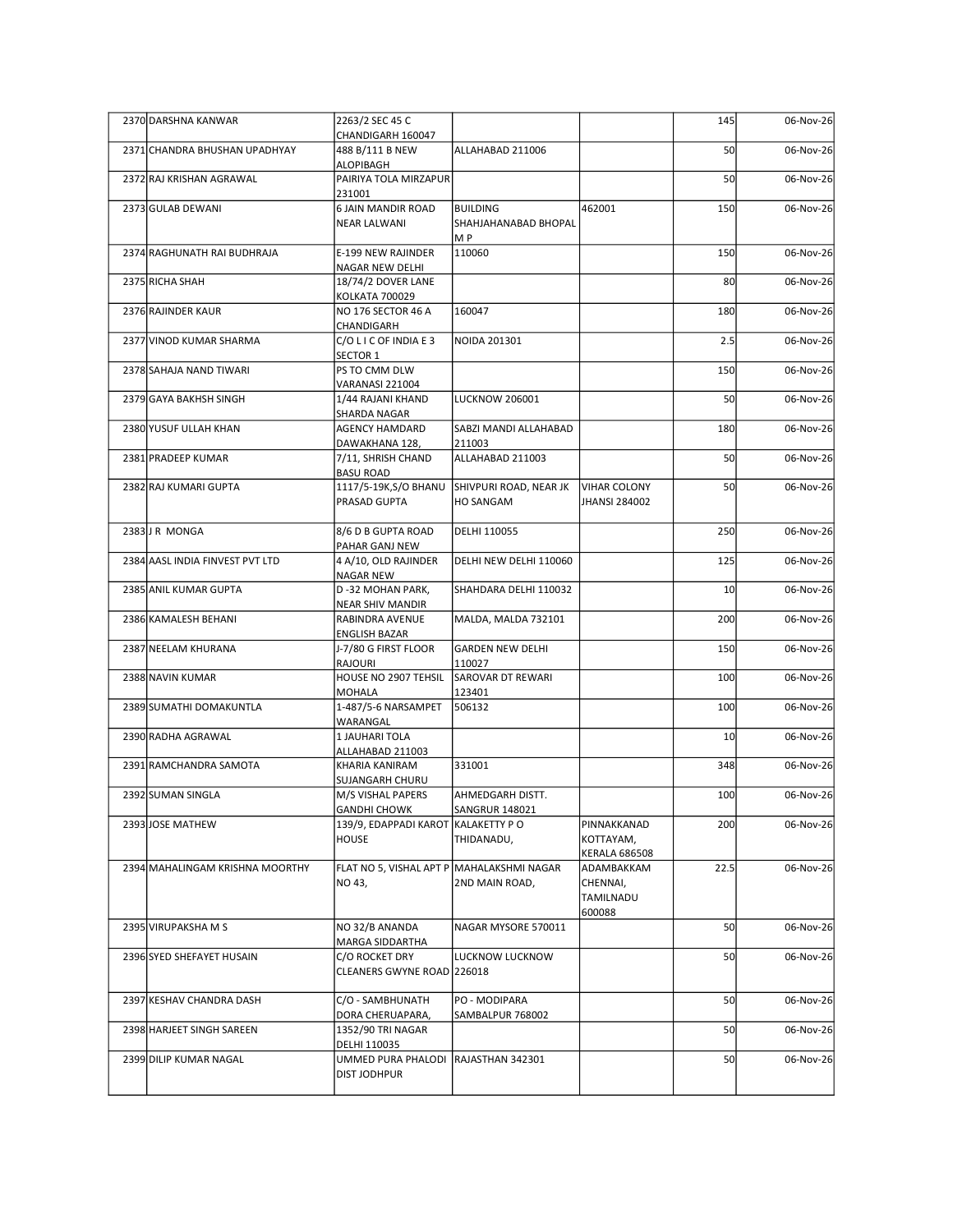| 2400 C SATYANARAYANA RAO<br>2401 C SATYANARAYANA RAO<br>2402 SWARAN LATA | HIG 10 2ND FLOOR                                                 |                                                          |                            |                 |           |
|--------------------------------------------------------------------------|------------------------------------------------------------------|----------------------------------------------------------|----------------------------|-----------------|-----------|
|                                                                          |                                                                  |                                                          |                            |                 |           |
|                                                                          |                                                                  |                                                          |                            |                 |           |
|                                                                          |                                                                  |                                                          |                            |                 |           |
|                                                                          |                                                                  |                                                          |                            |                 |           |
|                                                                          |                                                                  |                                                          |                            |                 |           |
|                                                                          |                                                                  |                                                          |                            |                 |           |
|                                                                          |                                                                  |                                                          |                            |                 |           |
|                                                                          |                                                                  |                                                          |                            |                 |           |
|                                                                          |                                                                  |                                                          |                            |                 |           |
|                                                                          |                                                                  |                                                          |                            |                 |           |
|                                                                          |                                                                  | MARRIPALEM                                               |                            | 25              | 06-Nov-26 |
|                                                                          | VUDALAYOUT,                                                      | VISAKHAPATNAM 530009                                     |                            |                 |           |
|                                                                          | HIG-10, IIND FLOOR                                               | LAYOUT VISAKHAPATNAM                                     |                            | 25              | 06-Nov-26 |
|                                                                          | MARRIPALEM VUDA                                                  | 530009                                                   |                            |                 |           |
|                                                                          | 61-B, POCKET - B DDA                                             | VIHAR PHASE-II DELHI                                     |                            | 0.5             | 06-Nov-26 |
| 2403 NARENDER KUMAR JAIN                                                 | <b>FLATS ASHOK</b><br>221/4, RAMPURA                             | 110052<br>HARYANA 125033                                 |                            | 50              | 06-Nov-26 |
| 2404 KULDEEP RAJ GOSWAMI                                                 | DADDAL, HANSI<br>A 46 A/2 NARAINA                                | 110028                                                   |                            | 80              | 06-Nov-26 |
|                                                                          | VIHAR NEW DELHI                                                  |                                                          |                            |                 |           |
| 2405 PRAVEEN MALIK                                                       | H NO 175 ST NO 3<br>VIRBHADRA ROAD                               | RISHIKESH UTTAR<br><b>PRADESH 249201</b>                 |                            | 200             | 06-Nov-26 |
| 2406 BALBIR SINGH SAINI                                                  | N 180 GAUTAMNAGAR                                                |                                                          |                            | 50              | 06-Nov-26 |
| 2407 SUMITA BANGUR                                                       | <b>BHOPAL 462042</b><br>W/O SURENDRA KUMAR CHOWK DIDWANA         |                                                          |                            | 50              | 06-Nov-26 |
|                                                                          | <b>BANGUR BANGUR</b>                                             | <b>NAGAUR 341303</b>                                     |                            |                 |           |
| 2408 RAVI PRAKASH                                                        |                                                                  | 33, SHRI JOSHI JI KI GALI LAXMANGARH, WARD NO LAXMANGARH |                            | 50              | 06-Nov-26 |
| 2409 VIKAS CHAWLA                                                        | 197 SURYA NIKETAN                                                | -19 TEHSIL -                                             | <b>SIKAR 332311</b>        | 100             | 06-Nov-26 |
|                                                                          | DELHI 110092                                                     |                                                          |                            |                 |           |
| 2410 SANT KUMAR                                                          | VPO BARHANA TEH BERI HRY JHAJJAR JHAJJAR<br><b>DISTT JHAJJAR</b> | HARYANA INDIA                                            | 124107                     | 25              | 06-Nov-26 |
| 2411 RAJAN KUMAR                                                         |                                                                  | PARSAUNA TAPSI TOWN TAPSI ANCHAL RAXAUL                  | CHAMPA, CHAMPA             | 30 <sup>l</sup> | 06-Nov-26 |
|                                                                          | <b>VILL PARSAWANI</b>                                            | <b>DIST PURVI</b>                                        | RAN BIHAR, INDIA<br>845440 |                 |           |
| 2412 BABITA RANI                                                         | STREET NO.4 LOHIYA                                               | SIRSA 125055                                             |                            | 7.5             | 06-Nov-26 |
|                                                                          | <b>BASTI BEGU ROAD</b>                                           |                                                          |                            |                 |           |
| 2413 K MAHADEVAN                                                         | 14/21, THIRUVENKATAM ANNAMALAIPURAM<br><b>STREET RAJA</b>        | CHENNAI 600028                                           |                            | 100             | 06-Nov-26 |
|                                                                          |                                                                  |                                                          |                            |                 |           |
| 2414 SHARAD KUMARI GARGA                                                 | ANAND NIWAS CHIPPI<br>TANK MEERUT                                | 250002                                                   |                            | 150             | 06-Nov-26 |
| 2415 SANDEEP SHARMA                                                      | 9/1268-BA, MADHO                                                 | SAHARANPUR 247001                                        |                            | 25              | 06-Nov-26 |
| 2416 KOMAL BAKSHI                                                        | NAGAR KHANDA-1<br>65, PRATAP NAGAR                               | KHATIPURA JAIPUR                                         |                            | 100             | 06-Nov-26 |
|                                                                          | KHATIPURA ROAD                                                   | 302012                                                   |                            |                 |           |
| 2417 DILIPKUMAR ANILKUMAR GHOSH                                          | AURANGABAD TEXTILE<br>MILL MILL                                  | CORNER. AURANGABAD<br>431005                             |                            | 85              | 06-Nov-26 |
| 2418 SUNIL RAMGOPAL NANGALIA                                             | 801 PAREEJAT CHS PLT<br><b>NO 22 J B</b>                         | NAGAR ANDHERI (EAST),<br><b>MUMBAI</b>                   | 400059                     | 50              | 06-Nov-26 |
| 2419 DEEPAK MAHESHWARY                                                   | 6/1288 MADHAV NAGAR SAHARANPUR 247001                            |                                                          |                            | 100             | 06-Nov-26 |
| 2420 MITHAN LAL                                                          | SAHARANPUR<br>HOUSE NO: 105 SECTOR: CHANDIGARH 160019            |                                                          |                            | 100             | 06-Nov-26 |
|                                                                          | $28 - A$                                                         |                                                          |                            |                 |           |
| 2421 SUSHIL KUMAR MAKHIJA                                                | D-17,, HARI SHANKAR<br>PURAM,, JHANSI                            | ROAD,,LASHKAR,,<br>GWALIOR 474002                        |                            | 50              | 06-Nov-26 |
| 2422 MANJULA RANI                                                        | H.NO-3399, SITA RAM                                              | 110006                                                   |                            | 0.5             | 06-Nov-26 |
| 2423 RACHNA AGARWAL                                                      | BAZAR, DELHI<br>122 PAITHAPADAV                                  | 244715                                                   |                            | 50              | 06-Nov-26 |
| 2424 ATUL KUMAR AGARWAL                                                  | RAMNAGAR NAINITAL                                                |                                                          | MORADABAD                  | 9.5             | 06-Nov-26 |
|                                                                          | S/O MAN MOHAN<br>AGARWAL OPP SHIV                                | <b>MANDIR MUNSIF ROAD</b><br>CHANDAUSI                   | 202412                     |                 |           |
| 2425 BABITA SINGH                                                        | 269/3, SECTOR - 9 U.P.<br>AVAS                                   | <b>VIKAS COLONY SIKANDRA</b><br>AGRA 282007              |                            | 50              | 06-Nov-26 |
| 2426 RAM SINGH YADAV                                                     | H NO 501, VPO- KAROLI,                                           | <b>REWARI 123401</b>                                     |                            | 150             | 06-Nov-26 |
| 2427 AVNISH KHANDELWAL                                                   | <b>TEH KOSLI</b><br>B-281, B BLOCK JANTA                         | NO 50 JAIPUR 302004                                      |                            | 17.5            | 06-Nov-26 |
|                                                                          | COLONY WARD                                                      |                                                          |                            |                 |           |
| 2428 SATINDER KAUR                                                       | 23 B RANI KA BAGH<br>AMRITSAR 143001                             |                                                          |                            | 25              | 06-Nov-26 |
| 2429 MANISH SHARMA                                                       | 238/4 NEHRU NAGAR<br>ROAD NO 4 INDORE                            | 452011                                                   |                            |                 | 06-Nov-26 |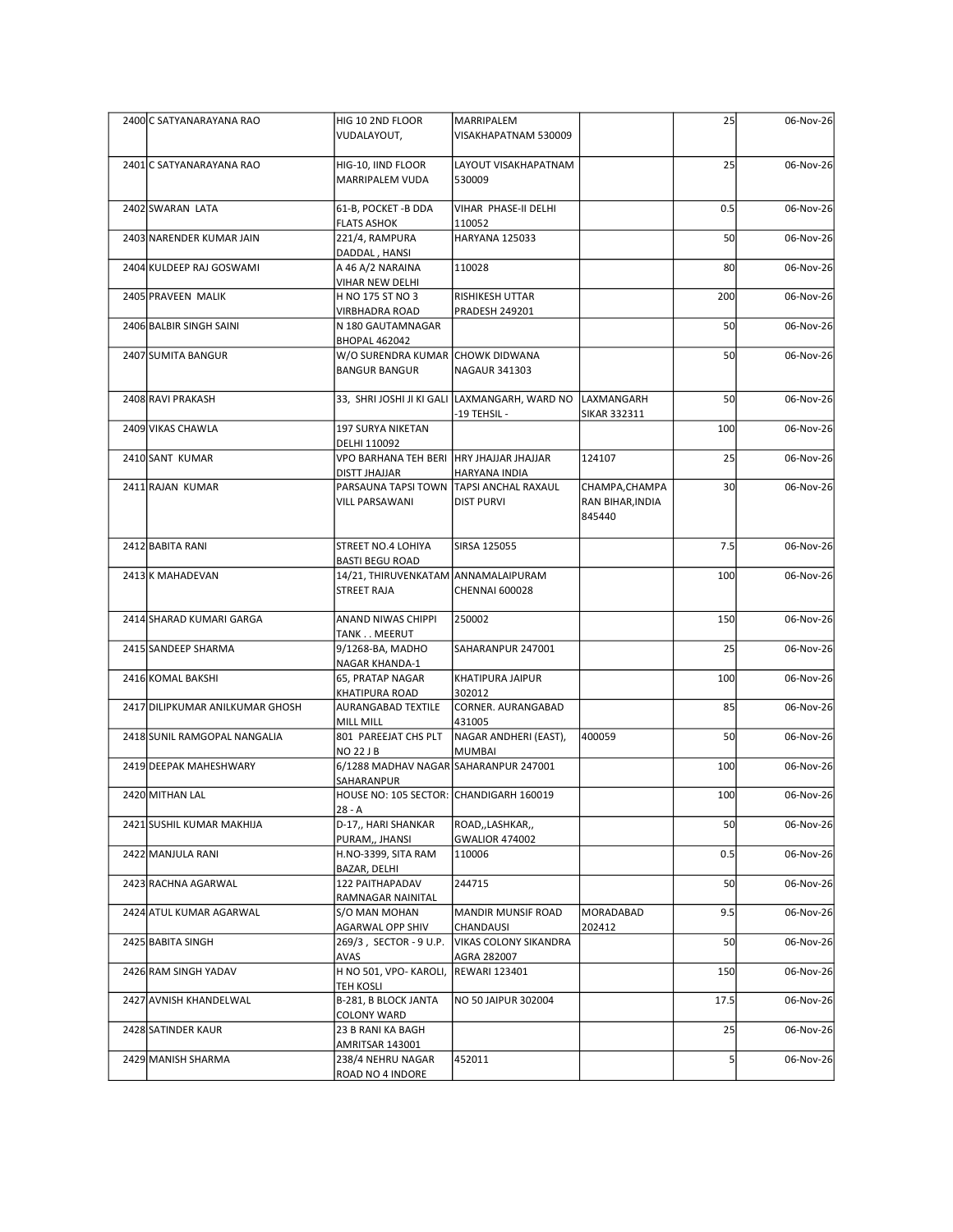| 2430 SANJAY VINAYCHANDRA JAIN    | 4-8, TRIVENI, F                                                  | MUMBAI 400006                                                      |                       | 30              | 06-Nov-26 |
|----------------------------------|------------------------------------------------------------------|--------------------------------------------------------------------|-----------------------|-----------------|-----------|
|                                  | 66, WALKESHWAR ROAD,                                             |                                                                    |                       |                 |           |
| 2431 PARESH LAXMICHAND BHEDA HUF | C/4, HEMLILA APTS,                                               | ROAD, MULUND EAST,                                                 |                       | 50              | 06-Nov-26 |
|                                  | MAHATMA PHULE                                                    | MUMBAI 400081                                                      |                       |                 |           |
| 2432 PURNA CHANDRA SAHU          | TELI PARA BADABAZAR<br><b>KHETRAJ PUR</b>                        | SAMBALPUR 768003                                                   |                       | 12.5            | 06-Nov-26 |
| 2433 ARUN KUMAR BANKA            | ANMOL INDUSTRIES V                                               | RAJPURA RAJPURA 140401                                             |                       | 50              | 06-Nov-26 |
| 2434 MAHENDRA AGARWALA           | <b>GAZIPUR TEH</b><br>72, B.B.D. ROAD,                           | KUNJ, P.O - HIND MOTOR, KOLKATA 712233                             |                       | 50              | 06-Nov-26 |
|                                  | <b>KRISHNA GOPAL</b>                                             | HOOGHLY,                                                           |                       |                 |           |
| 2435 MOHAMMAD SHOEB ANWAR KHAN   | C-180/111 BASANTPUR<br><b>GORAKHPUR</b>                          | 273005                                                             |                       | 50              | 06-Nov-26 |
| 2436 ABHINANDAN KUMAR KOTHARI    | C/O PUSHAPRAJ                                                    | NAKODA ROAD JASOL                                                  |                       | 50              | 06-Nov-26 |
| 2437 NIPA DINESH HARIA           | MOOLCHADN JAIN<br>L L HARIA 1/4 ARDESHIR   TELLY GALLI ANDHERI - | 344024                                                             | <b>MUMBAI 400069</b>  | 10              | 06-Nov-26 |
|                                  | ABAD 56                                                          | EAST MUMBAI                                                        |                       |                 |           |
| 2438 CHANDANBEN KANTILAL PANCHAL | 5/54 BARA CHAWL 2ND<br><b>FLOOR SANMILLS</b>                     | <b>RD LOWER PAREL</b><br>MUMBAI 400013                             |                       | 0.5             | 06-Nov-26 |
| 2439 SURENDRA KUMAR DHALL        | HNO 03 BEHIND JAIL                                               | MORADABAD 244001                                                   |                       | 2.5             | 06-Nov-26 |
| 2440 CHANDRIKABEN NARENDRAKUMAR  | <b>NEW CIVIL LINES</b><br>41-42-43-B,                            | ADAJAN, SURAT 395009                                               |                       | 100             | 06-Nov-26 |
| DHOTIJOTAWALA.                   | <b>VESTANPARK A B,</b>                                           |                                                                    |                       |                 |           |
| 2441 NEELAM SHARMA               | <b>BHOLA NATH NAGAR</b><br>RAMA BLOCK QTR                        | NO-1900 GALI NO. 5,<br>SHAHADARA                                   | DELHI 110032          | 20              | 06-Nov-26 |
| 2442 UMESH DATTATRAYA LIMAYE     | PLOT NO 10 V BAG                                                 | NITWAY HOSPITAL SANGLI                                             |                       | 7.5             | 06-Nov-26 |
| 2443 NEETA BAKSHI                | SANGLI RAGHUKUL<br>C-301, CONCORD                                | 416415<br>NEAR AMRUTANJALI                                         | PUNE CITY PUNE        | 45              | 06-Nov-26 |
|                                  | PROXIMA BANER ROAD                                               | HOTEL S NO 85 A                                                    | 411045                |                 |           |
| 2444 SAMPAT KHATIK               | S/O NATHU LAL                                                    |                                                                    | <b>UDAIPUR 313204</b> | 10 <sup>1</sup> | 06-Nov-26 |
|                                  | KHATIK, THAMALA                                                  | THAMLA, UDAIPUR, MAVLI<br>RAJASTHAN                                |                       |                 |           |
| 2445 UDAY PRATAP SINGH           | 14 SHIBPUR, GAJIR                                                | BANSBERIA , MOGRA                                                  |                       | 50              | 06-Nov-26 |
| 2446 SUMA M NAIR                 | DARGA 12                                                         | <b>HOOGHLY 712503</b><br>234 DAKSHAYANI SADAN 105 VELLANTHARA NEAR | POLICE STATION        | 16              | 06-Nov-26 |
|                                  | HOUSE NO 3                                                       | KOLLENG                                                            | KOLLENGODE            |                 |           |
|                                  |                                                                  |                                                                    | PALAKKAD 678506       |                 |           |
| 2447 AKHAURI MANISH SINHA        | HOUSE NO 83                                                      | <b>DELHI PUBLIC SCHOOL</b>                                         | PASS JODHPUR          | 16              | 06-Nov-26 |
|                                  | ASHAPURNA NAGAR OPP NEAR PAL BY                                  |                                                                    | 342001                |                 |           |
| 2448 MAHENDRI DEVI               | D-24 JAI RAM BAGH                                                | 282005                                                             |                       | 0.5             | 06-Nov-26 |
| 2449 AJAI KUMAR VERMA            | DAYAL BAGH AGRA<br>9, SARAI RAM SUKH                             | BULANDSHAHR 203001                                                 |                       | 30 <sup>1</sup> | 06-Nov-26 |
|                                  | (KISHORE BHAWAN)                                                 |                                                                    |                       |                 |           |
| 2450 SAROJ KHEMKA                | 14/155, NEETI NAGAR,<br>OPP.GHIYA                                | HOSPITAL, MALVIYA<br>NAGAR, JAIPUR                                 | 302017                | 50              | 06-Nov-26 |
| 2451 SHANKAR V                   | 32 3RD BLOCK 6TH LANE RAMAMURTHY NAGAR                           |                                                                    | BANGALORE             |                 | 06-Nov-26 |
| 2452 ANANTHABABU P               | <b>DASAPPA</b><br>8 99 KARATTU PALAYAM POST GOBI NEAR ICICI      | <b>BANGALORE NORTH</b>                                             | 560016<br>638462      | 117.5           | 06-Nov-26 |
|                                  | VEMANDAMP                                                        | <b>BANK ERODE</b>                                                  |                       |                 |           |
| 2453 SUHAS BHAUSAHEB SHIRKE      | NIMBAVI AHMADNAGAR 413703                                        |                                                                    |                       | 0.5             | 06-Nov-26 |
|                                  | AHMEDNAGAR                                                       |                                                                    |                       |                 |           |
| 2454 DIPENKUMAR DAHYABHAI PATEL  | SHREE BAJARANG VIJAY                                             | CHILODA GANDHINAGAR                                                |                       | 37.5            | 06-Nov-26 |
|                                  | SAW MILL,                                                        | 382355                                                             |                       |                 |           |
| 2455 PRAVINA S MEHTA             | C/O. ASHOK P MISTRY<br>58, MAMA'SPOLE,                           | SHARDA APT, 3RD FLOOR,<br>RAOPURA,                                 | BARODA 390001         | 100             | 06-Nov-26 |
| 2456 YASHVANTSINH SHANKERSINH    | OFF SHIV SHAKTI                                                  | VIDHYALAYA                                                         | VADODARA 390001       | 50              | 06-Nov-26 |
| CHAUHAN                          | NR.BAHRTI                                                        | BHARANPURA MAIN ROAD                                               |                       |                 |           |
| 2457 NABHAG A. DAVE              | 504/A AISHWARYA                                                  | ELLORAPARK VEG. MKT.                                               | VADODARA 390007       | 80              | 06-Nov-26 |
| 2458 FEHMIDA QURESHI             | COMPLEX NEAR<br>18/150, NEAR KAMLA                               | ELLORAPARK<br>MOHALLA BHILWARA                                     |                       | 37.5            | 06-Nov-26 |
|                                  | NIWAS AZAD                                                       | 311001                                                             |                       |                 |           |
| 2459 MUKESH CHAMANLAL GUSANI     | 11, PRAHLAD PLOT,                                                | 360001                                                             |                       | 50              |           |